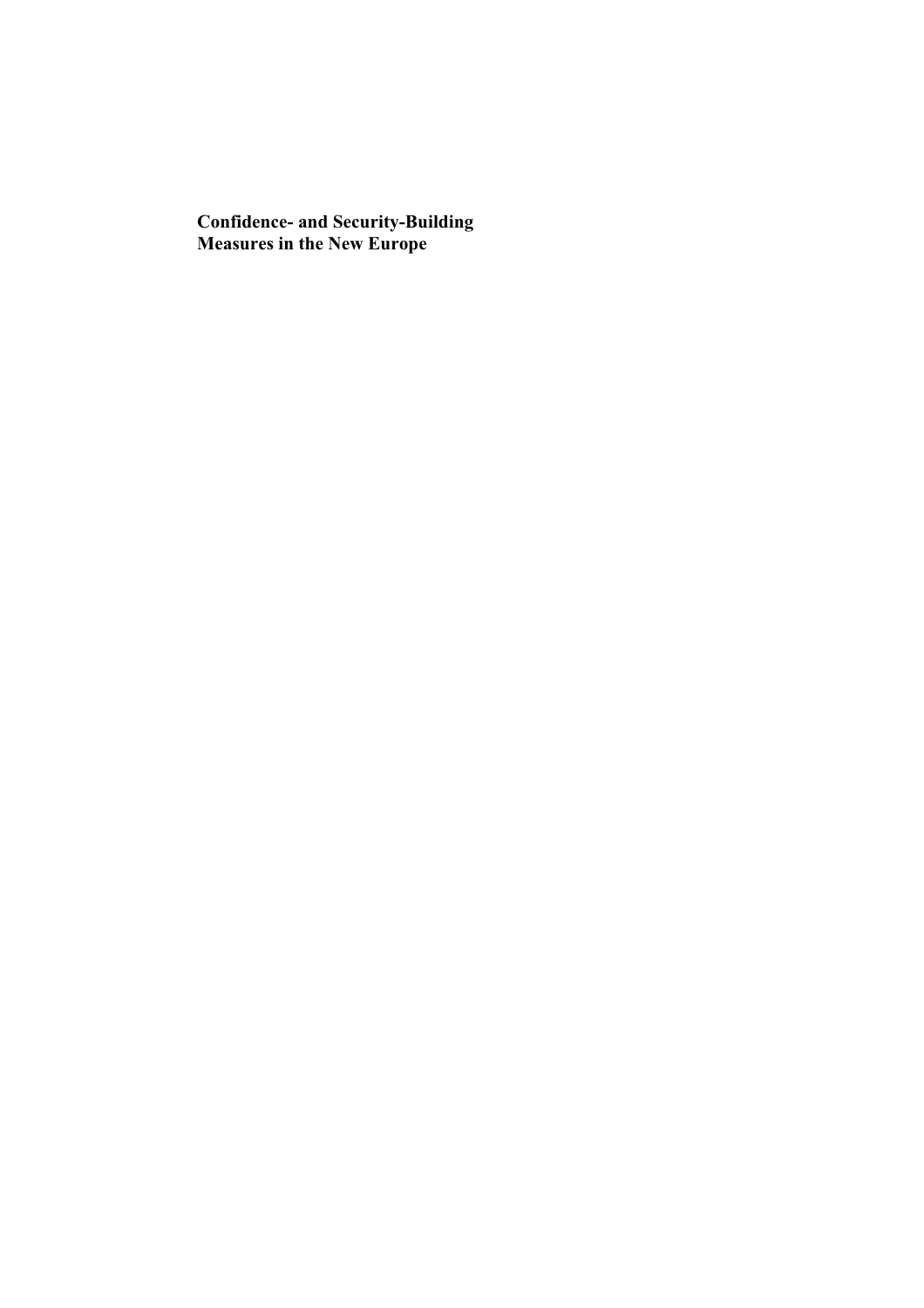### **Stockholm International Peace Research Institute**

SIPRI is an independent international institute for research into problems of peace and conflict, especially those of arms control and disarmament. It was established in 1966 to commemorate Sweden's 150 years of unbroken peace.

The Institute is financed mainly by a grant proposed by the Swedish Government and subsequently approved by the Swedish Parliament. The staff and the Governing Board are international. The Institute also has an Advisory Committee as an international consultative body.

The Governing Board is not responsible for the views expressed in the publications of the Institute.

### **Governing Board**

Ambassador Rolf Ekéus, Chairman (Sweden) Sir Marrack Goulding, Vice-Chairman (United Kingdom) Dr Alexei G. Arbatov (Russia) Dr Willem F. van Eekelen (Netherlands) Dr Nabil Elaraby (Egypt) Rose E. Gottemoeller (United States) Professor Helga Haftendorn (Germany) Professor Ronald G. Sutherland (Canada) The Director

### **Director**

Alyson J. K. Bailes (United Kingdom)

# sipri

#### **Stockholm International Peace Research Institute**

Signalistgatan 9, SE-169 70 Solna, Sweden Telephone: 46 8/655 97 00 Telefax: 46 8/655 97 33 Email: sipri@sipri.org Internet URL: http://www.sipri.org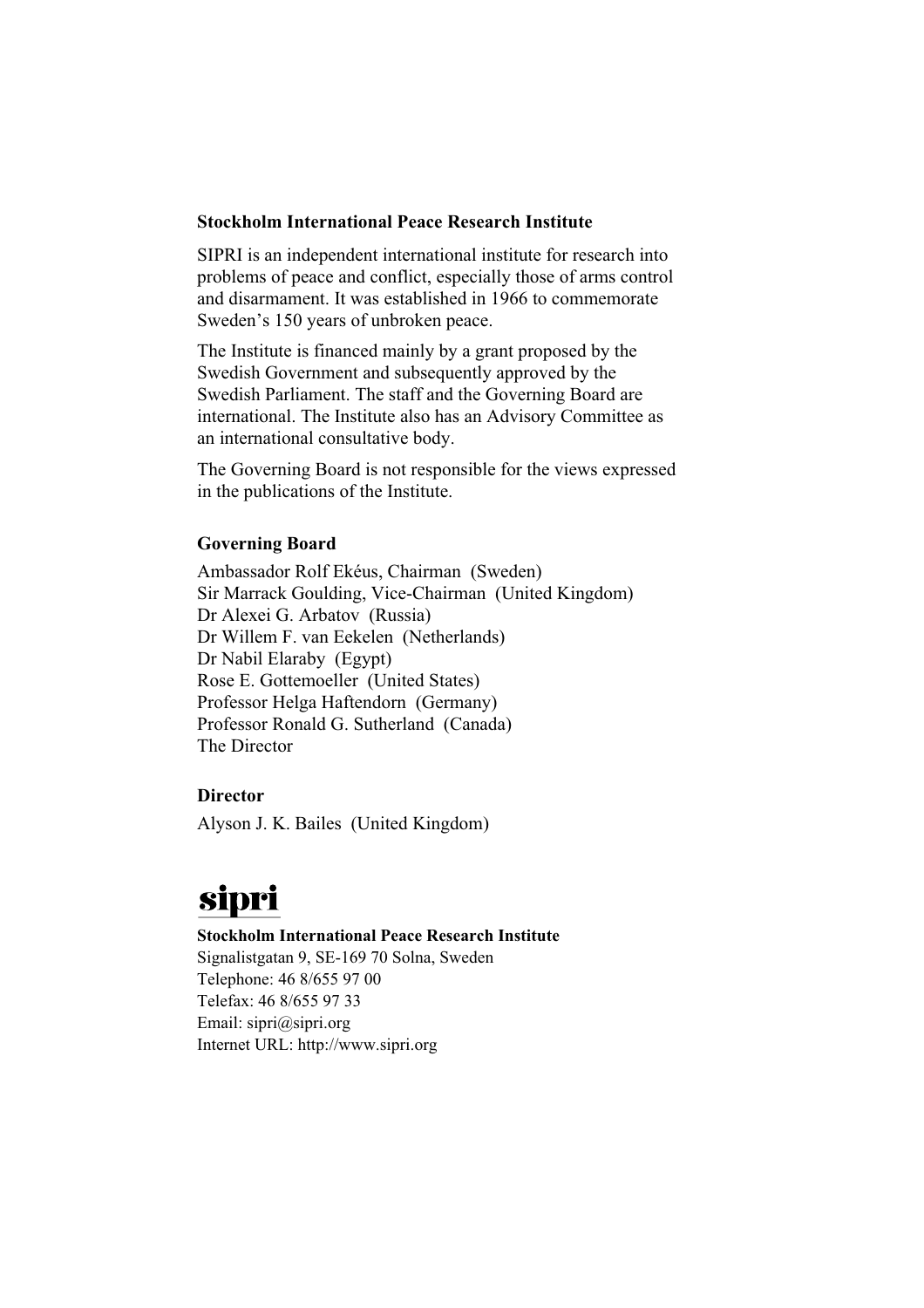# **Confidence- and Security-Building Measures in the New Europe**

SIPRI Research Report No. 18

**Zdzislaw Lachowski**

OXFORD UNIVERSITY PRESS 2004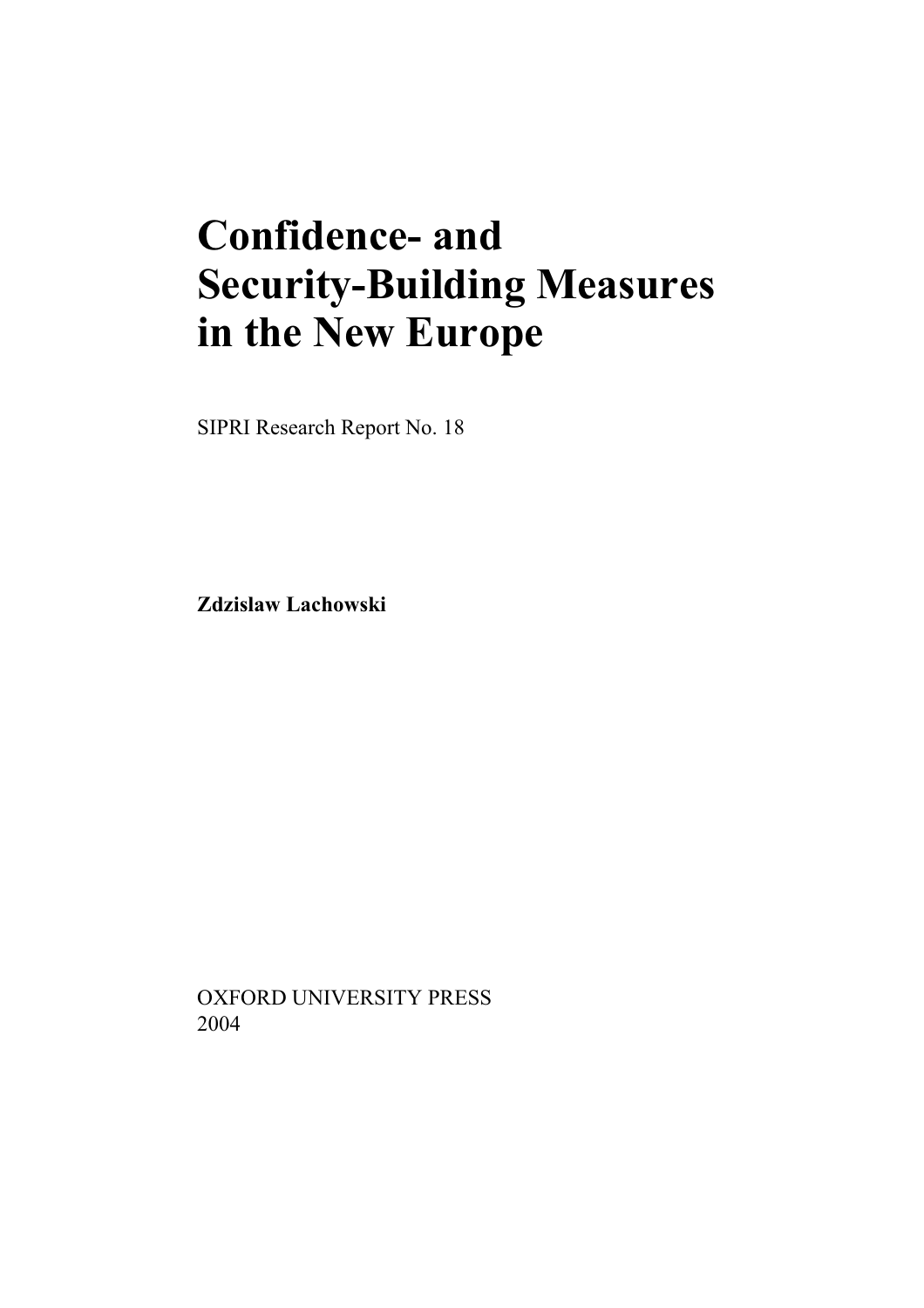## **OXFORD**

UNIVERSITY PRESS

Great Clarendon Street, Oxford OX2 6DP Oxford University Press is a department of the University of Oxford. It furthers the University's objective of excellence in research, scholarship, and education by publishing worldwide in

Oxford New York Auckland Bangkok Buenos Aires Cape Town Chennai Dar es Salaam Delhi Hong Kong Istanbul Karachi Kolkata Kuala Lumpur Madrid Melbourne Mexico City Mumbai Nairobi São Paulo Shanghai Taipei Tokyo Toronto

> Oxford is a registered trade mark of Oxford University Press in the UK and certain other countries

> > Published in the United States by Oxford University Press Inc., New York

#### © SIPRI 2004

First published 2004

All rights reserved. No part of this publication may be reproduced, stored in a retrieval system, or transmitted, in any form or by any means, without the prior permission in writing of SIPRI or as expressly permitted by law, or under terms agreed with the appropriate reprographics rights organizations. Enquiries concerning reproduction outside the scope of the above should be sent to SIPRI, Signalistgatan 9, SE-169 70 Solna, Sweden

> You must not circulate this book in any other binding or cover and you must impose the same condition on any acquirer

> > British Library Cataloguing in Publication Data Data available

Library of Congress Cataloging in Publication Data Data available

> ISBN 0-19-829788-2 ISBN 0-19-829789-0 (*pbk*)

Typeset and originated by Stockholm International Peace Research Institute Printed in Great Britain on acid-free paper by Biddles Ltd., King's Lynn, Norfolk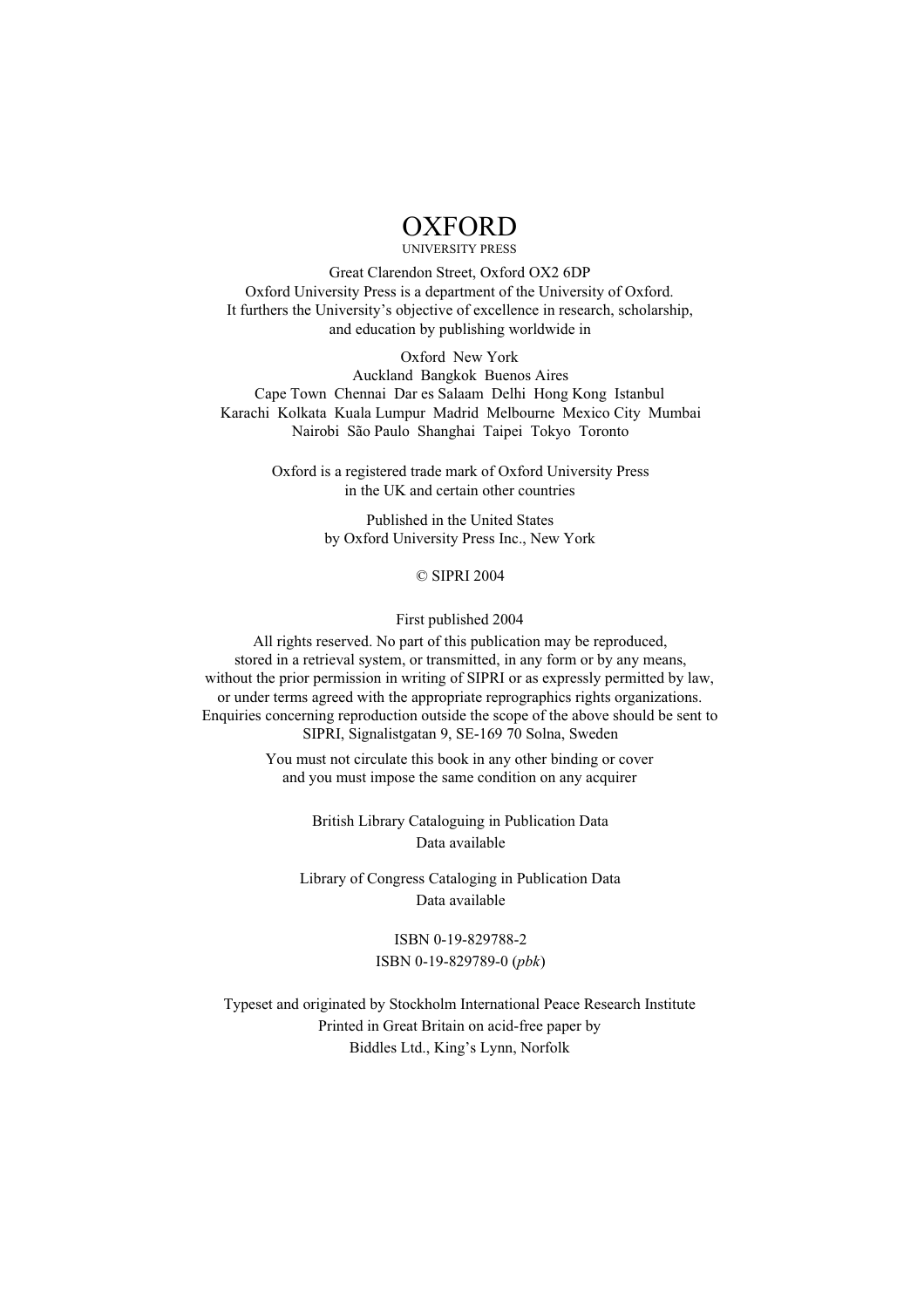## Contents

| Preface                 |                                                                                                        | viii                |
|-------------------------|--------------------------------------------------------------------------------------------------------|---------------------|
| <b>Acknowledgements</b> |                                                                                                        | $\boldsymbol{\chi}$ |
| <b>Acronyms</b>         |                                                                                                        | хi                  |
| 1. Introduction         |                                                                                                        | $\mathbf{1}$        |
| Table 1.1.              | The 55 participating states of the Organization for<br>Security and Co-operation in Europe, as of 2004 | $\overline{c}$      |
|                         | 2. From the cold war to cooperative security: an overview                                              | $\tau$              |
| I.                      | Introduction                                                                                           | $\overline{7}$      |
| Π.                      | The 'pre-history' phase: before the CSCE talks                                                         | 8                   |
| III.                    | The first generation of confidence-building measures                                                   | 10                  |
| IV.                     | Confidence- and security-building measures                                                             | 12                  |
| V.                      | Enhancing cooperative security                                                                         | 14                  |
| VI.                     | Towards regionalization                                                                                | 16                  |
| VII.                    | CSBMs and the new threats                                                                              | 16                  |
|                         | 3. CSBMs in the post-cold war period                                                                   | 18                  |
| $\mathbf{I}$ .          | Introduction                                                                                           | 18                  |
| Π.                      | New participants and extending the zone of<br>application                                              | 18                  |
| III.                    | The institutional framework                                                                            | 23                  |
| IV.                     | The evolution of military confidence and security<br>building                                          | 34                  |
| Table 3.1.              | New participants in the CSBM regime                                                                    | 20                  |
| Table 3.2.              | The zone of application of CBMs/CSBMs                                                                  | 22                  |
|                         | Figure 3.1. The organizational framework for CSBM<br>implementation, 2004                              | 26                  |
|                         | 4. Developing the provisions of the Vienna Document                                                    | 46                  |
| I.                      | Introduction                                                                                           | 46                  |
| II.                     | The annual exchange of military information                                                            | 47                  |
| III.                    | Defence planning                                                                                       | 50                  |
| IV.                     | Military doctrine seminars                                                                             | 54                  |
| V.                      | Risk reduction                                                                                         | 59                  |
| VI.                     | Contacts                                                                                               | 63                  |
| VII.                    | Military activities                                                                                    | 66                  |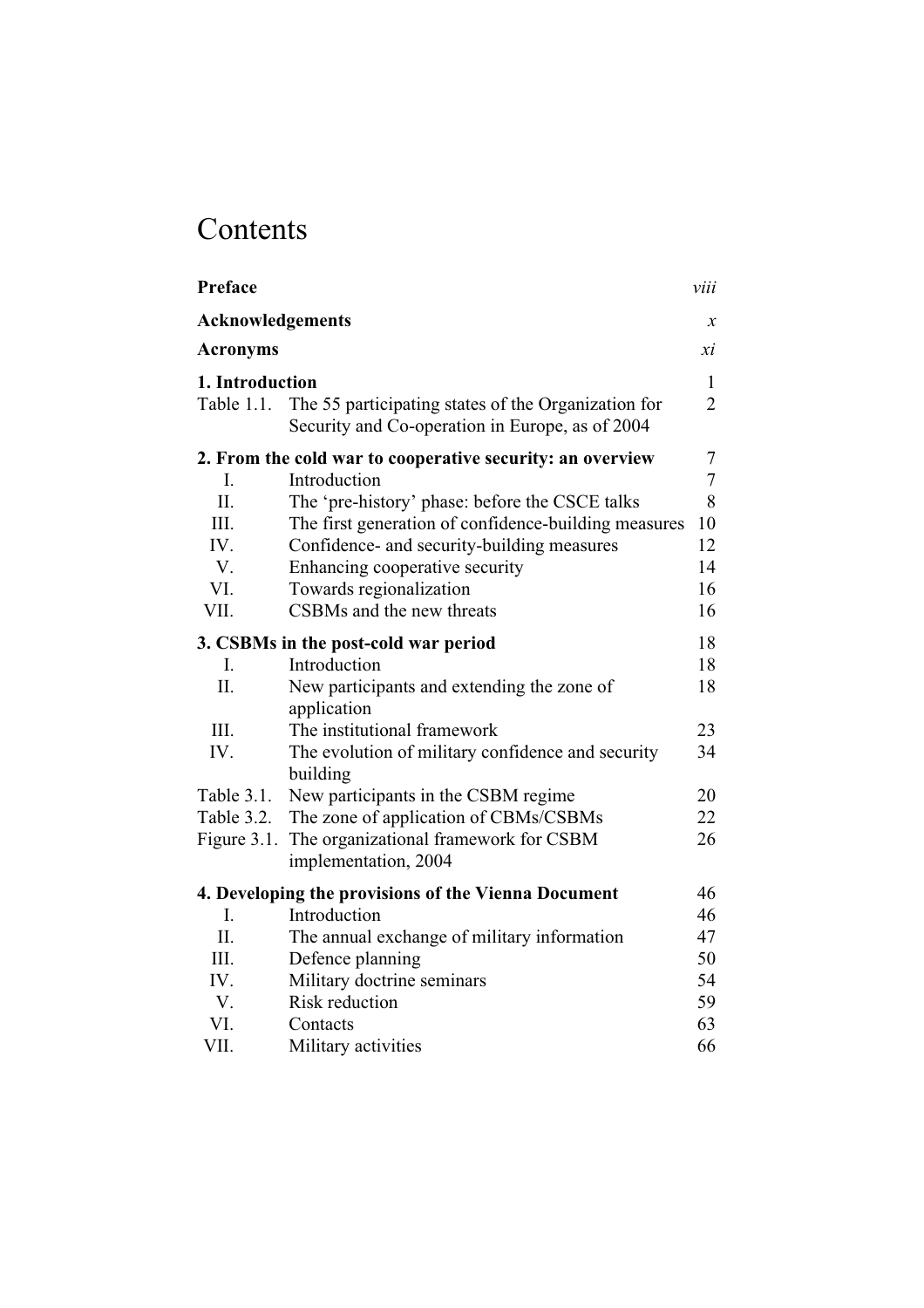### vi CSBMs IN THE NEW EUROPE

| VIII.      | Compliance and verification                            | 76  |
|------------|--------------------------------------------------------|-----|
| IX.        | Communications                                         | 81  |
| Table 4.1. | The annual exchange of military information            | 48  |
| Table 4.2. | Defence planning                                       | 52  |
| Table 4.3. | Risk reduction                                         | 60  |
| Table 4.4. | Military contacts and cooperation                      | 64  |
| Table 4.5. | Prior notification of certain military activities      | 68  |
| Table 4.6. | Notifiable military activities, 1987–2003              | 70  |
| Table 4.7. | Observation of certain military activities             | 72  |
| Table 4.8. | Proposed notification and observation thresholds       | 74  |
|            | and constraints on military activities                 |     |
| Table 4.9. | Constraining provisions                                | 76  |
|            | Table 4.10. Compliance and verification                | 78  |
|            | Table 4.11. Communications                             | 82  |
|            | 5. The compliance record                               | 85  |
| I.         | Introduction                                           | 85  |
| II.        | The relevance of CSBMs in crisis situations            | 89  |
| III.       | The Balkan crisis, 1991–92                             | 90  |
| IV.        | The first war in Chechnya, 1994–95                     | 92  |
| V.         | The Kosovo crisis, 1999                                | 93  |
| VI.        | The second war in Chechnya, 1999–2000                  | 95  |
|            | 6. Stabilizing and norm- and standard-setting measures | 97  |
| I.         | Introduction                                           | 97  |
| Π.         | Stabilizing measures                                   | 98  |
| III.       | Conventional arms transfers                            | 101 |
| IV.        | The Global Exchange of Military Information            | 105 |
| V.         | The Code of Conduct on Politico-Military Aspects       | 109 |
|            | of Security                                            |     |
| VI.        | Non-proliferation                                      | 115 |
| VII.       | Landmines                                              | 118 |
| VIII.      | Small arms and light weapons                           | 119 |
| IX.        | Surplus ammunition                                     | 125 |
| Table 6.1. | Stabilizing measures for localized crisis situations   | 100 |
| Table 6.2. | The 1993 Principles Governing Conventional Arms        | 102 |
|            | Transfers                                              |     |
| Table 6.3. | The Global Exchange of Military Information            | 106 |
| Table 6.4. | The 1994 Code of Conduct on Politico-Military          | 108 |
|            | Aspects of Security                                    |     |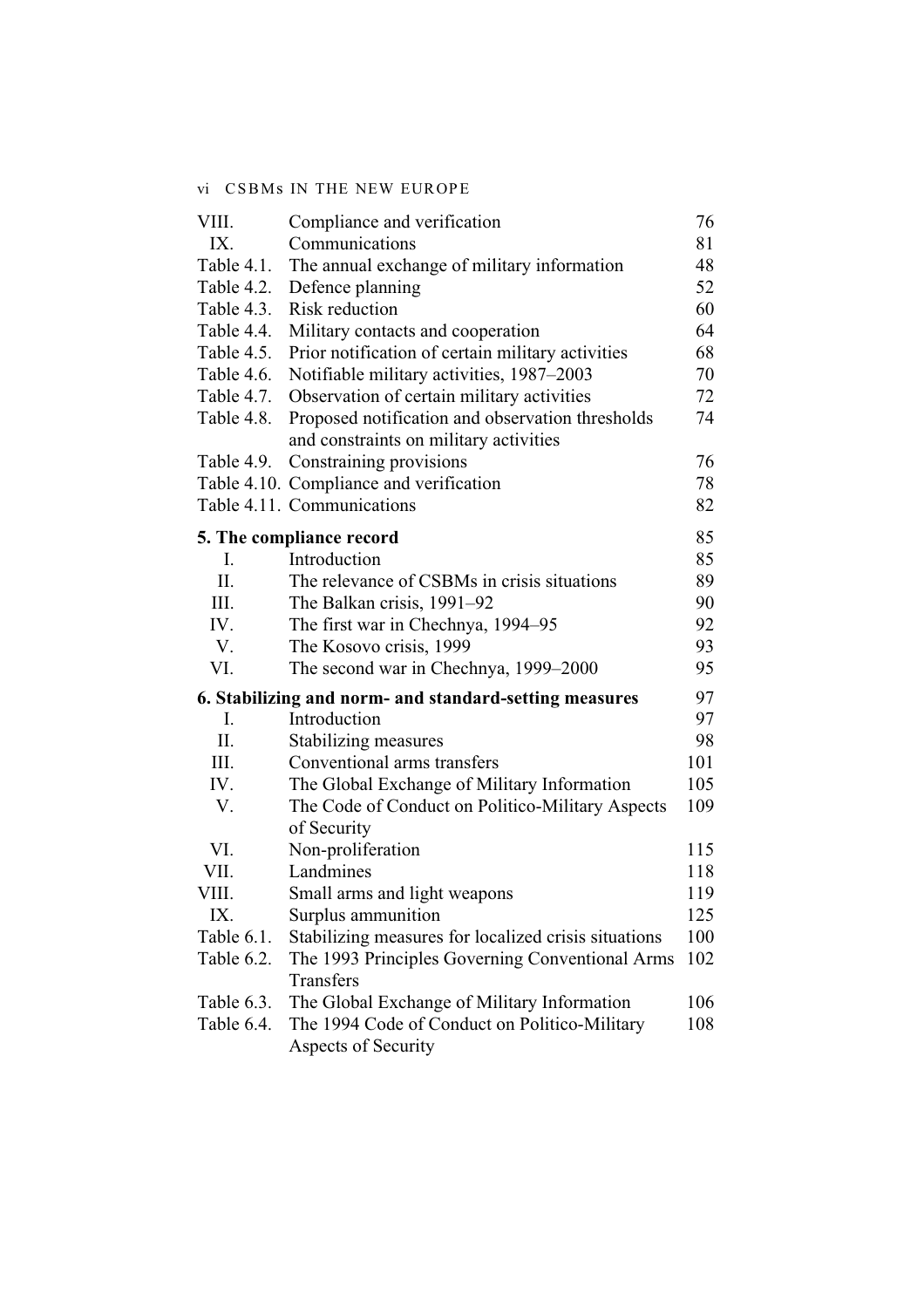| Table 6.5.              | The 1994 Principles Governing Non-Proliferation              | 116 |
|-------------------------|--------------------------------------------------------------|-----|
| Table 6.6.              | Small arms and light weapons                                 | 120 |
| Table 6.7.              | The 2003 OSCE Document on Stockpiles of                      | 126 |
|                         | <b>Conventional Ammunition</b>                               |     |
| 7. Regional CSBMs       |                                                              | 128 |
| $\mathbf{I}$ .          | Introduction                                                 | 128 |
| II.                     | The Forum for Security Co-operation and regional<br>measures | 128 |
| III.                    | Regional arrangements and initiatives                        | 136 |
| IV.                     | The Agreement on Confidence- and Security-                   | 155 |
|                         | Building Measures in Bosnia and Herzegovina                  |     |
| V.                      | Article V negotiations and agreement                         | 171 |
| Table 7.1.              | Bilateral, sub-regional and regional CSBMs                   | 138 |
|                         | in Europe                                                    |     |
| Table 7.2.              | CSBMs in Bosnia and Herzegovina                              | 156 |
| 8. Open Skies           |                                                              | 177 |
| Ι.                      | The Treaty on Open Skies                                     | 177 |
| $\mathbf{I}$            | The OSCC and overflights                                     | 181 |
| III.                    | Open Skies flights in the Balkans                            | 184 |
| Table 8.1.              | Status of the 1992 Open Skies Treaty, as of                  | 178 |
|                         | 24 August 2004                                               |     |
|                         | 9. Inspiring the non-European CSBM debate                    | 187 |
| 10. Conclusions         |                                                              | 193 |
|                         | <b>Select bibliography</b>                                   |     |
| <b>About the author</b> |                                                              | 216 |
| <b>Index</b>            |                                                              | 217 |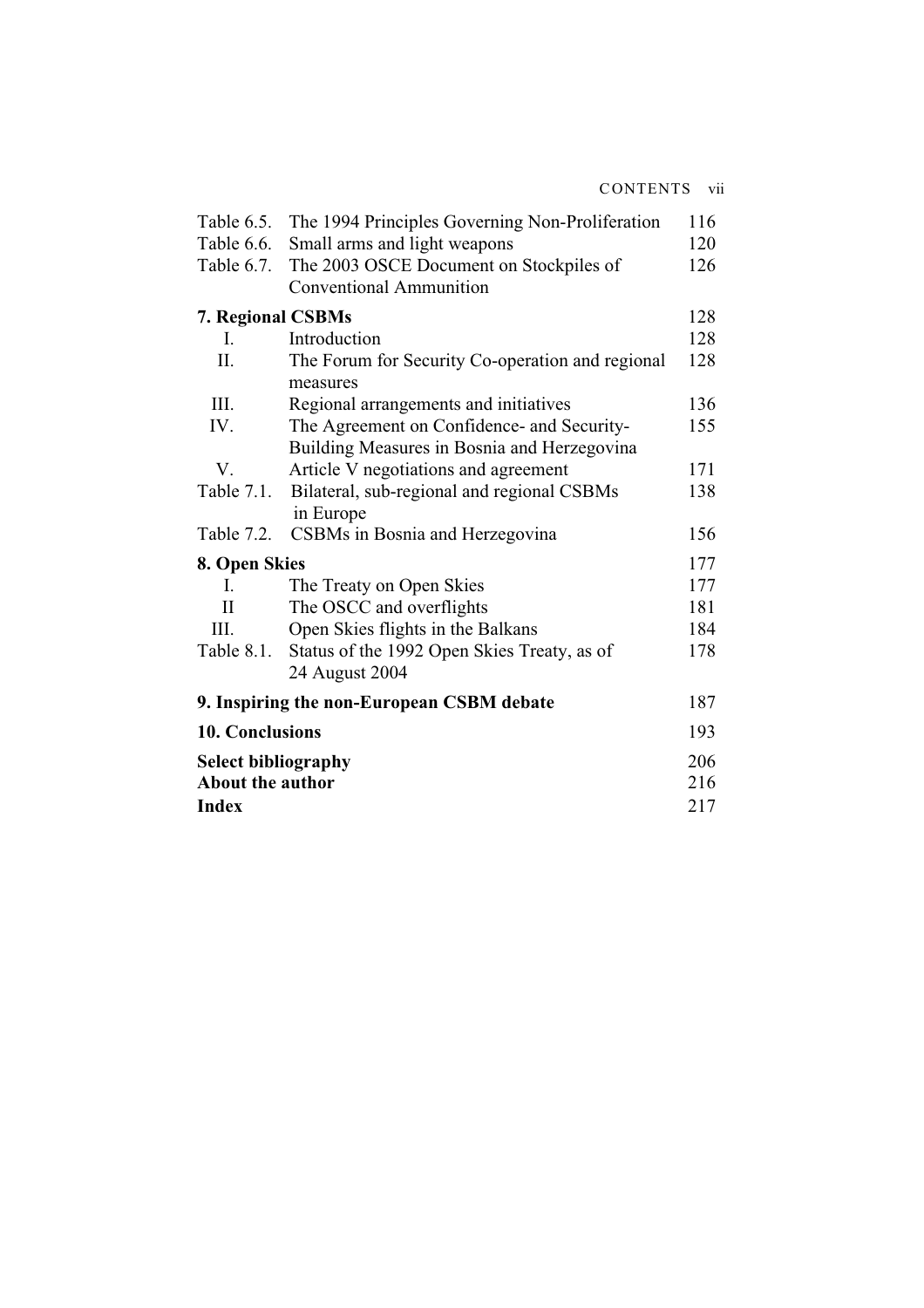## Preface

The Organization for Security and Co-operation in Europe (OSCE) formerly the Conference on Security and Co-operation in Europe (CSCE)—has always been something of a Cinderella among European institutions, and confidence- and security-building measures (CSBMs) are perhaps among its least-known and least-heralded achievements. These measures for openness and restraint in the field of defence activity have, however, played several worthwhile roles during the long transition from the cold war's East–West confrontation to the present-day Europe 'whole and free'. Operating as a kind of 'soft arms control', they helped to ease inter-bloc tension in the 1970s and 1980s and, in 1989–91, to ensure a militarily uneventful end to the Soviet Union and the alliance that it led. For the many new nations created in the 1990s, CSBMs complemented the North Atlantic Treaty Organization (NATO) Partnership for Peace as a school for responsible and cooperative defence behaviour. They helped to stabilize relations between successor republics of the former Yugoslavia following the Balkan wars. On the foundation of policy convergence and the sense of military community which these measures created, OSCE nations in the past decade have been able to build other cooperative policies suited to the needs of a new age, for example on small arms, anti-personnel mines, conventional arms transfers in general, weapons of mass destruction proliferation, and combating terrorism.

In this research report, based on long study of CSCE and OSCE developments, Zdzislaw Lachowski painstakingly charts the institutional development of CSBMs and matches it with a hard-headed review of compliance and impact. He shows that the CSBM process has been most sterile when elaborated as a procedural end in itself and most impotent in the 'foul weather' setting of actual local and internal conflicts. It has worked best when adapted in a timely and flexible way to the demands of changing circumstances in Europe: the new strategic and political geography, the new generic threat perceptions, and the needs and openings for confidence building in more specific, bilateral and sub-regional contexts. It could possibly bring benefits in further, non-European regions, too, on condition that its inherent limitations are understood and a number of dos and don'ts about extrapolating from European experience are respected.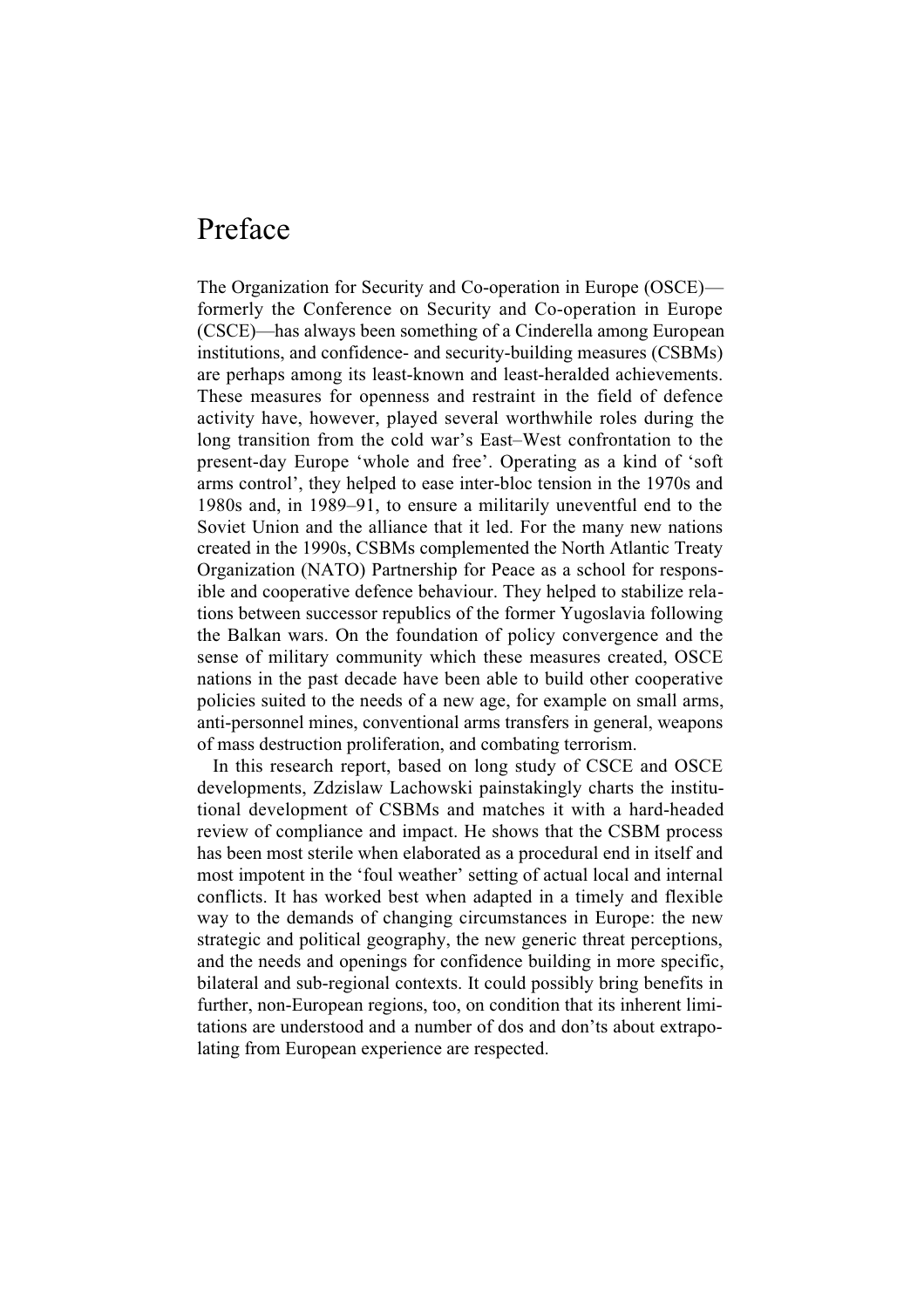Zdzislaw Lachowski's comments on these last points deserve reflection in the context of current debates on security building in the 'greater Middle East' and elsewhere. The report as a whole gives rise to other, not entirely comfortable questions about how security is managed in Europe itself. Have we sufficiently appreciated the importance of CSBMs, and of the OSCE in general, in smoothing the path of pan-European integration processes and mending the security fabric after local conflicts? Is enough being done to preserve and reapply these traditional strengths for challenges like the new dividing lines of NATO and European Union enlargements, and the still conflict-ridden parts of the post-Soviet space? Or is the present disdain in some quarters for any kind of traditional, reciprocal restraint threatening to kill off this Cinderella along with other, more glamorous and better-publicized victims? I am very grateful to Zdzislaw Lachowski for his thorough and thought-provoking work, and to Jetta Gilligan Borg for editing this report.

> Alyson J. K. Bailes Director, SIPRI November 2004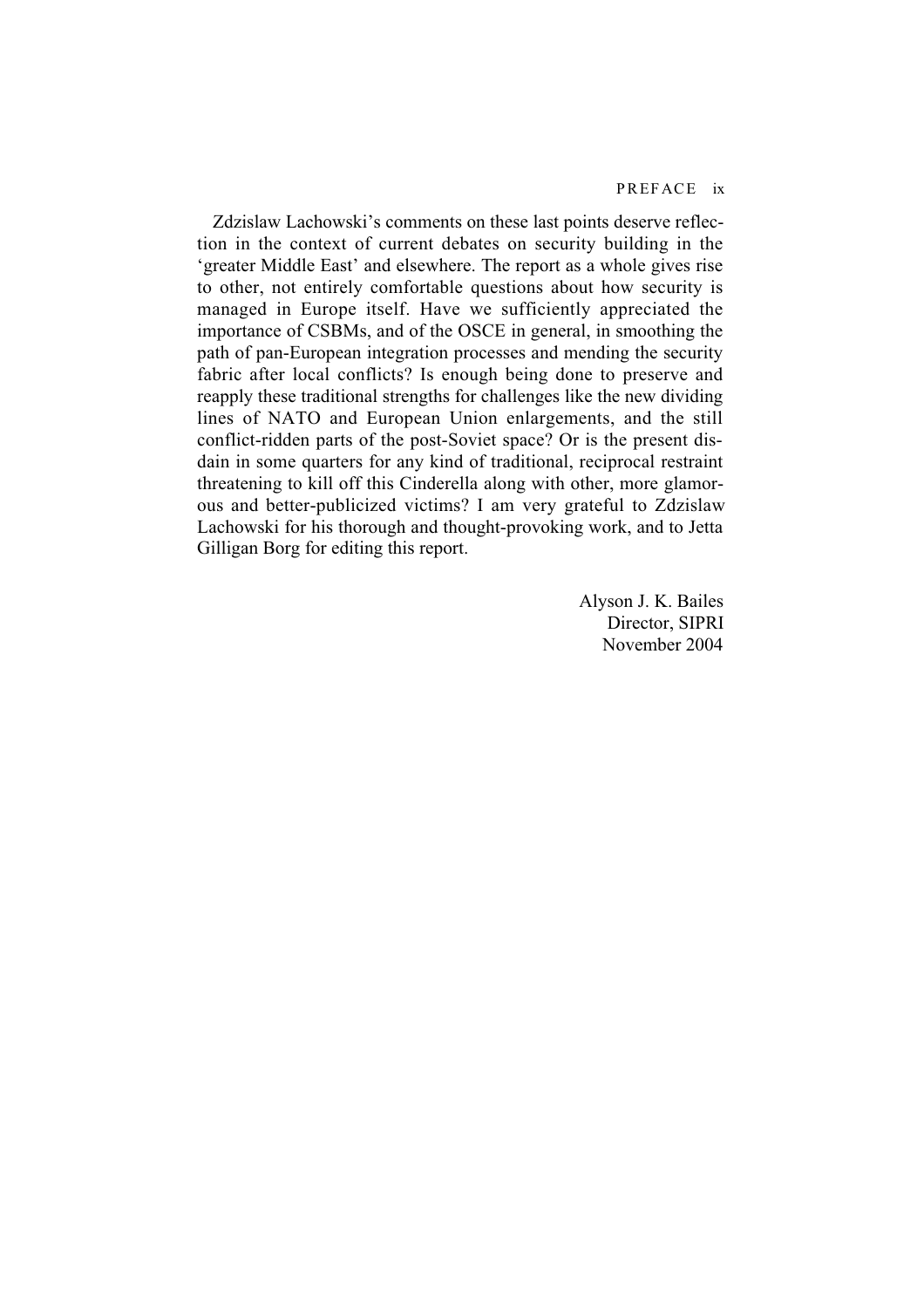## Acknowledgements

This study emerged from the research carried out at SIPRI for a decade and a half while I reported annually on various arms control developments to the SIPRI Yearbook. The research report would not have been possible without the assistance of many persons, members of the diplomatic missions and officials from the CSCE/OSCE participating states. The documentation furnished by them was of invaluable help in getting the task of writing this book done.

I remain primarily indebted to the former Director of SIPRI, Professor Adam Daniel Rotfeld, for his constant encouragement and support for this endeavour. Much help was rendered by the current SIPRI Director, Alyson J. K. Bailes, who kindly reviewed the final draft and offered numerous insightful suggestions with regard to both its content and language.

Several other experts reviewed the manuscript, provided valuable information and gave helpful comments on it. They are Professor Victor-Yves Ghebali, Dr Pál Dunay and Mieczyslaw Kuzinski. My warm thanks go to Martin Sjögren, research assistant in SIPRI's Conventional Arms Control project, who helped with preparation of the tables in the report and provided assistance in other ways. I am also thankful to other former assistant researchers—Stefanie Bailer, Patrick Henrichon and Pia Kronestedt.

The editors at SIPRI deserve the author's heartfelt gratitude and praise for their work, perception and patience—Jetta Gilligan Borg, the principal editor of the book, as well as Connie Wall and David Cruickshank.

The views expressed in the book are my own and do not represent the position of SIPRI.

> Dr Zdzislaw Lachowski November 2004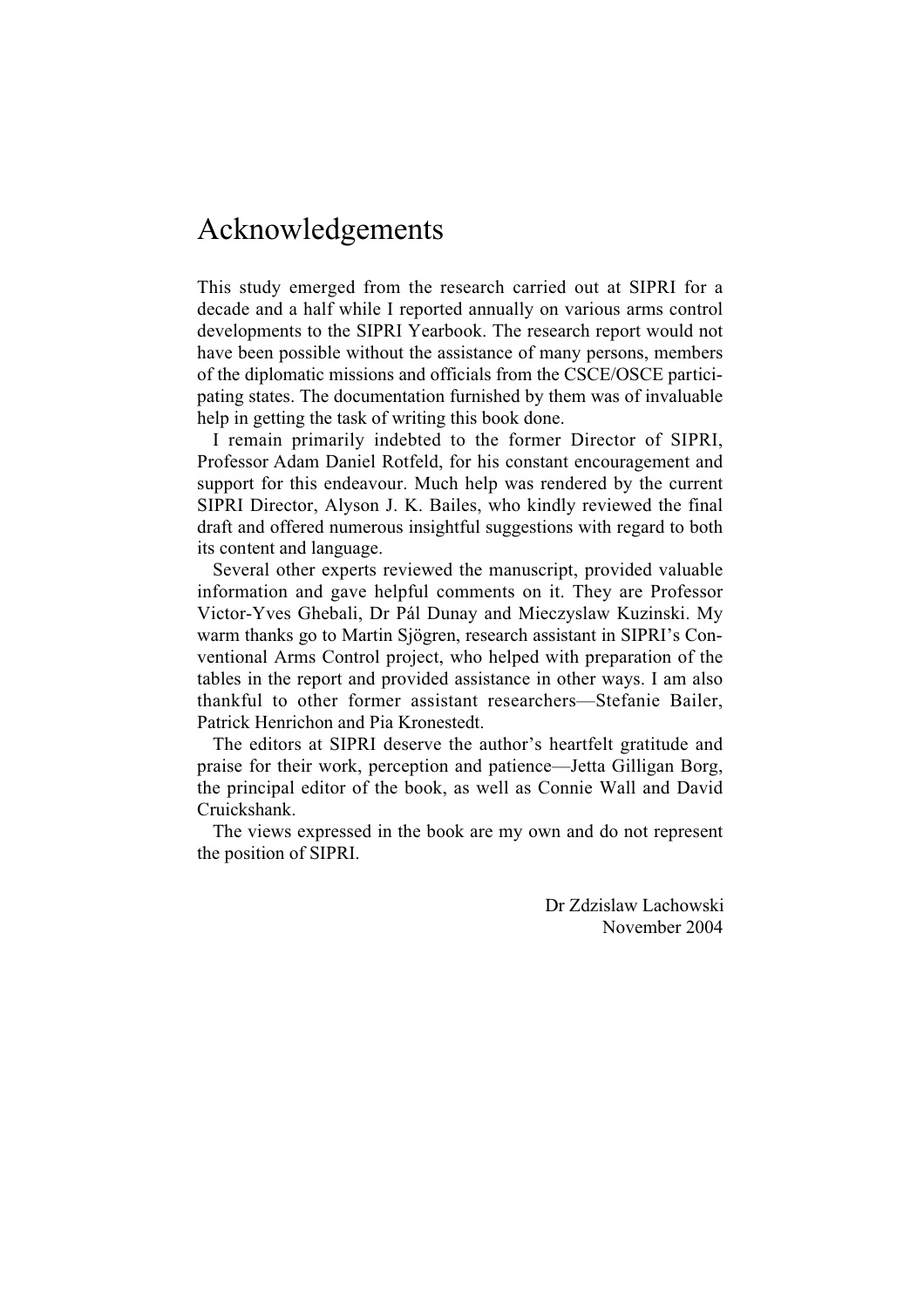## Acronyms

| <b>ACCS</b>        | Air Command and Control System                              |
|--------------------|-------------------------------------------------------------|
| <b>ACV</b>         | Armoured combat vehicle                                     |
| <b>AEMI</b>        | Annual exchange of military information                     |
| <b>AIAM</b>        | <b>Annual Implementation Assessment Meeting</b>             |
| <b>AIFV</b>        | Armoured infantry fighting vehicle                          |
| <b>AIFV LAL</b>    | Armoured infantry fighting vehicle look-alike               |
| APC                | Armoured personnel carrier                                  |
| <b>APC LAL</b>     | Armoured personnel carrier look-alike                       |
| <b>APM</b>         | Anti-personnel mine                                         |
| <b>ASEAN</b>       | <b>Association of South-East Asian Nations</b>              |
| <b>ASRC</b>        | <b>Annual Security Review Conference</b>                    |
| <b>BLACKSEAFOR</b> | <b>Black Sea Naval Cooperation Task Group</b>               |
| <b>BTWC</b>        | Biological and Toxin Weapons Convention                     |
| <b>CANE</b>        | Confidence Annual Naval Exercise                            |
| <b>CBM</b>         | Confidence-building measure                                 |
| <b>CCW</b>         | Certain Conventional Weapons (Convention)                   |
| <b>CFE</b>         | Conventional Armed Forces in Europe (Treaty)                |
| <b>CIO</b>         | Chairman/person-in-Office                                   |
| <b>CIS</b>         | Commonwealth of Independent States                          |
| <b>COC</b>         | Code of Conduct on Politico-Military Aspects of<br>Security |
| <b>CPC</b>         | <b>Conflict Prevention Centre</b>                           |
| <b>CSBM</b>        | Confidence- and security-building measure                   |
| <b>CSCE</b>        | Conference on Security and Co-operation in                  |
|                    | Europe                                                      |
| <b>CSEM</b>        | Confidence- and security-enhancing measure                  |
| <b>CSO</b>         | Committee of Senior Officials                               |
| <b>CTBT</b>        | Comprehensive Nuclear Test-Ban Treaty                       |
| <b>CWC</b>         | <b>Chemical Weapons Convention</b>                          |
| <b>DRS</b>         | Department for Regional Stability                           |
| <b>DSC</b>         | Department for Security Cooperation                         |
| <b>EAPC</b>        | Euro-Atlantic Partnership Council                           |
|                    |                                                             |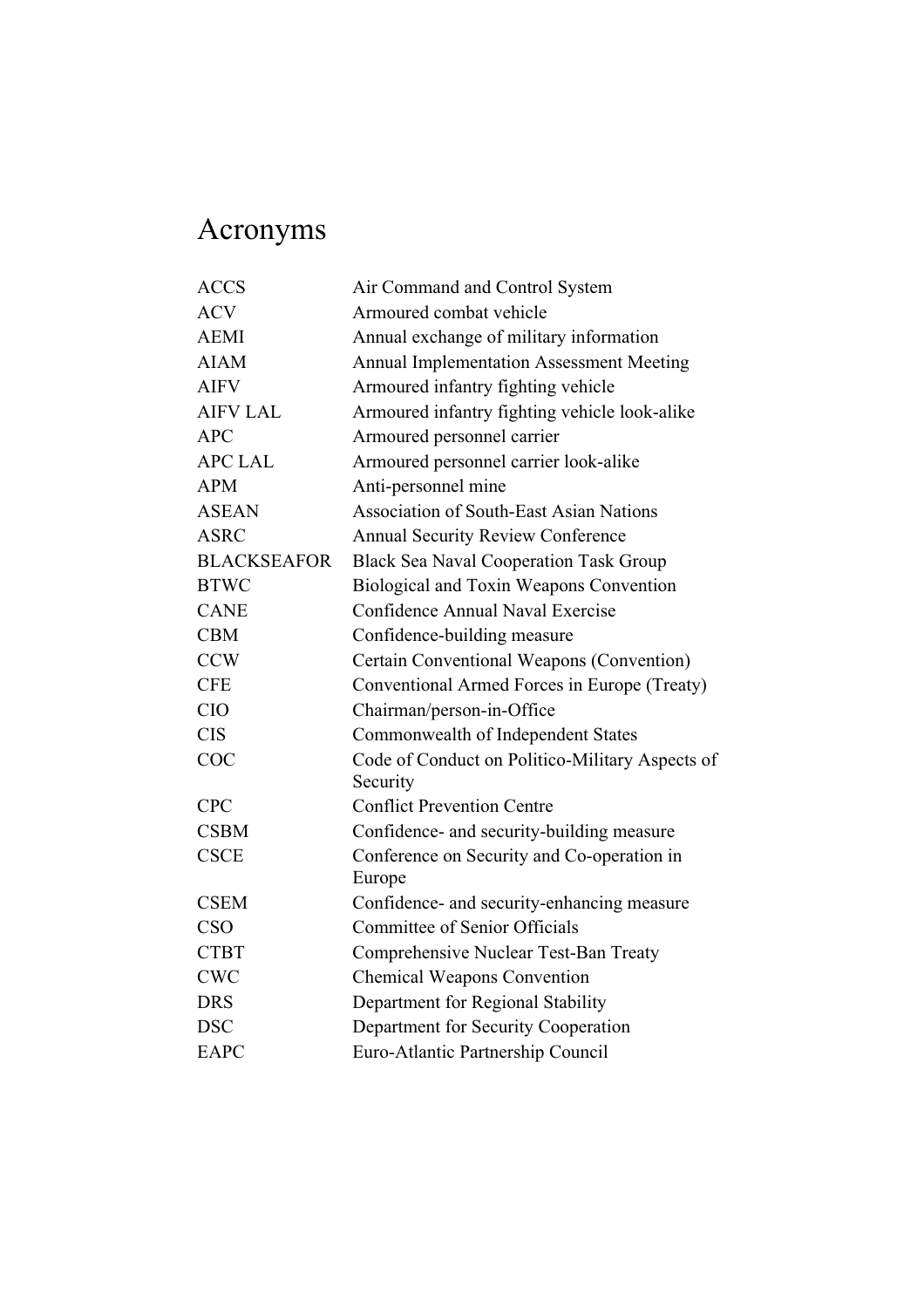#### xii CSBMs IN THE NEW EUROPE

| EC             | <b>European Community</b>                                                         |
|----------------|-----------------------------------------------------------------------------------|
| <b>ESDP</b>    | European Security and Defence Policy                                              |
| EU             | European Union                                                                    |
| <b>EUC</b>     | End-user certificate                                                              |
| <b>EUS</b>     | End-user station                                                                  |
| <b>FRG</b>     | Federal Republic of Germany                                                       |
| <b>FRY</b>     | Federal Republic of Yugoslavia                                                    |
| <b>FSC</b>     | Forum for Security Co-operation                                                   |
| <b>FYROM</b>   | Former Yugoslav Republic of Macedonia                                             |
| <b>GDP</b>     | Gross domestic product                                                            |
| <b>GDR</b>     | German Democratic Republic                                                        |
| <b>GEMI</b>    | Global Exchange of Military Information                                           |
| <b>HACV</b>    | Heavy armoured combat vehicle                                                     |
| <b>IAEA</b>    | <b>International Atomic Energy Agency</b>                                         |
| <b>IFOR</b>    | <b>Implementation Force</b>                                                       |
| <b>JCC</b>     | Joint Consultative Commission                                                     |
| <b>JNA</b>     | <b>Yugoslav National Army</b>                                                     |
| <b>MANPADS</b> | Man-portable air defence systems                                                  |
| <b>MBFR</b>    | Mutual and Balanced Force Reduction                                               |
| <b>MTCR</b>    | Missile Technology Control Regime                                                 |
| <b>NAC</b>     | North Atlantic Council                                                            |
| <b>NACC</b>    | North Atlantic Cooperation Council                                                |
| <b>NATO</b>    | North Atlantic Treaty Organization                                                |
| <b>NNA</b>     | Neutral and non-aligned                                                           |
| <b>NPT</b>     | Non-Proliferation Treaty                                                          |
| <b>NSSM</b>    | Norm- and standard-setting measure                                                |
| <b>OHR</b>     | Office of the High Representative                                                 |
| <b>OSCE</b>    | Organization for Security and Co-operation in                                     |
|                | Europe                                                                            |
| <b>OSCC</b>    | <b>Open Skies Consultative Commission</b>                                         |
| P <sub>5</sub> | Permanent Five (members of the UN Security<br>Council)                            |
| <b>PFP</b>     | Partnership for Peace                                                             |
| <b>RACVIAC</b> | Regional Arms Control Verification and<br><b>Implementation Assistance Centre</b> |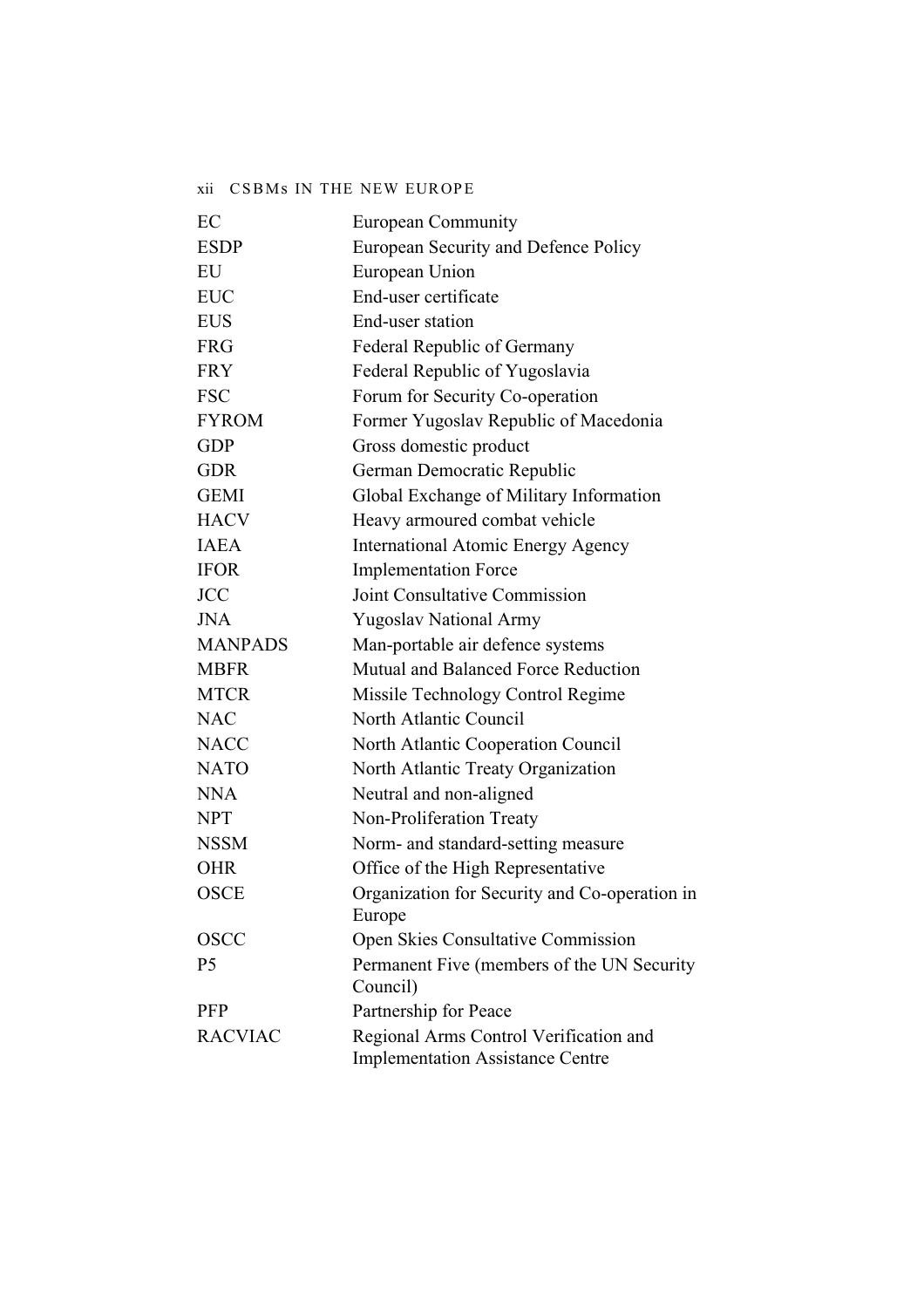| Rapid-reaction force                                                                  |
|---------------------------------------------------------------------------------------|
| Small arms and light weapons                                                          |
| South Eastern Europe Defence Ministerial                                              |
| South Eastern Europe Clearinghouse for the<br>Control of Small Arms and Light Weapons |
| <b>Stabilization Force</b>                                                            |
| Supreme Headquarters Allied Powers Europe                                             |
| <b>Sub-Regional Consultative Committee</b>                                            |
| <b>Strategic Arms Reduction Treaty</b>                                                |
| Treaty-limited equipment                                                              |
| <b>United Nations</b>                                                                 |
| UN Register of Conventional Arms                                                      |
| Western European Union                                                                |
| Weapons of mass destruction                                                           |
| <b>Warsaw Treaty Organization</b>                                                     |
|                                                                                       |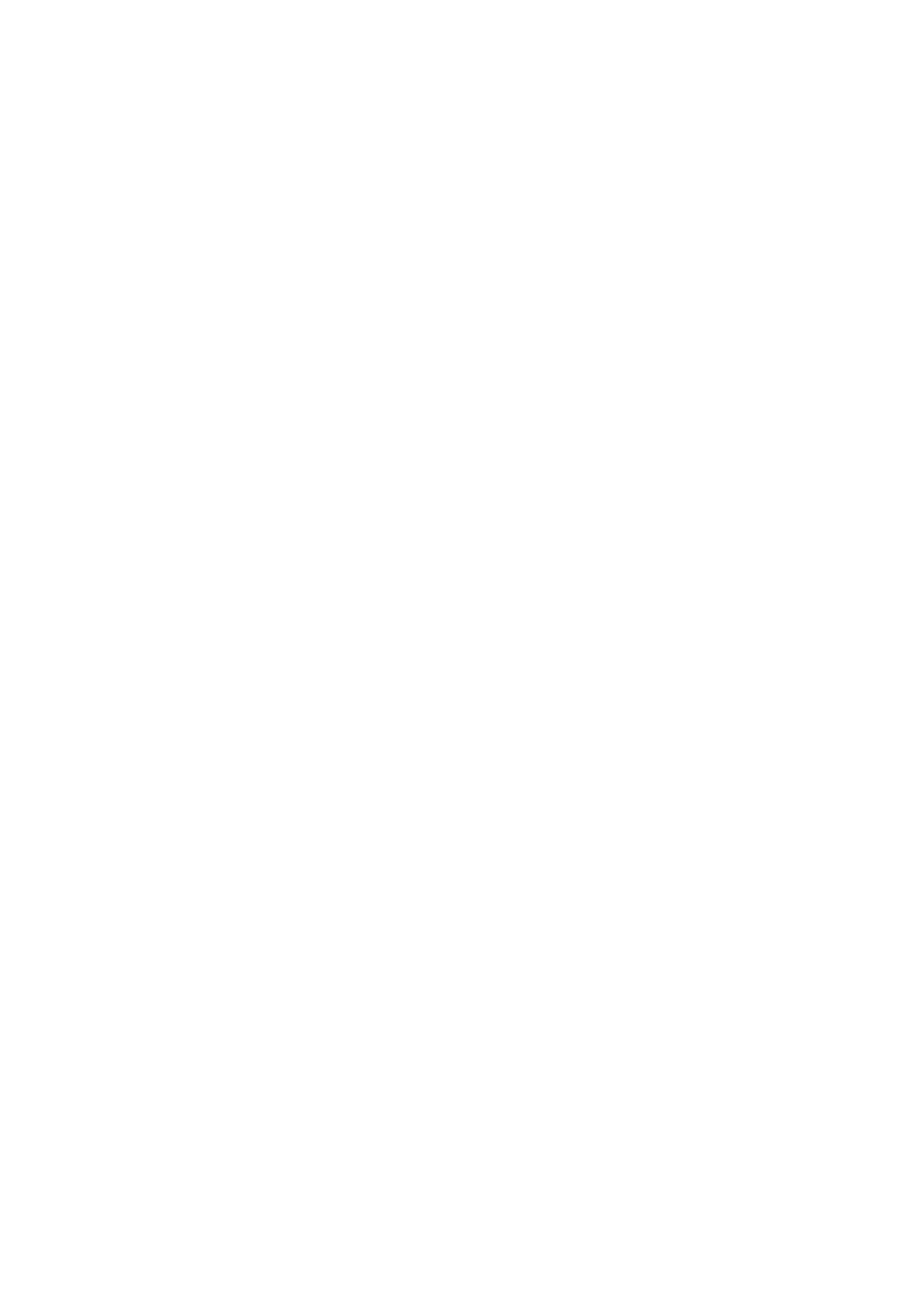## 1. Introduction

Many political and military security axioms changed during the postcold war period. At the time of bloc confrontation and division, the function of confidence-building measures (CBMs) and confidenceand security-building measures (CSBMs) was to reinforce stability in a frozen status quo and therefore lessen the risk of a surprise attack and mass-scale war in Europe.<sup>1</sup> In the qualitatively new politicomilitary conditions after the cold war, CSBMs have taken on a new role as a tool to manage the changes that are occurring in Europe and to enhance cooperative relations among its states based on partnership, mutual reassurance and transparency.

The status and role of arms control have shifted significantly. Arms control was a product of the cold war and its importance and usefulness were questioned in the new political climate. As with other elements of international security relations, CSBMs had to prove their continuing relevance and applicability in the new environment.

The theory behind CBMs, which were first introduced in the mid-1950s, is that they provide a propitious atmosphere for arms control.2 Traditional 'structural' (hard) arms control deals with the size and composition of weapons and manpower. 'Operational' (soft) arms control addresses military confidence building; it aims to eliminate misperceptions and concerns, provide reassurance about military intentions, reduce the danger of inadvertent war, decrease military options and create better conditions for introducing hard arms control measures.3 In short, the basic objective of CSBMs is to stabilize

<sup>1</sup> According to Johan Jørgen Holst, the first CBMs (up to the mid-1980s) were designed to 'inhibit the political exploitation of military force'; their successor, CSBMs, were designed to 'reduce the danger of surprise attack'. Holst, J. J., 'Confidence-building measures: a conceptual framework', *Survival*, vol. 25, no. 1 (Jan./Feb. 1983), pp. 2–15.

2 There is an abundant literature on CBMs/CSBMs. On the concept, purpose and origins of CBMs see, e.g., Birnbaum, K. E. (ed.), *Confidence Building and East–West Relations*, Laxenburg Paper no. 5 (Wilhelm Braumüller Universitäts-Verlagsbuchhandlung: Vienna, Mar. 1983). It is arguable whether European CBMs/CSBMs led directly to the creation of a 'hard' arms control regime. Although they may have been a catalyst, it was political change and the 'peaceful revolutions' in the Soviet Union and Eastern Europe which resulted in the negotiation of the 1990 Treaty on Conventional Armed Forces in Europe (CFE Treaty).

<sup>3</sup> Christoph Bertram made the following distinction between the structural and operational forms of arms control: 'Because [a CSBM] concentrates explicitly on what the other side can do rather than on what military quantities it has at its disposal, this approach represents a fundamental change, a change from a focus on the military *input*—men, tanks, missiles—to a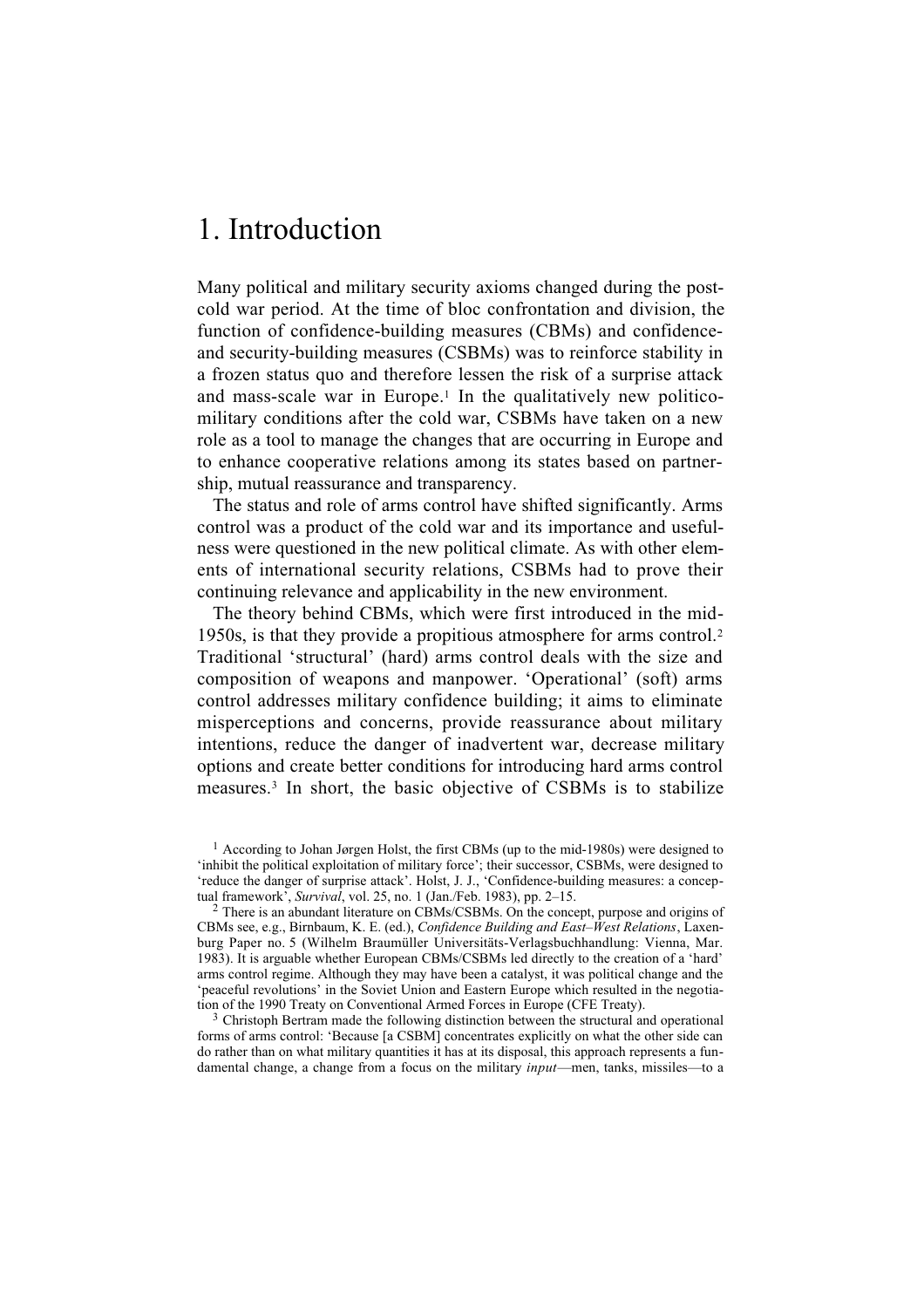#### 2 CSBMs IN THE NEW EUROPE

| Participating state    |                            |
|------------------------|----------------------------|
| Albania                | Liechtenstein              |
| Andorra                | Lithuania                  |
| Armenia                | Luxembourg                 |
| Austria                | Macedonia (Former Yugoslav |
| Azerbaijan             | Republic of, FYROM)        |
| <b>Belarus</b>         | Malta                      |
| Belgium                | Moldova                    |
| Bosnia and Herzegovina | Monaco                     |
| <b>Bulgaria</b>        | Netherlands                |
| Canada                 | Norway                     |
| Croatia                | Poland                     |
| Cyprus                 | Portugal                   |
| Czech Republic         | Romania                    |
| Denmark                | Russia                     |
| Estonia                | San Marino                 |
| Finland                | Serbia and Montenegro      |
| France                 | Slovakia                   |
| Georgia                | Slovenia                   |
| Germany                | Spain                      |
| Greece                 | Sweden                     |
| <b>Holy See</b>        | Switzerland                |
| Hungary                | Tajikistan                 |
| <b>Iceland</b>         | Turkey                     |
| Ireland                | Turkmenistan               |
| Italy                  | United Kingdom             |
| Kazakhstan             | Ukraine                    |
| Kyrgyzstan             | <b>United States</b>       |
| Latvia                 | Uzbekistan                 |

**Table 1.1.** The 55 participating states of the Organization for Security and Co-operation in Europe, as of 2004

*Sources*: The OSCE Internet site, at URL <http://www.osce.org/general/ participating states/>. See also table 3.1.

relations between actors (mainly states) by providing assurances with regard to the purpose and character of military activities and defence postures.

focus on the military *output*—a surprise attack, pre-emptive nuclear strike, etc.'. Bertram, C., *The Future of Arms Control, Part II, Arms Control and Technological Change: Elements of a New Approach,* Adelphi Paper 146 (International Institute for Strategic Studies: London, 1978), p. 19 (emphasis added).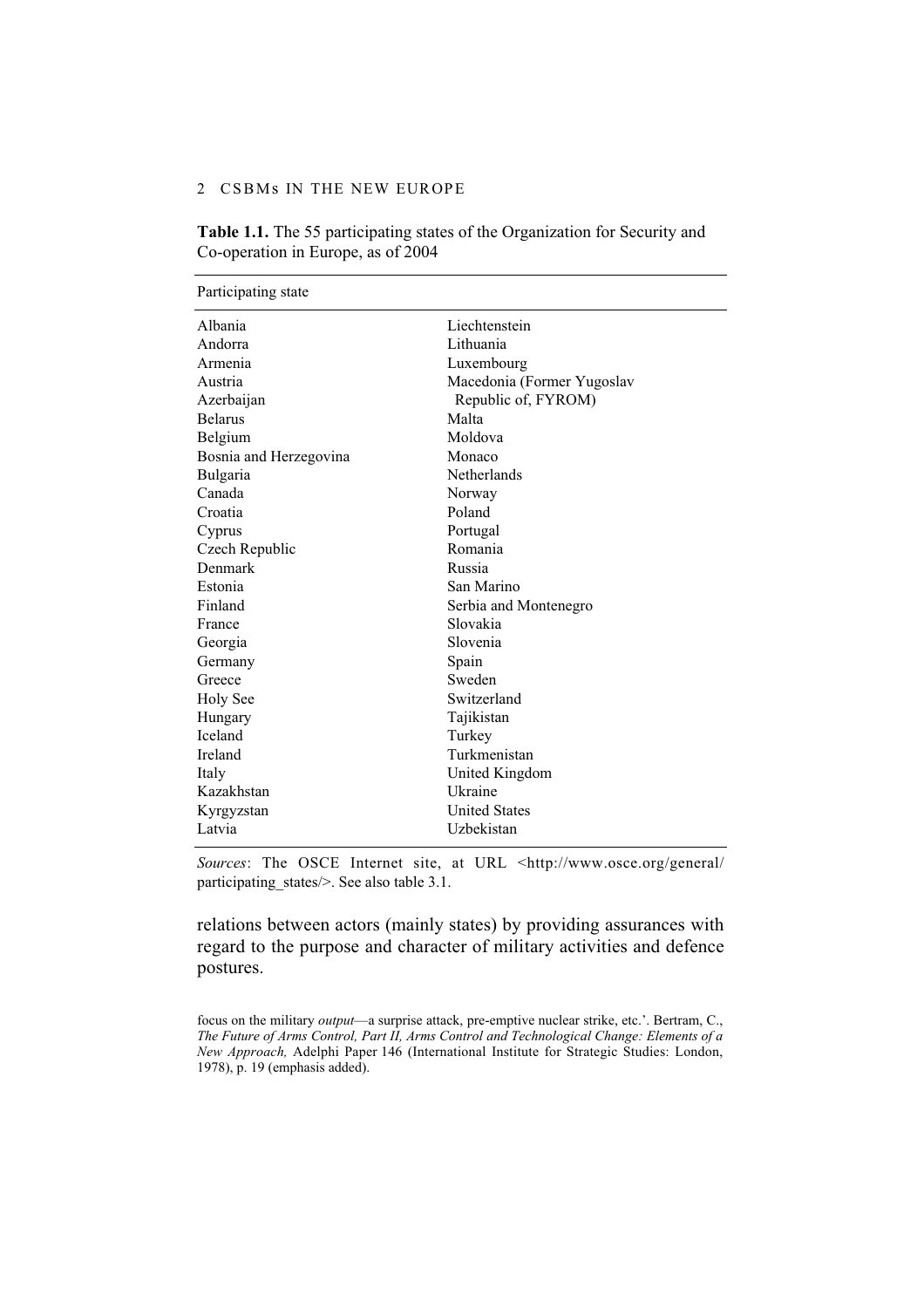CBMs and CSBMs were discussed intensely during the period of bloc division in Europe, but a common definition of these terms was never agreed.4 It was thus sometimes difficult 'to convince foreign policy practitioners of the applicability and utility of the CBM concept'.5 However, most analysts and experts agreed on the usefulness and desirability of such measures. As cooperative, common security broke fresh ground in the final decade of the 20th century, most of the concerns and fears that were expressed before the end of the cold war (1989–90) became less acute or irrelevant at the pan-European level

From their inception, CBMs and later CSBMs were integral to the process initiated by the Conference on Security and Co-operation in Europe (CSCE). The CSCE was renamed the Organization for Security and Co-operation in Europe (OSCE) on 1 January 1995 (see table 1.1), but this did not change the character of its political commitments, including CSBMs, nor its status and institutions.6

In the early 1990s strong emphasis continued to be placed on CSBMs. Later, as political relations evolved and new challenges and threats emerged, CSBMs were perceived as being less useful. Rapid developments even led to concern that the measures existed to perpetuate themselves. New approaches and institutional frameworks were also being developed by the main European security organizations—the European Union (EU), the North Atlantic Treaty Organization (NATO) and the OSCE. These included cooperative endeavours such as preventive diplomacy, crisis management, and conflict prevention and resolution, all of which were seen as more suited to meet the emerging challenges. Before admitting new members, NATO created stability-enhancing and transparency-promoting mechanisms and structures such as the North Atlantic Cooperation Council (NACC), the Partnership for Peace (PFP) and the Euro-Atlantic Partnership Council (EAPC) to support the applicants' progress, to strengthen politico-military confidence and to provide reassurance to its former adversaries and to other European partners. The NATO– Russia Permanent Joint Council, which was created in 1997 and

<sup>&</sup>lt;sup>4</sup> An often-cited definition of confidence building was that it 'involve<sup>[d]</sup> the communication of credible evidence of the absence of feared threats'. Birnbaum (note 2), p. 115.

<sup>5</sup> Richter, A., *Reconsidering Confidence and Security Building Measures: A Critical Analysis* (Centre for International and Strategic Studies, York University: Toronto, Canada, 1994), pp. 1, 3.

<sup>&</sup>lt;sup>6</sup> The OSCE has no legal status under international law but is a security institution and forum for consultation and negotiation for its participating states. For OSCE documentation see the select bibliography in this volume and URL <http://www.osce.org/docs/>.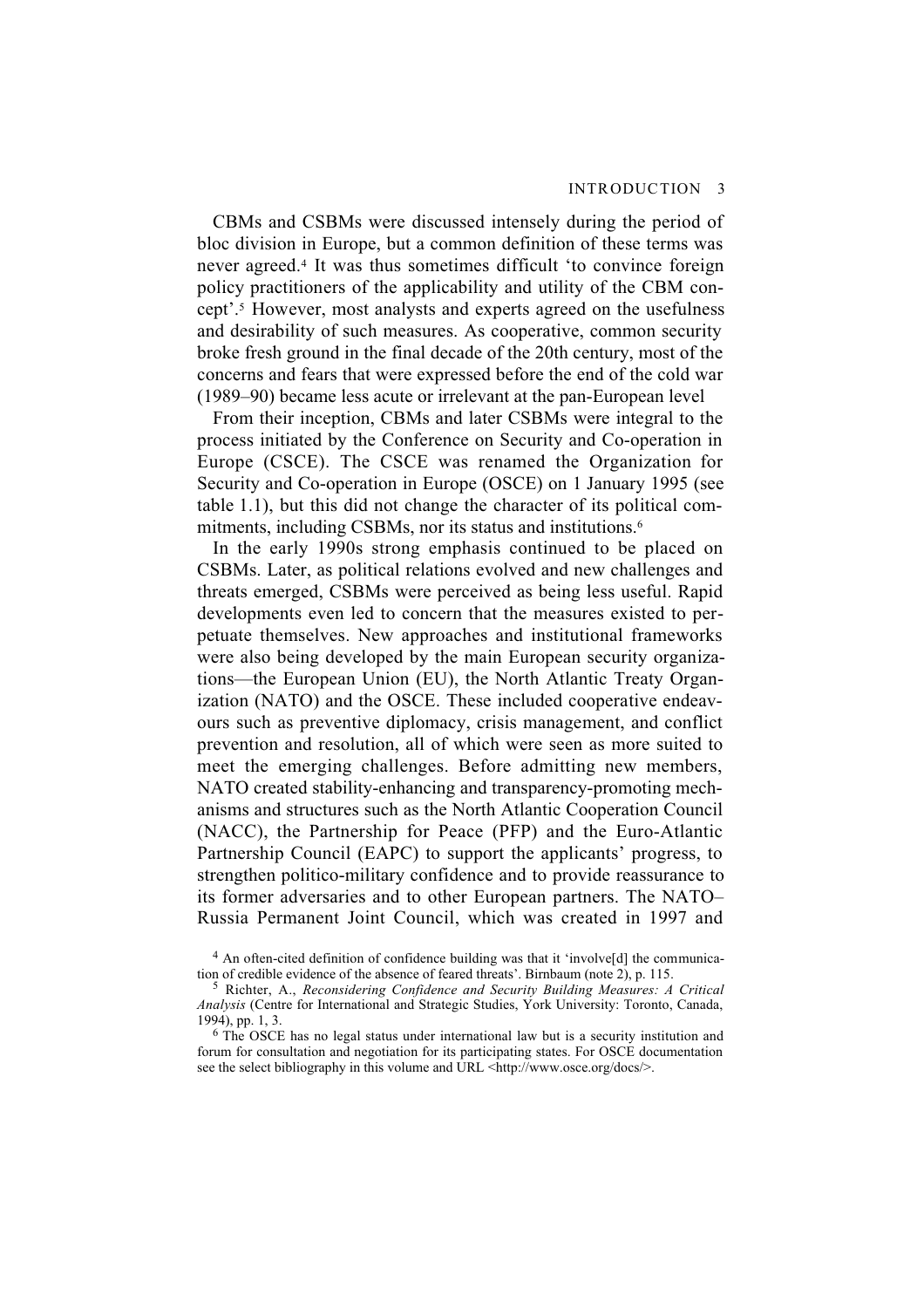became the NATO–Russia Council in May 2002, paved the way to enhanced dialogue between the NATO states and Russia.7 In addition, since the early 1990s the EU has pursued its European Security and Defence Policy (ESDP). It includes the development of common positions and joint actions as well as of a military capability for crisismanagement tasks and is open to ad hoc contributions by partners outside the European Union.

The threats and challenges which have emerged in parts of Europe, such as regional crises, conflicts and civil wars, have, on the other hand, strengthened the *raison d'être* of CSBMs. In the first half of the 1990s steps were taken towards establishing for the new Europe a harmonized arms control regime of partners, not adversaries. The legally binding 1990 Treaty on Conventional Armed Forces in Europe (CFE Treaty) and the politically binding 1992 Concluding Act of the Negotiation on Personnel Strength of Conventional Armed Forces in Europe (known as the CFE-1A Agreement) contain various provisions of a confidence-building and stabilizing nature (e.g., information exchange, constraints, notification of military-related activities, compliance, consultation and assessment).8 The provisions of these two agreements, which are monitored by a joint review mechanism, were originally tailored to the requirements of the members of NATO and the Warsaw Treaty Organization (WTO). Follow-on negotiations were conducted to adapt them further to post-cold war conditions. (The 1999 Agreement on Adaptation of the CFE Treaty,<sup>9</sup> which adapts the treaty to the new security environment in Europe, has not yet entered into force.) However, the OSCE has failed to realize the idea of combining and streamlining the diverse arms control commitments, obligations and rights applying in Europe. In effect, the European stra-

7 North Atlantic Treaty Organization (NATO), 'NATO–Russia relations: a new quality, declaration by Heads of State and Government of NATO member states and the Russian Federation', 28 May 2002, Rome, URL <http://www.nato.int/docu/basictxt/b020528e.htm>.

8 For discussion of conventional arms control in Europe see the relevant chapters in editions of the SIPRI Yearbook. For the text of the CFE Treaty, the Protocols, the CFE-1A Agreement and the parties to the CFE Treaty see the OSCE Internet site at URL <http:// www.osce.org/docs/english/cfee.htm>.

<sup>9</sup> For the text of the 1999 Agreement on Adaptation of the CFE Treaty see the OSCE Internet site at URL <http://www.osce.org/docs/english/1990-1999/cfe/cfeagree.htm>. A consolidated text showing the amended CFE Treaty as adapted in accordance with the Agreement on Adaptation is reproduced in Lachowski, Z., *The Adapted CFE Treaty and the Admission of the Baltic States to NATO*, SIPRI Policy Paper no. 1 (SIPRI: Stockholm, Dec. 2002), pp. 35–52, available at URL <http://editors.sipri.se/recpubs.htm>.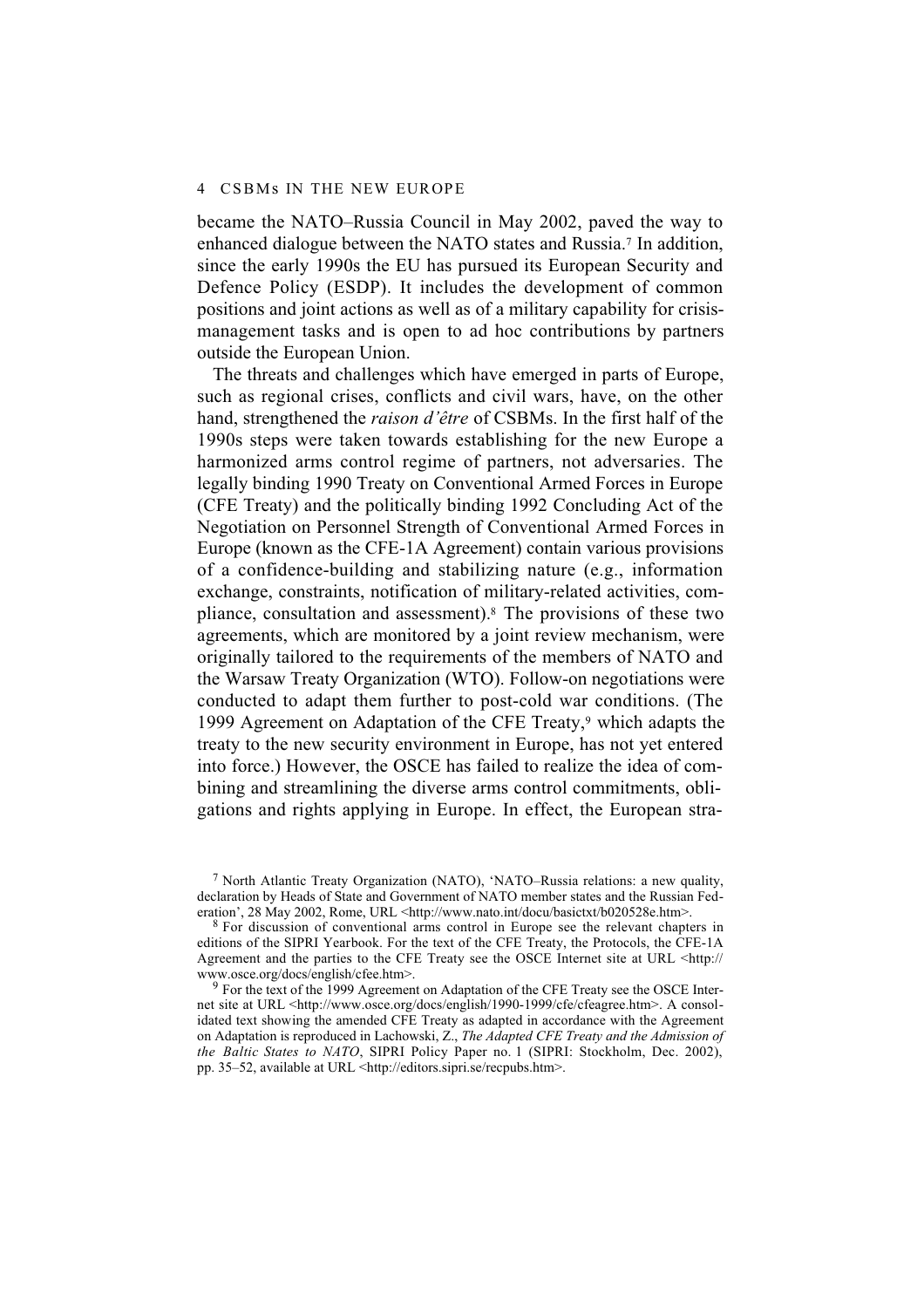tegic space is still characterized by a dual-track arms control and CSBM approach.

Although there have been attempts to supplement the CSBMs with economic, ecological and other measures (e.g., so-called confidenceand security-enhancing measures, CSEMs), there has been little support for such measures because of the fear that they would weaken or undermine the distinct and well-established character of this European military security regime. The ties of these supplementary measures to the OSCE's comprehensive, all-inclusive concept of security are, however, unquestionable and worth pursuing at (sub-)regional levels.

The evolution of the politically binding confidence- and securitybuilding process is currently occurring on three levels, all of which are related to the OSCE process: (*a*) in the pan-European context (the Vienna Document regime, which encompasses all the participating states); (*b*) through related arrangements with a confidence-building effect, so-called norm- and standard-setting measures (NSSMs), sometimes extending beyond the OSCE area; and (*c*) below the regional European level (i.e., tailored to sub-regional, bilateral and intra-state contexts).10 These arrangements are complemented by a legal agreement, the 1992 Treaty on Open Skies. Since the end of the cold war CSBMs have been developed almost continuously, both horizontally (through the evolution of the Vienna Document on the negotiation of CSBMs) and vertically (in regional and other arrangements), and have also been expanded and made more elaborate and intrusive. In the latter half of the 1990s this process began to focus more intensely on regional solutions. An increasing number of states have thus become covered by additional confidence-building arrangements of varying scale and extent. Together with the CFE Treaty regime, CSBMs form the most advanced system of military openness, confidence building, transparency and predictability currently in existence.

The European CBM/CSBM process provides inspiration and a pattern for other regions to emulate, especially those in conflict or crisis, which seek to pursue a security and stability regime that is supported by confidence- and security-building dialogue. Although the scope

 $10$  In this report 'regional' refers to areas below the European/OSCE level. Formally, the OSCE is a *regional* arrangement under Chapter VIII of the United Nations Charter. Several arrangements in the OSCE's geographical area should thus be considered *sub-regional*. To illustrate the definitional difficulties in this regard, e.g., the Balkan (sub-)region has a subregional arms control dimension (parts of the former Yugoslavia).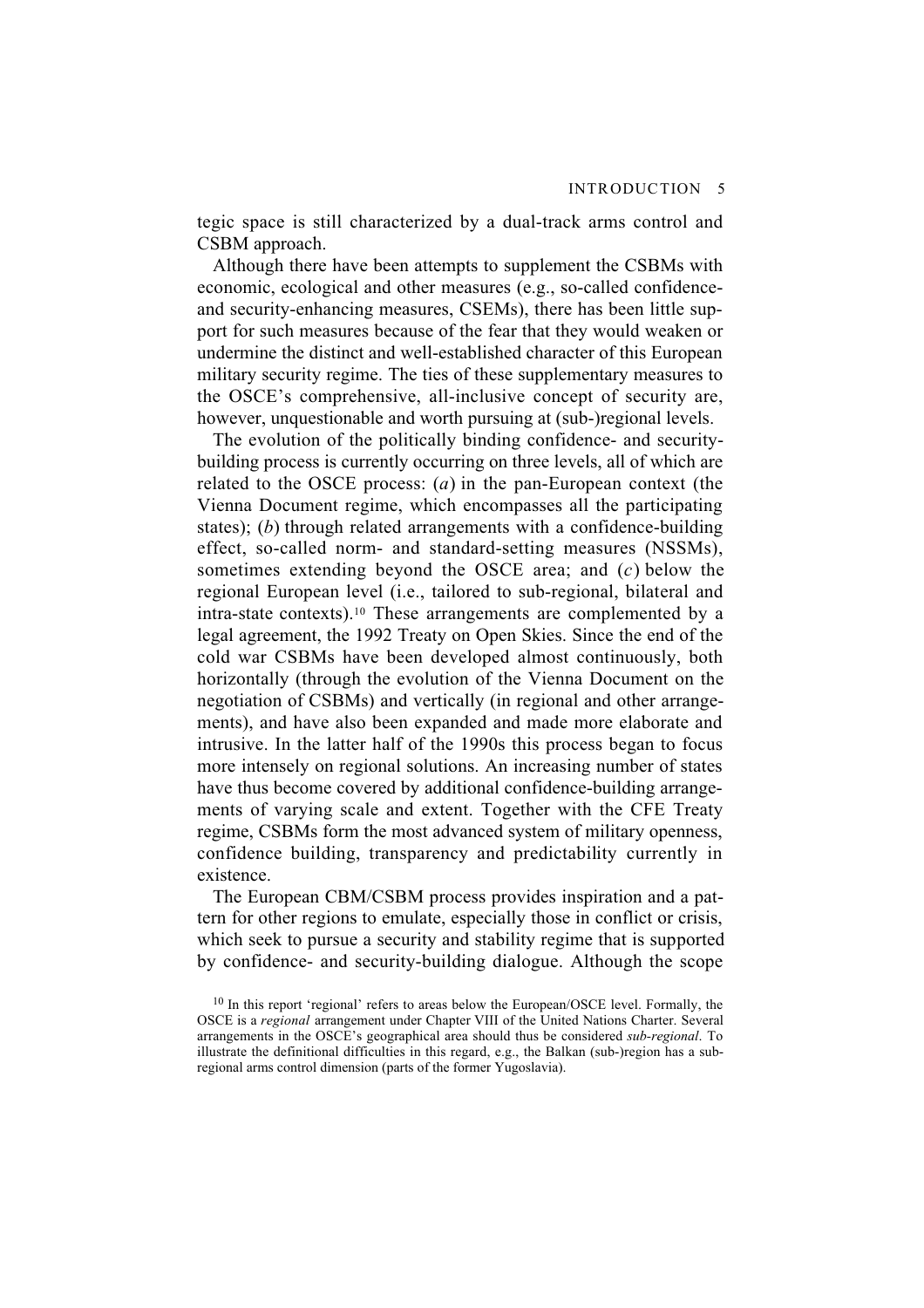and level of accomplishment in other parts of the world vary, the importance of the European process is widely acknowledged and appreciated.

This volume examines and analyses military CSBMs in the CSCE and in the OSCE area after the end of the cold war. Chapter 2 presents an overview of the evolution of CBMs and CSBMs in the period since World War II. Chapter 3 deals with the changes made after 1989–90 in order to better organize the work of the expanding CSBM regime (in terms of both geography and number of members) and the attempts to streamline and improve the operation of CSBMs as an element of European arms control. Chapter 4 analyses the measures contained in the Vienna Document and its development since the early 1990s. The successful implementation of CSBMs constitutes the main criterion of their viability, and chapter 5 deals with the relevance of CSBMs in 'all-weather' situations—especially in time of crisis.

In order to enhance the confidence- and stability-building process in the OSCE area, the participating states decided to supplement the existing CSBMs with several additional measures that provide a set of norms and standards which determine the conduct and behaviour of these states. The implementation and evolution of these steps are addressed in chapter 6.

Regional CSBMs are a tool which has been long discussed and, increasingly, successfully used in the arc ranging from North-Eastern (the Baltic Sea states) through Central Eastern to South-Eastern (the Balkans) Europe. Chapter 7 deals with various solutions that have been found in the regional dimension of building confidence and security. Chapter 8 outlines the evolution of the Treaty on Open Skies. In chapter 9 the prerequisites for application of the CBM and CSBM approach outside Europe are briefly discussed. The conclusions are presented in chapter 10 together with an analysis of the status of CSBMs after a decade and a half of operation and adaptation in the changed, post-cold war security environment.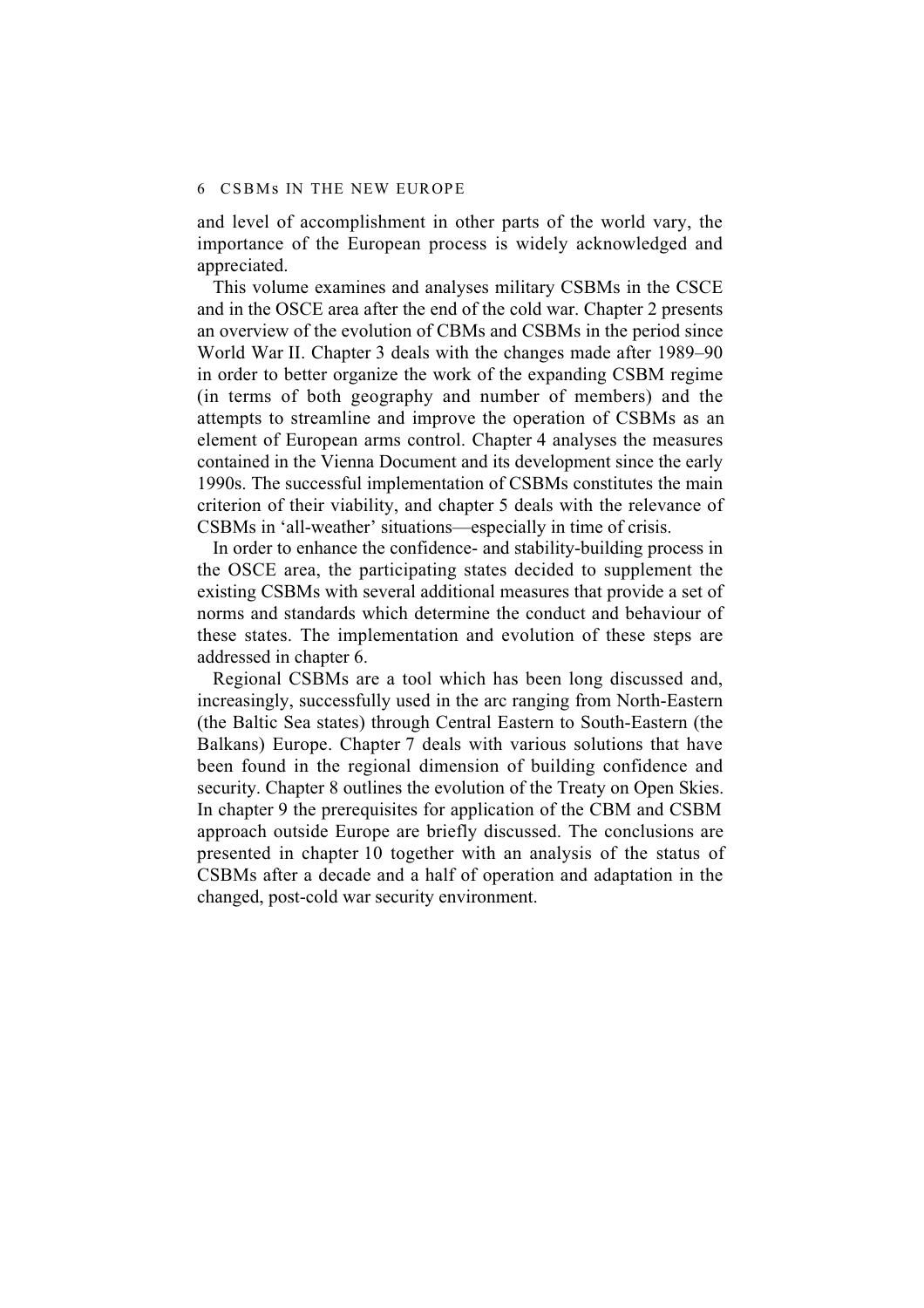## 2. From the cold war to cooperative security: an overview

### I. Introduction

In the 1980s CBMs and CSBMs were extensively discussed and analysed in numerous publications.11 With the end of the cold war, interest in measures to enhance security and stability and in other instruments of arms control dwindled as their applicability to the new risks and challenges emerging in Europe became moot. Nevertheless, the search for new measures, mechanisms and other approaches has continued.

At least six major elements characterized the inception of the confidence-building dialogue during the cold war. *First*, the number of actors was limited to two major politico-military blocs with antagonistic ideologies and political systems, which nonetheless shared an interest in avoiding serious military conflict. An important and constructive, although less conspicuous, role was played by the European neutral and non-aligned (NNA) countries. *Second*, a fairly high degree of stability in the European security system accompanied the acute tension and confrontation in East–West relations. *Third*, the European actors had only recently become antagonistic, and there was no deepseated, historical ideological hostility to prevent dialogue between them. The successive crises of the 1960s (Berlin, Cuba and Czechoslovakia) had convinced both Eastern and Western leaders of the need to elaborate measures to prevent an East–West war. A number of developments cleared the way for inter-bloc détente and dialogue: (*a*) the 1969 NATO Harmel Report, which introduced the concept of balancing defence and deterrence with détente;12 (*b*) the settlement of certain aspects of the German question, for example, the 1971 Quadripartite Agreement on Berlin and the agreements between the Federal

 $11$  This chapter is an expanded version of part of Lachowski, Z. and Rotfeld, A. D., 'Success or failure? CSBMs in the post-cold war environment', Institute for Peace Research and Security Policy, University of Hamburg, *OSCE Yearbook 2001* (Nomos Verlagsgesellschaft: Baden-Baden, 2002), pp. 315–30. For a catalogue of more than 160 CBM proposals considered in the cold war period see Gillian, B. J., Crawford, A. and Buczek, K. (eds), *Compendium of Confidence-Building Proposals*, 2nd edn (Department of National Defence: Ottawa, Nov. 1987).

 $12$  NATO, 'The Harmel Report: full reports by the rapporteurs on the future tasks of the Alliance', URL <http://www.nato.int/archives/harmel/harmel.htm>.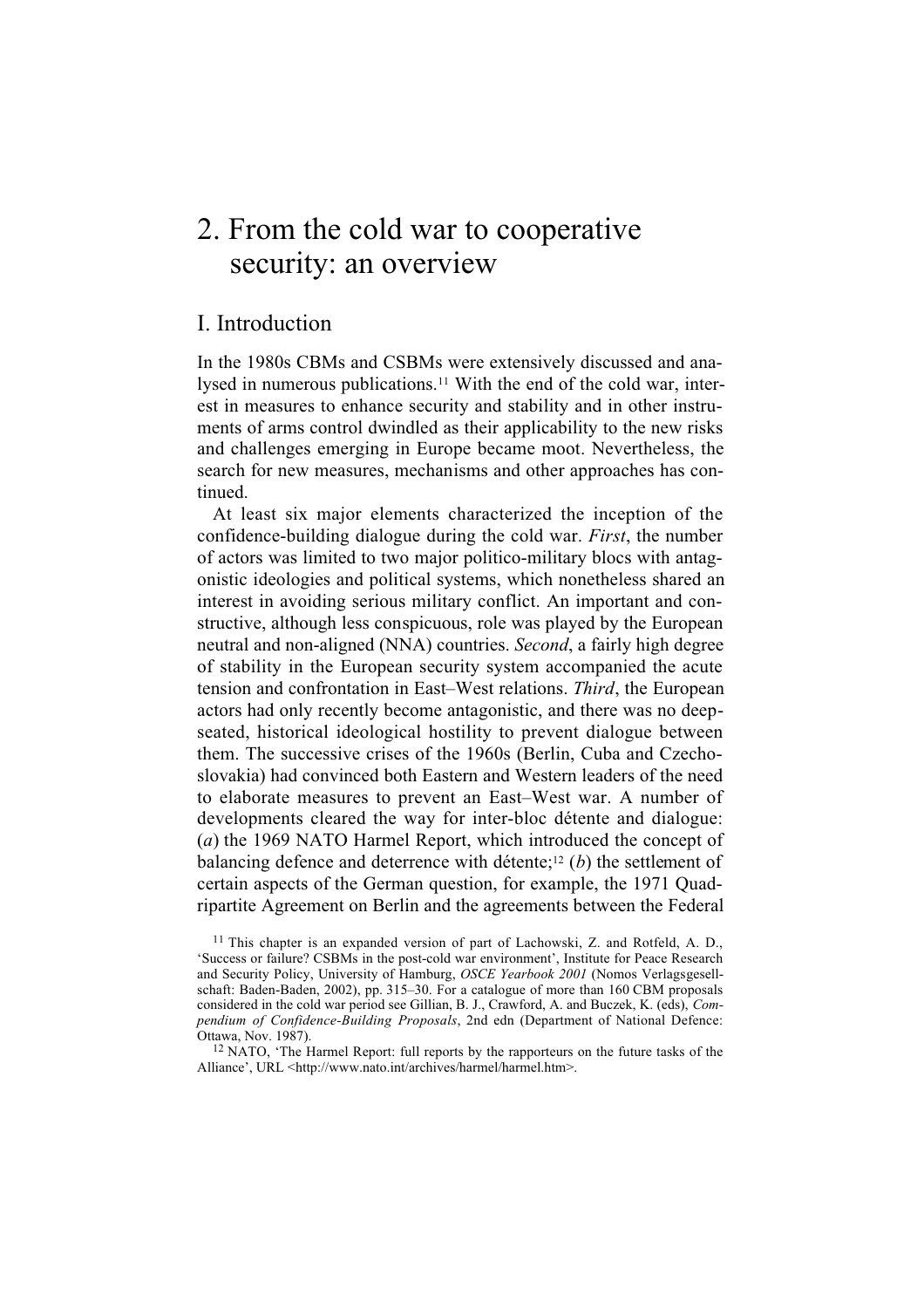Republic of Germany (FRG) and its neighbours—the German Democratic Republic (GDR), Poland and the Soviet Union; and (*c*) the development of the FRG's Ostpolitik (policy towards the East), which increasingly stressed the renunciation of the use of force (Gewaltverzichtpolitik) in the late 1960s and early 1970s. *Fourth*, both sides wanted to avoid inadvertent major military conflict or nuclear annihilation. The configuration of massive conventional and nuclear armaments, especially in Central Europe, called for some measure of mutual reassurance in the absence of disarmament or arms control. *Fifth*, a political framework for the negotiation, elaboration and review of implementation of agreed measures, and cooperation between all states in Europe—the CSCE—was created. *Sixth*, the European states shared common values and goals that were conducive to mutual understanding, albeit not always in equal measure and often limited by ideological and political constraints.

Six stages can also be distinguished in the evolution of European confidence-building discussions and endeavours; they are briefly discussed in sections II–VII of this chapter.

## II. The 'pre-history' phase: before the CSCE talks

After World War II, the allied powers tried to inject confidence into their mutual relations, especially in the light of the deepening East–West bloc confrontation. One potentially important step in that direction was the 1947 Huebner–Malinin Agreement on Military Liaison Missions,13 which was signed by the Soviet and US deputy commanders-in-chief of their respective German zones of occupation. At the height of the cold war, with its excessively militant strategies and postures, there was little room for institutionalized militaryrelated measures to enhance confidence. In spite of this, or perhaps because of it, the idea of elaborating a plan for implementing CBMs first took shape in the mid-1950s as the 'Geneva spirit' of détente developed between the two superpowers, the Soviet Union and the United States, and the countries associated with them. Various propos-

<sup>&</sup>lt;sup>13</sup> 'Agreement on Military Liaison Missions accredited to the Soviet and United States Commander[s] in Chief of the Zones of Occupation in Germany', URL <http://www.usmlm. org/home/hmagreement.jpg>. The agreement was named for the US and Soviet generals who signed it on 5 Apr. 1947. For broader discussion of the confidence-building impact of the agreement see Hansen, L. M., 'Confidence building in Europe: problems and perspectives', Birnbaum (note 2).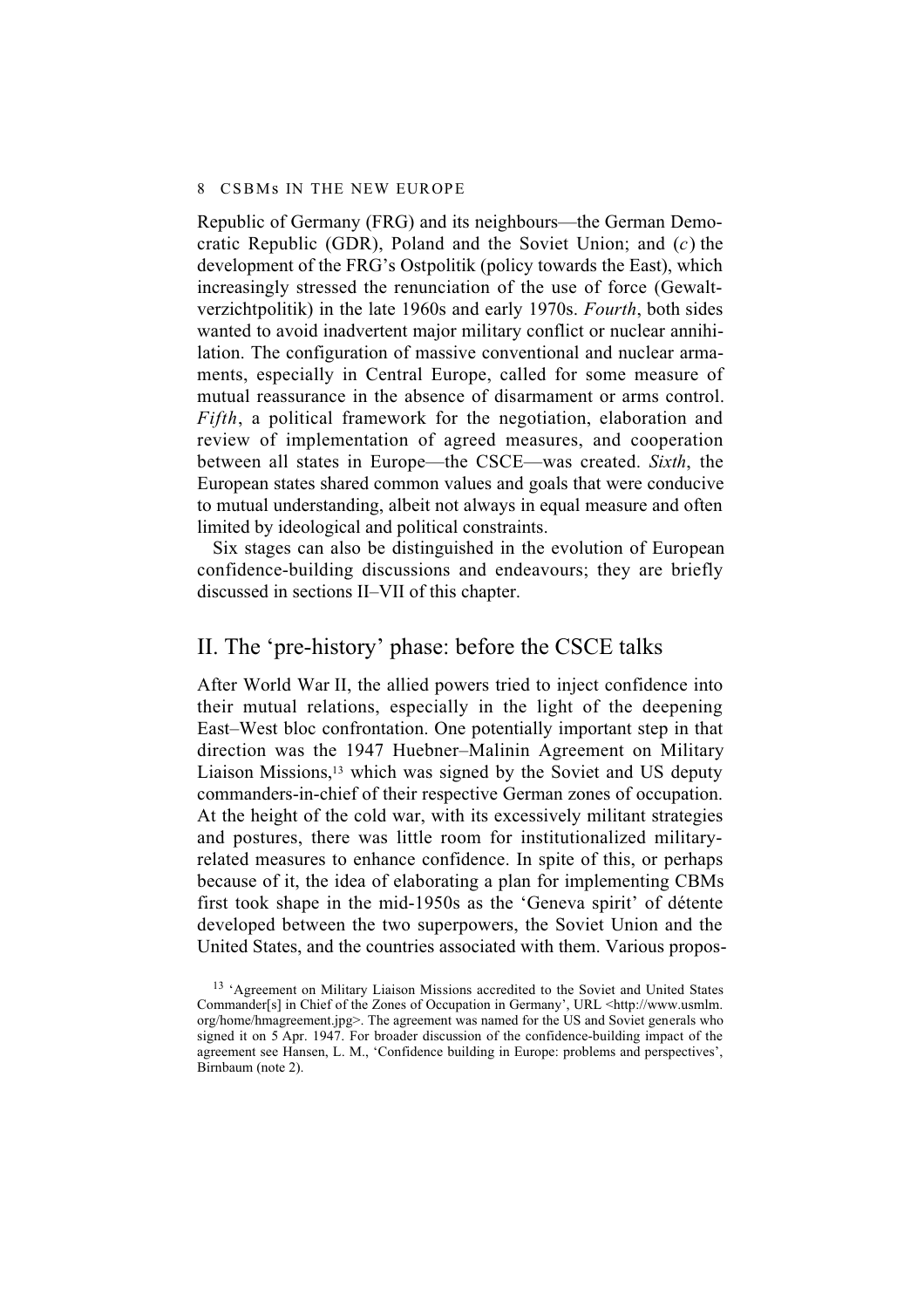als on information exchange and inspection were put forward in talks and political exchanges between the occupying powers (and the FRG and the GDR) about German reunification, overcoming the East–West divide and the 1958–62 crisis related to the status of Berlin. The specific areas discussed included an all-European security arrangement, German reunification and disarmament schemes, direct communication between the blocs, prior notification of military exercises, exchange of military missions, overlapping radar systems, aerial inspections, ground observation posts and inspections along the demarcation lines in Central Europe.14

In 1955 US President Dwight D. Eisenhower proposed an 'open skies' agreement,<sup>15</sup> which envisaged unrestricted aerial reconnaissance and ground observers at key locations for the purpose of certifying the accuracy of exchanged data. The Soviet Union denounced the proposal as an attempt to legitimize espionage against it. Nevertheless, Eisenhower's proposal and Soviet suggestions to create ground control posts and aerial photography zones within NATO and WTO territories initiated a process that led to the 1958 Geneva Surprise Attack Conference and to proposals for nuclear weapon-free zones (e.g., the 1957 Rapacki Plan).16 In the early 1960s the Soviet Union and the USA made another unsuccessful attempt to revive such proposals.<sup>17</sup> While these potentially valuable initiatives fell victim to the deep distrust and divergent outlooks of the antagonists—the Soviet broad 'political–declaratory' approach versus the Western 'military– technical' approach—they set a precedent for a multilateral East–West forum to exchange views on CBMs. The first period of détente ended

14 For more on this and the list of various related measures see Planck, C. R., *Sicherheit in Europa: die Vorschläge für Rüstungsbeschränkung und Abrüstung, 1955–1965* [Security in Europe: the proposals for armament limitations and disarmament, 1955–1965] (R. Oldenbourg Verlag: Munich, 1968).

<sup>15</sup> The 'Statement by President Eisenhower at the Geneva Conference of Heads of Government: aerial inspection and exchange of military blueprints, 21 July 1955' is reproduced in US Department of State, *Documents on Disarmament, 1945–59, vol. I, 1945–56* (US Government Printing Office: Washington, DC, 1960), pp. 486–88, and is also available at URL <http://www.presidency.ucsb.edu/site/docs/pppus.php?admin=034&year=1955&id= 166>.

16 The 'Geneva détente' period is documented in US Department of State, *Documents on Disarmament, 1945–59, vol. II, 1957–59* (US Government Printing Office: Washington, DC, 1960).

 $17$  See, e.g., 'US working paper submitted to the Eighteen-Nation Disarmament Committee: reduction of the risk of war through accident, miscalculation, or failure of communication, Geneva, 12 Dec. 1962', reproduced in US Department of State, *Documents on Disarmament, 1962* (US Government Printing Office: Washington, DC, 1963), pp. 1214–25.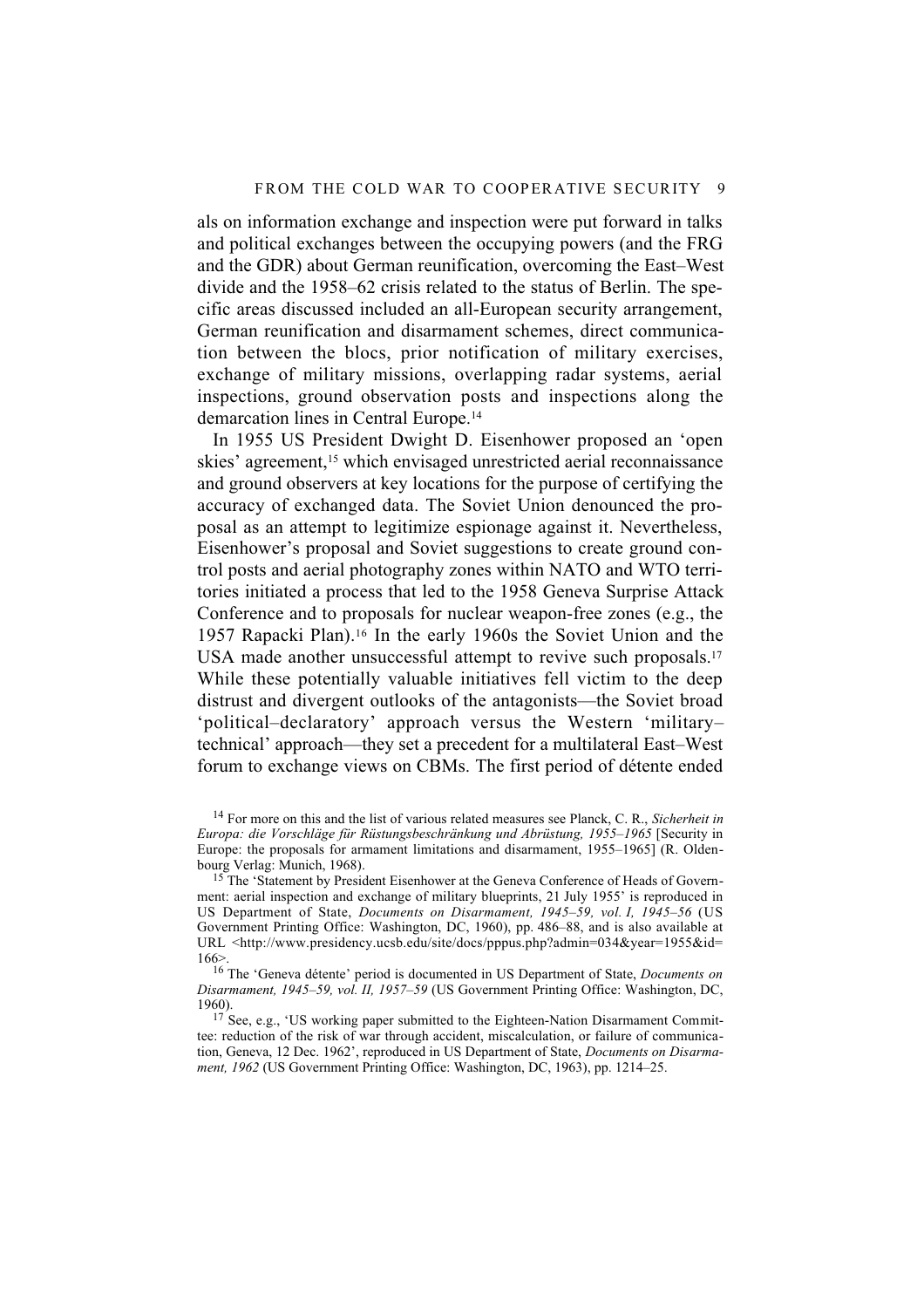with the Cuban and Berlin crises in the early 1960s. The open skies proposal could thus not be realized until the end of the cold war.18

While the first attempt to inject some measure of stability and openness into the divided Europe proved unsuccessful, the dialogue provided a conceptual basis for the future confidence-building process. After the near-catastrophe of the Cuban missile crisis, several Soviet– US CBMs were instituted. Such arrangements as the direct 'hotline' communication links between the Soviet Union and the USA (1963 and 1971), France and the Soviet Union (1966) and the Soviet Union and the United Kingdom (1967), and measures to reduce the risk of outbreak of nuclear war (the 1971 Nuclear Accidents Agreement and the 1973 Agreement on the Prevention of Nuclear War), helped enhance the sense of strategic security and prepare the way for European solutions during the second era of détente in East–West relations, in the 1970s.19

## III. The first generation of confidence-building measures

The next stage introduced what was later called the first generation of CBMs. The 1973–75 Helsinki–Geneva Conference on Security and Co-operation in Europe was not primarily focused on CBMs. Its main aims were political arrangements (the Declaration on Principles Guiding Relations between Participating States) and humanitarian accords (concerning human rights and the free flow of people, ideas and information). CBMs were dealt with in a small section of the 1975 Final Act<sup>20</sup> and were initially included to justify the word 'security' in the title of the conference, rather than to promote significant dialogue. The Mutual and Balanced Force Reduction (MBFR) negotiations launched in 1973 and the 'associated measures' were intended to address the main security issues in relations between NATO and the WTO.21 For NATO—which at this time still tended to regard the

<sup>18</sup> The evolution of the 1992 Treaty on Open Skies is discussed in chapter 8.

21 North Atlantic Council, 'Final communiqué', 10–11 Dec. 1973, URL <http://www.nato. int/docu/comm/49-95/c731210a.htm>. NATO's approach envisaged several kinds of

<sup>19</sup> See Goldblat, J., Peace Research Institute Oslo (PRIO) and SIPRI, *Arms Control: The New Guide to Negotiations and Agreements* (SAGE Publications: London, 2002), pp. 299–309.

<sup>&</sup>lt;sup>20</sup> Conference on Security and Co-operation in Europe (CSCE), 'Document on confidencebuilding measures and certain aspects of security and disarmament', in 'Final Act', Helsinki, 1 Aug. 1975, URL <http://www.osce.org/docs/english/1990-1999/summits/helfa75e.htm>.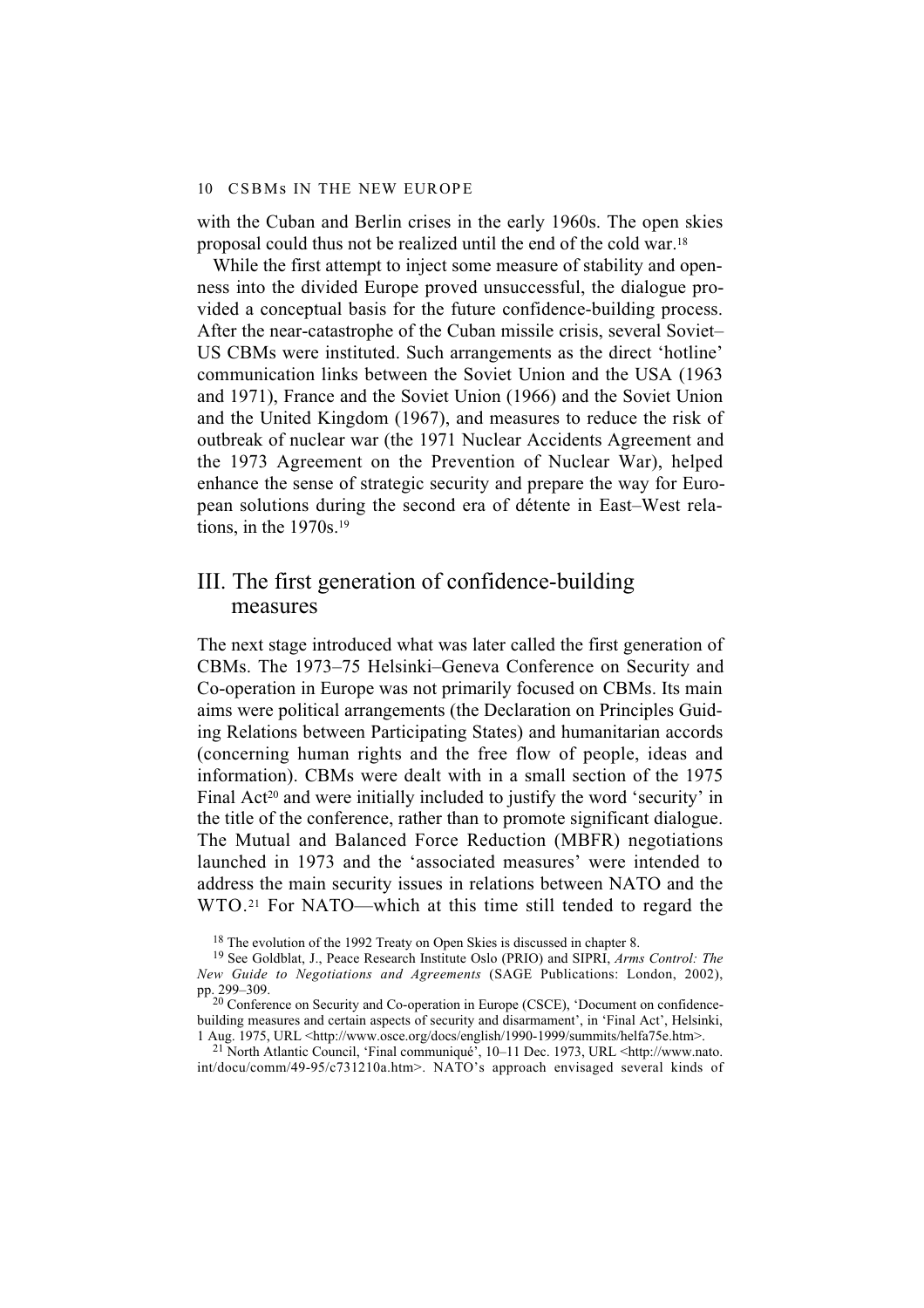CSCE as a Soviet invention of greater benefit to the East than the West—the inclusion of CBMs in the CSCE package was an additional test of the WTO's goodwill with regard to détente. CBMs were intended to be security measures of a political and psychological nature and function, but they became one of the most difficult and controversial topics at the 1972–75 Helsinki–Geneva CSCE negotiations.22

The idea of CBMs was reluctantly accepted by the Soviet Union and its allies, which preferred that CBMs follow, rather than precede, troop and armament reductions.23 In addition, the Soviet Union and the WTO, which enjoyed supremacy in conventional forces in Europe, were not eager to accept significant constraints. Accepting Western proposals fully would have radically curtailed the freedom to apply military pressure on the Soviet Union's more restive allies.

With hindsight, it can be said that the Helsinki CBMs were extremely modest. They were, in the words of the Final Act, intended to 'contribute to reducing the dangers of armed conflict and of misunderstanding or miscalculation of military activities which could give rise to apprehension, particularly in a situation where states lack clear and timely information'. Their area of application did not cover the whole of Europe. For the Soviet Union and Turkey the measures applied only to the area within 250 kilometres (km) of their European borders, thus placing them in a privileged position. CBMs which dealt with ground forces were voluntary (with varying degrees of commitment)<sup>24</sup> and were in accordance with basic parameters. Advance notification of major troop manoeuvres was more strongly emphasized than other measures, and observations were to be conducted on a bilateral basis, with no set parameters.

The implementation of CBMs in 1975–85 was generally disappointing and did little to inspire confidence between the two blocs.

'associated measures': CBMs affecting military activities, reduction or freezing of military budgets and verification procedures.

22 See, e.g., Ferraris L. V. (ed.), *Report on a Negotiation: Helsinki–Geneva–Helsinki, 1972–1975* (Sijthoff & Noordhoff International Publishers BV: Alphen aan den Rijn, 1979), pp. 44–46, 179–203.

23 See the discussion in Rotfeld, A. D., *Europejski system bezpieczenstwa in statu nascendi* [The European security system *in statu nascendi*] (Polski Instytut Spraw Miedzynarodowych (PISM): Warsaw, 1990), pp. 109–74.

<sup>24</sup> The Soviet insistence that the measures must be on 'a voluntary basis' was odd as the entire Final Act was a politically binding document, thus 'voluntary'. Nevertheless, the resulting 'double voluntariness' demonstrated the extent to which the Soviet Union was reluctant to agree to the measures.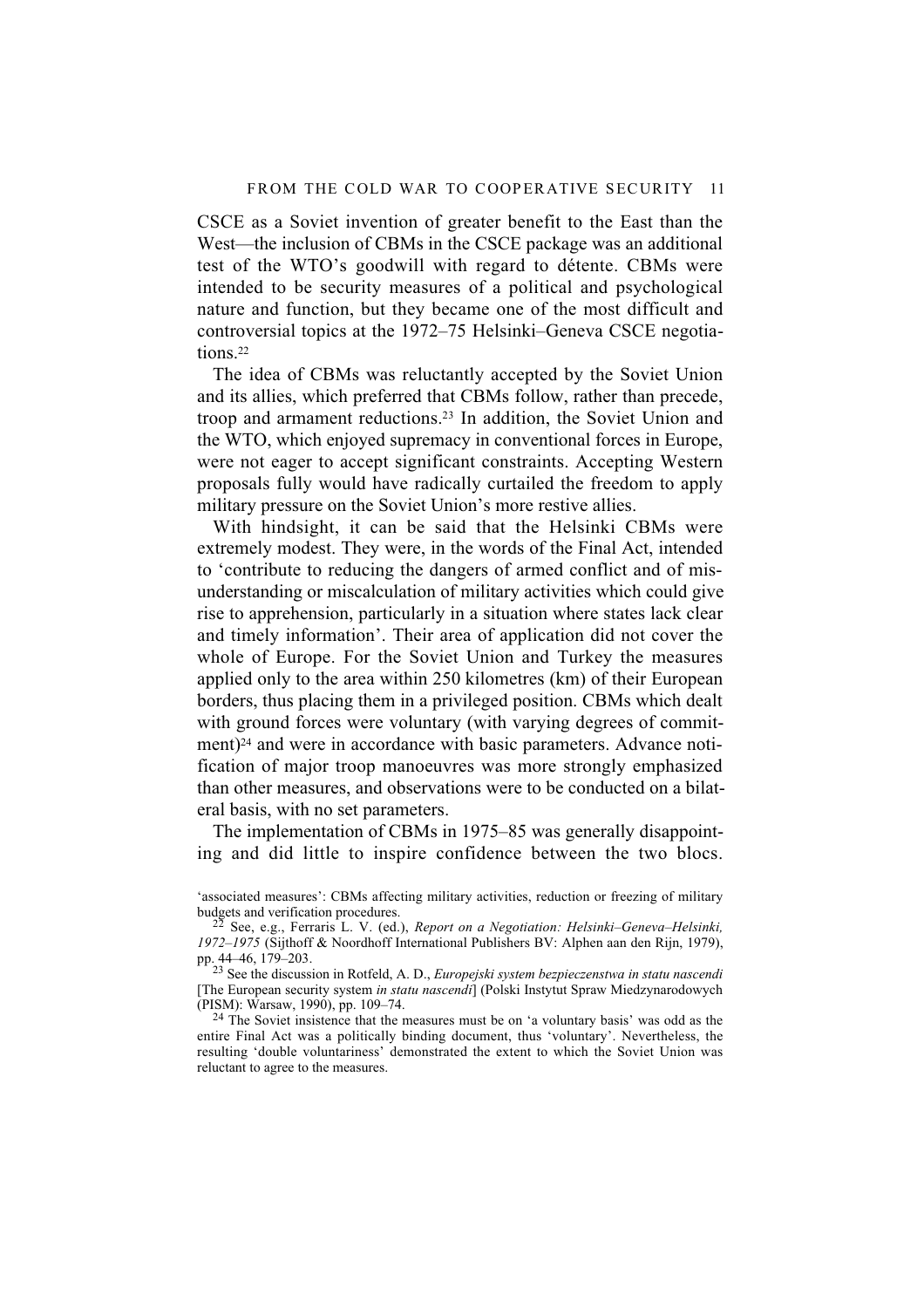Although formally correct, the conduct of the Soviet bloc with regard to its CBM commitments was unsatisfactory and did not conform with the spirit of the Helsinki Final Act. Information provided by the WTO was of limited use because it was incomplete and unclear, and invitations to observers generally ignored the NATO states. Poland's experience in 1980–81 demonstrated that the procedures established for CBMs could easily be used in a way that was counter to the idea of building confidence and assurance; that is, they could be used to pressure a state to change its behaviour or to blackmail it through the threat of military intervention.25 The acrimonious debate at the Follow-up Meetings in Belgrade in 1977–78 and Madrid in 1980–83 demonstrated the totally divergent views of the blocs to the CSCE process,26 including as to the role of CBMs, and proved that the confidence-building process in its Helsinki incarnation was ineffective at best.

## IV. Confidence- and security-building measures

The 1984–86 Stockholm Conference on Confidence- and Security-Building Measures and Disarmament in Europe led to a breakthrough and a more advanced generation of CBMs—confidence- and *security*building measures. This occurred after a period of political stalemate caused by the Soviet nuclear deployments in Europe in the latter half of the 1970s, which led to NATO's December 1979 dual-track decision on the deployment in 1983 of US intermediate-range missiles

<sup>26</sup> While the Western participants emphasized the 'review' aspect of the Follow-up Meetings, the Eastern delegations preferred to avoid the discussion of implementation and focused on further development of ('follow-up' to) the CSCE obligations.

<sup>25</sup> In Aug. 1980, the GDR announced a 'Waffenbrüderschaft-80' ('Brotherhood-80') exercise of *c*. 40 000 troops on East German territory and 'adjacent parts of the Baltic' to be conducted in the first half of Sep. 1980. Ferm, R., 'Notifications of military manoeuvres in 1980', *World Armaments and Disarmament*: *SIPRI Yearbook 1981* (Taylor & Francis: London, 1981), pp. 495–96. In the spring of 1981, the WTO did not notify the 'Soyuz-81' ('Union-81') exercise on Polish territory, which involved 4 WTO armies, because it allegedly did not exceed the threshold of 25 000 troops. In the autumn of 1981, Moscow 'forgot' to notify the designation of another manoeuvre (it was later mentioned in the Soviet press) and its numerical strength (apparently, *c.* 100 000 troops). Moreover, the area where the exercise was carried out was loosely described as the Belorussian and Baltic military districts and the Baltic Sea, a zone approximately as large as Poland. Ferm, R., 'Notifications of military manoeuvres in 1981', *World Armaments and Disarmament*: *SIPRI Yearbook 1982* (Taylor & Francis: London, 1982), pp. 60–61. For more on WTO compliance after the Helsinki Final Act see Ghebali, V.-Y., *La diplomatie de la détente: la CSCE, 1973–1989* [The diplomacy of détente: the CSCE, 1973–1989] (Etablissements Emile Bruylant: Brussels, 1989), pp. 157–60.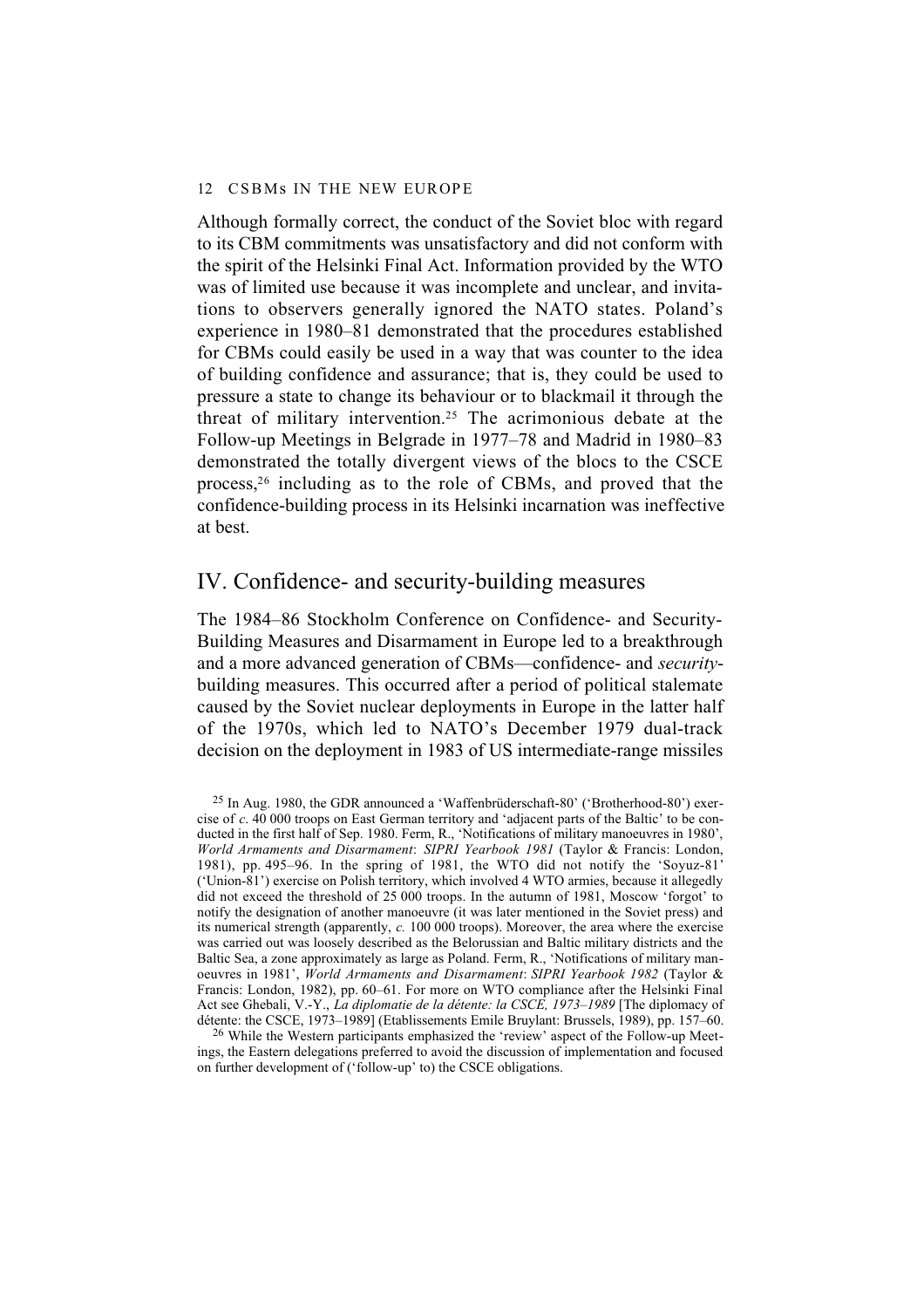in Europe, the December 1979 Soviet invasion of Afghanistan and the December 1981 imposition of martial law in Poland. The stalemate was broken in the mid-1980s with the espousal of the doctrine of 'glasnost' (transparency) by the new Soviet leader, Mikhail Gorbachev. After an almost three-year negotiation, the participating states agreed to adopt measures that would meet four criteria outlined in the 1986 Document of the Stockholm Conference on Confidenceand Security-Building Measures and Disarmament in Europe convened in accordance with the agreement reached at the 1980–83 Madrid CSCE Follow-up Meeting: (*a*) to be politically binding; (*b*) to be militarily significant; (*c*) to be verifiable, when possible; and (*d*) to extend from the Atlantic Ocean to the Ural Mountains.<sup>27</sup> These criteria, particularly those regarding verification and compliance, justified the new name given to these measures.

The CSBMs provided more substantial advance notification and observation parameters, were expanded to include other land activities (amphibious landings and parachute drops), and contained constraints on the size and frequency of major military manoeuvres. Annual calendars of military activities were to be exchanged. For the first time the WTO, including the Soviet Union, accepted on-site inspections without the right of refusal except for *force majeure* situations.

CSBMs were received positively in the atmosphere of Soviet glasnost and 'new thinking'. Their coverage was expanded in the Vienna Document 1990 of the Negotiations on Confidence- and Security-Building Measures convened under the mandate of the 1986–89 Vienna CSCE Follow-up Meeting.28 In addition to improving on the Stockholm Document, the Vienna Document 1990 provided for the annual exchange of static and dynamic military information, including current and projected military budgets; employed the Conflict Pre-

 $27$  The original idea of making CBMs more substantial was launched in May 1978 by French President Valéry Giscard d'Estaing. In Feb. 1981, Soviet Communist Party General Secretary Leonid Brezhnev agreed to extend the area of application in the Soviet Union to the Ural Mountains. The Stockholm Document also strengthened the Eastern-backed 'declaratory' measure of refraining from the threat or use of force (as opposed to the operational measures advocated by the West). Document of the Stockholm Conference on Confidenceand Security-Building Measures and Disarmament in Europe Convened in accordance with the Relevant Provisions of the Concluding Document of the Madrid Meeting of the Conference on Security and Co-operation in Europe, Stockholm, 17 Jan. 1984 to 19 Sep. 1986. For this and other CSCE and OSCE documents see the select bibliography.

28 Vienna Document 1990 of the Negotiations on Confidence- and Security-Building Measures Convened in Accordance with the Relevant Provisions of the Concluding Document of the Vienna Meeting of the Conference on Security and Co-operation in Europe, Vienna, 17 Nov. 1990.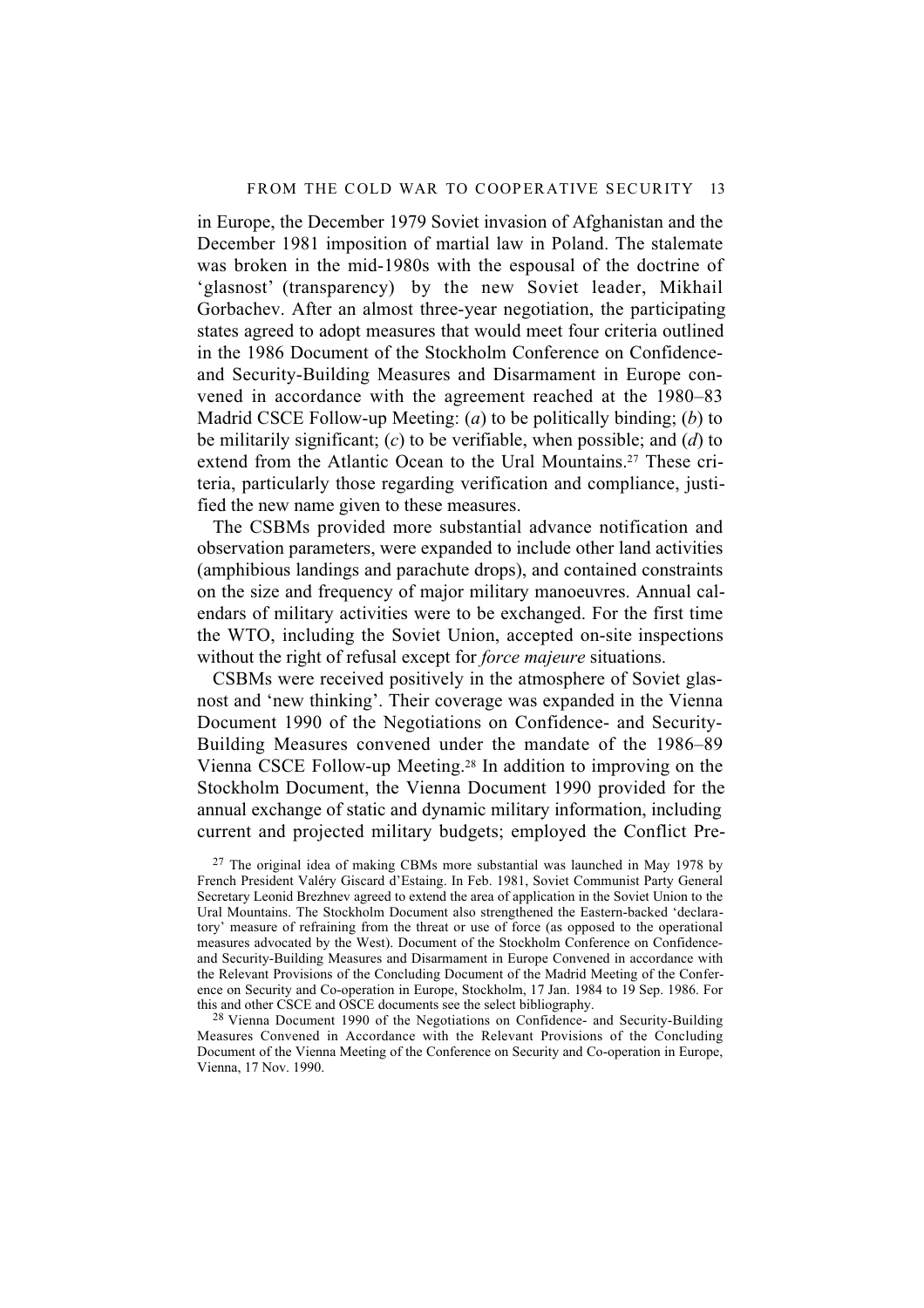vention Centre (CPC)—as mandated by the 1990 Paris CSCE Summit Meeting—as a risk-reduction mechanism; established the Annual Implementation Assessment Meeting (AIAM) as a forum for a yearly implementation assessment of the Vienna Document; set up a communications network to streamline CSBM information; increased military contacts; and allowed each state to inspect any other (as requested by the non-Soviet WTO states). It also contained an innovative procedure for raising questions about 'unusual military activity' and 'hazardous incidents of a military nature' by a CSCE participating state. Despite high expectations, agreement was not reached in the Vienna Document 1990 on stricter limitations of military exercises than those contained in the 1986 Stockholm Document. Although there was strong Soviet pressure and NNA support for comprehensive coverage of naval forces and activities in the static information exchange and in the notification and observation regime (as first proposed by the Soviet Union at the Stockholm Conference), NATO and the USA succeeded, as they had done previously, in blocking the proposals.

## V. Enhancing cooperative security

The breakdown of the East–West bloc system and the break up of the Soviet Union also heralded changes in the approach to military security processes in Europe. The early 1990s demonstrated the inadequacy of measures designed for the former bloc division in the light of new challenges and requirements. Outside the CSBM framework, on 24 March 1992, the participants at the CSCE Helsinki Follow-up Meeting signed the Treaty on Open Skies,<sup>29</sup> a legally binding document to promote 'openness and transparency' and covering the area 'from Vancouver to Vladivostok'. The participants at the 1992 CSCE Helsinki Summit adopted a Programme for Immediate Action covering *inter alia* CSBMs. They also created the CSCE Forum for Security Co-operation (FSC), a multilateral arms control body for European states, with the aim of 'establishing among themselves new security relations based on *co-operative and common approaches to security*', including new CSBMs.30 It was anticipated that the CSBMs would

<sup>&</sup>lt;sup>29</sup> The text of the Treaty on Open Skies is available at URL  $\langle$ http://www.osce.org/docs/>.

<sup>30</sup> CSCE, 'Helsinki Decisions', Helsinki Document 1992, 9–10 July 1992, URL <http:// www.osce.org/docs/english/1990-1999/summits/hels92e.htm>, emphasis added.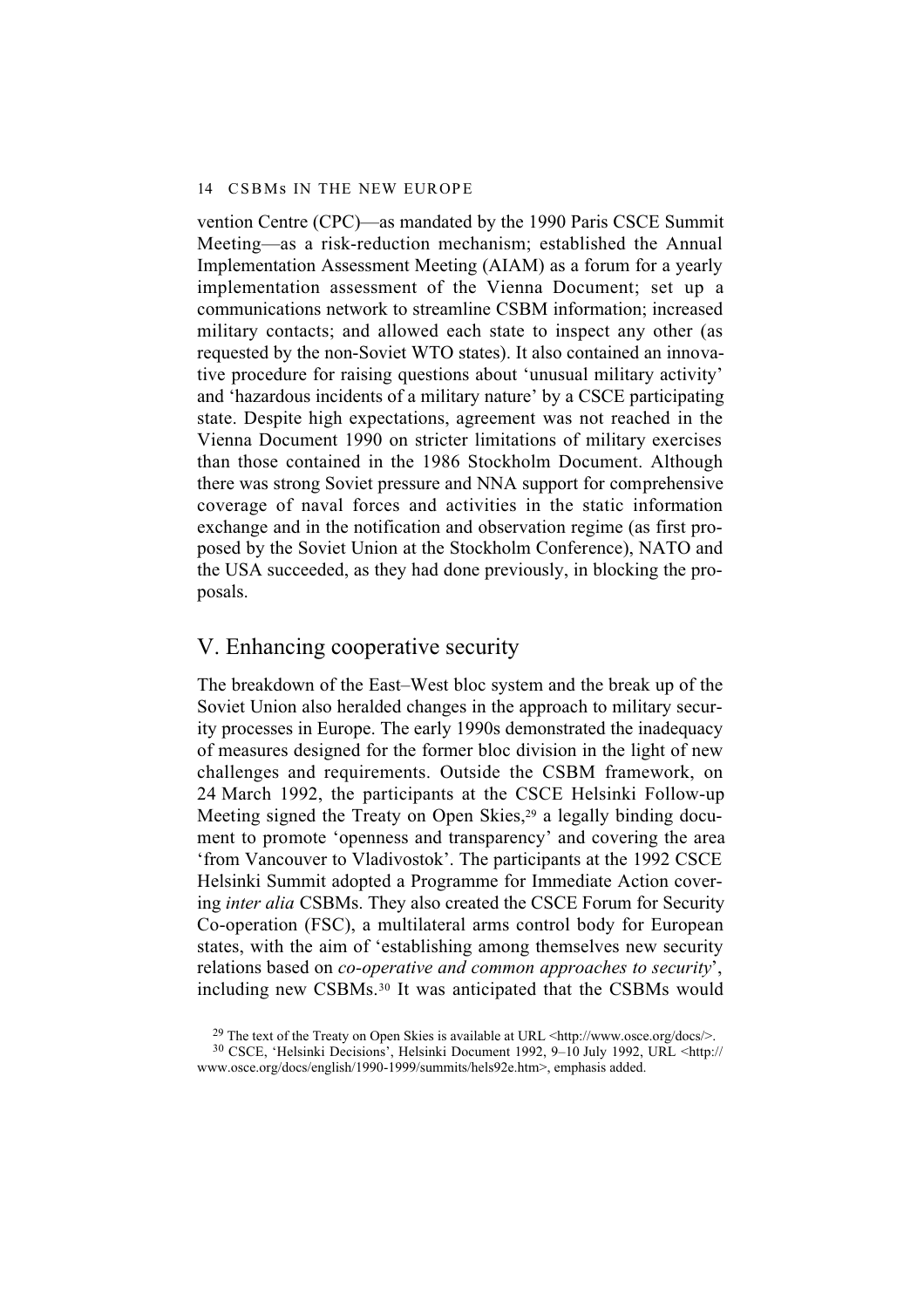also have a regional character. The participating states strove both to improve and supplement the CSBMs and to elaborate new ones. The Vienna Document 1992 of the Negotiations on Confidence- and Security-Building Measures, convened in accordance with the abovementioned mandate of the 1986–89 Vienna Follow-up Meeting of the Conference on Security and Co-operation in Europe, sought to address some of the new needs and challenges of the enlarged CSCE.31 The major changes and additions included: (*a*) extension of the area of application and the number of participants (by including the new post-Soviet Central Asian republics);<sup>32</sup> (*b*) demonstration of new types of weapon and equipment; (*c*) further lowering of the thresholds for notification and observation; (*d*) additional constraints on major military exercises; and (*e*) stronger verification measures. In 1993–94 the CSCE adopted a series of confidence- and security-building documents that were dubbed norm- and standard-setting measures.

The subsequent Vienna Document 1994 of the Negotiations on Confidence- and Security-Building Measures<sup>33</sup> and the work of the FSC introduced further changes, among the most important of which were a detailed section on defence planning, a programme on military contacts and cooperation, and the extension of thresholds to other categories of heavy equipment (armoured combat vehicles and heavy artillery). All the changes made since the early 1990s constituted third-generation CSBMs in interstate relations*.* However, the process of confidence and security building was slowed by crises and conflicts in the CSCE/OSCE area, notably in the Balkan and Caucasus regions. The situation was exacerbated by the poor applicability of CSBMs and other mechanisms to these new regional challenges and threats; the lack of a clear vision of the role and place of CSBMs in the new pursuit of positive and cooperative security endeavours; the advances of other forums that sought strengthened security (e.g., the EAPC, the PFP, the NATO–Russia Permanent Joint Council and enlarging NATO); and the shift towards general adaptation of the hard arms control process in the second half of the 1990s.

<sup>&</sup>lt;sup>31</sup> Vienna Document 1992 of the Negotiations on Confidence- and Security-Building Measures Convened in Accordance with the Relevant Provisions of the Concluding Document of the Vienna Meeting of the Conference on Security and Co-Operation in Europe, Vienna, 4 Mar. 1992.

 $32$  See chapter 3.

<sup>&</sup>lt;sup>33</sup> Vienna Document 1994 of the Negotiations on Confidence- and Security-Building Measures, Vienna, 28 Nov. 1994.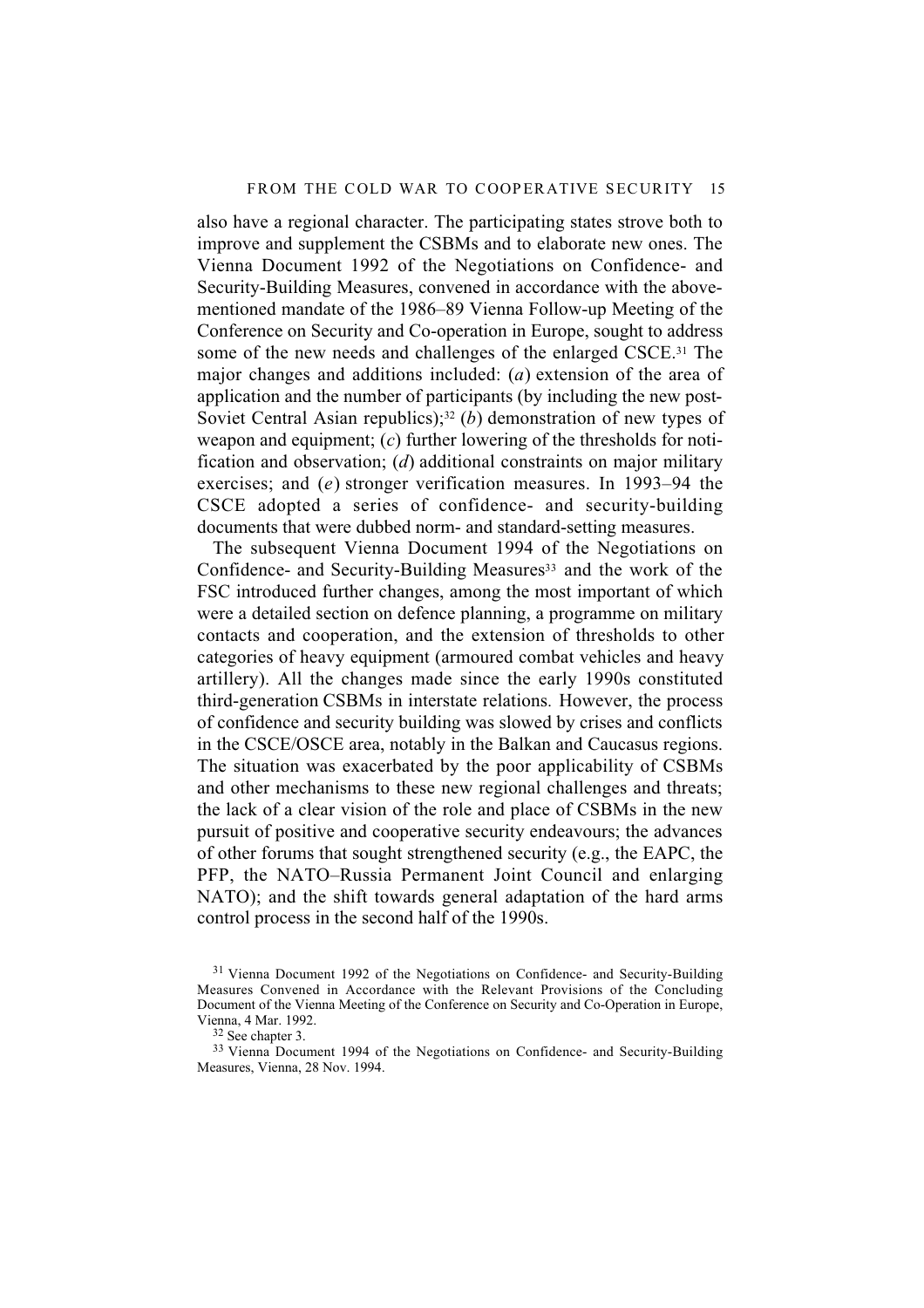### VI. Towards regionalization

Regional approaches to building confidence have been advocated and explored at least since the first Balkan crisis, in 1991. A new chapter in the history of CSBMs opened with the Vienna Document 1999 of the Negotiations on Confidence- and Security-Building Measures.34 A two-year negotiation (1997–99) had produced numerous proposals, some of them 'reincarnations' of earlier versions (e.g., naval measures proposed by Russia) and some new initiatives. Despite such efforts, the outcome testified to the fact that the development process of CSBMs had lost momentum. The particular merit of the revised document lay, however, in the adoption of a new chapter which envisaged complementing OSCE-wide CSBMs with voluntary (political) and legally binding *measures tailored to regional needs*. The FSC became the repository of regional CSBM agreements and was given responsibility to assist in developing, negotiating and implementing regional measures. The chapter on regional CSBMs presented a range of measures that would apply to regions and border areas. A list of proposals and a compilation of bilateral and regional measures prepared by the CPC and included in the document were designed to serve as a 'source of inspiration and reference' for the participating states. In 1991–2004, more than 20 political regional, sub-regional and bilateral agreements on particular CSBMs were concluded.

Another significant step was the OSCE Document on Small Arms and Light Weapons (SALW), which was adopted in 2000 with the aim of controlling the spread of these weapons, mainly to conflict-prone and -afflicted regions, especially by combating illicit trafficking in small arms, managing small arms stockpiles and developing a programme of efforts aimed at early warning, conflict prevention, crisis management and post-conflict rehabilitation.35

### VII. CSBMs and the new threats

Two major developments have determined the quality of Europe's security environment at the threshold of the 21st century: first, the election of Vladimir Putin as President of Russia and his launch of a

<sup>&</sup>lt;sup>34</sup> Vienna Document 1999 of the Negotiations on Confidence- and Security-Building Measures, Istanbul, 16 Nov. 1999.

<sup>35</sup> OSCE, Document on Small Arms and Light Weapons, 24 Nov. 2000.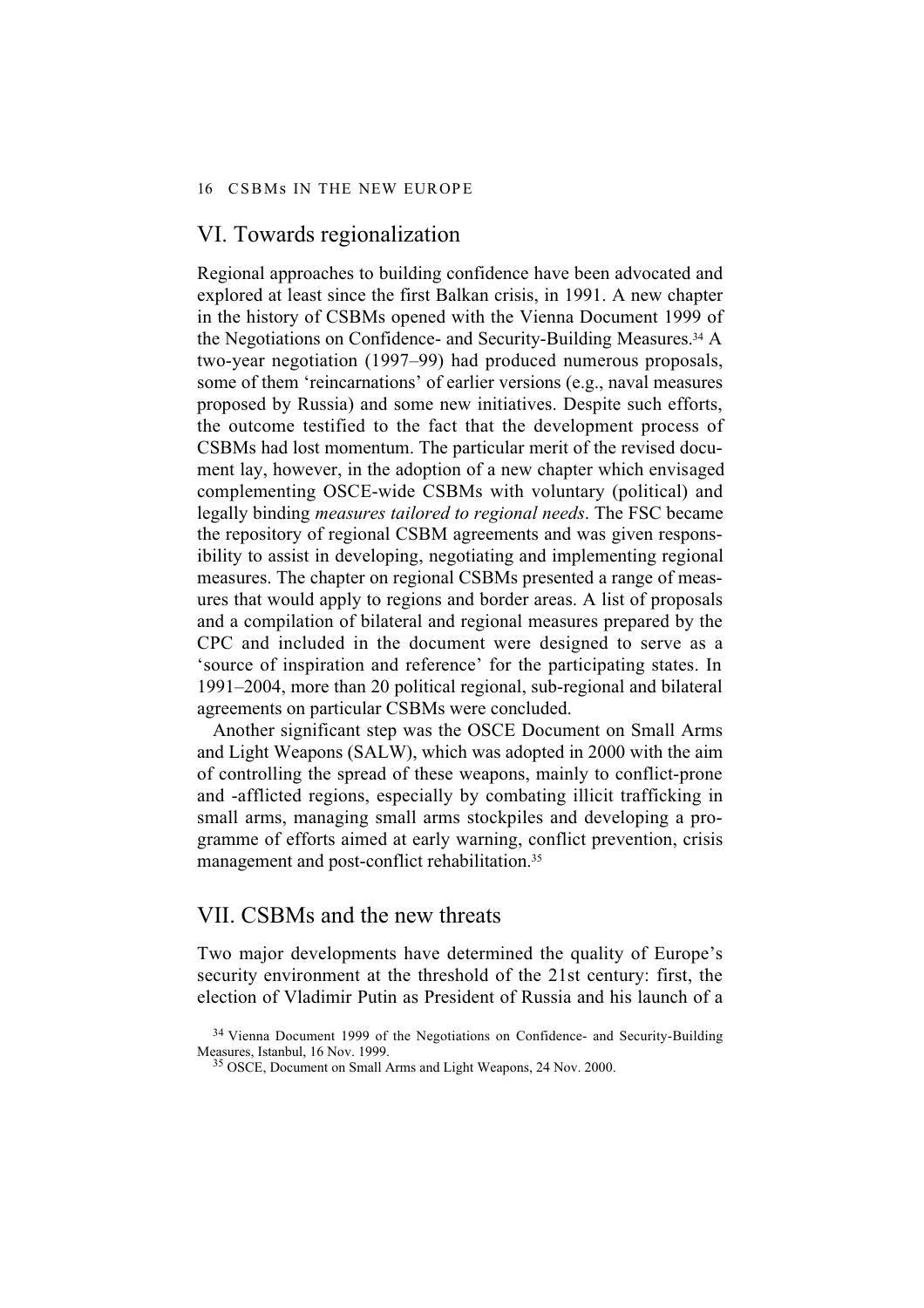pragmatic pro-Western foreign policy with its implications for *inter alia* arms control; and second, the threat of international terrorism. The 11 September 2001 terrorist attacks on the USA resulted in a shift of international attention (especially that of the USA) from traditional and (especially) multilateral formal arms control towards combating global terrorism and towards the non-proliferation of weapons of mass destruction (WMD), where necessary using active military methods. Nevertheless, Europe has not abandoned traditional arms control goals and measures, including CSBMs. Rather, the OSCE participating states have begun to examine the applicability of the OSCE's politicomilitary commitments to the combating of terrorism, with a special emphasis on the relevance and possible further development of the 1994 Code of Conduct on Politico-Military Aspects of Security (Code of Conduct, COC)36 and the SALW Document. Partly as a response to the threat of terrorism and partly in order to better address the legacy of the cold war and successive regional conflicts, the OSCE in November 2003 adopted a Document on Stockpiles of Conventional Ammunition.37 The OSCE has only recently started in this context to look also at new aspects of politico-military stability and new threats, such as low-intensity, 'asymmetric' conflicts stemming from weak or failed states and armed actions by non-state actors.

<sup>36</sup> CSCE, 'Budapest Decisions, V. Code of Conduct on Politico-Military Aspects of Security', Budapest Document 1994: towards a genuine partnership in a new era, Budapest, 5–6 Dec. 1994, URL <http://www.osce.org/docs/english/1990-1999/summits/buda94e.htm>. 37 OSCE, Document on Stockpiles of Conventional Ammunition, 19 Nov. 2003.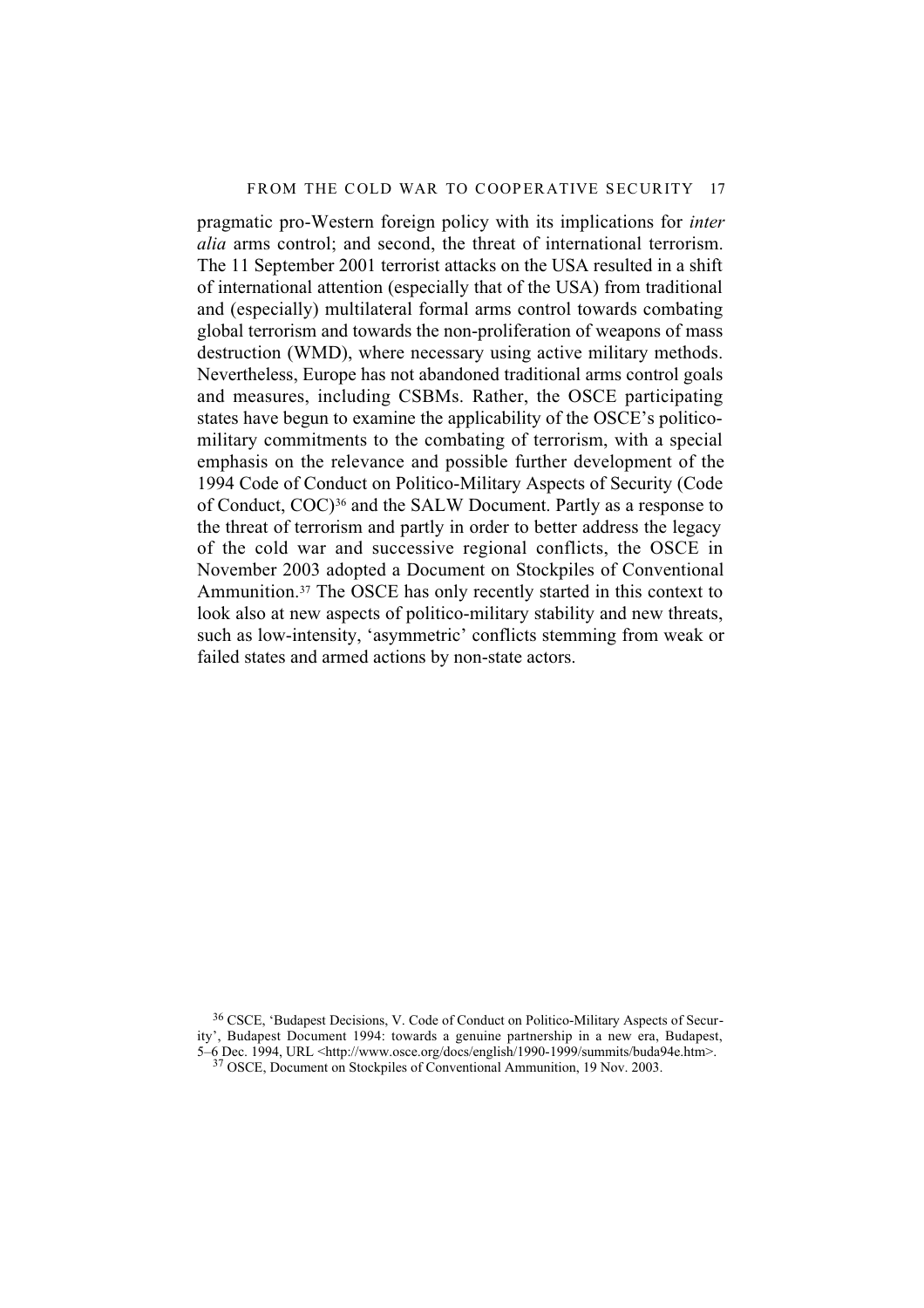## 3. CSBMs in the post-cold war period

## I. Introduction

In November 1990, 22 NATO and WTO members signed a Joint Declaration in Paris declaring that they were no longer adversaries and would build new partnerships. The countries affirmed that 'security is indivisible and that the security of each of their countries is inextricably linked to the security of all the States participating in the Conference on Security and Co-operation in Europe'. The CSCE signatories of the 1990 Charter of Paris for a New Europe vowed that the unprecedented reduction of conventional armaments (the CFE Treaty) and new approaches to security and cooperation 'will lead to a new perception of security in Europe and a new dimension in our relations'.38 The 34 heads of state and government of the CSCE participating states endorsed 'the adoption of a substantial new set of confidence- and security-building measures which will lead to increased transparency and confidence among all participating States'. The post-cold war Vienna Document 1990 not only developed and extended the scope of CSBMs but also institutionalized the process of providing information about and developing consultation and cooperation in the field of military activities of the CSCE participating states.

## II. New participants and extending the zone of application

At the first meeting of the CSCE Council39 in Berlin in June 1991, Albania (which had remained outside the CSCE process since its inception) was accepted as a participating state following its adoption, on 18 June 1991, of all CSCE documents, including the CSBM obligations. The three Baltic states, Estonia, Latvia and Lithuania, joined the CSCE on 10 September.

<sup>38 &#</sup>x27;Joint Declaration of Twenty Two States, Paris, 19 Nov. 1990', URL <http://www.fas. org/nuke/control/cfe/text/paris1.htm>; and CSCE, 1990 Summit, Charter of Paris for a New Europe, Paris, 19–21 Nov. 1990.

 $39<sup>39</sup>$ The CSCE Council (now the OSCE Ministerial Council) comprises the foreign ministers of the participating states. It is convened in those years when no summit meeting takes place and reviews CSCE/OSCE activities and makes appropriate decisions. OSCE, 'Structures and institutions', URL <http://www.osce.org/structures\_institutions/>.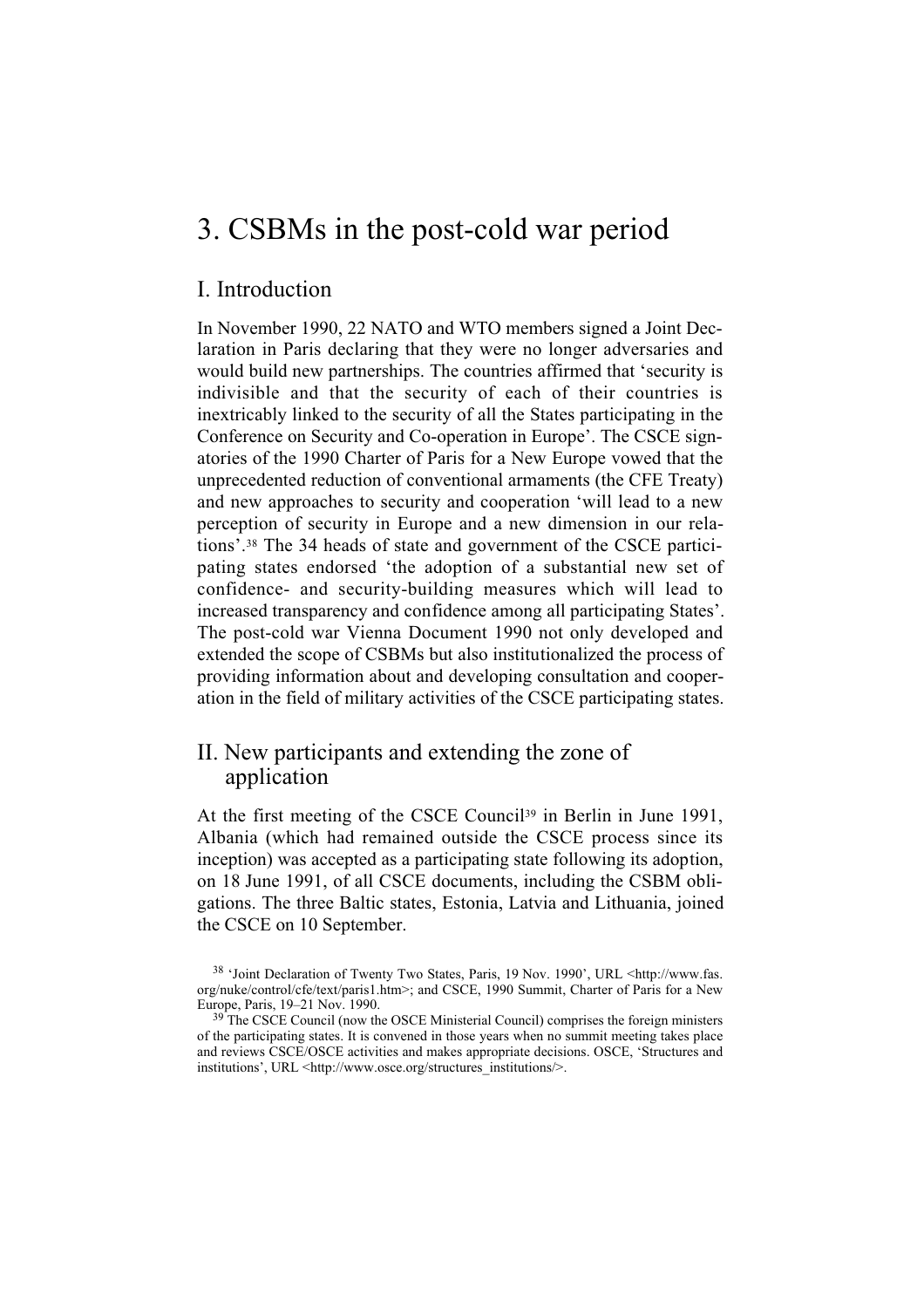Following the break up of the Soviet Union, the Russian Federation assumed the CSBM commitments of the former Soviet state on Russia's European territory on 7 January 1992 (see table 3.1 and table 3.2). At the CSCE Council of Foreign Ministers meeting in Prague on 30 January 1992, 10 former Soviet republics—Armenia, Azerbaijan, Belarus, Moldova, Kazakhstan, Kyrgyzstan, Tajikistan, Turkmenistan, Ukraine and Uzbekistan—became CSCE participants. Georgia, which was plagued by civil strife at that time, did not. The new participants had submitted letters of accession on 29 January 1992, stating that each government 'agrees to apply all the provisions of the Vienna Document on CSBMs, and to an understanding that the geographic scope of its application should be revised as soon as possible in order to ensure full effect of the rules of transparency, predictability and conflict prevention on its territory'.40

Croatia, Georgia and Slovenia submitted letters of accession on 24 March 1992. On 30 April 1992, Bosnia and Herzegovina was accepted as the 52nd CSCE participating state.

On 8 July 1992, the CSCE Committee of Senior Officials (CSO) suspended the Federal Republic of Yugoslavia (FRY, Serbia and Montenegro) from the CSCE for three months for its failure to comply with CSCE norms and principles and then prolonged the suspension indefinitely. On 1 January 1993, the Czech Republic and Slovakia joined the CSCE, after the formal division of Czechoslovakia. The number of CSCE states and adherents to the Vienna Document thus rose to 53 (from the original 35), including the suspended Yugoslavia.

At the same time, the zone of application for CSBMs was extended to cover the territories of several former non-European Soviet republics, thus embracing the areas defined in the Concluding Document of the 1983 CSCE Follow-up Meeting in Madrid ('the whole of Europe as well as the adjoining sea area and air space') plus the territories of Kazakhstan, Kyrgyzstan, Tajikistan, Turkmenistan and Uzbekistan.41

40 CSCE, Second Meeting of the Council, Prague, Jan. 1992, Summary of conclusions, annex, URL <http://www.osce.org/docs/english/1990-1999/mcs/2prag92e.htm>. In late 1991 some CSCE participating states expressed reservations about admitting former Soviet republics which were either in the grip of a civil conflict (Georgia) or fighting over disputed territory (Armenia and Azerbaijan) and which, consequently, could not meet human rights or CSBM criteria. Armenia and Azerbaijan eventually agreed to accept rapporteur missions as a condition of joining the CSCE.

<sup>41</sup> Annex I to the Vienna Document 1992 (note 31) states that the commitments undertaken by the remaining 10 former Soviet republics have the effect of extending the application of CSBMs to the territories of those states 'insofar as their territories were not covered already by them'. See Helsinki Document 1992 (note 30), Chapter IV, paras 9–11. An 18 Mar. 1992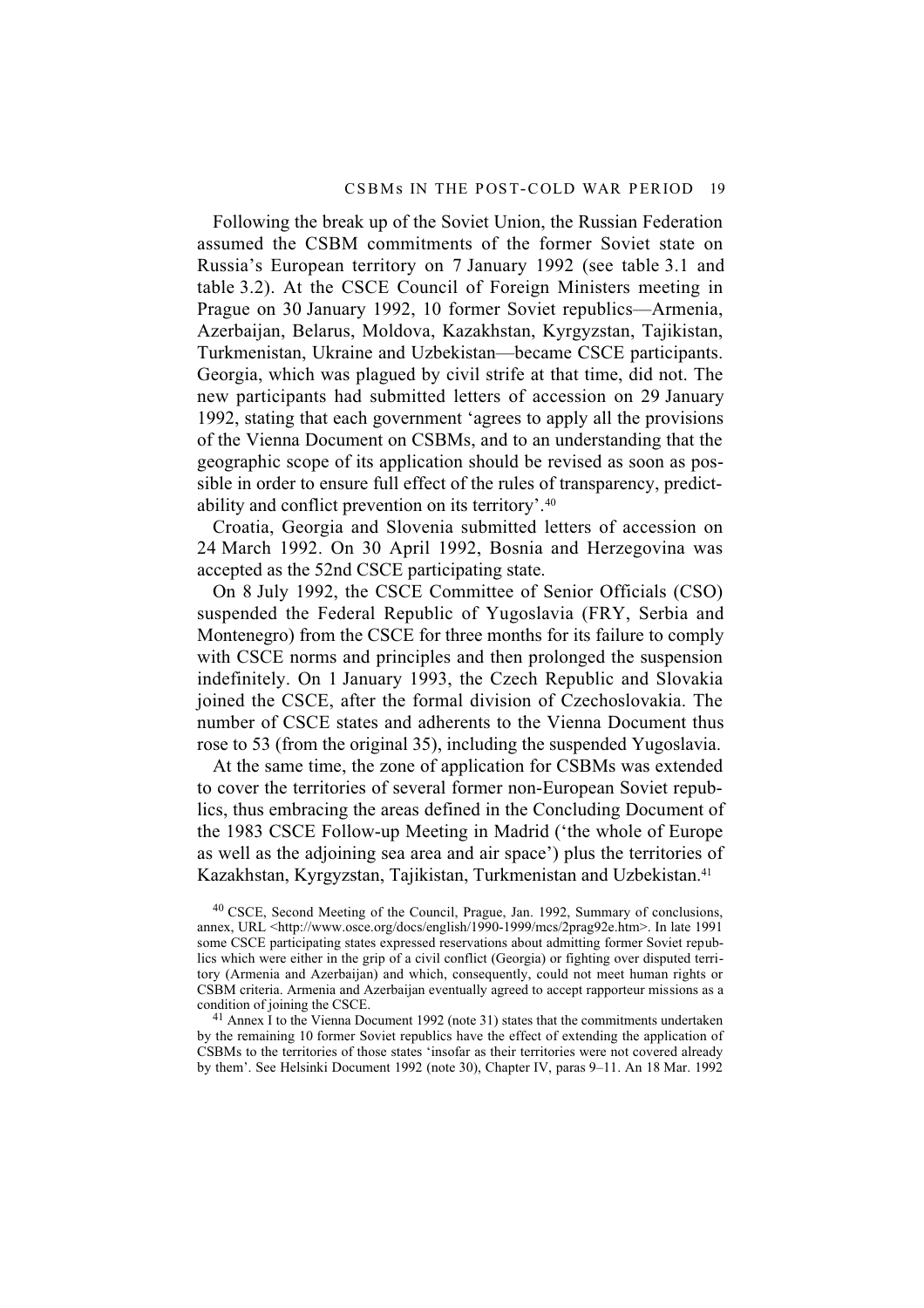#### 20 CSBMs IN THE NEW EUROPE

| Date joined  | Participants                                                                                                       |
|--------------|--------------------------------------------------------------------------------------------------------------------|
| 3 Oct. 1990  | Germany <sup>b</sup>                                                                                               |
| 19 June 1991 | Albania                                                                                                            |
| 10 Sep. 1991 | Estonia, Latvia, Lithuania                                                                                         |
| 7 Jan. 1992  | Russia <sup>c</sup>                                                                                                |
| 30 Jan. 1992 | Armenia, Azerbaijan, Belarus, Moldova, Kazakhstan,<br>Kyrgyzstan, Tajikistan, Turkmenistan, Ukraine,<br>Uzbekistan |
| 24 Mar. 1992 | Croatia, Georgia, Slovenia                                                                                         |
| 30 Apr. 1992 | Bosnia and Herzegovina                                                                                             |
| 1 Jan. 1993  | Czech Republic, Slovakia <sup>d</sup>                                                                              |
| 12 Oct. 1995 | Former Yugoslav Republic of Macedonia                                                                              |
| 25 Apr. 1996 | Andorra                                                                                                            |
| 10 Nov. 2000 | Yugoslavia (Serbia and Montenegro) <sup>e</sup>                                                                    |

**Table 3.1.** New participants in the CSBM regime*<sup>a</sup>*

*<sup>a</sup>* The original participants of the Conference on Security and Co-operation in Europe (CSCE) were Austria, Belgium, Bulgaria, Canada, Cyprus, Czechoslovakia, Denmark, Finland, France, the German Democratic Republic (GDR), the Federal Republic of Germany (FRG), Greece, the Holy See, Hungary, Iceland, Ireland, Italy, Liechtenstein, Luxembourg, Malta, Monaco, the Netherlands, Norway, Poland, Portugal, Romania, San Marino, the Soviet Union, Spain, Sweden, Switzerland, Turkey, the United Kingdom, the United States and Yugoslavia.

*<sup>b</sup>* The 2 German states, which were the original participating states of the CSCE, were unified on 3 Oct. 1990, with the GDR being incorporated into the FRG; therefore, legally, the status of the unified FRG did not change.

*<sup>c</sup>* The Soviet Union ceased to exist on 8 Dec. 1991, and Russia, as its successor state, continued as a CSCE participating state.

*<sup>d</sup>* Czechoslovakia split into 2 independent republics in Dec. 1992.

*e* In the aftermath of the break up of the Socialist Federative Republic of Yugoslavia and the Balkan wars in 1991–92, the Federal Republic of Yugoslavia was suspended from participation in the CSCE on 8 July 1992—first provisionally and, as of 13 Dec. 1992, indefinitely. Yugoslavia changed its name to Serbia and Montenegro on 4 Feb. 2003.

When the former Soviet republics joined the CSCE in early 1992, the question was raised of CSBM implementation in the contiguous areas of those republics which share frontiers with non-European non-

Norwegian paper proposed extending the area of CSBM application to longitude 90°E (Yenisey River) to cover the Siberian area of military significance. The USA had rejected the Russian demand made at the 1992 Helsinki Follow-up Meeting for 'compensation' concerning North American territory and a deal was therefore made for Russia to provide 'east-ofthe-Urals' data on a voluntary basis.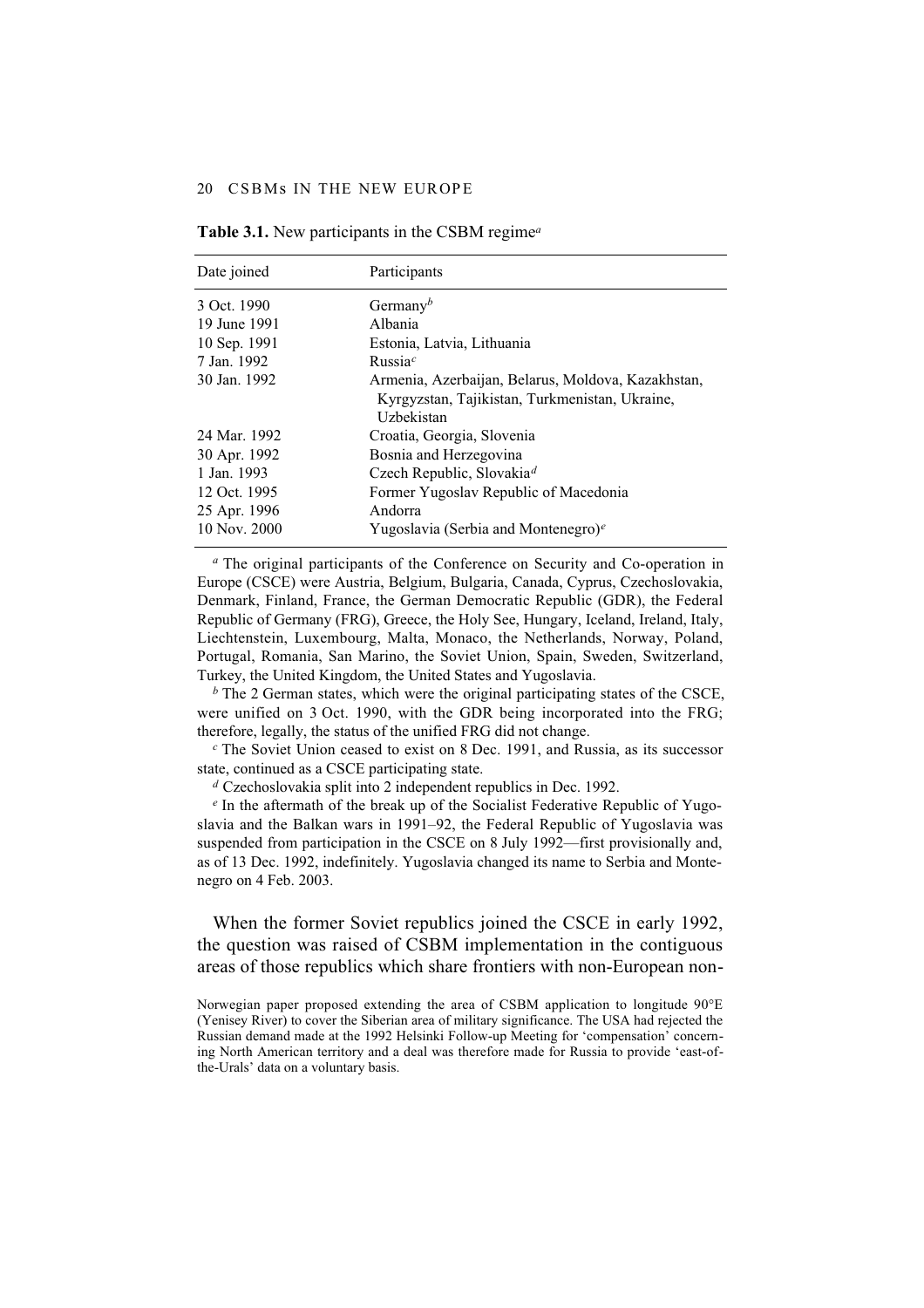participating states. This matter was referred to future Annual Implementation Assessment Meetings, and it has yet to be fully resolved.42 It was also hoped that stability would be ensured by the eventual extension of the CSBM provisions to areas beyond the zone of application.

In 1997 a statement was made regarding the extension of the application zone for CSBMs to the territories of the Former Yugoslav Republic of Macedonia (FYROM), which had had observer status since 1993, and of Andorra.<sup>43</sup> Both countries had observer status at the time the Vienna Document 1994 was negotiated. The FYROM joined the OSCE on 12 October 1995, and Andorra became a participating state on 25 April 1996. On 10 November 2000, Yugoslavia (now Serbia and Montenegro) was admitted to the OSCE as the 55th participating state and became a participant in the CSBM regime. The zone of application of CSBMs was thus extended to the territories of these countries.44

Some measures are not limited to the zone of application. The measures relating to defence planning are not restricted to the zone, and some of the norm- and standard-setting measures also have application beyond the zone. For example, the Global Exchange of Military Information (GEMI) has worldwide applicability.45

44 FSC, 'Chairman's statement', *Journal*, no. 185 (note 43), annex; and OSCE document PC.DEC/380, 10 Nov. 2000. Greek–Turkish disputes and tensions have affected the application of CSBMs with regard to Cyprus and the so-called 'demilitarized status of specific territories' (i.e., the Greek Aegean and Dodecanese islands). Greece has also sought to redefine the area of application as 'the whole land area of Europe', thus attempting to remove Turkey's 'exclusion zones' on its borders with non-CSCE/OSCE states. It did not succeed but reserved the right to pursue that goal in future. Both Greece and Turkey attached their interpretative statements on the respective issues to the Vienna Documents 1994 and 1999.

45 For discussion of the zone of application see also Joseph, J.-C., 'Les zones d'application des mesures militaires adoptées par la CSCE' [The zones of application for military measures adopted by the CSCE], *Défense nationale*, vol. 49 (May 1993), pp. 139–49 and (June 1993), pp. 107–17. It was agreed that the geographical scope of the new measures could differ: 'Each measure to be negotiated in the Forum [for Security Co-operation] will have an area of application according to its nature. The areas of application for negotiations under the Programme for Immediate Action are set out therein in relation to its relevant elements. This is without prejudice to subsequent negotiations in arms control, disarmament and confidenceand security-building or security co-operation in the Forum. Consideration of decisions concerning the area of application will take into account existing agreements and the need for

<sup>42</sup> The Chairman's statement in Annex IV to the Vienna Document 1992 (note 31). This statement was also annexed to both the Vienna Document 1994 (note 33) and the Vienna Document 1999 (note 34). The issue of military confidence building was, however, addressed in the 1996–97 arms control agreements of the 'Shanghai Five'—China, Kazakhstan, Kyrgyzstan, Russia and Tajikistan, outside the OSCE context.

<sup>43</sup> FSC, 'Forum for Security Co-operation, 179th Plenary Meeting', *Journal*, no. 185 (23 Apr. 1997).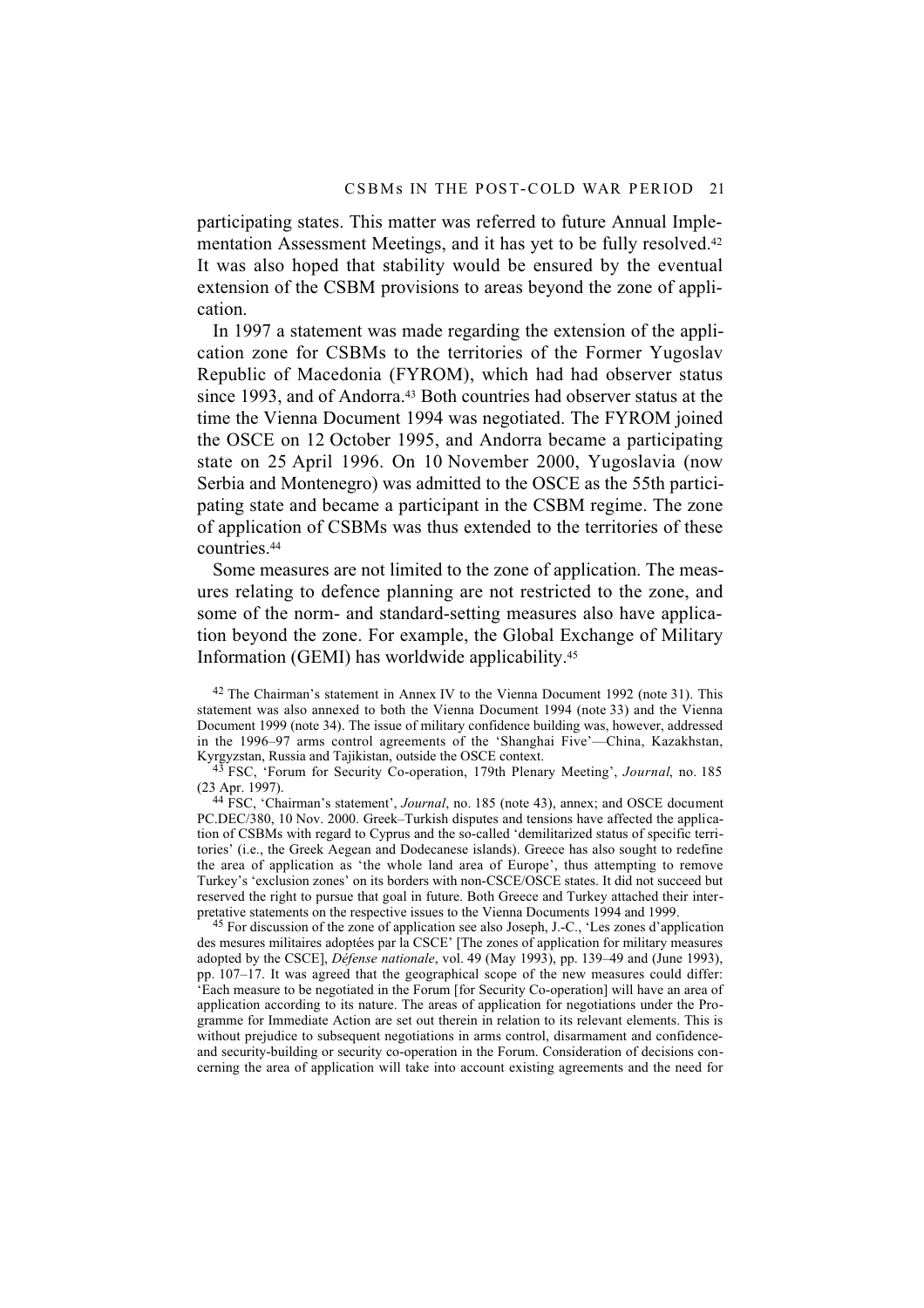| CSBM document                                               | Area of application                                                                                                                                                                                                                                                                                                                                                                                                                                                                                                                                                                                                                                                             |
|-------------------------------------------------------------|---------------------------------------------------------------------------------------------------------------------------------------------------------------------------------------------------------------------------------------------------------------------------------------------------------------------------------------------------------------------------------------------------------------------------------------------------------------------------------------------------------------------------------------------------------------------------------------------------------------------------------------------------------------------------------|
| Helsinki Final<br>Act, 1975                                 | 'on the territory, in Europe, of any participating State as well<br>as, if applicable, in the adjoining sea area and air space'. In<br>case of countries whose territory extends beyond Europe (i.e.,<br>Turkey and the Soviet Union), CBMs only apply in an area<br>250 km from their frontiers 'facing or shared' with other<br>European states                                                                                                                                                                                                                                                                                                                               |
| Madrid Follow-up<br>Meeting<br>Document, 1983               | 'will cover the whole of Europe [including European Turkey<br>and the Soviet Union to the Urals] as well as the adjoining sea<br>area [including the adjoining ocean area] and air space'; in the<br>adjoining sea area and air space 'whenever activities affect<br>security in Europe as well as constitute a part of activities<br>taking place within the whole of Europe'; 'Nothing in the<br>definition of the zone given above will diminish obligations<br>already under the Final Act. The confidence- and security-<br>building measures to be agreed upon at the Conference will be<br>applicable in all areas covered by any of the provisions in the<br>Final Act' |
| Stockholm<br>Document, 1986,<br>and Vienna<br>Document 1990 | Reproduce relevant part of the Madrid Document (Annex 1)                                                                                                                                                                                                                                                                                                                                                                                                                                                                                                                                                                                                                        |
| Vienna Document<br>1992                                     | Same coverage as the Madrid Document (Annex 1), plus<br>Albania, Azerbaijan, Kazakhstan, Kyrgyzstan, Tajikistan,<br>Turkmenistan and Uzbekistan                                                                                                                                                                                                                                                                                                                                                                                                                                                                                                                                 |
| Vienna Document<br>1994                                     | Same coverage as the Vienna Document 1992 (Annex 1),<br>including Croatia and Slovenia, Bosnia and Herzegovina;<br>minus the former Yugoslav Republic of Macedonia (FYROM)<br>and suspended Yugoslavia                                                                                                                                                                                                                                                                                                                                                                                                                                                                          |
| Vienna Document<br>1999                                     | Same coverage as the Vienna Document 1992 (Annex 1), plus<br><b>FYROM</b> and Andorra                                                                                                                                                                                                                                                                                                                                                                                                                                                                                                                                                                                           |
| Since Vienna<br>Document 1999                               | Same coverage as the Vienna Document 1999 (Annex 1), plus<br>Yugoslavia (Serbia and Montenegro)                                                                                                                                                                                                                                                                                                                                                                                                                                                                                                                                                                                 |

**Table 3.2.** The zone of application of CBMs/CSBMs

greater transparency'. 'Chapter V: The CSCE Forum for Security Co-operation, para. 28, Area of application', Helsinki Document 1992 (note 30).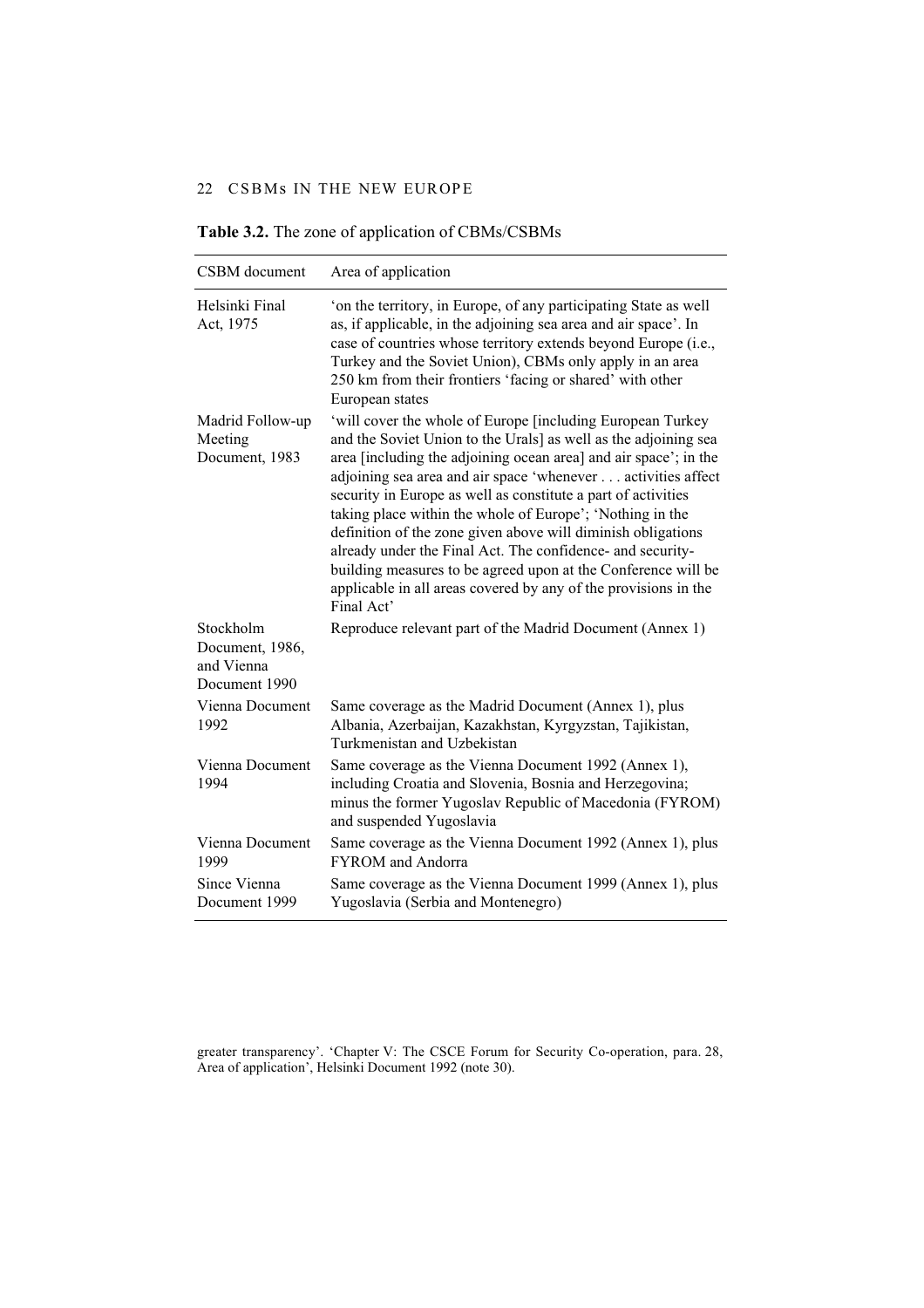## III. The institutional framework

The political change and security challenges in Europe called for different and more functionally adapted procedures and institutions. Under the 1990 Charter of Paris, the Conflict Prevention Centre was set up to assist the CSCE Council 'in reducing the risk of conflict'. Despite the CPC's ambitious title it has essentially administrative functions. It initially focused on CSBMs and was intended to support the implementation of the new measures, which included: (*a*) a mechanism for consultation and cooperation regarding unusual military activities; (*b*) an annual exchange of military information (AEMI); (*c*) a communications network; (*d*) AIAMs; and (*e*) cooperation as regards hazardous incidents of a military nature. The CPC's Consultative Committee, comprising the CSBM representatives from all participating states, was responsible for holding meetings convened under the unusual military activities mechanism and the AIAMs; preparing seminars on military doctrine and other relevant subjects; providing a forum for discussion and clarification of information exchanged under agreed CSBMs; and operating the communications network.46 Some states felt that the new CSBMs required that working groups be set up to carry out further work. In the light of opposition to that idea a Committee of the Whole, a less formal body, was created in April 1991.

The 1992 Helsinki CSCE Summit decided to open a new negotiation on arms control, disarmament and CSBMs and, for that purpose, set up the Forum for Security Co-operation, with a strengthened CPC.47 The FSC provides the institutional framework for the implementation and coordination of all existing conventional arms control agreements, ensures their continuity and works out new priorities for future arms control negotiations.48

46 CSCE, 'Supplementary document to give effect to certain provisions contained in the Charter of Paris for a New Europe', in 'Charter of Paris for a New Europe', URL <http://www.osce.org/docs/english/1990-1999/summits/paris90e.htm>.

48 The origin of the FSC is discussed in Möller-Gulland, N., 'The Forum for Security Co-operation and related security issues', ed. M. R. Lucas, *The CSCE in the 1990s: Constructing European Security and Cooperation* (Nomos Verlagsgesellschaft: Baden-Baden, 1993), pp. 31–60.

 $47$  Helsinki Document 1992 (note 30). The agenda of the FSC was larger than arms control, CSBMs and disarmament and comprised 3 areas: arms control, security enhancement and cooperation, and conflict prevention. The first 2 were handled by the Special Committee; the third area was to be dealt with by the Consultative Committee.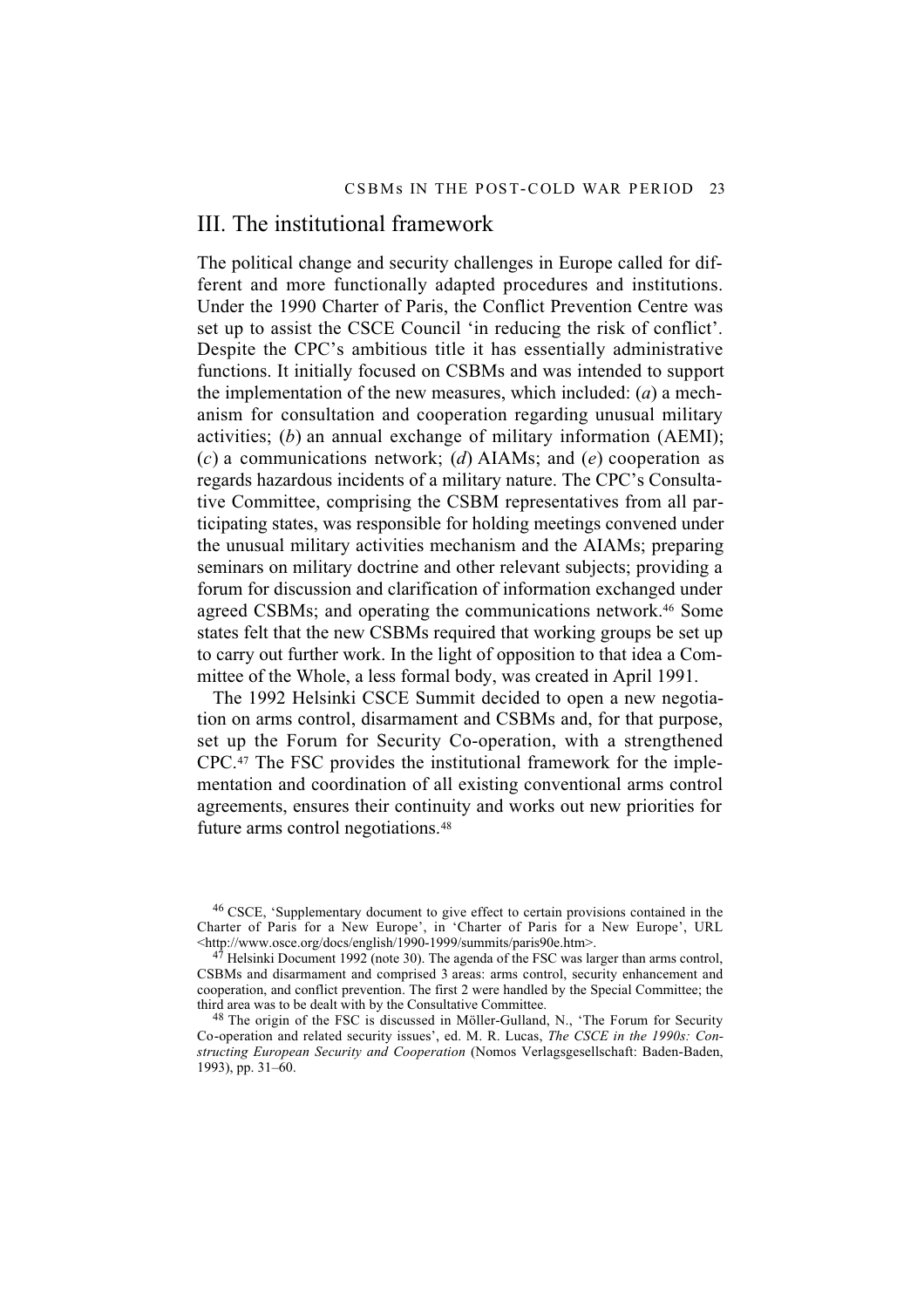The FSC holds regular weekly meetings in Vienna. It is an autonomous body, and the chairperson of the FSC does not report to the Chairperson-in-Office (CIO). The FSC, which began its work on 22 September 1992, was divided into two committees: the Special Committee and the Consultative Committee.49 The Special Committee's tasks were twofold: (*a*) to carry out negotiations on arms control, disarmament and CSBMs; and (*b*) to consider or conduct a 'goaloriented' dialogue on the elaboration or negotiation of proposals for security enhancement and cooperation. As a result, in November 1992, special Working Groups A and B were established.<sup>50</sup> Working Group A addressed measures that could be adopted and implemented relatively quickly, such as harmonization and non-proliferation measures. Working Group B dealt with defence planning and the proposed code of conduct.51 The Consultative Committee was made responsible for the existing and future tasks of the CPC.

In order to streamline the decision-making process in the fields of arms control, disarmament and CSBMs, the 1993 CSCE Council Meeting in Rome dissolved the Consultative Committee of the CPC. Its tasks were assigned to the newly established, Vienna-based Permanent Committee of the CSCE for political consultations and decision making and to the FSC. The Permanent Committee was *inter alia* tasked with holding meetings under the unusual military activities mechanism, as envisaged in the Vienna Document. The FSC assumed responsibility for (*a*) the implementation of CSBMs; (*b*) preparing military doctrine seminars; (*c*) holding AIAMs; and (*d*) providing the venue for discussion and clarification, as necessary, of information exchanged under agreed CSBMs.<sup>52</sup> The tasks of the Permanent Committee and the Special Committee overlapped in a number of areas, and joint meetings were arranged to deal with such issues under the joint chairmanship of the chairpersons of both committees.

In early 1994 the overly complex organizational structure of the FSC was simplified. On 1 January 1994, the CPC was integrated into the CSCE Secretariat, and political and security discussions and con-

<sup>49 &#</sup>x27;Helsinki Decisions' (note 30), Chapter V, para. 30.

<sup>50</sup> FSC, *Journal*, no. 8 (11 Nov. 1992).

<sup>51</sup> Austrian Committee for European Security and Cooperation, 'Reports on the negotiations in Vienna in the CSCE framework about building confidence and disarmament in Europe', *Focus on Vienna*, no. 28 (Nov. 1992), p. 2.

<sup>52</sup> CSCE, 'Fourth Meeting of the Council*,* CSCE and the New Europe: Our Security is Indivisible, Decisions of the Rome Council Meeting, Rome, 30 Nov.–1 Dec. 1993', URL <http://www.osce.org/docs/english/1990-1999/mcs/4rome93e.htm>.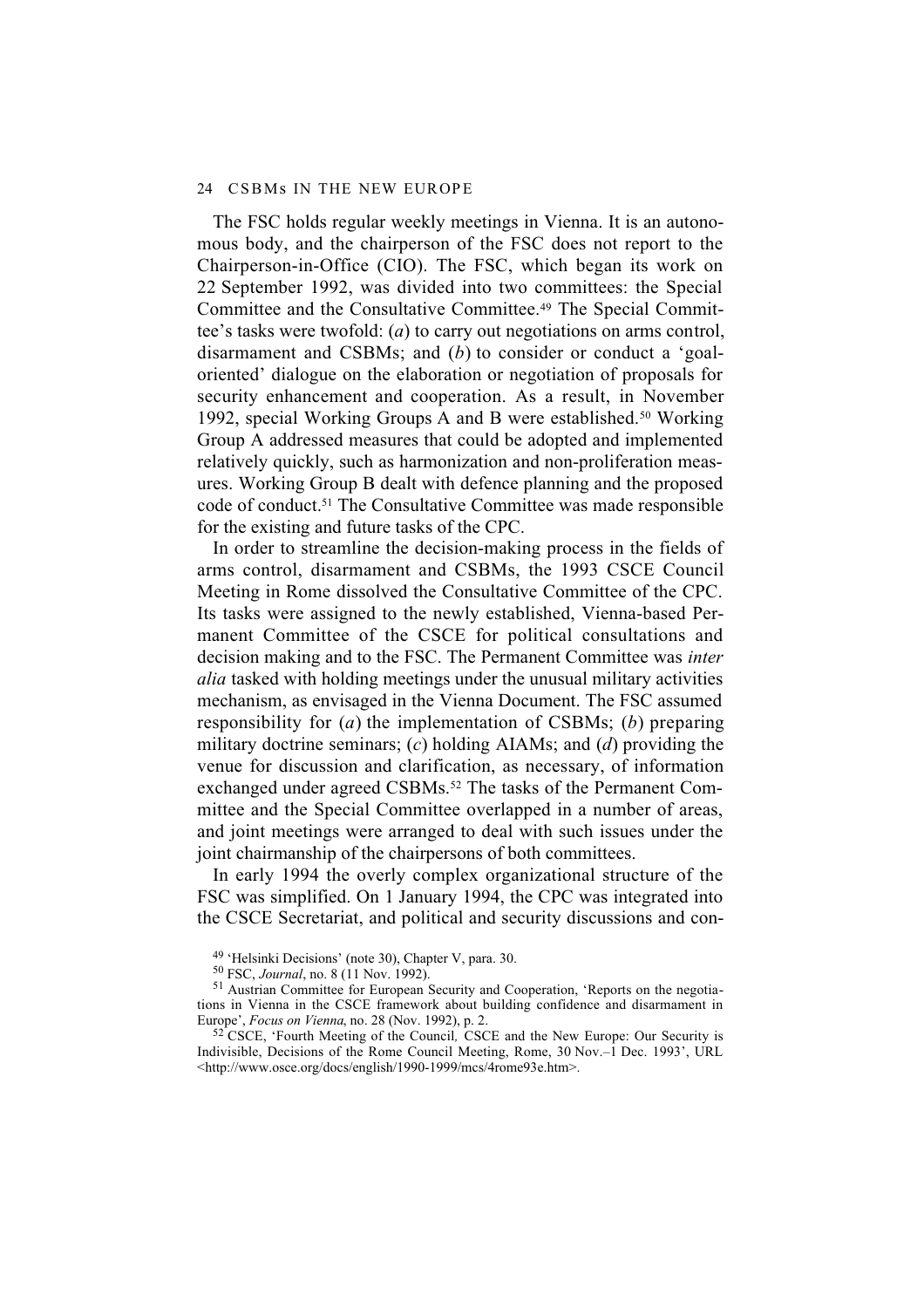sultations were moved to the Permanent Committee; only the Special Committee remained.

The tasks of the FSC were expanded at the 1994 Summit Meeting in Budapest in order to provide further momentum to arms control and CSBMs, which led to controversy over the priorities of its work and the validity of the 1992 Helsinki Programme for Immediate Action.53 There was also disagreement as to whether the two working groups should be revitalized or whether another structure would be more desirable. In early 1995 various delegations submitted their views on the issue. For example, Poland proposed the creation of a European agency on arms control and verification and the Netherlands proposed that implementation issues be discussed in a standing working group. It was also proposed that a special implementation body or working group be established in the FSC to deal with day-to-day implementation rather than waiting until the AIAM, and that the AIAM continue to deal with general problems and long-term planning.

As the only body of the FSC, the Special Committee soon became synonymous with it. On 11 January 1995, on a Swedish initiative, the Special Committee of the FSC decided to use the name Forum for Security Co-operation henceforth. Other changes were introduced to enhance its effectiveness and ensure better continuity, such as (*a*) extending the rotating chairmanship of the FSC to one month; (*b*) assigning chairmanship of the meetings of formal subsidiary working bodies to the same delegation; (*c*) supporting the chairperson's work by the preceding and succeeding chairpersons (FSC Troika); (*d*) broadening the tasks of the chairperson; and (*e*) considering establishment of a subsidiary body to address implementation.<sup>54</sup>

The controversy about the best working procedure was resolved in early April 1995 when two new subsidiary working groups were set up. Working Group A was to continue to develop new approaches to items in the 1992 Helsinki mandate; monitor and discuss the implementation measures, decisions and commitments adopted by the FSC; and prepare the AIAMs. In the light of problems arising over implementation by the participating states, Working Group A was also instructed to ensure appropriate follow-up to the AIAMs and to devote

<sup>53</sup> Budapest Document 1994 (note 36); and 'OSZE—Tätigkeitsbericht' [OSCE—report on activities], *Österreichische Militärische Zeitschrift*, no. 2 (1995), p. 204.

<sup>54</sup> FSC, *Journal*, no. 96 (11 Jan. 1995), annex.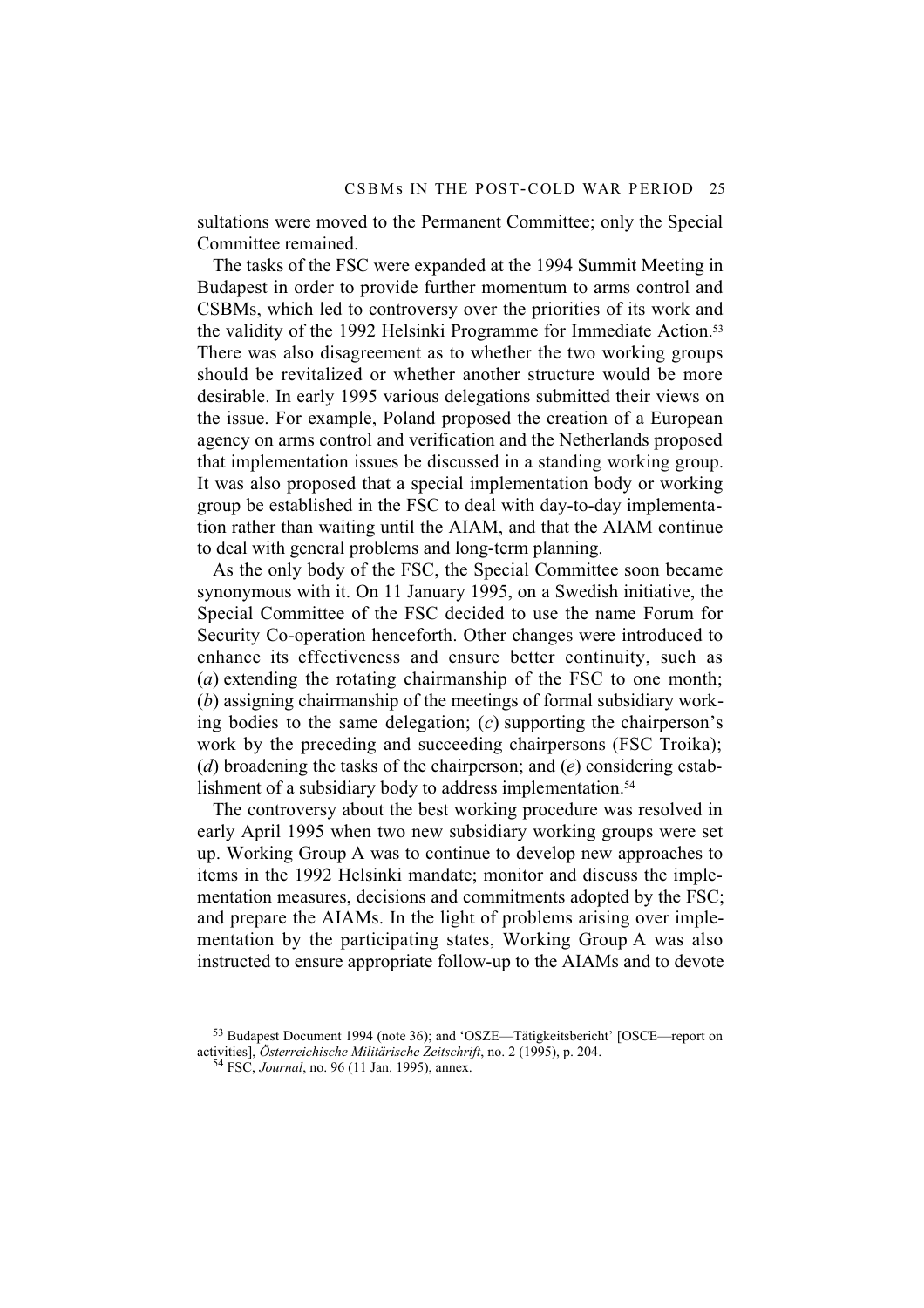

**Figure 3.1**. The organizational framework for CSBM implementation, 2004

one meeting each month entirely to implementation questions. Working Group B was to address future challenges and risks to military security in the OSCE region and, in particular, to develop a framework for stability and security both in the OSCE area and at the regional level. Within this framework, an agenda for establishing new arms control measures was to be determined by Working Group B.55 The FSC also began sponsoring seminars on security issues, such as one on 'a security model for the 21st century', held in September 1995.

In compliance with the decisions taken at the 1996 Lisbon OSCE Summit, steps were taken to improve the synergy and synchronization of the work between the FSC and the Permanent Council,<sup>56</sup> such as joint sessions on issues of mutual interest. Representatives of the CIO also normally took part in FSC Troika meetings. In addition, the Lisbon Summit participants committed themselves to make available the experience of the FSC to the Mediterranean Partners for Co-operation (Algeria, Egypt, Israel, Morocco and Tunisia).

In 2000 the FSC again reorganized its working groups, without changing their mandates. A third working group, the OSCE Commun-

<sup>55</sup> FSC, *Journal*, no. 109 (5 Apr. 1995), annex.

<sup>56</sup> The Permanent Council is the main regular decision-making body of the OSCE. It convenes weekly in Vienna to discuss current developments in the OSCE area and to make appropriate decisions. OSCE, 'Structures and institutions' (note 39).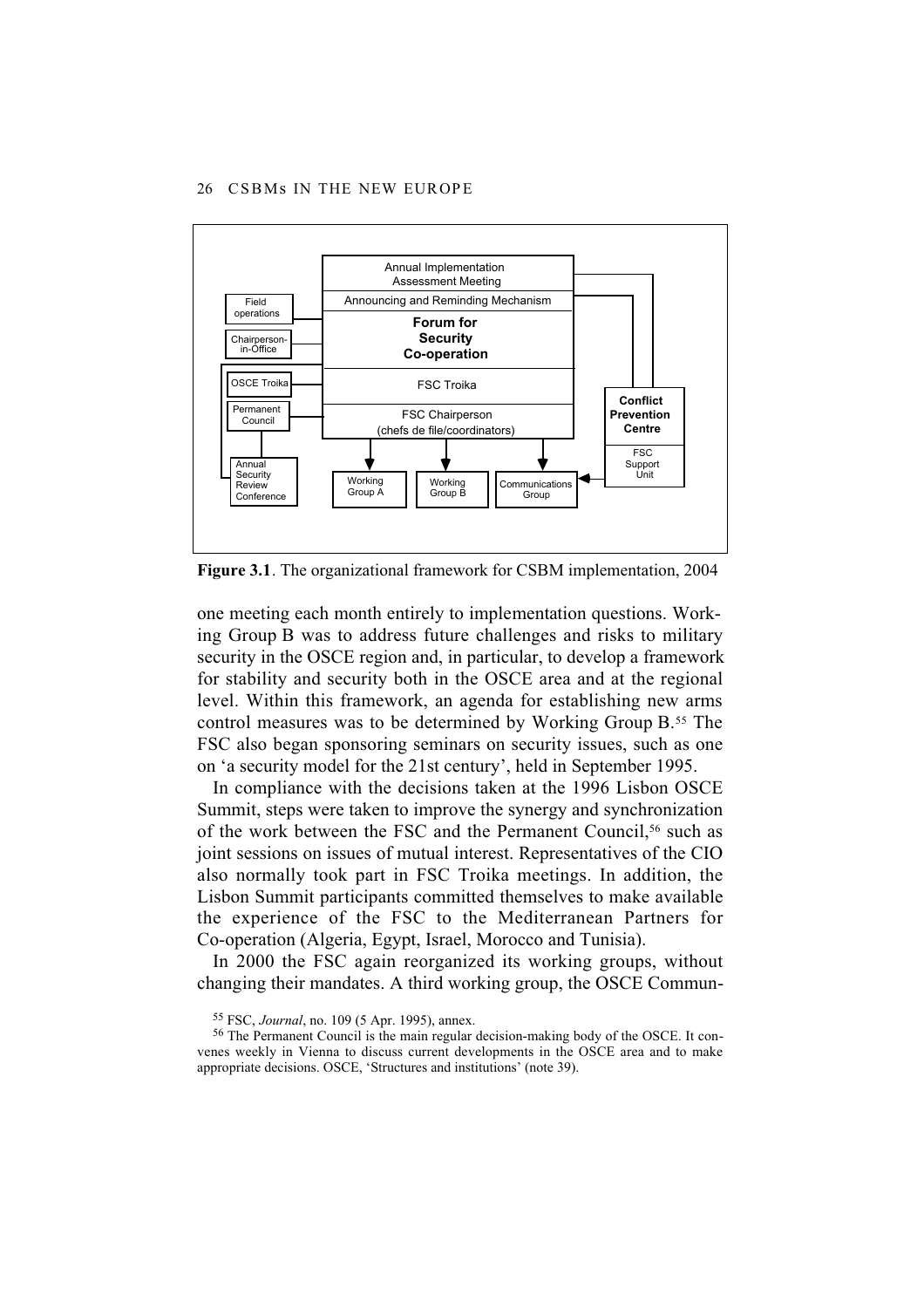ications Group, was given the tasks of addressing issues in accordance with the OSCE Communications Network Document and reporting regularly to the FSC (see figure  $3.1$ ).<sup>57</sup> The country which chairs the FSC also chairs Working Groups A and B, with the assistance of the FSC Troika.<sup>58</sup> The CPC participates in all meetings of the FSC and its working groups and provides assistance in accordance with its mandate. It assists the Troika and supports the activities of the working groups, particularly regarding questions of implementation.

After the 11 September 2001 terrorist attacks on the USA, discussion was initiated on how to combat terrorism using existing FSC instruments and documents, including CSBMs, and on the kind of new measures that ought to be developed.59 There was discussion of the relevance of such documents as the 2000 OSCE Document on Small Arms and Light Weapons, the 1994 Code of Conduct, the 1994 Principles Governing Non-Proliferation and the 1993 Conventional Arms Transfers Questionnaire.60 The inclusion of the Vienna Document 1999 was also suggested. The list, from which the FSC was to select key documents, covers most agreed documents.<sup>61</sup>

The 2001 OSCE Bucharest Ministerial Council Meeting decided to strengthen the role of the OSCE by making the Permanent Council the permanent forum for political dialogue among participating states. As

59 These issues were addressed in various proposals made at the FSC in the autumn of 2001 concerning the future role of the FSC and a new agenda for it.

60 OSCE, Document on SALW (note 35); 'Budapest Decisions' (note 36); CSCE, 'Principles Governing Non-Proliferation', 5 Dec. 1994, available at URL <http://www.osce. org/fsc/documents/>; and OSCE, 'Questionnaire on participating states' policy and procedures for the export of conventional arms and related technology', FSC document FSC.DEC/10/95, Annex 2, 26 Apr. 1995, URL <http://projects.sipri.se/expcon/oscefsc116. htm>. The participating states pledged, among other things, to use the FSC to strengthen their efforts to combat terrorism, to enhance the implementation of existing politico-military commitments and agreements (including the Document on SALW and the Code of Conduct), and to examine the relevance of other documents. OSCE, 'Bucharest Plan of Action for Combating Terrorism', annex to MC(9).DEC/1, Ninth Meeting of the Ministerial Council, Bucharest, 3–4 Dec. 2001, URL <http://www.osce.org/docs/english/1990-1999/mcs/9buch01e.htm>.

61 OSCE, 'Decision no. 5/02: roadmap for the FSC for implementation of the Bucharest Plan of Action for combating terrorism', FSC document FSC.DEC/5/02, 20 Mar. 2002. An expert meeting on combating terrorism in the politico-military dimension of the OSCE was held on 14–15 May 2002 in Vienna.

<sup>57</sup> OSCE, FSC document FSC.DEC/1/00, 26 Jan. 2000.

<sup>&</sup>lt;sup>58</sup> The FSC Troika meets on a weekly basis; it comprises the chairperson and the previous and succeeding chairpersons. It has no formal right to table proposals. The current chairperson issues a schedule of meetings for the subsidiary working bodies based on proposals from delegations. After discussion in the Troika, weekly draft agendas are prepared. The working groups report to the FSC on their activities. Their work is organized on a rolling schedule and additional meetings are convened as necessary. The working groups may also recommend that the FSC hold seminars on specific topics.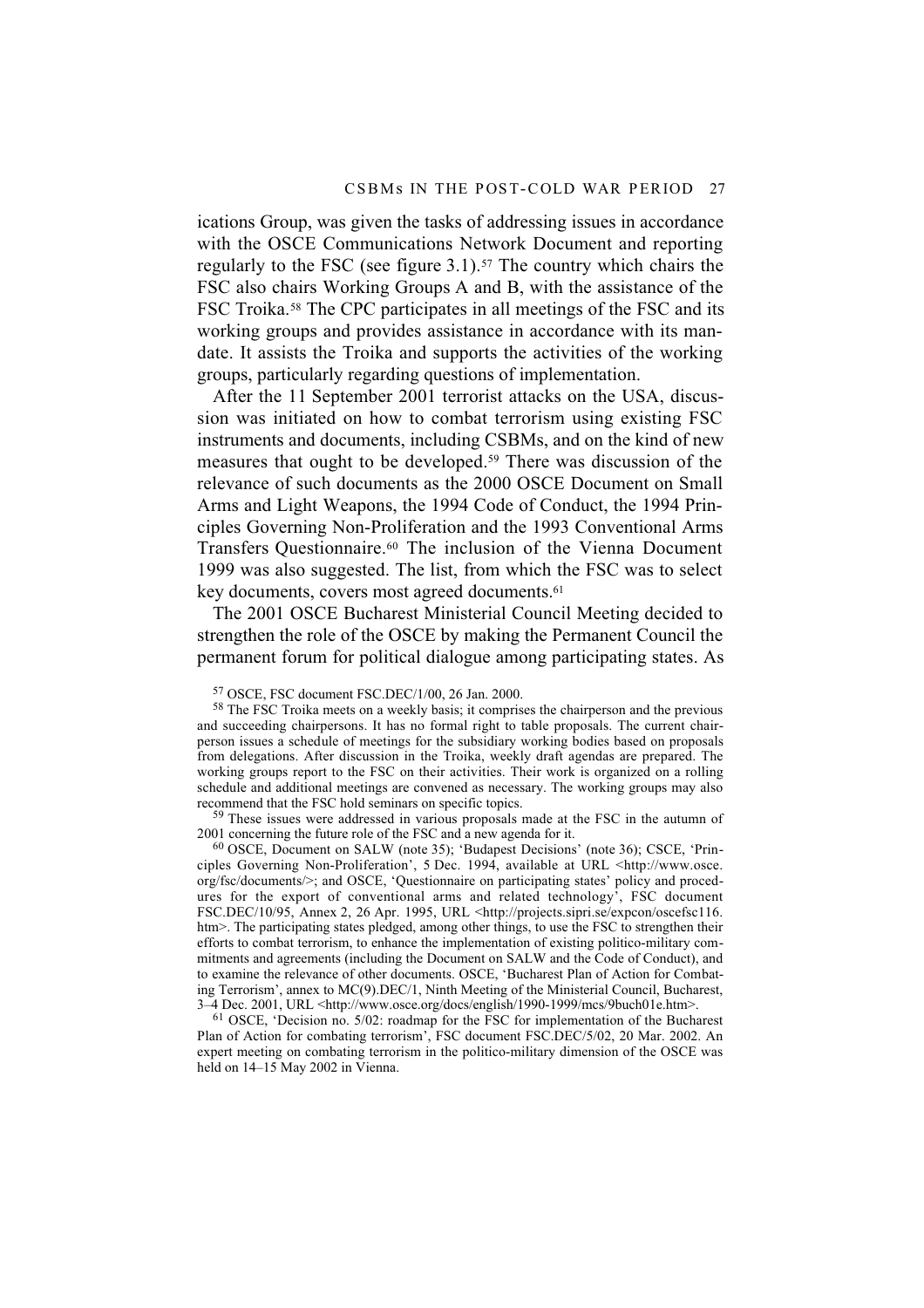the body responsible for reviewing the implementation of OSCE commitments and negotiating arms control and CSBMs, the FSC was to address the aspects of the new security environment which fall within its mandate and act to strengthen the politico-military dimension. It retained its autonomy and decision-making capacity but was to work more closely with other OSCE bodies on security issues, provide expert advice to the Permanent Council and OSCE field operations, and advise the Permanent Council or the CIO. In order to facilitate interaction between the Permanent Council and the FSC, the CIO is represented at the FSC Troika meetings, and the FSC chairperson is represented at the OSCE Troika meetings on matters of FSC concern.62 By June 2004 this interaction was functioning satisfactorily, although there was a need for streamlining and clearer division of tasks to avoid overlap.

At the end of 2001 the duration of the chairmanship of the FSC was extended from one month to four months. Under the current system, the chairmanship rotates at the end of the recess following each of the three OSCE sessions.<sup>63</sup> The new system began to operate in February 2002.

Since 2003 special associates—*chefs de file* and coordinators—have been appointed by the chairperson from among the FSC delegations to facilitate the work of the chairperson; to avoid duplication of work; to ensure a smooth flow of information on discussions in the FSC and the Permanent Council; and to systematize and consolidate tasks, views, ideas and other input by the delegations in the areas addressed by the FSC.64

### **The FSC Support Unit**

The mandate of the FSC Support Unit is derived from a number of documents from the early 1990s. These documents outlined its core

<sup>62</sup> OSCE, 'Decision no. 3: fostering the role of the OSCE as a forum for political dialogue', MC(9).DEC/1 (note 60). The OSCE Ministerial Troika is composed of the current CIO, the CIO of the preceding year and the incoming CIO.

<sup>63</sup> OSCE, FSC document FSC.DEC/9/01, 12 Dec. 2001.

<sup>64</sup> In 2003, the *chefs de file* were responsible for 3 key issues: the Annual Security Review Conference (ASRC), development of the OSCE Strategy to Address Threats to Security and Stability in the 21st Century, and the review of the OSCE role in peacekeeping. In 2004, two *chefs de file* were appointed for the ASRC and interactions with other international organizations, and two coordinators for the projects concerning conventional ammunition and SALW.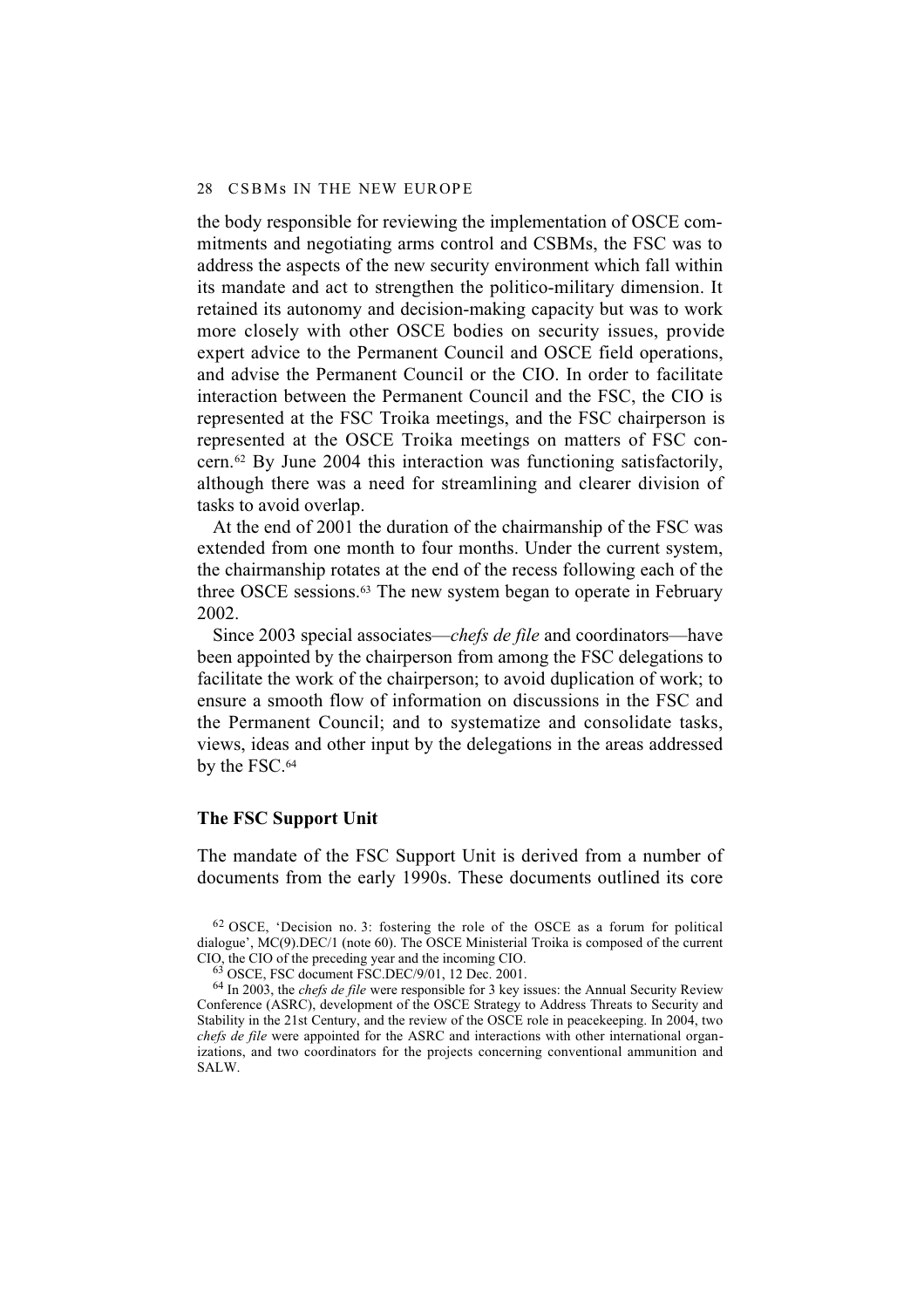tasks, including the facilitation of information exchanges, maintenance of the Communications Network and support for additional politico-military activities of the OSCE. The FSC Support Unit, which is part of the Conflict Prevention Centre, covers politico-military aspects of security in the OSCE area. It compiles databases of information exchanged by the participating states as part of their commitments under the various politico-military documents. The FSC Support Unit also fosters implementation of these agreements—in particular, the Vienna Document 1999, the 1994 Code of Conduct and the 2000 OSCE SALW Document. It administers the Communications Network and chairs the OSCE Communications Group, through which delegations exercise technical oversight. In addition, it develops projects in the security dimension and provides support to OSCE field missions in this sphere to help individual participating states implement their politico-military commitments.

### **The implementation assessment mechanism**

In 1990 the participating states decided to hold annual meetings to discuss current and future implementation of agreed CSBMs. These meetings address clarification of questions arising from such implementation, operation of agreed measures and implications of the information originating from the implementation of any agreed measures for the process of confidence and security building in the framework of the CSCE/OSCE. The annual meetings to discuss CSBMs are themselves a CBM. Originally, the CPC served as the forum for such meetings, but later the Special Committee of the FSC took on the task. The FSC is thus responsible for the implementation of existing CSBMs, including the AIAMs.

The first AIAM was held on 11–15 November 1991. In the first years, not all participating states attached equal importance to the AIAMs (e.g., some of them were not represented at the meetings or did not provide the required information). Since the first AIAM the CPC has produced informal surveys of proposals and suggested improvements to the Vienna Document. In accordance with the Vienna Document 1994, the CPC began to distribute a survey of exchanged annual information prior to the assessment meetings. It was agreed that, no later than a month after the AIAM, the CPC would circulate a survey of suggestions made at the meeting. The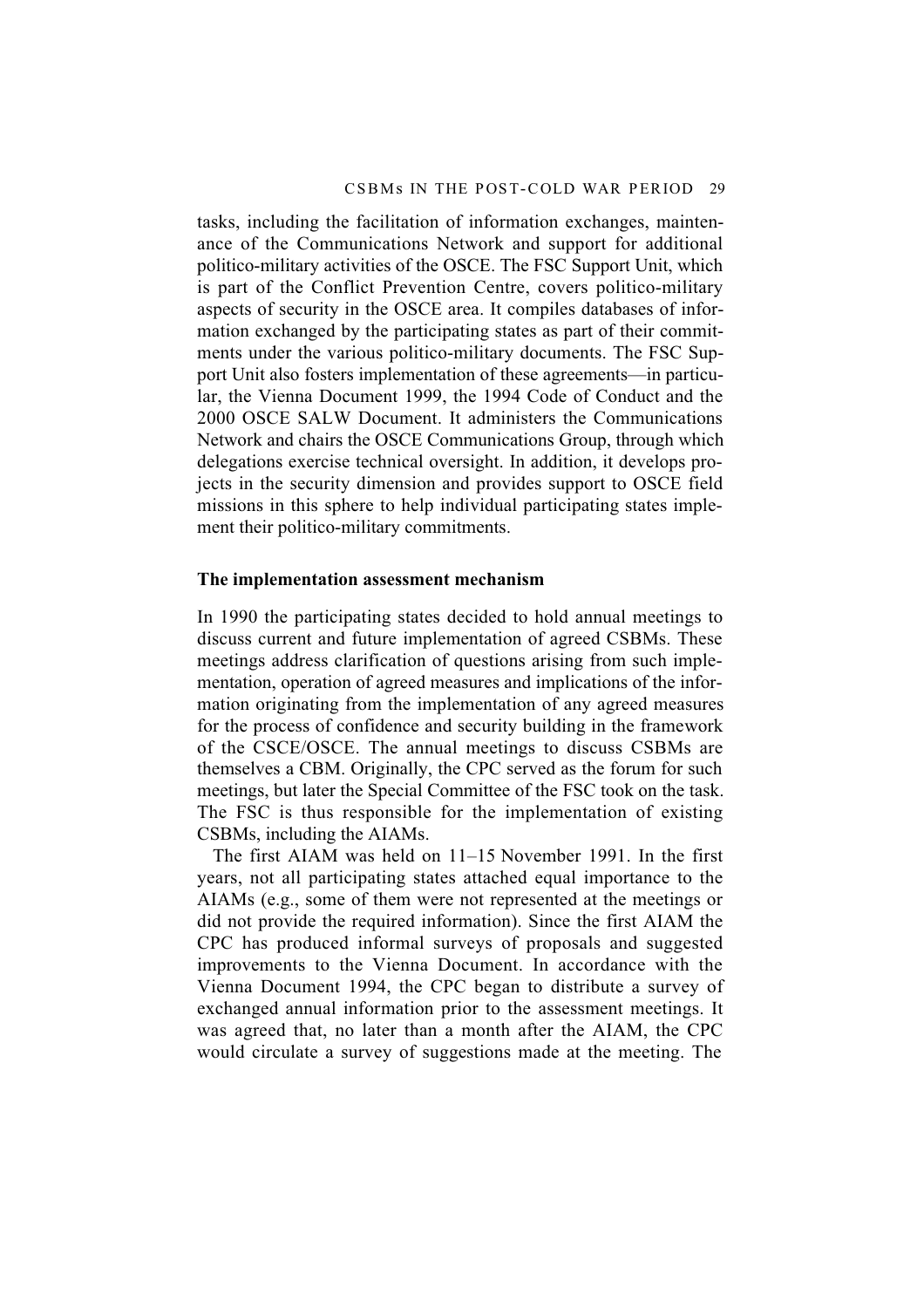CPC also provided written summaries 'of an informal status' concerning the debates; since the 1999 AIAM the chairperson of the closing plenary session of the meeting has submitted a formal report to the FSC, based on the reports of the working group coordinators. Generally, the agenda of the AIAMs covers all chapters of the Vienna Document. As the Vienna Document has expanded, new items have been added to the topics discussed at the assessment meetings. Apart from the topics covered by the Vienna Document, in the mid-1990s the AIAMs began to discuss other measures agreed outside it. Each of the NSSMs entering the politico-military dimension of the CSCE/ OSCE has automatically been added to the area of competence of the AIAMs.

The role of the AIAM should be to increase the efficiency of existing measures, to improve their application and to provide inspiration for the development of new measures in the FSC. Compliance issues have always played a prominent role in the discussions. As a rule, discussions at the AIAMs have been cooperative, but there have been exceptions.<sup>65</sup> Proposals have been made to deal with various cases of non-compliance (e.g., preparing maps, charts, etc. by the CPC in order to facilitate the analysis of data by participating states; submitting a survey to states asking them to submit missing information one month before the AIAM; offering implementation assistance from other states; and raising the issues of compliance at the FSC before the AIAM). Some of these and other suggestions were addressed in the Vienna Document 1994 (Chapter X).

With the exception of the first, five-day AIAM, the assessment meetings have usually lasted two to three days. As the agenda of the meetings expanded, especially after the mid-1990s, there was criticism that the time for discussion of individual items had become too limited. In order to streamline the discussions at the AIAMs, the 2003 meeting was held under the changed modalities: the delegates decided to omit plenary statements and, instead, distributed their views in writing, thus allowing more time for implementation assessment and debate on the way forward.

<sup>65</sup> Prominent examples are the issue of militarization of the islands in the Aegean Sea involving Greece and Turkey and the problems related to Cyprus. The ritual at the AIAMs of questioning (by Turkey) and rebutting (by Greece) of the claims concerning the military information provided by Greece in the context of alleged militarization of the Greek islands continues. See note 44 and the discussion in chapter 7 of this volume.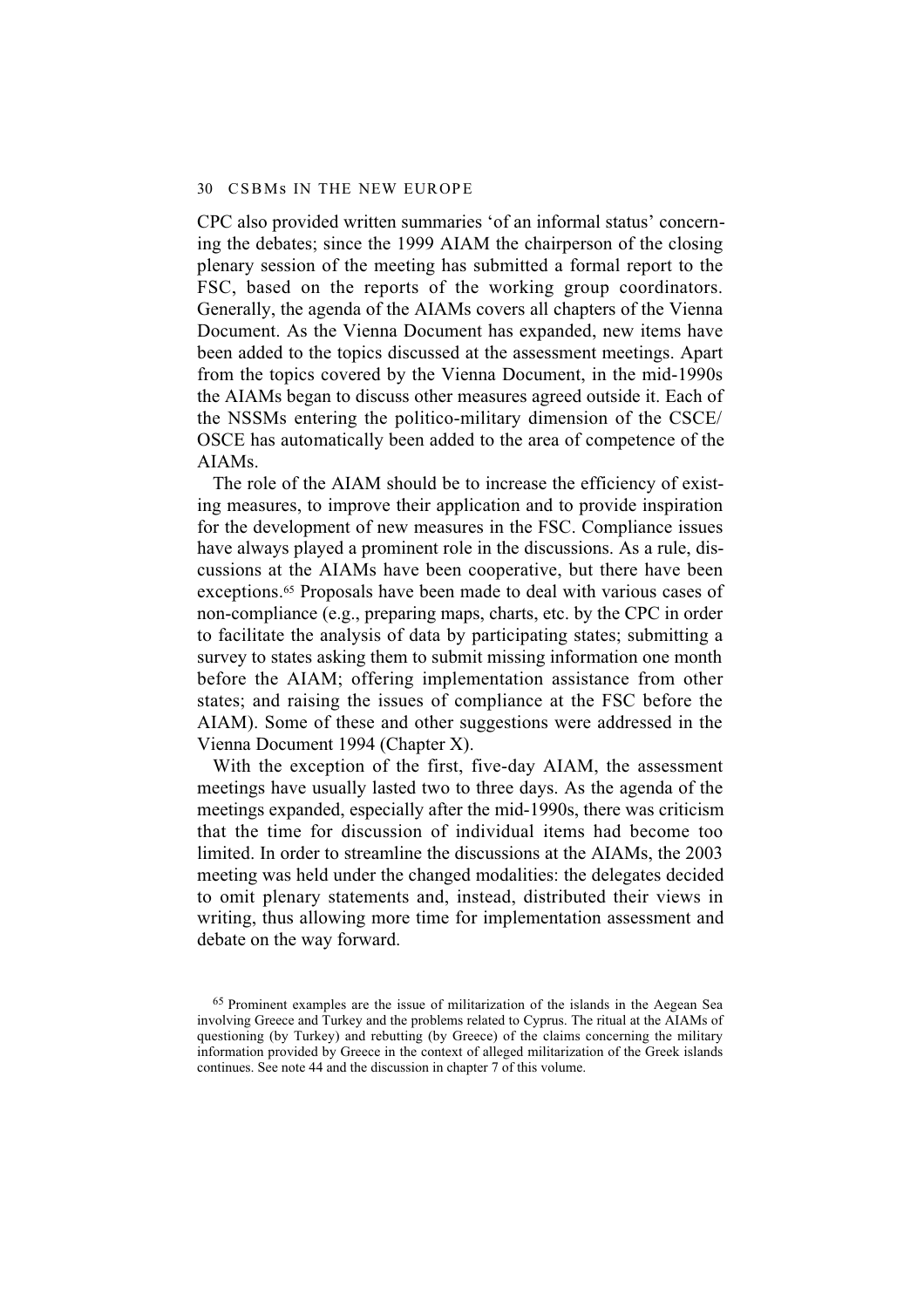Since the AIAM in 1998, the Mediterranean Partners for Co-operation and the Asian Partners for Co-operation (Japan and South Korea) have been invited to attend the opening and closing plenary sessions of the AIAM. Thailand and Afghanistan joined the latter group in 2000 and 2003, respectively. At the AIAM in 2004, the representatives of both groups of partners were for the first time invited to attend the working group sessions.

### **Reminding mechanism**

Since the first AIAM, in 1991, there has been a demand that all CSBM-related information should be forwarded to the CPC. A suggestion was made that the CPC Secretariat should prepare reports on the application (or non-application) of the agreed CSBMs.66 Various suggestions were put forward in the following years on how to deal with states that failed to provide the required information (e.g., by drawing up a table of those that delivered information, those that provided incomplete data and those that failed to provide any information; by entrusting the CPC to enquire about the failure to provide information or to issue reminders to states; by having the CPC clearly recommend that states provide information, etc.).

In response to the reporting difficulties of the participating states, in the autumn of 1998 the FSC created an Announcing and Reminding Mechanism,<sup>67</sup> which began to function on 1 January 1999. It authorized the CPC to remind the participating states of their commitments two months before the deadline for providing information ('level A') and obligated them to explain in writing the reason for missing a deadline no later than two weeks after the missed deadline. A delinquent state was also required to specify a new date for providing the information. If an explanation was not made within two weeks, the FSC CIO would send a reminder letter to the state that it had not fulfilled its commitment ('level B'). Since the mechanism had rarely

<sup>66</sup> *Focus on Vienna*, no. 30 (Aug. 1993), pp. 7–9.

<sup>67</sup> OSCE, 'Decision no. 10/98', FSC document FSC.DEC/10/98, 25 Nov. 1998. Currently the list of annual deadlines comprises: the information exchange on the Code of Conduct (15 Apr.); the GEMI (30 Apr.); the information exchange and questionnaire on conventional arms transfers and information exchange on small arms (30 June); the questionnaire on the process of ratification of the Chemical Weapons Convention (1 Sep., until ratification); the annual calendars, constraining provisions and information on the plans for contact (15 Nov.); the questionnaire on anti-personnel landmines and the annual exchange of military information (15 Dec.); and defence planning and military budget (3 months after national adoption).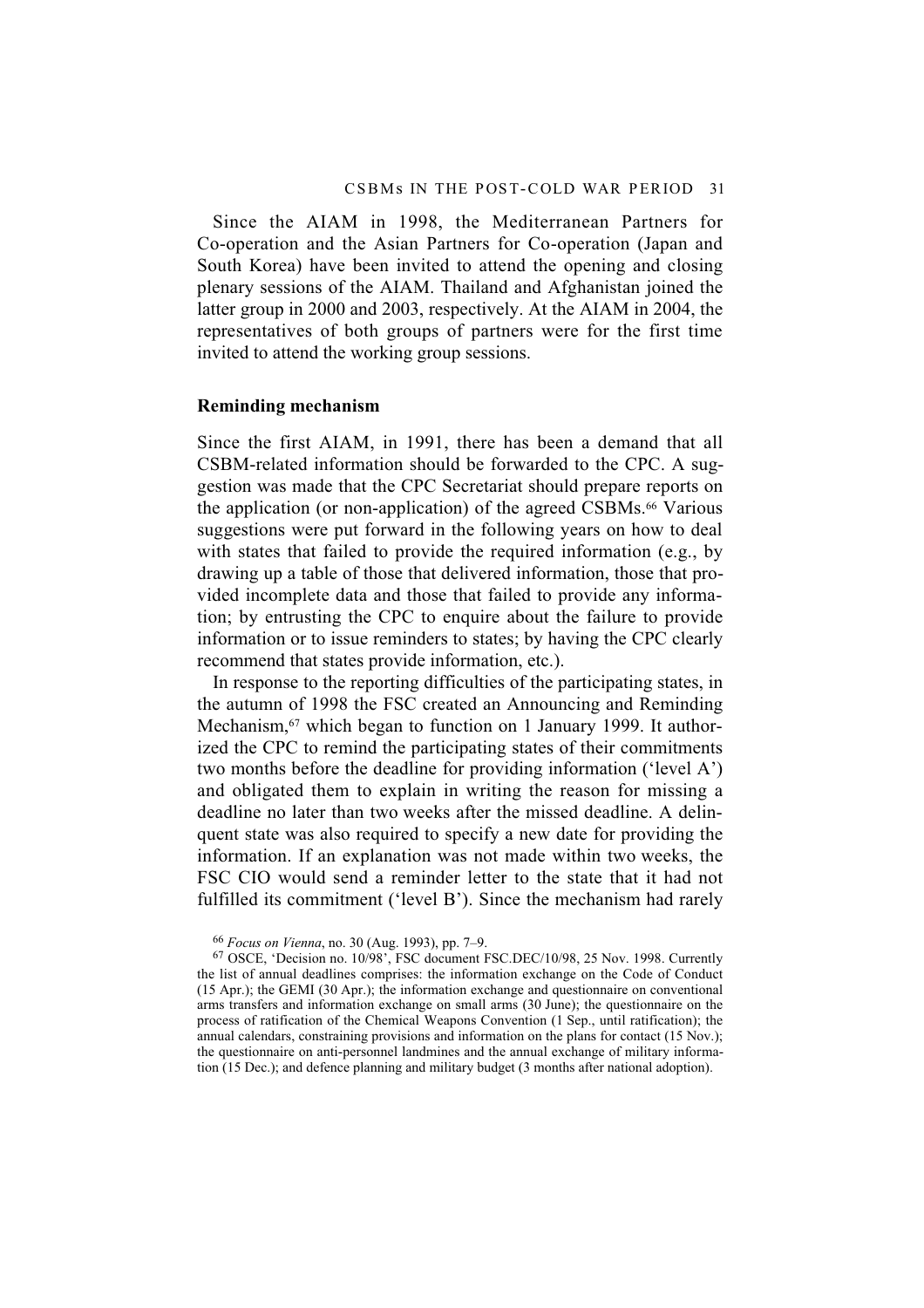#### 32 CSBMs IN THE NEW EUROPE

been used and worked unsatisfactorily, in 2002 the FSC took an additional decision to complement it with a 'level C' step: if there was no explanation a month after the reminder letter had been sent, the CIO would contact the delinquent participating state to determine the reason for failure or the obstacle to compliance and to suggest possible assistance and solutions.<sup>68</sup> The reports from the 2003 AIAM signalled that the functioning of 'level C' was unsatisfactory and called for further assistance by the FSC chairperson and the CPC.69

### **The Annual Security Review Conference**

In the face of new risks, threats and challenges, at the 2002 Porto OSCE Ministerial Council Meeting the participating states agreed to strike a better balance between the politico-military dimension and the economic, environmental and humanitarian dimensions. A regular forum, the Annual Security Review Conference (ASRC), was established in Vienna to enhance security dialogue and review various aspects of security. The ASRC is intended to encourage debate between representatives of the participating states, the delegations in Vienna and outside experts. In the broader context, it is meant to help review and update the OSCE Strategy for the 21st Century,<sup>70</sup> which was adopted by the 2003 Maastricht OSCE Ministerial Council Meeting. The ASRC agenda is elaborated annually, but arms control and CSBMs are recognized as relevant and important items.71 In operational terms, the ASRC is also a testing ground for enhanced interaction between and an integrated approach by the FSC and the Permanent Council.

68 OSCE, 'Decision no. 10/02: revised announcing and reminding mechanism', FSC document FSC.DEC/10/02, 10 July 2002. In May 2002 the Swiss delegation submitted a 'food-for-thought' paper on 'improvement of procedures of the FSC with a view to strengthening the implementation of existing commitments', which suggested possible ways to address the problem. OSCE, FSC document FSC.DEL/235/02, 8 May 2002.

69 OSCE, FSC document FSC.AIAM/16/03, 4 Mar. 2003.

70 OSCE, Strategy for the 21st Century, URL <http://www.osce.org/docs/english/1990- 1999/mcs>.

71 The 2002 OSCE Porto Ministerial Meeting on the ASRC envisaged reviewing the OSCE work on politico-military aspects and stated that '[t]he Conference may also provide an opportunity to exchange views on issues related to arms control and confidence- and security-building measures, including the CFE and Open Skies'. OSCE, 'Decision no. 3', OSCE document MC(10).DEC/3, 6–7 Dec. 2002.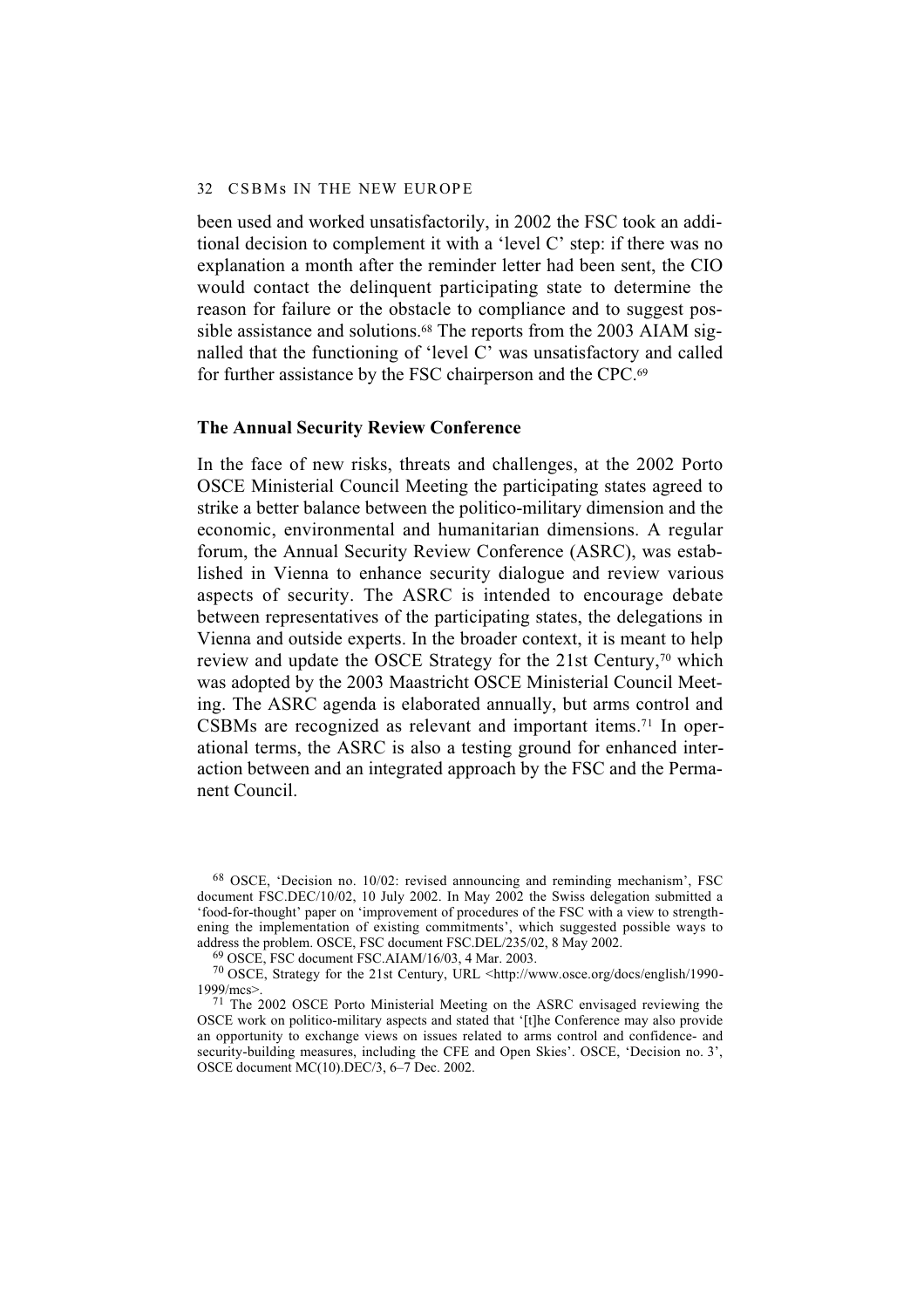#### **Public access to the CSBM data**

The CSCE decisions presented at the 1992 Helsinki Summit outlined measures to 'increase openness of the CSCE institutions and structures and ensure wide dissemination of information on the CSCE'.72 However, signs soon appeared that this pledge of transparency was not being honoured. There were even some steps backward—the press centre at Vienna was closed, accreditation of media representatives was abandoned and access to information on the work of the FSC was curtailed<sup>73</sup>

With the collapse of the cold war division, the progressive removal of the shroud of secrecy and the significant broadening of the flow of military data among states, two general problems have arisen: (*a*) elaborating, systematizing and disseminating the unprecedented amount of information exchanged among participating states; and (*b*) keeping track of all the information and making some of it available to the broader public. The CPC was responsible for the organization of a data bank and dissemination of information to the public. However, for a number of reasons (including disagreements about what such a yearbook should contain), in 1991 and 1992 the CPC failed to produce a yearbook. States were not in agreement on its form and content. Some participants viewed the data which they provided to the CPC as classified or strictly confidential, and there were fears that sensitive information could be used for terrorist or other hostile purposes. Some participants were relatively forthcoming and cooperative in their responses to requests from independent research institutions for access to CSBM data. Other states, which in the past had demanded maximum transparency and openness, took a restrictive or negative position on public access to CSBM information. In effect, the yearbook idea reached a deadlock.74

<sup>72</sup> Helsinki Document 1992 (note 30), Helsinki Decisions, Chapter IV, paras 12–18.

<sup>73</sup> *Focus on Vienna*, no. 28 (Nov. 1992), p. 11.

 $74$  In order to fill the information gap, in 1995 the Institute for Peace Research and Security Policy at the University of Hamburg (IFSH) began to produce the *OSZE–Jahrbuch/OSCE Yearbook*, published by Nomos Verlagsgesellschaft, Baden-Baden; and the SIPRI Yearbooks, published by Oxford University Press, Oxford, have reported on CSBM implementation since 1987. Information on SIPRI publications is available at URL <http://home.sipri.se/ publications.html>. Since 1990 the Netherlands Helsinki Committee has published the quarterly *Helsinki Monitor*, URL <http://www.nhc.nl/helsinki.php>.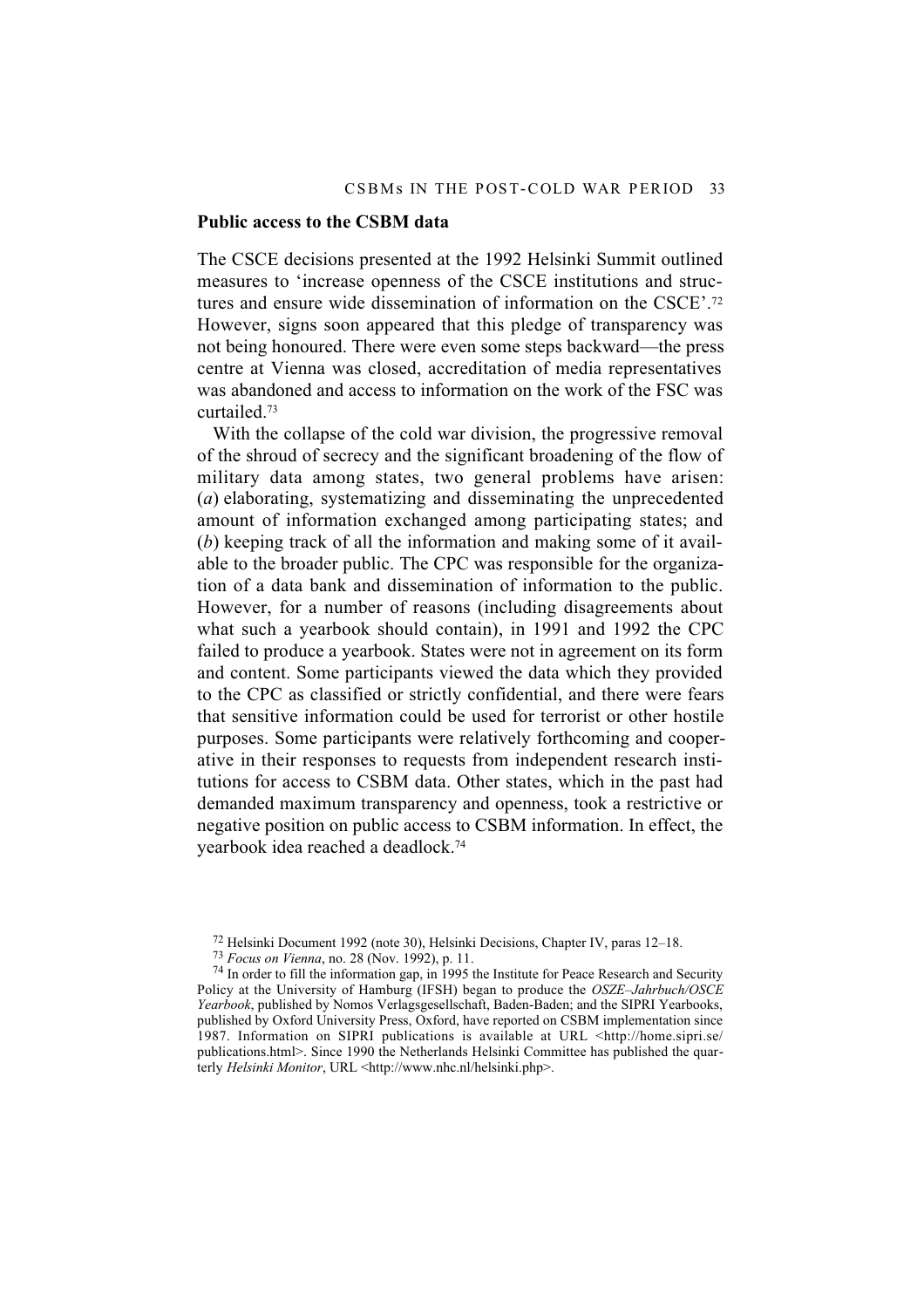# IV. The evolution of military confidence and security building

In the first years after the collapse of the cold war order, CSBMs gained prominence as the international community attached much weight and hope to the role that they could play in building new relations among the participating states. This was all the more so as the sense of threat of surprise attack significantly diminished with the signature, ratification and implementation of the CFE Treaty. In the first five years of the 1990s, three CSBM accords were adopted both to satisfy the 'delayed demand' from the cold war and to open new avenues to enhance security and promote cooperation. Since 1989–90 the CSCE/OSCE participating states have continued the CSBM negotiations under the same mandate for the negotiations that led to the successive versions of the Vienna Document in 1990, 1992, 1994 and 1999. The confidence- and security-building process builds up and adds to the measures contained in each previous Vienna Document. Sets of new CSBMs are thus integrated with measures adopted earlier.

The changed political climate and enhanced cooperation made it possible for the former adversaries to start overcoming mutual suspicions and fears and to embark on a businesslike negotiation devoid of adversarial tactics, propaganda tricks and attempts at unilateral gains. There were, however, setbacks to and limitations on this new spirit because of developments such as the data discrepancies concerning Soviet/Russian CFE obligations, the crisis in Yugoslavia, the poor conduct of the Central Asian states in the CSBM field, and so on. Soon, apart from the improved CSBMs, the CSCE negotiating and assessing bodies were flooded with proposals for measures, procedures, mechanisms and institutional solutions. In the early 1990s some observers came to fear that the burgeoning number of measures, the cost of their implementation, and the growing complexity and intrusiveness of the CSBM regime would decrease rather than increase confidence among states, and that the participants would begin to perceive the negotiation as an aim in itself rather than as a means to enhance security.75

<sup>75</sup> See the discussion in Macintosh, J., 'Future CSBM options: post-Helsinki arms control negotiations', eds H. Chestnutt and S. Mataija, *Towards Helsinki 1992: Arms Control and the Verification Process* (Centre for International and Strategic Studies, York University: Toronto, 1991).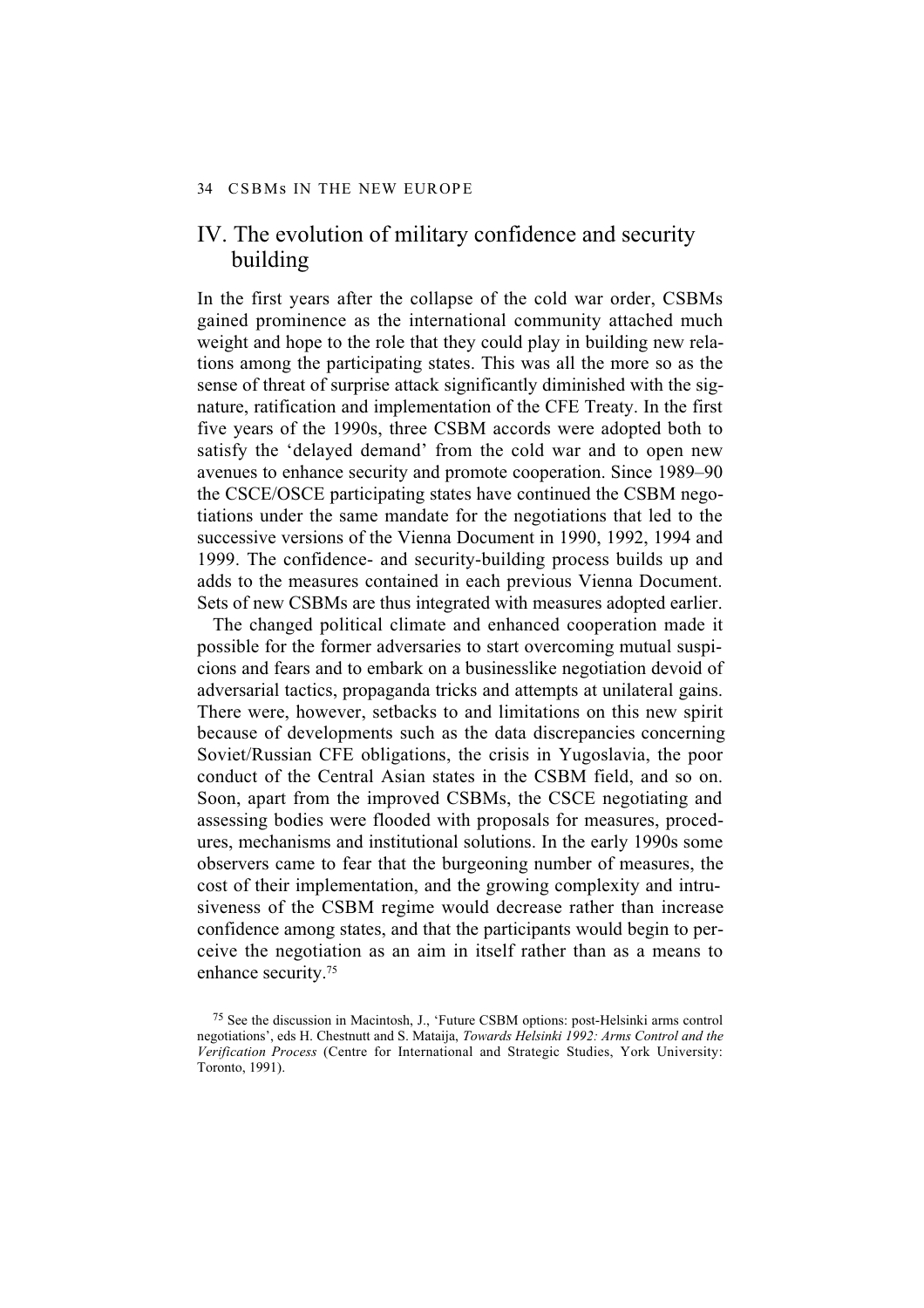With the establishment of the FSC in September 1992, the security scope of the CSCE expanded considerably. Work in the FSC was guided by the Programme for Immediate Action adopted at the 1992 Helsinki Summit.76 CSBMs and related measures were central items on the agenda, which included harmonization of related arms control obligations, development of the Vienna Document, further enhancement of stability and confidence, global exchange of military information, and non-proliferation and regional measures. All these areas involved or implied various confidence- and security-building approaches.

### **Pursuing harmonization of arms control obligations**

The decision taken at the 1986–89 Vienna CSCE Follow-up Meeting to hold a separate CFE negotiation in the bloc-to-bloc framework affected the subsequent Vienna CSBM and CFE talks in 1989–90. Two parallel sets of measures were thus negotiated in the '23' (CFE states) and '35' (CSCE participants) frameworks, which resulted in two regimes with partly overlapping and partly diverging measures.<sup>77</sup>

The 1990 Charter of Paris provided for continuation of the CSBM negotiations under the same mandate and sought to conclude them not later than the March–July 1992 CSCE Follow-up Meeting in Helsinki. The participating states also undertook to seek more structured cooperation among themselves with the aim of a possible merger of the CSBM and CFE negotiations in 1992, after the Helsinki meeting, in the form of 'new negotiations on disarmament and confidence and security building open to all participating States'.

Harmonization was the linchpin of the Programme for Immediate Action.78 The aim of the negotiations was to harmonize the commitments and rights of all participating states derived from the three agreements on the military dimension that had been reached in the CSCE framework—the 1990 CFE Treaty, the 1992 CFE-1A Agreement and the Vienna Document 1992. Harmonization, in the form of a

<sup>78</sup> The other segments of the Programme for Immediate Action dealt with security enhancement and cooperation and conflict prevention.

 $76$  It is reproduced in Helsinki Document 1992 (note 30). Despite its intended urgent nature, the programme was not of limited duration.

 $77$  The similarities and differences between NATO's CFE 'measures of information, stabilization, verification and non-circumvention' and the Vienna Document measures are discussed in Borawski, J., *Security for a New Europe: The Vienna Negotiations on Confidenceand Security-Building Measures 1989–90 and Beyond* (Brassey's: London, 1992), pp. 69–74.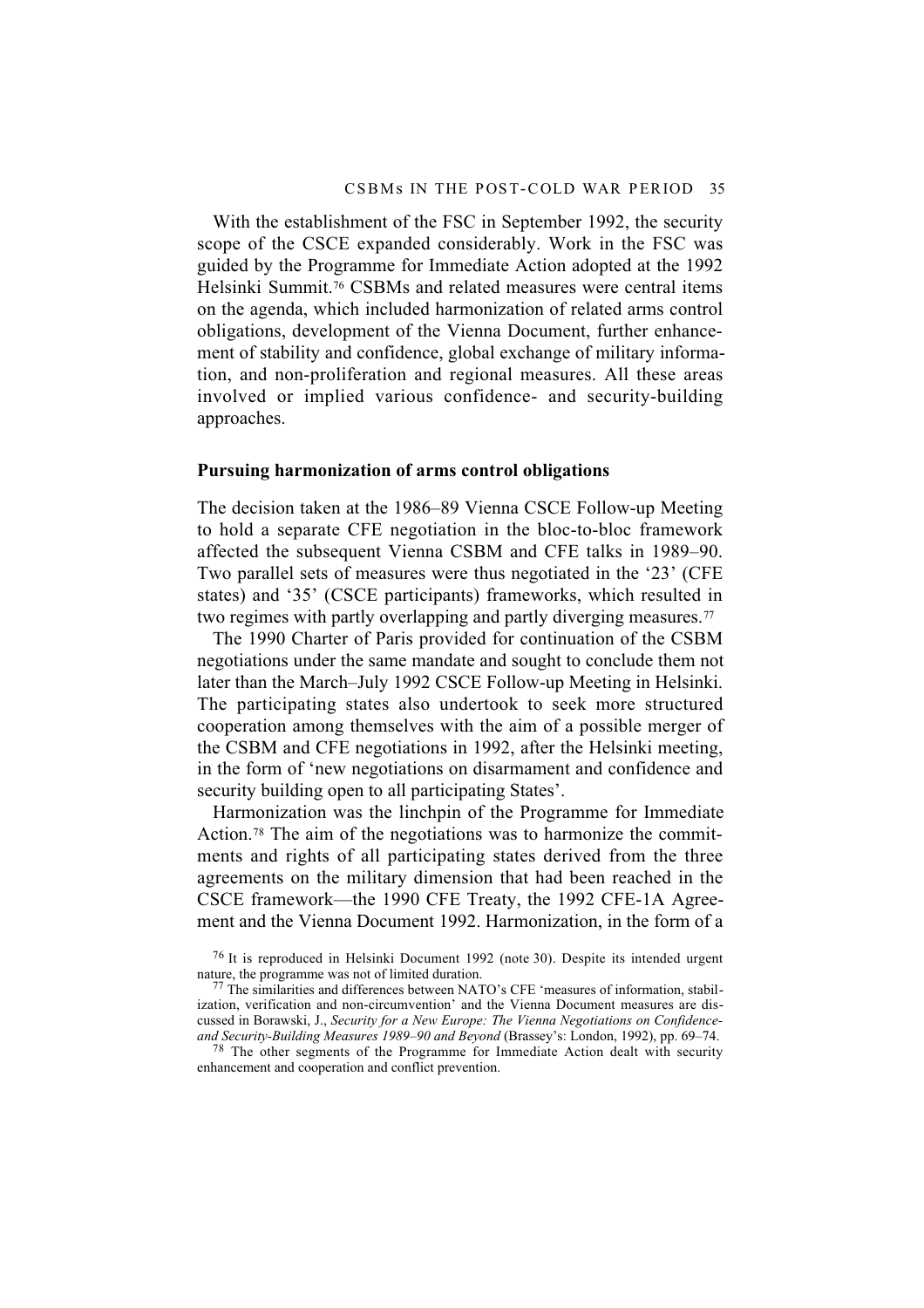politically binding act rather than a treaty, was meant to place all the CSCE states on a common footing for setting goals and working out agreements on future military matters.

Harmonization of arms control, disarmament, and the confidenceand security-building commitments and rights of all CSCE states involved such elements as information exchange, verification, limitations and institutional arrangements. Proposals made during negotiations in the FSC to this end were actively discussed, but there were clear indications that harmonization would be a difficult and probably gradual process. Harmonized provisions for information exchange would have required all CSCE states to provide more detailed information than was required at that time under the Vienna Document 1992.

Various proposals and working papers were submitted. The first proposal, the so-called Visegrad Group (Czechoslovakia, Hungary and Poland) 'position paper', submitted in October 1992, proposed a harmonization process which would extend basic CFE Treaty commitments to non-CFE states. It covered five main areas: (*a*) national force levels, (*b*) appropriate commitments to information exchange, (*c*) verification, (*d*) the review mechanism, and (*e*) the area of application.79 A NATO proposal suggested expanding Vienna Document provisions under the headings of information exchange, notification, verification, limitations and common institutions, with a special emphasis on providing information in line with CFE Treaty standards (e.g., more detailed parameters regarding weapons and equipment as well as the structure and level of forces).80 The NATO and Visegrad concepts generally aimed to maintain two regimes: the CFE Treaty and a harmonized regime available to all (the 'CFE–down' approach).

An Austrian position paper called for information exchange measures similar to those of the CFE regime but without automatic alignment of the CSBM and CFE regimes, and for a balance between the rights and duties to be granted to states not parties to the CFE

80 CSCE document CSCE/FSC/SC.2, 14 Oct. 1992. The NATO document contained greater detail and was illustrated with charts to visualize the practical application in a Mar. 1993 British 'concept paper'. CSCE document CSCE/FSC/SC/A.1, 24 Mar. 1993.

<sup>79</sup> CSCE document CSCE/FSC/SC.1, 7 Oct. 1992. The suggestion that the participating states will consider possibilities for concerted action in defence of democracy, human rights and the rule of law gave rise to NATO concerns that the authors of the document, not members of NATO, sought a security guarantee or a collective security/defence arrangement.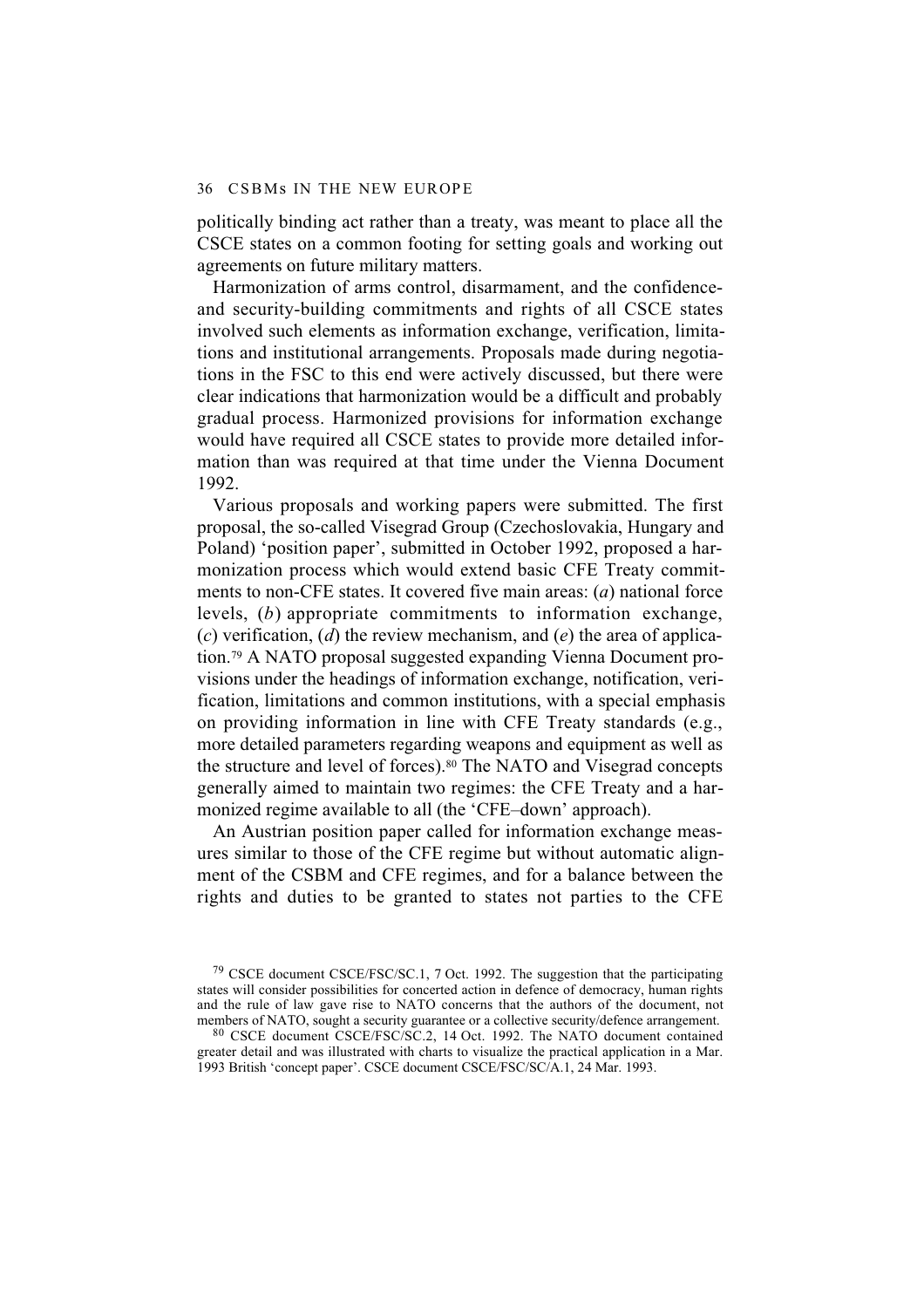Treaty.81 Generally, such an approach was supported by states from the former NNA group (the 'Vienna Document–up' position).<sup>82</sup>

Russia presented its position in a March 1993 working paper and was by far the strongest in stressing the importance for all CSCE participating states of establishing a unified information and verification regime based on, and in fact replacing, the CFE and CFE-1A agreements and the Vienna Document 1992.83

Harmonization proved more intractable than anticipated, and political and military objections were expressed by most CFE non-parties. The delegations devoted a significant amount of their work to the topic but encountered a series of problems regarding: (*a*) the scope of the proposed new document; (*b*) the form of the harmonization process (a multi-stage process or a one-step comprehensive document); (*c*) expansion of more detailed CFE Treaty rules and restrictions to states not party to the CFE Treaty; (*d*) solution of the question of the CFE Treaty bloc-related 'group of states' category; and (*e*) changing the CFE inspection process and allocations. Difficult points to resolve were those of weapons in storage and notification of reserve call-ups. Some NNA states and small states that were not parties to the treaty perceived no benefit in joining a CFE-like regime and expressed the view that detailed information on their armed forces (primarily or exclusively defensive and non-active) would weaken the effectiveness of their defence deployments and put them at a disadvantage vis-à-vis neighbours with larger forces at their disposal.84 The unsettled relations of the early 1990s, both in the former Soviet space and between Russia and the West, would have exposed such states to considerable risks had they joined an intrusive transparency regime. For these reasons, in the spring of 1994 the CSCE participating states focused their attention on the subject of information exchange. Debates in the working group on harmonization were far from conclusion, and there

<sup>81</sup> CSCE document CSCE/FSC/SC.4, 28 Oct. 1992.

<sup>82</sup> See also the Swedish proposal in CSCE document CSCE/FSC/SC/A.2, 7 July 1993.

<sup>83</sup> CSCE document CSCE/FSC/SC.12, 24 Mar. 1993.

<sup>84</sup> *Focus on Vienna*, no. 30 (Aug. 1993), p. 4; Institute for Defense and Disarmament Studies, *Arms Control Reporter* (IDDS: Brookline, Mass.), sheet 407.B.319-320, 1993. At the CSCE Council meeting in Rome on 30 Nov. 1993, Swiss Foreign Minister Flavio Cotti stated that his state would accept CFE-type limits on its armed forces as part of the harmonization. *Arms Control Reporter,* sheet 402.E-2.4, 1994. The non-aligned Nordic states developed their defence philosophies on the tenets of territorial defence and mobilization and their deployment plans were based on secrecy and dispersed small weapon-storage sites.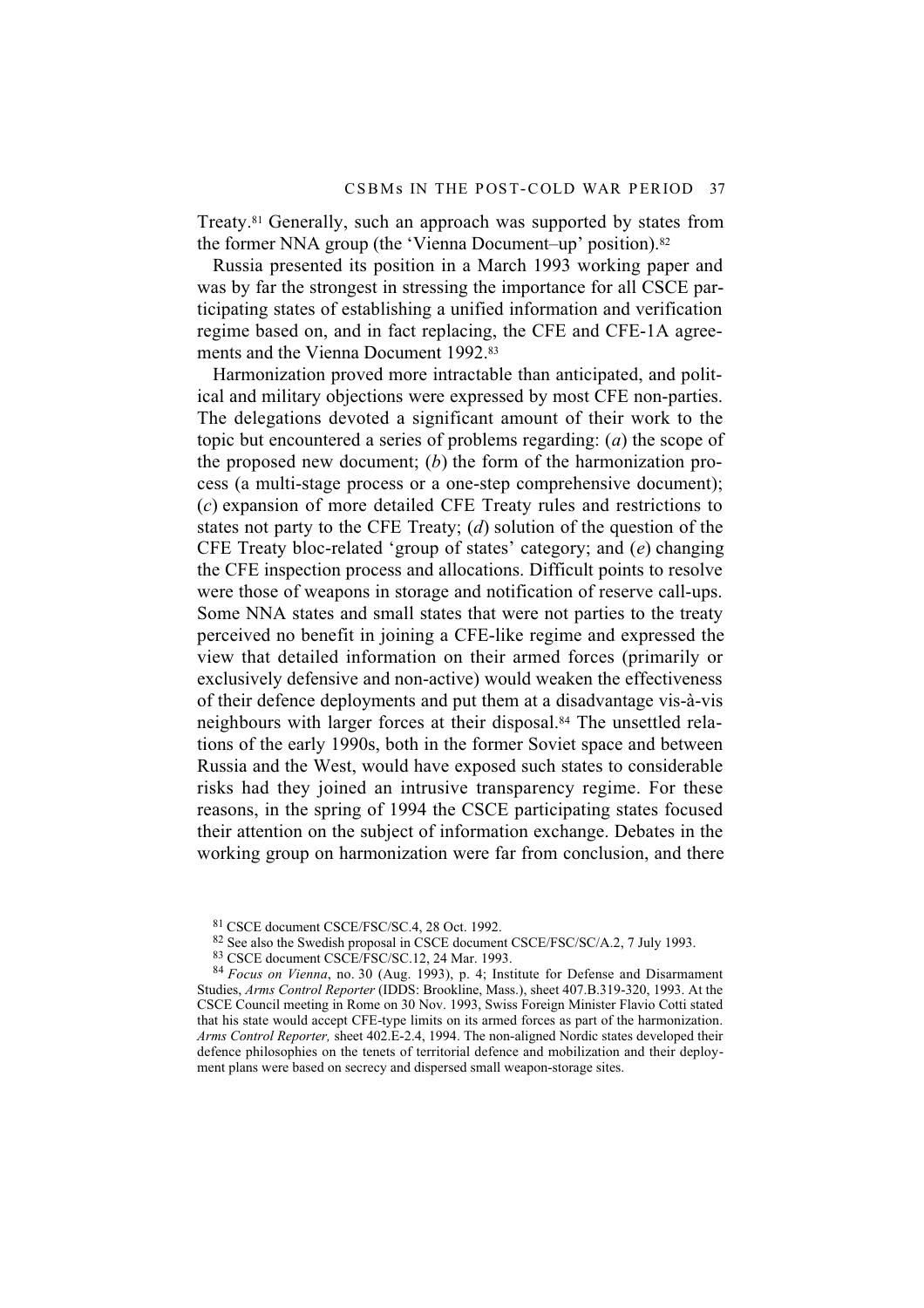were serious doubts whether the target dates of the 1994 Budapest Review Conference and the 1994 Budapest Summit would be met.

Developments in Europe (especially the growing controversy and suspicion between Russia and NATO as the latter prepared to launch its 'expansion' process) affected the work of the FSC. Some headway was made but the rate of progress clearly decelerated. On the topics of information exchange, verification, institutional arrangements and new ceilings, only the working group on information exchange was making progress. However, this helped to overcome the impasse over elaborating the Vienna Document 1994.85 In September 1994 the French delegation submitted a 'food-for-thought' paper calling for a political declaration by the heads of state and government to be made at the December 1994 Budapest Summit with regard to harmonization. The paper was intended to promote continuation of the work and commit non-CFE states in the CSCE to declare their ceilings for weapons and personnel before the CFE Treaty Review Conference to be held in Vienna in the spring of 1996. In return, the 30 CFE parties would inform all other CSCE participating states about their weapon and manpower holdings. This proposal was not accepted since many states were afraid of singling out the issue and undermining the CFE Treaty itself. Their preference was to handle these issues after the 1996 Review Conference in the pan-European arms control context. Moreover, the relationship between harmonization and regional arms control arrangements was in need of clarification.<sup>86</sup>

In this state of affairs, on 7 November 1994, it was agreed to temporarily discontinue discussion of harmonization in the FSC and to let the Budapest Summit decide its future.

#### **Seeking to reinforce arms control**

At the 1994 Budapest Summit it was agreed to develop a framework for arms control which would 'serve as a basis' for an agenda to establish new measures, including CSBMs, in particular 'with a view

<sup>85</sup> The only suggestion with regard to verification was a Swedish proposal, although NATO intended to present its own proposal. 'Das KSZE-Forum für Sicherheitskooperation: Tätigkeitsbericht' [The CSCE Forum for Security Co-operation: report of activities], *Österreichische Militärische Zeitschrift*, no. 5 (1994), p. 535.

<sup>86 &#</sup>x27;Das KSZE-Forum für Sicherheitskooperation: Tätigkeitsbericht' [The CSCE Forum for Security Co-operation: report of activities], *Österreichische Militärische Zeitschrift*, no. 6 (1994), p. 660.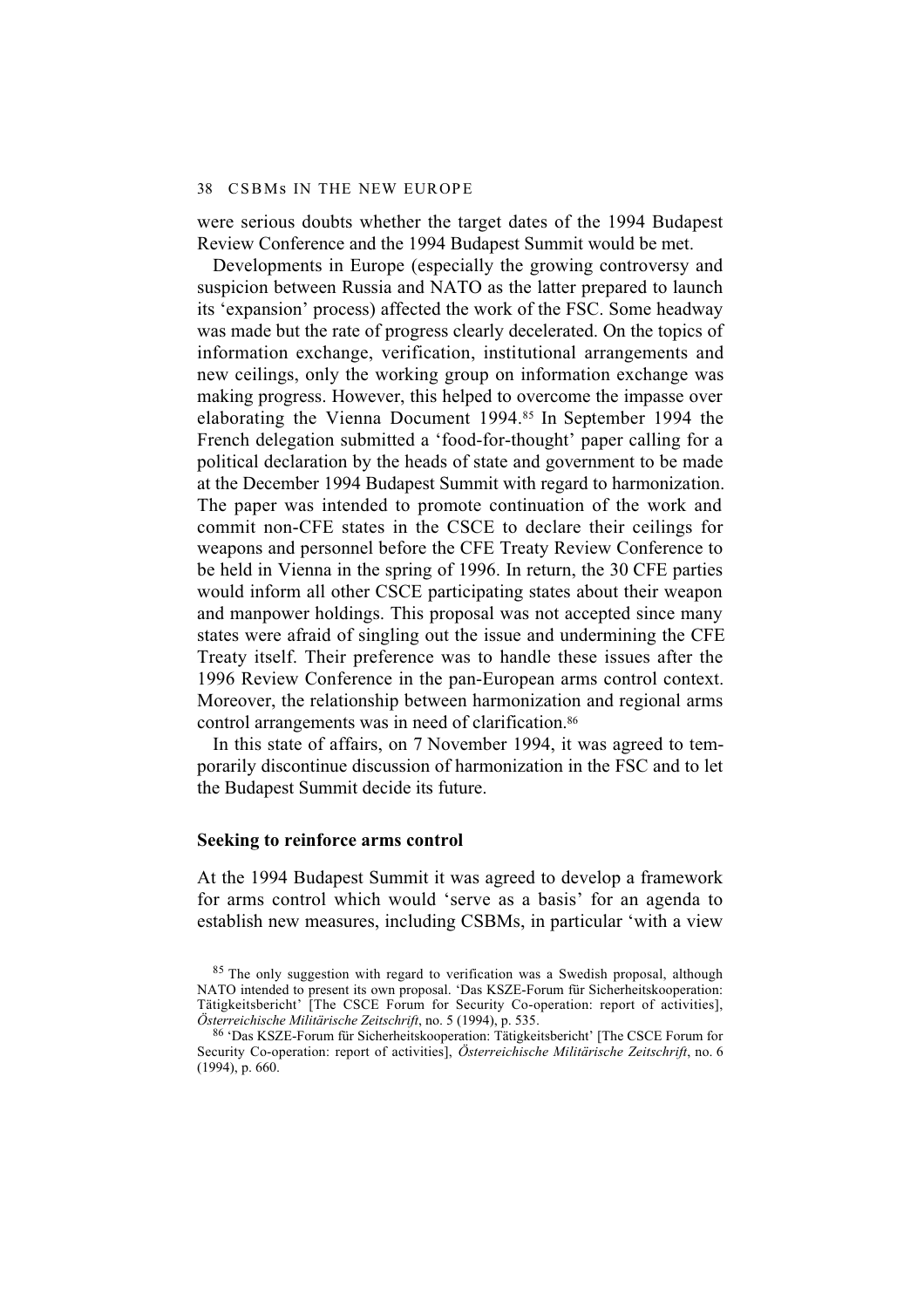to strengthening the network of security commitments that participating States undertake to each other'. Such measures, the Budapest Document stated, 'may vary in order to address the particular security needs of individual States or regions but may also embrace further CSCE-wide measures'.87 The wording of the Budapest Document reflected the sense of uncertainty as to the future form and function of arms control as well as the growing recognition that there was a need for a wider concept of security beyond that contained in the old ideas and solutions, some of which appeared to be becoming outdated and/or redundant.

On 24 July 1995, NATO submitted a working paper on arms control entitled Contribution to the Further Reflection of the Forum for Security Cooperation on the Development of a Framework for Arms Control. It stressed: (*a*) building and enhancing the security partnership among OSCE states, (*b*) addressing specific security problems as part of an overall OSCE structure, (*c*) creating a web of interlocking and mutually reinforcing security agreements, and (*d*) providing structural coherence to the interrelationship between existing and future arrangements. It proposed negotiation of both OSCE-wide arms control measures and regional approaches based on the principles of sufficiency, transparency (through information exchange), verification and the acceptance of limits on forces. It also suggested that such measures (CSBMs and arms control) should 'be negotiated separately, but would be integral to the framework concept and annexed to it in the same way as existing agreements'. In order to build, maintain and improve stability and security in the OSCE area the NATO working paper proposed the evaluation of the effectiveness of OSCE arms control and confidence- and security-building efforts; the enhancement of existing and the development of new measures and agreements to address both new and continuing security challenges; the development of more effective implementation assessment methods; and moving the discussion of regional security issues in the FSC to a more practical and concrete phase.<sup>88</sup>

The question of harmonization of arms control obligations remained stalled in Working Group A. Russia continued to promote its proposal to create a single pan-European arms control regime. However, this was soon undermined by its decision to form the 58th Army in the

<sup>87</sup> CSCE, Budapest Document 1994 (note 36).

<sup>88</sup> OSCE, FSC document FSC/192/95, 24 July 1995.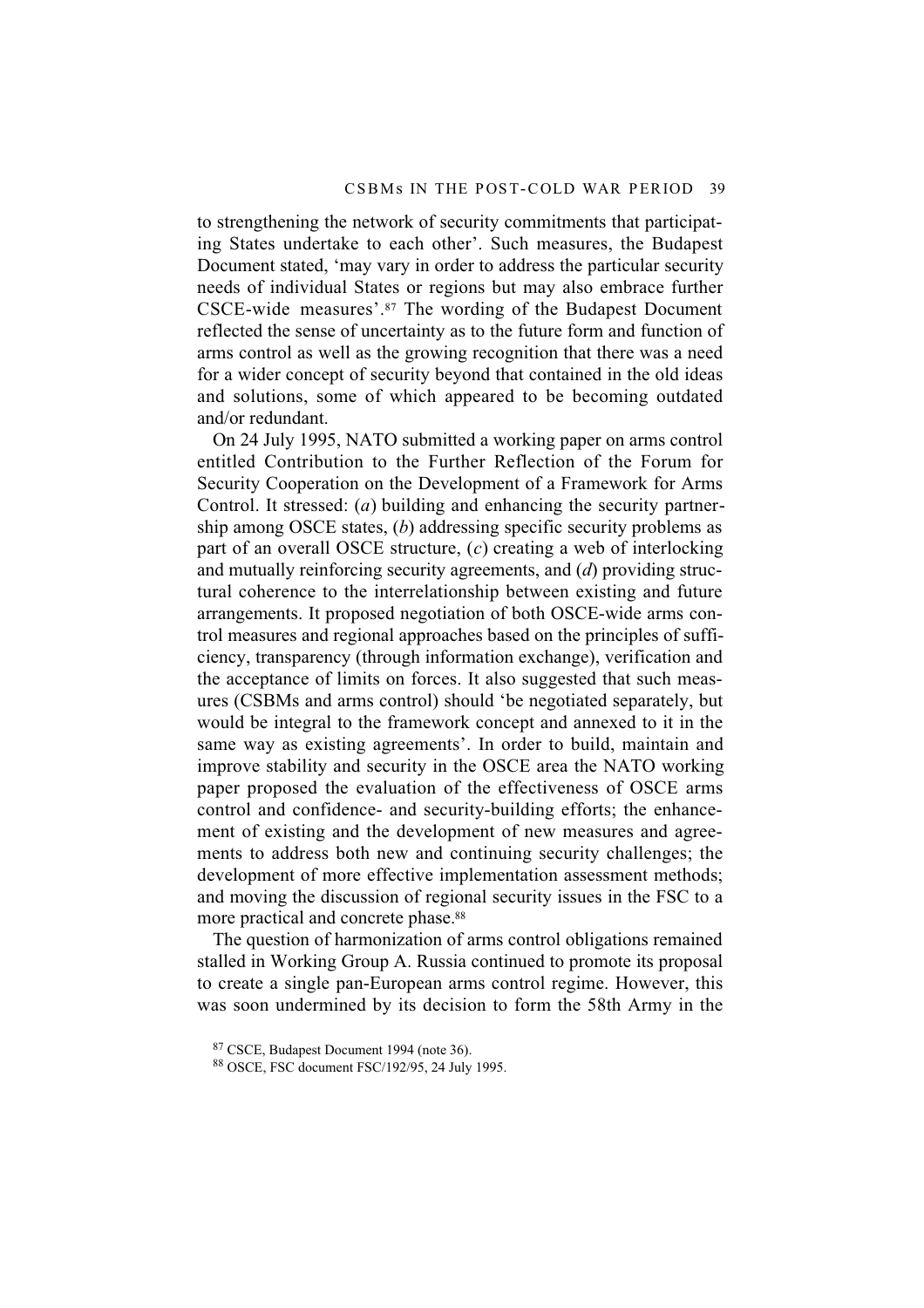Caucasus, which called its compliance with the CFE Treaty into question.89 Western OSCE delegations were prepared to continue talks only in the areas of information exchange and verification, in which agreement had already been achieved, in order to supplement the relevant provisions of the Vienna Document 1994. Austria demanded agreement on harmonization goals prior to further negotiation.<sup>90</sup>

With a continuing deadlock on harmonization and with the end of the CFE Treaty reduction process approaching, the attention of the participating states shifted to the future framework of arms control in Europe. In Working Group B, the USA sought to clarify the meaning of the term 'framework for arms control', as formulated in the 1994 Budapest Decisions.<sup>91</sup> This approach was criticized by other delegations (Austria and Poland) as potentially sacrificing regional measures for the sake of a pan-European arms control regime. Eventually, it was agreed that an exchange of views on specific military challenges to security should be held in order to consider future arms control negotiations.

In 1996 the FSC continued to shift its focus towards the future framework for arms control (Working Group B). Its results were highly criticized at the end of year: in the two years since the 1994 Budapest Summit, it had not agreed on a single document. A number of reasons were given: the rapid evolution of the security situation in the OSCE area, with the forthcoming decision on NATO enlargement eastward into Central Europe; uncertainty about the new Euro-Atlantic strategic environment; the parallel debate on a future security model for Europe;<sup>92</sup> and the lack of interest in many participating countries. Since neither the Programme for Immediate Action of the Helsinki Document 1992, nor the further tasks set out in Chapter V of the 1994 Budapest Decisions.<sup>93</sup> had adequately addressed the new requirements and challenges, the participating states at the Lisbon Summit decided that the FSC should revise its priorities and focus on a new agenda. Section III of the 1996 Lisbon Document, on a frame-

89 The last reduction phase under the CFE Treaty ended on 16 Nov. 1995.

90 'OSZE-Tätigkeitsbericht' [OSCE report of activities], *Österreichische Militärische Zeitschrift*, no. 4 (1995), p. 449.

91 'Budapest Decisions' (note 36).

<sup>92</sup> OSCE, 'Review Meeting 1996, Reports by the Rapporteurs', Vienna, 22 Nov. 1996 and Lisbon, 29 Nov. 1996, URL <http://www.osce.org/docs/english/1990-1999/rcs/rerap96e. htm>.

93 'Further tasks of the CSCE Forum for Security Co-operation', Budapest Document 1994 (note 36).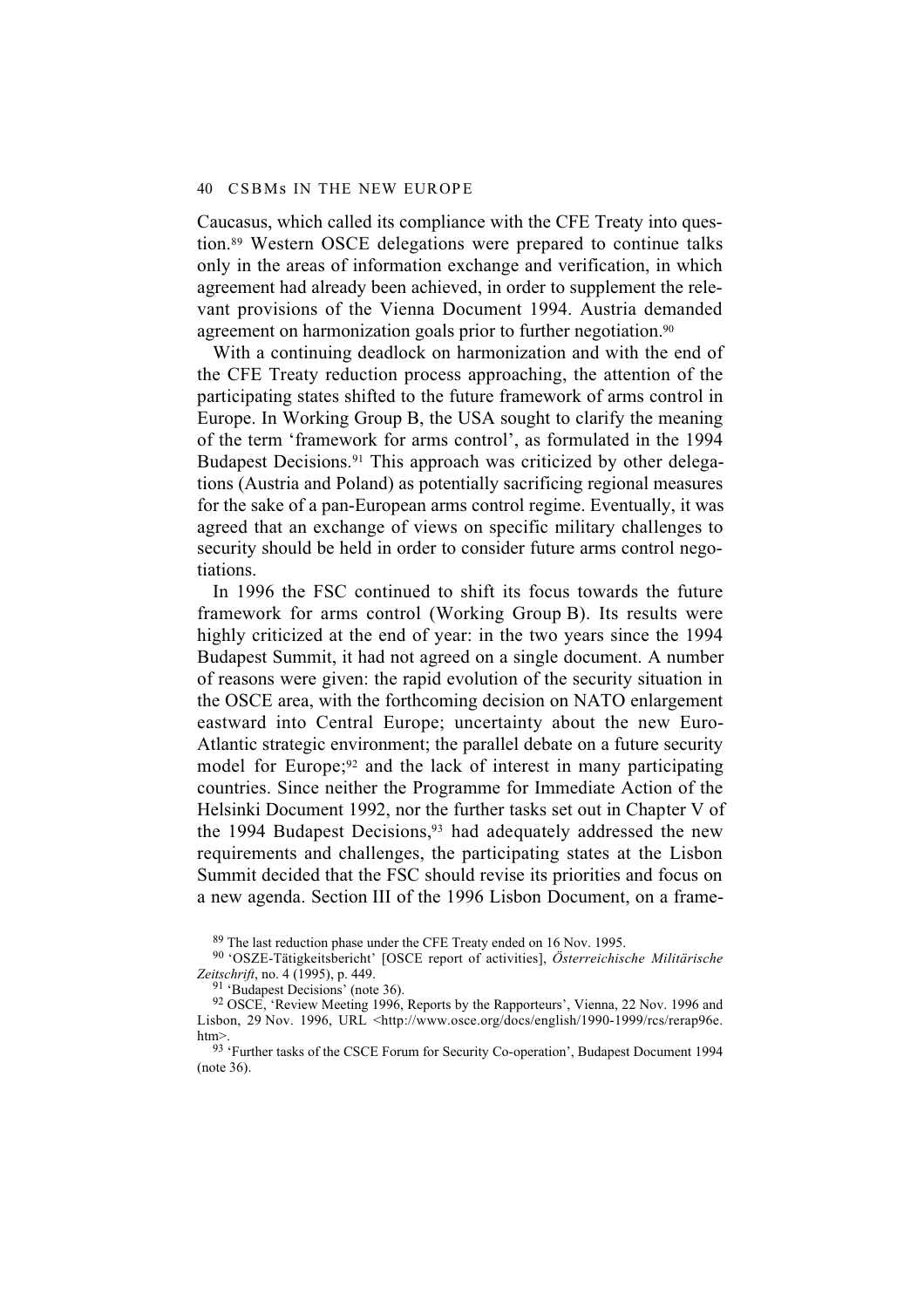work for arms control, and section IV, on the development of the agenda for the FSC, aimed to restore and strengthen the role of arms control in enhancing stability and security and to coordinate and harmonize it with other instruments—such as preventive diplomacy and post-conflict rehabilitation across the OSCE area—through a variety of approaches.94

The 1996 OSCE Lisbon Summit agreed that the FSC should stress full implementation of all agreed arms control agreements; emphasize regional measures; develop a web of arms control agreements and the security dialogue function of the FSC to ensure regular information exchange on progress in separate arms control negotiations; strengthen agreed measures and develop new ones to promote CSBM regimes, increase transparency and predictability and examine how to use the regimes in preventive diplomacy, crisis management and postconflict rehabilitation; and develop NSSMs.<sup>95</sup>

The framework for arms control adopted by the Lisbon Summit<sup>96</sup> was envisaged as a guide for future arms control negotiations and as a basis for the establishment of a flexible agenda for future work on arms control. Apart from general declarations contained in its agenda for the FSC and the framework for arms control, the Lisbon Summit only managed to produce a list of non-consensual suggestions advanced by one or more participating states. This was done at the insistence of several states and reflected their concerns regarding the expansion of the CSBM regime, regional challenges, the future of the CFE Treaty and forthcoming NATO enlargement.97

94 OSCE, 1996 Lisbon Summit, Lisbon Document 1996, 2–3 Dec. 1996, URL <http:// www.osce.org/docs/english/1990-1999/summits/lisbo96e.htm>. See particularly section III, 'A framework for arms control', FSC document FSC.DEC/8/96, and section IV, 'Development of the agenda of the Forum for Security Co-operation', FSC document FSC. DEC/9/96.

 $97$  The list included: extension of CSBMs to naval activities; exchange of information to internal security forces and measures concerning the stationing of armed forces; cooperation in defence conversion; measures concerning the deployment of armed forces on foreign territories, including their border movements; regular seminars on military doctrine, preferably at a high military level; an 'OSCE White Paper' on defence issues, based on existing OSCE information and drawing on national experience; studying the possibility of the creation of zones in Europe free of nuclear weapons; voluntary participation, on a national basis, in verification and information exchange of regional regimes; transparency with regard to structural, qualitative and operational aspects of armed forces; and unilateral declarations of weapons ceilings. 'Appendix to Annex 2: development of the agenda of the Forum for Security Cooperation', Lisbon Document 1996 (note 94).

<sup>95</sup> Lisbon Document 1996 (note 94), section IV.

<sup>96</sup> Lisbon Document 1996 (note 94), section III.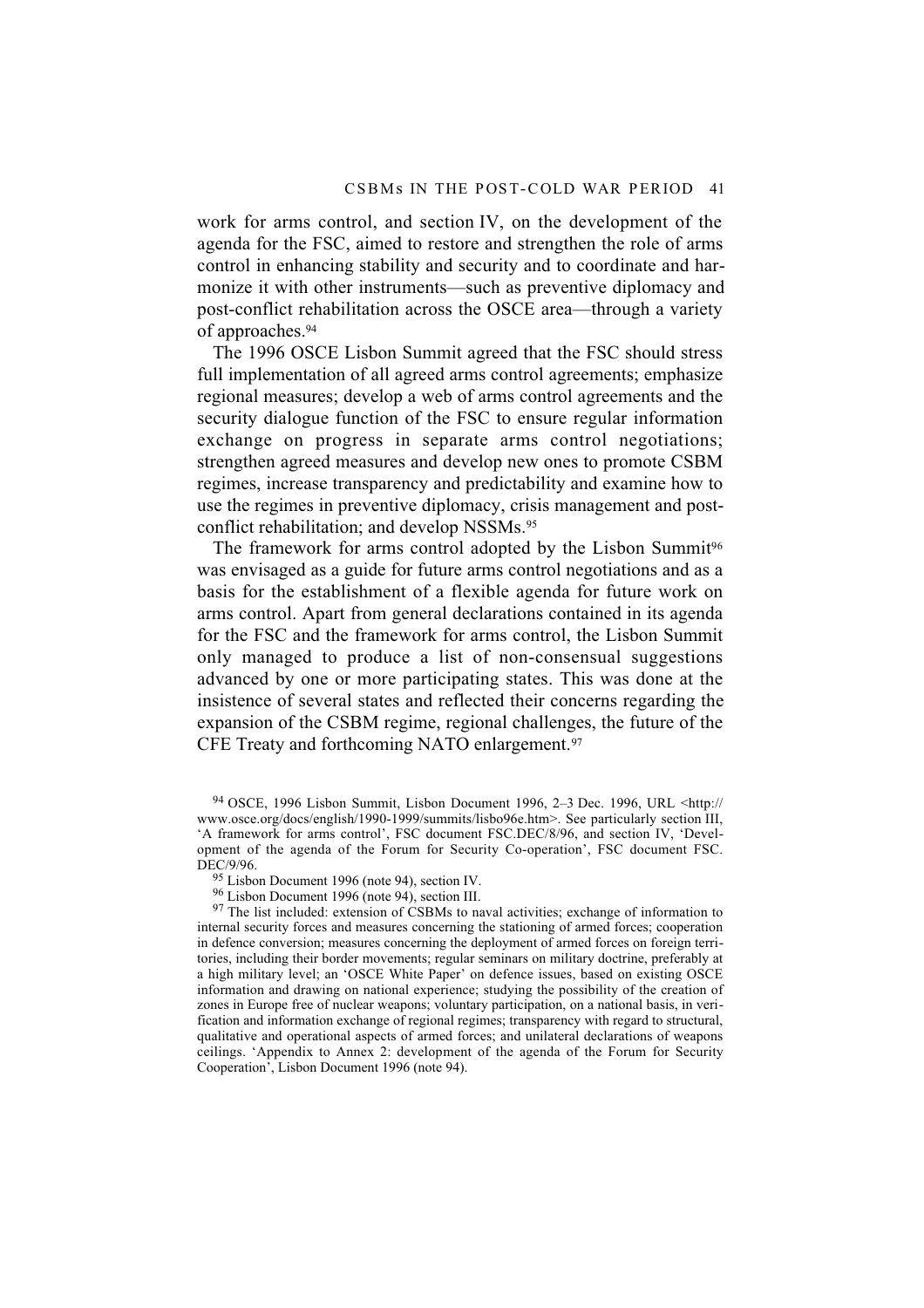#### 42 CSBMs IN THE NEW EUROPE

The Lisbon Summit declaration of a 'common and comprehensive security model' and the setting of the terms of reference for CFE Treaty adaptation overshadowed98 both the agenda for the FSC and the framework for arms control. Neither of these arms control-related documents demonstrated a sense of political direction, nor did they offer specific proposals to achieve the objectives. Consequently, they were not expected to give new impetus to the arms control process. As mentioned above, a number of factors slowed the process: (*a*) the crises and conflicts in the OSCE area and the poor applicability of CSBMs and other mechanisms to the new regional challenges and threats; (*b*) the lack of a clear vision of the role and place of those measures in the new-style security endeavours; (*c*) the advances made by other forums seeking increased security (the PFP and the EAPC); (*d*) the challenge of NATO enlargement; and (*e*) the general shift towards arms control adaptation in the second half of the 1990s. Nonetheless, both the CFE and CSBM forums continued their work in these areas.

The OSCE's 1999 Istanbul Summit gave the participating states the task of conducting a substantial ('political') security dialogue in the framework of the FSC. In 2000 the FSC focused on this theme and devoted its main attention to the role of conventional arms control and military doctrines. The participants concluded that arms control remained topical for European security but also agreed that, at the threshold of the 21st century, there was no urgent need for new agreements.<sup>99</sup>

### **Towards a new Vienna Document**

In the 1994 Budapest Decisions the participating states undertook to devote more attention to improving the implementation of the existing CSBMs and the adoption of new ones in order to meet new challenges. In addition to the pursuit of an arms control framework, since

<sup>&</sup>lt;sup>98</sup> 'Document adopted by the States Parties to the Treaty on Conventional Armed Forces in Europe on the scope and parameters of the process commissioned in paragraph 19 of the Final Document of the First CFE Treaty Review Conference, 1 Dec. 1996, DOC.S/1/96, 3 Dec. 1996', appendix to the Lisbon Document 1996 (note 94).

<sup>99</sup> OSCE, 'Permanent Delegation of Finland, contribution to the security dialogue', FSC document FSC.DEL/381/00, 6 Sep. 2000.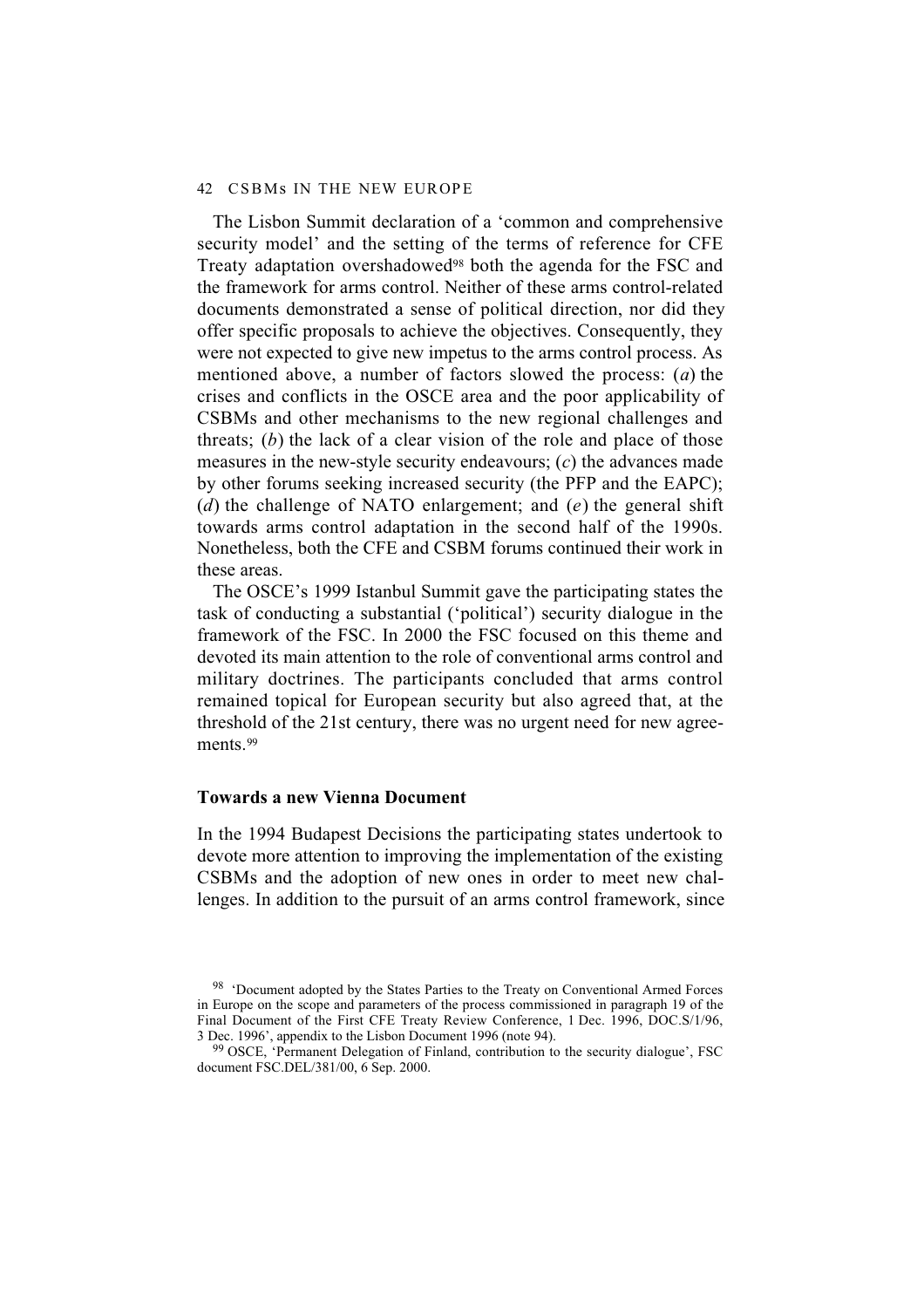1995 the OSCE participating states have discussed and agreed successive amendments to the Vienna Document 1994.100

In the autumn of 1995 the FSC took two decisions, which were annexed to the Vienna Document 1994, with regard to the observation of certain military activities and the annual exchange of information on defence planning, respectively. After the sixth AIAM (1996) decisions were taken on the future of the Vienna Document with respect to airbase visits, communications, defence budget information, information from states which do not have armed forces and on constraining provisions.101

In 1997 the FSC continued to adapt the Vienna Document 1994 to the new European security context by annexing amendments on multinational (bilateral or trilateral) evaluation teams;<sup>102</sup> clarifying the procedures to be followed if inspections or evaluation visits cannot be conducted (*force majeure*);<sup>103</sup> strengthening constraining provisions with regard to armoured combat vehicles (ACVs);<sup>104</sup> and standardizing the declaration format for countries with no armed forces and for replies to invitations for visits to events or military sites.105

On 22 October 1997, the FSC Chair commissioned an initial review of the Vienna Document.106 After presenting an interim report in early December,<sup>107</sup> the FSC made the formal decision to review the document with the aim of completing the process during 1998. The review was based on the existing Vienna Document and aimed to: (*a*) update the Vienna Document to reflect agreements already reached; (*b*) consider the addition of new measures and amendments to improve the

100 These efforts are documented in Lachowski, Z., 'Confidence- and security-building measures in Europe', *SIPRI Yearbook 1997: Armaments, Disarmament and International Security* (Oxford University Press: Oxford, 1997), pp. 503–504; Lachowski, Z. and Henrichon, P., 'Confidence- and security-building measures in Europe', *SIPRI Yearbook 1998: Armaments, Disarmament and International Security* (Oxford University Press: Oxford, 1998), pp. 532–33; and Lachowski, Z. and Kronestedt, P., 'Confidence- and securitybuilding measures in Europe', *SIPRI Yearbook 1999: Armaments, Disarmament and International Security* (Oxford University Press: Oxford, 1999), pp. 646–49.

101 All the decisions are reproduced in OSCE, 'Annex to the Vienna Document 1994 of the Negotiations on Confidence- and Security-Building Measures: relevant decisions of the Forum for Security Co-operation (1995–1996), Vienna 1997', FSC document DOC.FSC/2/ 95, Annex, 17 Feb. 1997.

102 OSCE, 'Decision no. 2/97', FSC document FSC.DEC/2/97, 19 Feb. 1997.

103 OSCE, 'Decision no. 6/97', FSC document FSC.DEC/6/97, 9 Apr. 1997.

 $104 \text{ OSCE}$ , 'Decision no. 7/97', FSC document FSC.DEC/7/97, 9 Apr. 1997.

105 OSCE, 'Decision no. 8/97', FSC document FSC.DEC/8/97, 21 May 1997.

<sup>107</sup> OSCE, 'Report by the co-ordinator on the initial review of the Vienna Document 1994', FSC document FSC.DEL/127/97, 3 Dec. 1997.

<sup>106</sup> OSCE, 'Chairman's statement', FSC document FSC.JOUR/204, 22 Oct. 1997.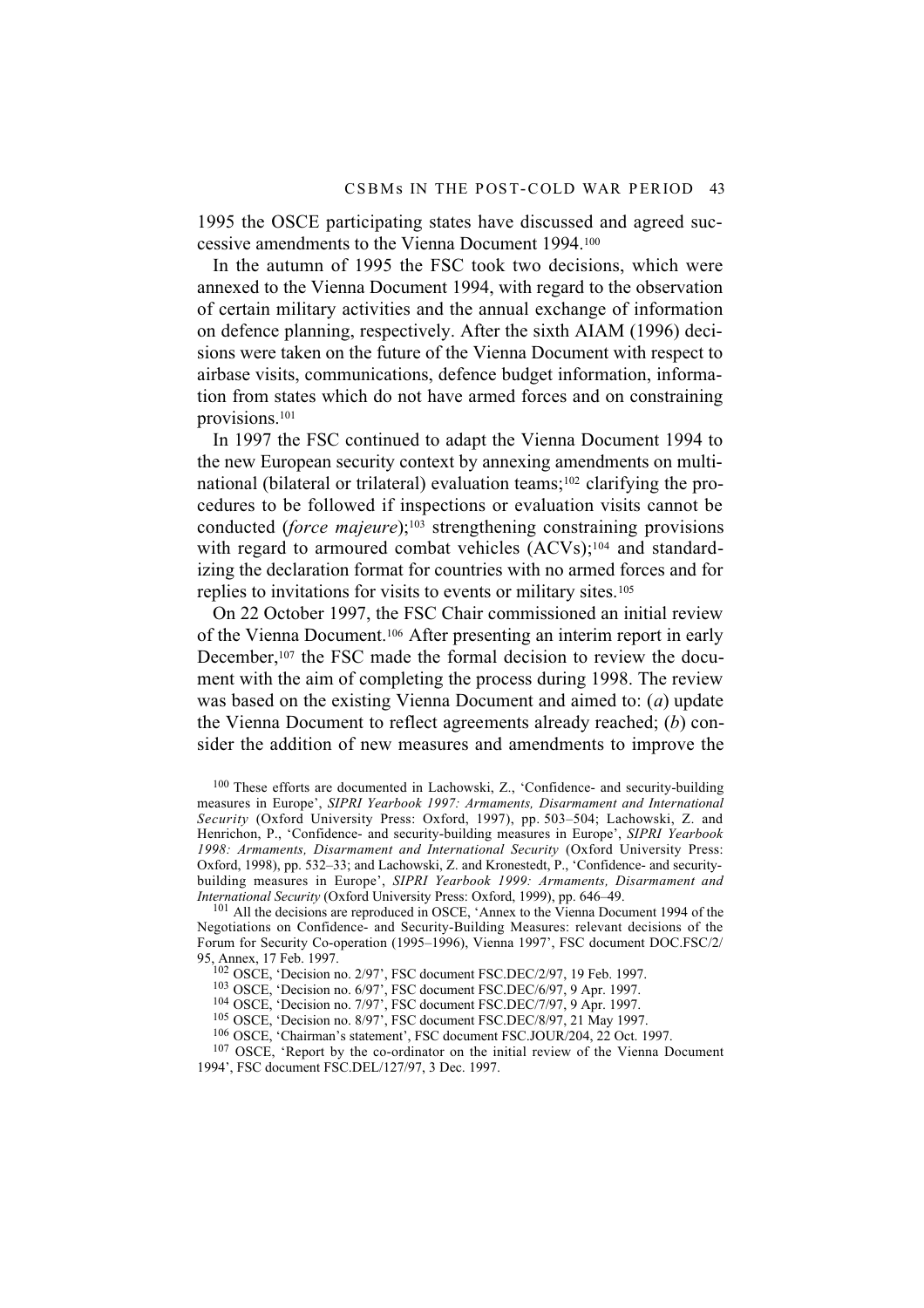transparency, predictability and cooperative nature of the Vienna CSBM process (including the regional level); and (*c*) consider the relationship of the document to other FSC documents.108

This attempt to consolidate the Vienna Document framework and to adapt it to the new politico-military challenges in Europe focused on both general and technical aspects of the document. France, Germany and Poland proposed that the review should seek to accomplish four main reforms: (*a*) enhancement of transparency and predictability and strengthening of verification procedures; (*b*) lowering of notification thresholds to reflect the replacement of the large-scale military exercises of the cold war period by limited multilateral training exercises, peacekeeping operations and paramilitary activities; (c) inclusion of 'à la carte provisions' under which regional CSBM agreements could be reached; and (*d*) enhancement and consolidation of cooperation between participating states at the political and military levels, especially by the establishment of a regular dialogue on defence planning and military doctrine. The proposal suggested including paramilitary forces in the information exchange; reducing the notification threshold for planned increases in personnel strength and for temporary reactivation of non-active formations; introducing a particular verification regime for multinational inspections in crisis situations; reducing the threshold values needed for notification; and introducing special notification thresholds for peacekeeping operations.109

Technical recommendations made at the 1996 and 1997 AIAMs were compiled for further study in a document addressing each of the 10 chapters of the Vienna Document 1994.110 In February 1998 the FSC established an Ad Hoc Working Group on Vienna Document Revision, which concluded the first phase of its work in September of that year.

On 16 September 1998 a 'rolling text' of the revised draft Vienna Document was presented by the coordinator of the FSC Ad Hoc Working Group, and there appeared to be agreement that its proposals could serve as the basis for further negotiation (which did not mean they would all be included in the new document). The suggestions were based on previous discussions held in 1997 and 1998 in the FSC

<sup>108</sup> OSCE, FSC document FSC.DEC/15/97, Annex, 10 Dec. 1997.

<sup>109</sup> FSC, 'Proposals on further development of the Vienna Document 1994, submitted by the delegations of France, Germany and Poland', *Journal*, no. 193 (18 June 1997), annex.

<sup>&</sup>lt;sup>110</sup> OSCE, 'Conflict Prevention Centre: synopsis of suggestions relating to the Vienna Document 1994', FSC document FSC.GAL/33/97, 4 Nov. 1997.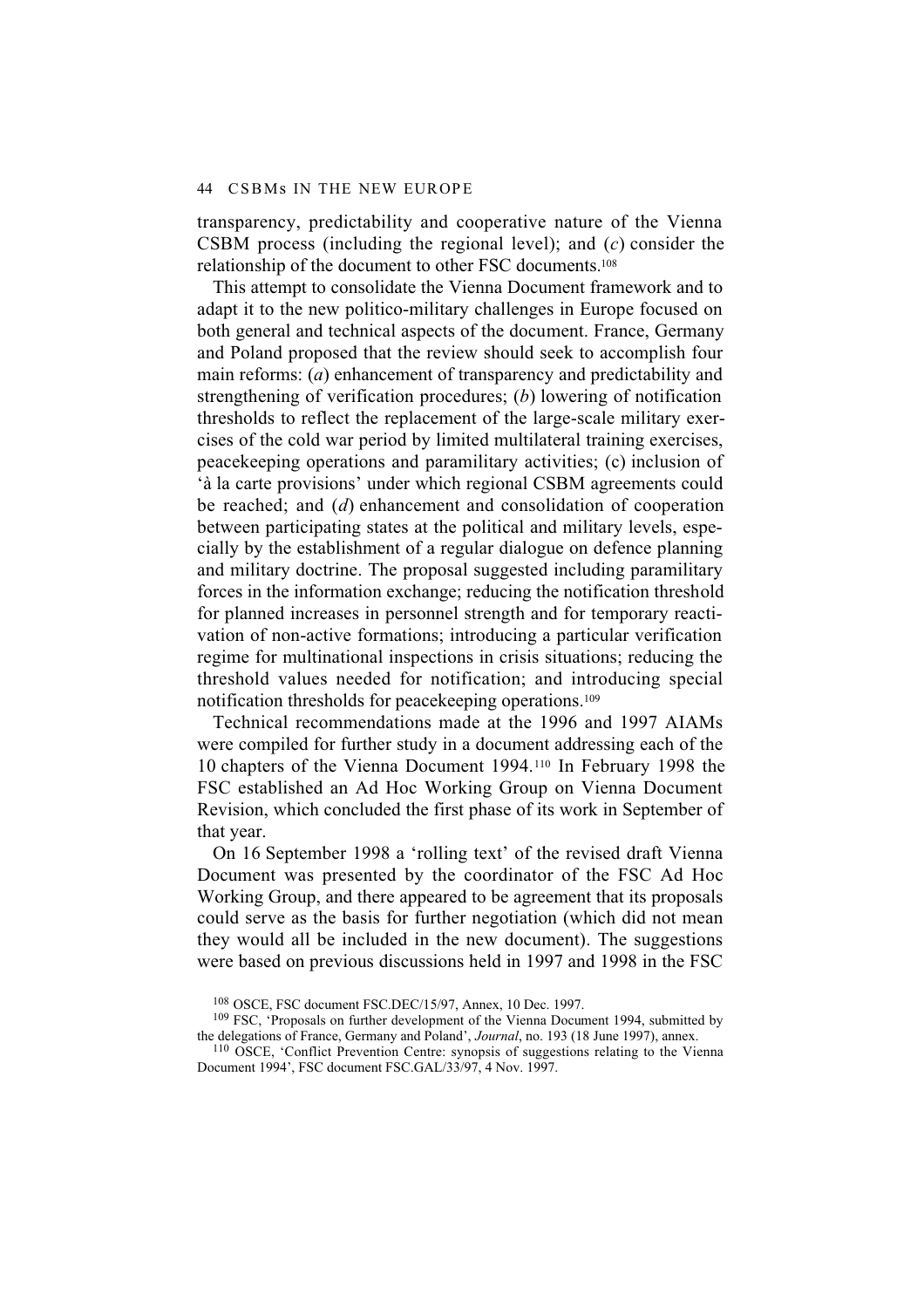and at the AIAMs. The text also suggested some editorial changes (including incorporating footnotes into the text, adding FSC decisions and rearranging the annexes to the document). A series of new annexes with further proposals for amendment was included.

The major changes proposed included: (*a*) provision of information on certain geographical areas located in the zone of application and designated as major ground combat training areas for routine training of military forces; (*b)* annual submission of information on new or substantially improved military infrastructure, subject to evaluation; (*c*) multinational inspections to clarify military activities which had raised concern; (*d*) visits to new or improved military airfields and to naval bases; (*e*) annual plans for contacts; (*f*) lower notification and observation thresholds and inclusion of new parameters for constraints; (*g*) inclusion of provisions on naval activities in prior notifications, observation and calendars; (*h*) notification of the largest military activity, arrival or concentration of forces if no notifiable military activity, arrival or concentration had taken place; (*i*) notification of non-routine concentrations of military forces; and (*j*) information on regional CSBMs.

As the negotiations had to accommodate other essential changes in the field of European security (NATO enlargement) and arms control (adaptation of the CFE Treaty), they could not be completed in 1998. The scope and complexity of some of the proposals led the FSC to decide that it needed more time to complete the review.

On 16 November 1999, the FSC adopted the Vienna Document 1999 in Istanbul. Apart from the inclusion of a chapter on regional measures, the other changes and additions were rather modest. The Vienna Document 1999 entered into force on 1 January 2000. Since that time, especially after the terrorist attacks of September 2001, suggestions have been made to consider negotiating a new Vienna Document. However, these have been opposed by several OSCE states.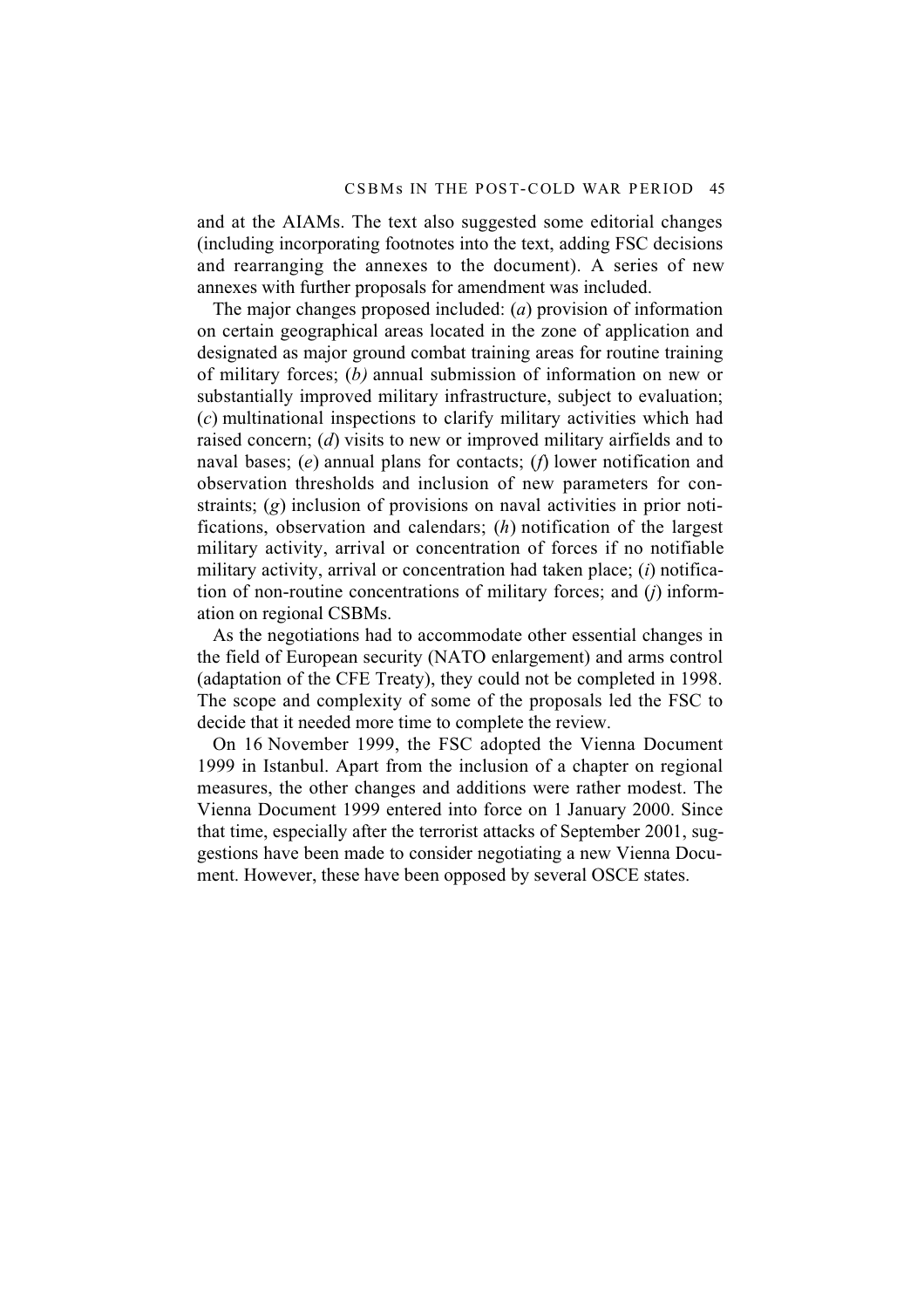# 4. Developing the provisions of the Vienna Document

# I. Introduction

The efforts made by the CSCE/OSCE states since the watershed of 1989–90 have been twofold: to build on past experience; and to look for new measures, solutions, procedures and mechanisms to better cope with the qualitatively new risks and challenges. This chapter documents the general evolution of the individual sections of the Vienna documents on confidence- and security-building measures in the post-cold war period, assesses what they have achieved in practice, and illustrates the response of the CSBM regime to the new tendencies and developments. Both the work of the FSC and the AIAMs have enabled thorough discussion of all aspects of implementation and have provided numerous proposals and suggestions for improvement of the CSBMs and the effectiveness of the Vienna Document. Many of the issues which were discussed at the annual meetings are reflected in the successive versions of the Vienna Document.

The main dilemma in developing the confidence- and securitybuilding process centres on the competition between the development of CSBMs—the focus of this chapter—and their better implementation. Discussions at the negotiating and assessment forums are complex and difficult because they involve more than 50 states with different military security experiences, views, alliances, interests, arms structures and capabilities. Discussions in the FSC and at the AIAMs have produced many formal proposals, assessments, nonpapers, food-for-thought documents and other materials which contain hosts of suggestions, amendments, new provisions or organizational modalities, clarifications, explanations and interpretations. These suggestions for change often concern small details, rephrasing the provisions of the Vienna Document, and the like. Consensus is sought through thorough discussion of all the proposals and ideas.

The controversies over such items as the definition of various terms in the Vienna Document, the size of inspection teams, the number of auxiliary personnel, the equipment used, the duration of visits and the time frame, the expeditious transport of inspectors in transit, and other technicalities may seem unimportant. In reality, they demonstrate the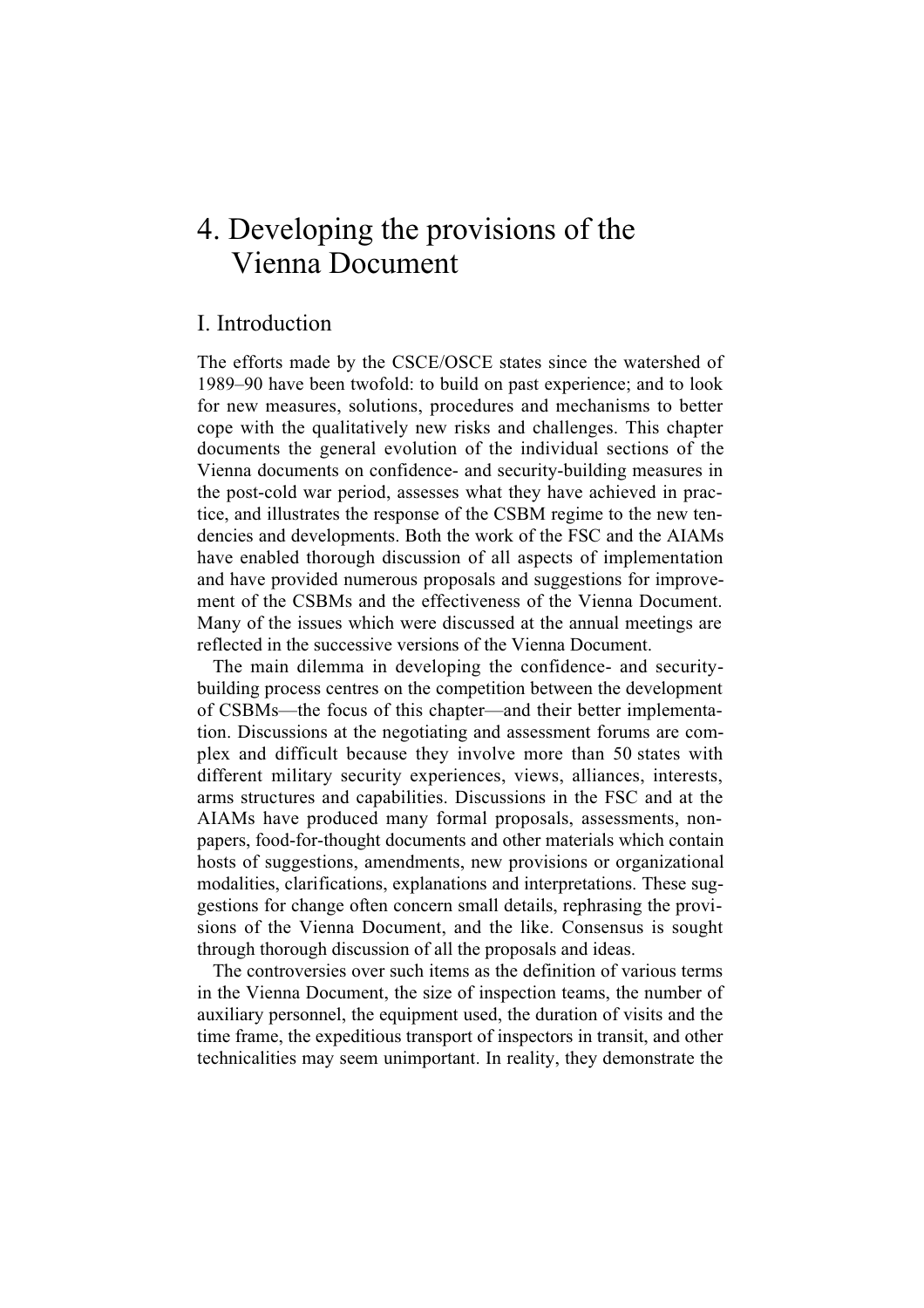pursuit of a balance between political confidence building, openness and reassurance, on the one hand, and the changing perceptions of military security and secrecy, on the other. Some proposals that were unacceptable for some participating states in the past have since become feasible, as circumstances have changed. The accumulative process being carried out in the CSBM bodies and mechanisms is an expression both of developing resolve and of the progress which has been made in relations among the participating states. It also demonstrates their desire to further build on that progress and develop cooperative partnerships.

# II. The annual exchange of military information

The annual exchange of military information was included for the first time in the Vienna Document 1990 (as Chapter I). It was welcomed as an important transparency measure for enhancing openness in military matters (see table 4.1). Most military information to be exchanged under this measure had previously been classified 'top secret'. Moreover, for the non-CFE states parties this was the first comprehensive military information available, and even the CFE Treaty signatories judged the new information about the military situation in Europe to be useful and important. Only rarely did the AEMI cause serious concern. For example, in late 1991, Yugoslavia did not provide military data, which gave rise to suspicion that it was preparing for a major reorganization of its forces. Some of the newly admitted states (e.g., Azerbaijan and Georgia) encountered reporting difficulties and failed to take part in the subsequent exchanges because the development of their military structures and implementation procedures was still under way.

The Vienna Document 1992 addressed for the first time the issue of 'force generation' (mobilization and reconstitution of forces), which had been growing in importance with the declining levels of activeduty forces. To alleviate the concerns of the NNA countries, the thresholds for temporary activation of non-active units and formations were set at relatively high levels.

Since the adoption of exchange of information provisions in the Vienna Document 1992 this measure has been well observed, and the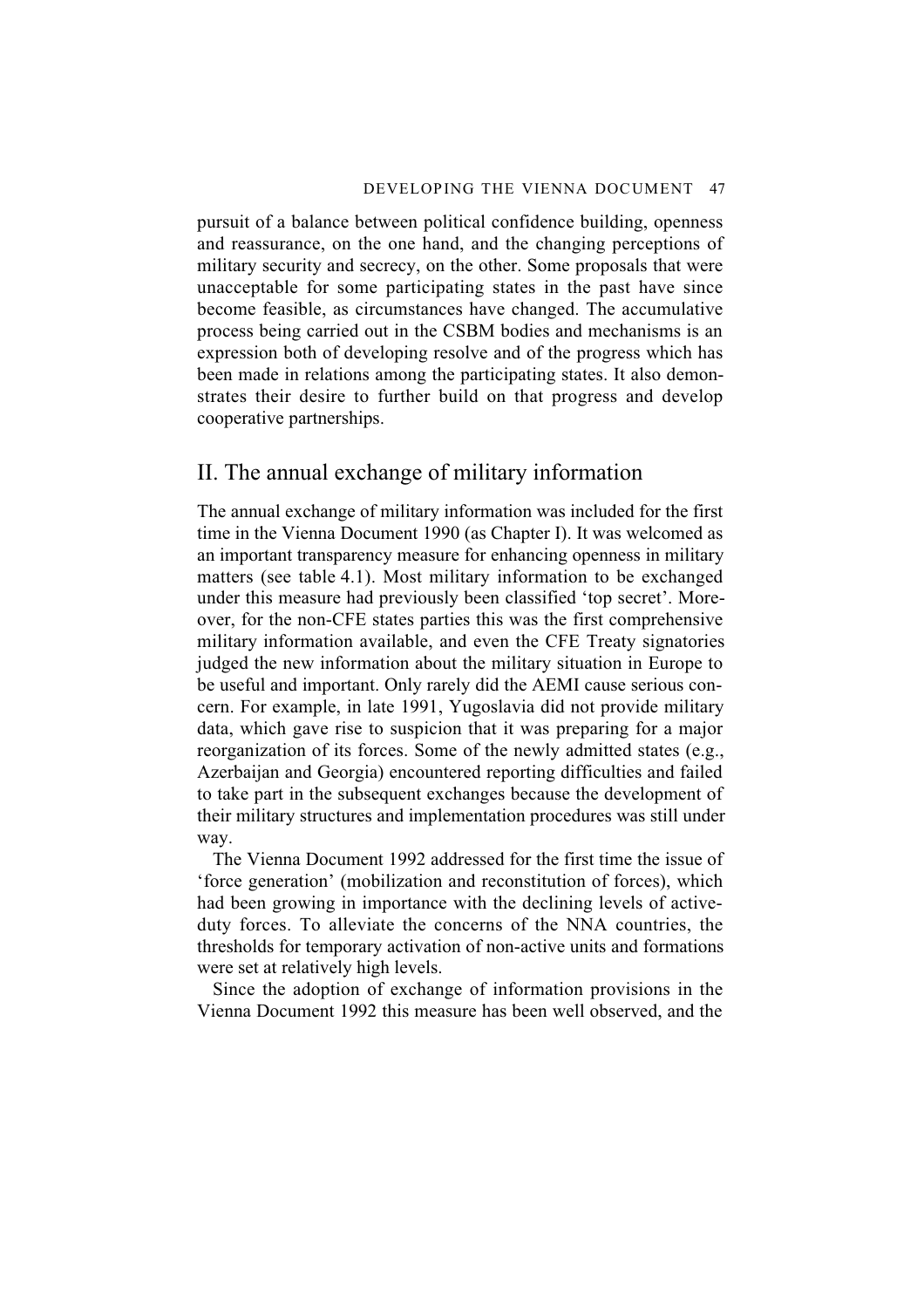| Document                | Relevant provisions and information exchange requirements                                                                                                                                                                                                                                                                                                                                                                                                                                                                                                                                                                                                                                                                                  |
|-------------------------|--------------------------------------------------------------------------------------------------------------------------------------------------------------------------------------------------------------------------------------------------------------------------------------------------------------------------------------------------------------------------------------------------------------------------------------------------------------------------------------------------------------------------------------------------------------------------------------------------------------------------------------------------------------------------------------------------------------------------------------------|
| Vienna Document<br>1990 | Information on land/air forces provided by 15 Dec. each<br>year (valid as of 1 Jan. the following year) regarding:<br>command organization, subordination (down to brigade/<br>regiment level); peacetime authorized personnel strength;<br>holdings in major weapon and equipment systems (battle<br>tanks, helicopters, armoured combat vehicles, ACVs),<br>anti-tank missile launchers, artillery and armoured vehicle<br>launched bridges) and plans for their deployment<br>Military budgets: defence expenditures on the basis of the<br>the United Nations Instrument for Standardized Inter-<br>national Reporting of Military Expenditures provided within<br>2 months of approval of the budget; requests for clarifica-<br>tion |
| Vienna Document<br>1992 | Same coverage as the Vienna Document 1990 plus more<br>detailed information on $ACVb$ holdings; increases of<br>personnel strength if longer than 21 days and by more than<br>1500 troops (combat unit) or 5000 troops (active<br>formation); activation of non-active formation or combat<br>units by 2000 troops for more than 21 days; and data and<br>photographs of major weapon and equipment systems                                                                                                                                                                                                                                                                                                                                |
| Vienna Document<br>1994 | Same coverage as the Vienna Document 1992 plus annual<br>exchange of information on defence planning (see table 4.2)                                                                                                                                                                                                                                                                                                                                                                                                                                                                                                                                                                                                                       |
| Vienna Document<br>1999 | Same coverage as the Vienna Document 1994 plus revised<br>parameters regarding increases of personnel strength if<br>longer than 21 days and by more than 1000 troops<br>(combat unit) or 3000 troops (active formation)                                                                                                                                                                                                                                                                                                                                                                                                                                                                                                                   |

**Table 4.1.** The annual exchange of military information*<sup>a</sup>*

*<sup>a</sup>* The 1975 Helsinki Final Act and the 1986 Stockholm Document did not contain provisions for an annual exchange of military information.

*<sup>b</sup>* ACV holdings cover armoured personnel carriers (APCs), armoured infantry fighting vehicles (AIFVs), heavy armoured combat vehicles (HACVs), armoured personnel carrier look-alikes (APC LALs) and armoured infantry fighting vehicle look-alikes (AIFV LALs).

participating states have generally been satisfied with these provisions. Some shortcomings have been noted, particularly in relation to the timeliness of the information exchange (failure to meet the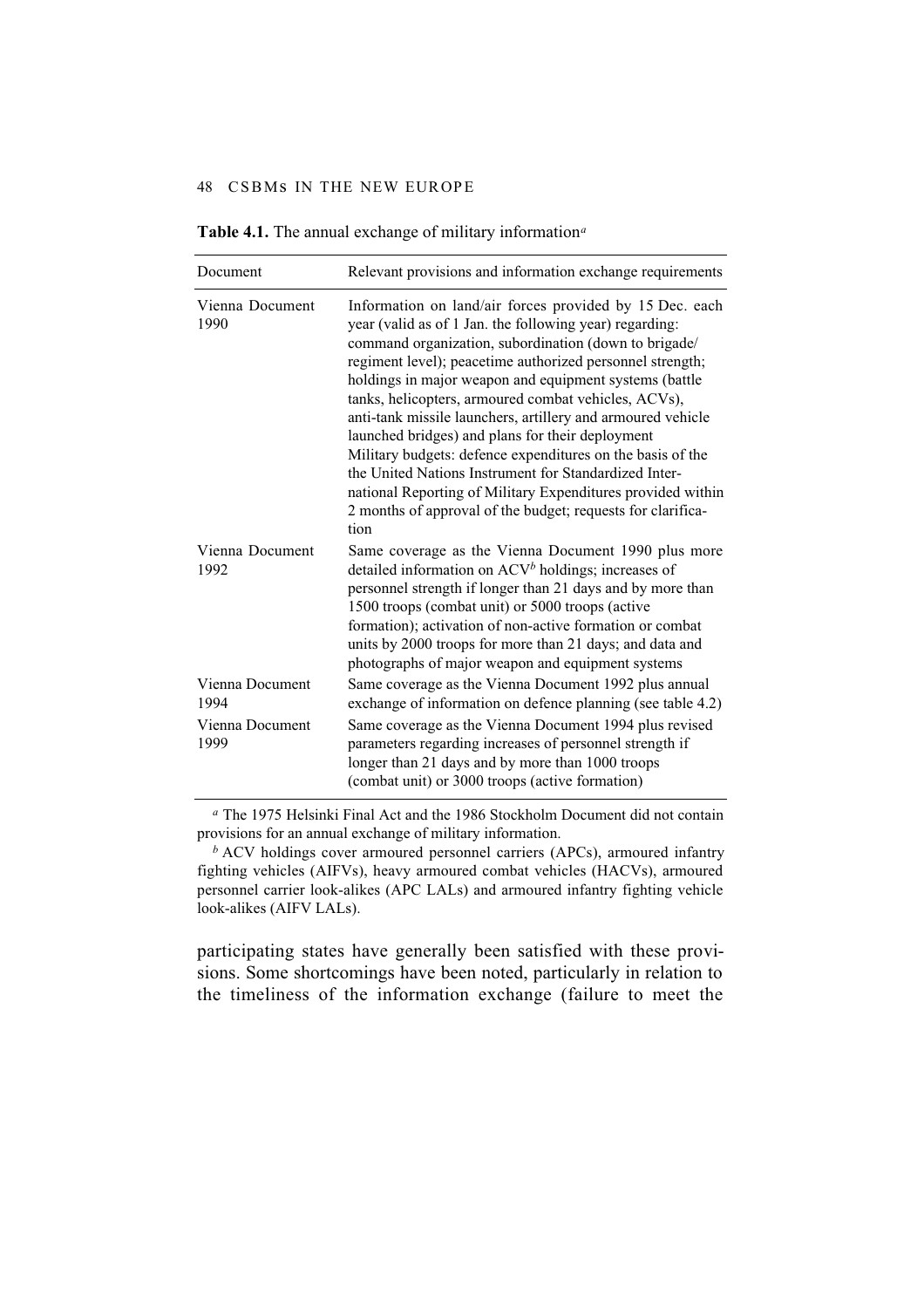15 December deadline), and small discrepancies have been identified in the data exchanged.111

Generally, the debate in this area has addressed such issues as lowering the thresholds for force generation and the reduction of its duration (planned increases in personnel strength and planned temporary activation of non-active formations); synchronization of dates for the AEMI and the Global Exchange of Military Information; and inclusion of paramilitary forces which are equivalent to conventional military forces with respect to their equipment, including the definition of such forces. New types of aircraft and information on major weapon and equipment systems outside the military forces were proposed to be covered by the AEMI. Other measures have also been proposed, including the introduction of quality parameters for weapon systems, information on infrastructure and on conversion of military armaments and equipment, and additional voluntary exchange of military information throughout the year.<sup>112</sup>

Many fewer changes to the AEMI were accepted in the Vienna Document 1999 than those proposed. The parameters for reporting planned increases in personnel strength were lowered for both active combat units and for active formations.<sup>113</sup> The proposals which were put forward but not included in the Vienna Document 1999 addressed *inter alia* major weapon and equipment systems 'operated either outside the command organization of the military forces or of the military forces as a whole' and provision of information on additional aircraft.114 A US proposal to include information in Chapter I on major ground combat training areas was not accepted either.<sup>115</sup>

The conflict in the Russian republic of Chechnya, which resumed in the autumn of 1999, prompted the suggestion that regular updates of information should be provided in cases of protracted military activ-

115 OSCE, FSC document FSC.VD/14/98, 29 Apr. 1998.

<sup>&</sup>lt;sup>111</sup> Until recently, only a few participating states failed to provide information. Bosnia and Herzegovina, which had had constant difficulties with the provision of its AEMI, submitted its first information in 2000. In 2002, only 1 state failed to provide AEMI information.

<sup>112</sup> See OSCE, 'Synopsis of suggestions relating to the Vienna Document 1994, Vienna, 3 Nov. 1997', FSC document FSC.GAL/33/97, 4 Nov. 1997.

<sup>&</sup>lt;sup>113</sup> Under the Vienna Document, units are defined as brigades, regiments and their equivalents, and formations are defined as armies, corps and divisions and their equivalents.

<sup>&</sup>lt;sup>114</sup> These included transport, tanker and/or airborne early-warning and control aircraft, and/or helicopters in air formations and air units of the air forces, air defence aviation and naval aviation permanently based on land. OSCE, FSC document FSC.DEL/135/97, 10 Dec. 1997; and OSCE, 'Coordinator of the Ad Hoc Working Group, "Chairman's perception" of the Vienna Document [2000] on the negotiations on confidence- and security-building measures', FSC document FSC.VD/30/99, 7 July 1999.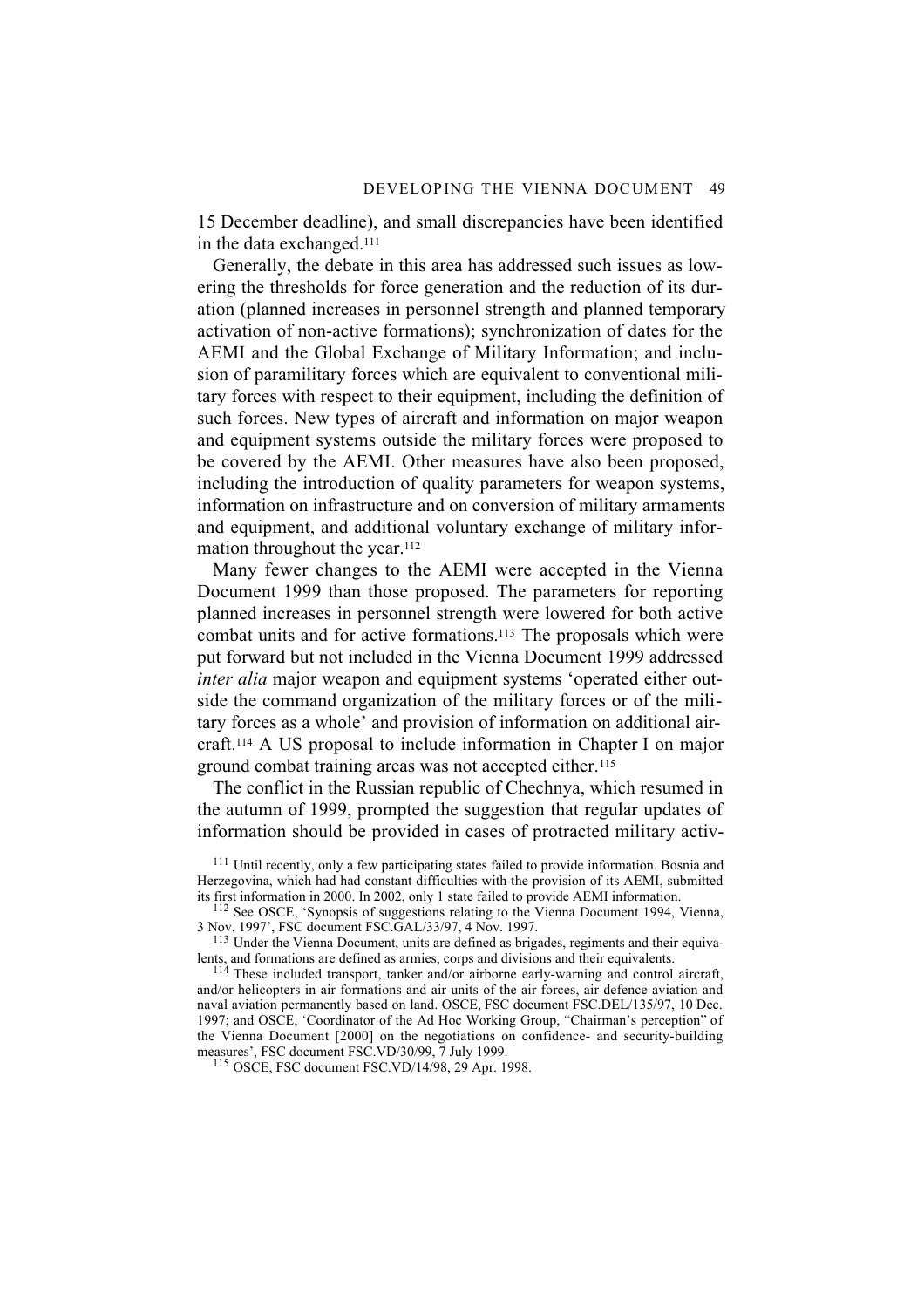ities, crisis situations and multinational peacekeeping operations. (Russia had failed to provide information on the extent to which notifiable thresholds had been exceeded.)

In response to EU and NATO military projects, an information exchange on rapid-reaction forces (RRF) within the AEMI (composition of forces, missions and major equipment systems) was suggested.116 The FSC agreed that data relating to all major weapon and equipment systems would be exchanged in electronic form starting on 15 December 2002.117 An increase in automated data exchange was seen as a welcome addition to the traditional manner of exchanging data in writing. Today the majority of the participating states furnish their military information on time, and two-thirds of them do so via automated data exchange.118 A proposal was submitted to the AIAM for the CPC to build an electronic database which could be accessed by all the participating states and which would improve the quality of reports, but agreement has yet to be reached on the proposal.119

# III. Defence planning

Originally, military budgets were submitted and reviewed under the rubric of AEMI. The significance of information on military budgets, as agreed in the Vienna Document 1990, consisted in the fact that all CSCE states undertook to exchange the information on the basis of the categories set out in the 1980 United Nations Instrument for Standardized International Reporting on Military Expenditures.120 However, comparing military budgets is a complex undertaking, and a number of CSCE states had never participated in the UN exchange

<sup>116</sup> This Russian proposal is seen as warranting further study, but it is pointed out that such forces represent temporary, sometimes ad hoc arrangements, drawn from a pool of units that might have cyclical states of readiness. OSCE, 'Consolidated summary: chairperson's report, reports of the working sessions rapporteurs, 2003 Annual Implementation Assessment Meeting, Vienna, 4–5 Mar. 2003', FSC document FSC.AIAM/51/03, 12 Mar. 2003, p. 10.

<sup>117</sup> OSCE, FSC document FSC.DEC/6/01, 14 Nov. 2001. The German proposal even suggested abandoning the data exchange in written form altogether. OSCE**,** FSC document FSC.AIAM/5/03, 4 Mar. 2003.

118 The number of national returns in recent years were as follows: 55 for 2001; 54 for 2002; and 51 for 2003.

119 This proposal by Germany is presented in OSCE, FSC document FSC.AIAM/6/03, 4 Mar. 2003.

120 United Nations, General Assembly Resolution 35/142 B, 12 Dec. 1980. The Instrument for Standardized International Reporting on Military Expenditures is available at URL <http://disarmament2.un.org/cab/milex.html#STANDARDIZED%20REPORTING%20FOR  $M$  $\geq$ .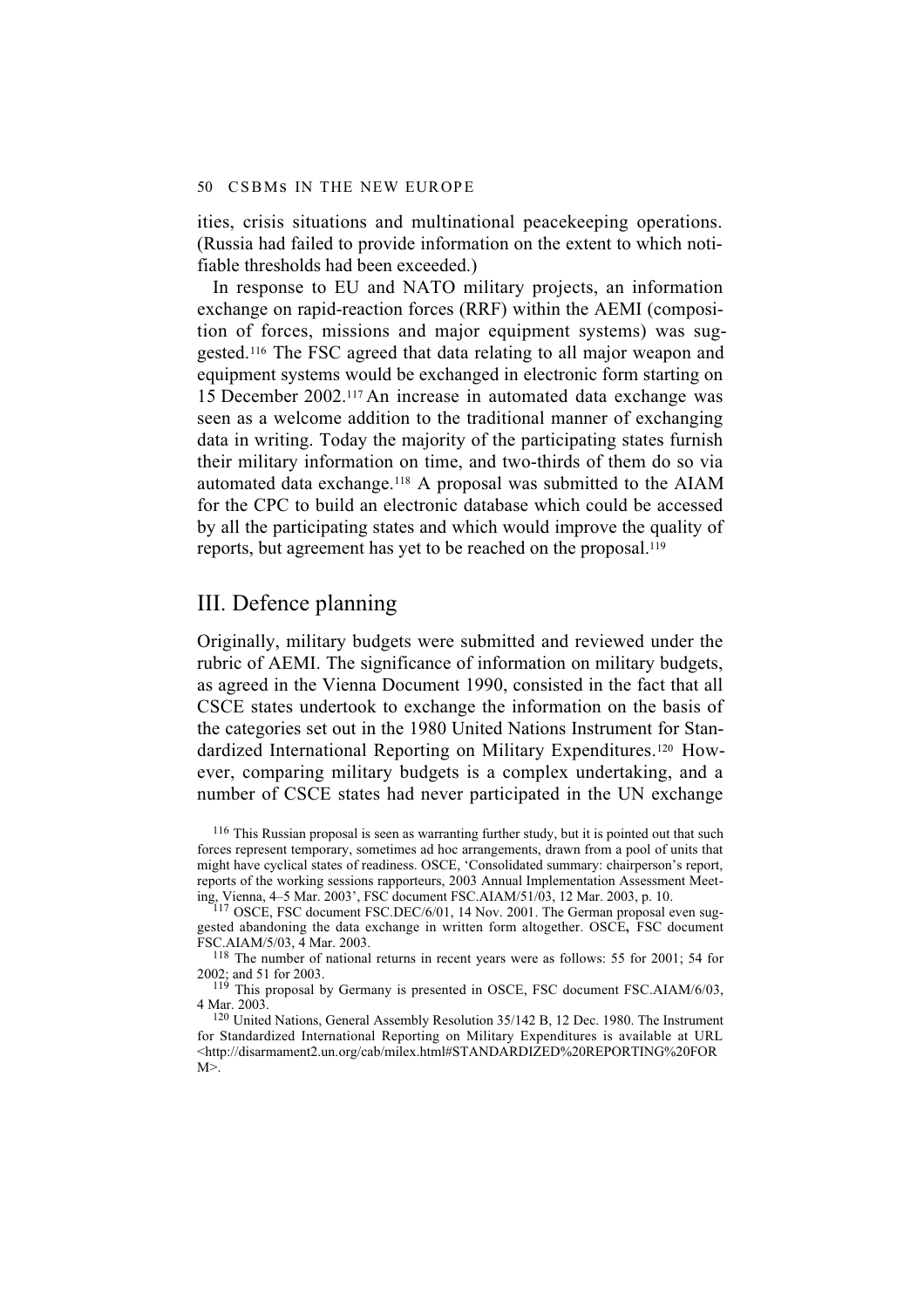before. Already at the first AIAM, in 1991, the complexity of the problem was acknowledged, but it was considered that, with additional instruction and time, it would be possible to take further steps to improve implementation.

The importance attached to this measure increased in the 1990s. The Vienna Document 1994 introduced a new sub-chapter on Defence Planning as part of the AEMI (see table 4.2). The 1993 Document on Defence Planning121 was prepared on the basis of the NATO proposal122 as well as a Polish–Hungarian paper and a Dutch working document,<sup>123</sup> which merged the two former proposals and took into account the outcome of an FSC seminar on defence planning, held in the spring of 1993.124 The agreed document was 'to provide transparency about each CSCE participating State's intentions in the medium to long term as regards size, structure, training and equipment of its armed forces, as well as defence policy, doctrines and budgets related thereto, based on their national practice and providing the background for a dialogue among the participating States'. Accordingly, it dealt with defence policy and doctrine; force planning (size, structure, personnel, major weapon and equipment systems, and deployment of armed forces and the changes to them);<sup>125</sup> and information on forthcoming expenditures and budgets (the coming year, the two subsequent fiscal years and the last two of the coming five years126). It envisaged requests for clarification of the information provided, annual discussion meetings, and study visits to increase and improve knowledge of national planning procedures and promote dialogue. In addition, it called on states to provide other information reflecting defence policy, military strategies, and doctrines and related materials.

Numerous participating states had not provided any information on defence planning in an international context for a long time, if ever, and the quality of the information submitted was not satisfactory—

<sup>121</sup> FSC, 'Forum for Security Co-operation', *Journal*, no. 49 (24 Nov. 1993), annex 4.

<sup>122</sup> CSCE document CSCE/FSC/SC.3, 21 Oct. 1992.

<sup>123</sup> CSCE document CSCE/FSC/SC.B.3, 17 June 1993.

<sup>124</sup> *Focus on Vienna*, no. 30 (Aug. 1993), p. 3.

<sup>&</sup>lt;sup>125</sup> Similar information may be provided on other forces, including paramilitary forces, on a voluntary basis and as appropriate (para. 15.2).

<sup>&</sup>lt;sup>126</sup> Less rigorous data are required for the last 2 years of the forthcoming five-year period. The requirement of information on forthcoming expenditures and budgets was especially difficult to abide by for some newly formed European and Central Asian states.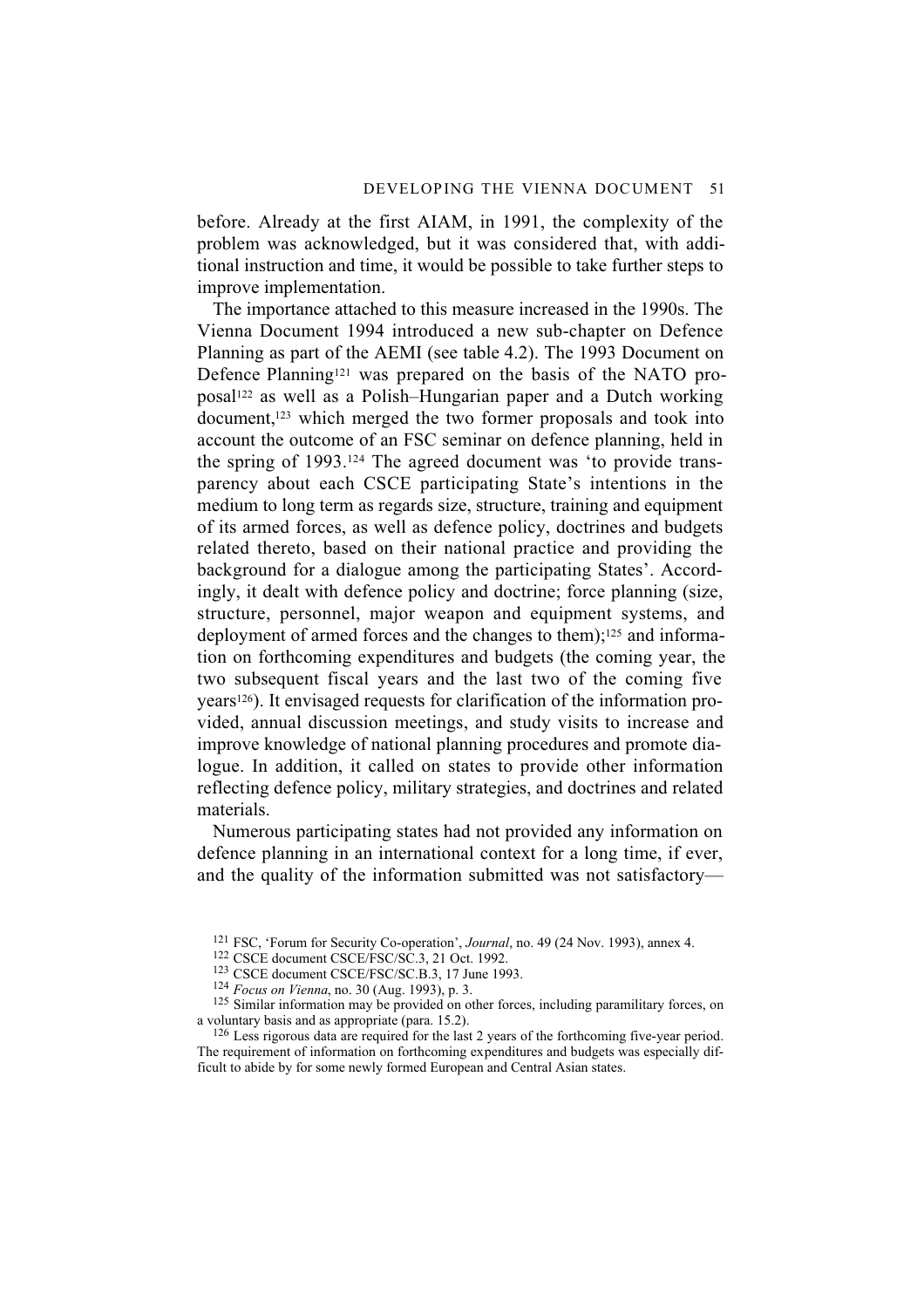| Document                | Relevant provisions and information exchange requirements                                                                                                                                                                                                                                                                                                                                                                                                                   |
|-------------------------|-----------------------------------------------------------------------------------------------------------------------------------------------------------------------------------------------------------------------------------------------------------------------------------------------------------------------------------------------------------------------------------------------------------------------------------------------------------------------------|
| Vienna Document<br>1994 | Defence planning exchange of information (as part of<br>the AEMI) provided within 2 months after approval of the<br>military budget: defence policy and doctrine; force plan-<br>ning; previous military expenditure; military budget for the<br>forthcoming fiscal year and the next 4 fiscal years at varying<br>levels of detail; clarification, review and dialogue; and<br>other information reflecting defence policy, military strategy<br>and doctrines (voluntary) |
| Vienna Document<br>1999 | The annual exchange of defence planning becomes a<br>separate chapter; more information provided 3 months after<br>approval of the military budget; more clarification<br>Periodic high-level military doctrine seminars envisaged                                                                                                                                                                                                                                          |

**Table 4.2.** Defence planning*<sup>a</sup>*

*<sup>a</sup>* The 1975 Helsinki Final Act and the 1986 Stockholm Document did not contain provisions for defence planning. The Vienna Documents 1990 and 1992 provided for information on military budgets (see table 4.1).

either incomplete or unclear. This was especially true of the post-Soviet republics: the South Caucasian states,<sup>127</sup> the Central Asian republics<sup>128</sup> and Moldova as well as Bosnia and Herzegovina and several other small NNA countries. In the first half of the 1990s, less than half the participating states submitted their defence planning and military budget documents.129 In mid-1997 the FSC was obliged to remind states to use the UN standardized reporting instrument to provide data on their military expenditure.130

Non-compliance may have resulted from the security concerns of newly formed states, some of which were involved in conflicts at the time. However, not all the failures stemmed from the reluctance of states to provide information; in part the problem was their inability to meet the requirements of the measure. Numerous suggestions were made for improving the quality and clarity of the information provided, for example, by establishing qualitative criteria for its analysis

 $127$  Azerbaijan and Georgia have not furnished information on their military budgets and defence planning; Armenia provided information on its defence planning only once (in 1999).

<sup>&</sup>lt;sup>128</sup> These states, except Turkmenistan, began to provide information more regularly at the end of the 1990s. Turkmenistan still fails to provide any information.

<sup>&</sup>lt;sup>129</sup> Delegation of Sweden to the OSCE, Informal working paper Doc.431//195, 12 Mar. 1995.

<sup>130</sup> OSCE, FSC document FSC.DEC/10/97, 16 July 1997.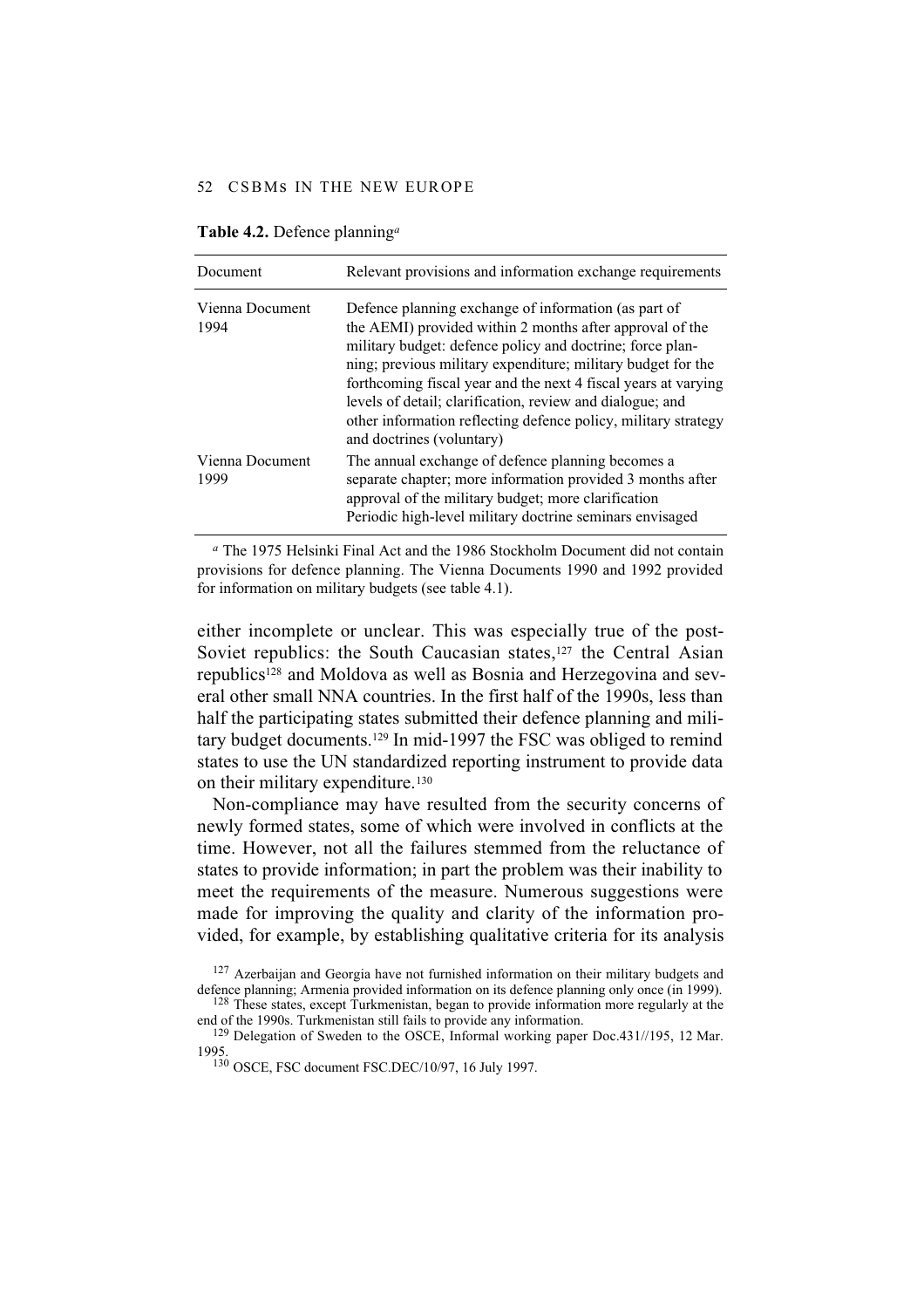and by creating appropriate forms to facilitate replies. Various proposals were submitted in the run-up to the conclusion of the Vienna Document 1999 with the aim of enhancing the dialogue on defence planning. The major proposals concerned: (*a*) regular dialogue on defence planning and defence policy and military strategy to enable more substantive discussions (AIAM discussions were perceived as too brief and formal); (*b*) information indicating changes in defence planning; (*c*) better use of requests for clarification; and (*d*) regional and bilateral sharing of defence planning information. Compiling annual information on new or substantially improved infrastructure (e.g., military airfields, storage facilities, fixed air defence sites, training areas and ranges, headquarters and pipelines serving military facilities) was suggested with the aim of alleviating Russian concerns about NATO infrastructure in its new member states (the Czech Republic, Hungary and Poland).131

In the Vienna Document 1999 the defence planning section was given the status of a separate chapter (Chapter II). It calls for the annual information to include the date on which the military budget for the subsequent year was approved by the national authorities and for details of the identity of these authorities. The information is to be provided not later than three (formerly two) months after approval of the military budget. States are obliged to notify and explain any inability to meet this deadline and to give an envisaged date for submission. States with no armed forces provide 'nil reports' with their annual military information. If necessary, discrepancies between expenditures and previously reported budgets should be clarified and states should also provide information on the relation of the military budget to gross national product as a percentage. Another clarification concerns information on budgets. The chapter also encourages states to hold periodic high-level OSCE military doctrine seminars.

An increased number of countries have completed the returns since 1999, and the quality of the returns has improved. Only seven states did not provide any information for 2002 under the heading of defence planning.132 Support has been expressed for a regular dialogue

<sup>131</sup> OSCE, FSC document REF.FSC/158/97, 16 Apr. 1997.

<sup>132</sup> For comparison, 22 states did not furnish information in 1994; 16 states failed to provide this information in 1997. The time for submission of information differs from state to state, depending on the timing of approvals by parliaments. Late submissions are no longer topical for other participating states. In this context, it has been proposed that a reminding mechanism be set up for this CSBM.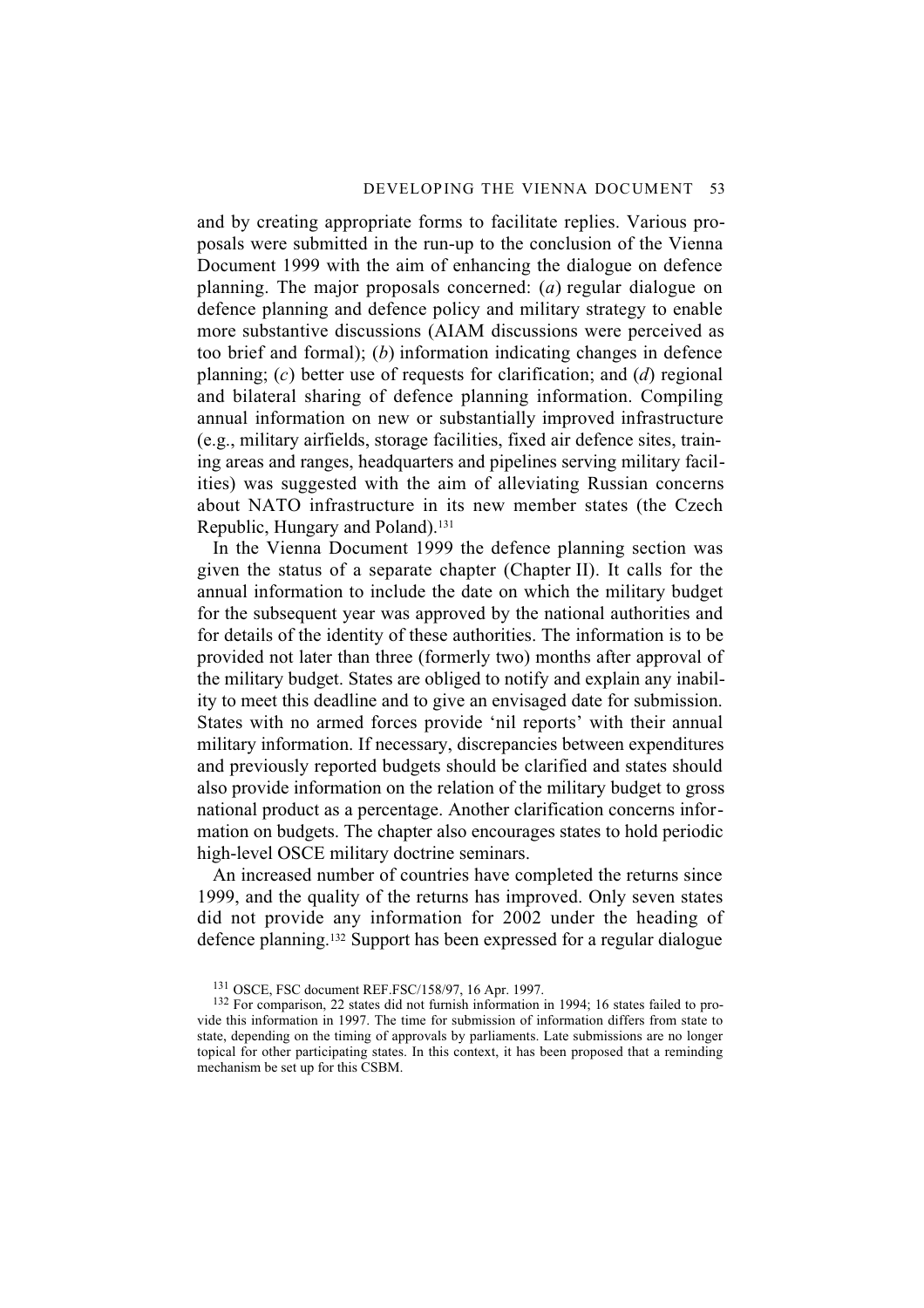on defence planning, especially with regard to defence and military doctrines. A seminar on this topic was deemed desirable in the light of the signing of the 1999 Agreement on Adaptation of the CFE Treaty and the resulting changes in defence structures.133 Some participants expressed their interest in receiving more information on both national planning processes and defence plans. As a measure for clarifying changes in annual military budgets, it was suggested that figures for percentage change be added to the data submitted.134

At present, other suggestions under consideration concern expanding the AEMI to cover information on rapid-reaction forces (definitions and legislative basis of their establishment, goals for which RRFs are established and ways of achieving these goals as set out in military doctrines and concepts, a questionnaire, etc.); and various improvements in the manner of presenting and submitting national information on defence planning.

# IV. Military doctrine seminars

OSCE military doctrine seminars are intended to contribute to confidence and security building, including particularly the militaryto-military dimension. The first seminar on military doctrine was held on 16 January–5 February 1990 as part of the CSBM negotiations which led to agreement on the 1990 Vienna Document. The seminar was mandated not to propose substantially new CSBMs, but rather to help develop confidence and understanding through a free and open exchange. The first military doctrine meeting did not reflect the political changes under way in Europe; it was too early for some of the East European participants to have made real changes in their doctrines. However, the Eastern participants demonstrated their willingness to change their doctrinal approach. This was reflected in their rejection of counterattack strategies and a shift towards a nonoffensive defence posture, in contrast to the cold war secrecy about military affairs, and by the emerging divisions inside the WTO. The practical results of the first seminar were an exchange of information

<sup>133</sup> At the 1999 AIAM the Swedish delegation held a defence planning workshop. See also note 9.

<sup>&</sup>lt;sup>134</sup> Some states noted that it was difficult to observe the new Vienna Document 1999 deadline of 3 months for the submission of budget returns (from when budgets are approved).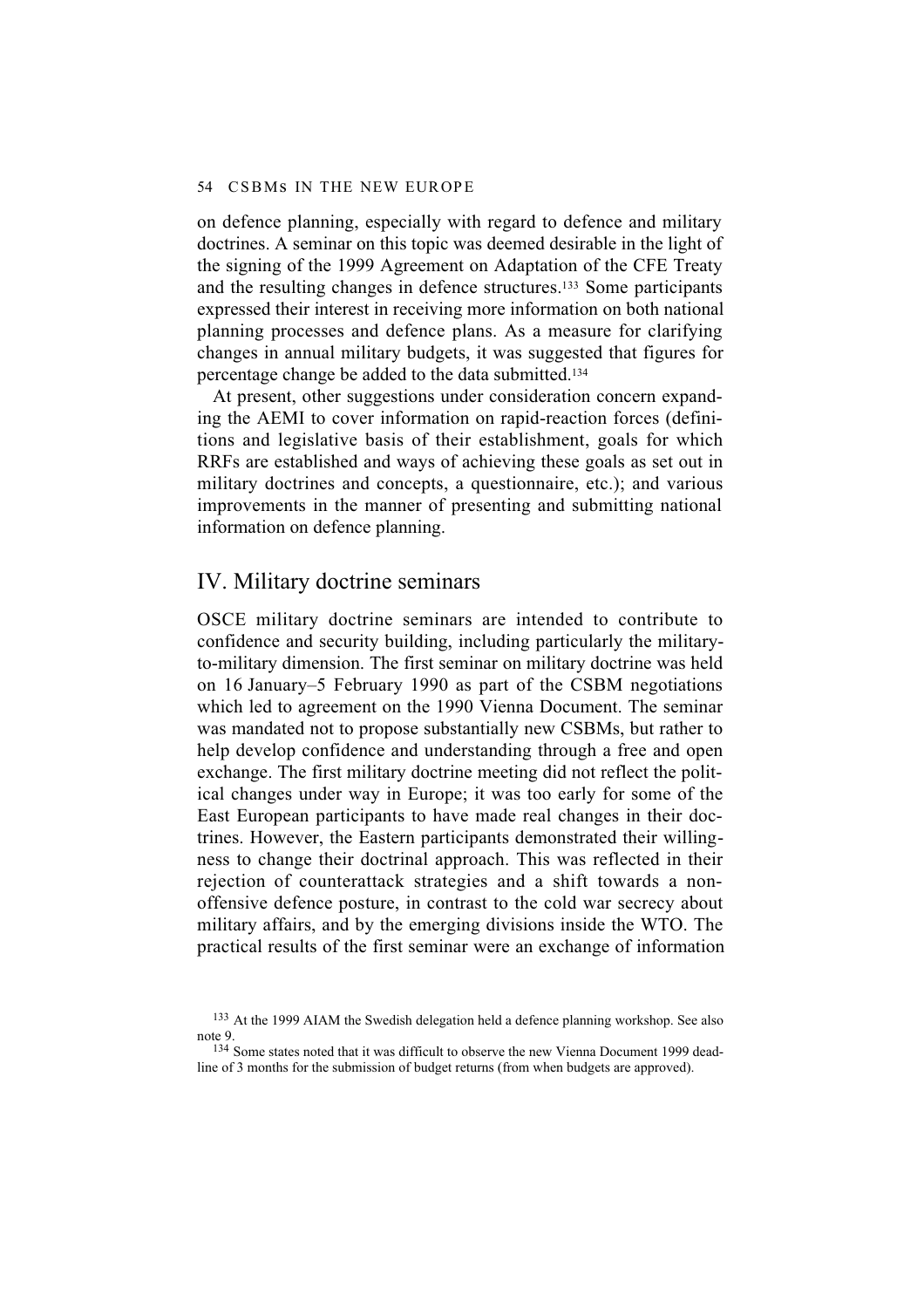on military budgets and an agreement to hold AIAMs to discuss the current and future implementation of CSBMs.135

The second military doctrine seminar was held in Vienna on 8–18 October 1991 and reflected changes in military thinking. The extent of military rapprochement in Europe was discussed as well as the areas on which the participants in the European security dialogue agreed or disagreed. The purpose of the seminar was 'to allow for a discussion on military doctrine in relation to posture, structure and activities of conventional forces in the zone in particular with a view to current and prospective restructuring of forces and other developments in Europe and their implications for the military doctrines of the participating States'.136 A major difference from the first seminar was the absence of discussion on military budgeting and planning, which was taken over by the AIAMs.

Owing to various circumstances (the 1991 Gulf War, the debate on NATO's transformation, the dissolution of the WTO, etc.), the second seminar focused on doctrines in transition. Thus indications of trends and directions in the development of doctrines were sought, not definite answers. Consensus emerged on the following: (*a*) offensive postures and doctrines were no longer desirable or effective, although how to define defensive activities and reorient the armed forces remained unclear; (*b*) arms control ought to be continued and promoted; (*c*) openness and transparency had become integral to military matters; (*d*) all participants shared common problems stemming from lower military budgets, personnel reductions, base closures, political constraints on military activity, the conversion of the defence industry, and the like; and (*e*) with the exception of the Soviet Union, all delegations recognized the relevance of NATO to European security.137

A number of suggestions were made at the meeting, including one to identify certain common elements of doctrines which could constitute a code of military security conduct. Furthermore, in-depth studies of individual topics—'mini-seminars'—were proposed as a follow-up to the military doctrine seminars.138 In view of the sometimes

<sup>138</sup> Two specialized seminars were held in early 1992. Czechoslovakia sponsored a seminar on the Conversion of Military Industry to Civilian Production, in Bratislava,

<sup>135</sup> See also Krohn, A., 'The Vienna military doctrine seminar', *SIPRI Yearbook 1991: World Armaments and Disarmament* (Oxford University Press: Oxford, 1991), pp. 501–11.

<sup>&</sup>lt;sup>136</sup> CSCE document CSCE/WV/Dec. 3, 15 May 1991. The Soviet Union proposed holding a seminar on naval doctrines (concepts) but the proposal was not accepted by the USA.

 $137$  Silverman, W., 'Talking "sufficiency" in the Hofburg Palace: the second seminar on military doctrine', Arms Control Today, Dec. 1991, p 17.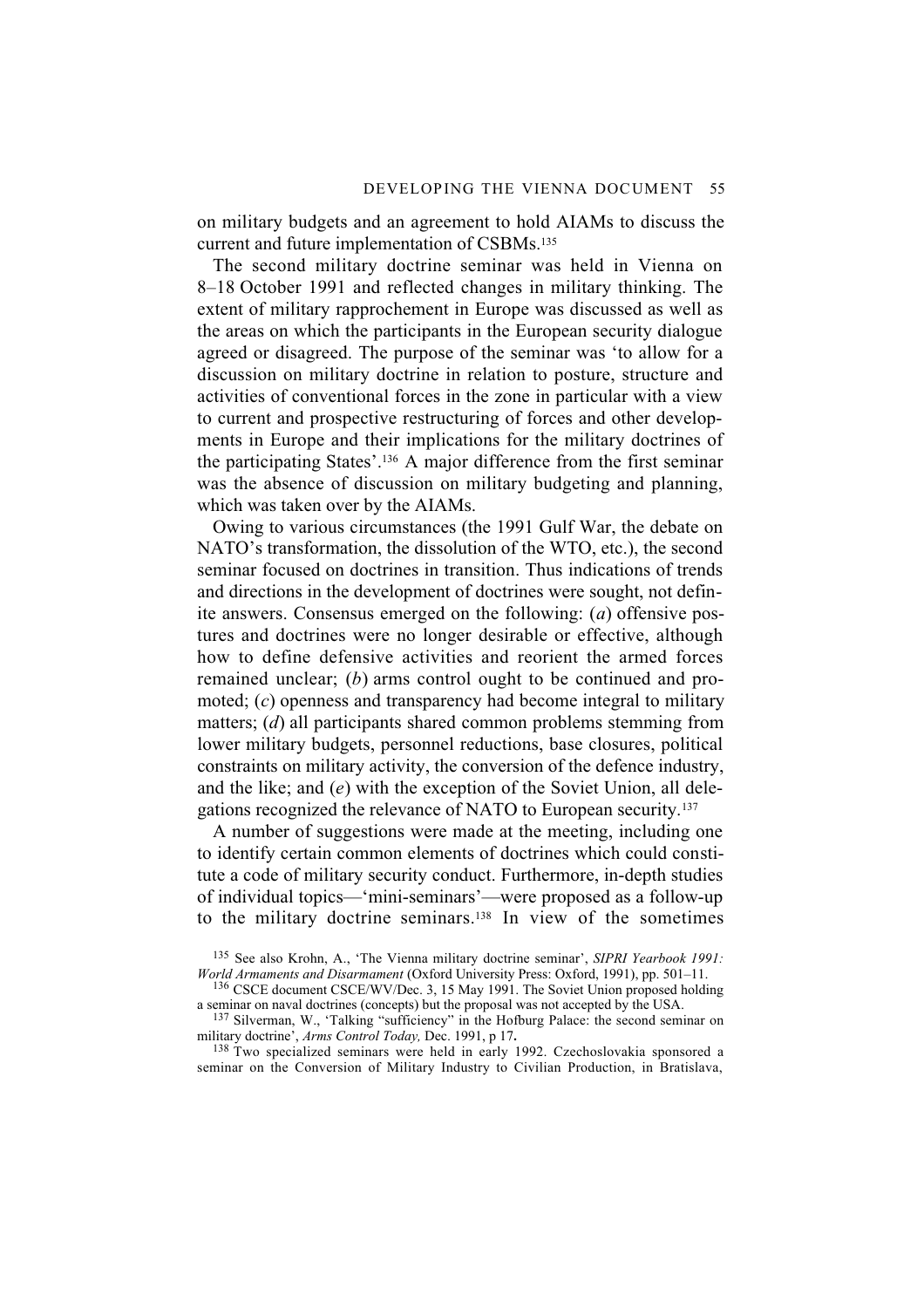incompatible terminology used by states, it was proposed that the CPC develop a comparative list of terms and concepts used in doctrines. The need to standardize the nomenclature both for the formulation of military doctrines and for future discussions of this type was noted.

The 1991 seminar was actually a new attempt to speak a common language and to find common ground among all European participants regarding cooperative military thinking. It demonstrated the prevailing military conservatism in adapting to new circumstances, but the will to attempt to understand each other's concerns and problems was also illustrated. Its deficiencies notwithstanding, the seminar was a useful confidence-building event as a platform for military-to-military contacts, and it helped to overcome the stereotypes and psychological barriers still lingering among former adversaries.139

More than seven years passed before the FSC held the third Vienna seminar on defence policies and military doctrines, on 26–28 January 1998. It was attended by over 350 representatives of the armed forces of the 54 OSCE states, and the heads of delegations included over 30 chiefs of staff. Representatives of NATO, the Commonwealth of Independent States (CIS) and Western European Union (WEU) also attended. The discussion at the seminar was organized around three broad topics: (*a*) evolution of the European security environment and its influence on defence policies and military doctrines; (*b*) defence policies and international aspects of military doctrines; and (*c*) reform and restructuring of the armed forces. Many participants acknowledged that, in order to adapt to the new risks and challenges in the OSCE area, internal reform of the military was needed and that common security interests also ought to be further defined because regional and intra-state conflicts were increasingly of concern to all the OSCE countries. Ideas were shared on restructuring and adapting armed forces to the security environment anticipated for the 21st century, the use of armed forces in crisis management and peacekeeping,

<sup>19–21</sup> Feb. 1992. Poland and Hungary, sponsored a seminar on Armies in Democratic Societies, in Vienna, 4–6 Mar. 1992. Both seminars were convened by the CPC, and, unprecedented in the CSCE, NATO was invited to send representatives to the forums.

<sup>139</sup> For broader discussion see Lachowski, Z., 'The Vienna Second Seminar on Military Doctrine', *SIPRI Yearbook 1992: World Armaments and Disarmament* (Oxford University Press: Oxford, 1992), pp. 496–505.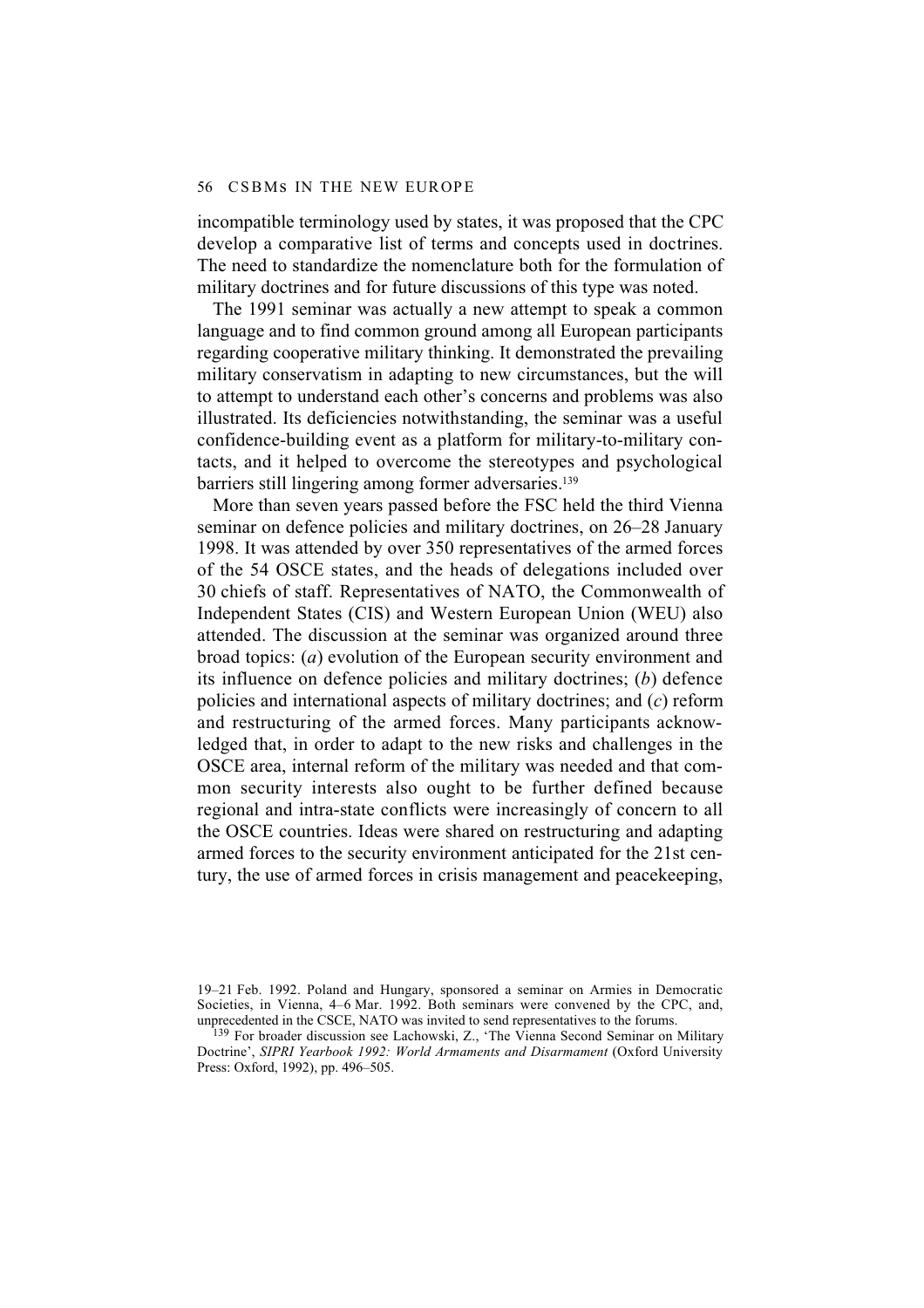and ways to enhance transparency in the development of defence policy and military doctrine.140

The participants acknowledged that the threat of large-scale war driven by offensive defence policies had subsided and that the primary risks and threats lay elsewhere, mainly at the regional level and below. In the pursuit of reassurance among the participants, cooperative security, democratic control over the military, flexibility and openness were the major elements of what one speaker called the 'era of partnership'.141 The armed forces were now deemed to be confronting new tasks. Their main objectives had shifted from defence of national territory towards managing the threats that might endanger international security. Political control of military operations was much greater and more precise than in the past. The self-protection of expeditionary forces had become a major and unavoidable priority. (Two different cases proved this: the 1991 Gulf War and the 1994–96 conflict in Chechnya, in which the high casualties affected domestic political support and made the Russian Government seek a negotiated compromise.) The most significant change in the shaping of military doctrines was political. Here the seminar found that there was no threat that would create enduring alliances between states.142 Instead, like-minded states would form ad hoc coalitions when deciding which regional crises deserved attention and response.

There was also a realization that the world was facing a spectrum of uncertainties. Three factors of particular interest were mentioned as challenging the international community: (*a*) the difficult and turbulent nature of democratic transition; (*b*) the expansion of worldwide economic markets, information systems, transport systems and communication technologies (globalization), which bring nations together but also create various growing transnational concerns (terrorism, organized crime, refugees, migrations, etc.); and (*c*) the mistrust lingering from the bipolar era.143 Other new threats were identified which

<sup>140</sup> OSCE, 'Letter of the Chairman of the Forum for Security Cooperation to the Minister of Foreign Affairs of Poland, Chairman of the Seventh Ministerial Council of the OSCE', FSC document FSC.DEL/275/98, 25 Nov. 1998.

<sup>141</sup> OSCE, Press Release, no. 08/98, 28 Jan. 1998.

<sup>142</sup> OSSCE, 'Evolution of defence policies and military doctrines, Seminar on Defence Policies and Military Doctrines 26–28 January 1998, Preliminary Draft (distributed at the request of the Italian delegation)', 11 Jan. 1998, FSC document FSC.MD.DEL/18/98, 26 Jan. 1998.

<sup>143</sup> OSCE, 'Executive summary, Remarks by General Henry H. Shelton, Chairman of the Joint Chiefs of Staff, USA, to be delivered Jan. 26, 1998, at the Military Doctrine Seminar', FSC document FSC.MD.DEL/7/98, 20 Jan. 1998.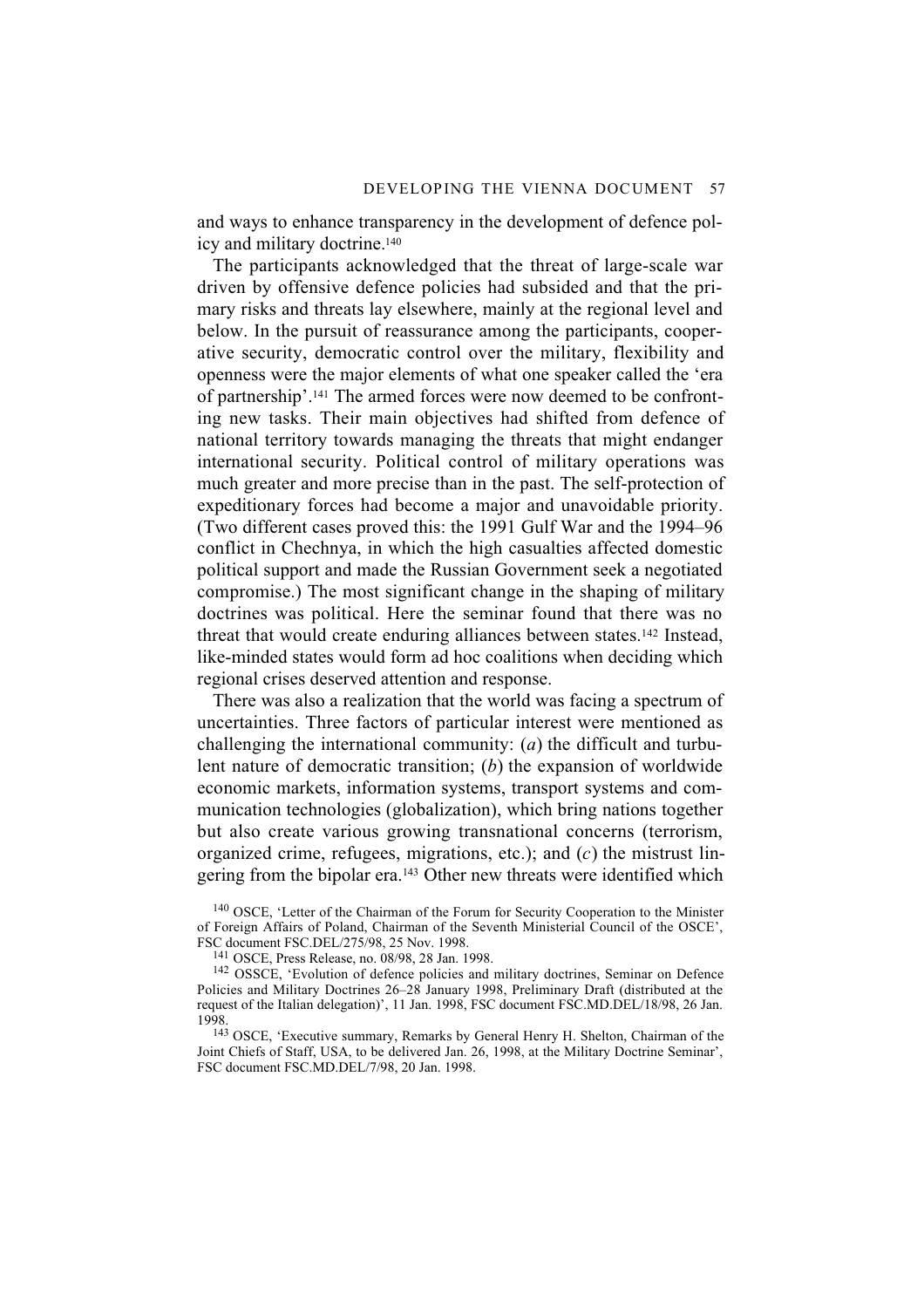required defence policies combining military, political and economic measures, such as the proliferation of weapons of mass destruction, terrorism, the fragmentation of nation states, ethnic or extreme religious fundamentalist movements, international crime, the emergence of new 'rogue' states, and the like.144 These threats created new scenarios which the armed forces had to confront by shifting their focus from the defence of national territory to multidisciplinary functions including management of crises and prevention or reduction of risks, peace support operations, peace enforcement and policing.

The Vienna Document 1999 encouraged the participating states to 'hold periodic high-level military doctrine seminars similar to those already held'.145 On 11–13 June 2001 the FSC held the fourth Vienna seminar on military doctrines and defence policies. It was attended by experts and high-level representatives of defence ministries, the military, other state institutions, policy-oriented organizations and the academic community. The seminar focused on: (*a*) changes and challenges in the security environment relevant to defence policy and military doctrine; (*b*) military doctrine and reform of the armed forces; and (*c*) multilateral security approaches in the OSCE area.

The seminar addressed such general issues as the difference between threats and risks, the methodology of risk assessment and the causes of change in the security environment. Despite their different perceptions and interpretations, the participating states acknowledged the low threat of global military conflict and the greater risk of local wars and regional military conflicts as the result of inter-ethnic, territorial and religious differences. The participants emphasized the threat of low-level regional conflicts, the proliferation of WMD, international and national terrorism, organized crime, and ecological and humanitarian disasters.<sup>146</sup> Most countries perceived the need to adapt their military doctrines and forces appropriately. Smaller, more flexible, more rapidly deployable, mobile, interoperable and self-sustained forces were considered better able to carry out missions with multiple functions and to cooperate with civilian (e.g., police) agencies and organizations.

<sup>144</sup> FSC document FSC.MD.DEL/18/98 (note 142).

<sup>145</sup> Vienna Document 1999 (note 34), Chapter II, para. 15.7.

<sup>146</sup> OSCE, '4th Seminar on Military Doctrines and Defence Policies in the OSCE Area, Vienna, 11–13 June 2001, Report of the Working Session Rapporteur', FSC document FSC.GAL/66/01, 13 June 2001.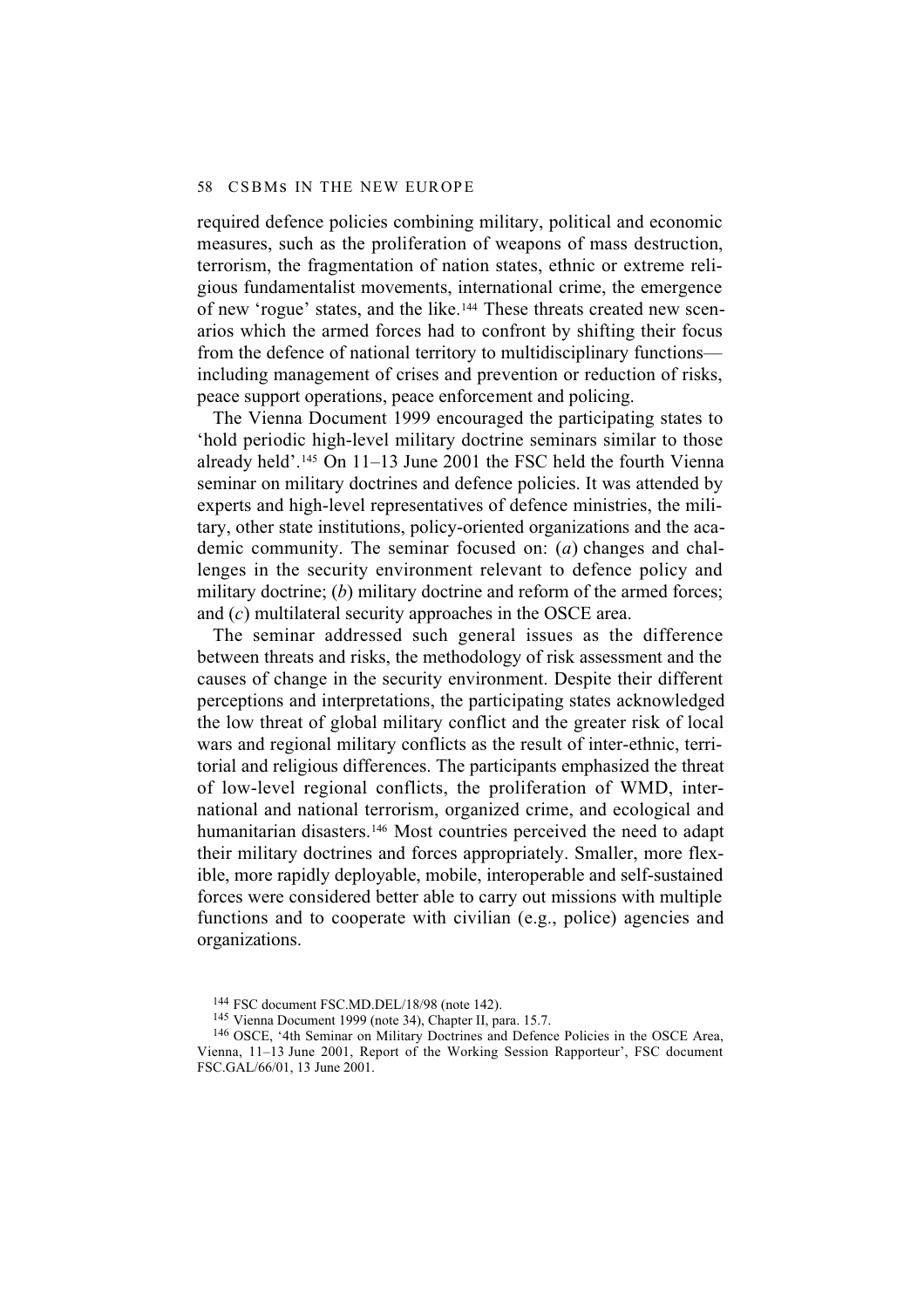The chairman of the seminar outlined four major directions for the future work of the FSC: (*a*) discussion of new risks and challenges with a view to agreeing a comprehensive OSCE approach to addressing them; (*b*) recognition of the growing role of multinational structures in the OSCE area; (*c*) continued discussion of the evolution of military doctrines and security policies, including presentation of their military doctrines by states at the FSC plenary meetings; and (*d*) adaptation of FSC activities to the evolving OSCE security environment through better coordination of FSC and Permanent Council activities, adjustment to the new political and military activities (e.g., CSBMs for crisis situations, giving the Code of Conduct some operational functions such as functions in peacekeeping operations, etc.) and the elaboration of new CSBMs.147 It was proposed that a fifth military doctrine seminar be held in 2004.

The chairman's conclusions were not binding, and in the latter part of 2001 they were overtaken by the dramatic events of the terrorist attacks on the USA. In their aftermath, the OSCE began to reassess the relationship between military doctrine and multilateral security cooperation with regard to prioritizing the tasks and missions of armed forces.

# V. Risk reduction

'Risk reduction' was included as a new item in the Vienna Document 1990, and two measures were envisaged: (*a*) a mechanism for consultation and cooperation as regards unusual military activities; and (*b*) a procedure for cooperation as regards hazardous incidents of a military nature. The former mechanism was originally intended to reveal covert operations that might conceal preparations for a military assault<sup>148</sup>

The CSCE risk-reduction mechanism, which allows each participant to seek an explanation from another country when an unusual or unscheduled military activity takes place, was soon put to a hard test

<sup>147</sup> OSCE, 'Summary report by the Chairman of the 4th Seminar on Military Doctrines and Defence Policies in the OSCE Area to the OSCE Forum for Security Co-operation', FSC document FSC.DEL/338/01, 4 July 2001.

 $148$  As a supplement to the risk-reduction provisions (Chapter III), the participating states adopted a catalogue of stabilizing measures for localized situations. For more on stabilizing measures see chapter 6.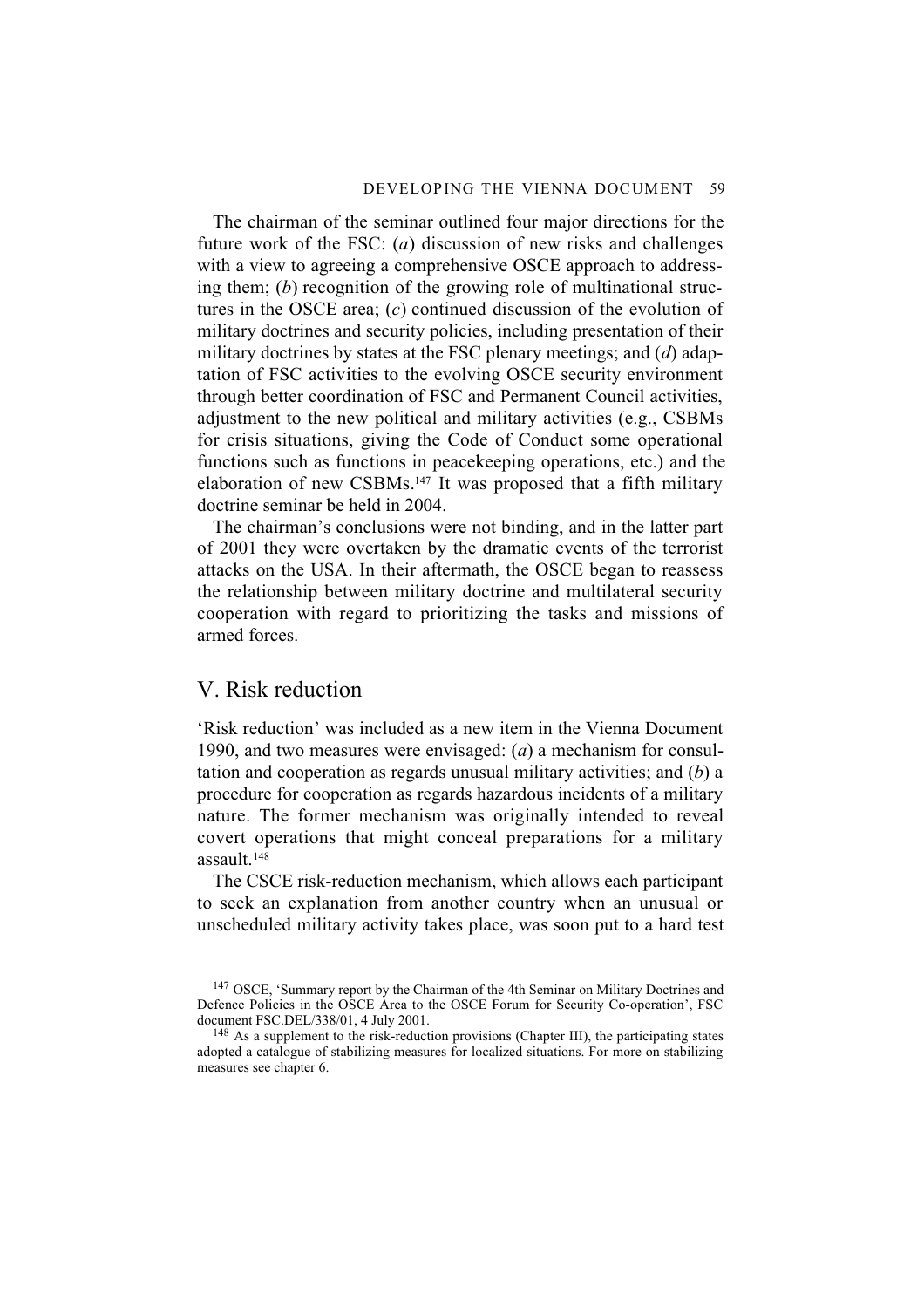| Document                | Relevant provisions                                                                                                                                                                                                                                                                                                                                                                                                                                                                                                                                                                                                                                                                                                                                                                                                                                                                                                   |
|-------------------------|-----------------------------------------------------------------------------------------------------------------------------------------------------------------------------------------------------------------------------------------------------------------------------------------------------------------------------------------------------------------------------------------------------------------------------------------------------------------------------------------------------------------------------------------------------------------------------------------------------------------------------------------------------------------------------------------------------------------------------------------------------------------------------------------------------------------------------------------------------------------------------------------------------------------------|
| Vienna Document<br>1990 | Mechanism for Consultation and Co-operation as Regards<br>Unusual Military Activities: phase 1-request for an<br>explanation to the participating state where the unusual<br>activity raising security concern is taking place; the reply to<br>be provided within 48 hours; phase $2$ —the requesting state<br>may request a meeting to be convened within 48 hours to<br>discuss the matter with the responding state; possibility for<br>third states to participate in the meeting; phase $3$ —the<br>requesting state may ask for a meeting with all participating<br>states at the CPC<br>Co-operation as Regards Hazardous Incidents of a Military<br>Nature: designation of points of contact in case of such<br>incidents; provision of information 'in an expeditious<br>manner' by a state whose forces are involved; matters<br>relating to information may be discussed at the CPC or the<br><b>AIAM</b> |
| Vienna Document<br>1992 | Vienna Document 1990 provisions plus Voluntary Hosting<br>of Visits to Dispel Concerns about Military Activities                                                                                                                                                                                                                                                                                                                                                                                                                                                                                                                                                                                                                                                                                                                                                                                                      |
| Vienna Document<br>1994 | Vienna Document 1992 provisions                                                                                                                                                                                                                                                                                                                                                                                                                                                                                                                                                                                                                                                                                                                                                                                                                                                                                       |
| Vienna Document<br>1999 | Vienna Document 1992 provisions plus the requesting or<br>responding state may request phase 3, and the roles of<br>Chairman-in-Office and the Permanent Council and<br>the Forum for Security Co-operation envisaged<br>regarding the unusual military activities mechanism                                                                                                                                                                                                                                                                                                                                                                                                                                                                                                                                                                                                                                          |

| <b>Table 4.3.</b> Risk reduction <sup>a</sup> |
|-----------------------------------------------|
|-----------------------------------------------|

*<sup>a</sup>* The 1975 Helsinki Final Act and the 1986 Stockholm Document did not contain provisions on risk reduction.

when it was invoked three times during the Yugoslav crisis of 1991–92. The risk-reduction mechanisms failed because of their inherent drawbacks—lack of a clear definition of 'unusual activities', the consensus rule, and lack of peacekeeping capabilities or peace enforcement.149

<sup>&</sup>lt;sup>149</sup> For discussion of risk reduction see chapter 5. Some states proposed that an emergency meeting of the CPC be held in Jan. 1991 to help prevent Soviet actions against the Baltic republics. The Soviet delegation opposed this proposal claiming that the measures applied only to a 'threat to security in international relations'. This position was criticized by the US representative. Institute for Defense and Disarmament Studies, *Arms Control Reporter* (IDDS: Brookline, Mass.), sheet 402.B.282, Feb. 1991.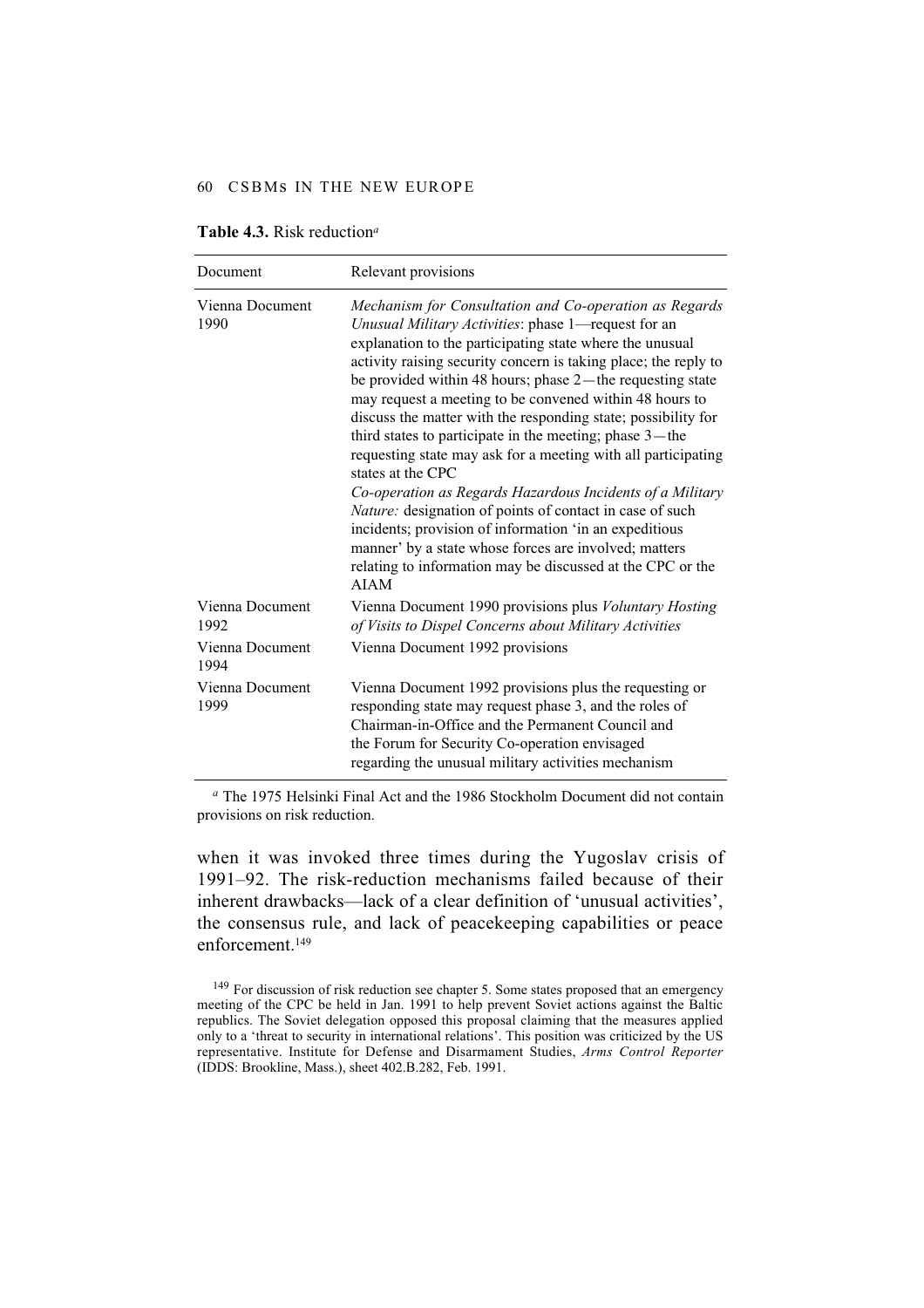There has been much criticism of the failure to use risk-reduction capabilities adequately. In drafting the Vienna Document 1992, the CSCE participating states decided to supplement the risk-reduction chapter with a section on voluntary hosting of visits in order to dispel concerns about military activities. The participating states were encouraged to invite other participating states to designate personnel 'to take part in visits to areas on the territory of the host State in which there may be cause for such concerns'.150 It was felt that the hosting of such visits could be made obligatory and become more operational, but that it should not duplicate the CSBM inspection regime. Since then, this part of the Vienna Document has not undergone any major change in the successive versions (see table 4.3).

There is a paradox regarding the implementation of the riskreduction chapter. On the one hand, there appears to be general agreement among states that risk-reduction mechanisms should be used more frequently and efficiently, after an adaptation to new circumstances and types of conflict; but, on the other hand, the provisions are still used extremely rarely. Many participants hold the view that the risk-reduction provisions could play some role in arrangements to 'restore confidence' in 'situations giving rise to concern'. The problems related to the use of this measure were discussed in detail during the work on modernization of the Vienna Document 1994, but the Vienna Document 1999 failed to reflect the content of the debate despite the vigorous efforts of the 'Weimar triangle' of France, Germany and Poland.151

It was proposed that a special verification regime to conduct multinational inspections could be introduced at the request of a participating state in the event of concerns about military activities, in order to enable information to be gathered in an impartial manner. Such an inspection could provide the means to verify the information and clarify the situation in the crisis area in an impartial manner.152 This proposal was motivated by Russia's conduct in Chechnya. However, owing to Russia's opposition, the proposal failed to be included in the Vienna Document 1999.

<sup>150</sup> Para. 19. This provision was inspired by a more detailed British–Bulgarian proposal. CSCE, CSCE document CSCE/WV.27, 11 Dec. 1991. Accordingly, Bulgaria invited an overflight of its territory from Yugoslavia when the latter suspected that the former was massing troops on the common frontier. Institute for Defense and Disarmament Studies, *Arms Control Reporter* (IDDS: Brookline, Mass.), sheet 402B.299, Mar. 1992.

 $151$  FSC (note 109).

<sup>152</sup> See 'Chairman's perception' (note 114).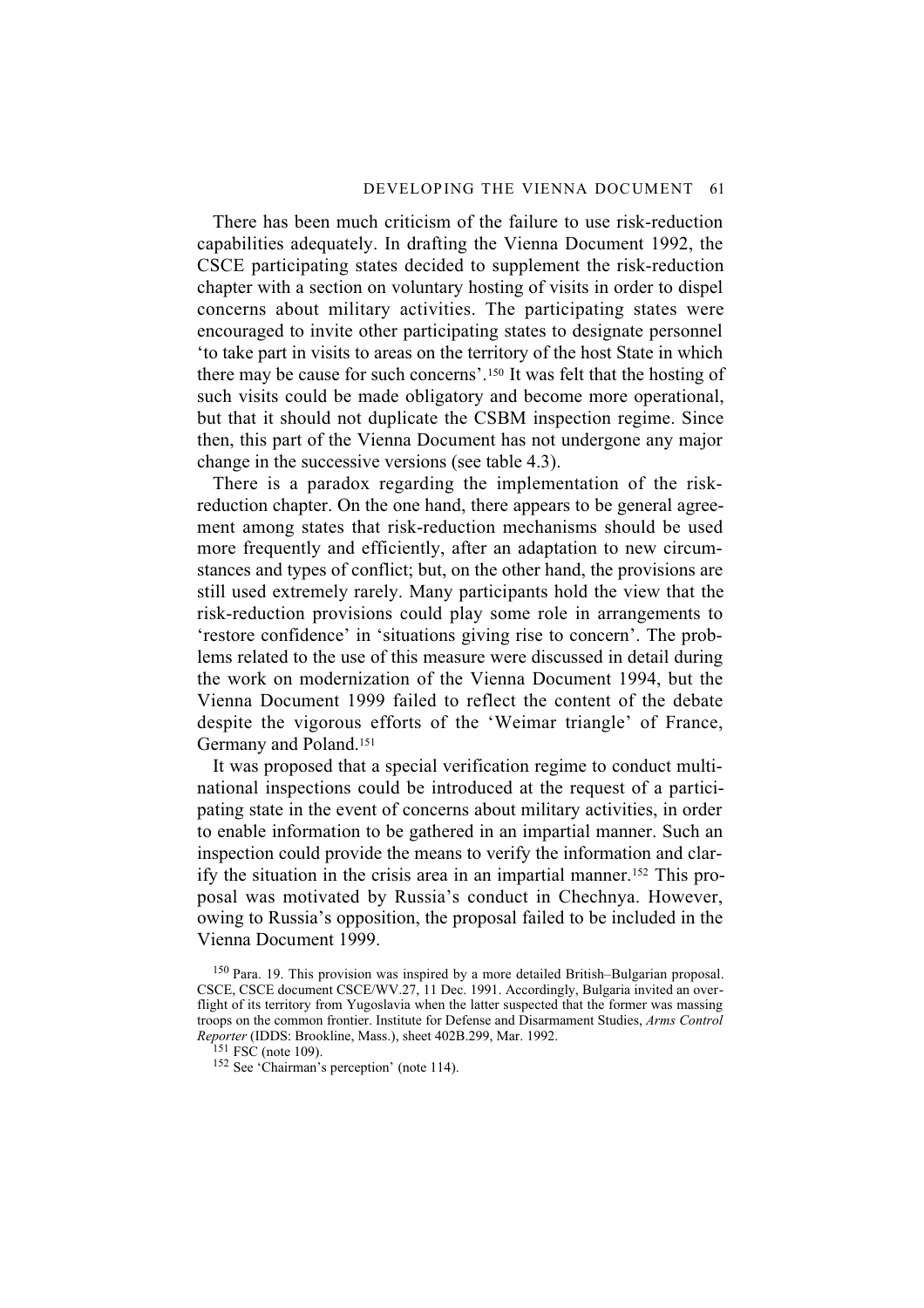New provisions strengthen the unusual military activities mechanism in Chapter III (formerly Chapter II) of the Vienna Document 1999. They entitle both requesting and responding states to ask other states that have expressed concern to participate in meetings to discuss such an activity. The meetings are to be chaired by the CIO or his or her representative, who will prepare a report on the meeting for all participating states. The requesting or the responding state or both may ask for meetings of all participating states. The CIO or the CIO representative will convene such meetings, at which both the requesting and responding states will present their views. The Permanent Council and the FSC will provide a joint forum for such meetings and will jointly assess the situation. Appropriate measures may be recommended to the states involved.

In discussions at the AIAMs it has been proposed that the three existing measures (on unusual activities, hazardous incidents and dispelling concerns about activities) be combined in one mechanism. The 1993 document on Stabilizing Measures for Localized Crisis Situations could be incorporated into the risk-reduction section,153 but consensus was not reached on the Swedish proposal to include the document as an annex to Chapter III of the Vienna Document 1999. In 2002–2003 a German proposal on the use of CSBMs in crisis situations was discussed, and Russia submitted a proposal on a Vienna Document chapter on 'a mechanism for the implementation of CSBMs in crisis situations', which embraced all the provisions of Chapter III (which would be revised) and the stabilizing measures document.154

Until the end of the 1990s, the absence of any formal recourse to risk-reduction mechanisms was taken as a sign of a stable security situation in the OSCE area. However, there is room for improvement in this context. For example, it has been argued that the absence of a clearly defined risk-reduction role for the OSCE Permanent Council may make states reluctant to use these provisions in conflict preven-

<sup>153</sup> FSC, 'Stabilizing Measures for Localized Crisis Situations', *Journal*, no. 49 (note 121), 25 Nov. 1993, URL <http://www.osce.org/fsc/documents/>. See also the discussion in chapter 6.

<sup>154</sup> OSCE, 'Annual Implementation Assessment Meeting 2002: survey of suggestions', FSC document FSC.AIAM/43/02, 27 Mar. 2002; and OSCE, FSC document FSC.AIAM/ 27/03, 4 Mar. 2003. A special FSC meeting has been suggested to discuss the Russian proposal.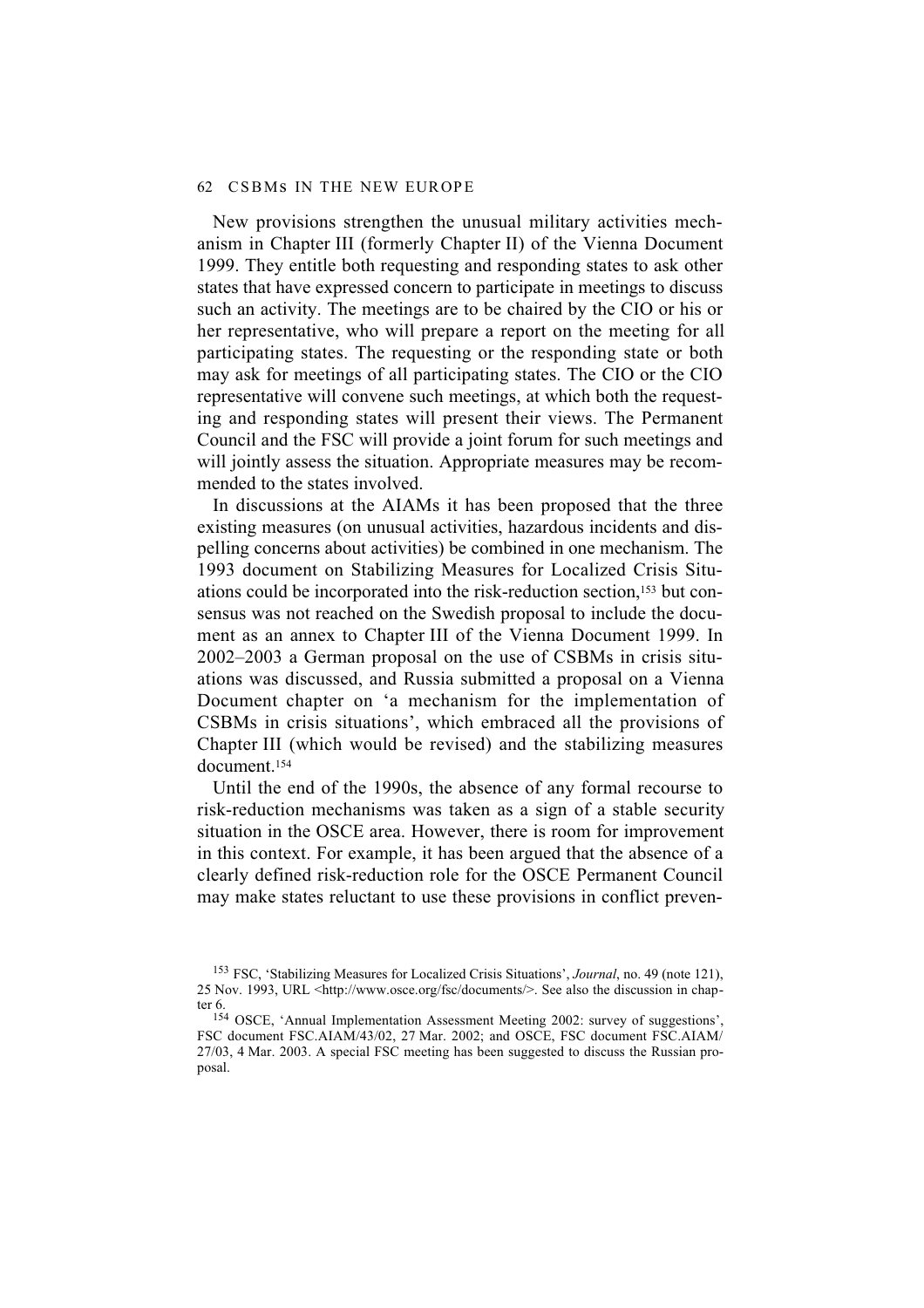tion.155 Delegations still differ on how to enhance the risk-reduction CSBMs. Some favour enhancing the consultation and cooperation mechanism for unusual military activities; other delegations call for proper utilization of the existing mechanism and its better harmonization with the political context of a given situation. The discussion on the other two risk-reduction measures (on dealing with hazardous incidents and dispelling concern about activities) demonstrates that it is still difficult to achieve consensus on these matters.

### VI. Contacts

Contact measures were first envisaged in the 1975 Helsinki Final Act and reaffirmed in the 1986 Stockholm Document. The Vienna Document 1990 provided for visits to normal peacetime airbases<sup>156</sup> (considered restricted areas in the Stockholm Document) and for military-tomilitary contacts between senior military and defence representatives and other military experts. The Vienna Document 1992 included a measure for the demonstration of new types of major weapon and equipment systems: the first participating state to deploy a new type of such a weapon or system with its forces will arrange a demonstration for all other CSCE participants at the earliest opportunity.

In the early 1990s, apart from a flurry of mutual visits of NATO and former WTO high-ranking defence officials and officers in Brussels and other European capitals, as well as other contacts on lower levels, the most significant event was the 1991 second military doctrine seminar, a follow-up to the first such seminar.157 Another significant event was NATO's invitation for officers from CSCE states to attend special courses at its Defense College in Rome, Italy, and at the NATO School in Oberammergau, Germany, in line with a North Atlantic Council (NAC) decision taken in Copenhagen in June 1991.158 The

155 However, it is also claimed that the open discussion atmosphere in the Permanent Council helps facilitate peaceful resolution of problems without activating those mechanisms.

<sup>158</sup> See statement by the NATO spokesman in *NATO Review*, no. 4 (Aug. 1991), p. 14. For more details see Watt, A., 'The hand of friendship—the military contacts programme', *NATO Review,* no. 1 (Feb. 1992), pp. 19–21.

<sup>156</sup> It was the first (NATO-proposed) measure applicable to air forces that is not related to ground activities. This measure has a limited impact as each state is expected to arrange at least 1 such visit in any 5-year period.<br> $\frac{157}{157}$  See section IV above.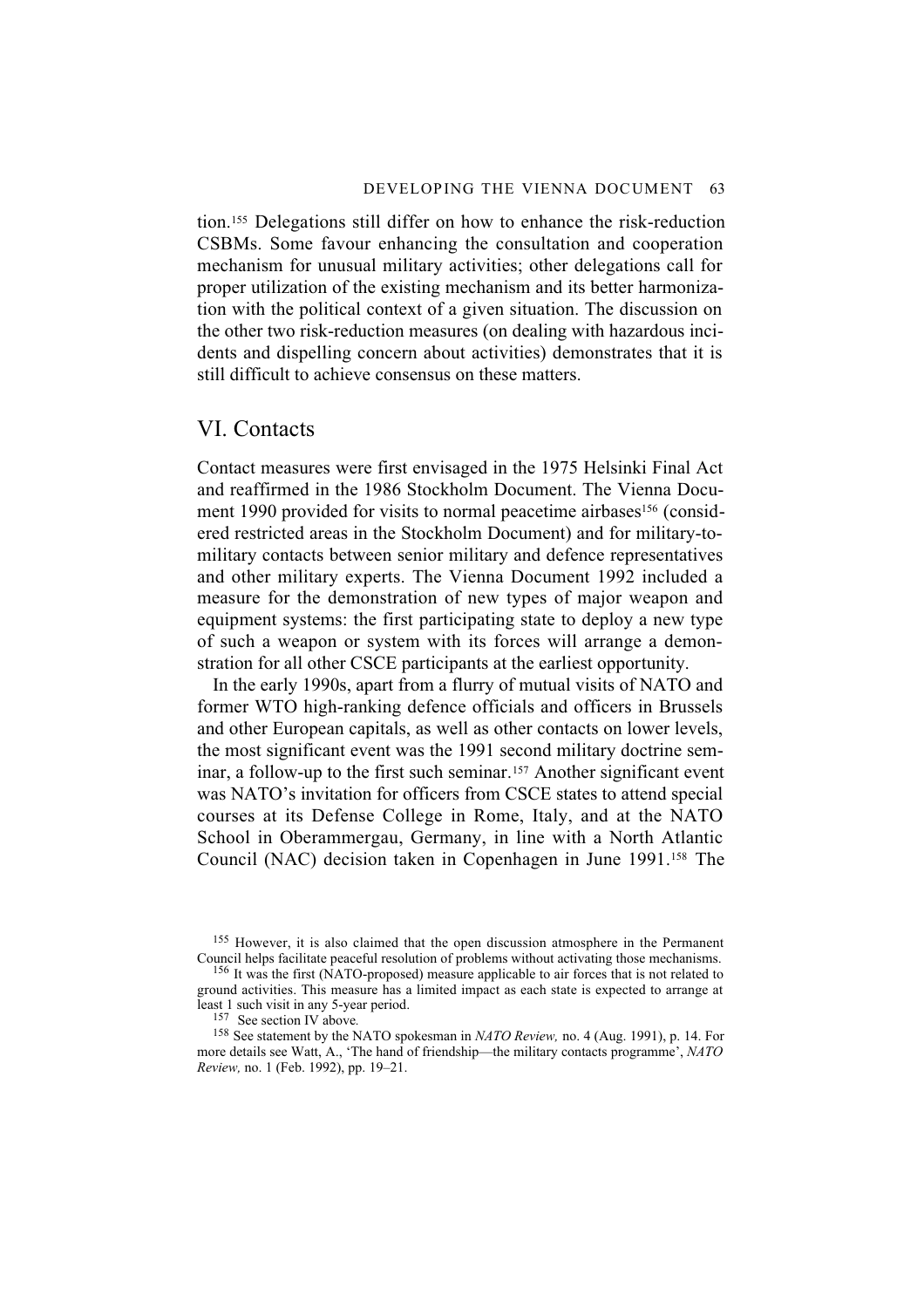| Document                    | Relevant provisions and areas covered                                                                                                                                                                                                                                                                                                                                                                                                                                                                    |
|-----------------------------|----------------------------------------------------------------------------------------------------------------------------------------------------------------------------------------------------------------------------------------------------------------------------------------------------------------------------------------------------------------------------------------------------------------------------------------------------------------------------------------------------------|
| Helsinki Final Act,<br>1975 | Promote exchanges, by invitation, among military personnel,<br>including visits by military delegations                                                                                                                                                                                                                                                                                                                                                                                                  |
| Stockholm<br>Document, 1986 | Same coverage as the Helsinki Final Act                                                                                                                                                                                                                                                                                                                                                                                                                                                                  |
| Vienna Document<br>1990     | Visits to airbases— $1$ in 5 years obligatory, up to 2 visitors<br>from each state; and military contacts                                                                                                                                                                                                                                                                                                                                                                                                |
| Vienna Document<br>1992     | Same coverage as the Vienna Document 1990; plus invitations<br>to the Demonstration of New Types of Major Weapon and<br>Equipment Systems                                                                                                                                                                                                                                                                                                                                                                |
| Vienna Document<br>1994     | Same coverage as the Vienna Document 1992; plus Pro-<br>gramme of Military Contacts and Co-operation provisions on<br>further military contacts; joint military exercises and training<br>(voluntary); visits to military facilities and formations;<br>observation visits of military activities below thresholds;<br>provision of experts; Conflict Prevention Centre seminars on<br>cooperation in the military field; and information exchange on<br>agreements on military contacts and cooperation |
| Vienna Document<br>1999     | Same coverage as the Vienna Document 1994; plus Provision<br>of Information on Contacts (for the ensuing year)                                                                                                                                                                                                                                                                                                                                                                                           |

**Table 4.4.** Military contacts and cooperation

courses started in October 1991. Their aim was to 'promote greater awareness of NATO' and better responses to the changing politicomilitary situation in Europe.159 Various arrangements for enhanced cooperation among the military under the CFE Treaty also had a confidence-building effect. In the light of experience gained from such military contacts, it was suggested that written reports be prepared and distributed after all visits under the Vienna Document and to forward information on contacts to the CPC Secretariat in order to

159 NATO created the North Atlantic Cooperation Council (NACC) in Dec. 1991. It was established to help break down East–West divisions and build up mutual trust after the end of the cold war by bringing together NATO allies with former WTO countries in a forum for security dialogue and cooperation. Three years later, in Jan. 1994 the Partnership for Peace was launched to enable partner countries to develop individual programmes of practical cooperation with NATO as a complement to the opportunities for multilateral political dialogue afforded by the NACC. The Euro-Atlantic Partnership Council was created in 1997 to replace the NACC and build on its achievements. The EAPC brings together 20 partners and 26 allies for regular consultations on issues encompassing all aspects of security and all regions of the Euro-Atlantic area, although its focus is now shifting towards the eastern periphery of Europe—the South Caucasus and Central Asia.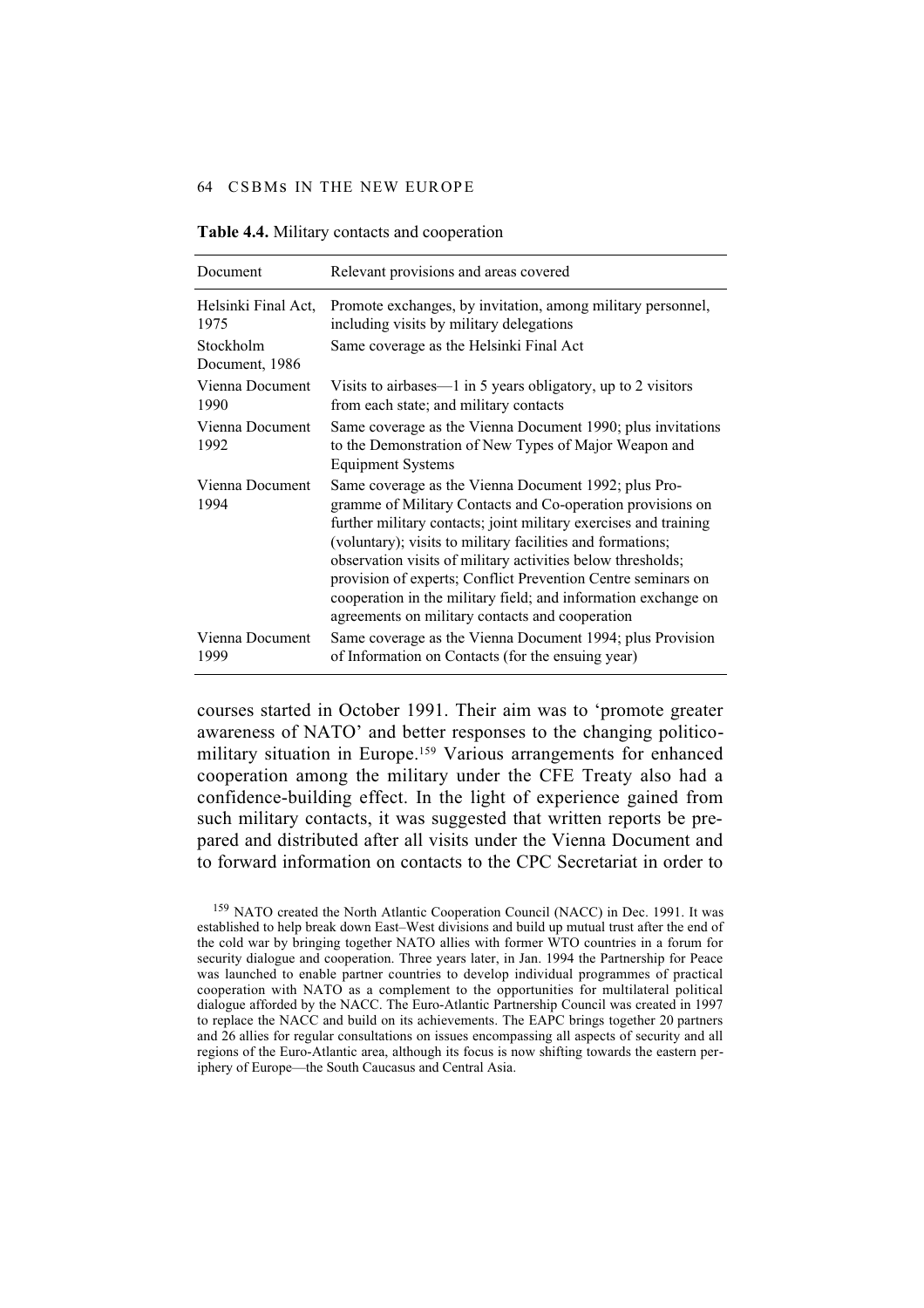have it circulated to the participating states. Scepticism was also expressed about codifying contacts which were already taking place.

Nevertheless, in the Vienna Document 1994 the OSCE participating states adopted a broad programme for: (*a*) military contacts ('on a voluntary basis and as appropriate') and cooperation, encouraging voluntary exchanges and joint training and exercises; (*b*) more binding visits to military facilities and formations; (*c*) observation of military activity below the notifiable levels (particularly aimed at neighbouring states); (*d*) provision of experts in defence and security matters; and (*e*) seminars and information exchanges (see table 4.4).

The major problems regarding military contacts and cooperation discussed at the AIAMS in the latter half of the 1990s concerned planning and scheduling visits to airbases, visits to military facilities or military formations, and demonstrations of new types of weapon and equipment systems. The possibility of combining and synchronizing visits with other CSBMs was addressed. The adoption of a new fiveyear period (1997–2001) within which every state would host one airbase visit was urged. The strengthened role of the CPC in distributing information, monitoring new weapon systems and reminding participating states of their obligations in this regard was stressed.160

In the negotiation of the Vienna Document 1999, NATO proposed holding visits to new or improved military airfields, while Russia renewed its proposal on naval base visits.161 Both proposals failed to be included in the Vienna Document 1999. The proposal that information on contacts for the ensuing year be presented was included.

Since the adoption of a five-year period for airbase visits in January 1997, visits have been scheduled more intensively. However, several states have not met the obligation to host such visits.162 It has been claimed that during the visits too much importance is given to demonstrations of infrastructure and too little to explaining airbase routines. It has been proposed that in the current five-year period (2002–2006) states with more than one airbase should organize visits to different bases from those presented in the previous period.

<sup>160</sup> See, e.g., FSC document FSC.GAL/33/97 (note 112).

<sup>161</sup> OSCE, 'Draft only: Vienna Document [1998] of the Negotiations on Confidence- and Security-Building Measures', FSC document FSC.VD/31/98, 16 Sep. 1998.

<sup>&</sup>lt;sup>162</sup> In the first 5-year period, 8 of 36 participating states with air combat units failed to invite other participating states to their airbases. With regard to the problems facing the Central Asian states, a common visit to airbases has been proposed to save resources and decrease organizational work; the CPC would provide assistance in this regard.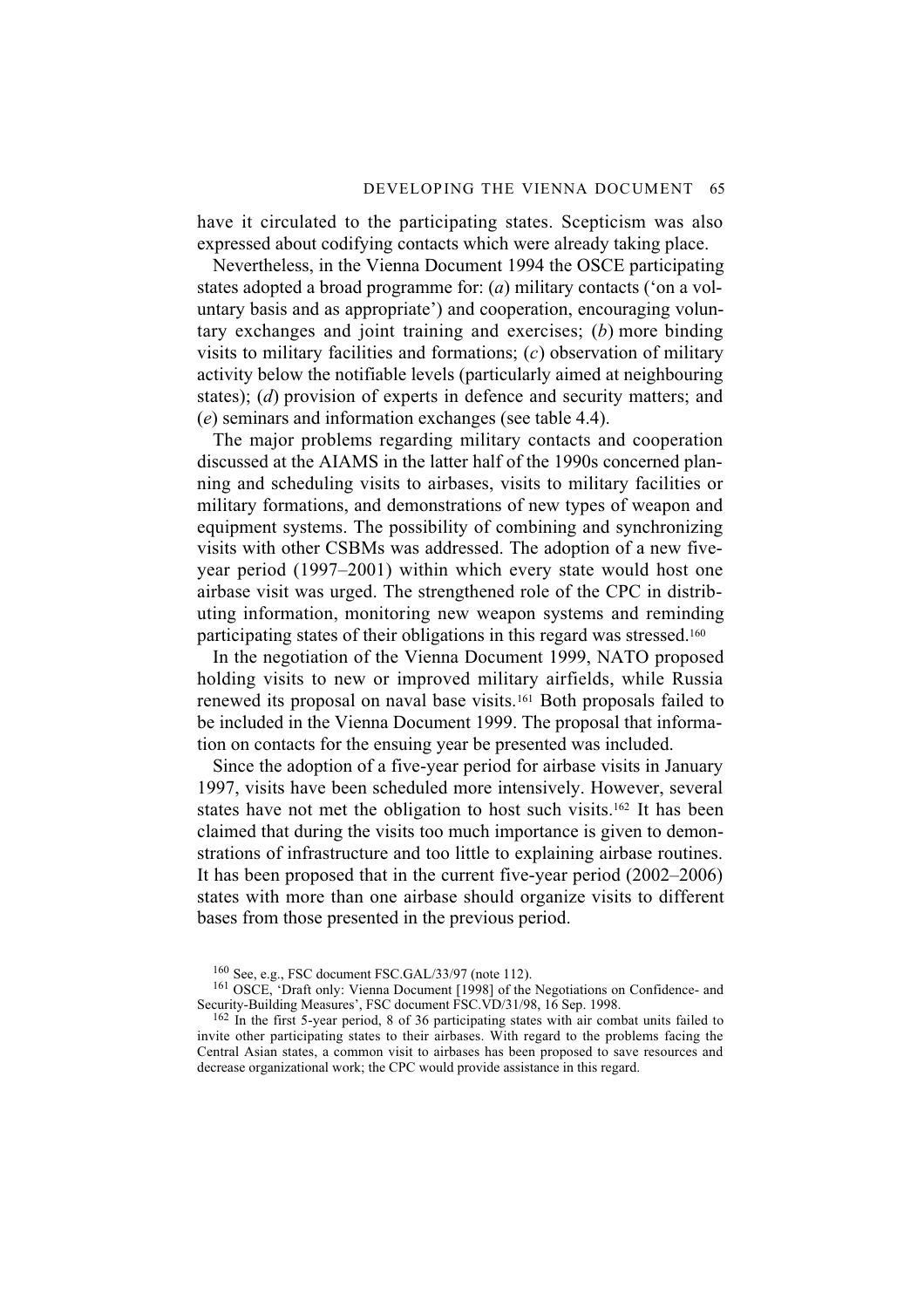The major changes in Vienna Document 1999 (Chapter IV) are that each state will arrange at least one visit to an airbase in any five-year period and will provide annual information on its plans for contacts for the ensuing year.

With regard to military cooperation, it has been noted that only 18 OSCE participating states had enabled other states to visit a military facility in the first five-year period. Synchronization of the period of implementation of the various measures providing for visits and observation of military activities was proposed. Demands for synchronization were met in the autumn of 2000 by an agreement that common five-year periods for airbase visits will also apply to visits to military facilities, military formations and observation of certain military activities.163 The record in this area is disappointing. By 2002, 15 of the 47 states with armed forces had not issued any invitations to military facilities, to military formations and for the observation of certain military activities. A special reminding mechanism has been recommended for states regarding the hosting of visits to airbases, military facilities, military formations and observation of certain military activities.<sup>164</sup>

### VII. Military activities

Prior notification and observation of certain military activities have always been among the primary CBM/CSBM measures. Originally, under the 1975 Helsinki Final Act, they were voluntary in nature. They became obligatory in the 1986 Stockholm Document, and the Vienna Document 1990 enhanced them by the addition of a requirement for the exchange of more detailed information. The successive versions of the Vienna Document added new parameters of 'notifiability' of activities (see table 4.5). Details of planned notifiable activities are provided in advance in annual calendars. The Vienna Document significantly improved the conditions for observation of exercises by calling for better information on an observed military activity, more detailed maps, the permitted use of certain equipment, possible aerial support by the host state, the possibility of discussion with

<sup>163</sup> OSCE, 'Chairperson's statement', FSC document FSC.JOUR/313, 22 Nov. 2000.

<sup>&</sup>lt;sup>164</sup> Additionally, the CPC proposed that at the beginning of the last year of each five-year period, the FSC Chair send an appropriate reminding letter to those participating states that had neither offered such visits during the previous 4 years nor announced their plans for the fifth year.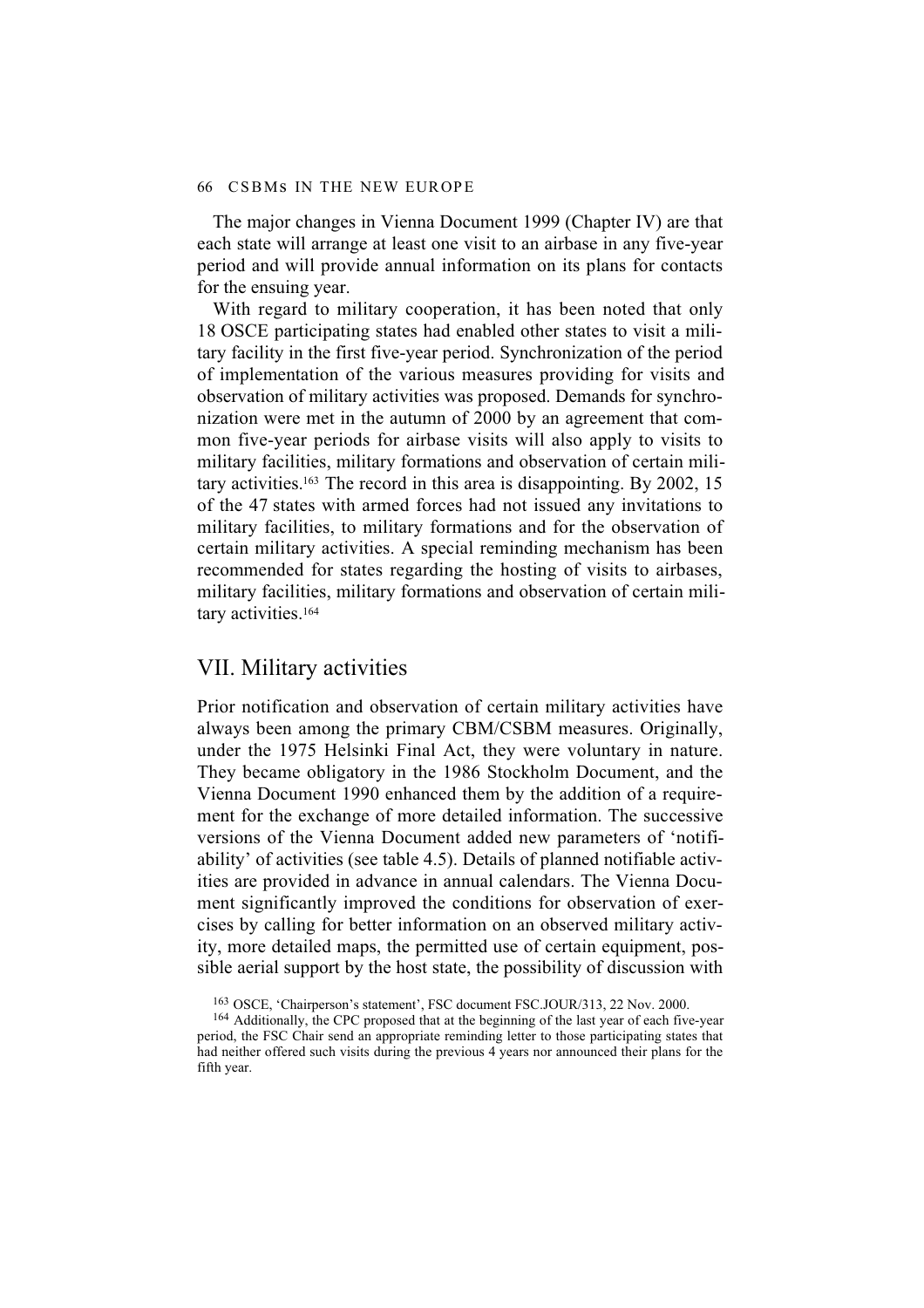host officials and military representatives, and the involvement of media from all participating states.

The developments in the early 1990s in Eastern and Central Europe, and especially the events leading to dissolution of the Soviet Union, profoundly affected military activities in Europe. For example, in 1990, 21 major activities were notified in the annual calendars, of which 17 were either scaled back or cancelled.<sup>165</sup> Six of the 10 activities originally announced in the annual calendars submitted by the participating states for 1991 were scaled down below the notifiable or observable levels or cancelled altogether. The military structures of the WTO ceased to exist in March 1991. The economic crisis and budgetary constraints experienced by all former WTO countries have since then had a considerable effect on limiting the military activities of the individual states. The abortive August 1991 coup in the Soviet Union ushered in the final phase of the dismantling of that state and, in the military area, led to cutbacks or cancellation of its planned notifiable manoeuvres. Of the four exercises foreseen by the Soviet Union in 1991, three were reduced in size to below the notifiable level and the fourth was cancelled.166 Except for Russia and Belarus, no Central and East European state has since then carried out any notifiable military activities in the CSBM zone.<sup>167</sup>

The new climate and developments in international relations in Europe also affected the size and character of NATO exercises. The largest NATO exercise, 'Certain Shield 91', was reduced in scope and involved only 28 400 troops (instead of the planned 42 850).<sup>168</sup> The NNA states previously conducted a rather constant number of two or three military exercises per year, but Finland and Sweden have con-

<sup>168</sup> For the first time the 'Certain Shield' exercise scenario did not foresee a real enemy.

<sup>&</sup>lt;sup>165</sup> Krohn A., 'Implementation of the Stockholm Document and calendar of planned notifiable military activities in 1991', *SIPRI Yearbook 1991* (note 135), p. 494.

<sup>166</sup> Lachowski, Z., 'Implementation of the Vienna Document 1990 in 1991', *SIPRI Yearbook 1992* (note 139), p. 483.

<sup>167</sup> In 1999–2000 Russia notified its military operations in Chechnya. In 1999 Russia was asked by Germany for clarification under para. 135 of the Vienna Document 1994 regarding its large-scale command and staff exercise 'Zapad-99' ('West-99'), carried out in June. It simulated an attack by NATO against Belarus and the Kaliningrad *oblast*, an enclave of Russian territory between Poland and Lithuania. It was alleged to have involved up to 50 000 troops from 5 military districts. The exercise was claimed not to have met the notifiable levels under the Vienna Document. A similar clarification, with a similar response given, was requested by Switzerland from Russia in Feb. 2004. Belarus conducted an exercise in 2003.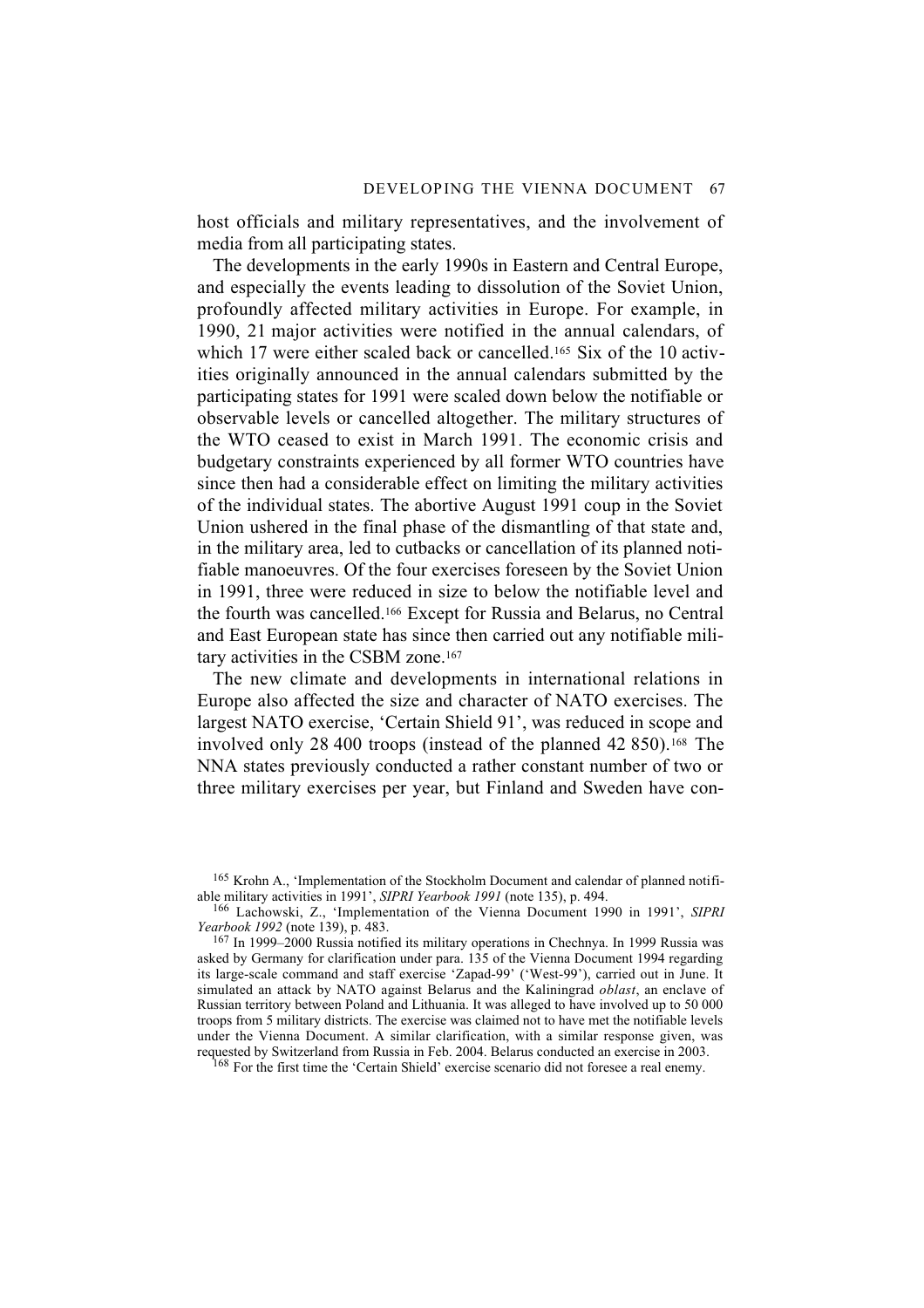| Document                    | Relevant provisions/areas covered                                                                                                                                                                                                                                                                                                                                                                                                                                                                                                                                                                                       |
|-----------------------------|-------------------------------------------------------------------------------------------------------------------------------------------------------------------------------------------------------------------------------------------------------------------------------------------------------------------------------------------------------------------------------------------------------------------------------------------------------------------------------------------------------------------------------------------------------------------------------------------------------------------------|
| Helsinki Final Act,<br>1975 | Voluntary notification of 'major military manoeuvres'<br>(21 days in advance, more than 25 000 troops), 'other<br>military manoeuvres' and 'major military movements'                                                                                                                                                                                                                                                                                                                                                                                                                                                   |
| Stockholm<br>Document, 1986 | Obligatory notification of certain military activities through<br>the exchange of annual calendars and forecasts for ensuing<br>years, including exercise activity, amphibious landing or<br>parachute assault, transfer of land forces from outside the zone<br>of application and concentration of land forces according to<br>the following parameters: 42 days in advance, at least<br>13 000 troops or 300 battle tanks if organized into divisional<br>structure or at least 2 brigades/regiments, or 3000 airborne or<br>amphibious troops, or 200 aircraft sorties; and information<br>detail: divisional level |
| Vienna Document<br>1990     | Same coverage as the Stockholm Document plus information<br>detail: brigade/regiment level                                                                                                                                                                                                                                                                                                                                                                                                                                                                                                                              |
| Vienna Document<br>1992     | Same coverage as the Vienna Document 1990 plus revised<br>parameters: at least 9000 troops or 250 battle tanks if<br>organized into divisional structure or at least 2<br>brigades/regiments; and information detail:<br>brigade/regiment level                                                                                                                                                                                                                                                                                                                                                                         |
| Vienna Document<br>1994     | Same coverage as the Vienna Document 1992; plus new<br>parameters: at least 500 ACVs or 250 artillery pieces, <sup>a</sup> if<br>organized into divisional structure, or at least 2 brigades/<br>regiments; 3000 troops in amphibious or heliborne landing<br>or parachute assault; and information detail:<br>brigade/regiment level                                                                                                                                                                                                                                                                                   |
| Vienna Document<br>1999     | Same coverage as the Vienna Document 1994                                                                                                                                                                                                                                                                                                                                                                                                                                                                                                                                                                               |

**Table 4.5.** Prior notification of certain military activities

*<sup>a</sup>* Artillery pieces cover self-propelled and towed artillery pieces, mortars and multiple rocket launchers (at least 100-mm calibre).

tinued to conduct activities subject to notification.169 With the loss of the insight into the military activities of other states a 'transparency deficit' has been perceived (see table 4.6).

The activities subject to notification and observation have continued to decline in number owing to: (*a*) the change in the international pol-

<sup>169</sup> After 1993 Sweden conducted 3 large manoeuvres in 1994, 1998 and 2003. The 2003 manoeuvre was later notified as being below the threshold. Finland carried out notifiable exercises in 1990, 1994, 1996, 2000 and 2004.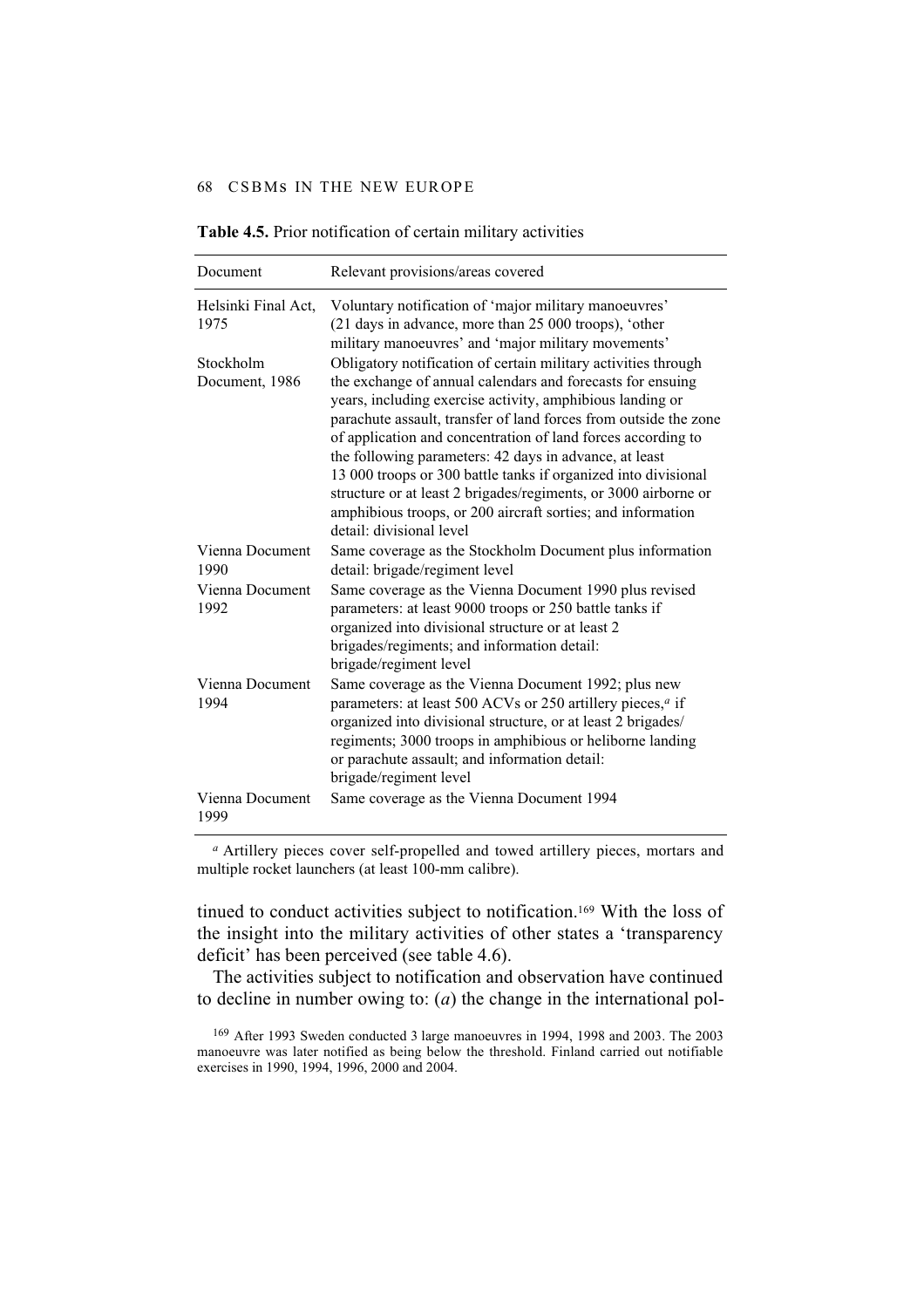itical climate and the concomitant dwindling need for more transparency; (*b*) the dramatically diminished perceptions of threat; (*c*) profound transformations in military strategies, structures and doctrines; and (*d*) reductions in military manpower and expenditures. Environmental factors and the burden placed by military movements and exercises on individuals have also been increasingly taken into consideration. More and more activities were command post or staff exercises that use computer simulations, or rapid-reaction force manoeuvres requiring less manpower or equipment, and thus below the thresholds subject to notification under the CSBM provisions.

The problem of the parameters for notification and observation thresholds has been constant for the participating states since the onset of the CSCE process. In the cold war era, the Western states insisted on lowering the thresholds in order to make WTO military activities more transparent. In the 1990s East European and NNA participants expressed concern about a security vacuum east of the NATO area and were also eager to lower the thresholds still further. The NATO states argued that if the parameters were any lower, they would affect and actually impede daily training activities. Furthermore NATO pointed out that the original aim of notification and observation was to dispel concern about a possible threat 'of military significance' and that the lowering of thresholds would compromise this goal.170 A compromise was eventually reached, and the Vienna Document 1992 made some changes and supplements. However, this did not resolve the issue of the reduced applicability of the military activities measures (see table 4.7).

The decrease in the number of notifiable activities in the 1990s and the early 21st century was a positive indicator of a more secure and peaceful environment in Europe. However, it demonstrated that the current thresholds no longer corresponded to the new conditions. The notification and observation regimes were playing an increasingly minor role. In order to meet concerns about the widening 'transparency gap', various alternative steps were proposed to be taken in

 $170$  In 1991, however, the German delegation argued that with a gradual transition to substantially lower degrees of presence and readiness of armed forces the concept of military relevance should be reconsidered. CSCE, 'Delegation of the Federal Republic of Germany, Statement by Ambassador Dr Günter Joetze, Head of Delegation, on the occasion of the "Annual Implementation Assessment Meeting" in the framework of the Conflict Prevention Centre on 11 November 1991', unnumbered CPC document, 11 Nov. 1991. In 1991 Germany also proposed notification and inspection of command field/command post exercises.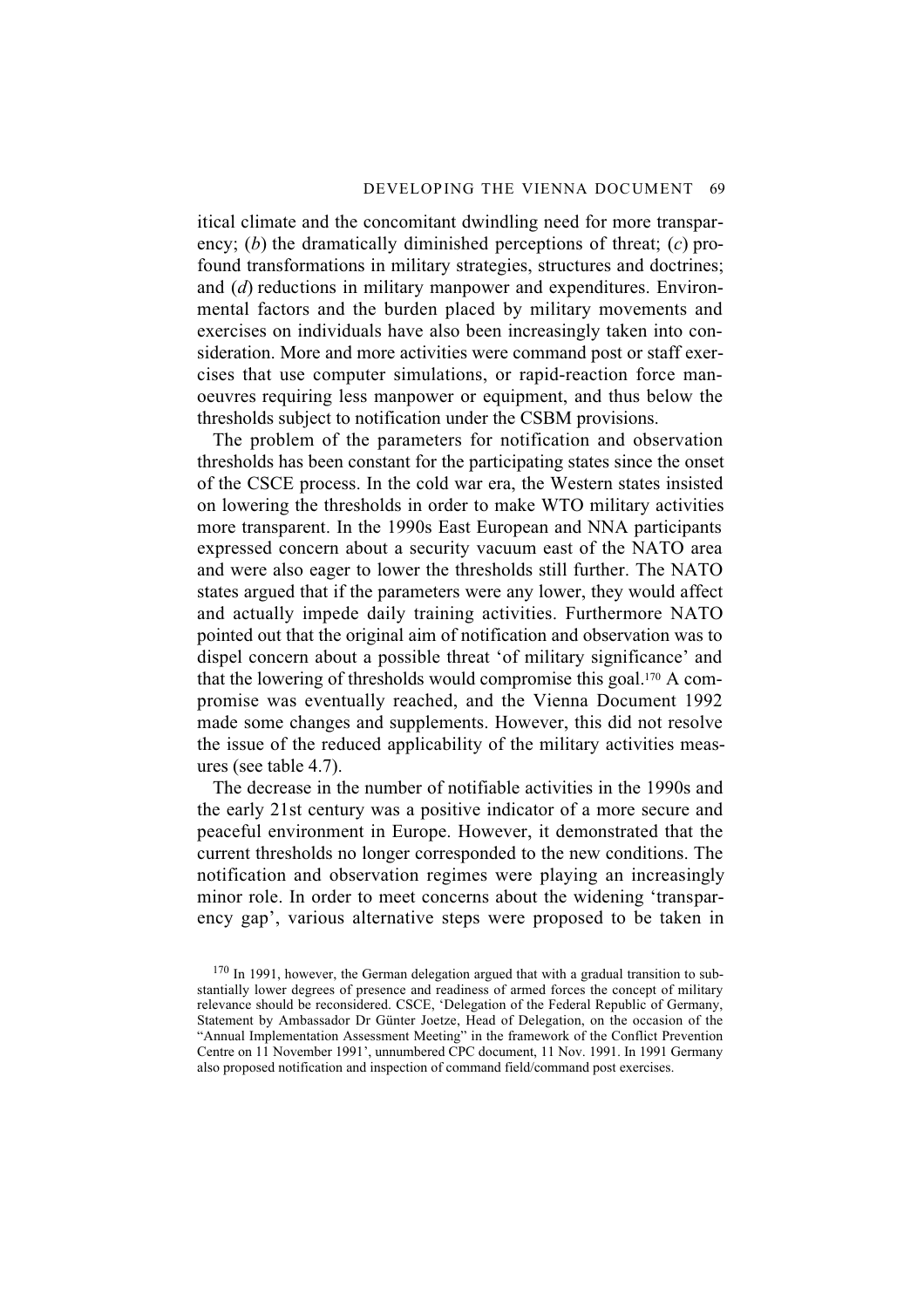| Year | <b>NATO</b> | WTO/former WTO NNA |                | <b>Total</b> |
|------|-------------|--------------------|----------------|--------------|
| 1987 | 21          | 25                 | $\overline{2}$ | 48           |
| 1988 | 14          | 22                 | 3              | 39           |
| 1989 | 10          | 14                 | 3              | 27           |
| 1990 | 4           | 4                  | 2              | 10           |
| 1991 | 4           |                    | 1              | 5            |
| 1992 | 6           |                    |                | 6            |
| 1993 | 3           |                    |                | 4            |
| 1994 | 6           |                    | 2              | 8            |
| 1995 | 5           |                    |                | 5            |
| 1996 | 2           |                    | 1              | 3            |
| 1997 | 4           |                    |                | 4            |
| 1998 | 7           |                    |                |              |
| 1999 | 3           |                    |                |              |
| 2000 | 3           |                    | 3              |              |
| 2001 |             |                    |                |              |
| 2002 | 2           |                    |                | 3            |
| 2003 |             |                    |                |              |
|      |             |                    |                |              |

**Table 4.6.** Notifiable military activities, 1987–2003

NATO = North Atlantic Treaty Organization; WTO = Warsaw Treaty Organization;  $NNA =$  Neutral and non-aligned;  $-$  = Nil

*Sources*: Based on SIPRI Yearbooks 1987–2001; figures for 2002 are based on OSCE, 'Annual CPC survey on CSBM information exchanged, 1/02 updated, as of 31 Mar. 2002', FSC document FSC.GAL/40/02, 4 Apr. 2002; figures for 2003 are based on OSCE, 'Annual CPC survey on CSBM information exchanged in 2003, 4/2003, as of 24 Feb. 2004', FSC document FSC.GAL/5/04/Rev.1/Corr.2, 24 Feb. 2004. All figures are for notifiable military exercises carried out according to the provisions of the 1986 Stockholm Document (1987–90 exercises), the Vienna Document 1990 (1991–92), the Vienna Document 1992 (1993–94), the Vienna Document 1994 (1995–99) and the Vienna Document 1999 (2000–2003). The original data provided in SIPRI Yearbooks have been modified owing to changes such as cancellations, scaling back or combining of exercises.

future such as: (*a*) lowering the thresholds for notification and observation to capture 'militarily significant' activities; (*b*) making observation dependent on the percentage of the total forces of a state (e.g., 10–15 per cent) engaged in the exercise; (*c*) observing at least one exercise in a certain period of time; (*d*) obliging states to notify their largest activity if none of their exercises reaches the thresholds; and (*e*) inviting observation of one manoeuvre every five years or of the largest one over a certain period. It was also proposed that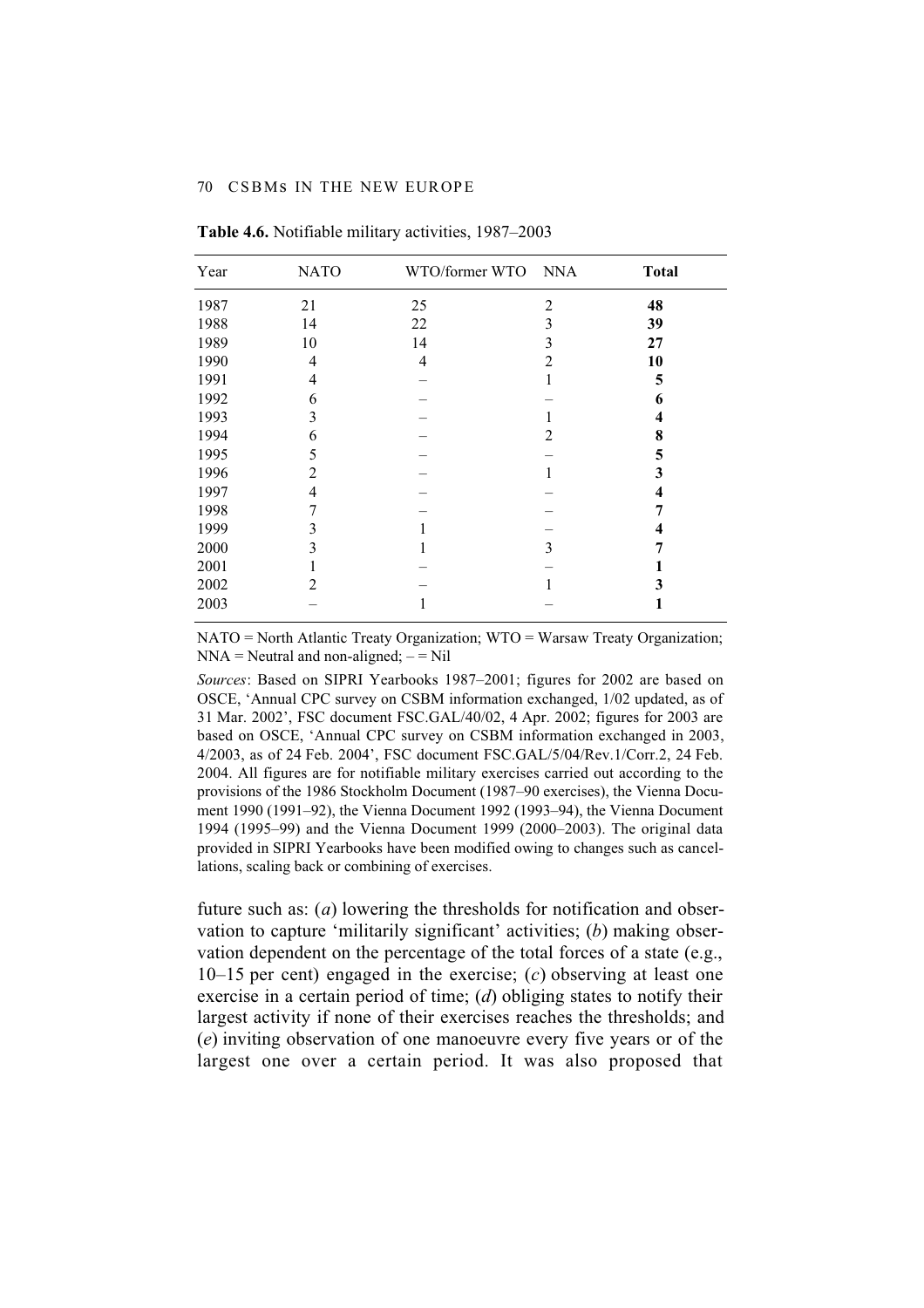transparency measures should pertain not only to military exercises with a certain number of troops but also to staff exercises, command post exercises and manoeuvres involving high mobility (e.g., rapidreaction forces) or a greater level of preparedness. Some states, however, expressed the view that the issue of lower thresholds should be addressed mainly in a regional context.

The AIAM participants considered how implementation of the Vienna Document could be ensured in crisis situations and whether it ought to be adapted to 'foul-weather' conditions. While observations in crisis or conflict situations are difficult to conduct, it was nevertheless decided that they should be carried out and notification effected. In this context, it was felt that peacekeeping activities ought to be taken into account. In 1995–96 the CPC was notified of the deployment of British, French, Italian and US contingents in the NATO Implementation Force (IFOR) in Bosnia and Herzegovina.171 The Kosovo crisis also led to notification and observation of NATO's concentration of troops and armaments in Albania and the FYROM in February 1999. Russia notified its 'anti-terrorist operations' against the Chechen rebels for the first time in September 1999 and declared the levels of manpower and weapons in the region in 2000.<sup>172</sup>

As well as the traditional issue of lowering thresholds (see table 4.8), debate has also focused on such items as definitions and the application of the Vienna Document rules to multinational activities, for example, the NATO-led Stabilization Force (SFOR) in Bosnia and Herzegovina. It was suggested that the scope of notification, and hence of observation, be enlarged to cover 'military activities' instead of only 'exercises'. The question of paramilitary forces was perceived to be particularly important in this regard, and it was proposed that the term 'military significance' be redefined to cover situations which imply a risk of regional destabilization.

In the latter half of the 1990s, there was an increasing trend for states to notify 'non-notifiable' (below the thresholds) military activities. The AIAMs discussed the voluntary nature of many current noti-

<sup>171</sup> OSCE, 'CPC Survey on CSBM information exchanged in preparation of the 1997 AIAM', OSCE document REF.SEC/24/97/Rev.1, 27 Feb. 1997.

<sup>&</sup>lt;sup>172</sup> OSCE, 'Quarterly CPC Survey on CSBM information exchanged in preparation of the AIAM 2000', FSC document FSC.GAL/7/00, 25 Jan. 2000; and OSCE, 'Quarterly CPC Survey on CSBM information exchanged in preparation of the AIAM 2001', FSC document FSC.GAL/23/01, 23 Feb. 2001.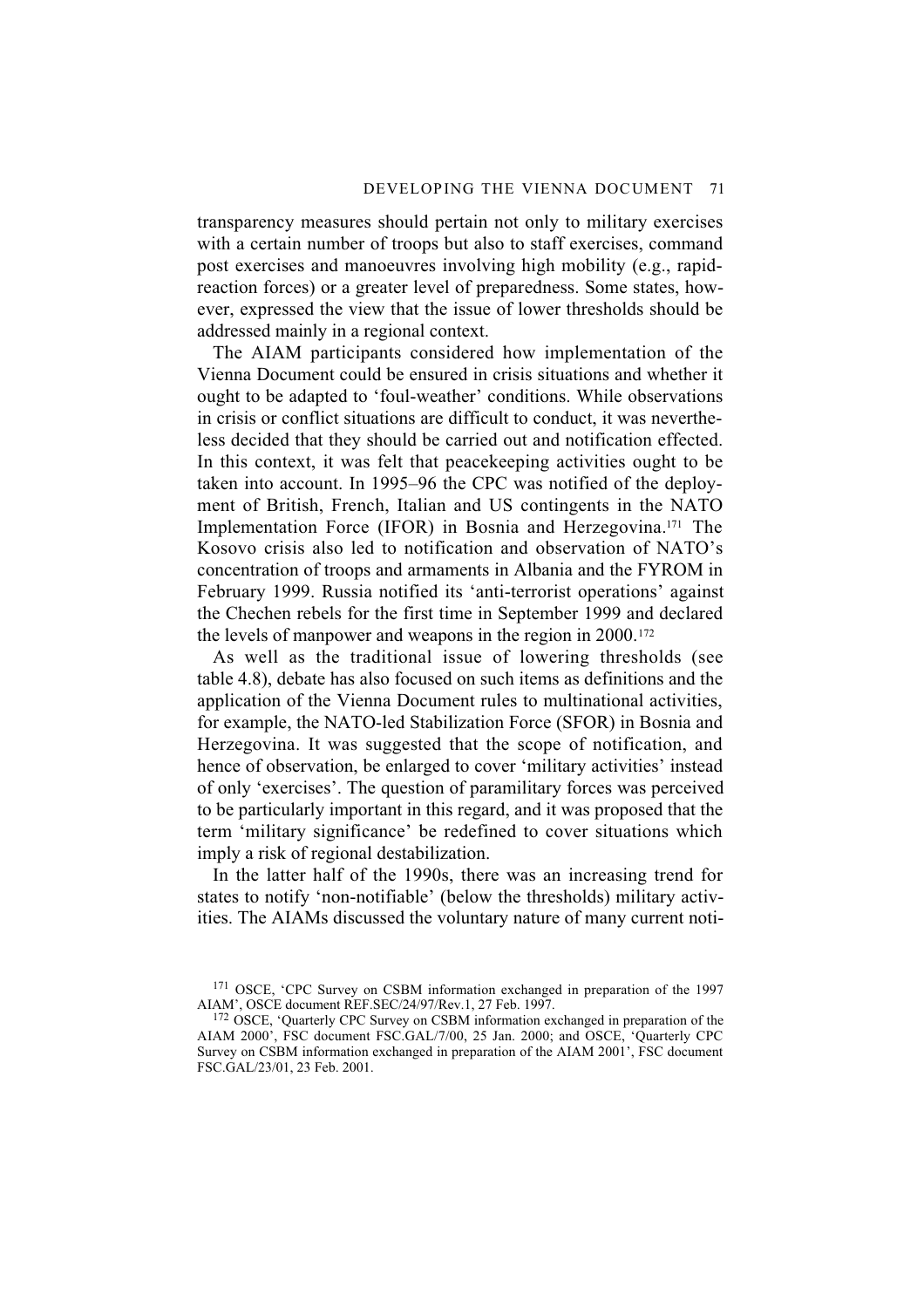| Document                    | Relevant provisions and areas covered                                                                                                                                                                                                                                                                                             |
|-----------------------------|-----------------------------------------------------------------------------------------------------------------------------------------------------------------------------------------------------------------------------------------------------------------------------------------------------------------------------------|
| Helsinki Final Act,<br>1975 | Voluntary invitation of observers on reciprocity                                                                                                                                                                                                                                                                                  |
| Stockholm<br>Document, 1986 | Obligatory invitation of observers, parameters: at least<br>17 000 troops or 5000 troops in amphibious landing or<br>parachute assault; opportunities to meet with troops and<br>commanders; instruction of observers; and maximum of<br>2 observers/state                                                                        |
| Vienna Document<br>1990     | Same coverage as the Stockholm Document; plus measures<br>to provide diplomatic status to observers and to increase<br>their safety (improved observation equipment); opportunities<br>for aerial observation; final discussion with host state<br>representatives; and media representatives encouraged to<br>observe activities |
| Vienna Document<br>1992     | Same coverage as the Vienna Document 1990; plus new<br>parameters: at least 13 000 troops or 300 battle tanks or<br>3500 troops in amphibious landing or parachute assault                                                                                                                                                        |
| Vienna Document<br>1994     | Same coverage as the Vienna Document 1992; plus new<br>parameters: at least 500 armoured combat vehicles or<br>250 artillery pieces (at least 100 mm) or 3500 troops in<br>amphibious/heliborne landing or parachute assault                                                                                                      |
| Vienna Document<br>1999     | Same coverage as the Vienna Document 1994                                                                                                                                                                                                                                                                                         |

#### **Table 4.7.** Observation of certain military activities

fications, the implications of the tendency towards multinational military activities, the notification of activities below the thresholds or in certain specific zones, and using the AIAM to clarify non-compliance with certain provisions of the Vienna Document.

In the wake of the Kosovo and Chechnya conflicts, it was noted that military conflicts in 1999 had revealed 'grey areas' in the application of CSBMs in crisis situations, particularly regarding notification, observation of military activities and conduct of inspections. While supporting the all-weather character of the CSBMs, the 2000 AIAM noted that the provisions of the Vienna Document 1999 were inadequate and could not be fully implemented: further discussion of these problems was needed in order to strengthen confidence and security. However, some states insisted that the nature of a given situation and the need for 'operational security' should be taken into account in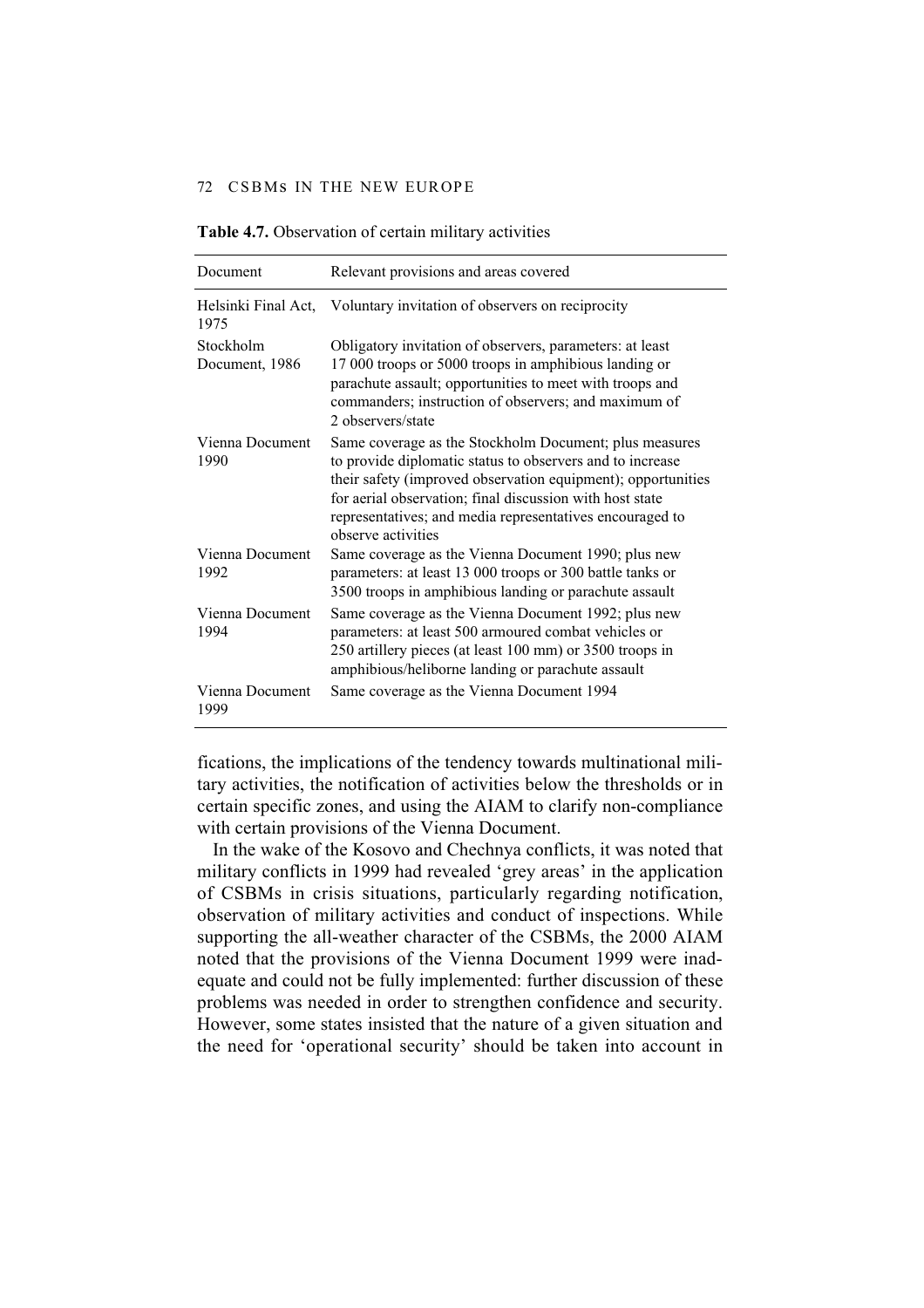applying CSBMs. The time frame for observation of activities in which notifiable levels have been exceeded was discussed, as were the mutual complementarity of CSBMs and political instruments at the regional level to ensure conflict prevention and resolution and postconflict rehabilitation. The problem was also raised of adjusting threshold levels and expanding the provisions for notification and observation set out in the Vienna Document 1999. However, the prevailing view was that this should occur on the bilateral or sub-regional level.

The changes which appeared in the Vienna Document 1999 were insignificant. Military activities, 'including those where forces of other participating States are participants' (paragraph 40), must henceforth be notified. The parameters for notifications and observation were retained.

Consensus was not reached on a proposal requiring notification of transfers of formations of land forces of one or more participating states through the territory of another participating state into or within the zone of application in order to participate in a notifiable military activity or an ad hoc troop concentration.173 Two other amendments discussed in 1998 failed to be introduced: (*a*) notification of the largest military activity when no activity reaches the notification thresholds;174 and (*b*) notification of non-routine concentrations. The Ukrainian proposal to lower the observation thresholds also failed to be agreed.175 Russia's suggested naval measures (notification, observation and annual calendars) did not win consensus.176 This was also the case with the 1997 French–German–Polish proposal to lower notification thresholds to reflect the replacement of the large-scale military exercises of the cold war period by limited training exercises, peacekeeping operations and paramilitary activities.177

173 See 'Chairman's perception' (note 114), and OSCE, 'Draft only: Vienna Document [1998] (note 161), 16 Sep. 1998. See also Lachowski and Kronestedt (note 100), p. 647.

<sup>174</sup> Nevertheless, e.g., Turkey began in 2003 to notify its largest military exercise falling below the Vienna Document thresholds.

175 OSCE, FSC Document FSC.VD/14/98, 29 Apr. 1998.

<sup>176</sup> 'Chairman's perception' (note 114). The Soviet Union/Russia and some NNA countries have unsuccessfully sought stronger naval measures since the 1977–78 Belgrade CSCE Follow-up Meeting. The main opponent of this idea, the USA, has only agreed to notification and observation of major amphibious landing activities, as contained in the Stockholm Document.

<sup>177</sup> FSC (note 109). The proposal provided for a lowering of the notification threshold to 5000 troops or 150 tanks or 250 ACVs or 150 pieces of artillery. In mid-1999, higher thresholds (but still below the Vienna Document 1994 thresholds) for ACVs (350) and artillery (200) were considered. See 'Chairman's perception' (note 114).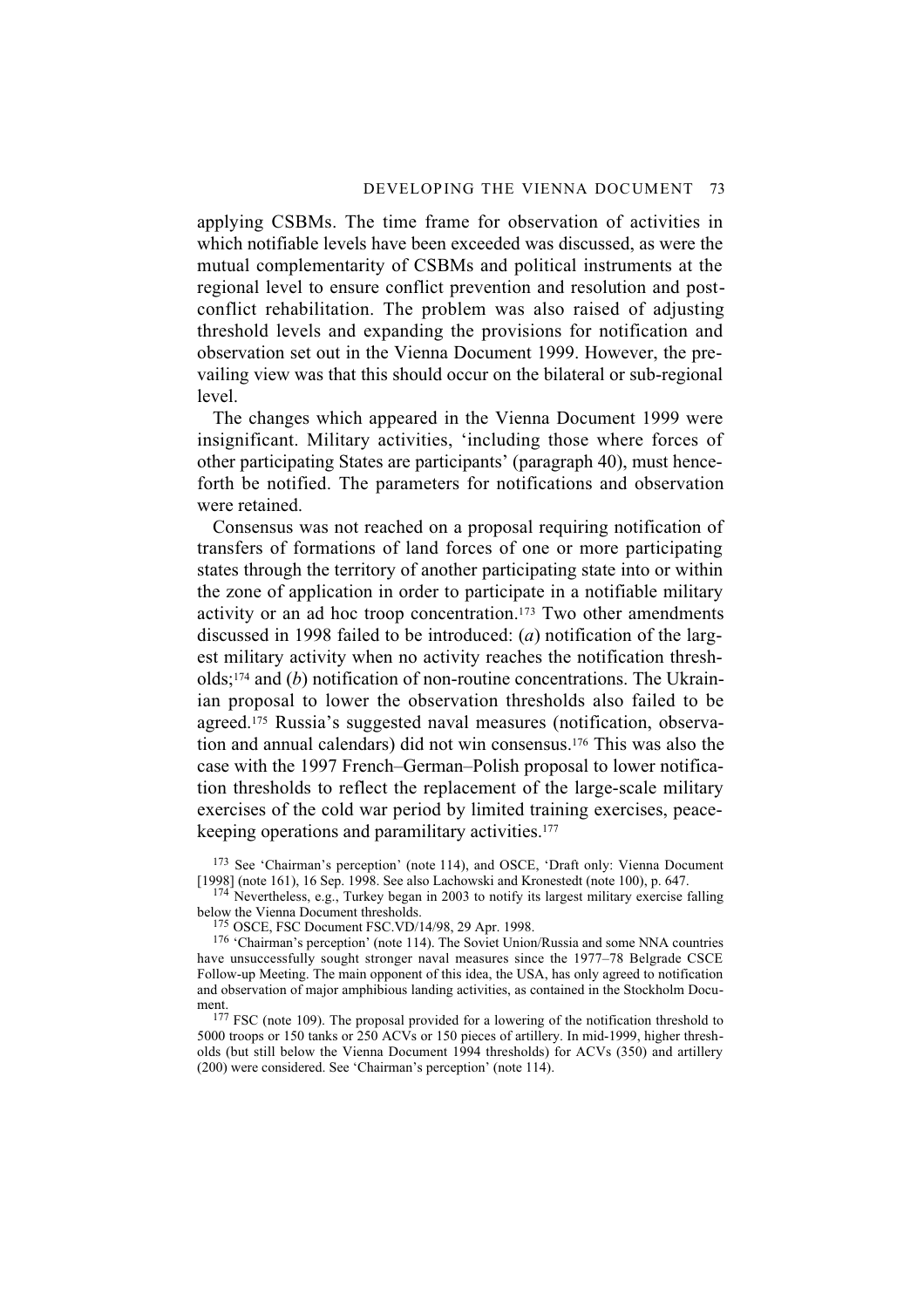**Table 4.8.** Proposed notification and observation thresholds and constraints on military activities

| <b>CSBM</b> | Proposals for a Vienna Document [1998]                                                                                                                                                                                                                                                                                                                                                                                                                                                                                                                                                                                                                                                                                                                                                                                                                                                     |
|-------------|--------------------------------------------------------------------------------------------------------------------------------------------------------------------------------------------------------------------------------------------------------------------------------------------------------------------------------------------------------------------------------------------------------------------------------------------------------------------------------------------------------------------------------------------------------------------------------------------------------------------------------------------------------------------------------------------------------------------------------------------------------------------------------------------------------------------------------------------------------------------------------------------|
|             | Notification Thresholds as Vienna Document 1994, $a$ with 2 amendments: (a) if no<br>activity reaches the notifiable thresholds, the largest military activity,<br>will be notified where the minimum notifiable level will be no less<br>than battalion level; and $(b)$ if an amphibious or heliborne landing or<br>parachute assault does not reach the threshold of 3000 troops, the<br>largest military activity will be notified<br>Non-routine concentrations of military forces will be notified when-<br>ever they take place outside a major ground combat training area and<br>involve at least 5000 troops or 150 tanks, 250 ACVs or 150 artillery<br>pieces; obligatory notification of such concentration no later than<br>7 days after its commencement                                                                                                                     |
|             | Observation 13 000 troops, 300 tanks, 500 ACVs or 250 artillery pieces;<br>3500 troops in airborne or heliborne landing or parachute assault <sup>b</sup>                                                                                                                                                                                                                                                                                                                                                                                                                                                                                                                                                                                                                                                                                                                                  |
| Constraints | Maximum of 1 activity with more than 40 000 troops, 900 tanks,<br>2000 ACVs or 900 artillery pieces within 3 calendar years; maximum<br>of 6 activities with 13 000-40 000 troops, 300-900 tanks,<br>500-2000 ACVs or 300-900 artillery pieces within 1 calendar<br>year; only 3 such activities may exceed 25 000 troops, 400 tanks,<br>800 ACVs or 400 artillery pieces each; maximum of 3 simultaneous<br>activities with more than 13 000 troops, 300 tanks, 500 ACVs or<br>300 artillery pieces each; information due on 15 Nov. each year on<br>military activities with more than 40 000 troops, 900 tanks,<br>2000 ACVs or 900 artillery pieces planned for second subsequent<br>calendar year; and no activities of more than 40 000 troops, 900 tanks,<br>2000 ACVs or 900 artillery pieces unless communicated as above and<br>included in annual calendar by 15 Nov. each year |

<sup>a</sup> See table 4.4 for Vienna Document 1994 thresholds. France, Germany and Poland proposed lowering thresholds to 5000 troops, 150 tanks, 250 ACVs and 150 artillery pieces. Russia proposed the following thresholds for naval activities in the waters adjacent to Europe: 20 combat ships (each of 1500 displacement tonnes), including support ships and vessels, or 10 combat ships (5000 displacement tonnes) or 80 naval combat aircraft, including carrier-based aircraft. In an arrival or concentration of naval forces, the thresholds would be 10 combat ships (1500 displacement tonnes), 5 combat ships (5000 displacement tonnes) or 30 naval combat aircraft.

*b* Ukraine proposed thresholds of 9000 troops, 250 tanks and 3000 troops in airborne and heliborne landing or parachute assault.

*Source*: OSCE, 'Draft only: Vienna Document [1998] of the Negotiations on Confidence- and Security-Building Measures', FSC document FSC.VD/31/98, 16 Sep. 1998.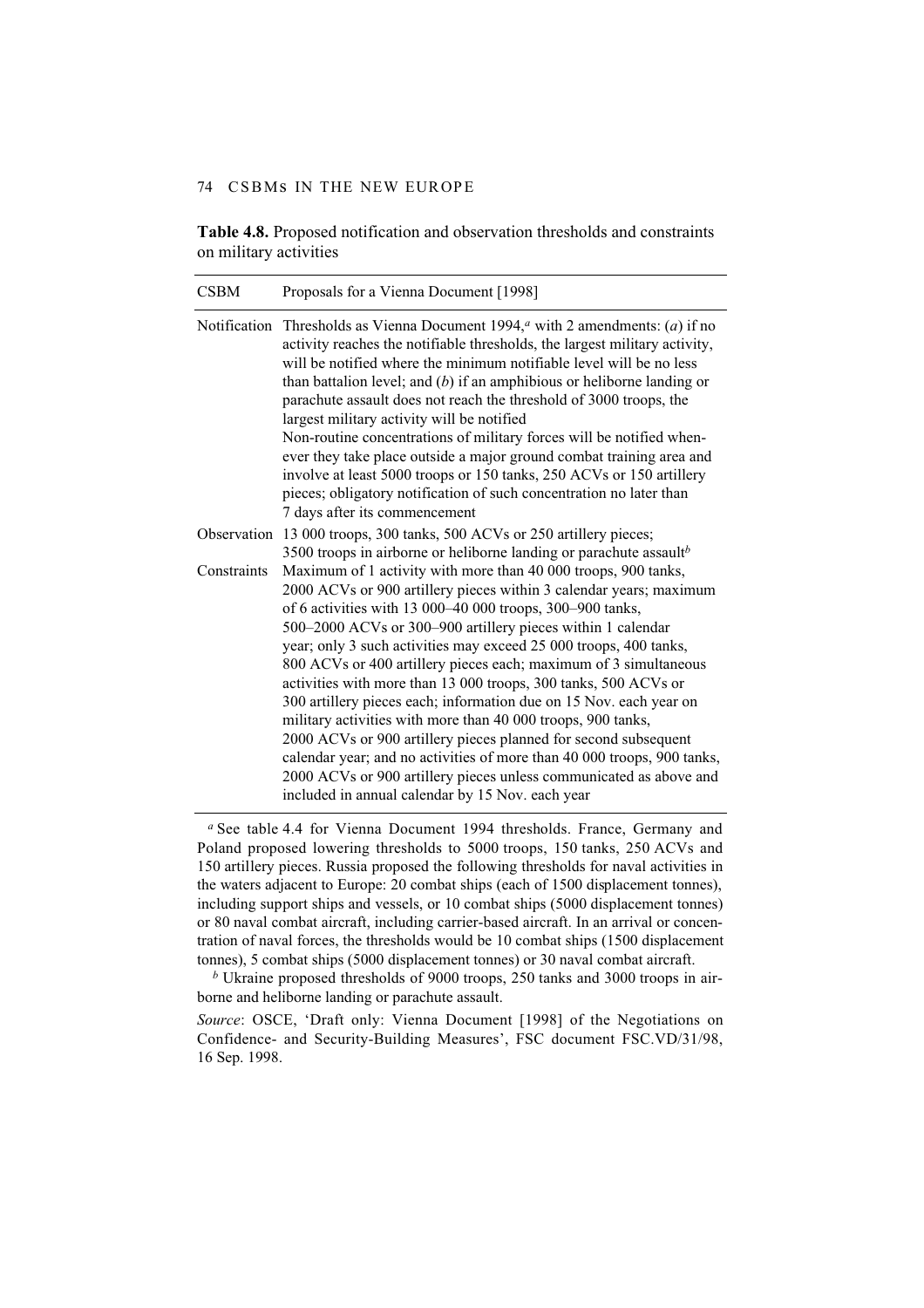The armed forces in many countries have become more effective, and currently the most important military goals can be achieved with reduced forces, below the Vienna Document thresholds. States and alliances thus now generally submit an annual nil return for military activities subject to notification.178

The idea of 'constraining measures' stemmed from the experiences of the cold war period (see table 4.9). Since the 1977–78 Belgrade Follow-up Meeting, the Eastern bloc had called for various measures to limit the scale of or even ban some (e.g., in border areas) military activities. NATO opposed the Soviet idea of banning all military manoeuvres above 40 000–60 000 troops. Its membership was much larger than that of the WTO, and although NATO conducted fewer exercises, they involved a much larger number of troops than the WTO exercises.179 In the run-up to the Vienna Document 1990 the USA made progress in this area contingent on the success of the parallel negotiations on the CFE Treaty.180 It was only in 1992 that the participating states agreed to impose some constraining 'provisions' on large activities, although no absolute ceilings on military exercises were then, or later, adopted. However, the measures soon became of less value because fewer exercises subject to notification were held in the new security environment. The Vienna Document 1999 introduced further constraints on the time frame between significant military activities, the new parameters and new types of armament— ACVs and artillery.181 At present, most of the participating states exchange the annual calendars of notifiable activities and information on constraining provisions. This itself is a positive sign, although their utility remains small.

 $178$  E.g., in 2001, 5 states notified planned military activities. Only 1 state did so in 2002, and in 2003, 4 states informed of military activities planned for 2004.

 $179$  The USA opposed using the word 'constraint' because it might restrict military flexibility. Had constraints been introduced earlier, the Soviet intimidation of Poland in 1980–81 might have been more 'visible' and better contained.

<sup>180</sup> J. J. Maresca, US chief delegate to the Vienna negotiations, pointed out that 'when we think of constraints, we think of something which can only happen in the context of reductions down to equal force levels in Europe'. Cited in Borawski, J., *Security for Europe: The Vienna Negotiations on Confidence- and Security-Building Measures, 1989–90 and Beyond* (Brassey's: London, Washington, DC, New York, 1992), p. 27.

<sup>181</sup> The FSC decisions on these parameters were adopted in 1996–97. OSCE, 'Decision no. 7/96', FSC document FSC.DEC/7/96, 13 Nov. 1996; and OSCE, 'Decision no. 7/97' (note 104).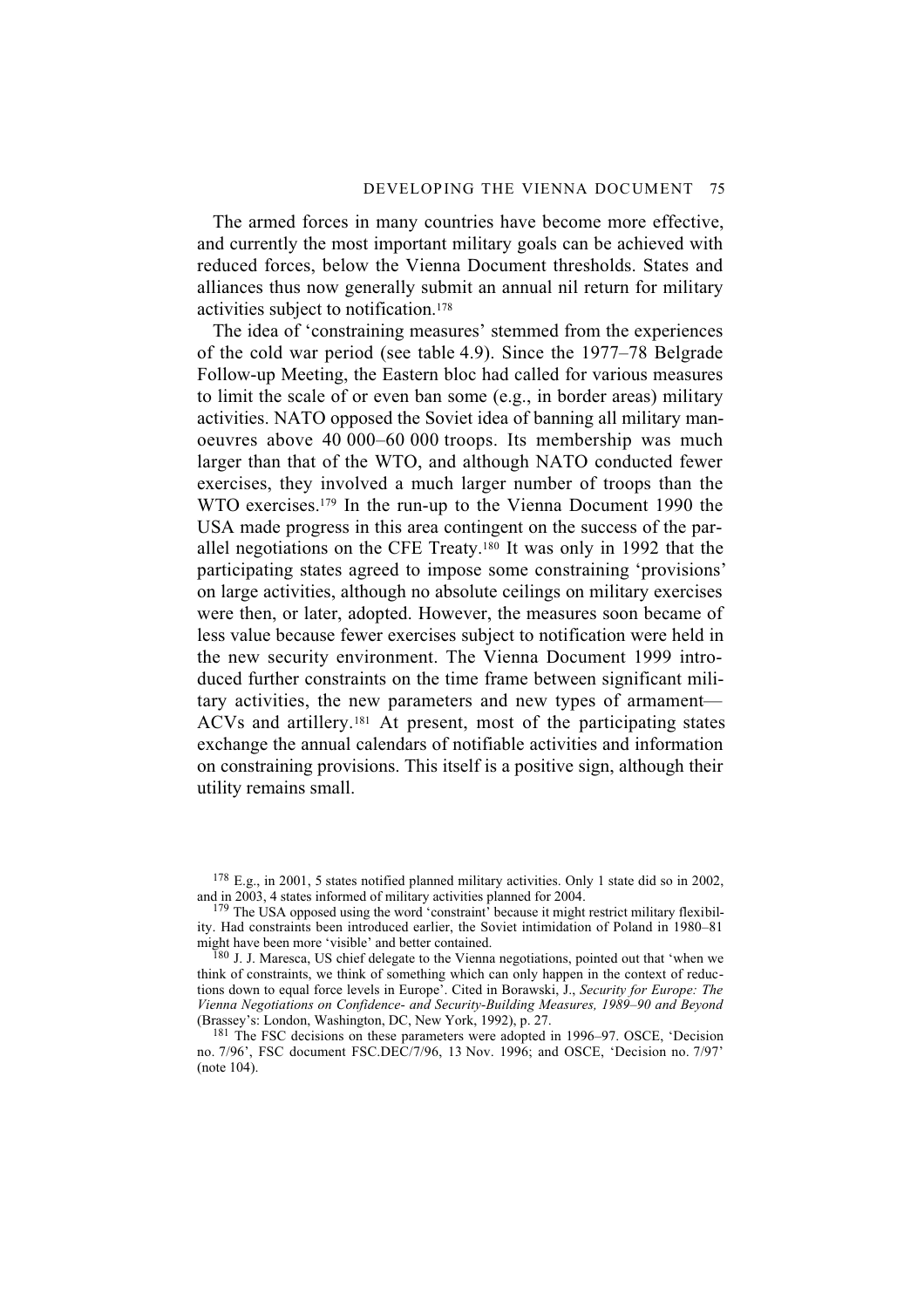#### 76 CSBMs IN THE NEW EUROPE

| Document                    | Relevant provisions/areas covered                                                                                                                                                                                                                                                                                                                                                                                                                                                                                                                                                                                                                                                           |
|-----------------------------|---------------------------------------------------------------------------------------------------------------------------------------------------------------------------------------------------------------------------------------------------------------------------------------------------------------------------------------------------------------------------------------------------------------------------------------------------------------------------------------------------------------------------------------------------------------------------------------------------------------------------------------------------------------------------------------------|
| Stockholm<br>Document, 1986 | Information provided 2 years in advance on planned military<br>activity involving more than 40 000 troops; no military<br>activity involving more than 75 000 troops unless notified<br>2 years in advance; no military activity involving more than<br>40 000 troops unless notified 1 year in advance (previous<br>annual calendar); and minimized activities in addition to those<br>contained in annual calendar                                                                                                                                                                                                                                                                        |
| Vienna Document<br>1990     | Same coverage as Stockholm Document but no<br>military activity involving 40 000 troops or more unless<br>notified 2 years in advance                                                                                                                                                                                                                                                                                                                                                                                                                                                                                                                                                       |
| Vienna Document<br>1992     | Maximum of 1 activity per state every 2 years with more than<br>40 000 troops or 900 battle tanks; maximum of 6 activities<br>per state involving 13 000-40 000 troops or 300-900 battle<br>tanks with at least 3 of these below 25 000 troops or<br>400 battle tanks; maximum of 3 simultaneous exercises with<br>more than 13 000 troops or 300 battle tanks; and no military<br>activity involving 40 000 troops or 900 battle tanks or more,<br>unless notified 2 years in advance                                                                                                                                                                                                      |
| Vienna Document<br>1994     | Same coverage as the Vienna Document 1992; plus manda-<br>tory nil returns for activities involving 40 000 troops or<br>900 battle tanks in the second subsequent year                                                                                                                                                                                                                                                                                                                                                                                                                                                                                                                      |
| Vienna Document<br>1999     | Maximum of 1 activity per state every 3 years involving more<br>than 40 000 troops, 900 battle tanks, 2000 armed combat<br>vehicles (ACVs) or 900 artillery pieces; maximum<br>6 activities per state every year involving more than 13 000<br>troops, 300 battle tanks, 500 ACVs or 300 artillery pieces,<br>with at least 3 of these below 25 000 troops, 400 battle tanks,<br>800 ACVs or 400 artillery pieces; maximum 3 simultaneous<br>exercises with more than 13 000 troops or 300 battle tanks or<br>500 ACVs or 300 artillery pieces; no military activity<br>involving 40 000 troops, 900 battle tanks, 2000 ACVs or<br>900 artillery pieces, unless notified 2 years in advance |

#### **Table 4.9.** Constraining provisions*<sup>a</sup>*

*<sup>a</sup>* The 1975 Helsinki Final Act did not contain constraining provisions.

# VIII. Compliance and verification

A significant element marking the new post-cold war era was the interpretative statement by Hungary (also on behalf of Czechoslovakia and Poland) which was made at the end of the CSBM negotiations in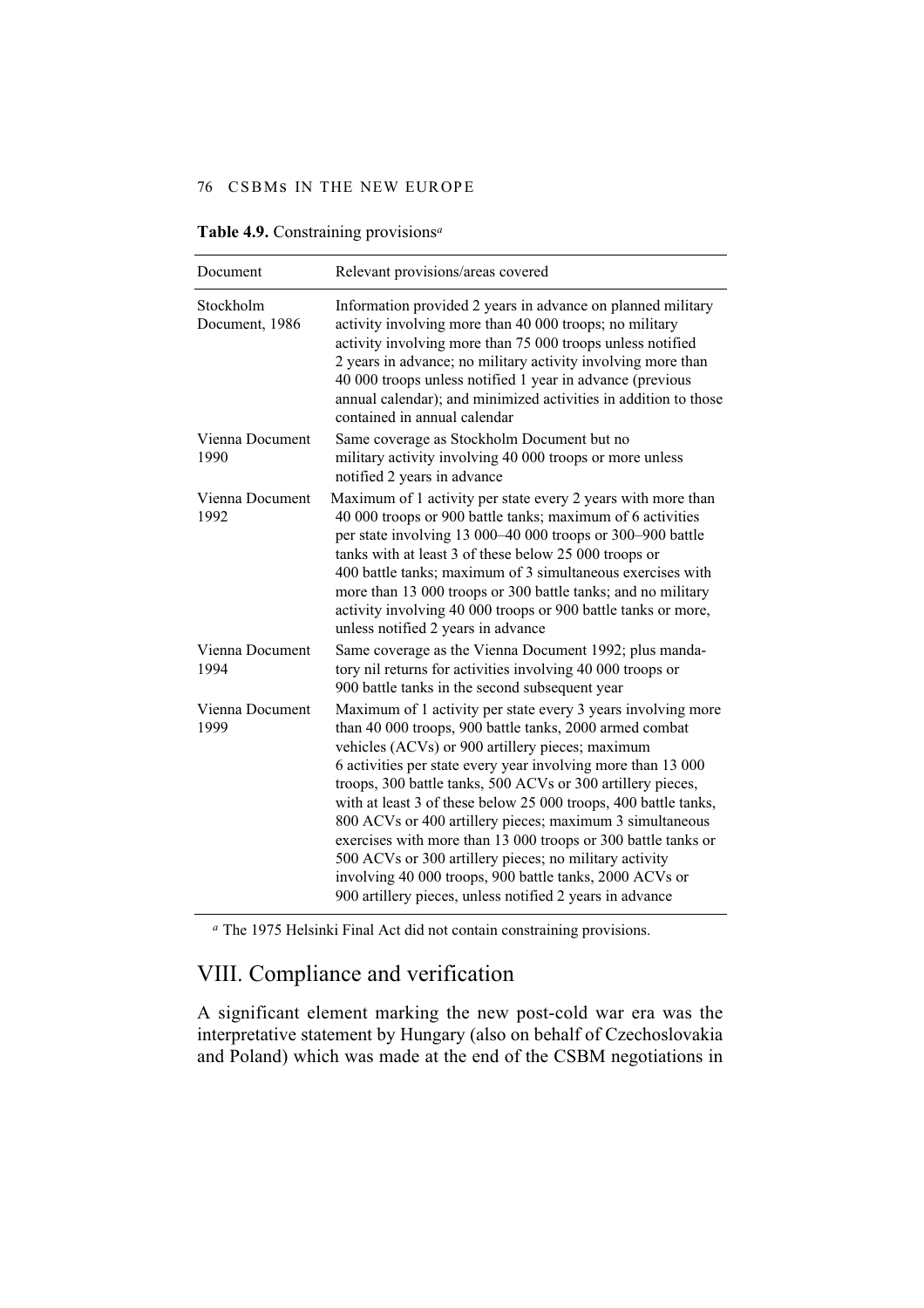November 1990. It indirectly terminated the 1986 Stockholm interpretative statement that the WTO countries would not inspect each other. The new declaration stated that each of the three countries 'has the right to carry out inspections and evaluation visits on the territory of any other participating states and is ready to accept on its territory such inspections and evaluation visits' under the Vienna Document 1990 (see table 4.10).182

Inspections had become a widely accepted, routinely used instrument for verification and for gaining insight into military activities. With the number of notifiable military activities systematically decreasing, there was a hope that raising the quota of inspections would help maintain the achieved standard of openness. In addition, by forming larger and multinational inspection teams, more countries would be given the opportunity to take part in compliance and verification activities.

The Vienna Document 1990 introduced the evaluation of exchanged military information (AEMI) as a new CSBM. Originally the evaluation measure applied only to active units.183 Some countries, particularly those whose strategies relied largely on mobilization (the Soviet Union, Sweden and Switzerland) claimed that the new provisions would put them at a disadvantage in their freedom to conduct defence operations and burden them with the requirement of constantly providing information.

The Vienna Document 1992 introduced innovations in this area which envisaged the possibility of forming multinational inspection teams headed by the inspecting states and making non-active formations and combat units that were temporarily activated available for evaluation during the period of such an activation. The Vienna Document 1994 also provided for mandatory information when evaluation visit quotas had been filled. It encouraged furnishing voluntary

<sup>182</sup> FSC, 'CSCE Negotiations on confidence- and security-building measures, Vienna 1989', *Journal*, no. 241 (17 Nov. 1990), Rev. 1, plenary meeting. A similar statement regarding intra-alliance, on-site inspections was then made by those 3 states at the CFE negotiation forum.

<sup>183</sup> Annex V to the Vienna Document 1990 provided that 'an adequate solution will be found to evaluate non-active formations and units which are activated for routine training purposes'. According to the Vienna Document definition, 'non-active units' have less than 15% of combat strength.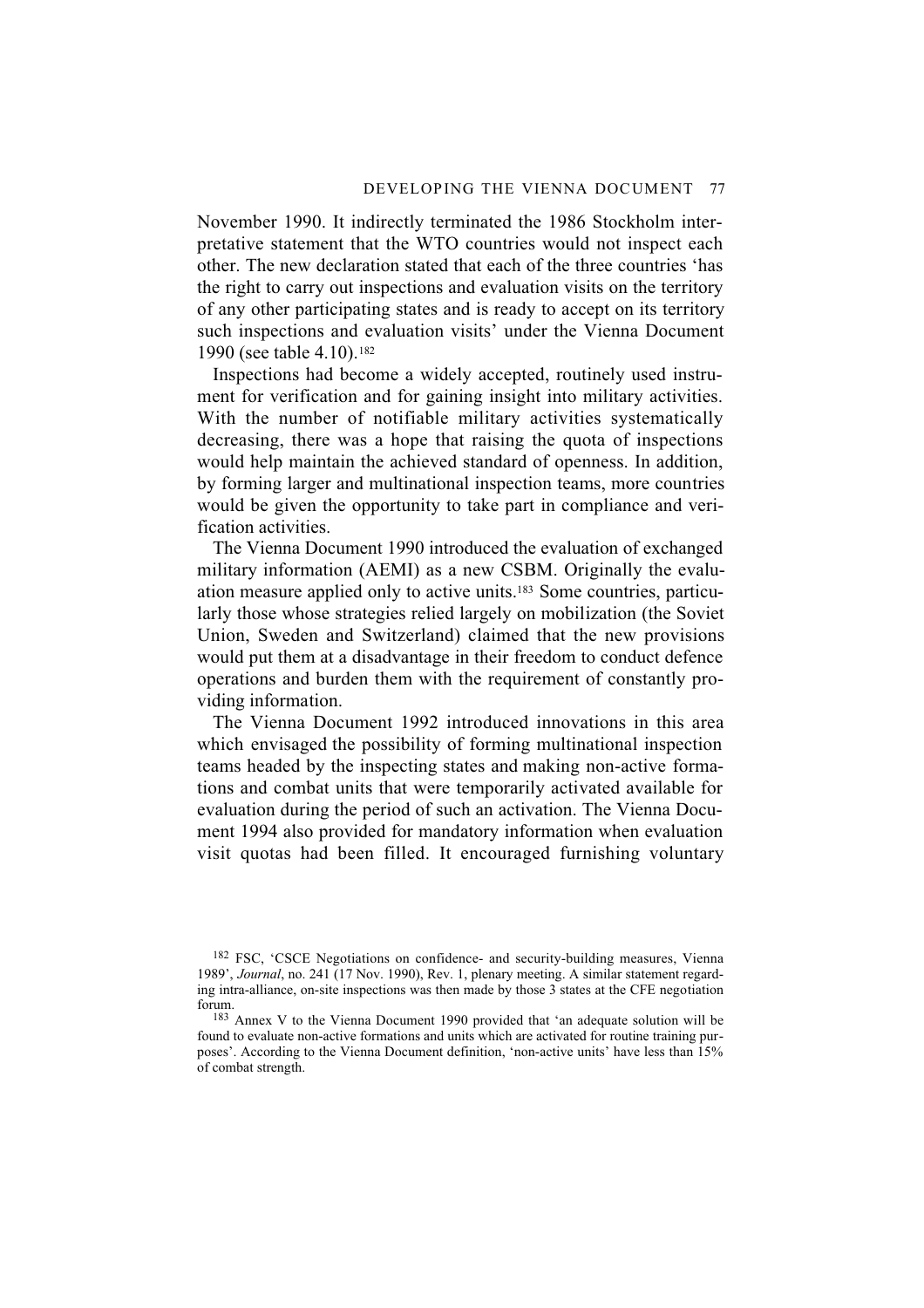| Document                    | Relevant provisions/areas covered                                                                                                                                                                                                                                                                                                                                                                                                                                                                                                                                                             |
|-----------------------------|-----------------------------------------------------------------------------------------------------------------------------------------------------------------------------------------------------------------------------------------------------------------------------------------------------------------------------------------------------------------------------------------------------------------------------------------------------------------------------------------------------------------------------------------------------------------------------------------------|
| Stockholm<br>Document, 1986 | A state is not obligated to receive more than 3 on-site<br>inspections per calendar year; a state is not obligated to<br>receive more than 1 on-site inspection per calendar year from<br>the same state; a reply will be given within 24 hours of the<br>request; the inspection will begin within 36 hours of the<br>request; the inspection will last up to 48 hours; and a<br>maximum of 4 inspectors per inspection team                                                                                                                                                                 |
| Vienna Document<br>1990     | Same as the Stockholm Document plus evaluation<br>of information provided on military forces and plans for<br>deployment of major weapon and equipment systems; quota<br>of 1 visit per 60 reported units, but maximum of 15 visits<br>received by a state per year; maximum of one-fifth of visits<br>from the same state; maximum of 2 visits to same<br>unit/formation and only once by the same state; and request<br>to be given 5 days in advance and reply to be made within<br>48 hours; diplomatic status for inspectors and members of<br>the evaluating teams granted during visit |
| Vienna Document<br>1992     | Same as the Vienna Document 1990 plus possible participa-<br>tion of inspectors from other OSCE states in teams; and<br>evaluation of non-active formation/unit during their temporary<br>activation                                                                                                                                                                                                                                                                                                                                                                                          |
| Vienna Document<br>1994     | Same as the Vienna Document 1992 plus states to inform<br>other states when their evaluation visit quotas have been<br>filled; use of personal observation equipment during the<br>evaluation visit better assured; and states encouraged to<br>(voluntarily) provide information on and invitation of<br>observers to activities below threshold level and those<br>conducted close to borders                                                                                                                                                                                               |
| Vienna Document<br>1999     | Same as the Vienna Document 1994 plus multinational<br>inspection teams and evaluation teams (up to 3 nationalities);<br>inspection requests due 36 hours prior to entry of team but not<br>more than 5 days in advance; evaluation requests due 5 days<br>prior to visit, but not more than 7 days in advance; and<br>maximum of 2 evaluation visits per month in a state                                                                                                                                                                                                                    |

#### **Table 4.10.** Compliance and verification*<sup>a</sup>*

*<sup>a</sup>* The 1975 Helsinki Final Act did not contain provisions on compliance and verification.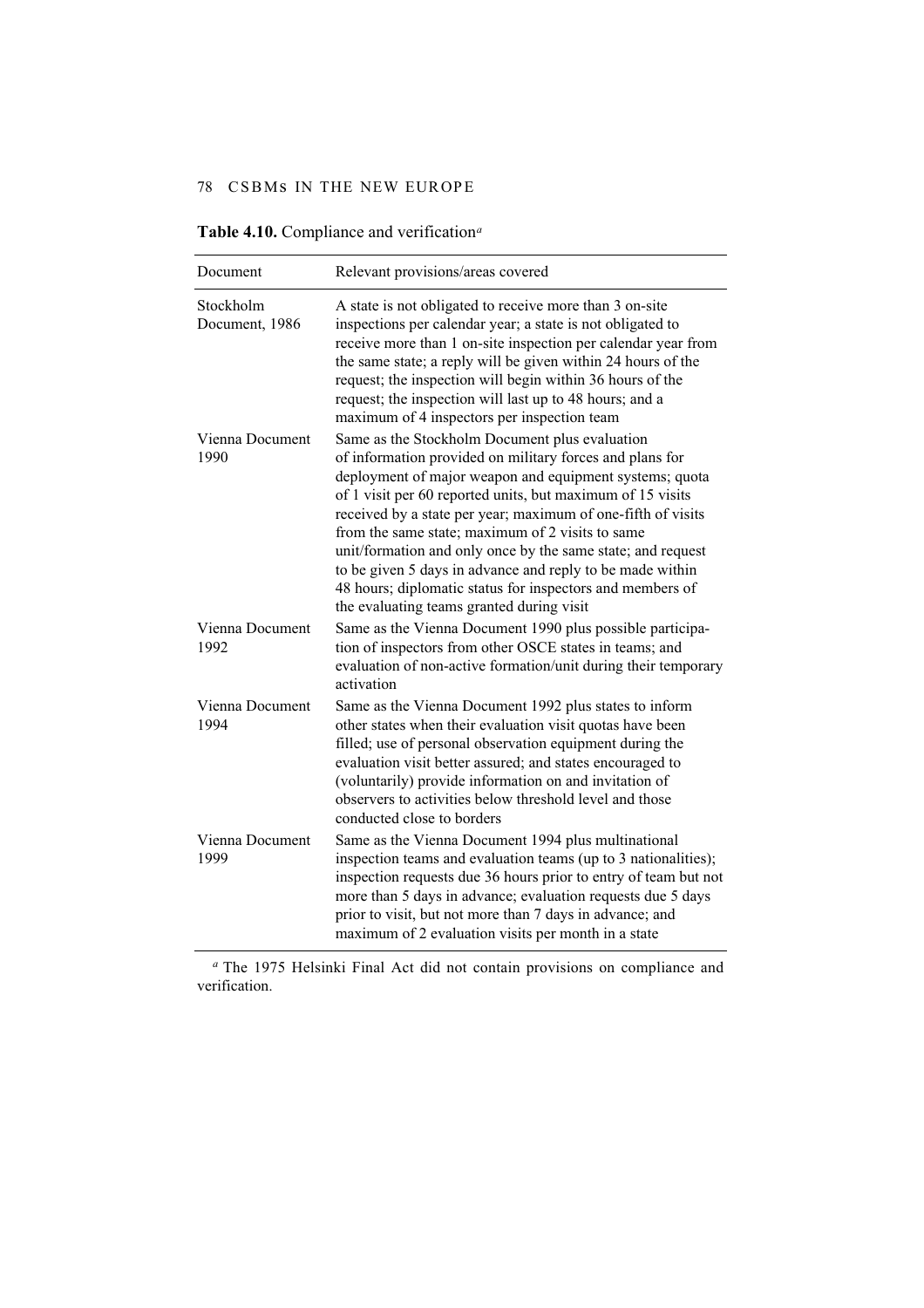information on non-notifiable activities close to borders and invitation of observers to such activities.184

In the run-up to the signing of the Vienna Document 1999 and after its adoption more major changes were suggested.185 The bulk of them concerned the quotas for inspection and evaluation, including: (*a*) reviewing and equitably distributing them ('utilization') over the year and among participating states;186 (*b*) increasing their number according to various criteria; (*c*) converting inspection quotas into evaluation quotas or use of unused inspection quotas for evaluation visits; (*d*) possibly coordinating quotas through the CPC, FSC or AIAMs; and (*e*) using the CFE mechanism of planning a year before, and so on. Moreover, some states called for an increase in the number of inspection and evaluation teams. There were proposals, among others, to establish an OSCE arms control agency187 and to develop a mechanism to ensure the conduct of inspections and of evaluations in crisis situations.188

A number of changes were made to Chapter IX of the Vienna Document. Failure to carry out or accept an inspection owing to *force majeure* was addressed in detail.<sup>189</sup> Representatives of forces of states other than the receiving state are obliged to cooperate in relevant phases of the inspection. Requests for an inspection are to be submitted at least 36 hours but no more than five days before the estimated entry into the territory of the receiving states.190 The inspection team, consisting of up to four inspectors, may include nationals from up to three participating states (however, the status of interpreters was

184 A *signum temporis* was the change in one of the first paragraphs of the sub-section regarding inspection in the Vienna Document 1992, para. 78: 'Any participating State will be allowed to address a request for inspection to another participating State on whose territory, within the zone of application for CSBMs, compliance with the agreed confidence- and security-building measures is in doubt'. In the Vienna Document 1994, para. 78 was rephrased, and the reference to 'doubt' was dropped.

 $185$  See, e.g., OSCE, FSC document FSC.GAL/33/97 (note 112).

<sup>186</sup> The persistent problem is the rapid exhaustion of the quotas of inspections and evaluation visits at the beginning of the year and the concentration of visits in the first quarter of the year.

<sup>187</sup> The idea, popular in the mid-1990s, was later dropped.

 $188$  See, e.g., OSCE, FSC document FSC.GAL/33/97 (note 112).

189 Para. 78. Nevertheless a common definition of *force majeure* is still pursued.

<sup>190</sup> An attempt to set parameters for the size and shape of the 'specified area' has failed. Russia has long advocated its proposal to give specific parameters to the size of the specified area: 18 000 square km with the distance between 2 points not to exceed 200 km.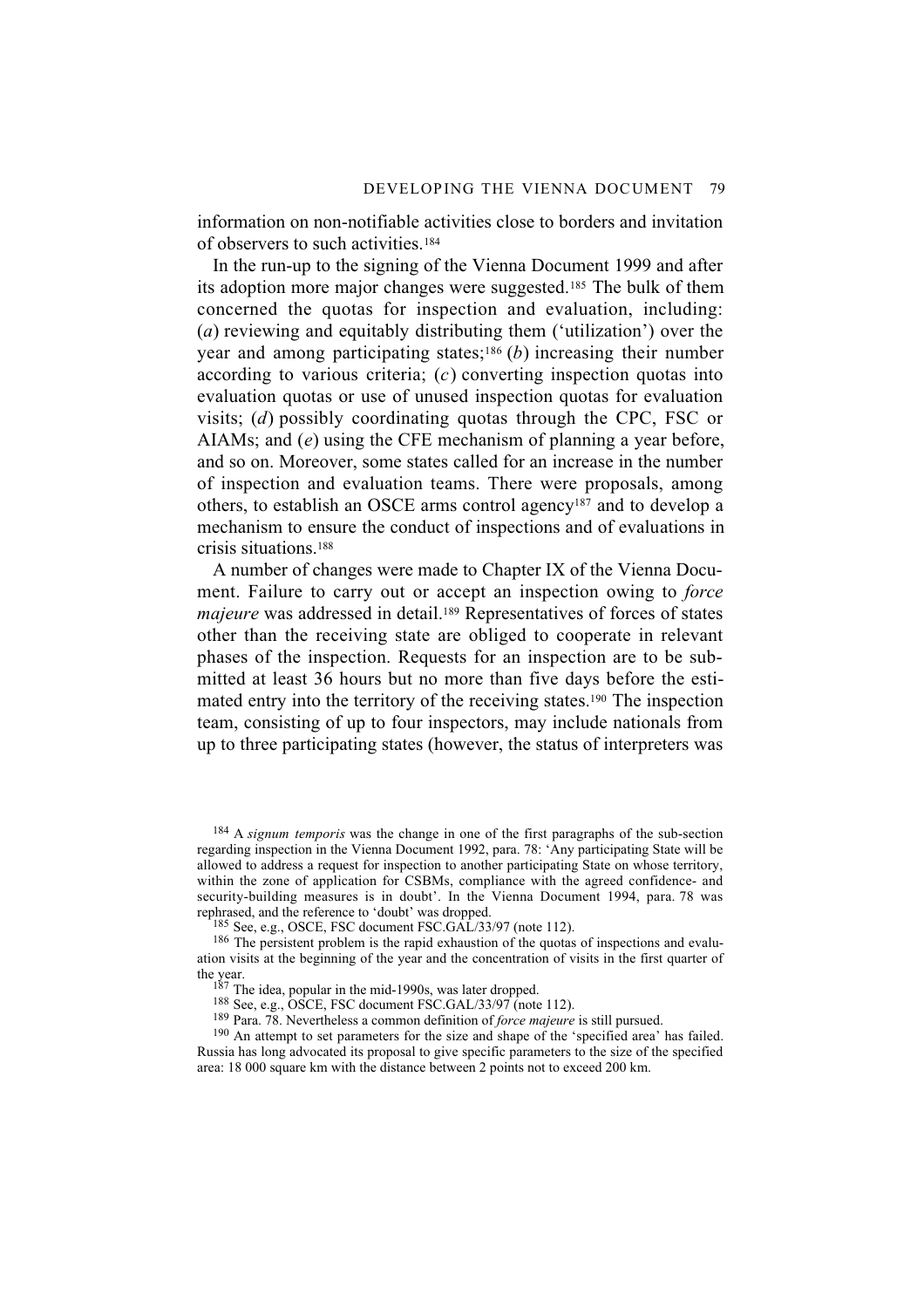not agreed).191 Aircraft are to be provided by the receiving country unless otherwise agreed.

There were also changes to the evaluation section. No participating state is obliged to accept more than two visits per calendar month.<sup>192</sup> Requests for evaluation visits are to be submitted no earlier than seven (and no later than five) days before the estimated entry into the territory. Cases of *force majeure* are dealt with as under inspections. The teams are to consist of no more than three (formerly two) persons unless otherwise agreed. More detailed provisions are included on the size of the team, nationalities and the content of the request. The inspecting and evaluating teams are permitted to use additional equipment for the inspection, to be specified in the request and subject to the specific consent of the receiving state.193 The report of the inspection or evaluation must be communicated to all states within 14 days.

The problem of the rapid utilization of the quotas of inspection and evaluation visits in the first months of the calendar year has persisted despite the steps taken to solve it. It has been suggested that: (*a*) changes be made with regard to inspections and evaluations; (*b*) the scope of multilateral inspections, evaluation visits and bilateral measures be widened; and (*c*) reporting should be improved. The issue of quotas for inspections and evaluation visits has been alleviated, in part, by the increase in the number of the (sub-)regional measures, which have been on the rise since the mid-1990s.194

The discussion on streamlining compliance measures continues. Apart from the above-mentioned suggestions, states are seeking to facilitate the work of inspectors, elaborate options for the conduct of inspections in countries affected by economic and financial hardships, regulate the transit of inspectors<sup>195</sup> and reach other common understandings.

<sup>191</sup> The participating states eventually 'expressed their willingness' to accept interpreters in inspections and evaluation visits as 'auxiliary personnel'; they should not be counted against the overall number of inspectors or members of the evaluation teams. OSCE, FSC document FSC/JOUR/434, 21 July 2004, Annex 1.

 $192$  This is intended to better distribute the quota of visits throughout the year.

<sup>193</sup> Proposals regarding use of the Global Positioning System and mobile telephones by inspectors/evaluators were not accepted.

<sup>194</sup> See chapter 7 on regional measures.

<sup>195</sup> Steps were taken in 2003 to resolve difficulties faced by verification teams while in transit. OSCE, 'Statement by the Chairperson', FSC document FSC.JOUR/408/Corr.1, Annex 8, 8 Oct. 2003.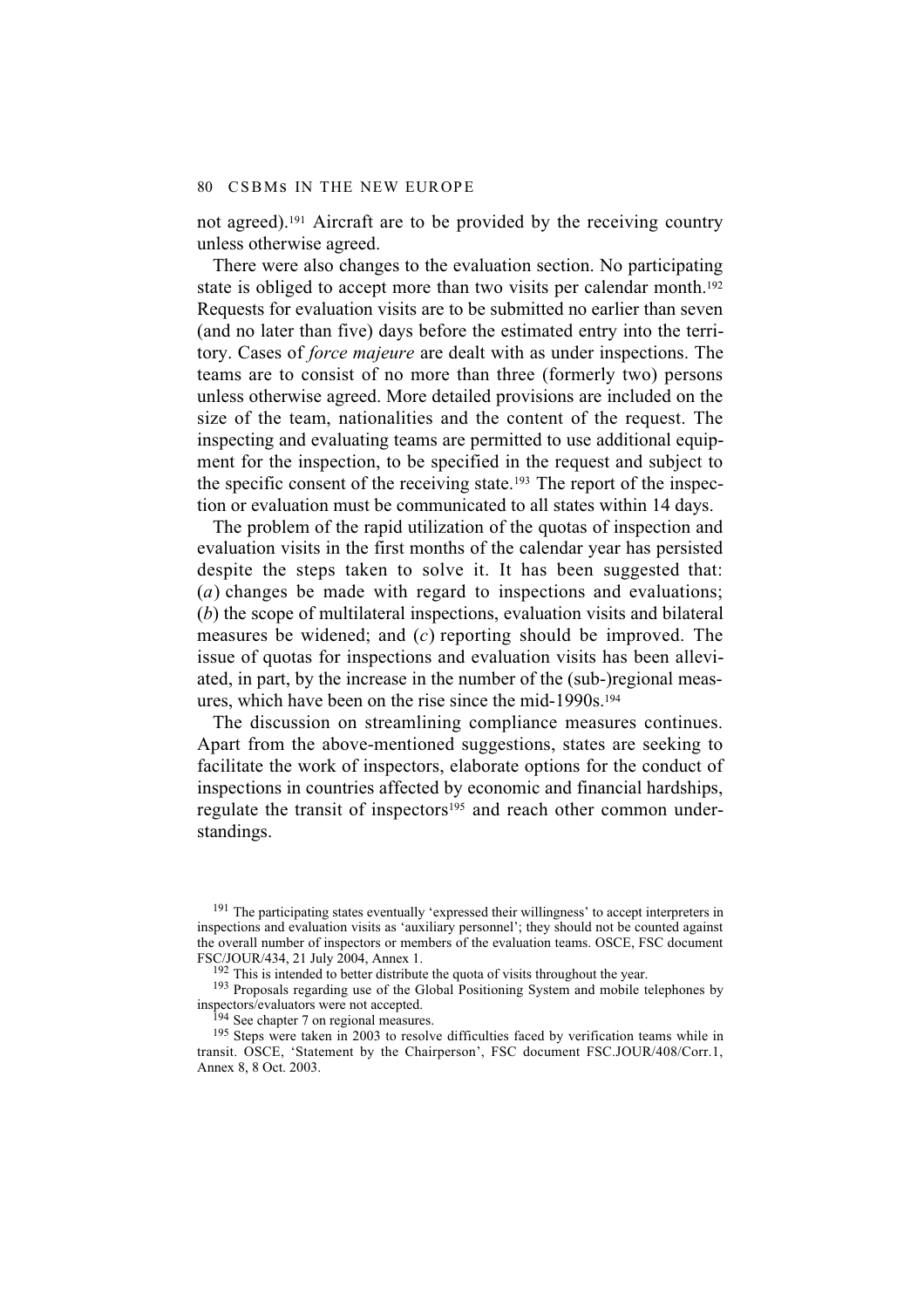# IX. Communications

Establishment of a network for direct communication between the capitals of CSCE states was envisaged for the transmission of messages relating to CSBMs. In the 1980s only diplomatic channels were available for this kind of communication. The Vienna Document 1990 provided for the establishment of 'a network of direct communications between the capitals for the transmission of messages relating to agreed measures' to complement the existing use of normal diplomatic channels. A joint statement by US Secretary of State James Baker and German Foreign Minister Hans-Dietrich Genscher, on 10 May 1991, recommended endorsement of the CPC communications facilities as a 'hotline' for emergency communication between CSCE capitals.196 However, this suggestion was not explicitly supported by NATO. In the face of an impending crisis in Yugoslavia, the CSCE foreign ministers agreed, at their 19–20 June Berlin CSCE Council Meeting, that the Communications Network should preferably be used for all communications in emergency situations. In this connection the CSCE Secretariat was to be integrated into the network.197

The Netherlands was entrusted with the task of setting up and managing the Communications Network, which became operational in November 1991 (see table 4.11). By the end of 1992, 27 (out of 53) participating states were connected to the network. However, some countries preferred to rely on bilateral communication systems (chiefly via embassies). Other countries were hampered by financial or technical obstacles; and some smaller countries stated that they did not intend (despite earlier pledges) to connect their capitals to the network. In any case, all militarily significant states (i.e., those with the most important information to send) were already integrated in the system.

Various solutions have been sought to make the network comprehensive, embracing all the participating states as soon as possible (e.g., by using private firms to establish communications links or by employing satellite communications). The network was intended not

<sup>196</sup> *Dispatch*, vol. 2, no. 19 (13 May 1991), pp. 345–47.

<sup>&</sup>lt;sup>197</sup> CSCE, 'Summary of conclusions' and 'Mechanism for consultation and co-operation with regard to emergency situations (Annex 2)', First Meeting of the Council, Berlin, June 1991, URL <http://www.osce.org/docs/english/1990-1999/mcs/1berl91e.htm>.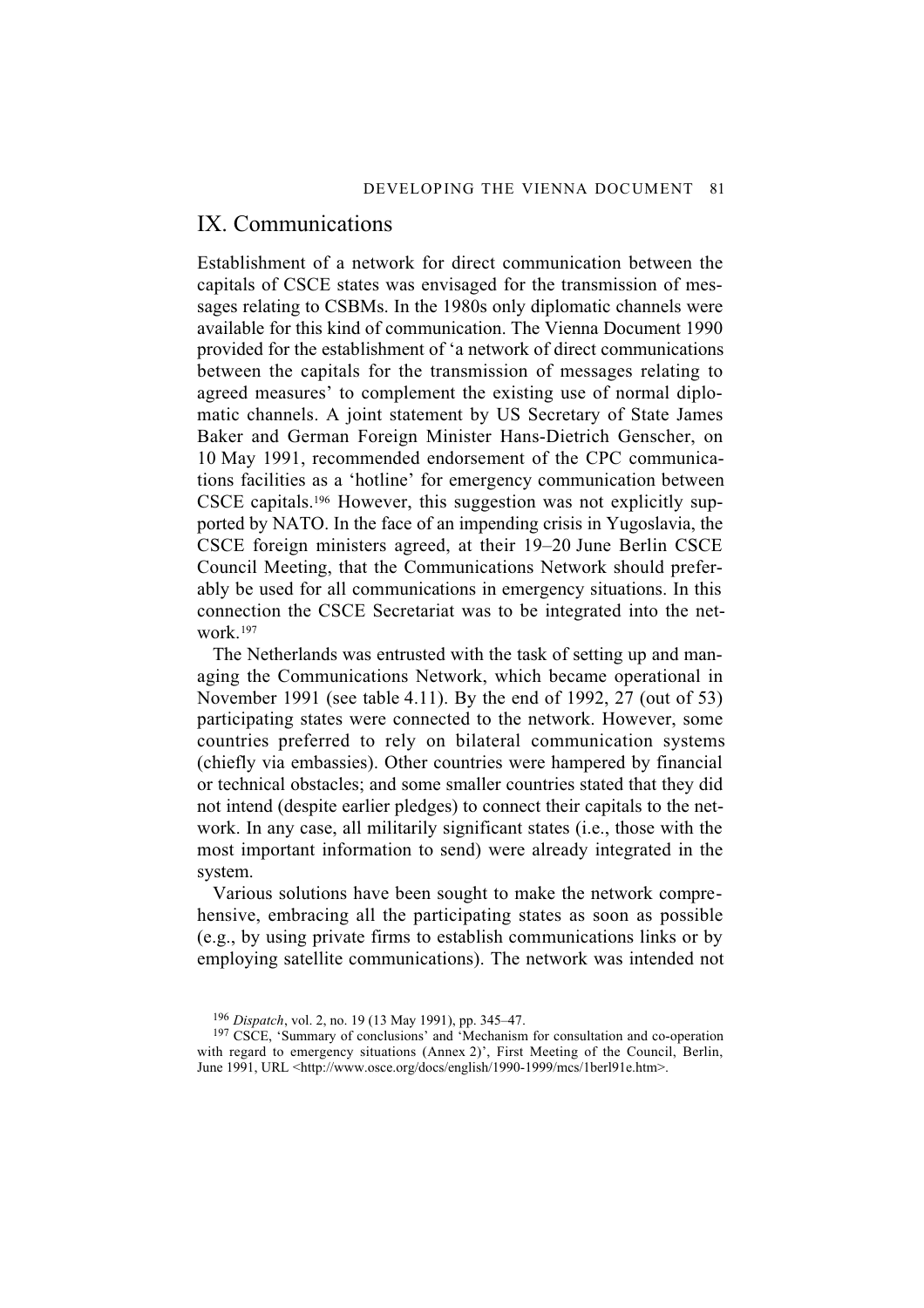| Document                    | Relevant provisions and areas covered                                                                                                                                                          |
|-----------------------------|------------------------------------------------------------------------------------------------------------------------------------------------------------------------------------------------|
| Stockholm<br>Document, 1986 | Diplomatic channels                                                                                                                                                                            |
| Vienna Document<br>1990     | Establish network of direct communication between capitals;<br>and national points of contact for transmitting communica-<br>tions                                                             |
| Vienna Document<br>1992     | Same as the Vienna Document 1990                                                                                                                                                               |
| Vienna Document<br>1994     | Same as the Vienna Document 1992 plus use of standard<br>operating procedures; and establishment of a<br>Communications Group to discuss ways of enhancing the<br>effectiveness of the network |
| Vienna Document<br>1999     | Separate OSCE Communications Network Document <sup>b</sup>                                                                                                                                     |

#### **Table 4.11.** Communications*<sup>a</sup>*

*<sup>a</sup>* The 1975 Helsinki Final Act did not contain provisions on communication.

*<sup>b</sup>* OSCE, FSC document FSC.DEC/5/99, 6 Oct. 1999.

only to support the CSBM information exchange but also all other security-related communications. (CFE Treaty-related information has also been sent via the network.)

In 1993 the Communications Network linked 35 end-user stations: three CSCE institutions and the foreign ministries of 32 participating states.198 It had already proved to be useful in sending notifications of inspection and evaluation documents; and it facilitated other exchanges. Information was also exchanged on annual military calendars, budgets, military forces and armaments as well as on CSCE meetings. It was planned that, together with handling CSBM and CFE Treaty information, the Communications Network would play a key role for the 1992 Open Skies Treaty. Despite various objective and subjective obstacles, by the mid-1990s it was recognized that the network had become an integral part of the CSBM regime, and participating states could no longer simply declare that they did not want to

<sup>&</sup>lt;sup>198</sup> All stations with readily available personal computers transferred and received messages which were routed to a central computer in the Foreign Ministry of the Netherlands, which automatically relayed them to all intended recipients. NATO, especially the UK and the USA, planned to provide communications equipment and training to the former Soviet republics. Russia was already connected to the Communications Network.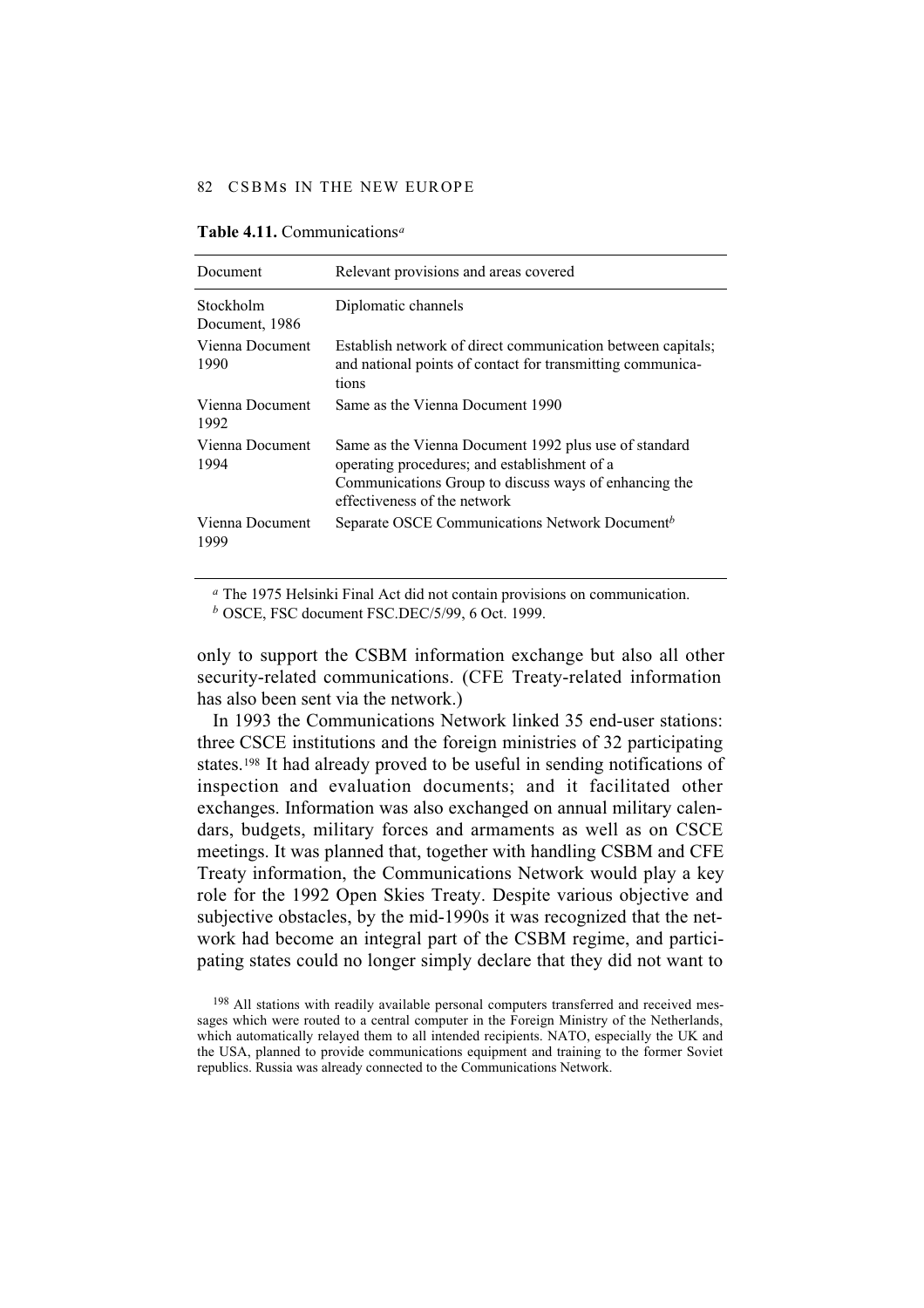be hooked up to it. The Vienna Document 1994 envisaged setting up a Communications Group to address questions relating to rules of procedure, working methods, formats and other measures to enhance the viability and effectiveness of the Communications Network, including issues relating to the use of modern information technology for data exchange.

By the end of the 1990s the obstacles to connecting all the OSCE participating states remained partly technical and partly political in nature. Unlike the preceding Vienna Document, the Vienna Document 1999 states that the use and arrangements of the Communications Network are to be governed by the relevant OSCE documents. On 6 October 1999 the FSC adopted a separate OSCE Communications Network Document which superseded *inter alia* Chapter IX of the Vienna Document 1994.199

In 1999 the OSCE Communications Network underwent a significant change because of the phase I year 2000 upgrade.<sup>200</sup> The upgrade involved the replacement of hardware, operating systems and communications software in use at each end-user station (EUS) and at the central mail server. By the time of the AIAM 2000, 34 states and the OSCE and NATO had been connected by new EUSs, while 12 countries had not yet ordered new EUSs. Several countries were not connected to the network at all. The cost of an EUS, the difficulty for some countries to establish a reliable means of communication, and the availability and affordability of information technologies were discussed, and measures to address individual cases were proposed.

Phase II of the upgrade provides 24-hour connectivity to the network at reduced cost and will increase participation. A new, integrated notification application network software system implements the notification provisions of the CFE Treaty, the Treaty on Open Skies and the Vienna Document 1999. In June 2000 the FSC tasked the technical subgroups with designing, developing and presenting a network solution, taking into account various general requirements, including the participation of all OSCE states, common standards, compatibility with existing EUS hardware and notification applications, centraliza-

199 OSCE, 'Decision no. 5/99', FSC document FSC.DEC/5/99, 6 Oct. 1999, URL <www. osce.org/docs/english/ fsc/1999/decisions/fed9905.pdf>. The OSCE Communications Network is broader in scope than the Vienna Documents 1994 and 1999. It is also used for information exchange under the CFE Treaty, the Open Skies Treaty and in other OSCE correspondence. At present, some 250 000 messages are delivered annually.

<sup>200</sup> Phase II was intended to seek alternative means of communication and appropriate information security mechanisms after Jan. 2000.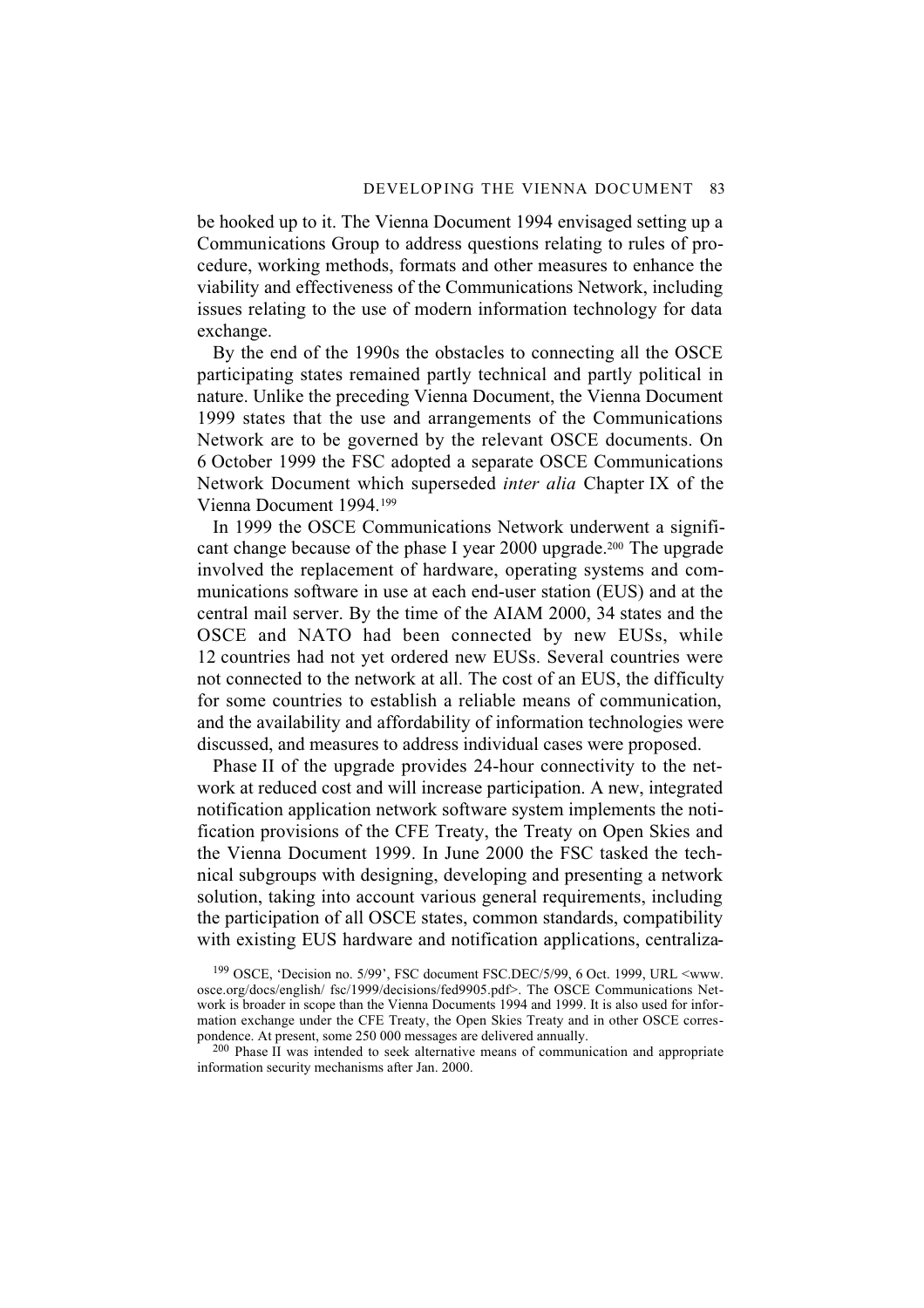tion of the network administration, integrity and privacy of messages, and so on.201

On 1 July 2001, the Netherlands ceased to host the OSCE Communications Network, and the central electronic mail server was transferred to Vienna. The FSC established a back-up procedure for the operation of the Communications Network until completion of the work on phase II of its modernization.<sup>202</sup> In the autumn of 2002 a contract was signed for the establishment of an efficient and cheaper operational system. The network was successfully upgraded to an Internet-based system in 2003. It is claimed that the switch to modern technology has vastly reduced communication costs, and the total number of participants in the Communications Network consequently rose to 47 states at the end of 2003.203

201 OSCE, 'Decision no. 6/00: solution for Phase II of the upgrade of the OSCE Communications Network', FSC document FSC.DEC/6/00, 21 June 2000, URL <http://www.osce. org/docs/english/fsc/2000/decisions/fed0006.htm>.

 $202$  The central electronic mail server was relocated in early Sep., and operations resumed on 1 Oct. 2001. For details of the back-up procedure see OSCE, 'Back-up procedure for the operation of the OSCE Communications Network', FSC document FSC.DEC/3/01, 20 June 2001, URL <www.osce.org/docs/english/fsc/2001/decisions/fed0103.htm>.

 $^{203}$  Before the launching of the new Communications Network it took up to 30 minutes to distribute a message to all states in the network. Average delivery time is now 30 seconds. 'Exchanging military information in a flash', *OSCE Newsletter*, no. 7 (Nov./Dec. 2003), pp. 10–11.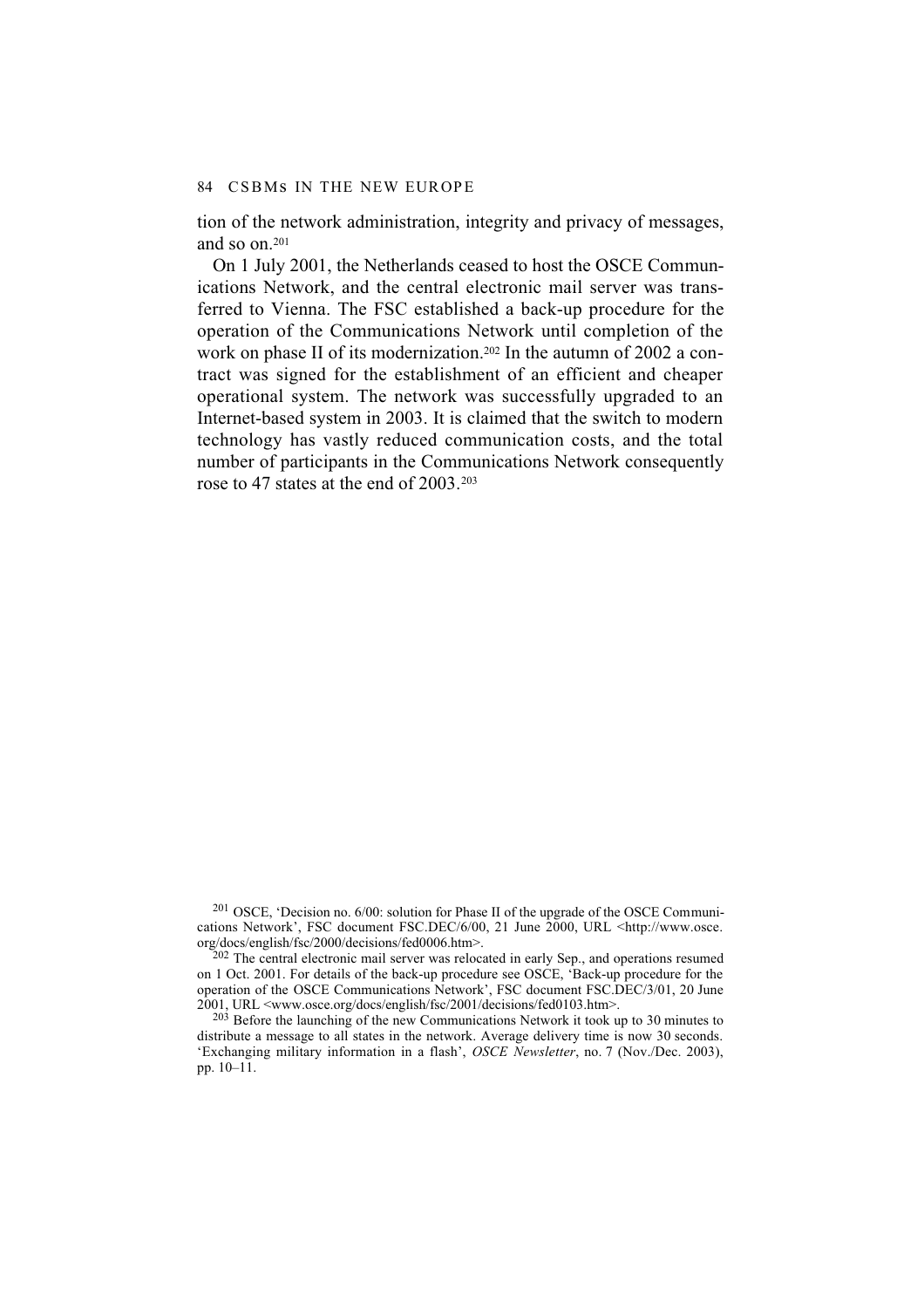# 5. The compliance record

# I. Introduction

The relevance and viability of an international agreement can be measured by the extent to which the agreement is implemented and by the degree of compliance with its terms. The record of CSBM implementation is generally positive, but the history of post cold-war CSBM compliance also provides numerous cases in which states have not conformed or have only partially conformed to the provisions of the Vienna Document.

The end of the cold war did not result in immediate, automatic change among states in the military sphere. Although the CSCE states declared that they were partners, not enemies, and promptly agreed on the second Vienna Document, the process of strengthening confidence and security in the first years after the end of the cold war encountered problems. Several factors were responsible. First, time was needed to assure the countries of the West and the East European countries that the new political climate was durable and lasting. Second, the Soviet Union had been evasive about military measures in its negotiations with NATO on conventional armaments in 1989–90, which had done little to foster the cooperative security atmosphere that both sides claimed to be seeking. Third, most of the new measures and mechanisms were of NATO origin, and some participants from the former Soviet bloc had to learn (at times reluctantly) the arms control and CSBM culture. Fourth, the dismantling of the Soviet Union and of the Socialist Federative Republic of Yugoslavia was imminent, and the CSCE soon had to confront a dozen or more new, post-Soviet and post-Yugoslav states with varying experience in the realm of arms control, disarmament and CSBMs. Fifth, in the new security environment the role of CSBMs and arms control as a whole was undergoing a change. In short, it was easier to adopt measures than to carry them out.

The European CSBM arrangements are not legal documents.204 Even after the end of the cold war the participating states confirmed

<sup>204</sup> This is the case except for the Treaty on Open Skies (discussed in chapter 8) and the 1991 Hungarian–Romanian open skies regime agreement, which are outside the purview of the Vienna Document. The politically binding character of CSBMs does not make them inferior to legal instruments. The OSCE participating states are expected to honour their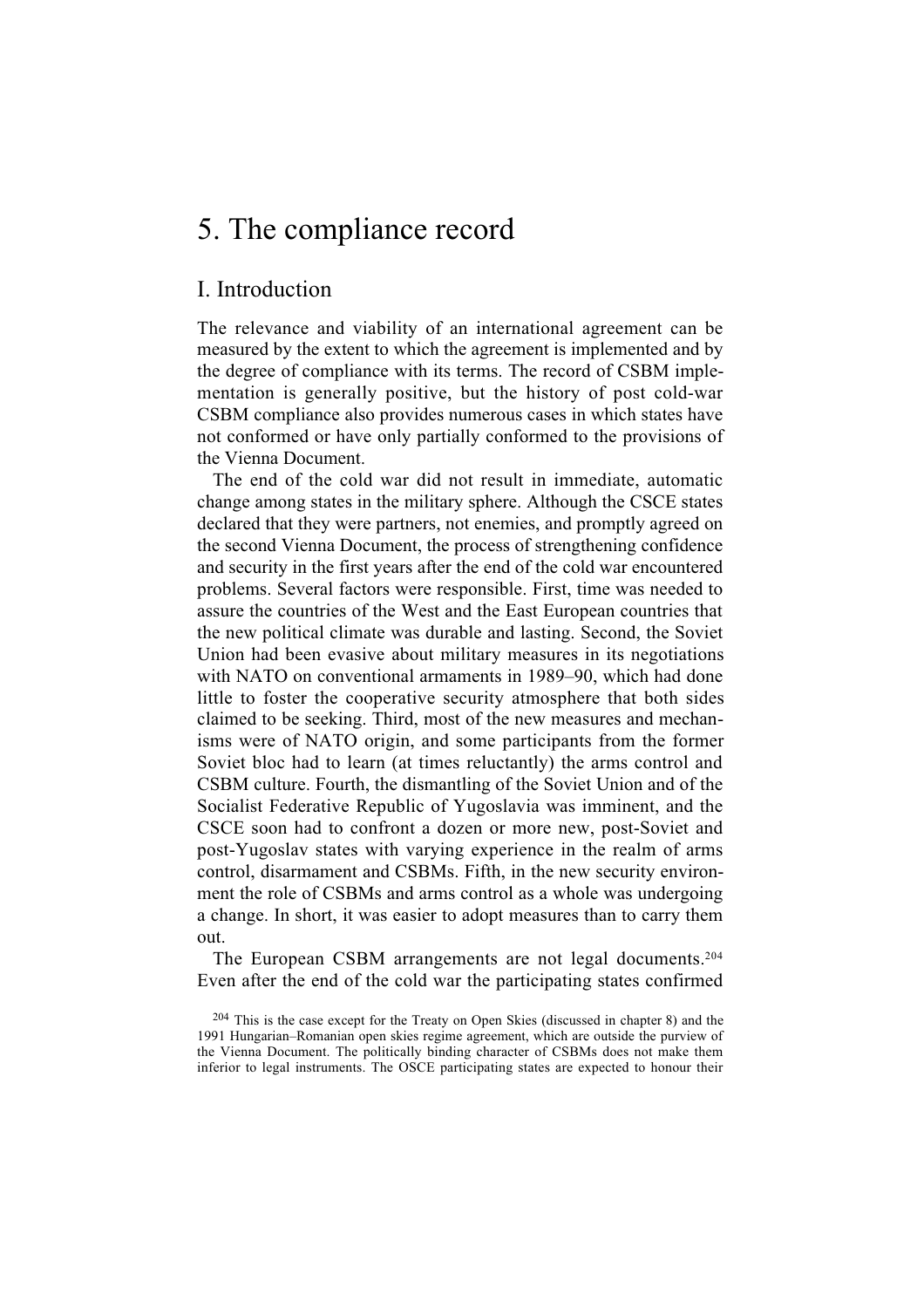that these measures should retain their political character since the confidence- and security-building regime was of a dynamic nature and was perceived as constituting a process. The successive CSBM agreements have thus been politically binding international commitments of military significance. In the cold war period their aim was to help prevent surprise attack and provide a measure of assurance between two adversarial politico-military blocs. CSBM implementation was therefore a litmus test of goodwill and cooperation between the participants in the area of military security. Since 1989, with their scope markedly expanded and their content enriched, the measures have been applied (for the most part) in the changed environment of partnership, mutual reassurance and cooperative security.

In the first phase of the history of CBMs, when they were voluntary, their implementation was formally correct. However, in a time of crisis their impact on such developments as Soviet military conduct in the neighbourhood of Poland in 1981—massive troop movements and large military exercises, aimed at bullying the Solidarity movement was almost nil. Only the 1986 'Stockholm Document criteria' (military significance, politically binding character, verifiability and Atlantic-to-the-Urals applicability) made it possible to demand conformity with the agreed measures. Fortunately, up to the end of the cold war, there were no major infringements of CSBM implementation. The overall implementation of the Stockholm Document, carried out in the benign climate of the 'Gorbachev era', demonstrated the improvement of security relations and enhanced cooperation among participating states, especially in the areas of notification, inspection and observation. Problems stemming from the different interpretations of the Vienna Document (e.g., the content of notifications, observation modalities, etc.) were resolved through consultations, practice and, later, the new versions of the document.

Concern about various such problems continued after the collapse of the bloc confrontation. Although the first AIAM, in 1991, was generally successful, several delegates warned against excessive optimism and noted that future situations might not be of a fair-weather nature.205

political commitments, and violation of them is considered impermissible as in the case of legal obligations.

 $^{205}$  In the first annual exchange of military data, Turkey did not provide information on its forces in northern Cyprus. Later, in Nov. 1991, it disseminated this information among CSCE participants at the AIAM, stating at the same time that it did so without prejudice to its reser-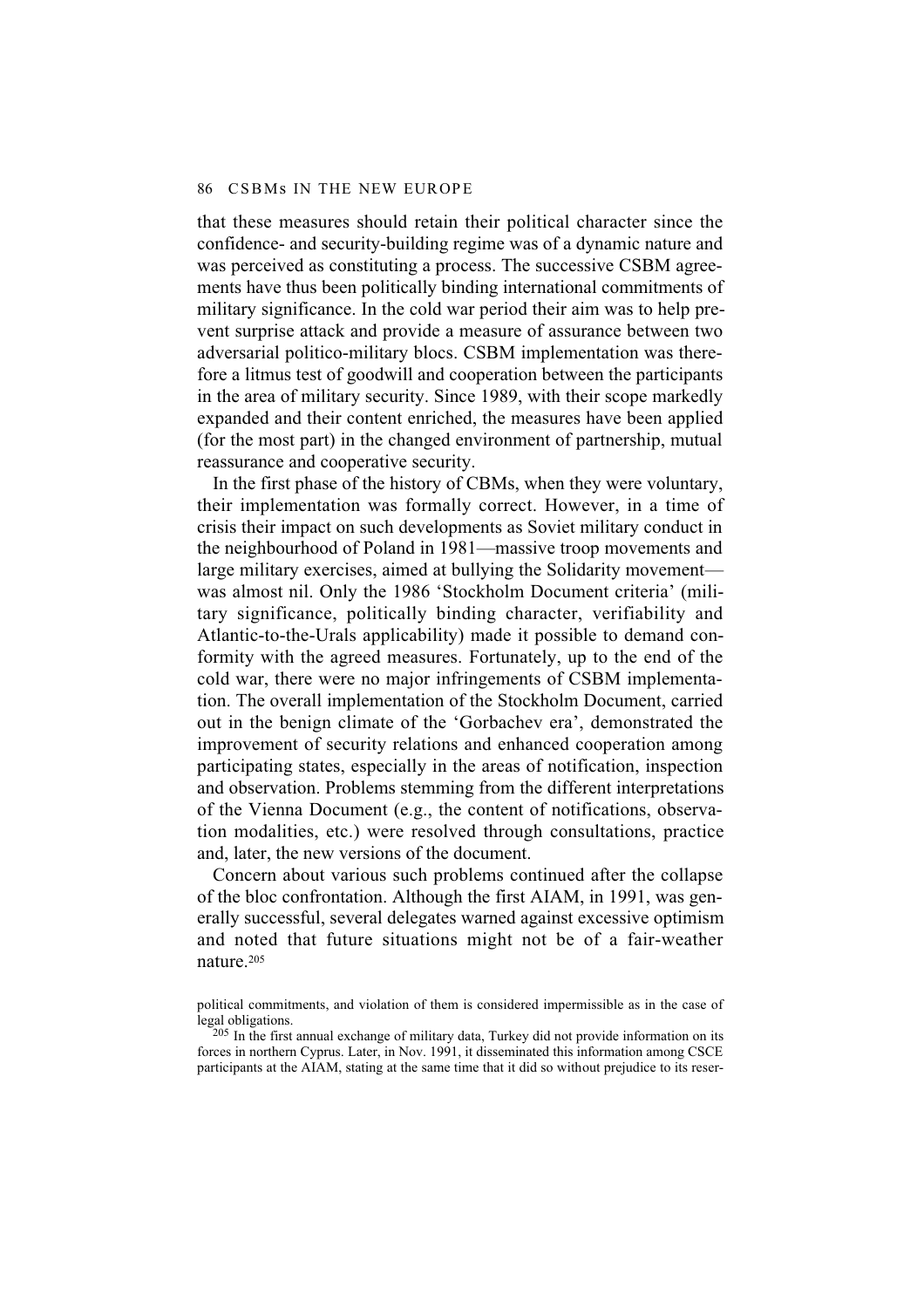When the former Soviet republics were admitted to the CSCE in early 1992 the other participating states were aware that they would encounter numerous problems because many of the new participants were not familiar with the details of CSCE practice, including those relating to the security dimension. Consequently, they required a period of education and special treatment. It was agreed that practical problems which might arise in the initial stages of the implementation of CSBMs in these states would be 'taken into consideration' by other participants but that this would not constitute a precedent.206 Bearing in mind the experience in the former Yugoslavia and elsewhere, the Visegrad states—the Czech Republic, Hungary, Poland and Slovakia—and Ukraine proposed to go further and called for consideration of 'possible action in cases of non-compliance' in crises and application of a 'consensus-minus-one' voting procedure in the event of clear, gross and uncorrected violations of CSCE military security commitments.207

On the whole, however, non-compliance issues were perceived as minor and/or stemming from various administrative, technical or financial causes, or related to inexperience. Therefore, as a rule, they were overlooked or 'let pass' by the other participants in the regime. In the early 1990s, it was noted that the problems were caused by the novelty and complexity of the measures adopted (particularly the AEMI) and by the political changes in Europe.<sup>208</sup> Generally, the participants have withheld criticism of new members, have been fairly forbearing in the criticism which has been given and have also been ready to assist the new partners. They have instead pointed to general

vation regarding the issue of the status of northern Cyprus. The accuracy of Turkish information was questioned by the representatives of Cyprus and Greece, but the supplementary military information given by the Turkish representatives was welcomed as a reflection of the new climate in European relations. While negotiating huge reductions of armaments, the Soviet Union relocated large amounts of its heavy weapons beyond the Urals in 1989–90, which created reporting difficulties for it. This evasion did not contribute positively to the general atmosphere of confidence. Despite the favourable assessment of the first annual exchange under the Vienna Document, the Soviet Union's restrictive approach to (and even manipulation of) the interpretation of the Vienna Document was noted and criticized. The most useful contribution by the Soviet Union at the first AIAM meeting was its explanation adjusting Soviet information on the provisions of the AEMI. As of Jan. 1992, the Soviet Union's successor, Russia, and other members of the CIS remained unable to provide information on their planned military activities.

206 'Chairman's statement', Vienna Document 1992, Annex V (note 31).

207 CSCE, FSC document CSCE/FSC/SC.13, 31 Mar. 1993.

208 Statement by Ambassador Dr Günter Joetze at the Annual Implementation Assessment Meeting, Vienna, 11 Nov. 1991 (note 170).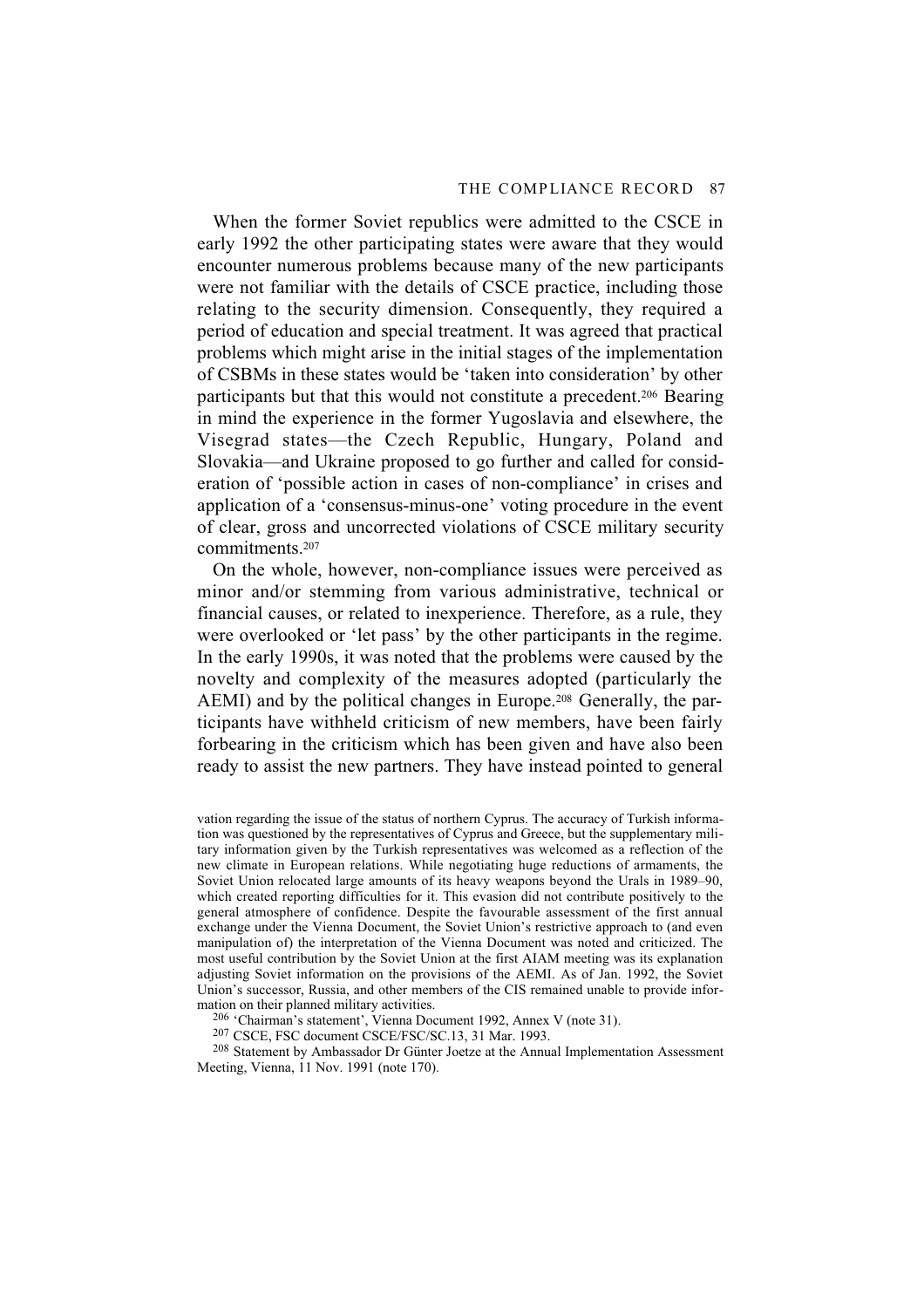problems with the information provided while seeking and exhorting non-compliant states to resolve misunderstandings and discrepancies. In addition, the CSBM operations have generally taken place in fairweather conditions, that is, in peacetime (except in the cases of the South Caucasus and of Yugoslavia).

Obstacles to implementation of the Vienna Document by some participating states in the post-cold war period tended to erode the confidence- and security-building regime. This was the case with some of the former Soviet republics in Central Asia and the Caucasus (and, until recently, Bosnia and Herzegovina), which had limited experience of complex CSBM procedures and scant resources to meet all the requirements of compliance. These states have generally complied with verification measures,<sup>209</sup> but their record on the provision of various kinds of information (e.g., on military activities and on defence planning and budgets) has remained deficient.210 The other participating states have organized bilateral and multilateral seminars, demonstrations and other meetings to foster the CSBM *acquis* among the new partners.

Disquieting cases of non-compliance have taken place in the implementation and interpretation of the provisions of the Vienna Document. For example, in 2000 two such situations occurred, both concerning Uzbekistan. In March the USA requested inspection of an area in Uzbekistan in which army-level activity could have been conducted. The Uzbek authorities denied a US request for inspection on the date requested because they could not resolve 'organizational issues' in the short time frame envisaged. They suggested that the inspection be carried out at a later time and subsequently claimed that they lacked sufficient resources to receive an inspection because of the demands of an ongoing military exercise. The reply also suggested that the area which the USA had requested to inspect exceeded the Vienna Document application framework, and a readjustment of the specified area was proposed. The Uzbek response was met with harsh criticism by the USA.211 Generally, Uzbekistan has argued that specific regional security concerns, such as instability on its southern

<sup>209</sup> However, in Sep. 1993 Armenia declined to accept a Turkish inspection team during the Armenian–Azerbaijani conflict.

<sup>210</sup> E.g., Uzbekistan provided its first AEMI as late as 1994.

<sup>211</sup> Statement on Uzbekistan delivered by Ambassador David T. Johnson to the Forum for Security Co-operation, 'US Statement on Uzbekistan to Security Cooperation Forum', 10 Apr. 2000, URL <http://www.usembassy-israel.org.il/publish/press/security/archive/2000/ april/ds10411.htm>.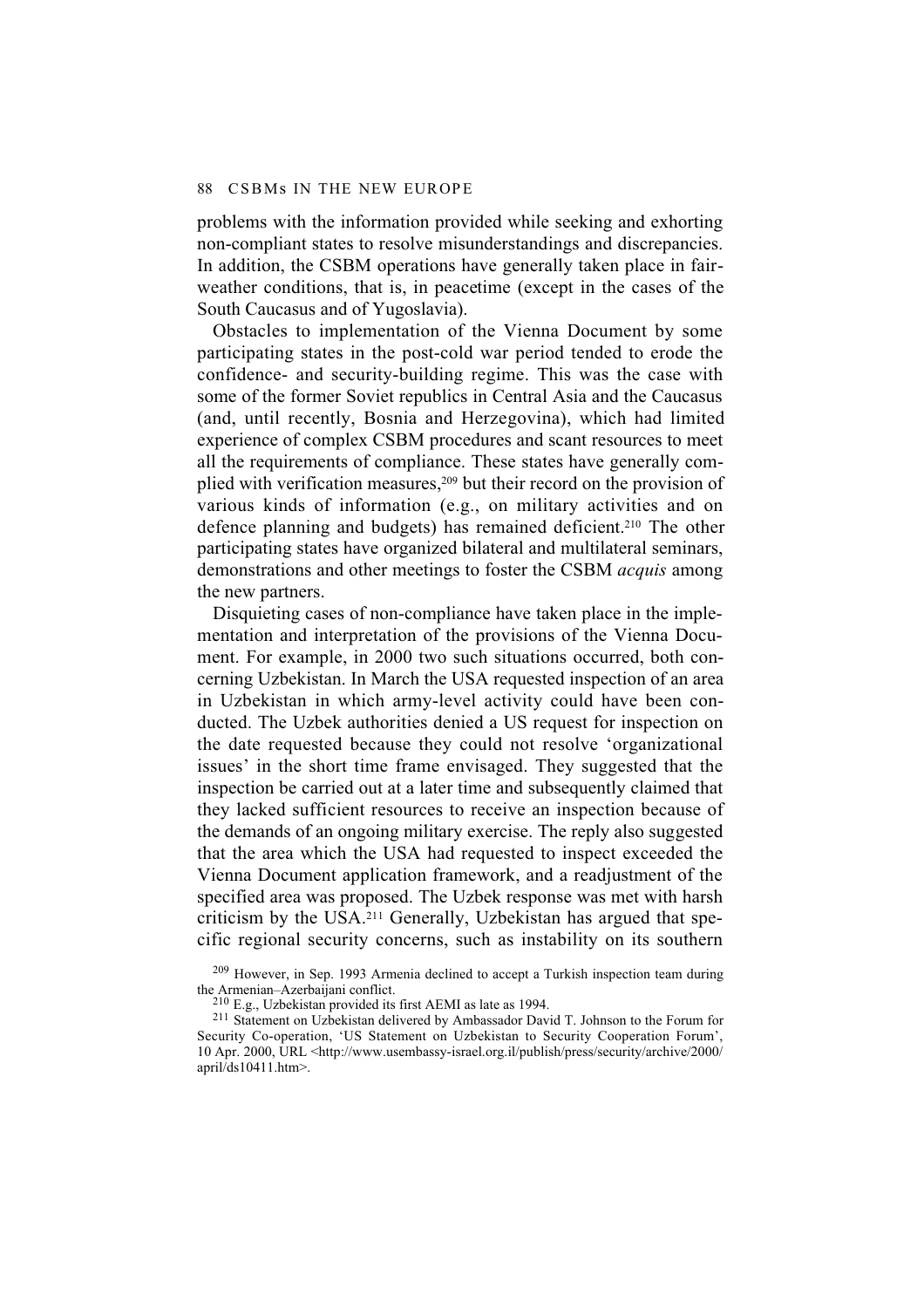borders, the arms race in Asia and the proximity of nuclear weapons to its borders, have caused problems for it in implementing the OSCE documents. This has resulted in the submission of incomplete annual military information to the OSCE and restrictions on inspections within a 200-km area adjacent to the border with Afghanistan.<sup>212</sup>

In August 2000 Uzbekistan refused a second US inspection request because of financial and technical problems and because another inspection had been carried out by Italy 10 days earlier. Similarly, Tajikistan refused to accept a Spanish inspection visit in October 2000.

In 2000 there were also other cases of refusal. Moldova refused an inspection by Germany, claiming *force majeure*, which Germany did not accept. There was also a complaint by Belarus regarding denied access to a US base in Germany. The USA pointed out that the Belarusian request to grant its inspection team access to military installations pertained to another Vienna Document regime—that for evaluation visits. In 2000–2002 the delegations of Belarus, Russia and Ukraine complained about the constraining interpretation of the provisions of the Vienna Document 1999 (paragraphs 82 and 98) concerning briefings that were not given to the inspectors by the commanders of US formations and units stationed in the West European participating states.213

All such cases are intensely discussed in the FSC, and OSCE participants have proposed ways to address the deficiencies in implementation and improve the operation of the Vienna Document (e.g., by additional assistance and advice from more experienced countries).

# II. The relevance of CSBMs in crisis situations

The problem of implementation of the Vienna Document in crisis situations has accompanied the debates in the CSCE/OSCE bodies (e.g., AIAMs, the CPC and the FSC) since their inception in the 1990s, but especially after the crisis in Yugoslavia in the summer of 1991. State-

<sup>212</sup> OSCE, 'Information on seminars on implementation of the Code of Conduct and CSBMs, Dushanbe and Tashkent, 12–16 May 2003', OSCE document SEC.GAL/103/03, 10 June 2003. In 2004 Uzbekistan declined 2 Western inspections.

<sup>213</sup> In response to these concerns, the USA reviewed its implementation procedures, and decided, as a matter of goodwill, to provide information regarding those forces, but not at the level provided on forces outside its garrisons or undergoing evaluation visits. FSC document FSC.AIAM/51/03 (note 116).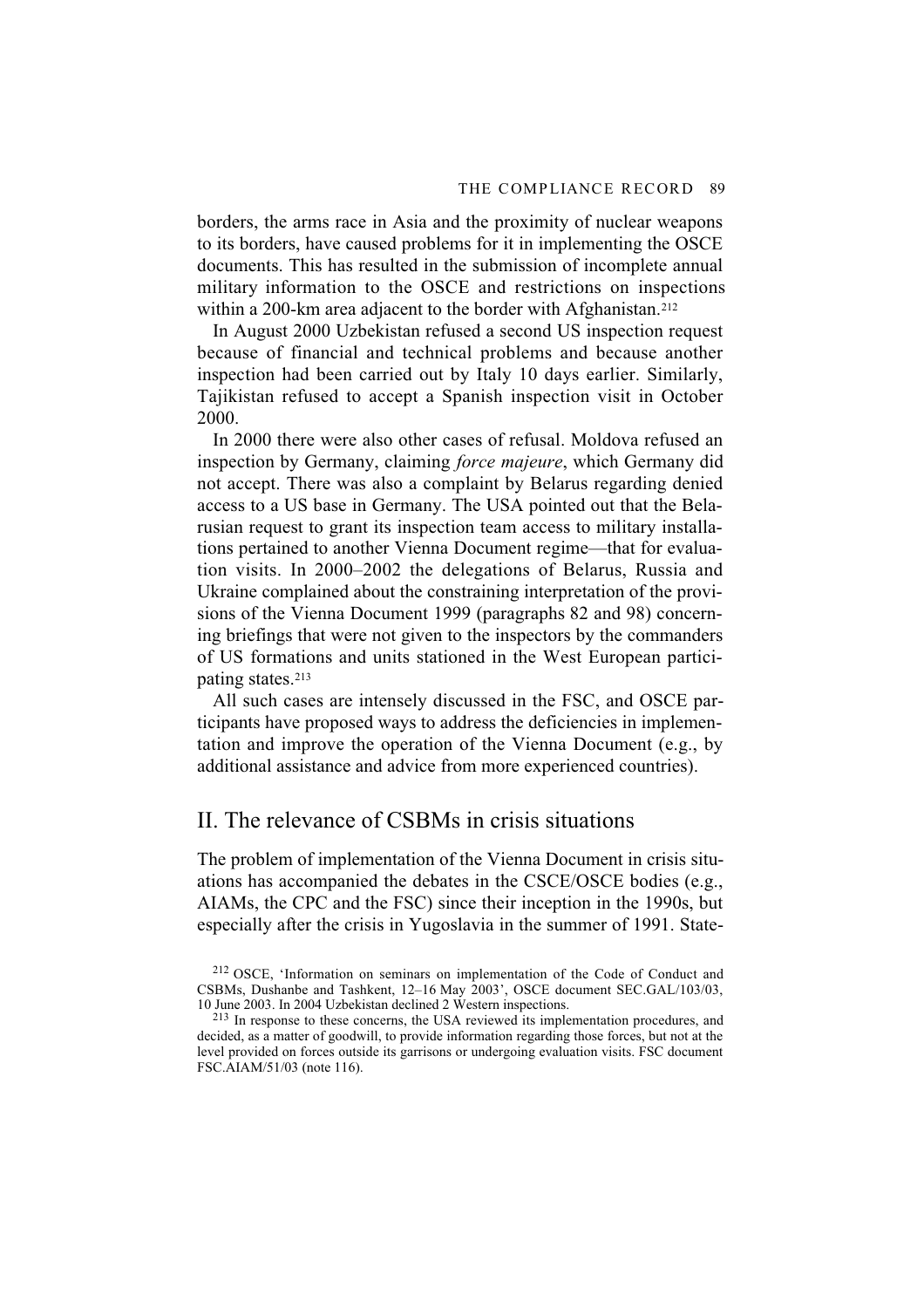ments that CSBMs 'should be made applicable in times of crises' have been made repeatedly, and the FSC has considered ways to improve the applicability of the Vienna Document in crisis situations. To this end, the participating states have agreed both on changes in the successive versions of the Vienna Document, such as its provisions relating to risk reduction, military cooperation and inspections, and on measures outside the Vienna Document (e.g., stabilizing measures for localized crisis situations). The infrequent use of these tools seems to indicate either reluctance to use them or the poor knowledge of the existence of such measures. The alleged inadequacy, even irrelevance, and the fair-weather character of the Vienna Document and the related documents has also been noted. There appears, however, to be a common understanding among the participating states that new CSBMs for foul-weather situations need not be developed, but rather that existing ones should be studied with the aim of making better use of them in such situations. There is certainly room for further improvement and streamlining in this regard. Since conflicts can vary in nature, each calls for a specific type of CSBM. The overarching question remains whether the technical and procedural arrangements can be effective if they are not supported by sufficient political will and consensus.

### III. The Balkan crisis, 1991–92

The first serious politico-military test of CSBMs came during the 1991 crisis in Yugoslavia.214 After Croatia and Slovenia declared their independence on 25 June, the Yugoslav Government repudiated their declarations and ordered the Yugoslav National Army (JNA) to take control of Yugoslavia's international borders in those two republics. On 27 June Austria, supported by Italy, requested that the CPC Consultative Committee convene to examine 'unusual military activities on the part of the Yugoslav army' (under the Vienna Document riskreduction mechanism). On the same day, WEU asked the CSCE to convene a meeting of the Committee of Senior Officials under another 'more political' (compared to the CPC) CSCE emergency procedure—the mechanism for consultation and cooperation with regard to emergency situations, established one week before at the Berlin CSCE

<sup>214</sup> In early 1991 the Soviet Union effectively blocked an initiative to urgently act on its brutal conduct in the Baltic states. See also note 149.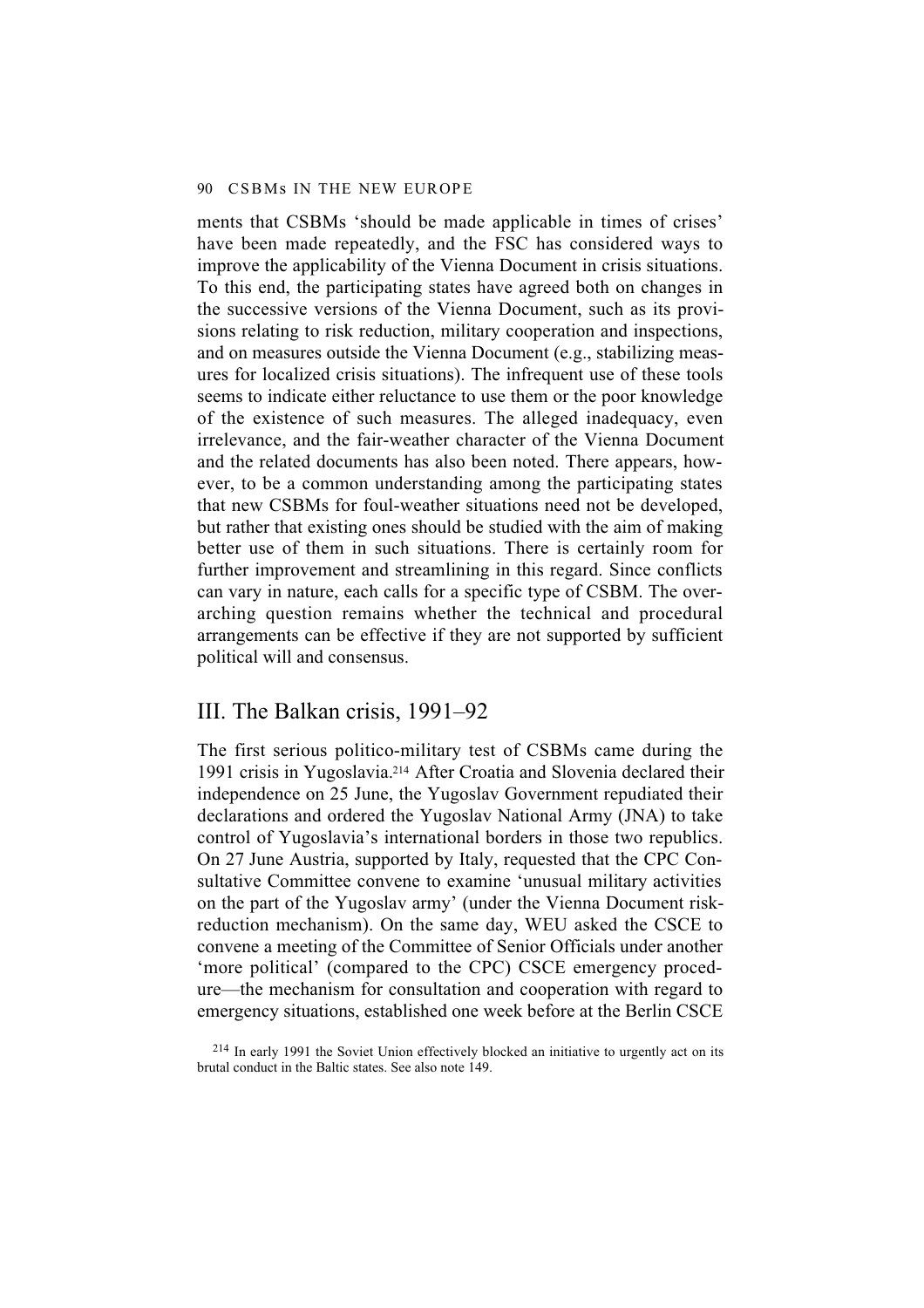Council Meeting.215 From then on, the Yugoslav crisis was dealt with in parallel in those two mechanisms.

Two days later, Yugoslavia responded to the request by Austria and Italy for information, in accordance with the required 48-hour deadline. The next day, Austria, which was dissatisfied with Yugoslavia's response, requested a full meeting of the CSCE at the Vienna CPC. The meeting took place on 1 July and called for an immediate ceasefire and the return of all troops to their barracks.<sup>216</sup>

In August, the unusual military activities mechanism was triggered again. This time the delegations of Hungary and Yugoslavia met bilaterally at the Secretariat of the CPC to settle the tension between them stemming from repeated violations of Hungarian air space and troop movements along their mutual border.217 After Yugoslav aircraft bombed the Hungarian town of Barcs on 27 October, the Hungarian Government sent a note verbale, on 30 October, to protest against the incident and referred to the Vienna procedure on cooperation as regards hazardous incidents of a military nature.

In the late summer of 1991 it appeared that the European Community (EC) was better equipped to deal with the crisis than were the cumbersome CSCE consensus mechanisms, and the latter soon virtually ceded efforts to resolve the crisis to the EC's political cooperation mechanism. However, the EC countries were unable to reach a common position and NATO was paralysed by the resistance of certain of its members (the UK and the USA) to involve it militarily in Yugoslavia. In this situation, some European countries (Germany, in particular) wanted to entrust the CSCE with the authority to intervene militarily in ethnic and nationality conflicts in individual states and

215 'Summary of conclusions' (note 197), Annex 2.

216 On 3–4 July, the Senior Officials Committee meeting, held in Prague, called for a ceasefire and offered the 'good offices' of the CSCE to promote the peace process in Yugoslavia. It also backed up the EC monitor mission, which was to observe the Slovenian ceasefire. After the failure of ceasefire efforts in Aug., Germany called for a second CSCE emergency meeting, held in Prague on 8–9 Aug., which agreed to expand the international observer force in Yugoslavia into Croatia and to include non-CSCE countries. On 4 Sep., the CSCE crisis-management session in Prague called on all states to 'refrain, for the duration of the crisis in Yugoslavia, from supplying arms and military equipment to all Yugoslav parties'.

217 Ghebali, V-Y., *L'OSCE dans l'Europe post-communiste, 1990–1996: vers une identité paneuropéenne de sécurité* [The OSCE in post-Communist Europe, 1990–1996: towards a pan-European security identity] (Etablissements Emile Bruylant: Brussels, 1996), p. 206. Hungary did not use the multilateral format as the EC-negotiated ceasefire had not yet been exhausted. Dunay, P., 'Coping with uncertainty: the "Vienna and Berlin mechanisms" in light of the first decade of their existence', *OSCE Yearbook 2000* (Nomos Verlagsgesellschaft: Baden-Baden, 2001), pp. 135–36.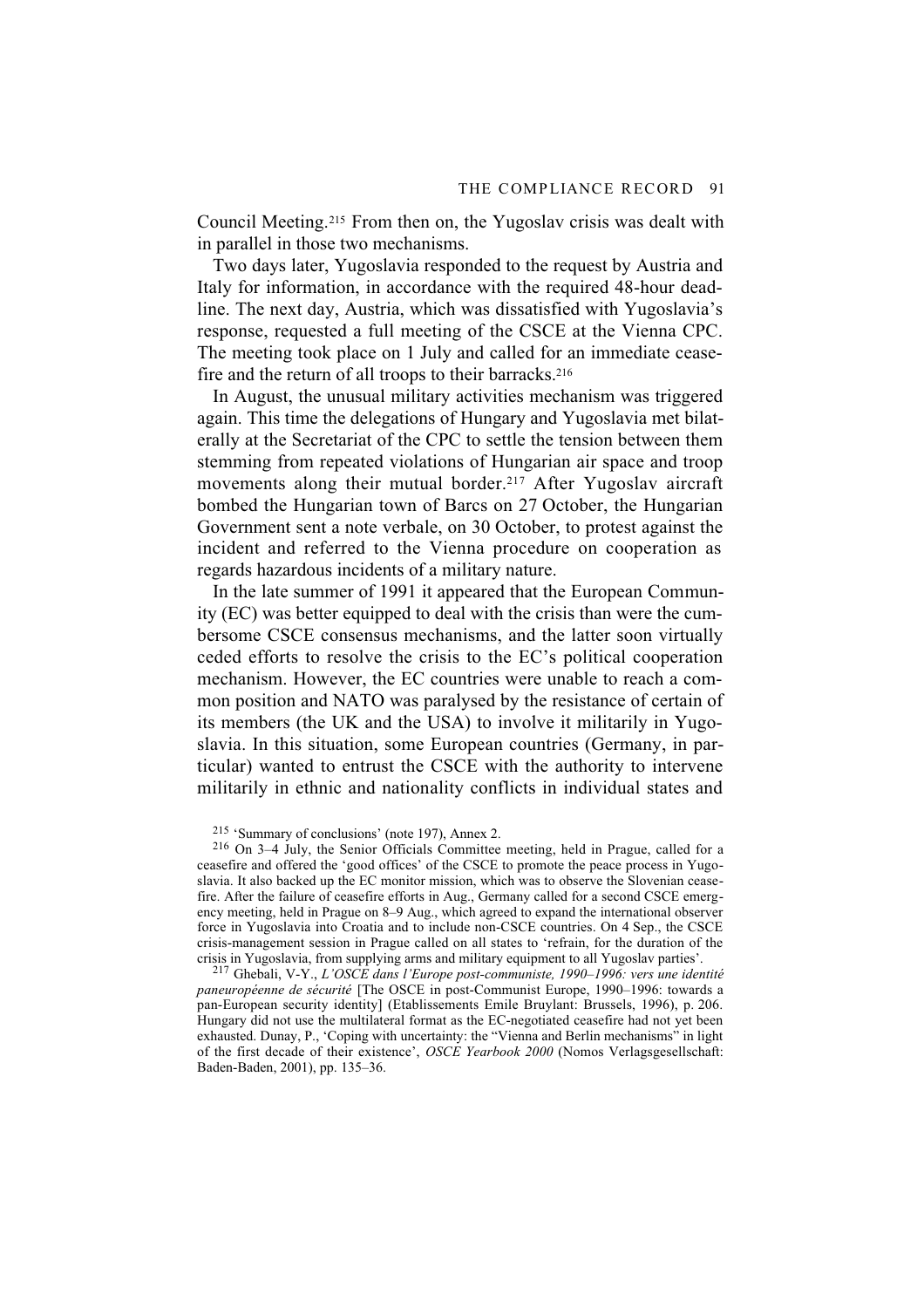across national borders.218 This was strongly resisted, and Europe was left unable to define its role in defusing and resolving the existing disputes and those to come. The failure of the CSCE in 1991 clearly demonstrated that its mechanisms were ill-equipped, and that it had too few instruments at its disposal, to handle the Yugoslav civil war. Each time the Belgrade federal government was able to block CSCE resolutions that were contrary to its interests.219 Evidently, it was too early for the new CSCE risk-reduction mechanisms to be effectively applied.

A risk-reduction procedure was invoked for the third time in April 1992, when Yugoslavia demanded that Hungary explain alleged military activities involving Croatian and Hungarian forces. Hungary simply rejected these claims.

The risk-reduction procedure concerning hazardous military incidents was invoked in January 1992 by Portugal, on behalf of the EC, after a helicopter carrying the EC monitor team was shot down by Yugoslav National Army fighter aircraft over Croatian territory. The JNA apologized, but also partially blamed the EC team. The explanation given did not satisfy the EC states, but the other CSCE states took no further action.

### IV. The first war in Chechnya, 1994–95

The first war in Chechnya put the CSBM regime to a serious compliance test in late 1994. When Russia began its military activities in Chechnya in December, it failed to notify the other participants of the transfer of its armed forces to a place of troop concentration, as required under the Vienna Document 1994 (paragraph 38.3). In

<sup>218</sup> In the wake of the Aug. coup in the Soviet Union, Hans-Dietrich Genscher stated in the Bundestag, on 4 Sep. 1991, that the CSCE conflict-prevention mechanism should be enlarged to become a 'security council' capable of taking action, e.g., by setting up its own peacekeeping force. Der Bundesminister für Auswärtigen informiert, Mitteilung für die Presse no. 1192/91, Bonn, 4 Sep. 1991.

<sup>219</sup> In response to mounting criticism of the unwieldy CSCE conflict-prevention and crisismanagement mechanism, the CSCE Council meeting in Prague (30–31 Jan. 1992) decided to amend the consensus rule and consider 'appropriate [political] action', if necessary in the absence of the consent of the state concerned, whenever 'clear, gross and uncorrected violations' of CSCE commitments take place. See CSCE, 'Prague Document on further development of CSCE institutions and structures', Prague, 30 Jan. 1992, URL <http://www.osce. org/docs/english/1990-1999/mcs/2prag92e.htm>. At the AIAM in Nov. 1991, a proposal was made to hold CPC meetings earlier than the envisaged 48-hour deadline if deemed necessary by the Chairman of the Consultative Committee.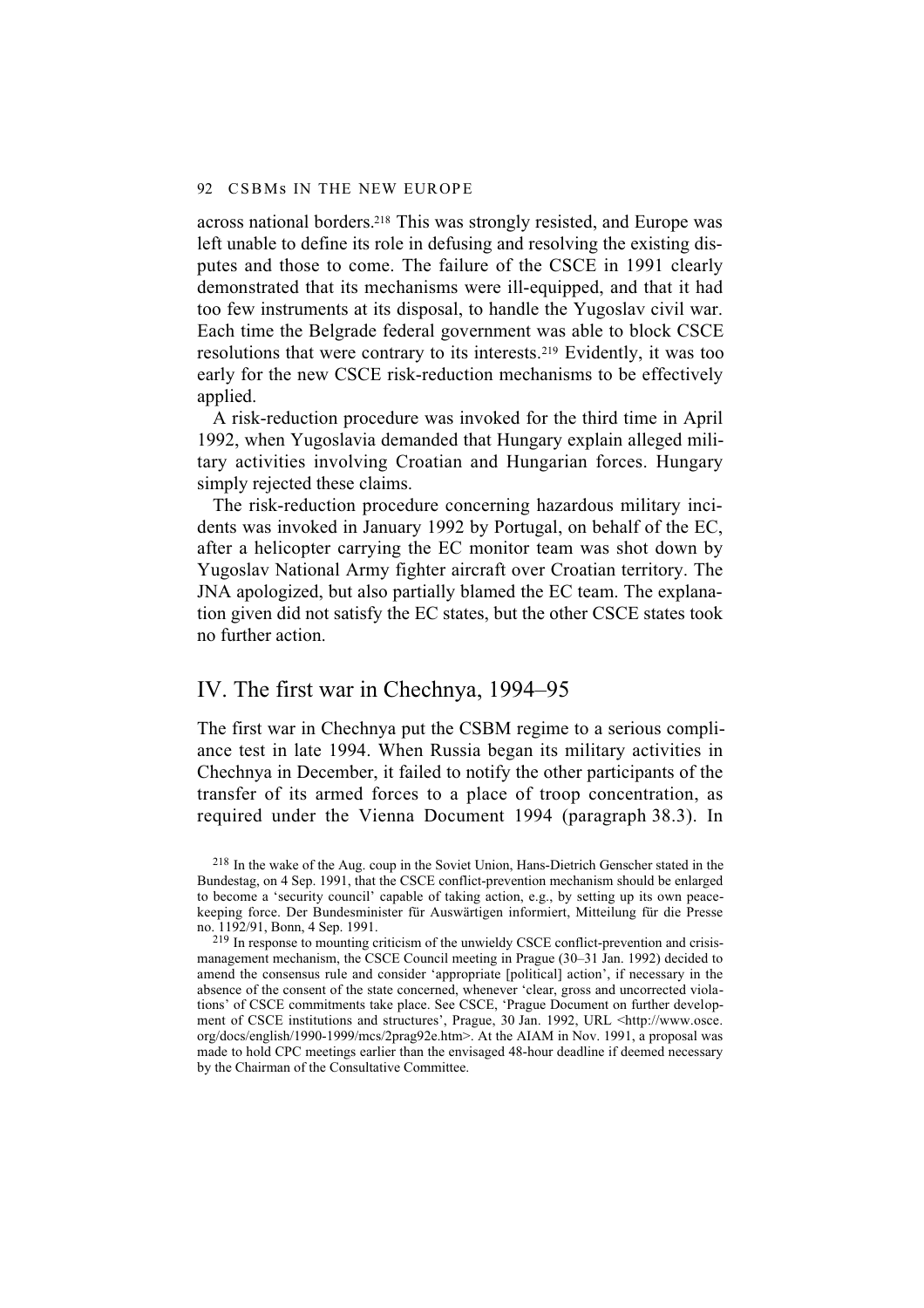response to admonitions from other countries, it claimed that the CSBM provisions on notification and observation were inapplicable in a domestic crisis and argued that transparency regarding the conflict was ensured by the media coverage. The aim of the military action in Chechnya, according to Russia, was to exercise its right of selfdefence under Article 51 of the UN Charter and to defend its territorial integrity. It also claimed that such action did not endanger the security of any state. The Russian delegates sought to introduce a difference between fair-weather and foul-weather (e.g., internal crisis situations) approaches under the Vienna Document, the latter allegedly not being subject to scrutiny by other states.220 These arguments were questioned and rejected by other CSCE delegations, which stressed the applicability of CSBMs to internal crises and considered media coverage as an inadequate substitute for Vienna Document notification. The claim that no external security threat existed was deemed to run counter to the principle of indivisibility of security in the CSCE area. Nevertheless, the discussions at the AIAM in March 1995 were conducted in an open and cooperative spirit, and Russia eventually accepted the relevance of CSBMs with regard to Chechnya.221 More ominous in this context was Russia's failure to respect the provisions of the 1994 Code of Conduct on Politico-Military Aspects of Security concerning the non-use of armed forces in domestic security missions and the proportionality rule in such missions.

### V. The Kosovo crisis, 1999

The question of whether CSBMs are of relevance in foul-weather conditions arose again in 1999. The Kosovo crisis and the second war in Chechnya were litmus tests of the viability of CSBMs *inter arma*.

In the course of the conflict in Kosovo,<sup>222</sup> on 19 May 1999, the Russian delegation protested in the FSC with regard to the inspection

<sup>220</sup> OSCE, 'Kyrgyzstan's delegation, Chairman's summary, Annual Implementation Assessment Meeting 1995, 13–15 March 1995', FSC document 518/95, 15 Mar. 1995.

<sup>221 &#</sup>x27;OSZE—Tätigkeitsbericht' [OSCE—report of activities], *Österreichische Militärische Zeitschrift*, no. 3 (1995), p. 342.

 $222$  In Apr. 1999 Belarus invoked the risk-reduction mechanism and requested justification of the Kosovo campaign in the context of the principles of international law from 7 participating states, as well as information about the size and duration of operation of the NATO forces. Two weeks later Belarus deplored the fact that 3 of those states (the FYROM, Italy and the UK) failed to meet the Vienna Document's 48-hour limit for replying, while 1 state—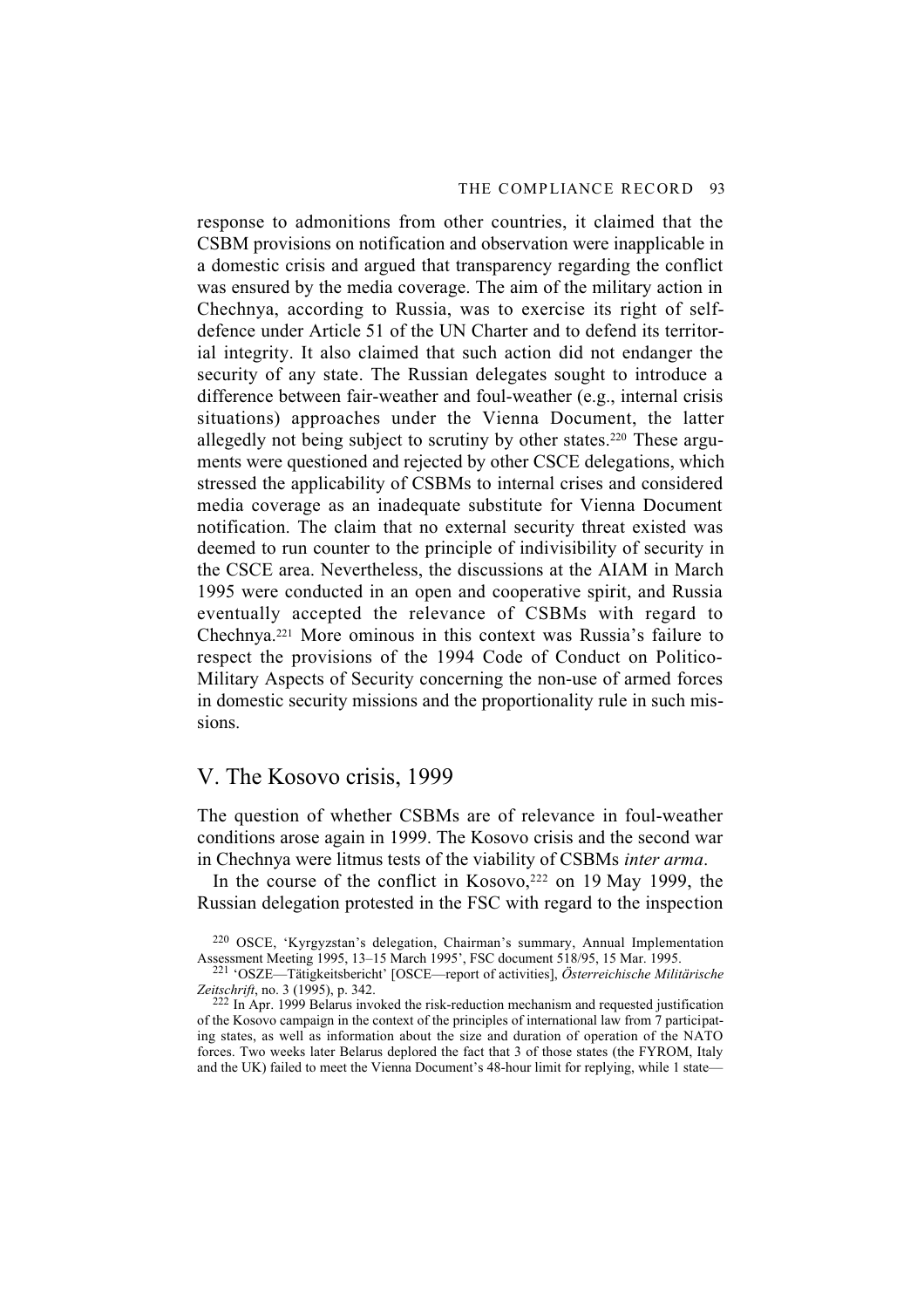it had carried out in the FYROM earlier that month. Russia complained that its inspection team had been denied access to all areas and facilities where NATO formations and units were stationed, in contravention of the provisions of the Vienna Document. Later, Russia stated that it had encountered similar obstacles during its inspection visit to Albania in mid-May, claiming that: (*a*) the flight of Russian inspectors to the specified area was unduly delayed and directed to a point of entry other than that designated; (*b*) its inspection teams were denied inspection from the air; (*c*) Russia's inspection teams were also not allowed into areas where US armed forces and equipment were concentrated; and (*d*) its inspection teams were refused access to briefings by US commanders of formations in Albania and the FYROM. Russia also claimed that there were more than 13 000 NATO troops in the FYROM; thus they were subject to observation. The USA had allegedly failed to notify the concentration in advance, and observers were invited only after the Russian inspection team had informed the participating states about its work in the area.

Albania, the FYROM and NATO responded that the 'hostile environment' justified denial of access on the basis of exceptions for 'areas or sensitive points' under the Vienna Document for safety, security and force protection reasons. NATO claimed that its main function in the FYROM was to provide humanitarian assistance. NATO had expressed the hope that the Russian team would inspect the work at refugee centres but, because the Russian team was interested in areas where 'difficult and potentially dangerous' conditions existed, it was shown a training exercise involving NATO forces. Both Albania and the FYROM pleaded technical reasons for not providing a helicopter for inspection purposes (those available allegedly fell short of the required safety standards). Changing the entry points for inspectors was said to have been done to accommodate ongoing humanitarian airlift operations. Concerning non-compliance with the observation threshold, the FYROM stated that it would issue invitations at a later date. The Russian observation visit eventually took place in July 1999, well after the end of the NATO campaign in the FRY.<sup>223</sup>

Bosnia and Herzegovina—failed to respond at all. However, Belarus did not convene an unusual activities meeting to further discuss the issue. Dunay (note 217), pp. 135–36.

 $223$  During the NATO bombing of the FRY, Russia requested challenge inspections of NATO airbases in Aviano, Italy, and Taszár, Hungary, in accordance with CFE Treaty provisions. The base at Aviano was the primary facility used for the air operation. Despite the ongoing offensive, NATO accepted the request and the inspections were carried out, confirming compliance with the terms of the treaty.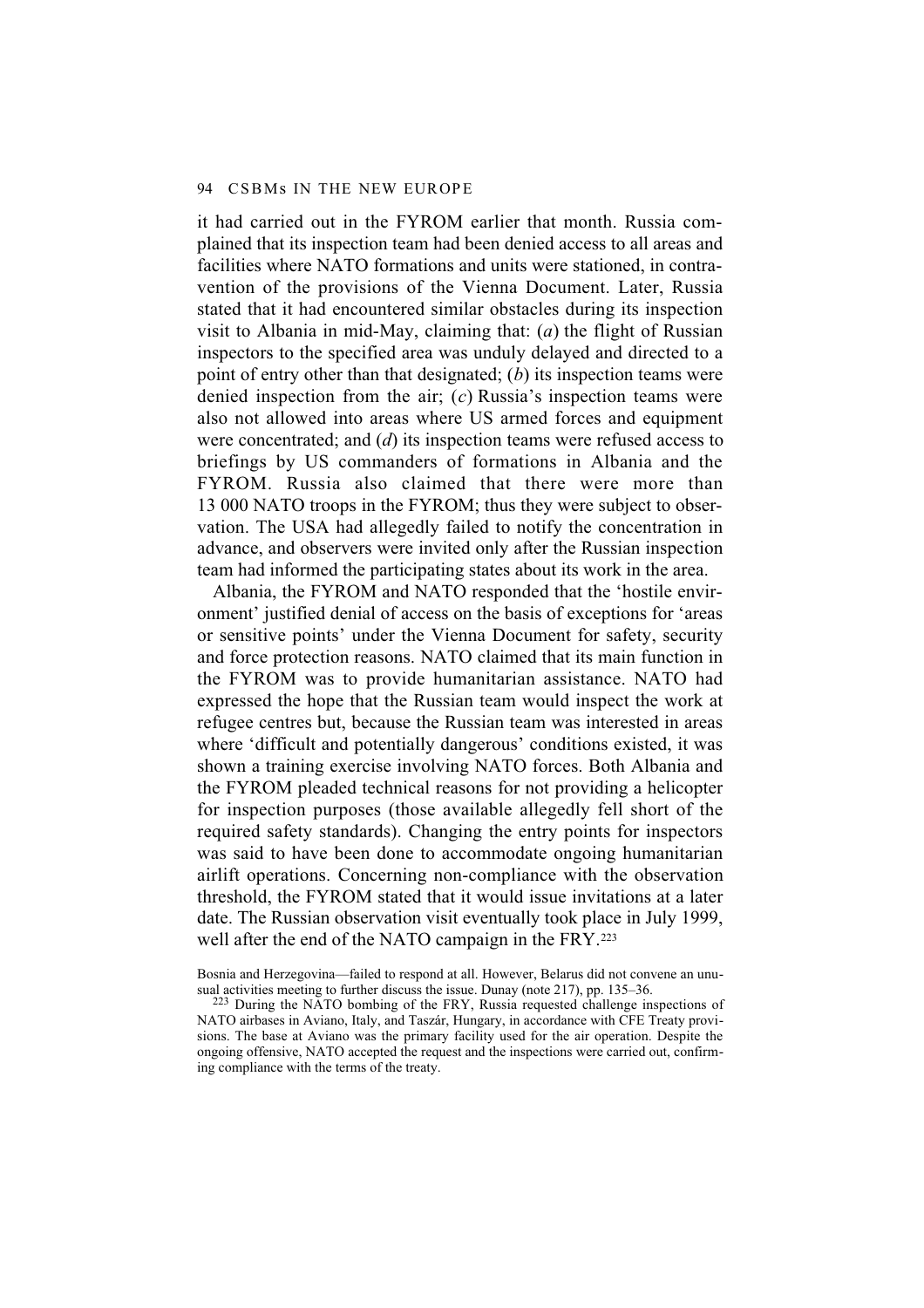The FYROM incident occurred because the US command perceived the implementation of CSBMs in the 1999 Kosovo crisis as a threat to NATO's 'operational security'. The USA alleged that, because Russia might hand over sensitive information (apparently, to Yugoslavia) on NATO military equipment in the vicinity of the FRY, it had to postpone the inspection request. Other NATO states, such as Germany and the UK, had allowed their commanders in the FYROM to provide information to the Russian inspectors. Germany, in particular, judged US arguments about the sensitive nature of the equipment in the FYROM unconvincing, since the operation there served clearly humanitarian needs.

## VI. The second war in Chechnya, 1999–2000

Another challenge to compliance with the Vienna Document 1994 arose in the autumn of 1999. On 8 October Russia confirmed that its concentration of forces in the North Caucasus had exceeded some of the thresholds, and it provided additional information to this effect in late October.224 Unlike the NATO concentrations in Albania and the FYROM, the concentration in Chechnya comprised forces engaged in war. Russia claimed that it had demonstrated exceptional goodwill and transparency in providing updated information on the conditions of military operations against the Chechen 'bandits and terrorists'. The NATO states demanded that Russia provide not only numbers but also details on the purpose, level of command, time frame and envisaged area of the operation, as well as other relevant information. Western countries repeatedly urged Russia to update its information and allow an observation visit in accordance with the Vienna Document. The feasibility and safety of conducting an observation inside Chechnya during the domestic war were, however, questionable. As during the first war in Chechnya, in 1994, the EU and NATO countries pointed out that, apart from its CSBM non-compliance, Russia had probably violated the provisions of the Code of Conduct on Politico-Military Aspects of Security, especially in respect of taking due care to avoid

<sup>224</sup> For more on CSBM compliance in the second Chechen war see Lachowski, Z., 'Confidence- and security-building measures in Europe', *SIPRI Yearbook 2000: Armaments, Disarmament and International Security* (Oxford University Press: Oxford, 2000), pp. 615–16.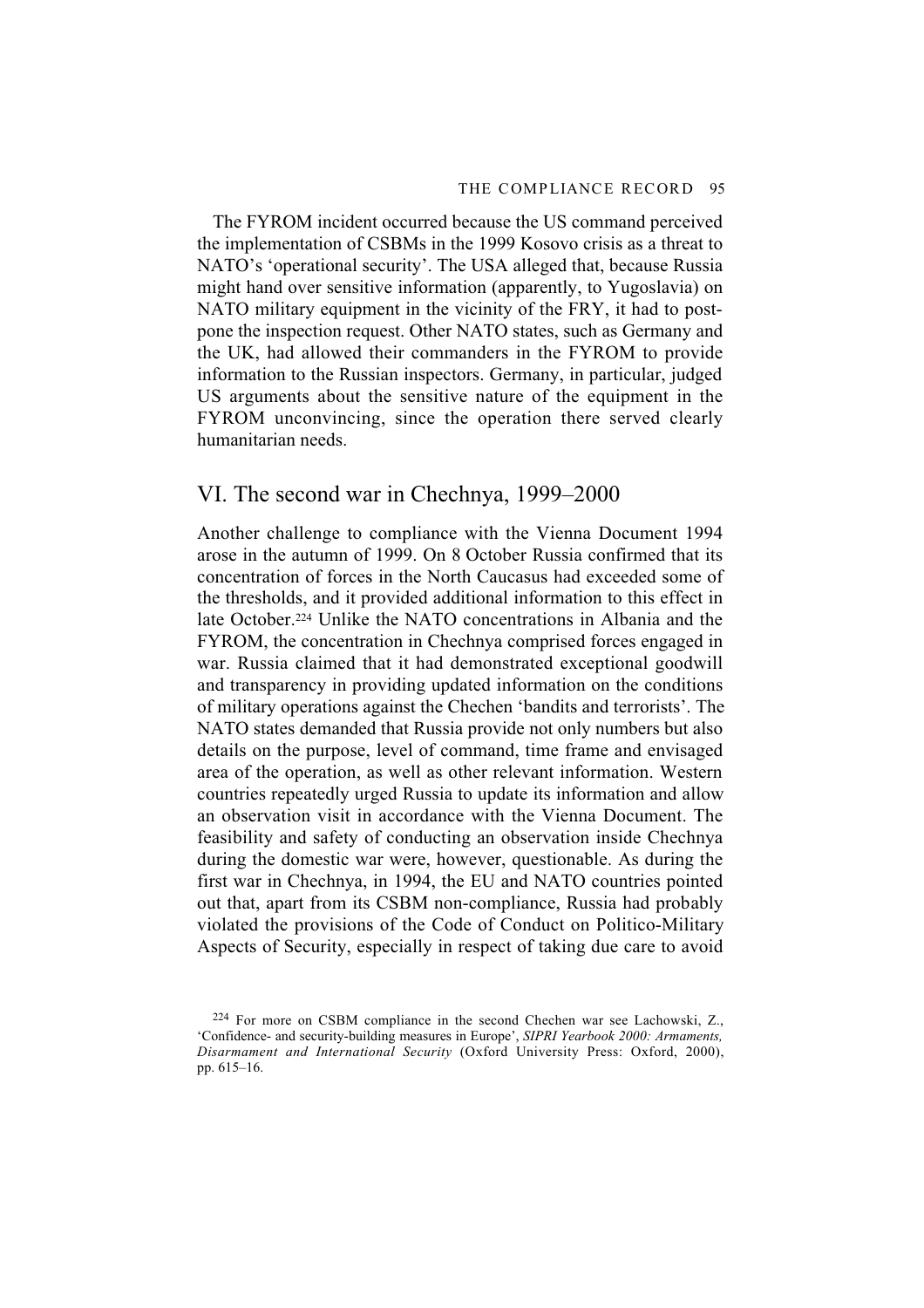injury to civilians and their property and to avoid the indiscriminate and disproportionate use of force.

In February 2000 Russia provided additional information and invited a German inspection of the area adjacent to Chechnya. At the time of the German inspection Russia announced its intention to hold an additional observation visit in mid-2000, and in May representatives of the OSCE participating states were invited by Russia to take part in such a visit to the North Caucasus. The number of participants was limited to 15 for security reasons. Doubts were expressed about the value of the visit because of the limited number of observers invited, the lack of both adequate security arrangements and updated information regarding the military situation, the failure to abide by the formal provisions of the invitation, and so on. A number of delegations pointed out that such visits were no substitute for a regular observation under the provisions of the Vienna Document 1999. However, it was recognized that the visit was to take place under special circumstances not outlined in the Vienna Document 1999. Ultimately, 22 states were represented at the visit, held on 19–22 June 2000, to two military divisions: one in Khankala/Grozny (Chechnya) and one in Botlikh (Dagestan)—the latter designated as a 'region of military activities'. The observers met with Russian commanders, who provided information about the number of Russian military forces, although they failed to include information on other armed forces (e.g., internal security forces and border guards). Despite these minor deficiencies the visit was highly appreciated, given that it was conducted in a region of active conflict, and it was deemed a useful precedent for future missions in similar circumstances.

In February 2000 some 375 tanks, 2210 armoured combat vehicles and 740 artillery pieces were notified by Russia as being engaged in 'anti-terrorist operations' in Chechnya. The official number of Russian troops involved in the hostilities was approximately 46 000 troops (later increasing to some 49 000). By the autumn of 2000 the number of Russian troops had dropped to about 44 000. The figures apparently did not include tens of thousands of internal security troops (probably totalling 100 000 troops) in the region.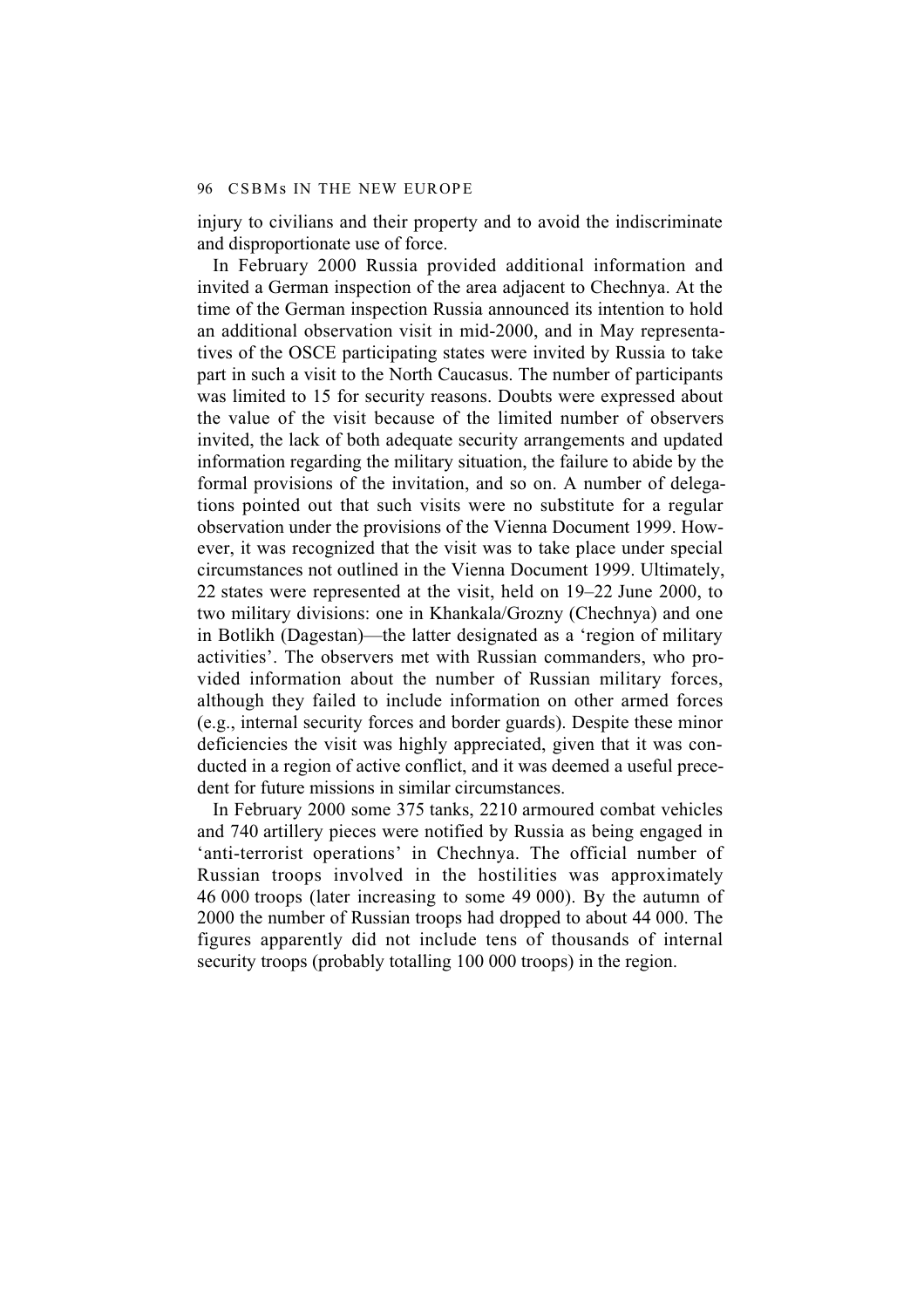## 6. Stabilizing and norm- and standard-setting measures

## I. Introduction

With the establishment of the Forum for Security Co-operation in 1992, the security scope of the CSCE expanded considerably. Work in the FSC was guided by the Programme for Immediate Action adopted by the 1992 Helsinki Decisions and covering 14 priority areas including those for arms control, CSBMs, and other measures leading to security enhancement and cooperation.

It was expected that some new agreements would be completed by the time of the CSCE Council Meeting in Rome, on 30 November– 1 December 1993, and that others would be ready for the 1994 Budapest Review Conference. In the run-up to the Rome meeting the FSC and its Working Groups A and B focused on a series of new measures: (*a*) a code of conduct for security, (*b*) stabilizing measures, (*c*) non-proliferation and arms transfers,225 (*d*) military contacts and cooperation, (*e*) information exchange on defence planning, and (*f*) global exchange of military information.226

In late November 1993 the Special Committee of the FSC met in Vienna. Despite its heavy agenda, it successfully prepared and adopted four texts on subjects considered less difficult: stabilizing measures, conventional arms transfers, military contacts and defence planning.227 Since the participating states had not reached consensus on the content of the principles governing non-proliferation, the other measures could not be endorsed by the 1993 Rome meeting. At that time the FSC had not yet decided what form its adopted decisions

225 In Jan. 1992 the Prague CSCE Council Meeting adopted the Declaration of the CSCE Council on non-proliferation and arms transfers. The meeting decided that the question of non-proliferation, including the transfer of sensitive expertise, and the establishment of a responsible approach to international armaments transfers should be included as a matter of priority in the work programme for the post-Helsinki arms control process. CSCE, Second Meeting of the Council, Prague, Jan. 1992, URL <http://www.osce.org/docs/english/1990- 1999/mcs/2prag92e.htm>.

<sup>226</sup> *Focus on Vienna*, no. 29 (Apr. 1993); and *Focus on Vienna*, no. 30 (Aug. 1993).

227 FSC, 'CSCE Forum for Security Co-operation, 49th Plenary Meeting of the Special Committee', *Journal*, no. 49 (note 121). For broader discussion of the 4 measures see Ghebali, V.-Y., 'The first arms control agreements of the CSCE: the achievements of the Forum on Security Cooperation between Helsinki and Budapest', *Helsinki Monitor*, vol. 5, no. 3 (1993), pp. 61–68.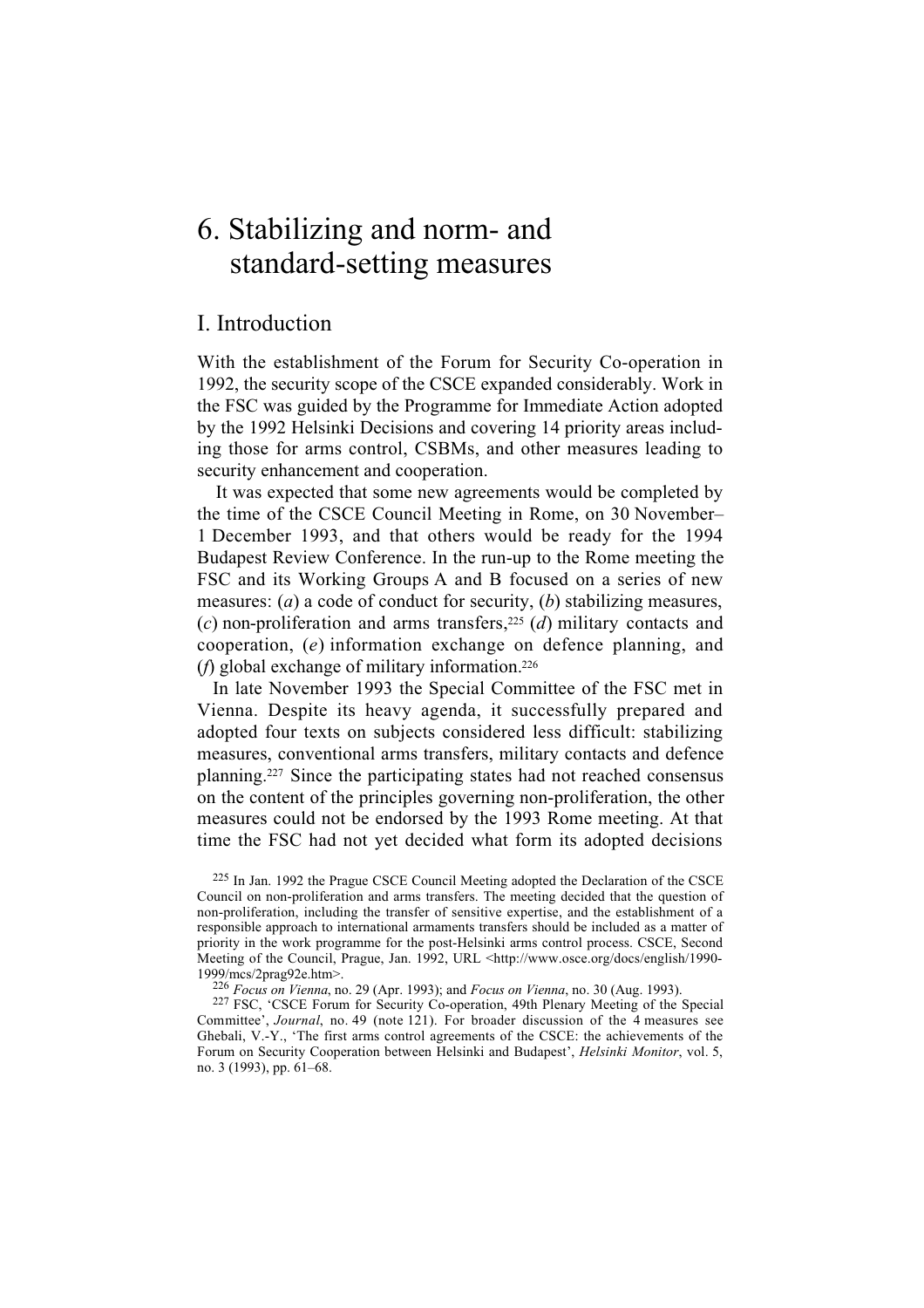would take—a separate general document or a set of decisions to be built into a new Vienna Document 1994.

Having agreed the four documents, the participating states continued their work to elaborate and finalize other CSBM-related programme items for the Budapest Review Conference: a code of conduct in the security area, development of the Vienna Document 1992, principles of non-proliferation and global exchange of military information. In November and December 1994 all the relevant documents were adopted.

Eventually, two of the negotiated documents were incorporated in the Vienna Document 1994: defence planning, and the programme of military contacts and cooperation. The remaining measures were called norm- and standard-setting measures. They were considered 'weaker', less verifiable than the Vienna Document-type 'classic' CSBMs and more politically oriented. They were also voluntary and aimed at committing the participating states to better abide by the principles and norms of other international agreements or arrangements. Comprising a variety of arrangements, both general (conventional arms transfers and non-proliferation) and detailed (stabilizing measures for localized crisis situations, the code of conduct and the GEMI), they aimed at promoting transparency and monitoring, enhancing confidence and imposing certain constraints. Later, other items (landmines, small arms and surplus ammunition) were added to this group of measures. The NSSMs remained outside the scope of the Vienna Document, although attempts have since then been made to have some of them incorporated in it. Their implementation is subject to discussion at the AIAMs. Owing to the general and 'less binding' character of NSSMs, states have encountered various problems and obstacles in implementing them. The qualitatively changed situation after 11 September 2001 unexpectedly highlighted some of these measures and, consequently, they have been elaborated further. At present, two measures—the 1994 Code of Conduct on Politico-Military Aspects of Security and the 2000 OSCE Document on Small Arms and Light Weapons—are of paramount importance.

## II. Stabilizing measures

The 1992 Helsinki Decisions envisaged 'negotiation of new stabilizing measures and confidence-building measures related to conven-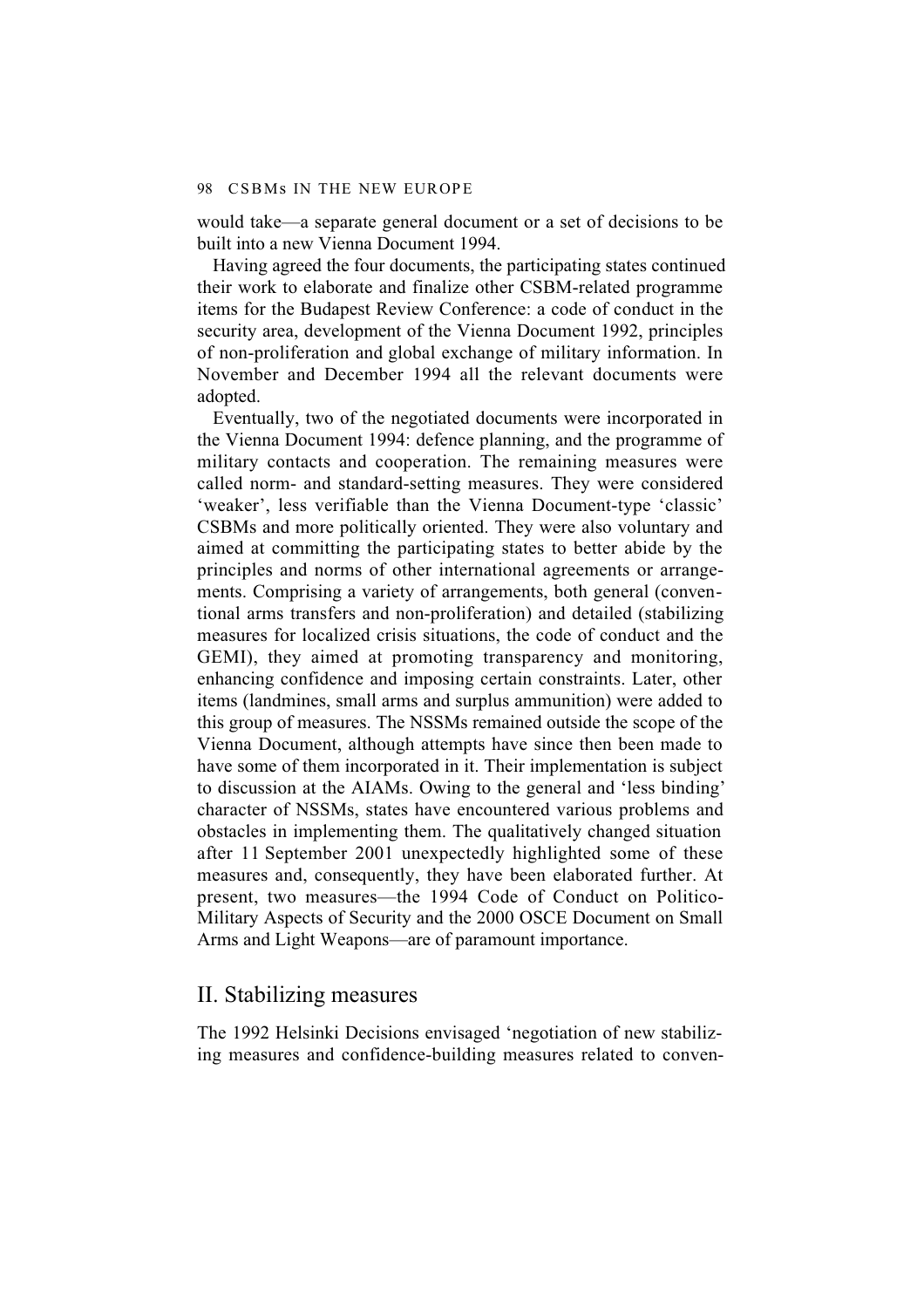tional armed forces, including, with due regard to the specific characteristics of the armed forces of individual participating States, measures to address force generation capabilities of active and non-active forces'.228 It was hoped that these measures might 'prove particularly important in complementing a political process of peace settlement in the context of existing conflicts'.229 They might be of a constraining nature and could also be applicable to areas adjacent to the CSCE zone. A list of measures that could be applied in regional crises was sought. A NATO proposal set forth an inventory of temporary measures 'to reduce tension and to prevent the outbreak of fighting in crisis situations at [the] regional level'.<sup>230</sup> The measures were regarded as options for crisis management and peaceful prevention and settlement of conflicts (a 'golf bag' of measures). They would not enjoy automatic application or priority use, nor were they perceived as comprehensive or exhaustive. Any kind of other measures might be elaborated in particular cases. CSCE bodies (the CSCE Council or the Committee of Senior Officials) would identify the parties involved in the given crisis and, as necessary, any third parties (if a good-offices or a mediating function were required). They would choose measures and determine which of them should be applied, over which geographical area and for how long; what role CSCE institutions and structures should play; and other modalities of application and implementation. The measures would also have to be coordinated with peacekeeping operations and monitoring and fact-finding missions. They would require the prior consent and support of the parties involved in a crisis. Military measures would be applicable to the armed forces involved in a particular crisis and would be applied either before an armed conflict had broken out or after a ceasefire had been established.

The 1993 FSC document on Stabilizing Measures for Localized Crisis Situations,231 based on the NATO proposal, contained measures for crisis situations on: transparency, constraint (possibly monitored by third parties), reinforcing confidence, and monitoring compliance and evaluation (possibly by CSCE and/or third-party representatives; see table 6.1).

<sup>228</sup> Helsinki Document 1992 (note 30).

<sup>229</sup> CSCE, *Annual Report 1993 on CSCE Activities*, p. 13, URL <http://www.osce.org/ docs/english/misc/anrep93e.html>.

<sup>230</sup> CSCE document CSCE/FSC/SC.15, 21 Apr. 1993.

<sup>231</sup> FSC, 'CSCE Forum for Security Co-operation', *Journal*, no. 49 (note 121), annex 2.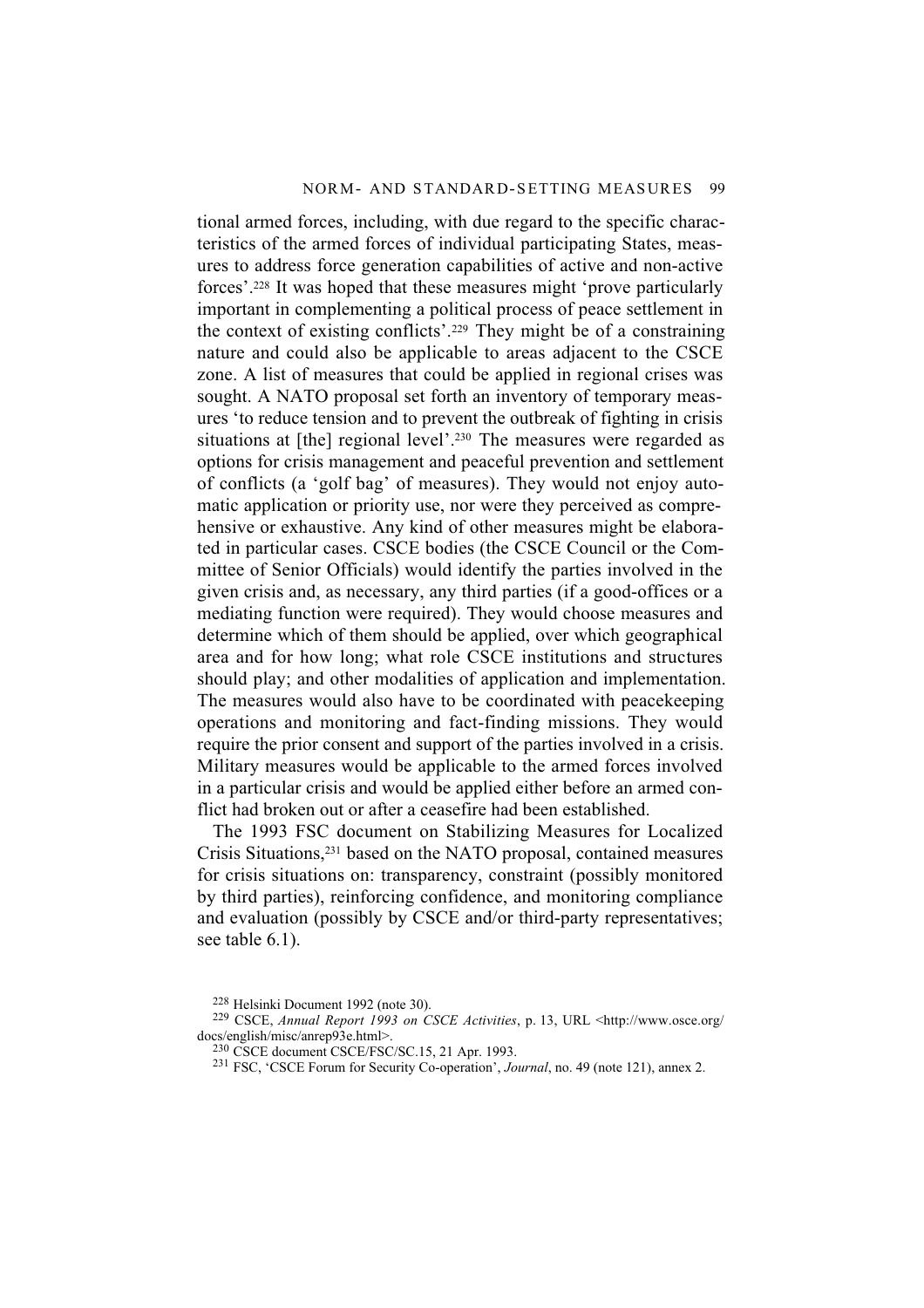| Type of measure Description               |                                                                                                                                                                                                                                                                                                                          |
|-------------------------------------------|--------------------------------------------------------------------------------------------------------------------------------------------------------------------------------------------------------------------------------------------------------------------------------------------------------------------------|
| General                                   | Third party/OSCE role in monitoring; not obligatory                                                                                                                                                                                                                                                                      |
| Transparency                              | Extraordinary information exchange; notification of certain<br>military activities in crisis area; and notification of plans for<br>acquisition and deployment of major weapon and equipment<br>systems                                                                                                                  |
| Constraints                               | Introduction and support of ceasefire; establishment of<br>demilitarized zones; cessation of military flights over specified<br>areas/border areas, deactivation of certain (heavy) weapon<br>systems; subordination, disbandment and disarmament of<br>irregular forces; and constraints on certain military activities |
| Reinforcing<br>confidence                 | Public statements relevant to crisis; observation of certain<br>military activities; (multinational) liaison teams; direct<br>communication 'hot lines'; joint expert teams for crisis<br>management; and joint coordination commissions and teams                                                                       |
| Monitoring<br>compliance or<br>evaluation | Evaluation of data provided under extraordinary information<br>exchange; more inspections, including challenge inspections;<br>observation of demilitarized zones; verification of heavy<br>weapons; and aerial observation                                                                                              |

**Table 6.1.** Stabilizing measures for localized crisis situations

*Source*: Based on FSC, 'Annex 2: stabilizing measures for localized crisis situations', *Journal*, no. 49 (24 Nov. 1993).

The document introduced a new generation of CBMs for crisis situations, involving various actors (states, non-state actors or third parties) and new tasks (crisis management). Its main weakness was its optional rather than obligatory character.232 In addition, the language of the document is ambiguous in places (e.g., regarding the geographic scope of application, the notions of 'military units' and 'activities', etc.) because of Russia's efforts not to have its 'peacekeeping' leeway in the 'near abroad' restrained. The crisis-management process might therefore easily have been hindered by a concerned participating state or states. Consequently, in their interpretative statement, Austria, Hungary and Poland proposed that the rule of consensusminus-one (already applicable to the human dimension of the CSCE) should be pursued in future.<sup>233</sup>

<sup>&</sup>lt;sup>232</sup> 'The catalogue does not commit any participating State to agree to the adoption of any of the measures contained therein in a given situation' (para 1.3).

<sup>233</sup> FSC, 'Interpretative statements', *Journal* no. 49 (note 121).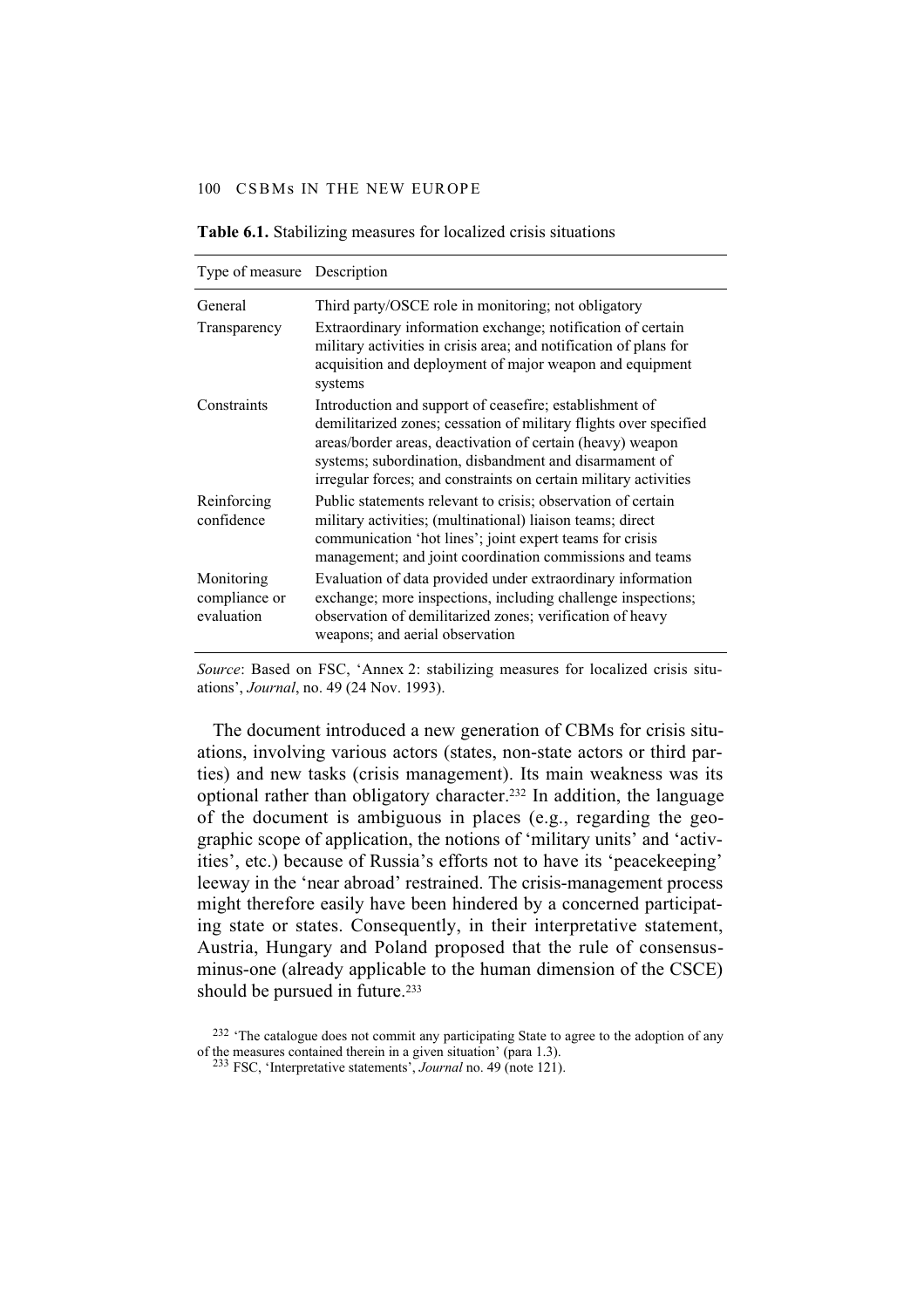Some of the ideas contained in the document were later used in the 1996 Agreement on CSBMs in Bosnia and Herzegovina.234 The inspiration for the stabilizing measures is discernible, for example, in the commitment not to deploy heavy weapons in the range of demilitarized zones or other areas agreed and not to store and/or 'corral' certain weapon systems in specified areas under the control of the OSCE and/or third-party observers. Applications for such measures have been discussed at the review conferences. Some elements have also been included in other bilateral and regional CSBM agreements.

There were proposals that the measures could be adapted to internal conflicts and possibly to incorporate them in the Vienna Document 1999 or, at least, keep them in a catalogue for future use.235 However, stabilizing measures remained virtually unused in subsequent crises. This issue has repeatedly been raised in the FSC and at the AIAMs, where participating states have urged that the measures be made more operational, with greater practical regional and domestic application, and that they be complemented by more adequate ones. A stimulus was provided by events in Kosovo and Chechnya in 1999 and the international community's disappointing lack of tools for foul-weather response which these cases revealed. A significant attempt was made to enhance the status of the agenda item on stabilizing measures at the 2001 and 2002 AIAMs, and this was discussed together with riskreduction mechanisms and procedures. Despite the hope that both stabilizing measures and Chapter X of the Vienna Document 1999 (regional measures) could be of use in regional situations, both before and after a conflict, this is not the case. A number of delegations supported the idea put forward at the 2002 AIAM that the stabilizing measures document should be used as a 'mini-Vienna Document 1999'.

#### III. Conventional arms transfers

A document on Principles Governing Conventional Arms Transfers was prepared in 1993 on the basis of a proposal submitted to the FSC

<sup>234</sup> See the discussion in section IV in chapter 7.

<sup>235</sup> OSCE, 'Annual Implementation Assessment Meeting 1997: survey of suggestions', OSCE document REF.SEC/199/97, 27 Mar. 1997.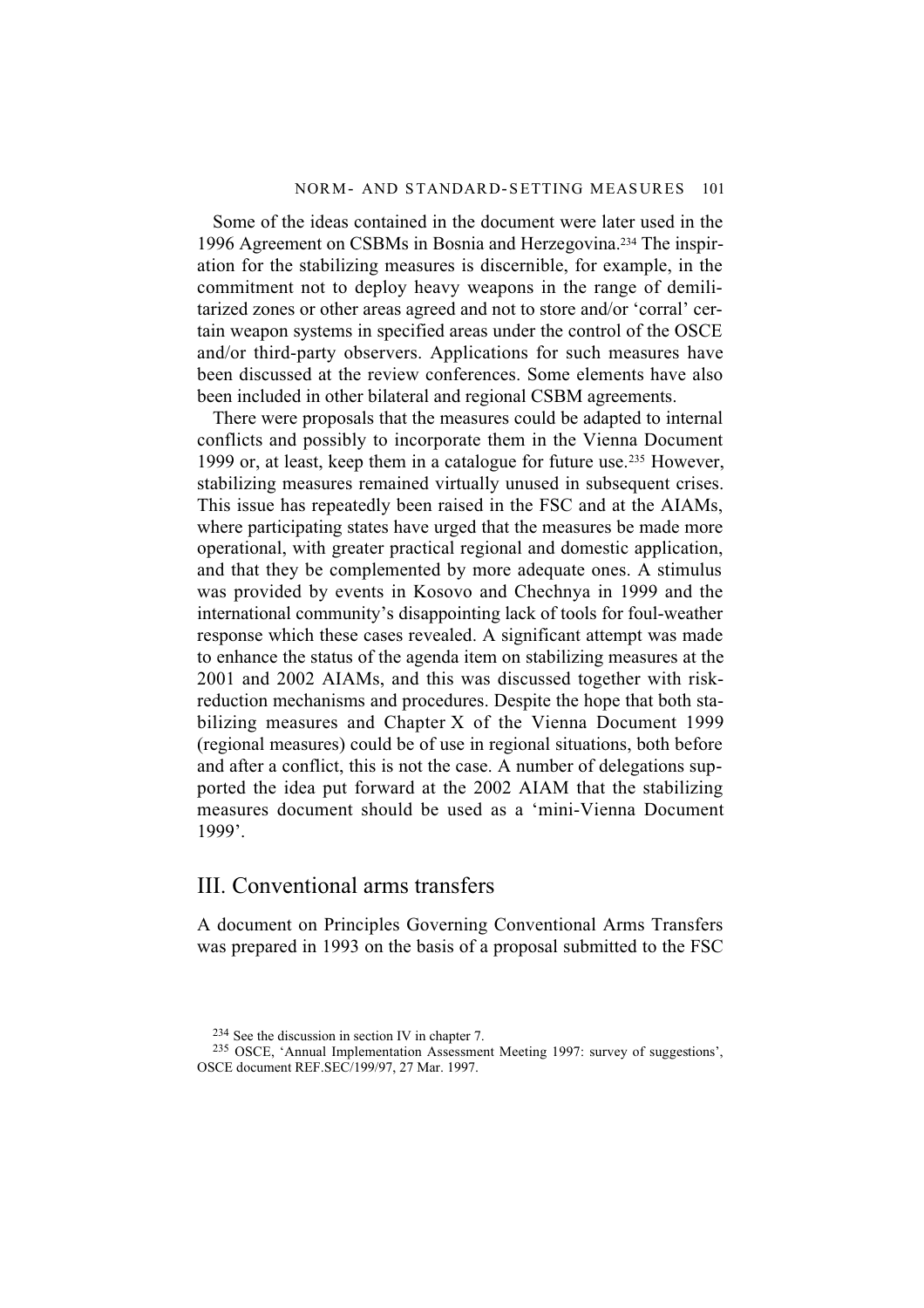| Type of measure Description |                                                                                                                                                                                                                                                                        |
|-----------------------------|------------------------------------------------------------------------------------------------------------------------------------------------------------------------------------------------------------------------------------------------------------------------|
| General                     | Promote international peace and security with the least diversion<br>of human and economic resources for armaments; pursue<br>transparency and restraint; and acknowledge threat to peace<br>and security emanating from arms build-up                                 |
| Transparency                | Adhere to the principles of transparency and restraint; exchange<br>information about legislation and practices, and mandatory<br>annual information exchange on conventional arms transfers <sup>a</sup>                                                              |
| Constraints                 | Ensure that arms are not transferred in violation of the purposes<br>and principles of the United Nations Charter; take into account<br>situations, requirements and needs in defence and security; and<br>identify circumstances necessitating avoidance of transfers |
| Reinforcing<br>confidence   | Reflect principles regarding arms transfers in national policy<br>documents; and mutually assist in establishing national mechan-<br>isms for control of transfer                                                                                                      |
| Monitoring<br>compliance    | Need for effective national mechanisms for controlling transfers<br>of arms and related technology; questionnaire on policy, prac-<br>tices and procedures for export of arms and related technology                                                                   |

**Table 6.2.** The 1993 Principles Governing Conventional Arms Transfers

*<sup>a</sup>* OSCE, FSC document FSC.DEC/13/97, 16 July 1997.

*Source*: Based on FSC, 'Principles Governing Conventional Arms Transfers', *Journal*, no. 49 (24 Nov. 1993), Annex 3.

by Denmark on behalf of the EC,<sup>236</sup> NATO, several Central European states (Bulgaria, the Czech Republic, Hungary, Romania and Slovakia) and Finland. The document contained many of the principles already laid down in other international documents, such as the Guidelines for Conventional Arms Transfers (1991)<sup>237</sup> of the five permanent members (P5) of the UN Security Council and the Common Criteria for Arms Exports of the EC States (1991 and 1992).238 However, it did not go beyond a declaration of principles, as some CSCE participants would have wished. The complexity of the problems

<sup>236</sup> CSCE document CSCE/FSC/SC.16, 28 Apr. 1993. On 1 Nov. 1993, the EC became the European Union.

<sup>237</sup> CSCE, 'Principles Governing Conventional Arms Transfers', 25 Nov. 1993, available at URL <http://www.osce.org/fsc/documents/>.

<sup>238</sup> Anthony, I. *et al*., 'The trade in major conventional weapons', *SIPRI Yearbook 1992* (note 139), pp. 295–96; and Anthony, I. *et al.,* 'Arms production and arms trade', *SIPRI Yearbook 1993: Armaments, Disarmament and International Security* (Oxford University Press: Oxford, 1993), p. 461.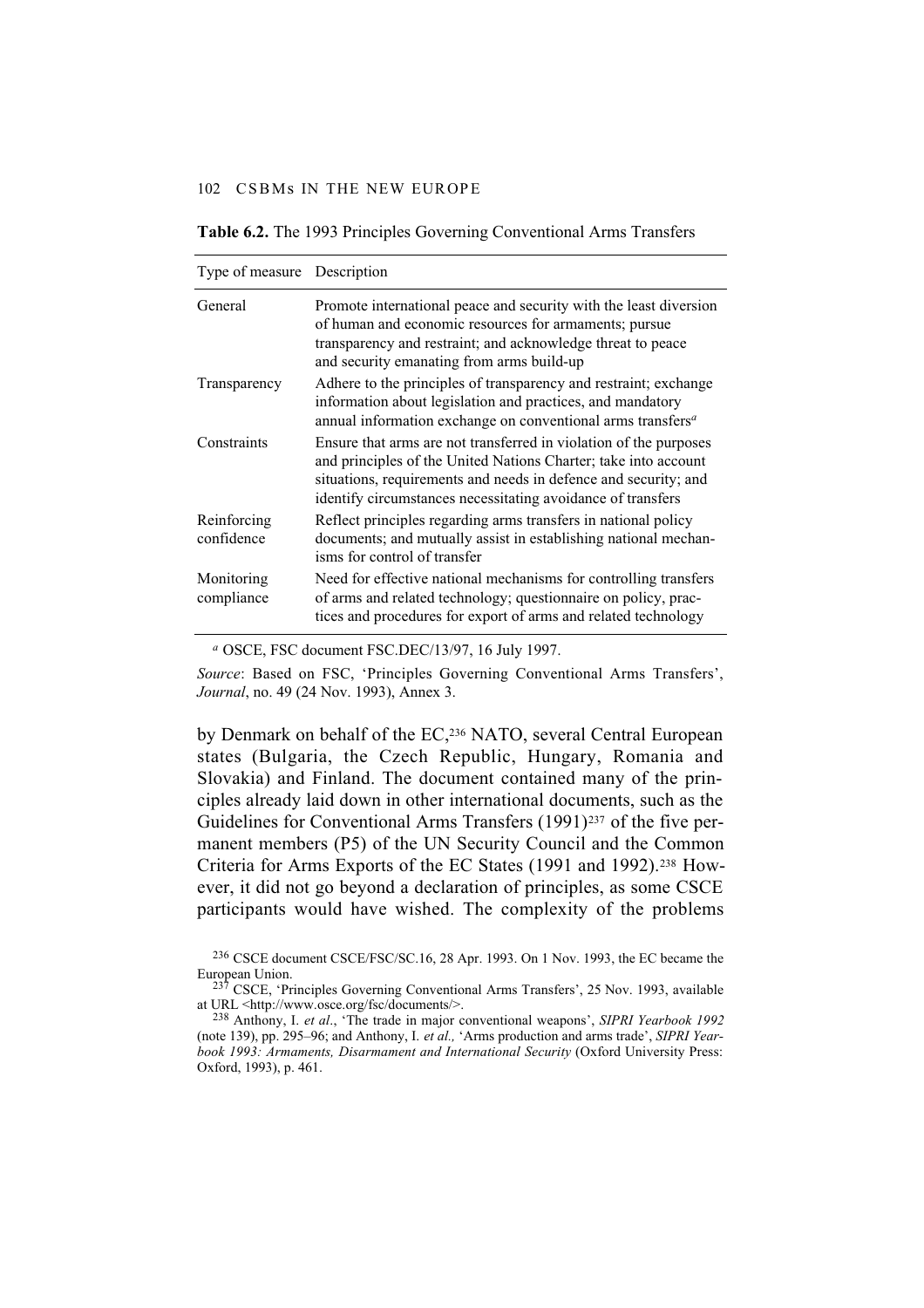involved made it impossible to set up effective international control of conventional arms transfers. The adoption of common principles by the CSCE states was intended to improve national mechanisms and thereby possibly achieve cuts in arms transfers. It was hoped that states that did not yet have regulations for arms export licensing would be prompted to set up such a system.239 In effect, however, the Principles Governing Conventional Arms Transfers amounted to 'loose and rather hollow recommendations both for action and abstention' (see table  $6.2$ ).<sup>240</sup>

The 1993 document consists of two sets of recommendations.241 The first of these lists aspects, principles and requirements of the internal and international situation and of security that are to be 'taken into account'. The second set identifies circumstances in which states should 'avoid' transfers. In addition, the states commit themselves: (*a*) to 'reflect' the principles of arms transfers in their national policy documents; (*b*) to mutually assist in establishing effective national mechanisms to control the transfer of conventional arms and related technology; and (*c*) to exchange information about national legislation and practices in this area. Some countries considered the principles 'too general in nature' (Poland) or not sufficiently 'strict and compelling' (Sweden).<sup>242</sup>

In the spring of 1995, the FSC decided to hold a seminar to ensure a follow-up to the decision on Principles Governing Conventional Arms Transfers.243 At the seminar held in June, views were exchanged on national legislation and practices in the transfer of arms and related technology and on the mechanisms to control these transfers. In order to facilitate the work of the seminar, a questionnaire was sent to the participating states before the seminar and the CPC presented the information which was obtained.

The seminar resulted in numerous proposals and suggestions to improve the implementation of the principles in the areas of export

243 FSC, *Journal*, no. 110 (26 Apr. 1995).

<sup>239</sup> *Focus on Vienna*, no. 30 (Aug. 1993), p. 3. The geographical scope of the Principles also covers 'those territories for which members of the European Union bear external responsibilities'. FSC, 'Chairman's statement', *Journal*, no. 49 (note 121), Annex 3.

 $240$  Ghebali (note 227), p. 66.

<sup>241</sup> The document is reproduced in FSC, *Journal* (note 121).

<sup>&</sup>lt;sup>242</sup> 'Interpretative statements' (note 233). France also presented its interpretative statement to the Principles concerning the scope of transfers; the issue of a country's diversion of its resources; 'consent to re-export on the part of first exporter'; and the bearing of the exchange of information on national legislation and practices.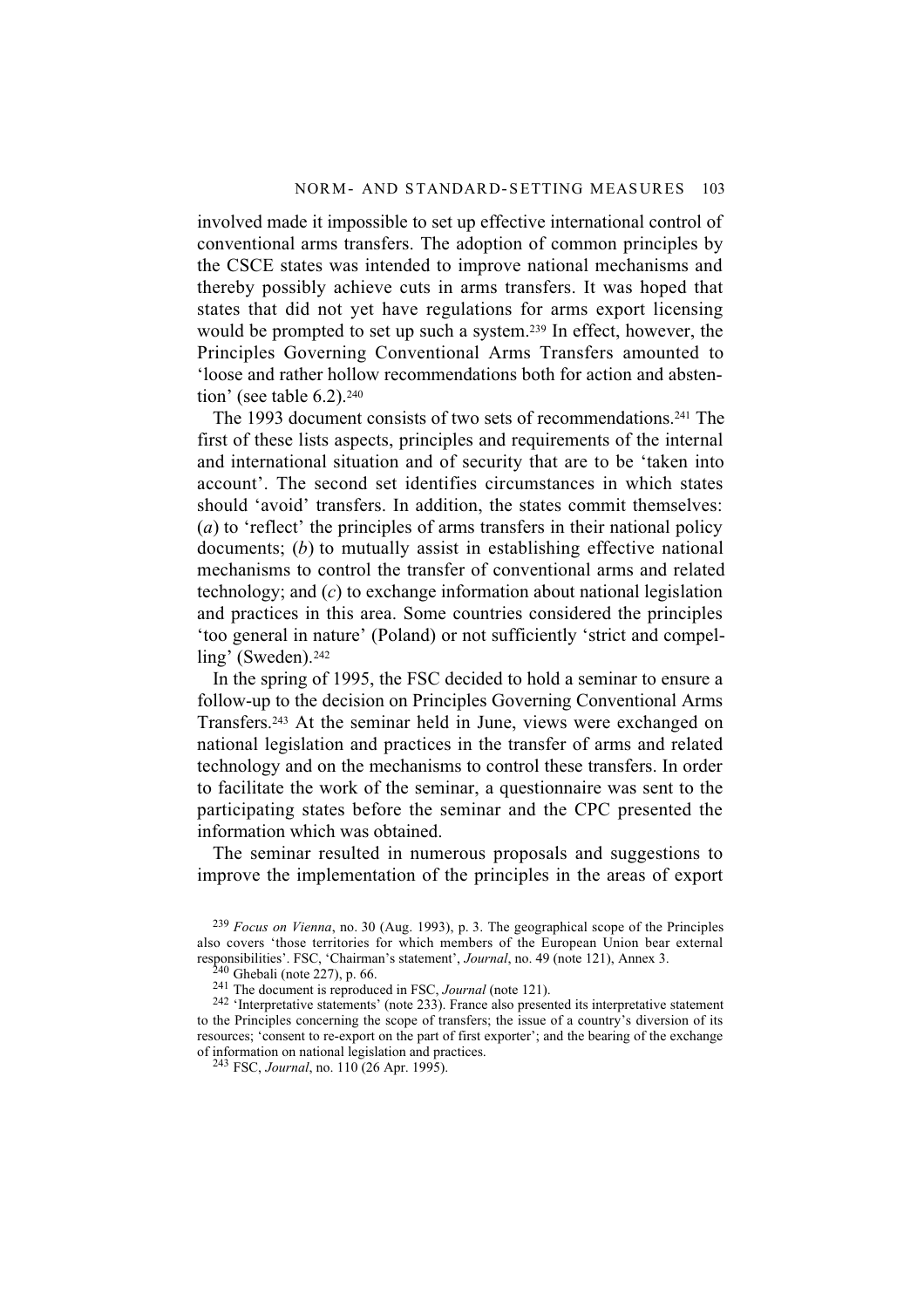control law, control lists, licences, enforcement practices and procedures, international cooperation to prevent undesirable or unauthorized transfers, increased transparency through international efforts, coordination of control agencies and combating illegal transfers.244 Mutual assistance among states was encouraged, especially on drafting legislation and setting up export control systems. It was agreed that the questionnaire should be distributed annually by the CPC to the OSCE participating states. The FSC was instructed to examine the further development of the questionnaire.245 The FSC urged that states publish the guidelines governing arms transfers and requested that they provide the CPC with national control lists and precise data and designate a contact point in the national enforcement bodies. The states also committed themselves to annually circulate their contributions to the UN Register of Conventional Arms (UNROCA) in the FSC framework.<sup>246</sup> In 1997 the FSC decided to make this mandatory.<sup>247</sup>

From 1998 an obligatory information exchange was annexed to the document on Principles Governing Conventional Arms Transfers with regard to the transfer of weapon and equipment systems. It employs the categories and formats used by the UNROCA.248 This was considered a useful complement to the annual questionnaire, but some 50 per cent of all the replies submitted since 1998 have not been furnished on time. In addition, the work of the 1995 seminar was not developed further, and there was a lack of consensus about how to do so. Towards the end of the 1990s, the EU efforts aimed at combating the spread of small arms and illicit trafficking in conventional arms met with increasing interest among other states.<sup>249</sup> The exchange of

<sup>245</sup> The FSC adopted a decision regarding the questionnaire on participating states' policy and/or national practices and procedures for the export of conventional arms and related technology. OSCE, FSC document FSC.DEC/20/95, 29 Nov. 1995.

246 FSC, *Journal*, no. 121 (19 July 1995), annex 1. The UN Register on Conventional Arms was established in 1991; it calls on all member countries to report the number of arms in 7 categories (battle tanks, attack helicopters, ACVs, heavy artillery systems, combat aircraft, warships, and missiles and launchers) exported or imported during the calendar year. See also Wezeman, S. T., *The Future of the United Nations Register on Conventional Arms*, SIPRI Policy Paper no. 4 (SIPRI: Stockholm, Aug. 2003), available at URL <http://editors. sipri.se/recpubs.html>.

 $247$  The exchange of information is due no later than 15 May each year. OSCE, 'Decision no. 13/97', FSC document FSC.DEC/13/97, 16 July 1997.

248 OSCE, 'Decision no. 13/97' (note 247).

249 OSCE (note 92); and OSCE, 'Review Conference 1999 Vienna–Istanbul: Consolidated Document', 10 Nov. 1999.

<sup>244</sup> FSC, 'Seminar on Principles Governing Conventional Arms Transfers: chairman's perception', FSC document REF.FSC/113/95, 21 June 1995.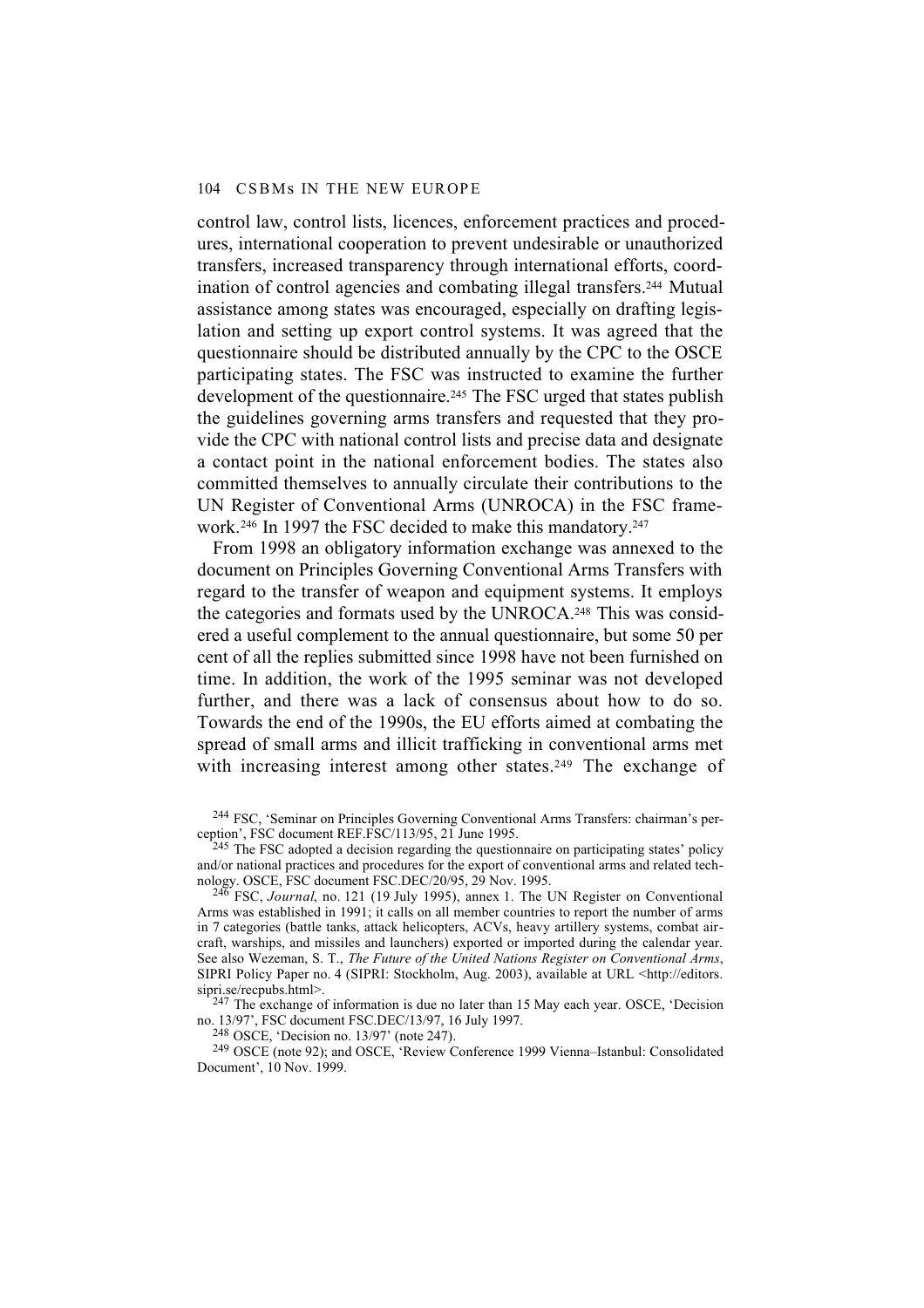information on arms transfers is perceived as a useful complement to other frameworks, such as the 1998 EU Code of Conduct on Arms Exports, the Wassenaar Arrangement on Export Controls for Conventional Arms and Dual-Use Goods and Technologies and the armaments-related provisions in regional platforms, such as the Stability Pact for South Eastern Europe.<sup>250</sup> At the 2004 AIAM, 'reactivation' of the information exchange on arms transfers was urged in order 'to shift the issue more toward the center of attention' in view of the new risks and challenges arising from the illicit transfers of conventional weapons and related technology.251

## IV. The Global Exchange of Military Information

On 28 November 1994, the CSCE participating states adopted a document on the Global Exchange of Military Information in which they agreed 'to exchange annually information on major weapon and equipment systems and personnel in their conventional armed forces, on their territory as well as worldwide' (see table 6.3).252 Such information is exchanged annually by 30 April and reflects the situation as of 1 January of that year.

The geographical scope and content of the GEMI differ from those of the Vienna Document. The GEMI aims to provide all other OSCE participating states with annual information on the military forces of participants located outside the zone of application of CSBMs (i.e., Canada, France, Russia, Turkey, the UK and the USA). It is separate from other information exchange regimes (the 1990 CFE Treaty, the 1992 CFE-1A Agreement and the Vienna Document) and is not subject to verification, constraints or limitation. For the first time, the USA agreed to allow such a document to cover naval forces and their

250 European Union, 'European Union Code of Conduct on Arms Exports', 5 June 1998, URL <ue.eu.int/uedocs/cmsUpload/8675\_2\_98\_en.pdf>. See the Wassenaar Arrangement Internet site at URL <http://www.wassenaar.org/>. See the Stability Pact for South Eastern Europe Internet site at URL <http://www.stabilitypact.org/>. See also 'Joint Declaration on Responsible Arms Transfers' and 'Statement on Harmonization of End-Use/End-User Certificates', Regional Conference on Export Controls, Sofia, 14–15 Dec. 1999.

<sup>251</sup> See the German proposal in OSCE, FSC document FSC.AIAM/5/04, 1 Mar. 2004.

252 CSCE, 'Global Exchange of Military Information', FSC document DOC.FSC/5/96, 28 Nov. 1994, URL <http://www.osce.org/documents/fsc/1994/11/462\_en.pdf>.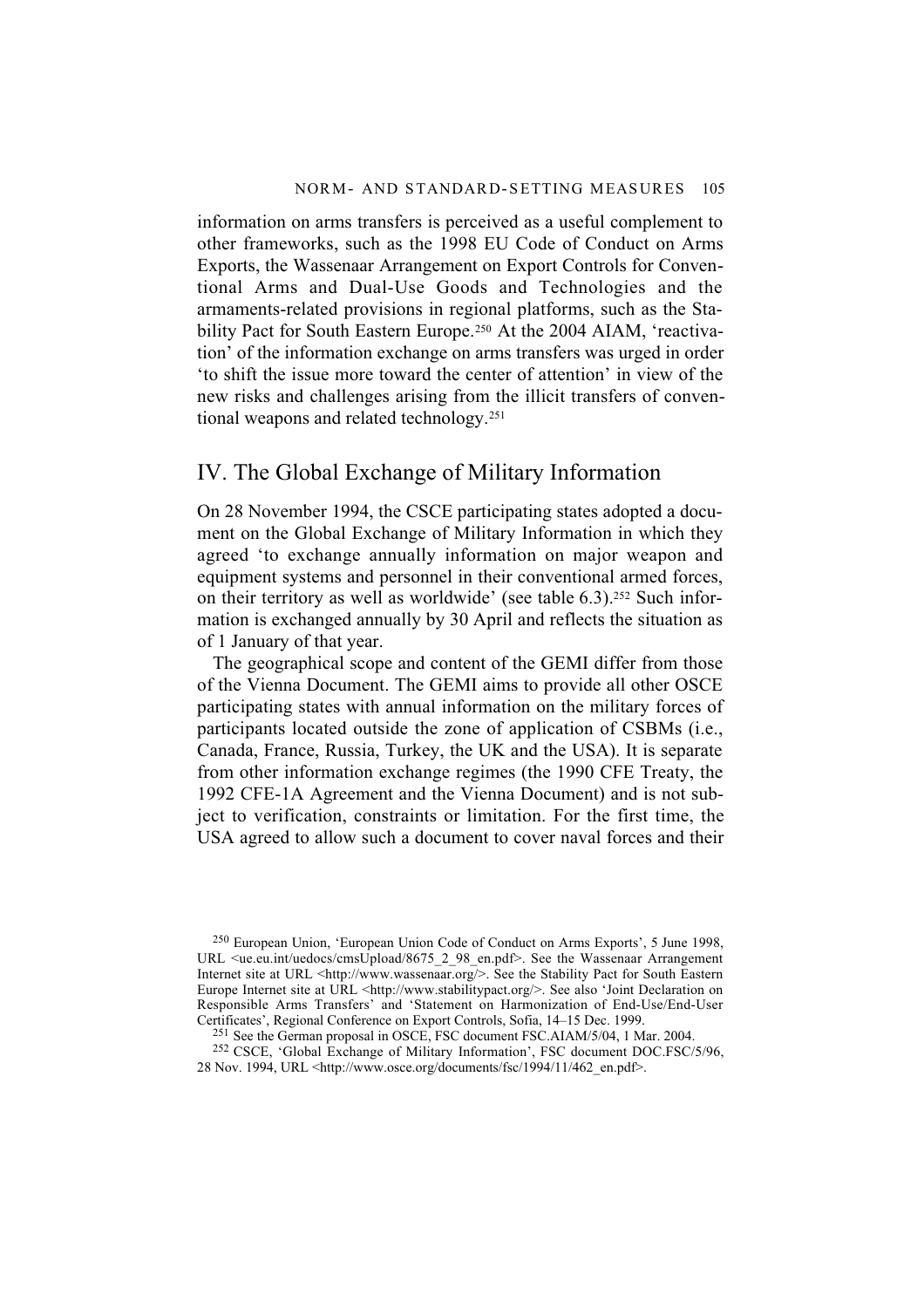| Type of<br>measure        | Description                                                                                                                                                                                                                                                                                                                                                                                                                                                                                                                                                                                                                                                                                                                                                                                                                                                                                                                                                                                                                                                                                                                                                                                                                                                                                                                                                                                                                                                                                                                                                                                                                                                                                                |
|---------------------------|------------------------------------------------------------------------------------------------------------------------------------------------------------------------------------------------------------------------------------------------------------------------------------------------------------------------------------------------------------------------------------------------------------------------------------------------------------------------------------------------------------------------------------------------------------------------------------------------------------------------------------------------------------------------------------------------------------------------------------------------------------------------------------------------------------------------------------------------------------------------------------------------------------------------------------------------------------------------------------------------------------------------------------------------------------------------------------------------------------------------------------------------------------------------------------------------------------------------------------------------------------------------------------------------------------------------------------------------------------------------------------------------------------------------------------------------------------------------------------------------------------------------------------------------------------------------------------------------------------------------------------------------------------------------------------------------------------|
| General                   | Politically binding; applicable worldwide; 30 April exchange<br>reflecting situation on preceding 1 January; separate from other<br>information exchange regimes                                                                                                                                                                                                                                                                                                                                                                                                                                                                                                                                                                                                                                                                                                                                                                                                                                                                                                                                                                                                                                                                                                                                                                                                                                                                                                                                                                                                                                                                                                                                           |
| Transparency              | Information exchange on:<br>(a) command structure and personnel (general or equivalent staff,<br>command organization of the forces, personnel strength);<br>$(b)$ holdings of major weapon and equipment systems, including<br>technical data and photographs (battle tanks; armoured combat<br>vehicles; armoured vehicle launched bridges; anti-tank guided<br>missile launchers; self-propelled and towed artillery; combat,<br>military transport and primary trainer aircraft; attack, combat<br>support and military transport helicopters; surface warships<br>greater than 400 tonnes displacement; and submarines greater<br>than 50 tonnes submerged);<br>$(c)$ levels of disaggregation (command organization: for land<br>forces—division or equivalent or the next higher level of<br>command; for other forces-army or equivalent or down to the<br>next lower level of command; all land forces within the territory<br>of the reporting state-from the highest level down to and<br>including the level of army or equivalent or down to the next<br>lower level of command; all other forces within the territory of<br>the reporting state—down to the level of service; all forces<br>stationed beyond the territory of the reporting state-down to the<br>level of service, specifying the numbers for each respective<br>region in which such forces are stationed);<br>$(d)$ technical data and photographs, including the type, name and<br>general description of characteristics and capabilities, of each<br>category listed under $(b)$ ; and<br>$(e)$ information on major weapon and equipment systems as<br>specified under $(b)$ and which have newly entered into service |
| Reinforcing<br>confidence | Clarifications, if appropriate, to all states                                                                                                                                                                                                                                                                                                                                                                                                                                                                                                                                                                                                                                                                                                                                                                                                                                                                                                                                                                                                                                                                                                                                                                                                                                                                                                                                                                                                                                                                                                                                                                                                                                                              |
| Monitoring<br>compliance  | Not subject to limitations, constraints or verification; reference<br>to other exchanges possible                                                                                                                                                                                                                                                                                                                                                                                                                                                                                                                                                                                                                                                                                                                                                                                                                                                                                                                                                                                                                                                                                                                                                                                                                                                                                                                                                                                                                                                                                                                                                                                                          |

**Table 6.3.** The Global Exchange of Military Information

*Source*: CSCE, 'Global Exchange of Military Information', FSC document DOC.FSC/5/94, 28 Nov. 1994, URL <www.osce.org/documents/fsc/1994/11/462\_ en.pdf>.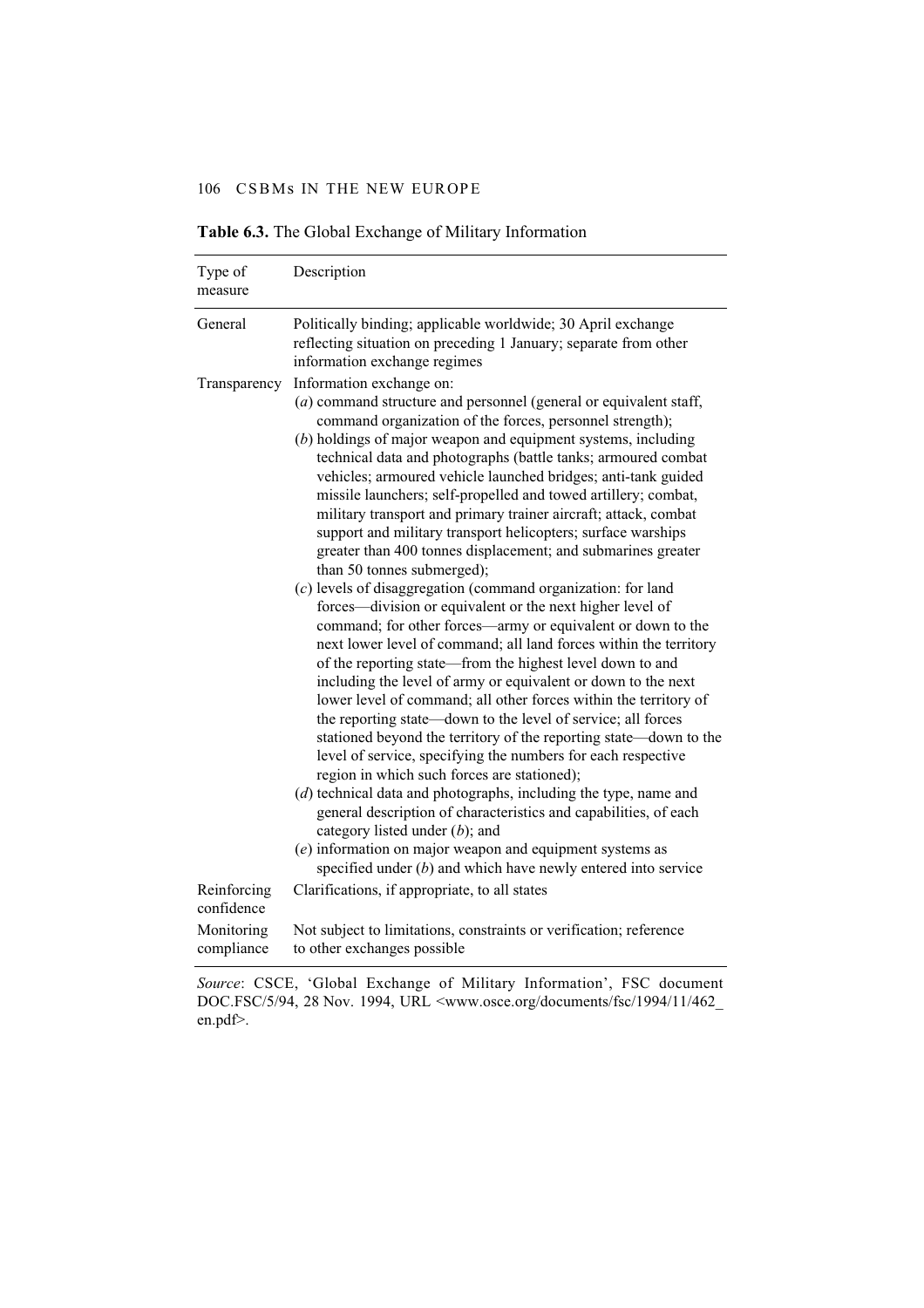bases. The proposals by Russia and by NATO were quite similar,<sup>253</sup> but a number of provisions had to be negotiated, including those on figures and parameters. For example, Russia proposed exchanging data on naval vessels of 5000-tonne displacement and above, while the USA preferred a 100-tonne threshold. The level of information disaggregation for services also differed (the Russian proposal being more intrusive).

The implementation of the GEMI has not given rise to controversy. Each year the information exchange is preceded by a workshop on automated data exchange, which has been attended by an increasing number of states. The proposed changes to the GEMI have been of a technical nature. For example, synchronization of the AEMI and the GEMI has been proposed in order to rationalize the verification work related to exchanged information.254 In 1998 an analysis was made by Germany and Sweden which drew attention to discrepancies in reporting on personnel strength, particularly in the categories of 'authorized' and 'actual' figures. A workshop held by Sweden on the margins of the 1998 AIAM helped improve implementation, but some differences (e.g., in total numbers) remained. Many states are often late in providing the data required by the GEMI, and some Western countries have offered assistance in completing returns to those states which have failed to provide information.

In recognition of the desirability of a 'cluster approach' to measures concerning information exchange, implementation of the GEMI was discussed at the 2001 AIAM together with the AEMI and defence planning.255 Compliance with the provisions of the GEMI is generally satisfactory (some 80 per cent of the participants provide information), but some countries have never submitted any information.

<sup>&</sup>lt;sup>253</sup> CSCE document CSCE/FSC/SC.10, 17 Feb. 1993 (Russia); and CSCE document CSCE/FSC/SC.11, 10 Mar. 1993 (NATO).

<sup>&</sup>lt;sup>254</sup> The annual exchange is completed by 15 Dec., and the GEMI is provided by 30 Apr. The proposal was to set the date at 15 Jan. for both exchanges with the start of verification not earlier than 1 Feb..

<sup>255</sup> This, however, was a one-off case.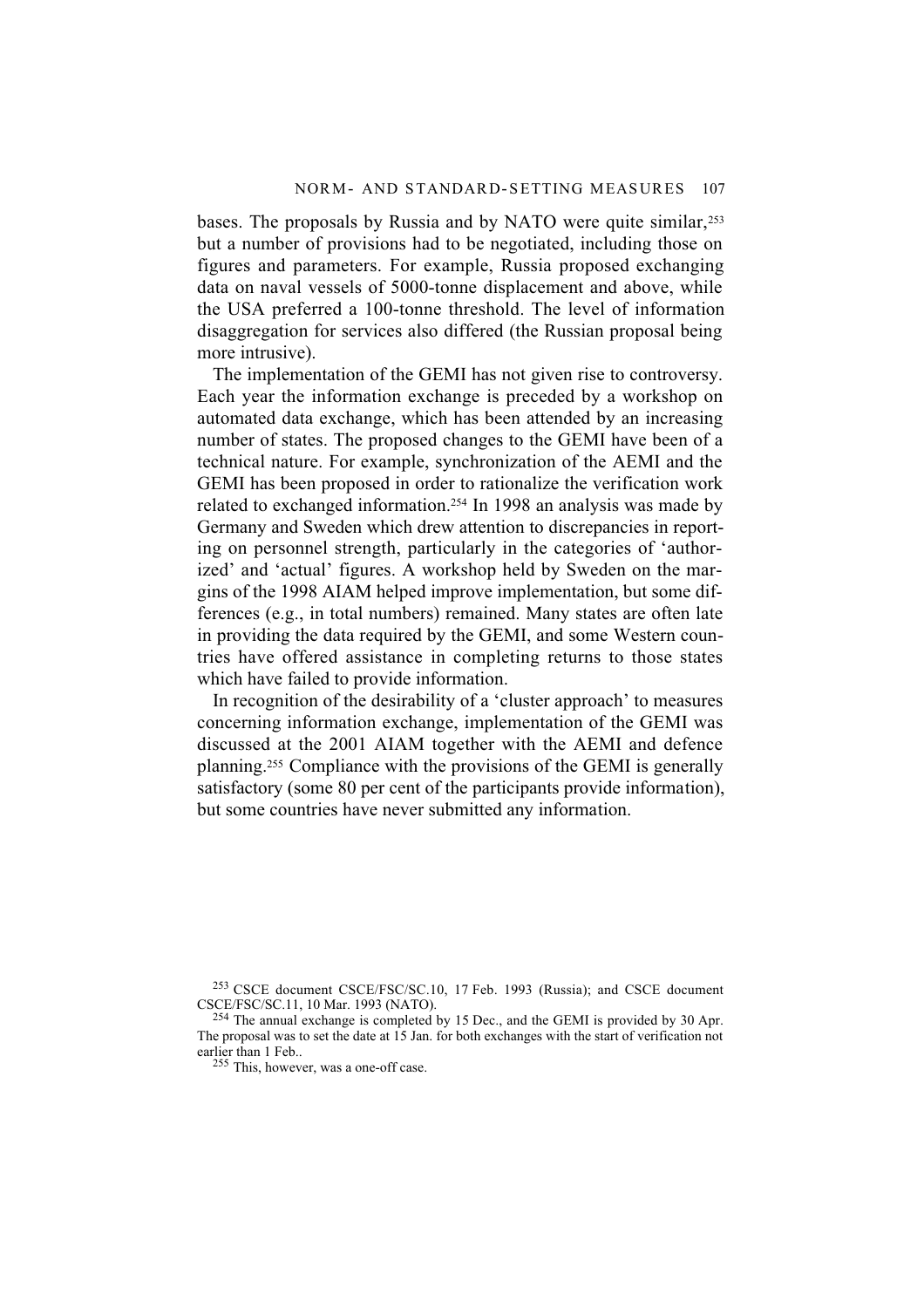|          | <b>Table 6.4.</b> The 1994 Code of Conduct on Politico-Military Aspects of |  |
|----------|----------------------------------------------------------------------------|--|
| Security |                                                                            |  |

| Type of measure           | Description                                                                                                                                                                                                                                                                                                                                                                                                                                                                                                  |
|---------------------------|--------------------------------------------------------------------------------------------------------------------------------------------------------------------------------------------------------------------------------------------------------------------------------------------------------------------------------------------------------------------------------------------------------------------------------------------------------------------------------------------------------------|
| General                   | Indivisibility of security and cooperative security approach;<br>solidarity with a victim of the threat or use of force; right to<br>change membership status in international organization or<br>alliance; democratic accountability; international law applicable<br>to armed forces, defence policy and doctrine; prohibition of<br>military dominance/hegemony; combating terrorism                                                                                                                      |
| Transparency              | Control of forces by legitimate constitutional authorities;<br>no accidental or unauthorized use of military means; legislative<br>approval of defence expenditures; transparency and public access<br>to information related to the armed forces                                                                                                                                                                                                                                                            |
| Constraints               | Maintain military capabilities commensurate with security needs;<br>restraint in military expenditures; stationing of armed forces<br>abroad only on the basis of freely negotiated agreement;<br>the domestic use of armed forces compatible with the needs of<br>enforcement (proportionality); no excessive role for paramili-<br>tary forces; recruitment and conduct of armed forces in<br>accordance with human rights and fundamental freedoms;<br>individual accountability of armed force personnel |
| Reinforcing<br>confidence | Implement in good faith commitments to arms control and<br>CSBMs; create conditions for political solutions; democratic con-<br>trol of military, paramilitary and internal security forces; political<br>neutrality of armed forces; wide dissemination of the Code of<br>Conduct                                                                                                                                                                                                                           |
| Monitoring<br>compliance  | OSCE consultations if state authority fails; assessment and<br>review procedures; request appropriate clarifications; and annual<br>information exchange questionnaire on the Code of Conduct,<br>including the steps taken for its implementation <sup><math>a</math></sup>                                                                                                                                                                                                                                 |

*<sup>a</sup>* OSCE, FSC document FSC.DEC/4/98, 8 July 1998; and OSCE, FSC document FSC.DEC/4/03, 9 Apr. 2003.

*Sources*: CSCE, 'Budapest Decisions, V. Code of Conduct on Politico-Military Aspects of Security', Budapest Document 1994: towards a genuine partnership in a new era, Budapest, 5–6 Dec. 1994, URL <http://www.osce.org/docs/english/1990- 1999/summits/buda94e.htm>; and OSCE Conflict Prevention Centre, 'Development of confidence- and security-building measures in the CSCE/OSCE framework', 19 Mar. 2001.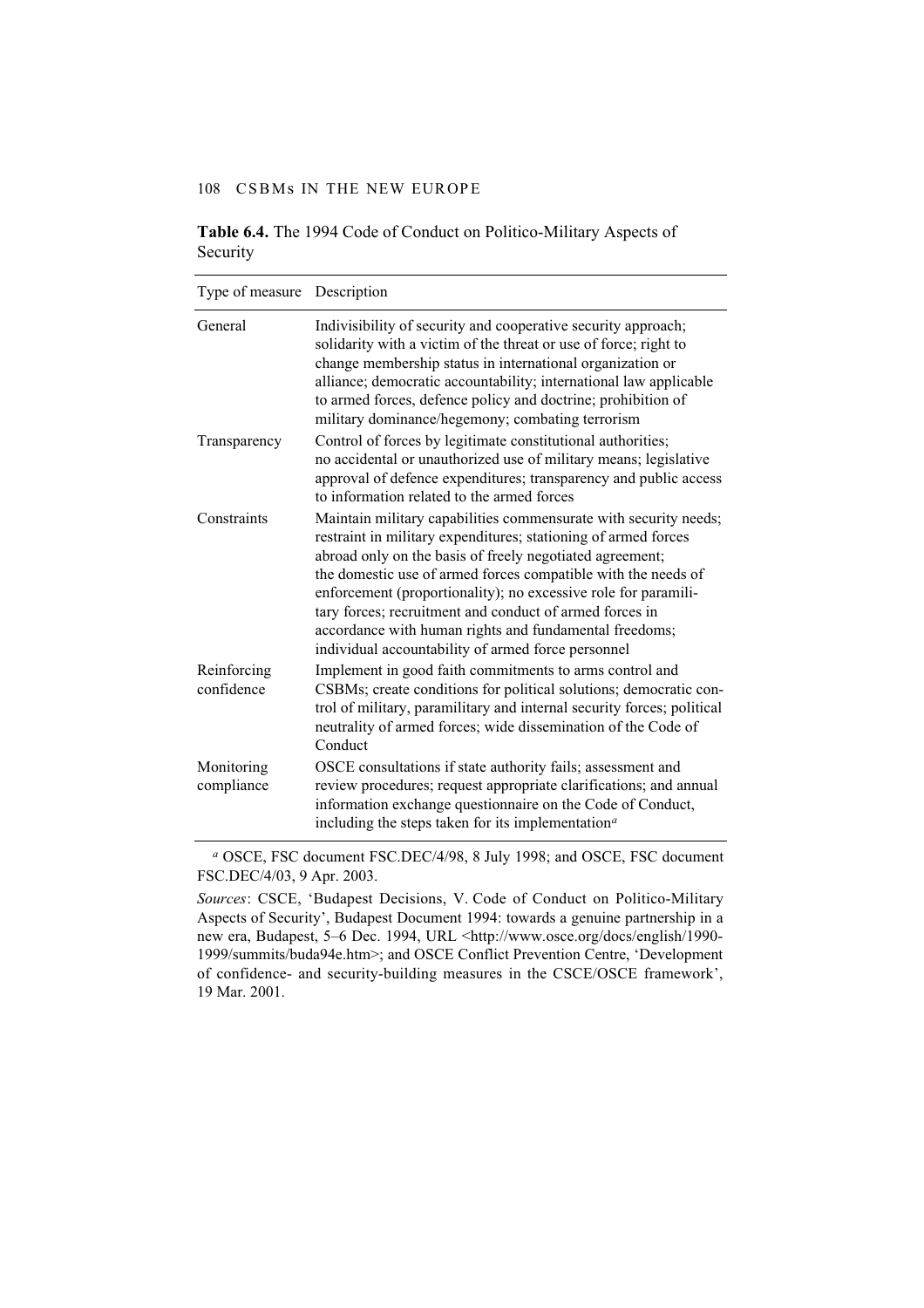## V. The Code of Conduct on Politico-Military Aspects of Security

The 1994 Code of Conduct on Politico-Military Aspects of Security<sup>256</sup> was designed to create a body of norms and rules for behaviour in the security field for all participating states, governing in particular the conduct of armed forces in both peace and crisis situations. In its normative function, the Code of Conduct addresses not only the politico-military relations between OSCE states, but also the politicomilitary conditions within states. It developed from a German proposal, which was made in response to a French recommendation that the CSCE security obligations be embodied in a legally binding treaty. After the USA opposed the French proposal, Germany proposed a code of military behaviour that was intended to help the post-Soviet states to better integrate the new CSCE obligations (see table 6.4).<sup>257</sup>

The discussion on the new Code of Conduct was expected to lead to a document that might be adopted at the 1994 Budapest Review Conference. Individual or collective proposals and suggestions by the CSCE participating states<sup>258</sup> provided the basis for discussion.

The first proposal, made by Poland, dealt with a range of security matters and suggested such elements as: (*a*) norms guiding defence policies and postures; (*b*) norms for a cooperative approach to international security; (*c*) principles guiding conduct in the prevention of conflict and use of force; and (*d*) norms guiding conduct in the event of a conflict. NATO, in particular, criticized the Polish proposal for including elements of future security guarantees in the COC (recognition of the right to assistance by CSCE participating states that are the object of armed aggression), the principle of the non-use of force or coercion against peoples peacefully pursuing self-determination, and the alleged encroachment on sovereign internal affairs.259 It was

256 'Budapest Decisions' (note 36).

258 See the following CSCE documents, all submitted in Vienna: CSCE/FSC/SC.5/Rev. 1, 18 Nov. 1992 (Poland); CSCE/FSC/SC.7, 16 Dec. 1992 (UK/EC plus Canada, Iceland and Norway—'elements' for a code of conduct); CSCE/FSC/SC.8, 16 Dec. 1992 (Turkey); CSCE/FSC/SC.17, 5 May 1993 (Austria, Hungary and Poland); CSCE/FSC/SC/B.2, 3 June 1993 (France's working paper); CSCE/FSC/SC.21, 30 June 1993 (Denmark/EC and Iceland and Norway); and CSCE/FSC/SC.22, 15 Sep. 1993 (Austria and Hungary).

259 Ghebali, V.-Y., 'The CSCE Forum for Security Cooperation: the opening gambits', *NATO Review*, June 1993, p. 27; and Borawski, J. and Bruce, G., 'The CSCE Forum for Security Cooperation', *Arms Control Today*, Oct. 1993, p. 15.

<sup>257</sup> Dean, J., *Ending Europe's Wars. The Continuing Search for Peace and Security* (Twentieth Century Fund Press: New York, 1994), p. 316.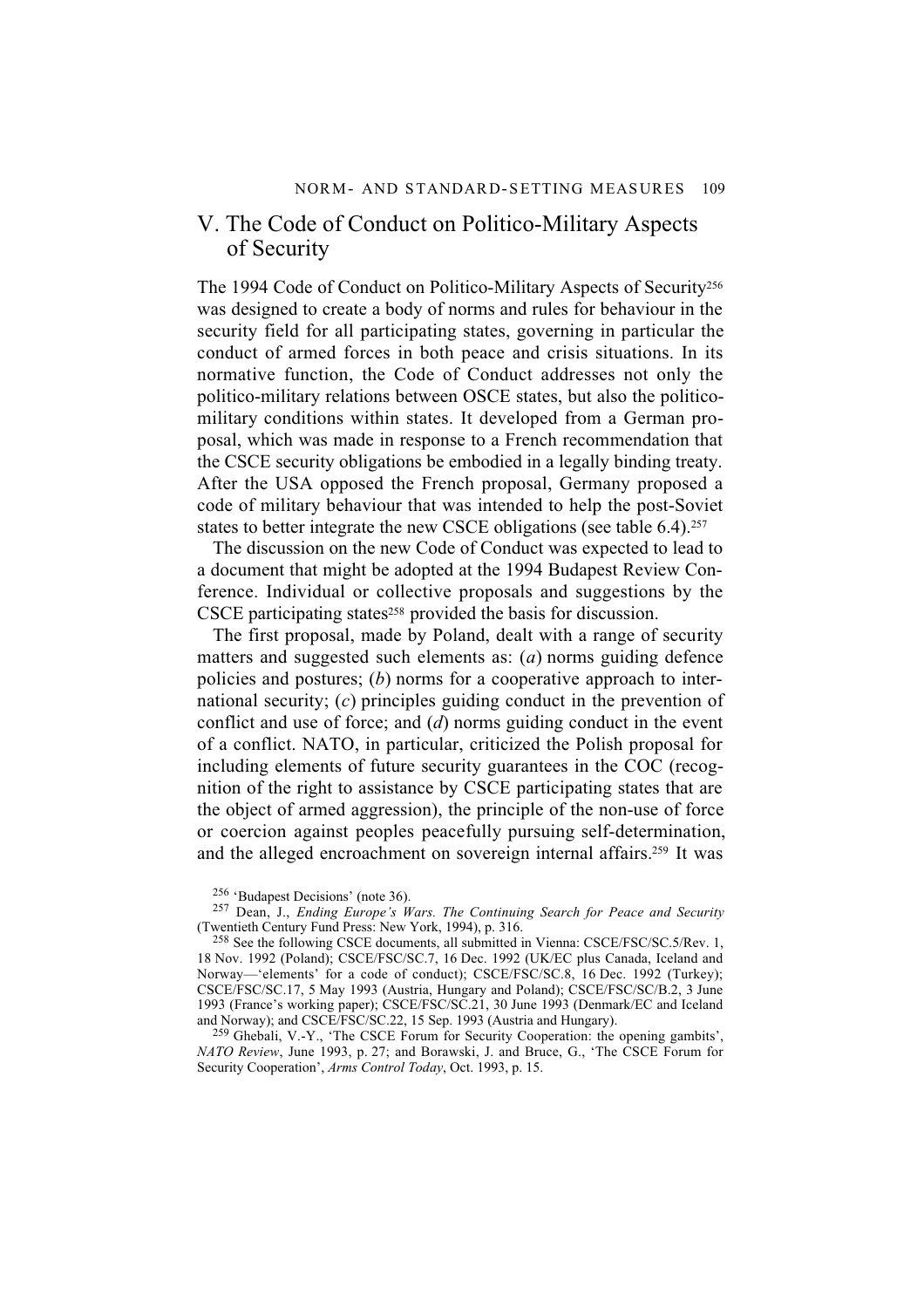feared that the document would constitute a de facto basis for a mutual defence pact for the CSCE states.

The EC–NATO proposals (made without the participation of Turkey and the USA) were initially advanced by France. They addressed an impressive range of topics, many of which were included in the final COC.260 The proposal by Austria and Hungary emphasized the comprehensive concept of security,<sup>261</sup> including nonmilitary aspects such as human rights, ethnic rights and the environment. (Turkey presented a separate proposal, which was intended to counterbalance and neutralize the above-mentioned EC–NATO proposal, which Turkey considered as incompatible with its interests.) These three positions generally determined the framework and scope of the COC.

Enforcement of the Code of Conduct was the area of greatest disagreement. A May 1993 FSC seminar in Vienna focused on the issue. Some seminar participants, such as the EC, wanted to retain CSCE mechanisms and procedures and, at most, consider the extension of fact-finding missions to apparent breaches. Others (e.g., Austria, Hungary and Poland, in their 'implementation provisions' proposal) desired an amended 'Berlin emergency situation mechanism' which could be used when needed.<sup>262</sup> Other states sought new mechanisms or procedures to ensure more effective implementation of the COC.

The scope of the COC was also discussed. There was disagreement about whether it should cover only politico-military aspects of security or address a wider spectrum of security matters such as national minorities, the environment, the economy, human rights and the like. Divergent views on these issues led to a stalemate, and it was suggested that two parallel negotiations be held, either within the same body or in another special body in order to treat the politico-military

260 These included: (*a*) the principle of the non-use of force and the questions related to borders; (*b*) indivisibility of security and legitimate security interests; (*c*) arms control and disarmament; (*d*) early warning, conflict prevention, crisis management and peaceful settlement of disputes (commitment to consult and cooperate in situations of potential crisis and to use the existing CSCE mechanisms); (*e*) peacekeeping and other CSCE missions (within the CSCE and in the context of cooperation with UN missions); (*f*) democratic political control of armed forces; (*g*) rules of use of armed forces; and (*h*) observation and monitoring.

<sup>261</sup> It was originally presented by Hungary alone.

262 CSCE document CSCE/FSC/SC.17, 5 May 1993.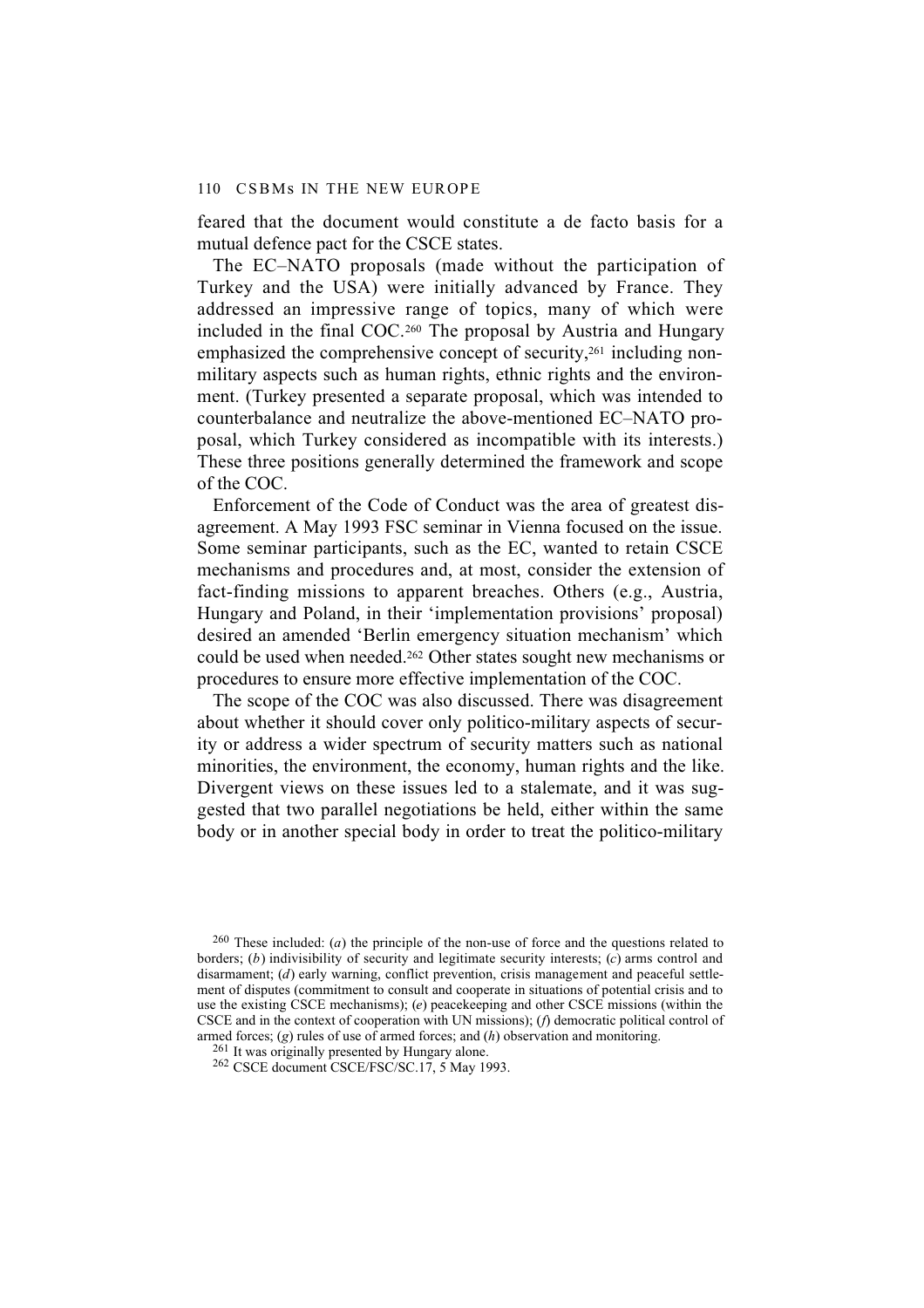and broader issues separately.263 The idea of devoting the COC to politico-military aspects, in principle, won out.

The Code of Conduct is a politically binding agreement. Its cornerstones are democratic, civilian control of the armed forces; a commitment to respect international humanitarian law by the personnel of armed forces; restraint in military spending; and proportionate and adequate use of force in domestic missions. Potentially, it is an instrument for early warning, conflict prevention, crisis management and post-conflict rehabilitation.264

The COC's adequacy and effectiveness, in particular its provisions on the use of force for internal security, were put to the test soon after its adoption. The conflict in Chechnya which took place from late 1994 until mid-1996 (and the conflict which began in 1999) ruthlessly revealed the vagueness of the COC commitments and an inability to enforce compliance.

The participating states were supposed to provide the CPC with information on national measures to enact the COC, but this was not done consistently or on a timely basis. By 1996 it was suggested that compliance with the COC was of a 'purely formal nature',265 and states were urged to adjust their patterns of behaviour and report clear violations committed by other states. In 1995–96 seminars on the COC were held in Germany, the Netherlands and Sweden. Other implementation seminars, presentations and workshops were held at other locations in subsequent years. As a result, several suggestions were made concerning the creation of a pool of experts to supervise the implementation of the COC, a stronger role for the CPC in the control of implementation, development of a verification mechanism and preparation of a questionnaire.<sup>266</sup>

263 'Das KSZE-Forum für Sicherheitskooperation—Tätigkeitsbericht' [The CSCE Forum for Security Co-operation—report of activities], *Österreichische Militärische Zeitschrift*, no. 5 (1994), pp. 533–36.

<sup>264</sup> For detailed analysis of the COC see e.g. Ghebali, V.-Y., 'Revisiting the OSCE Code of Conduct on Politico-Military Aspects of Security', eds H. Hänggi and T. Winkler, *Challenges of Security Sector Governance* (LIT Verlag: Münster, 2003), URL <http://www. dcaf.ch/coc/index.htm>.

265 OSCE, 'Report of the chairman of the FSC on the implementing aspects of the CSBMs discussed within the FSC in 1996', FSC document REF.FSC/71/96, 3 Mar. 1997. In parallel, the Dutch representative, acting also in his capacity as the EU representative, noted that the Code of Conduct did not seem to 'trickle down' to all who might benefit from its guidance.

266 'Annual Implementation Assessment Meeting 1997: survey of suggestions' (note 235). Since 1995 the COC has been briefly assessed at the AIAMs.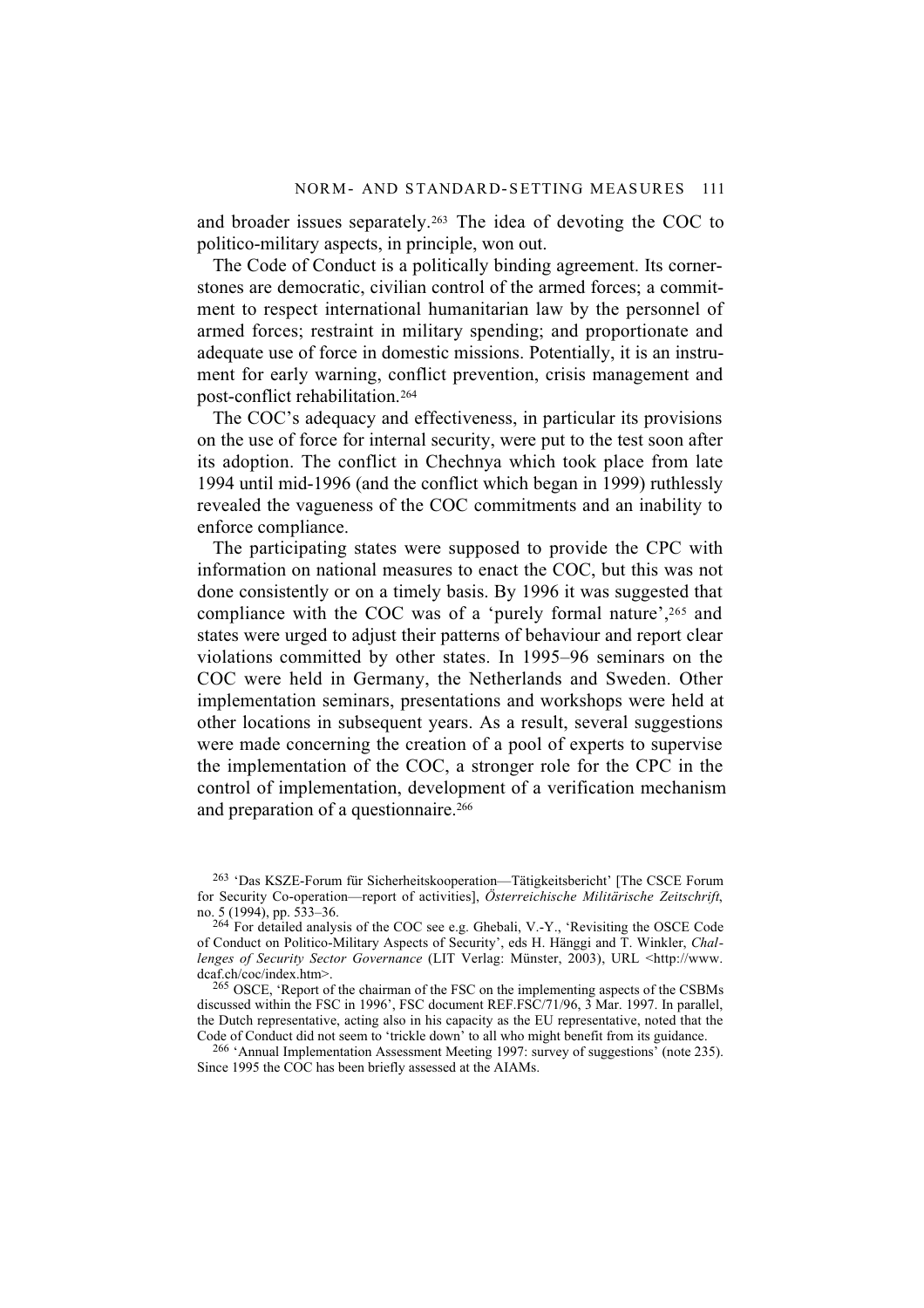In September 1997 the first COC Follow-up Conference was held in Vienna. Many proposals and suggestions were discussed, and numerous concrete measures to improve implementation and monitoring were presented.<sup>267</sup> These included CSBM and arms control measures, such as: (*a*) making the CPC a central point of contact; (*b*) developing and following up implementation in regular assessment meetings in connection with the AIAM or in separate meetings; (*c*) verifying implementation in conjunction with CSBMs; and (*d*) exploring the potential value of the confidence- and security-building function of the COC at the regional level of arms control.268 A verification regime and an enforcement procedure or mechanism were discussed but not approved.269

As a result of the conference, the FSC initiated an information exchange on the implementation of the COC to be carried out by 15 April each year. Despite general approval of the utility of the questionnaire, which was adopted in 1998,270 it was criticized for addressing only parts of the COC. In order to continue the discussion of the first Follow-up Conference, the FSC decided to hold a second conference in 1999.271

Delegations at the second Follow-up Conference, held in Vienna on 29–30 June 1999, put forward many proposals concerning the implementation, assessment and further development of the COC. Its ambiguity and lack of clarity in some areas were noted and suggestions made for improvement. The impact of the 1999 conflict in Kosovo was reflected in the debate. The proposals included: (*a*) holding a joint session of the OSCE Permanent Council and the FSC on the provisions of the COC and the application of lessons learned from the events in the Balkans; (*b*) including paramilitary forces in the information exchange; (*c*) revising the questionnaire with further distinction between armed forces and internal security forces; (*d*) providing additional documents on legislation regarding parlia-

<sup>267</sup> The problem of providing information was raised repeatedly. E.g., the EU and its associated states offered to assist non-compliant participating states to meet their commitments.

<sup>268</sup> OSCE, 'Follow-up Conference on the OSCE Code of Conduct on Politico-Military Aspects of Security: summary', FSC document FSC.GAL/15/97, 30 Sep. 1997.

<sup>269</sup> See 'Follow-up Conference on the OSCE Code of Conduct on Politico-Military Aspects of Security: summary' (note 268). Russia and Turkey opposed a more obligatory verification mechanism.

<sup>270</sup> OSCE, FSC document FSC.DEC/4/98, 8 July 1998.

<sup>271</sup> OSCE, FSC document FSC.DEC/16/97, 10 Dec. 1997.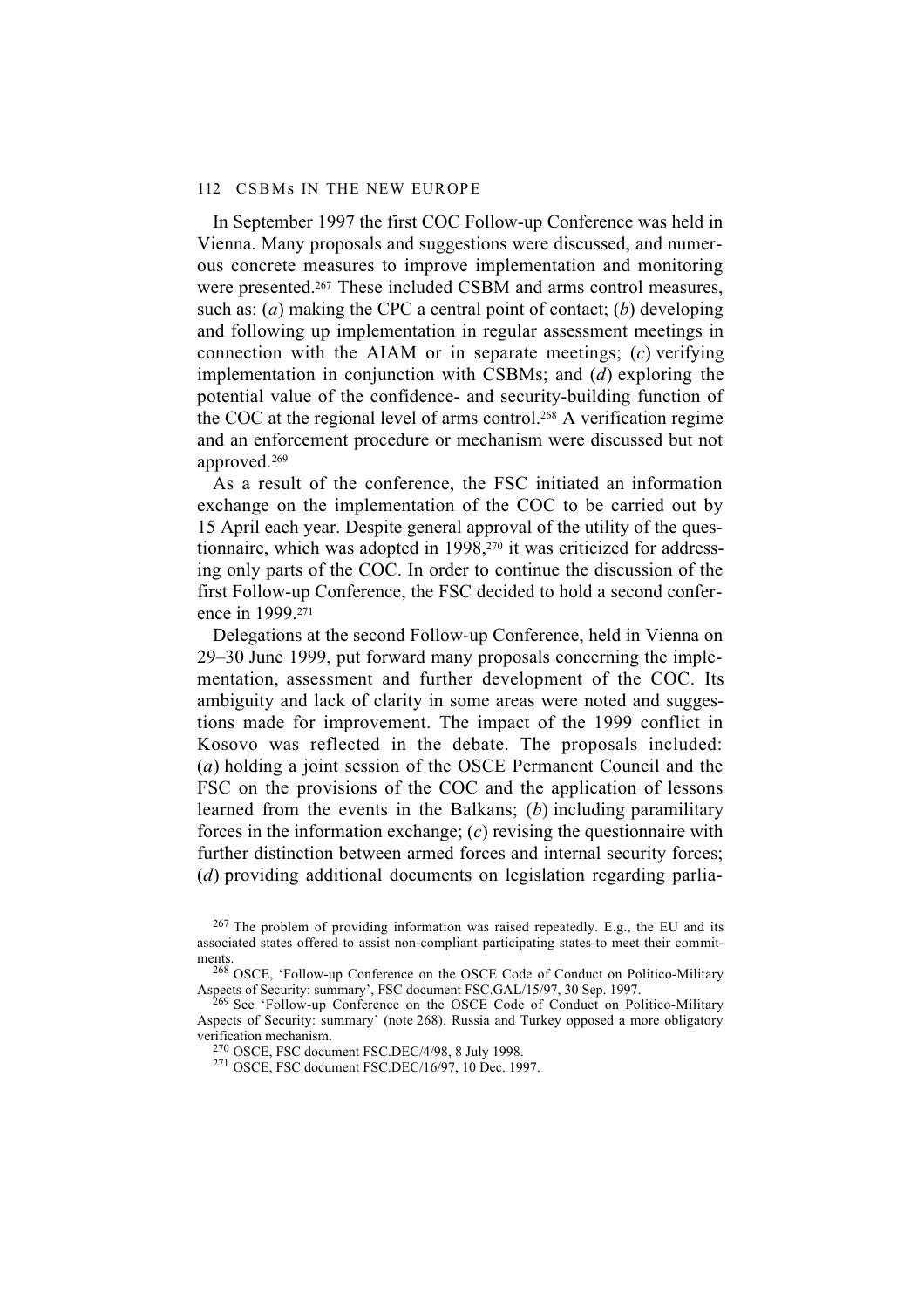mentary control of armed forces; (*e*) convening an early special meeting for parliamentarians to discuss parliamentary control of armed forces (considering the role of parliamentarians in securing democratic control of armed forces); (*f*) holding monthly discussions of COC topics in FSC Working Group B; (*g*) assessing the applicability of the COC for peacekeeping; and (*h*) creating a code of conduct to combat terrorism.272

Various COC issues have since been discussed in the FSC and at the AIAMs, particularly in the light of the events in Kosovo in 1999 and Chechnya in 1999–2000. Many OSCE participating states expressed their regret that Russia had not complied with the provisions on the use of force, on armed forces being subject to the rule of law and on the exercise of civil rights.

The COC gained new relevance with the expanded involvement of armed forces in international peace-support operations and other crisis-management efforts. It was therefore recommended that the COC be included as a key element in training programmes for military personnel. The importance of full implementation of the COC in times of crisis and conflict was strongly emphasized, but in 2001 a number of states had not yet provided a national programme for its implementation. The states agreed among themselves that questioning and evaluating implementation activities, and responding frankly to questions about them, was important. Assistance in implementation was also recommended for states in political, societal and military transition.

The terrorist attacks on the USA in September 2001 set a new tone for the COC discussions and activities. The new priorities were reflected in the December 2001 Bucharest Plan of Action for Combating Terrorism,273 which emphasized *inter alia* the relevance of the COC in this context. In 2002, 52 states submitted responses to the questionnaire, which was an improvement on earlier years.274 It was

273 'Bucharest Plan' (note 60).

274 However, the CPC did express concern that *c*. 50% of the submissions were made after the 15 Apr. deadline. OSCE, 'Statement by the Director of the Conflict Prevention Centre at

<sup>272</sup> See OSCE, 'Chairman's perception', FSC document FSC.DEL/235/99, 1 July 1999; and OSCE, 'Summary of suggestions tabled during the Second Follow-up Conference on the Code of Conduct', FSC document FSC.GAL/84/99/Rev.1, 19 July 1999. The involvement of the OSCE in combating terrorism was, however, questioned by a number of delegations which warned of the risk of duplicating or replicating the work of the UN General Assembly. OSCE, 'Review of the implementation of all OSCE principles and commitments, politicomilitary aspects of security: report of the rapporteur<sup>3</sup>, OSCE document RC(99).JOUR/10, 1 Oct. 1999.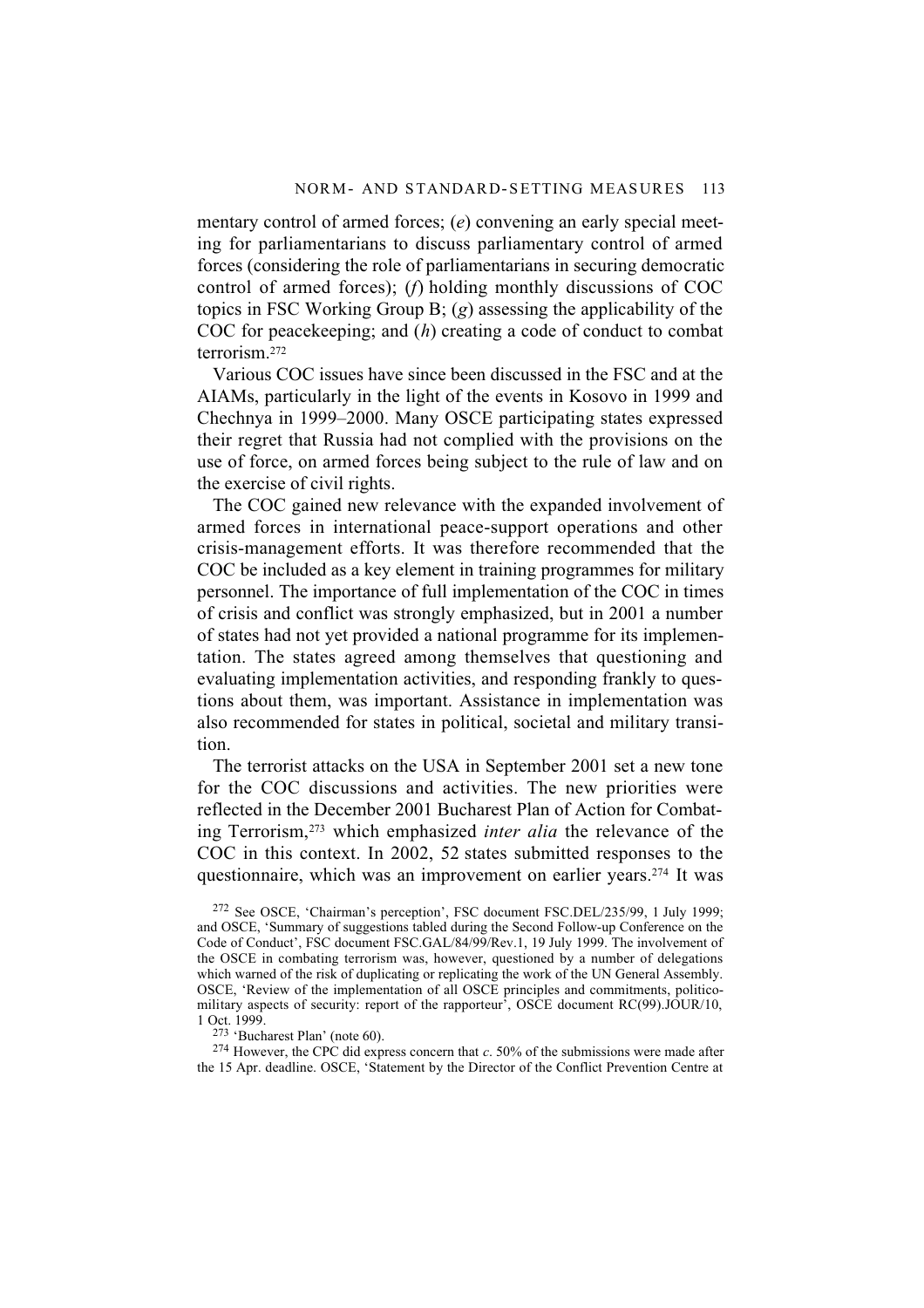also the first year in which the results of the information exchange were posted on an OSCE Internet site (although access is restricted to delegations).

Two weeks before the third Follow-up Conference, held on 23–24 September 2002, the CPC prepared an overview of the general trends in the answers to the questionnaire.275 There were three topics on the agenda of the Follow-up Conference. Working Group 1 ('Review of the information exchange and assessment of overall implementation') discussed problems encountered with the information exchange questionnaire and possible improvements to it.276 In Working Group 2 ('Implementation of specific provisions') suggestions were made for improvement of the implementation of the COC, including a proposal that other OSCE institutions should become more involved in promoting and implementing it. It was suggested that the CPC practice of conducting seminars and workshops in participating states in order to increase awareness and facilitate implementation of the COC be further developed and extended. It was also suggested that the existing CSBM mechanisms, such as visits to airbases and other military installations, should be used to educate military personnel about the COC.277 In Working Group 3 ('Contribution of the Code of Conduct to combating terrorism') the main suggestion was to expand question 1 of the questionnaire, which addresses the efforts to combat terrorism. In 2002 a decision was taken for a 'technical update' of the questionnaire along this line,<sup>278</sup> superseding the 1998 decision on an annual exchange of information. In April 2003 the OSCE participating states provided additional information on national efforts to combat terrorism.

The FSC continues to review and seek to improve both the implementation of the COC and its annual questionnaire. In 2003–2004 it also sought to raise awareness in participating states about the COC. The OSCE held seminars in the Central Asian states, the Caucasus

the opening plenary of the Third Follow-up Conference on the Code of Conduct', OSCE document SEC.GAL/169/02, 23 Sep. 2002, p. 2

<sup>275</sup> OSCE, 'Decision no. 7/02: overview of the Information Exchange on the Code of Conduct on Politico-Military Aspects of Security', FSC document FSC.DEC/7/02, 5 June, 2002

<sup>276</sup> OSCE, 'Third Follow-up Conference on the OSCE Code of Conduct on Politico-Military Aspects of Security: consolidated summary', FSC document FSC.GAL/122/02, 8 Oct. 2002, pp. 3–4

<sup>&</sup>lt;sup>277</sup> OSCE, 'Third Follow-up Conference on the OSCE Code of Conduct on Politico-Military Aspects of Security: survey of suggestions', FSC document FSC.GAL/123/02, 8 Oct. 2002.

<sup>278</sup> OSCE, 'Decision no. 4/03', FSC document FSC.DEC/4/03, 9 Apr. 2003.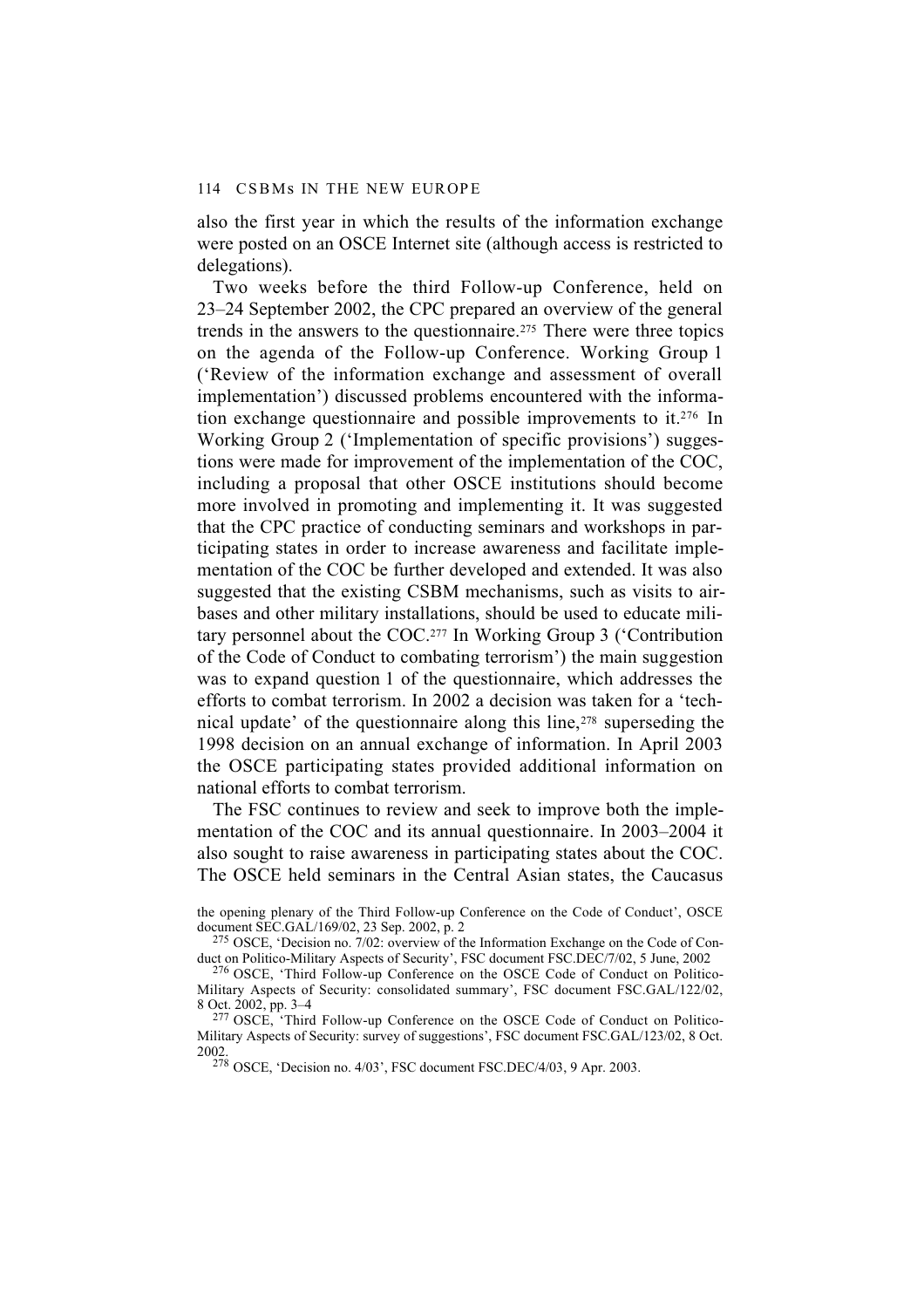and Ukraine and also took steps to provide guidance and assistance in the implementation of the COC.

The Code of Conduct now offers an impressive set of standards and norms and has a growing record of application. Apart from the current interest in its use in combating terrorism, there is room for improvement. In the politico-military dimension, such issues as the regime of democratic control of paramilitary forces, intelligence services and police as well as of the use of force domestically deserve further attention. In addition, a closer linkage between the COC and the Vienna Document could be established, which would allow better insight into the implementation of the COC.279 More active cooperation to foster wider acceptance and implementation of the COC beyond the OSCE area is now being advocated to develop and reform the security sector as a whole.280

### VI. Non-proliferation

The Principles Governing Non-Proliferation were adopted at the 1994 CSCE Budapest Review Conference as a common expression of the awareness of the newly emerged threat of proliferation after the end of the cold war, chiefly in the former Soviet Union.281 The participating states expressed their determination to combat the threat (see table 6.5). In accordance with the January 1992 CSCE Council Declaration on Non-Proliferation and Arms Transfers,<sup>282</sup> and the recommendations contained in a NATO–Central European proposal submitted in the FSC in November 1992,<sup>283</sup> the ministers of foreign affairs of the CSCE participating states pledged at the Stockholm CSCE Council Meeting in December 1992 that their states would become original signatories to the 1993 Chemical Weapons Convention (CWC)284 and would seek to ratify it as soon as possible. In addi-

283 CSCE document CSCE/FSC/SC.6, 18 Nov. 1992.

<sup>284</sup> The Convention on the Prohibition of the Development, Production, Stockpiling and Use of Chemical Weapons and on their Destruction (corrected version), 8 Aug. 1994, is reproduced at URL <http://projects.sipri.se/cbw/docs/cw-cwc-texts.html>. The 31 Oct. 1999

<sup>279</sup> Ghebali (note 264), pp. 22–24.

<sup>280</sup> OSCE, 'German intervention in Working Group B of the Annual Security Review Conference', Permanent Council document PC.DEL/718/03, 25 June 2003.

<sup>&</sup>lt;sup>281</sup> 'Principles Governing Non-Proliferation' (note 60).

<sup>282</sup> CSCE, 'Second Meeting of the CSCE Council, Prague, 30–31 Jan. 1992, Declaration on Non-Proliferation and Arms Transfers', CSCE document CSCE/2-C/Dec.1, 31 Jan. 1992.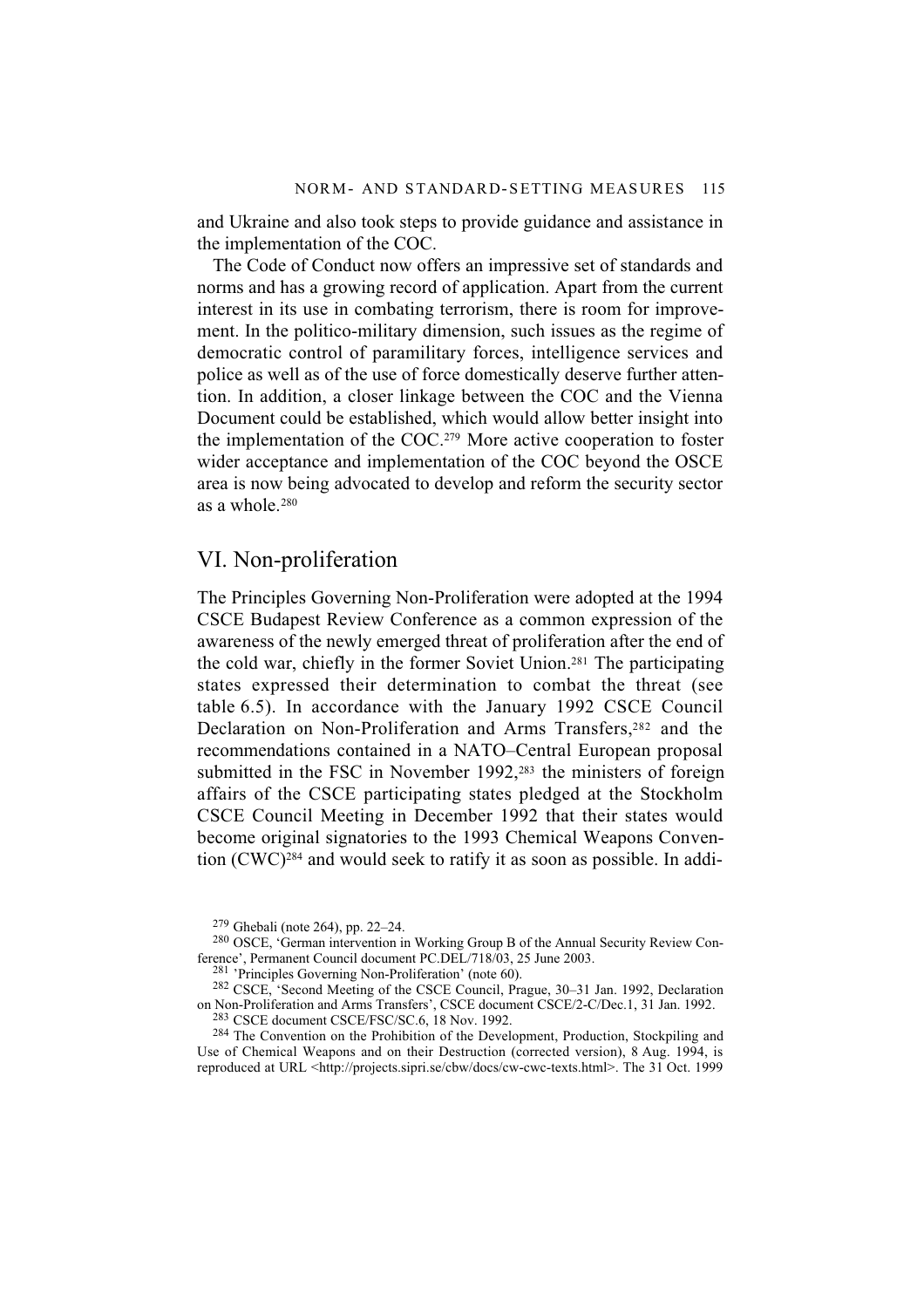| Type of measure                             | Description                                                                                                                                                                                                                                                                                                                                                                                                                                                                                                               |
|---------------------------------------------|---------------------------------------------------------------------------------------------------------------------------------------------------------------------------------------------------------------------------------------------------------------------------------------------------------------------------------------------------------------------------------------------------------------------------------------------------------------------------------------------------------------------------|
| General                                     | Prevent proliferation of nuclear weapons; prevent acquisition,<br>development, production, stockpiling and use of chemical and<br>biological weapons; and control of the transfer of missiles cap-<br>able of delivering weapons of mass destruction and related tech-<br>nology                                                                                                                                                                                                                                          |
| Transparency                                | Ensure that states' legislation, regulations and procedures gov-<br>erning non-proliferation reflect the above commitments;<br>exchange information on national laws, regulations and measures<br>to ensure implementation; and application of non-proliferation<br>regimes                                                                                                                                                                                                                                               |
| Constraints                                 | Full and universal adherence to the Non-Proliferation Treaty and<br>its indefinite and unconditional extension; improve national<br>nuclear export control policies; sign and ratify the Chemical<br>Weapons Convention (CWC); support the Australia Group's<br>controls regarding chemical precursors, dual-use equipment and<br>biological pathogens and dual-use items; control the export of<br>missiles, technology and equipment; and prevent citizens from<br>activities violating principles of non-proliferation |
| Reinforcing<br>confidence                   | Support efforts to negotiate a treaty banning the production of<br>fissile material; support negotiations on the Comprehensive<br>Nuclear Test-Ban Treaty; support universal adherence to the<br>CWC; adapt legislation, regulations and procedures to reflect<br>these commitments; and support cooperative efforts to redirect<br>scientists to peaceful endeavours                                                                                                                                                     |
| Monitoring<br>compliance or<br>verification | Strengthen International Atomic Energy Agency safeguards;<br>strengthen the Biological and Toxin Weapons Convention by<br>appropriate verification measures; support Missile Technology<br>Control Regime (MTCR) guidelines; and encourage submission<br>of the questionnaire on the CWC ratification process <sup>a</sup>                                                                                                                                                                                                |

**Table 6.5.** The 1994 Principles Governing Non-Proliferation

*<sup>a</sup>* OSCE, FSC document FSC.DEC/5/96, 26 June 1996.

*Sources*: CSCE, 'Principles Governing Non-Proliferation', 5 Dec. 1994, available at URL <http://www.osce.org/fsc/documents/>; and OSCE Conflict Prevention Centre, 'Development of CSBMs in the CSCE/OSCE framework', Vienna, 19 Mar. 2001.

amendment to Part VI of the Verification Annex of the CWC is reproduced at URL <http:// projects.sipri.se/cbw/docs/cw-cwc-verannex5bis.html>. Complete lists of parties and signatory and non-signatory states are available on the SIPRI CBW Project Internet site at URL <http://projects.sipri.se/cbw/docs/bw-btwc-mainpage.html>.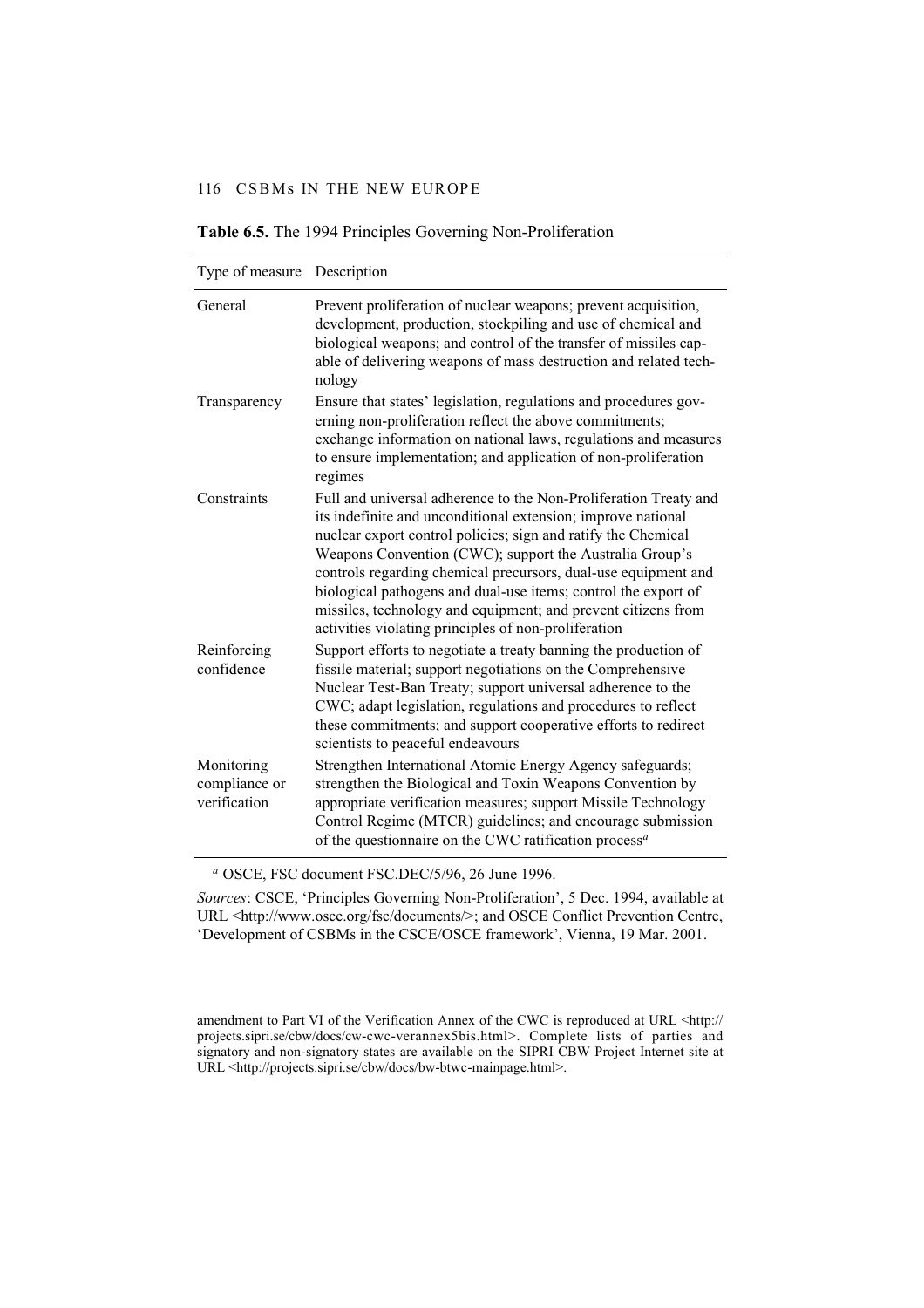tion, all the CSCE participating states that were not yet parties to the 1972 Biological and Toxin Weapons Convention (BTWC)285 and the 1968 Non-Proliferation Treaty (NPT)286 pledged to become parties to those agreements in the shortest possible time and to work for the indefinite extension of the NPT.287 The proposal submitted in the FSC also urged all the CSCE participants to commit themselves to making the UNROCA fully operational. In the spring of 1993, the FSC took a decision to that effect, but because of Russian–Ukrainian disagreement on nuclear weapon issues it was not possible to adopt a document on non-proliferation in the autumn of 1993. However, the success of the difficult subsequent negotiations between the USA, Russia and Ukraine—with the latter eventually acceding to the NPT—facilitated agreement on the Principles Governing Non-Proliferation in the 1994 Budapest Decisions.

The efforts within the OSCE in this area have since 1994 been limited to the annual questionnaire on the process of ratification of the CWC. The Principles Governing Non-Proliferation are recognized as having a potentially important role in the campaign against terrorism and as a useful tool in the OSCE 'toolbox'. Nevertheless, it is recognized that the OSCE is not the main actor in this area and that duplication of efforts should be avoided.

These limitations notwithstanding, since 11 September 2001 the OSCE has attempted to become more active on the issues of nonproliferation and on export and transfer control. The FSC has begun to develop a structured dialogue on non-proliferation. Together with a voluntary exchange of information on national initiatives to prevent the proliferation of WMD, this could constitute a valuable contribution to transparency and security.

<sup>285</sup> The Convention on the Prohibition of the Development, Production and Stockpiling of Bacteriological (Biological) and Toxin Weapons and on Their Destruction is reproduced on the SIPRI Chemical and Biological Warfare Project Internet site at URL <http://projects. sipri.se/cbw/docs/bw-btwc-text.html>. Complete lists of parties and signatory and nonsignatory states are available at the SIPRI CBW Project Internet site at URL <http:// projects.sipri.se/cbw/docs/bw-btwc-mainpage.html>.

 $^{286}$  The full text of the Treaty on the Non-Proliferation of Nuclear Weapons is available at URL <http://www.iaea.org/Publications/Documents/Treaties/npt.html>. See also the UN NPT Internet site at URL <http://disarmament2.un.org/wmd/npt/index.html>.

<sup>287</sup> CSCE, 'Third Meeting of the Council, Summary of Conclusions of the Stockholm Council Meeting, Stockholm, 15 Dec. 1992', available at URL <http://www.osce.org/docs/ english/1990-1999/mcs/3stoc92e.htm>.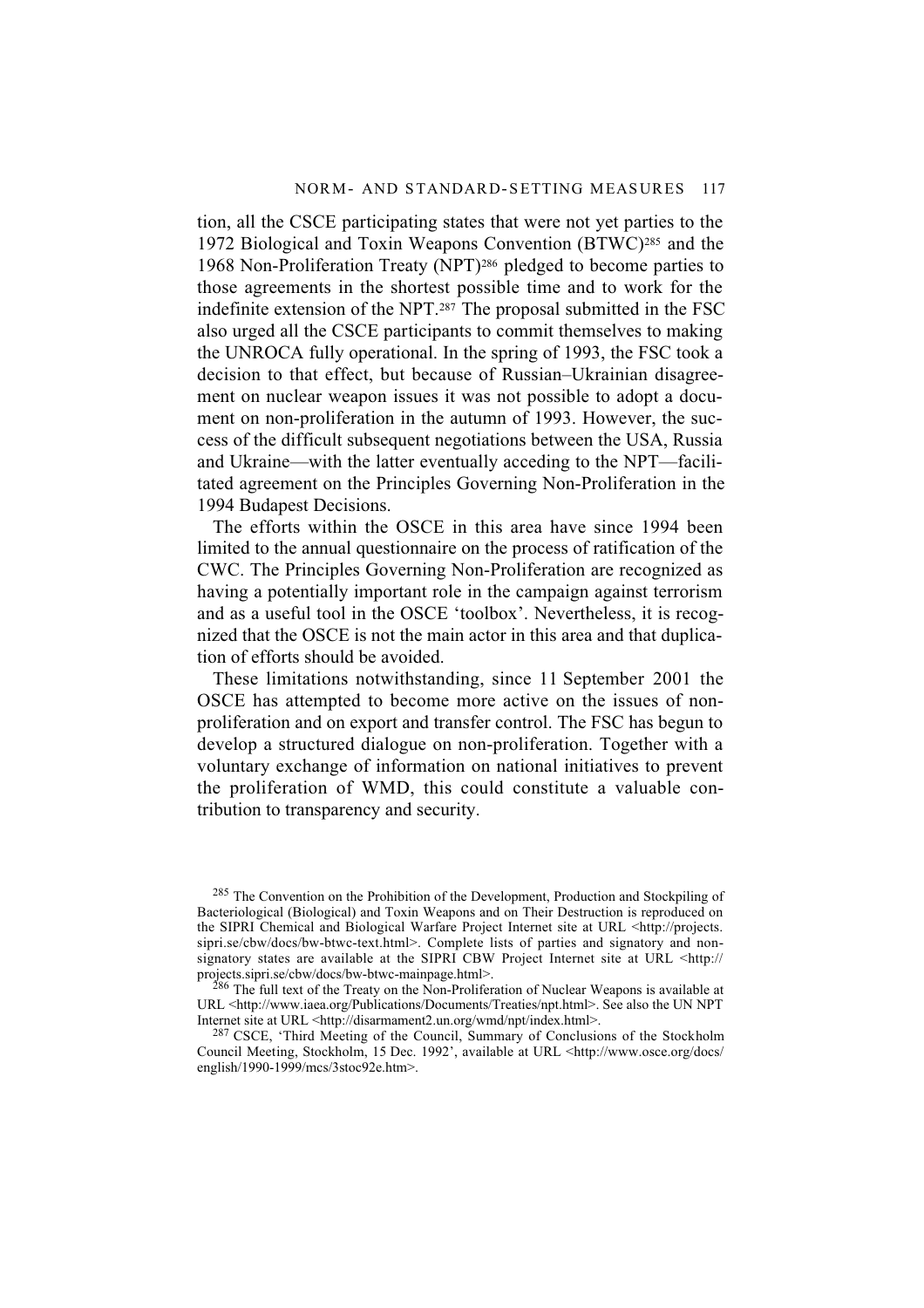#### VII. Landmines

The so-called Ottawa Process refers to the activities aimed at a complete ban on anti-personnel mines (APMs) which were initiated by Canada and like-minded states after the negotiation of the 1996 Amended Protocol II (on landmines) to the 1981 Convention on Prohibitions or Restrictions on the Use of Certain Conventional Weapons which may be deemed to be Excessively Injurious or to have Indiscriminate Effects (CCW Convention or Inhumane Weapons Convention).288 Similar initiatives were taken by the OSCE.

Germany was particularly instrumental in this area and was the first state to raise the issue of APMs at the FSC in the autumn of 1996.289 As a result of its activities, the 1996 Lisbon Document called on the OSCE participating states 'to consider measures for complementing (but not duplicating) the international community's efforts in relation to an effective solution regarding anti-personnel mines'.290 In 1997 a mandatory information exchange was agreed, based on a questionnaire on landmines which includes a query regarding the ratification status of the 1997 Convention on the Prohibition of the Use, Stockpiling, Production and Transfer of Anti-Personnel Mines and on their Destruction (APM Convention).<sup>291</sup> The participating states were invited to provide each other and the CPC with written replies to the questionnaire by 15 March 1998 and, subsequently, by 15 December each year. The questions concern: the signing and/or ratification of the Amended Protocol II and the APM Convention; landmine-related efforts in the Conference on Disarmament; adopted legislation or other measures regarding APMs; and de-mining efforts and victim assistance.292

290 Lisbon Document (note 94).

291 The text of the convention is reproduced in *SIPRI Yearbook 1998* (note 100), pp. 567–74. It entered into force on 1 Mar. 1999.

292 OSCE, FSC document FSC.DEC/14/97, 3 Dec. 1997.

<sup>288</sup> The Amended Protocol II is reproduced in *SIPRI Yearbook 1998* (note 100), pp. 559–67.

<sup>289</sup> For more on the German steps and initiatives see OSCE, 'Statement by the German delegation to the Forum for Security Co-operation', FSC document FSC.JOUR/210, annex, 3 Dec. 1997.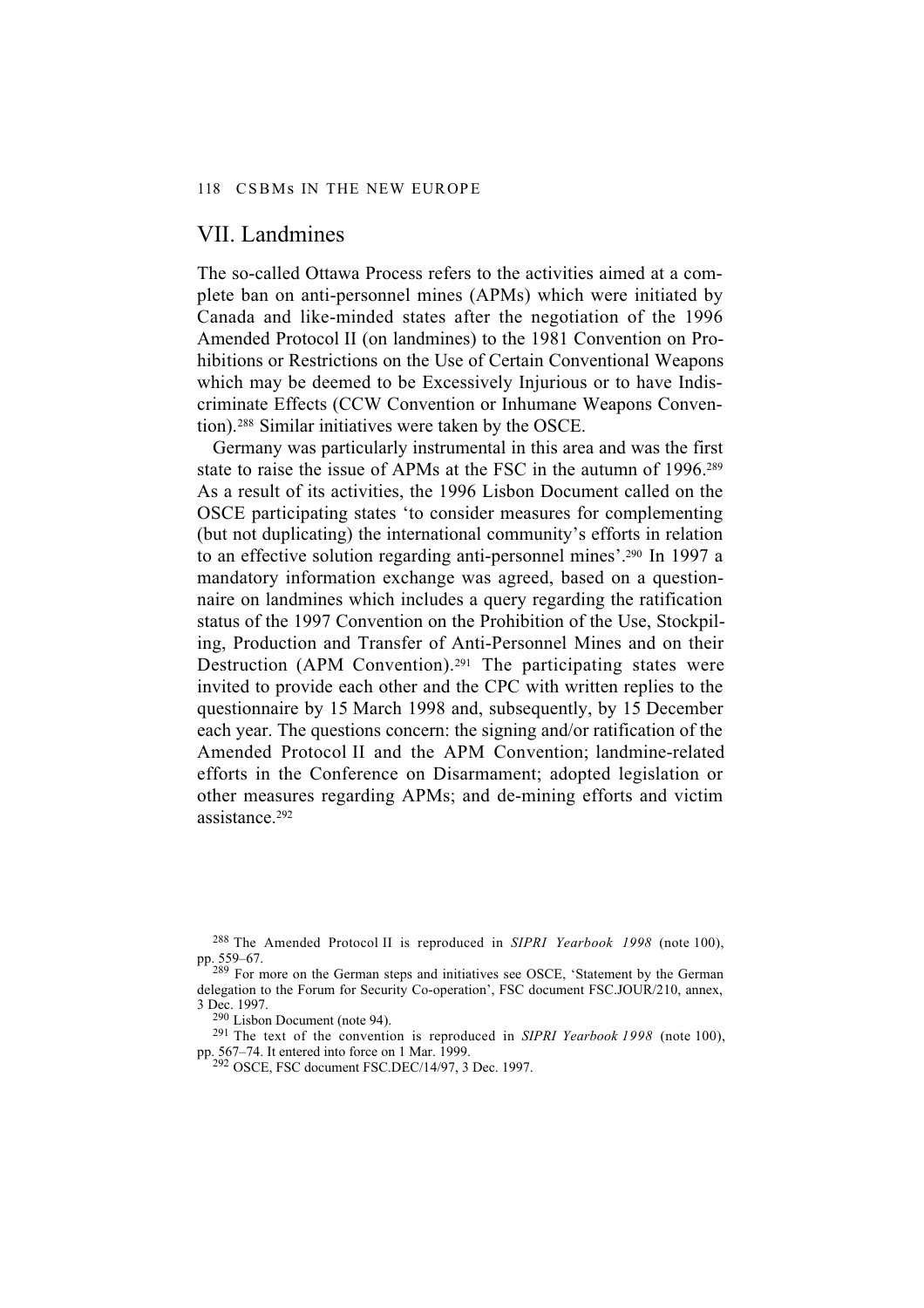In this spirit, in March 1999 Bulgaria and Turkey signed an agreement (subject to ratification) on the non-use of APMs and their removal or destruction in border areas.<sup>293</sup>

The scope of this OSCE transparency measure is not comparable with the APM Convention, but it sends an important signal that the participating states are aware of the inhumane nature of these weapons. As of August 2004, 43 OSCE states were parties to the convention, 2 were signatories and 10 had yet to sign it. In addition, 39 OSCE states are parties to the Amended Protocol II. In the light of this and of the November 2003 adoption of the CCW Convention Protocol V on explosive remnants of war, several participating states proposed that the OSCE questionnaire be updated to reflect the new situation.294

#### VIII. Small arms and light weapons

Although acute international awareness of the havoc wrought by small arms dates back to the first half of the 1990s, the spread of small arms and light weapons was not seriously addressed by the OSCE until 1999.295 On 16 November, on the initiative of the European Union and Canada, the OSCE states decided to include the problem of the spread of small arms as a prioritized item on its agenda after the OSCE summit meeting in Istanbul and to launch 'a broad and comprehensive discussion on all its aspects'.296 FSC Working Group B was tasked with analysis of the issue, and a seminar to examine concrete meas-

<sup>293</sup> Bulgarian–Turkish Agreement on Non-use of Anti-Personnel Mines and their Removal from or Destruction in the Areas Adjacent to their Common Border, Sofia, 21 Mar. 1999. The text is reproduced in OSCE, 'Overview of regional and bilateral agreements on confidenceand security-building measures and other specific security issues related to the OSCE area, update February 2004', FSC Document FSC.GAL/20/04,corr.1, 26 Feb. 2004. Bulgaria ratified the APM Convention on 4 Sep 1998; Turkey acceded to it on 25 Sep. 2003.

<sup>294</sup> OSCE, 'Delegations of Belarus, Canada, Croatia, Germany, Norway, Poland and the Netherlands, an updated questionnaire on landmines and explosive remnants of war: food for thought', FSC document FSC.DEL/65/04, 3 Mar. 2004. For a list of parties and signatories see the International Campaign to Ban Landmines Internet site at URL <http://www.icbl.org> and the UN Internet site at URL <http://disarmament.un.org:8080/TreatyStatus.nsf/ CCWC%20Amended%20Protocol%20II?OpenView>.

 $295$  In this chapter the term 'small arms' is used for 'small arms and light weapons', for which there is as yet no internationally agreed definition. The OSCE Document on Small Arms and Light Weapons offers one definition.

<sup>296</sup> OSCE, 'Decision no. 6/99', FSC document FSC.JOUR/275, 16 Nov. 1999. In the early stages of SALW negotiations some states (e.g., Poland and Turkey) suggested that the issue of ammunition should also be included in the future document.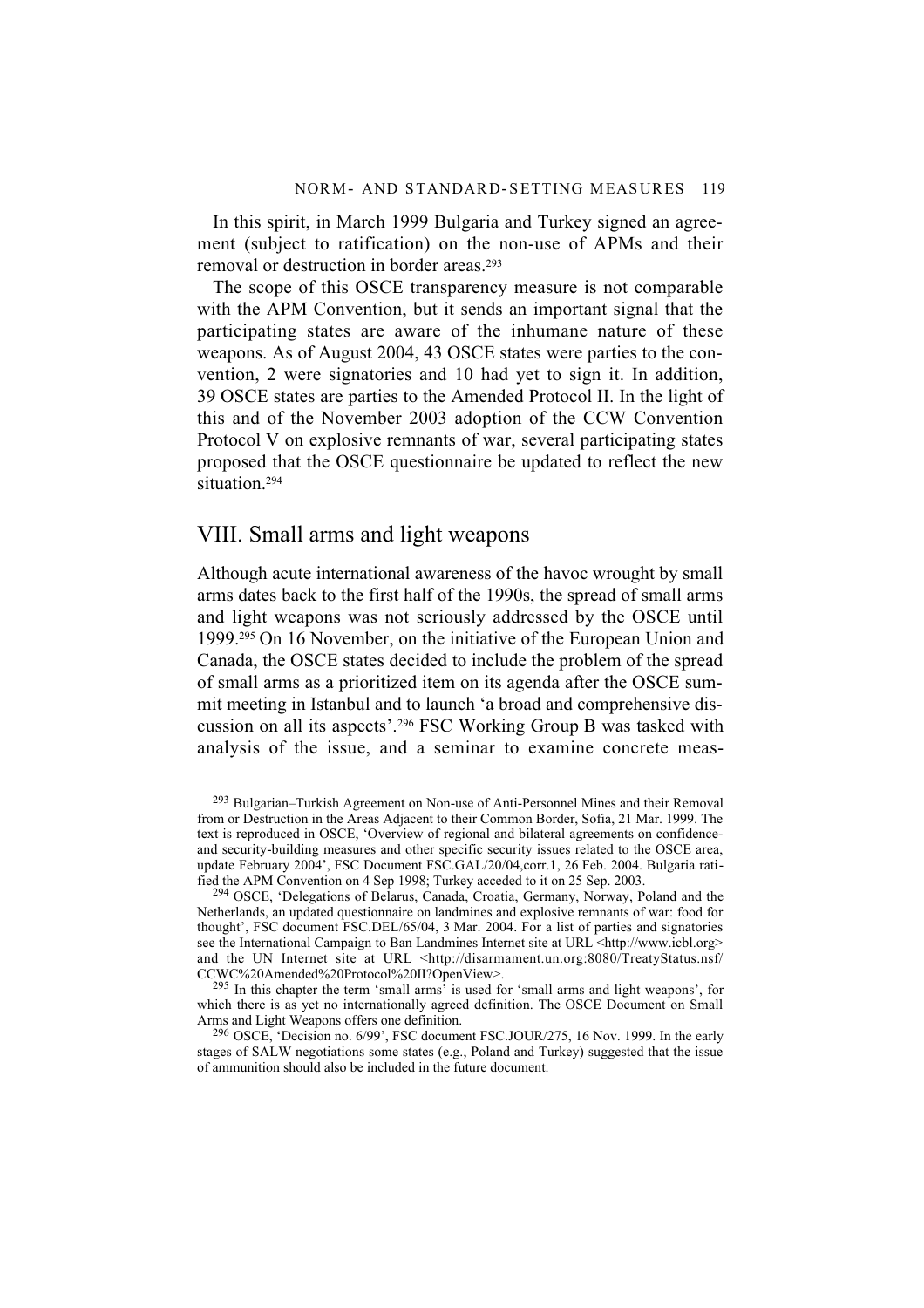| Type of measure Description |                                                                                                                                                                                                                                                                                                                                                                                                                                                                                                                                           |
|-----------------------------|-------------------------------------------------------------------------------------------------------------------------------------------------------------------------------------------------------------------------------------------------------------------------------------------------------------------------------------------------------------------------------------------------------------------------------------------------------------------------------------------------------------------------------------------|
| General                     | Combat illicit trafficking of small arms in all its aspects; reduce<br>and prevent destabilizing accumulation and uncontrolled<br>spread of small arms; restraint in transfers; secure stockpiles;<br>contribute to early warning, conflict prevention, crisis<br>management and post-conflict rehabilitation; combat terrorism                                                                                                                                                                                                           |
| Transparency                | Information exchanges on national marking systems; national<br>procedures for the control of manufacture; national legislation<br>and practice in export policy; control over international arms<br>brokering; destruction techniques and procedures; the import and<br>export of small arms in the OSCE area; small arms seized and<br>destroyed; stockpile management and security procedures; and<br>national points of contact                                                                                                        |
| Constraints                 | National control over the manufacture, marking and record-<br>keeping on small arms; common export criteria based on the<br>1994 OSCE document on Principles Governing Conventional<br>Arms Transfers; the import, export, transit procedures,<br>documentation and control over international brokering;<br>reduction in surplus weapons and national management and<br>security of stockpiles; and identification of destabilizing<br>accumulation of small arms that threatens the security<br>environment; export controls on MANPADS |
| Reinforcing<br>confidence   | Cooperation in law enforcement; best-practice guides; voluntary<br>invitations to observe small arms destruction; menu of<br>confidence-building, security and transparency measures; and<br>FSC's expert advice on SALW destruction                                                                                                                                                                                                                                                                                                      |
| Monitoring<br>compliance    | Regular review of national implementation in the Forum for<br>Security Co-operation: ad hoc meetings of small arms experts;<br>scope and content kept under regular review                                                                                                                                                                                                                                                                                                                                                                |

|  | Table 6.6. Small arms and light weapons |
|--|-----------------------------------------|
|--|-----------------------------------------|

*Sources*: OSCE, Document on Small Arms and Light Weapons, 24 Nov. 2000, URL <http://www.osce.org/docs/english/fsc/2000/decisions/fscew231.htm>; OSCE Conflict Prevention Centre, 'Development of CSBM in the CSCE/OSCE framework', 19 Mar. 2001; OSCE, 'Decision no. 7/03: man-portable air defence systems (MAN-PADS)', FSC document FSC.DEC/7/03, 23 July 2003; and OSCE, 'Decision no. 3/04: principles for export controls of man-portable air defence systems (MAN-PADS)', FSC document FSC.DEC/3/04, 26 May 2004.

ures was held on 3–5 April 2000. The aim of the seminar was to identify areas within which the FSC might develop specific measures. It focused on related norms and principles such as combating illicit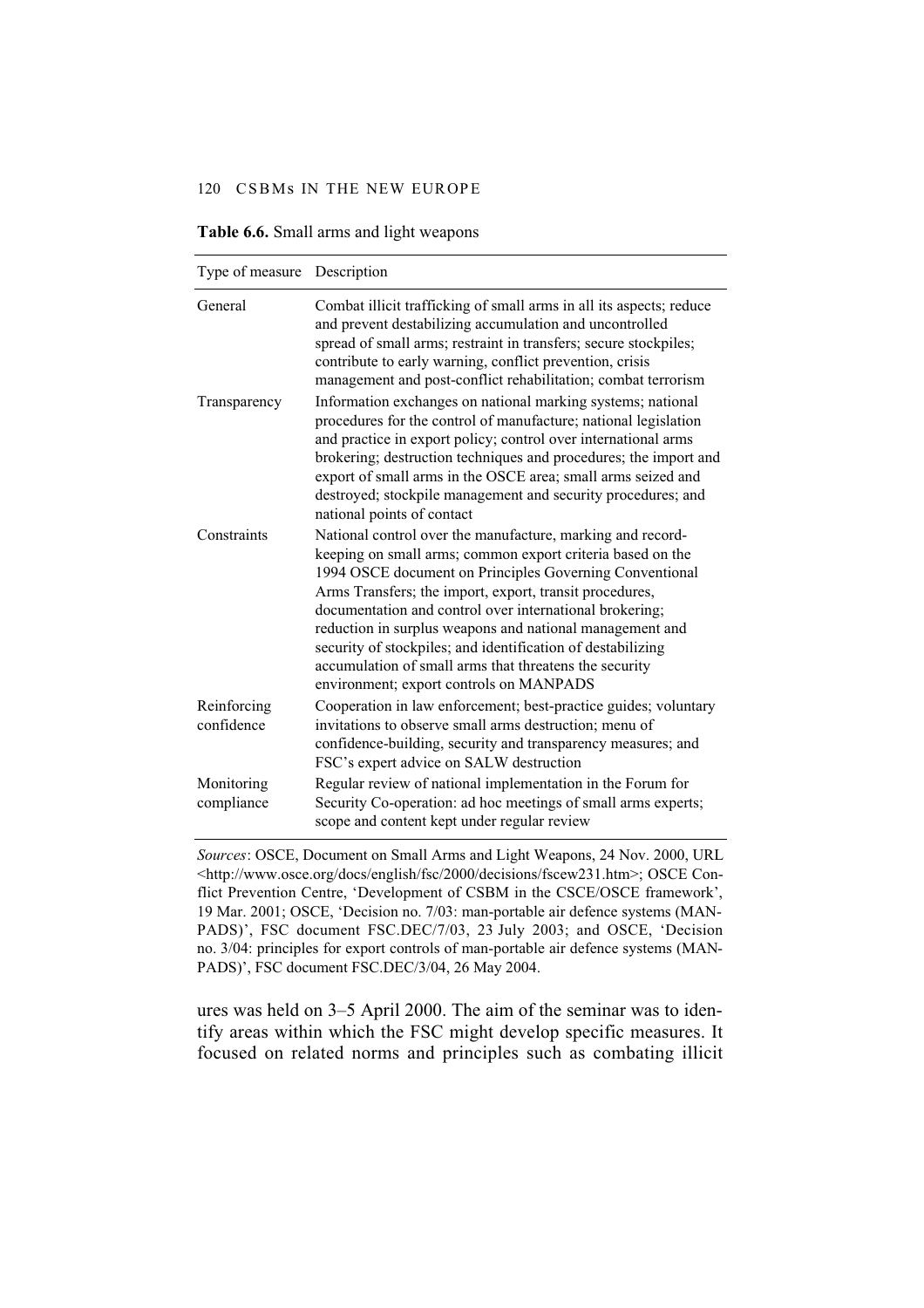trafficking, on issues related to the reduction of small arms and on post-conflict stabilization.297 The FSC began negotiation of an OSCE document on small arms in the summer of 2000. Three draft documents which had been submitted to the FSC served as the basis for negotiation. Since the start of the talks most of the OSCE states had aimed to create a 'living' (evolving) document. Their intention was both to overcome the reluctance of Russia and the other CIS states and to achieve a satisfactory outcome.

The OSCE Document on Small Arms and Light Weapons took effect on 24 November 2000 with the aim of providing 'a substantial contribution' to the 2001 UN Conference on Illicit Trade in Small Arms and Light Weapons in All Its Aspects.298 The document is a declaration of the political will of the participating states to combat illicit trafficking in small arms, but it does not create a regime, nor does it envisage enforcement mechanisms. Its main instruments are voluntary transparency measures, constraints and information exchanges (see table 6.6). In this sense, it constitutes another normand standard-setting measure, supplementing in particular the 1993 Principles Governing Conventional Arms Transfers and the 1994 Code of Conduct on Politico-Military Aspects of Security.

Most of the world's major arms producer and supplier states are OSCE participating states. Many of them are also recipients of small arms or are affected by the trade in small arms—especially those states located in Central Asia, the Caucasus and South-Eastern Europe. Actions taken by the OSCE provide a regional dimension that can support and complement the implementation of global measures.

The document on SALW contains a comprehensive Programme of Action to introduce strict standards and measures to restrain transfers, secure stockpiles and remove weapons from circulation. It focuses on goals, norms, principles and transparency measures for small arms as well as on common export criteria and export controls (e.g., information exchanges; import, export and transit procedures and documentation; control over international arms brokering; measures to improve cooperation in law enforcement; and transparency measures).

The OSCE states seek to combat illicit trafficking, reduce excessive accumulation of small arms and control their spread by a variety of

<sup>297</sup> OSCE, FSC document FSC.DEC/4/00, 8 Mar. 2000.

<sup>&</sup>lt;sup>298</sup> The document was adopted at the FSC on 24 Nov. 2000. OSCE, FSC document FSC.DOC/1/00, 24 Nov. 2000.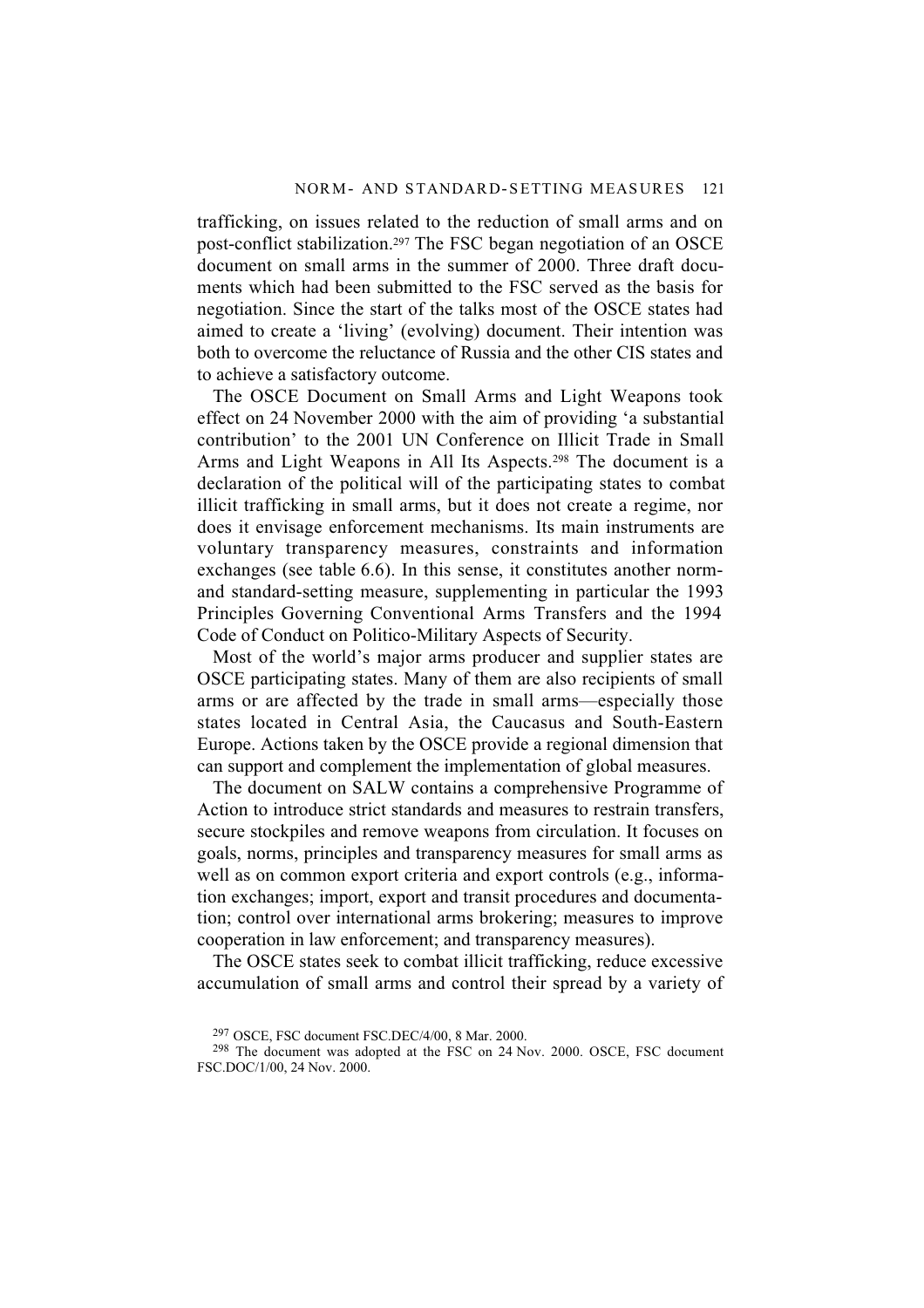means. These include: (*a*) exercising restraint on their own holdings of small arms; (*b*) ensuring that small arms are produced, transferred and held for only 'legitimate defence and security needs'; (*c*) developing appropriate confidence-building, security and transparency measures; (*d*) ensuring that small arms are assessed by the OSCE as part of an overall security assessment of individual countries; and (*e*) developing measures to regulate small arms in post-conflict situations.

The regulation of small arms will become an integral part of the OSCE's broader efforts in the areas of early warning, conflict prevention, crisis management and post-conflict rehabilitation. Various measures are envisaged to this end, such as the identification of destabilizing accumulations or the uncontrolled spread of small arms; collection and control programmes for small arms in post-conflict stabilization activities; ensuring that individuals with appropriate expertise are included in relevant OSCE field missions; extension of the mandate of future OSCE missions to include small arms issues; promoting sub-regional cooperation, especially in areas such as border control, in order to prevent the resupply of small arms through illicit trade; and sponsoring public education and awareness programmes that highlight the negative aspects of small arms.

The document contains a set of commitments for the participating states, most of which are to be met at the national level. There are also measures, such as confidence-building and transparency measures (information exchanges) and best-practice guides, that are intended for use at the multilateral level. The FSC coordinates these activities and reviews national implementation. The document leaves open the issue of annual review meetings and meetings of experts on small arms.299

At the multilateral level, exchanges are to be held on: (*a*) national marking systems; (*b*) national procedures for the control of arms manufacture; (*c*) national legislation and current export policy practice, procedures and documentation; (*d*) control over international arms brokering; and (*e*) destruction techniques and procedures.<sup>300</sup> All of these are one-off exchanges, but updated information is submitted when necessary.

 $299$  The states agreed to review the scope and content of the document regularly. Small arms have also been discussed at the AIAMs of the OSCE since 2001.

<sup>&</sup>lt;sup>300</sup> As a voluntary CBM, states agreed to consider invitations, particularly in a regional and sub-regional context, to observe the destruction of small arms. OSCE Document on Small Arms and Light Weapons, para. IV(E)4.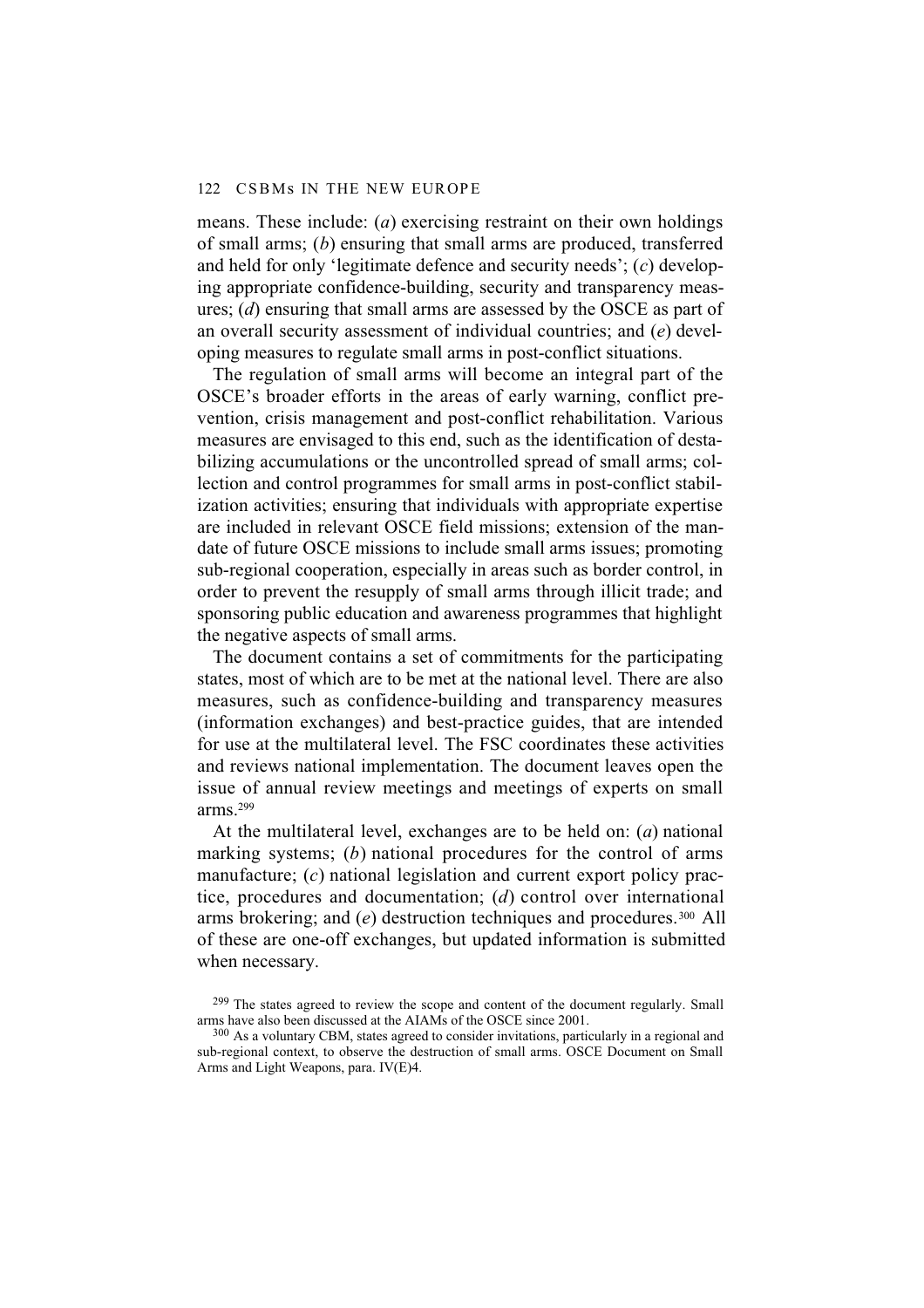The participating states began to exchange information in 2002, and continue to do so on an annual basis, on exports and imports from other OSCE states and on illegal small arms seized and destroyed on their territory.301 By 30 June 2002 they had exchanged information of a general nature about their national stockpile management and security procedures. At the SALW overview meeting, on 30 June 2001, the participating states suggested that the data collected through the information exchange could be used to shed light on the main trends and patterns in national legislation and practices.

In January 2002 the Conflict Prevention Centre presented the results of the SALW information exchange overview, which had taken place on 30 June 2001.302 The overview covered the above-mentioned five areas of information exchange. Most reports reviewed by the CPC contained extensive and detailed information on several of these items. In general, however, some elements were under-reported, especially as regarded marking systems, export policies and arms brokering. Only the item on the destruction of small arms was viewed as being well reported, although even here the periods covered by the reports varied. Consequently, it was determined that there was a need for more thorough and consistent information. The FSC developed 'templates' for the 2002 information exchange in order to standardize the reports in March 2002.

The CPC provided a 'model answer' in time for the 2001 exchange. It created reporting guidelines for those states that had not submitted reports and for those states that intended to provide an update of their reports.303 The model answer was also transmitted to the UN for distribution among its members.304

In July 2002 the FSC decided to develop a set of best-practice guides (rules) on eight different areas relating to various stages of the service life of SALW.<sup>305</sup> The elaboration of the best-practice guides

<sup>301</sup> A format for this exchange is attached to the SALW Document. The deadline is 30 June each year.

302 Submissions from other OSCE countries were received up to Jan. 2002. OSCE, 'Overview of the first OSCE information exchange on small arms and light weapons (SALW), 30 June 2001', FSC document FSC.GAL/9/02, 23 Jan. 2002

303 OSCE, 'Model answer for the OSCE information exchange on SALW 2001', FSC document FSC.GAL/39/02, 27 Mar. 2002.

304 OSCE, 'Decision no. 9/02: provision of the model answer for the OSCE information exchange on SALW to the United Nations', FSC document FSC.DEC/9/02, 3 July 2002.

 $305$  These areas are the following: (*a*) national controls over manufacture; (*b*) marking, record-keeping and traceability; (*c*) national procedures for stockpile management and security; (*d*) national control of brokering activities; (*e*) export control; (*f*) definition and indicators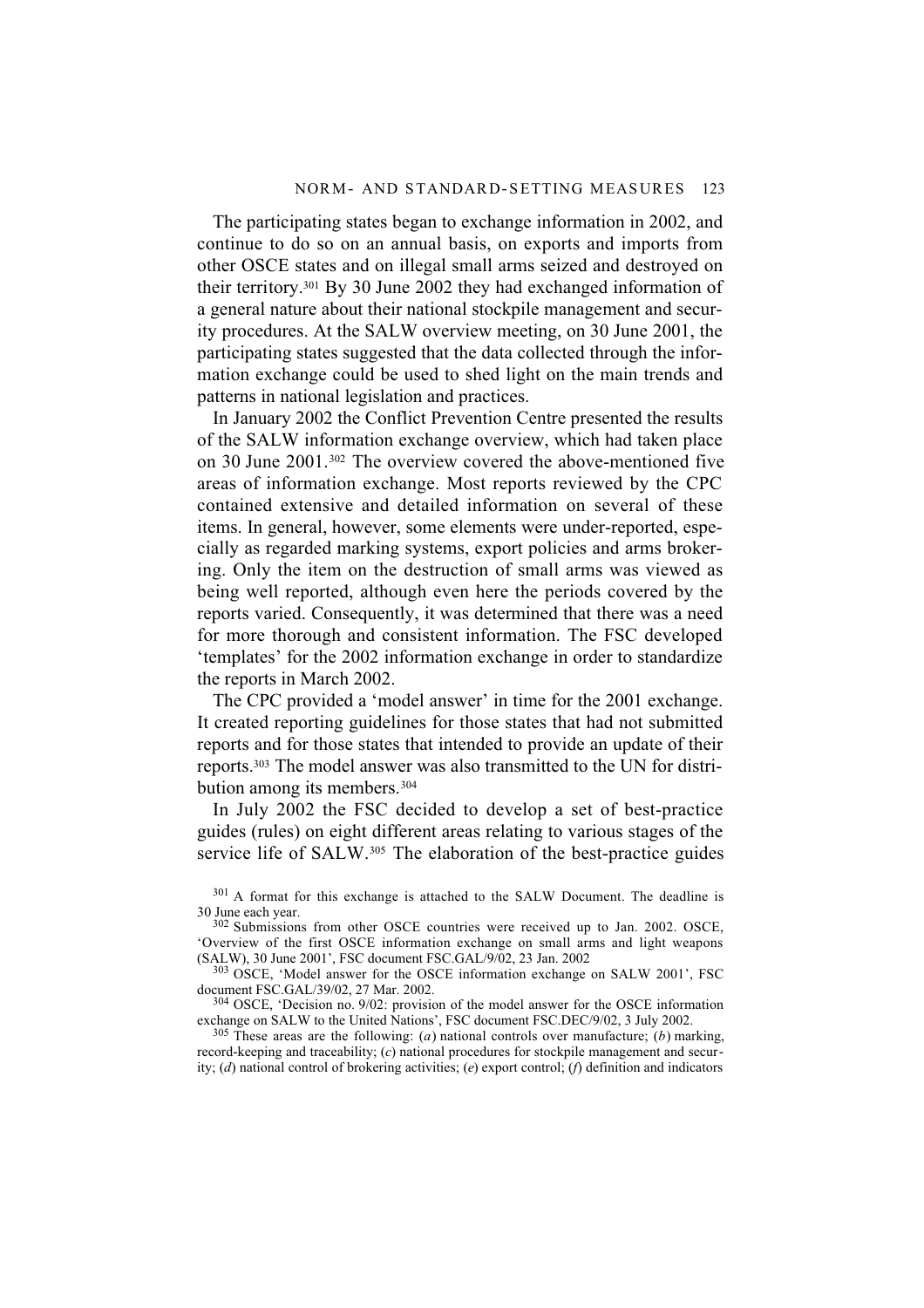was completed in mid-2003, and the results were presented to the first Annual Security Review Conference in June 2003. A handbook compiling the guides was published at the end of 2003.

Work continued on the implementation of Section V of the SALW Document, which deals with early warning, conflict prevention, crisis management and post-conflict rehabilitation. This was deemed especially important in the context of the 2001 Bucharest Plan of Action for Combating Terrorism.306 In November 2002 the FSC provided its first 'expert advice' to the Permanent Council on how to implement Section V, and the proposal was considered at the Porto OSCE Ministerial Council Meeting on 6–7 December 2002.307 The Ministerial Council declared that full implementation of the SALW Document is an important aspect of the OSCE's work to combat terrorism.308 In 2003 Belarus was the first country to request the FSC's expert advice on its project for destruction and control of excess SALW.

In response to concerns expressed by the participating states at the first ASRC regarding shoulder-fired rockets (so-called man-portable air defence systems, MANPADS) and their potential diversion into the illicit market and access to them by terrorists, the FSC noted that the SALW Document could effectively address the threat. Consequently, it promoted the application of effective and comprehensive export controls for MANPADS and the use of existing mechanisms under the document to destroy excess holdings of these weapons and ensure the security and integrity of national stockpiles.<sup>309</sup>

In the light of the attractiveness of small weapons for non-state actors, including terrorists, the issue of SALW supplies to such actors is currently being reviewed. At the first ASRC, in 2003, the question was raised whether the OSCE standards in this field should be applicable to transfers outside the OSCE area.

In December 2003 the 33 members of the Wassenaar Arrangement agreed to increase export controls on MANPADS, institute tougher

306 'Bucharest Plan' (note 60). See also OSCE roadmap (note 61).

308 OSCE, 'OSCE Charter on preventing and combating terrorism', OSCE document MC(10).JOUR/2, Annex 1, 7 Dec. 2002, para. 27.

 $309$  OSCE, 'Decision no. 7/03: man-portable air defence systems (MANPADS)', FSC document FSC.DEC/7/03, 23 July 2003.

of a surplus; (*g*) national procedures for destruction; and (*h*) best-practice guide on SALW in disarmament, demobilization and reintegration (DD&R) processes. The text is available at URL <http://www.osce.org/events/mc/netherlands2003/handbook/>.

<sup>307</sup> OSCE, 'Decision no. 15/02: expert advice on implementation of section V of the OSCE Document on Small Arms and Light Weapons', FSC document FSC.DEC/15/02, 20 Nov. 2002.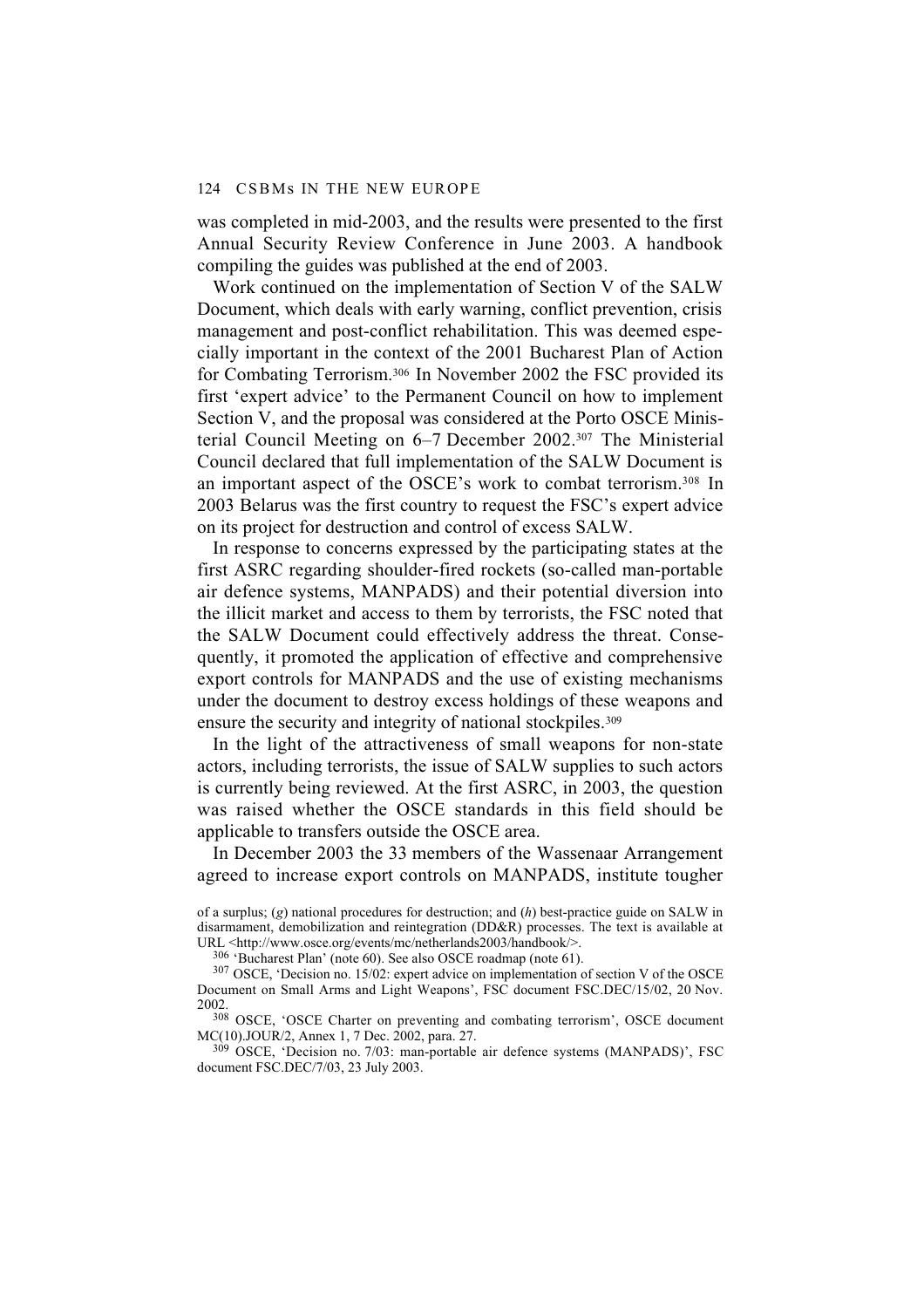national legislation regulating arms brokers and exchange information on their exports of small arms. In response, the OSCE states agreed to adopt principles developed under the Wassenaar Arrangement and incorporate them into their national practices or regulations (i.e., as regards surface-to-air missile systems, strict control conditions and evaluation criteria).310 This action essentially doubled the number of nations that have pledged to abide by these controls. The participating states will report transfers and re-transfers of MANPADS using the OSCE SALW Document's information exchange requirements. The participating states also agreed to promote the application of these to non-OSCE countries.

As of mid-2004, two aspects of the SALW Document were on the FSC agenda: a draft decision concerning the elaboration of Standard Elements for End-user Certificates (EUCs), and norms for small arms brokering (Verification Procedures, Principles on the Control of Brokering in Small Arms). Some states expressed the hope that, after having concluded the EUC decision and brokering issues, an 'enhancement analysis' of the whole spectrum of all SALW efforts could be undertaken.

#### IX. Surplus ammunition

A problem which has provoked increasing interest is the issue of excessive surplus stockpiles of ammunition, explosive material and detonating devices, which generally are a legacy of the cold war and of conflicts in the first post-cold war decade.311 The presence of surplus ammunition in the OSCE area creates various risks and has the potential to harm both people and the environment. In addition, possible illicit trafficking and the uncontrolled spread of surplus ammunition, especially to terrorists and criminal groups, may adversely affect the security of the OSCE participating states. In 2002 France and the Netherlands proposed that the FSC include in its work programme the issue of security risks created by surplus stockpiles of

<sup>310</sup> OSCE, 'Decision no. 3/04: principles for export controls of man-portable air defence systems (MANPADS)', FSC document FSC.DEC/3/04, 26 May 2004.

<sup>311</sup> For broader discussion of the legacy of the cold war, see Bailes, A. J. K., Melnyk, O. and Anthony, I., *Relics of Cold War: Europe's Challenge, Ukraine's Experience*, SIPRI Policy Paper no. 6 (SIPRI: Stockholm, 2003), available at URL <http://editors.sipri.se/ recpubs.html>.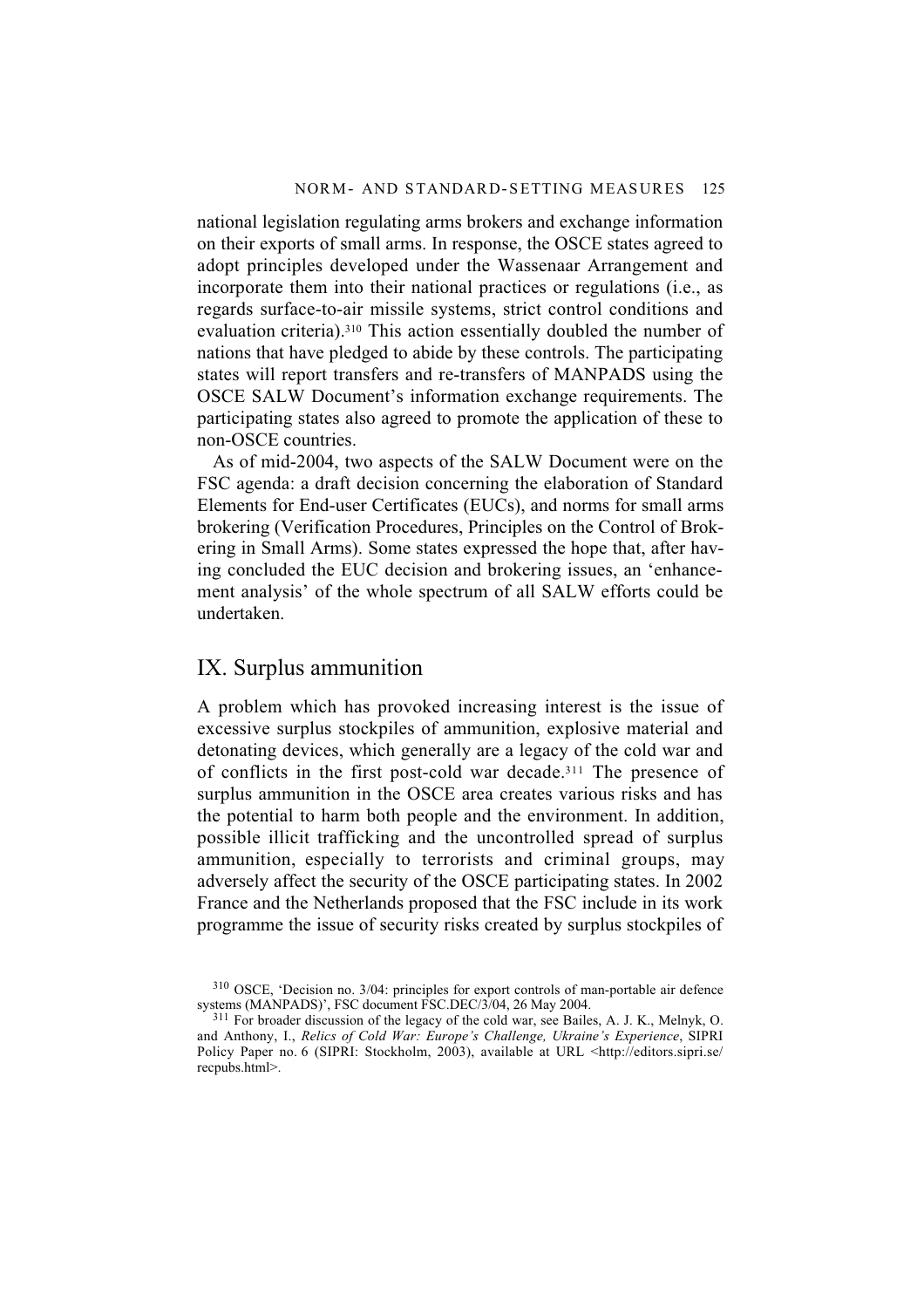#### 126 CSBMs IN THE NEW EUROPE

| Type of measure           | Description                                                                                                                                                                                                                                                                                                                                                                                                                                                                                                                                                                                                                                                                                                                                                                           |
|---------------------------|---------------------------------------------------------------------------------------------------------------------------------------------------------------------------------------------------------------------------------------------------------------------------------------------------------------------------------------------------------------------------------------------------------------------------------------------------------------------------------------------------------------------------------------------------------------------------------------------------------------------------------------------------------------------------------------------------------------------------------------------------------------------------------------|
| General                   | Avoid harm to local populations and the environment as well as<br>prevent terrorists and criminal groups from acquiring it; enhance<br>transparency on surplus stocks; establish a practical procedure,<br>requiring minimal administration, to provide assistance in the<br>destruction of stockpiles and/or upgrading stockpile management<br>and security practices; list categories of conventional<br>ammunition, including small arms and light weapons, major<br>weapon and equipment systems including missiles, rockets, anti-<br>personnel and other mines, other conventional ammunition,<br>explosive material and detonating devices; note states'<br>responsibility for their stockpiles; and establish the Conflict<br>Prevention Centre (CPC) as the point of contact |
| Transparency              | Voluntary exchange of information on surplus stockpiles; states<br>requesting assistance provide information about the stockpiles<br>concerned on a 'model questionnaire'; donor states that offer<br>assistance or funds provide information on another 'model<br>questionnaire'; and both questionnaires to be provided to all<br>participating states and the CPC                                                                                                                                                                                                                                                                                                                                                                                                                  |
| Reinforcing<br>confidence | Procedure for providing assistance, including direct and indirect<br>OSCE involvement; forms of assistance: financial, information<br>collection, risk assessment, elaborating programmes for stockpile<br>destruction, teams of experts and training of personnel; regular<br>review of the scope, content and implementation of the docu-<br>ment; and possible development by the Forum for Security<br>Co-operation of a best-practice guide for destruction, manage-<br>ment, and control techniques and procedures                                                                                                                                                                                                                                                              |

#### **Table 6.7.** The 2003 OSCE Document on Stockpiles of Conventional Ammunition

*Sources*: Compiled by the author; and OSCE, 'Document on Stockpiles of Conventional Ammunition', FSC document FSC.DOC/1/03, 19 Nov. 2003.

ammunition and explosives for use in conventional armaments (other than small arms) and by stocks awaiting destruction in the OSCE area.312 The purpose of the initiative was to develop principles, standards and measures to address such situations and to administer offers

<sup>312</sup> OSCE, 'Decision no. 18/02: security risk arising from stockpiles of ammunition and explosives for use in conventional armaments in surplus or awaiting destruction in the OSCE area', FSC document FSC.DEC/18/02, 27 Nov. 2002.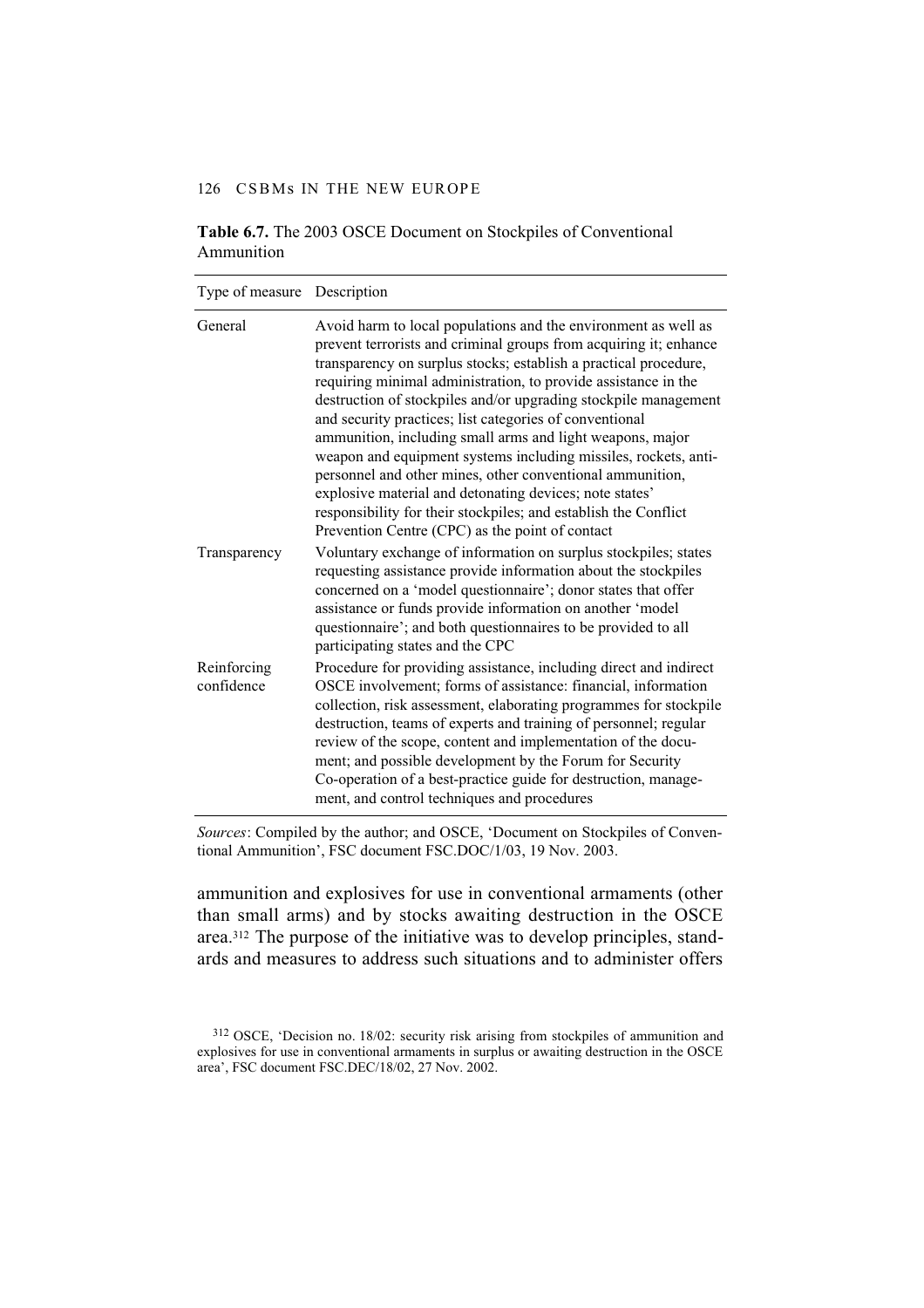of assistance by OSCE participating states (see table 6.7).313 An OSCE workshop was held in May 2003 to discuss various aspects of the problem.314 Several such conventional ammunition stockpiles are already covered by disposal programmes. For example, NATO contributes to a programme to dispose of the surplus stockpiles in Albania; the OSCE has a similar project in Georgia; and Belarus and the Czech Republic carry out national programmes. However, current efforts are not sufficient to deal with the magnitude of the problem. Furthermore, the problem is likely to increase rather than decrease in some countries as more ammunition becomes redundant.

On the basis of the experience of states and the exchange of views at the May workshop, on 1 December 2003 the OSCE participants adopted a new document, the OSCE Document on Stockpiles of Conventional Ammunition,315 which complements the Document on Small Arms and Light Weapons. The new document is politically binding and encompasses all categories of conventional ammunition. It aims to enable the participating states to strengthen their national capacities so that they can deal with their own specific problems related to stockpiles of conventional ammunition. The document includes measures of a voluntary, transparent and complementary character. The CPC will act as a clearing house and bring together countries which request assistance, donor countries and other international actors. Belarus and Russia have requested the OSCE to help them destroy excess stockpiles of ammunition under their control.

The experience gained in the destruction of ammunition, management of stockpiles and security is expected to be used to develop a best-practice guide, similar to that for small arms. It is hoped that the Document on Stockpiles of Conventional Ammunition will serve as a reference tool for other organizations, regions and countries.

315 OSCE, 'Document on Stockpiles of Conventional Ammunition', FSC document FSC. DOC/1/03, 19 Nov. 2003.

<sup>313</sup> OSCE, 'Statement on the proposed draft decision submitted by France and the Netherlands to the Forum for Security Cooperation', FSC document FSC.JOUR/369, 10 July 2002.

<sup>&</sup>lt;sup>314</sup> OSCE, Workshop on Security Risks Arising from Stockpiles of Ammunition and Explosives for Use in Conventional Armaments in Surplus or Awaiting Destruction in the OSCE Area, Vienna, 27–28 May 2003; OSCE, 'Delegation of France, delegation of the Netherlands: Chair's report', FSC document FSC.DEL/247/03, 17 June 2003. During the workshop, several countries were identified as having particularly large stockpiles of surplus ammunition and explosives. These are Albania (108 000 tonnes), Belarus (99 000 tonnes), the Czech Republic (100 000 tonnes), Georgia (thousands of tonnes) and Ukraine (250 000 tonnes). Other countries known to have large stockpiles on their territory are Russia and Moldova (the latter possessed some 20 000 tonnes in early 2004).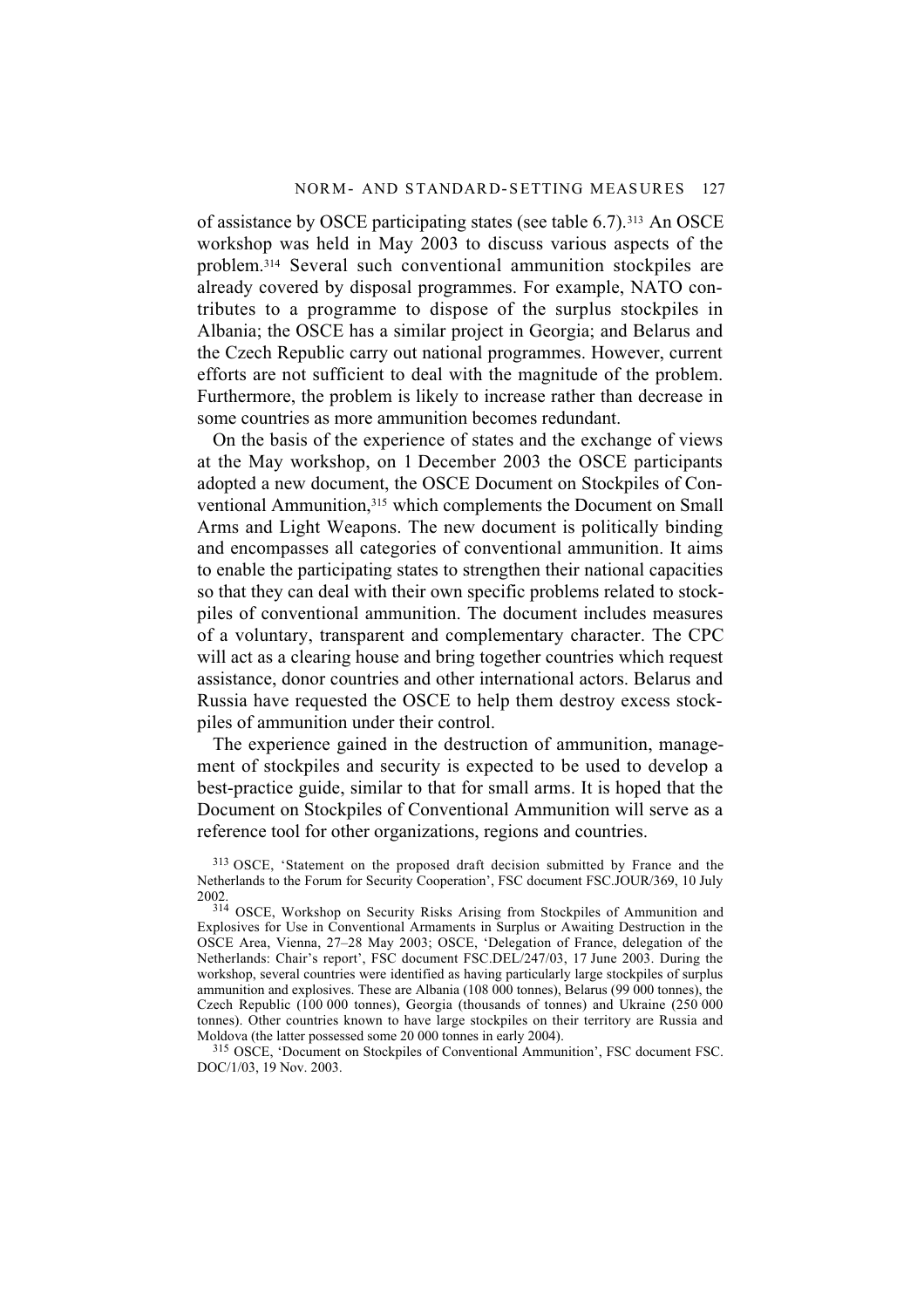# 7. Regional CSBMs

## I. Introduction

Since the end of the cold war the focus of CSBMs in Europe has shifted towards specific European regions,<sup>316</sup> which is where the main challenges to peace and stability have arisen. The CSCE/OSCE participating states have always been aware that such challenges would present themselves, but finding the best way to utilize CSBMs to address the problem of regional crises and conflicts has nonetheless been difficult. The formidable obstacle was the fear of fragmentizing, and thus undermining, European security. The Balkan crisis and the break up in the early 1990s of two federative states—the Soviet Union and Yugoslavia—demonstrated both the relative inadequacy of traditional CSBMs and the need for solutions below the pan-European level. New measures were clearly needed to meet the challenges arising from the changes in Europe. Such measures should not necessarily have state-to-state application or a status quo-preserving function but should instead serve to strengthen confidence and stability in an environment where violations of commitments largely stem from intrastate, national, historical and ethnic roots. In such an environment, the elaborate parameters established for cold war-related threats of a mass-scale attack or other similar contingencies appear to be of relatively minor value. The OSCE states have employed new, more appropriate measures to address regional situations. They have also faced the challenge of further strengthening the European confidencebuilding regime without creating divisions among its participants or singling out any state for special treatment.

## II. The Forum for Security Co-operation and regional measures

The development of new stabilizing measures for military forces and of new CSBMs designed to ensure greater transparency in the military area were among the objectives proclaimed by the Forum for Security Co-operation. The participating states agreed that such measures

<sup>316</sup> For the use of the term 'region' in this report, see note 10.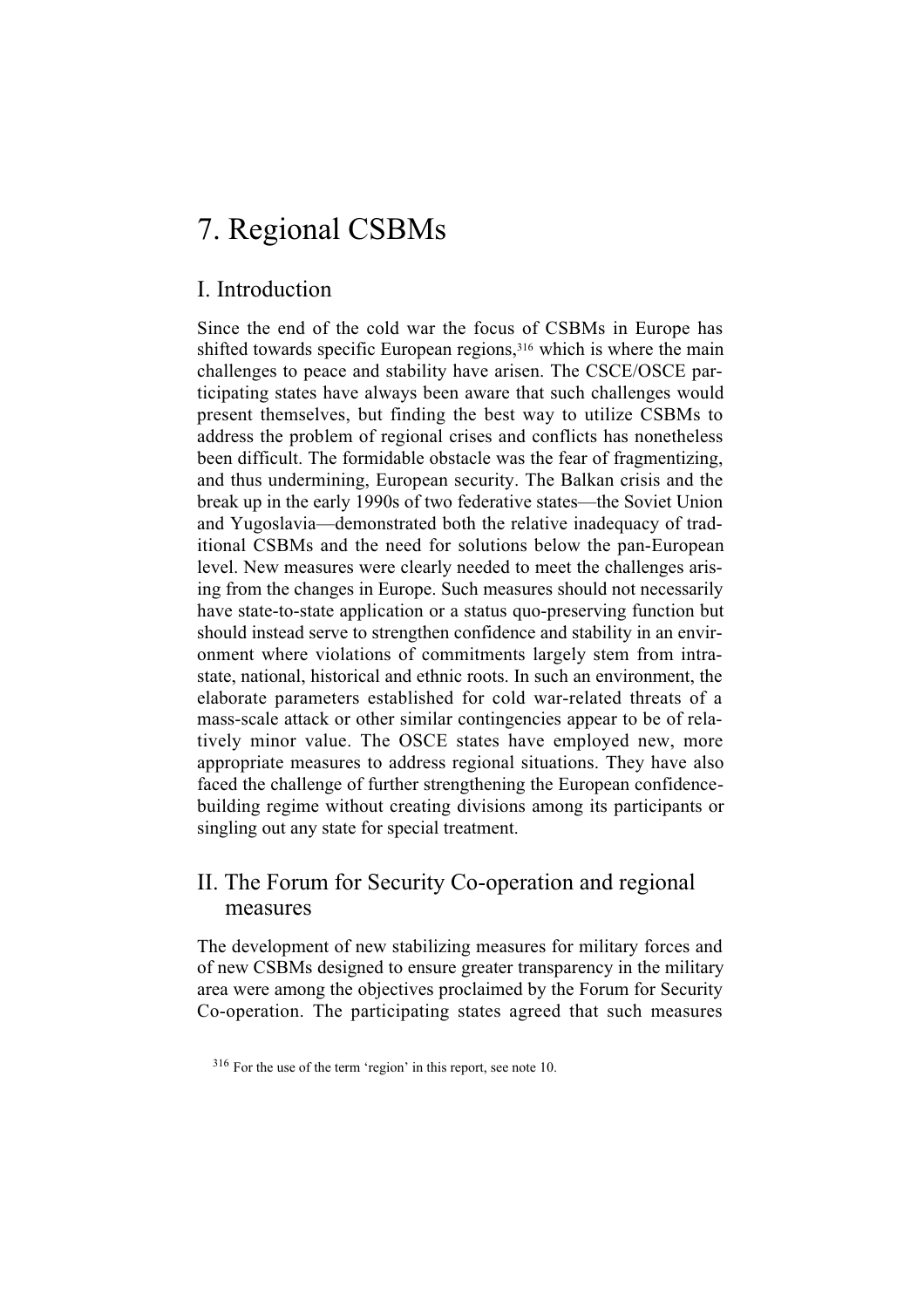could be of a regional character and/or apply in relation to certain border areas.317

Regional problems were of particular concern for the states that felt disadvantaged in terms of their local security, and two proposals on regional security issues were tabled in the FSC soon after it began its work. The three Baltic states submitted a proposal for an informal, open-ended group to initiate work on a conceptual definition of regional issues and measures and on the identification of possible regional subjects for discussion and negotiation in the framework of ad hoc working groups.<sup>318</sup> A proposal submitted by Cyprus suggested criteria for defining regional issues and for steps and procedures that could be applied to deal with such an issue.319 In addition, the FSC discussed a proposal made by an informal CSCE grouping, the so-called 'Friends of Bosnia' (Albania, Austria, Bosnia and Herzegovina, Croatia, Hungary, Slovenia, Turkey and the USA), in a 'Conceptual Outline' for an Arms Control Arrangement for the South-Eastern European Region. It called for the establishment of limitations and reductions of conventional arms and equipment and of military and paramilitary personnel 'in the space' of the former Yugoslavia.320

The FSC's discussion of regional security began in March 1994 but ground to a halt. In June 1994 Poland submitted a paper on 'illustrative regional CSBMs complementary to the Vienna Document 1992', which entailed lower thresholds than those in the CSBM regime. In September, Poland also proposed an all-European arms control and verification agency and a single implementation assessment body, which would deal with regional cooperative measures.<sup>321</sup> A November 1994 US proposal advocated short-term measures on transparency; exchange of information on force size, structure and location; hotlines; CSCE civilian monitoring; withdrawal of forces from certain

 $317$  'Helsinki Decisions' (note 30). The idea of 'regional tables', at which the representatives of states of a region or sub-region could develop arms control, CSBM or conflict prevention agreements was launched as early as the run-up to the Helsinki Summit 1992. *Focus on Europe*, no. 26 (Dec. 1991), p. 5. Russia was particularly afraid of being singled out as a result of such schemes.

318 CSCE document CSCE/FSC/SC.19, 16 June 1993.

319 CSCE document CSCE/FSC/SC.20, 23 June 1993.

320 For more on these ideas see Kokkinides, T., British American Security Information Council (BASIC), 'Reducing military tensions in South-Eastern Europe', *Basic Reports*, no. 37 (11 Apr. 1994), pp. 1–2. Hungary was the first to introduce, at the London peace conference in Aug. 1992, the idea for a South-East European regional security framework.

321 CSCE document CSCE/FSC/DOC.3385, 22 June 1994; and CSCE document CSCE/ FSC/SC.29, 7 Sep. 1994.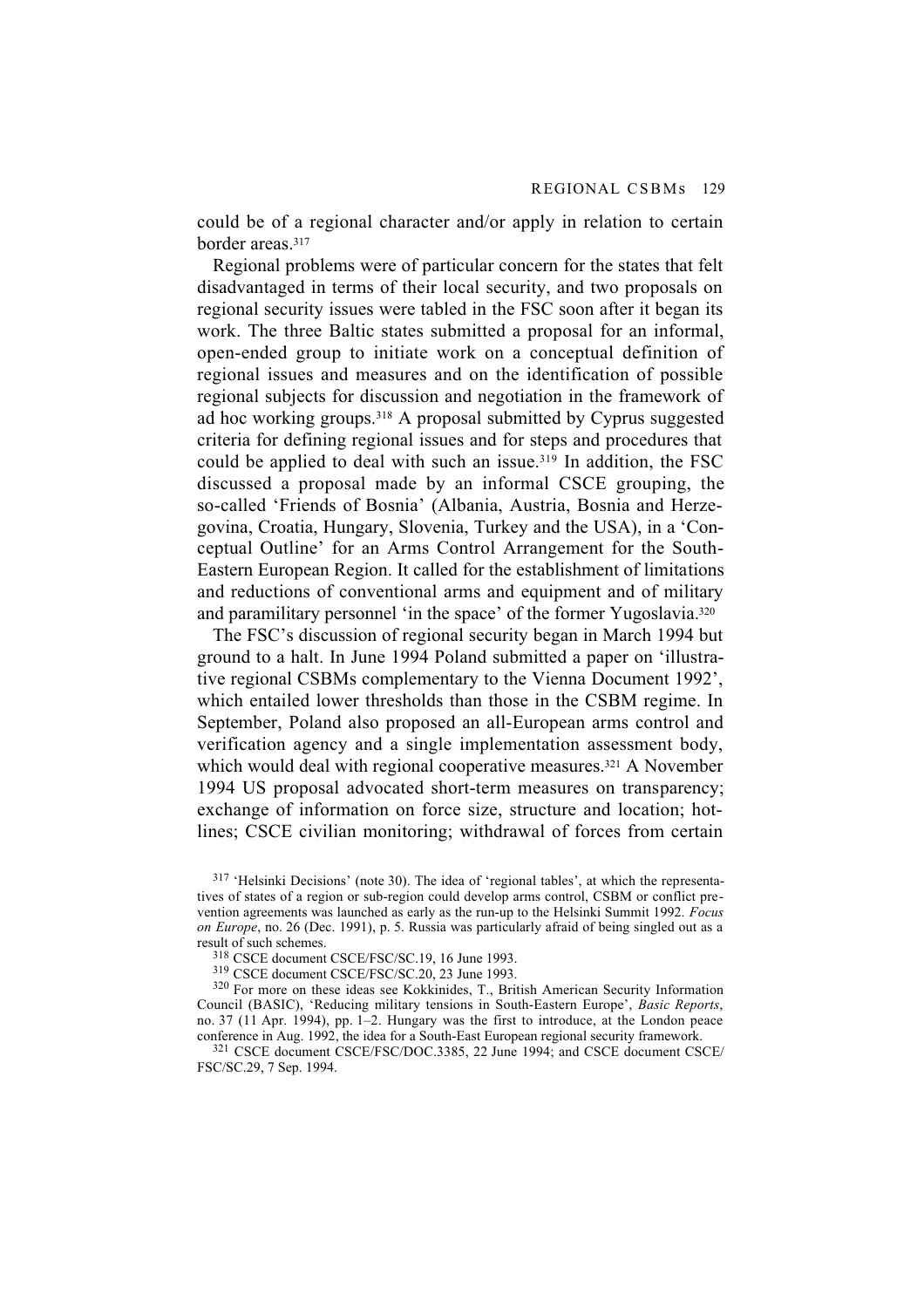areas; limits on certain military activities; and the disbanding of irregular forces. In addition, at a later stage, the US proposal envisaged further measures such as limitations on various categories of military equipment and manpower and reductions to stable, balanced force levels accompanied by appropriate verification and information procedures and cooperatives measures. The initiative was initially limited to the former Yugoslavia, with the intention of expanding it later to embrace other South-East European states.<sup>322</sup> The 1994 Budapest CSCE Decisions instructed the FSC to place special emphasis on such regional issues (including crises) and to use approaches that were appropriate for each case. This was connected *inter alia* with CSBMs and the need to address small arms, which had wrought havoc in regional conflicts. The Vienna Document 1994 encouraged states to take bilateral, multilateral and regional measures to increase transparency and confidence regarding military activities below the thresholds for notification and close to national borders, to invite observers to non-notifiable exercises, and to provide information on such measures to the CPC.323

An FSC seminar on regional arms control was held in Vienna on 10–12 July 1995. Among the items on the agenda were the role of various CSBMs and stabilizing measures, tailoring and applying them to regional concerns, further tasks for the FSC and integration of regional CSBMs into the FSC framework.324 The seminar established guidelines for regional and bilateral accords in order to ensure complementarity with OSCE-wide efforts and avoid fragmentation of Europe's security space. As a follow-up to the seminar, the FSC decided to accelerate its efforts on regional security problems, including crises. It entrusted Working Group A with the task of developing regional measures, including those aimed at arms control, disarmament and CSBMs. The measures covered a broad spectrum of situations ranging from conflict prevention to conflict settlement.325

The idea of 'regional tables' within the OSCE was discussed in this context. Various proposals were made for a catalogue of regional measures (by Poland and the UK), the principles for such measures

<sup>322</sup> British American Security Information Council, 'The CSCE Review Conference and Summit: decisions made and deferred', BASIC Papers, Occasional Papers on International Security Issues, no. 7 (4 Jan. 1995), p. 4.

 $323$  Vienna Document 1994 (note 33), Chapter VIII. Compliance and verification, para. 136.

<sup>324</sup> FSC, *Journal*, no. 114 (24 May 1995).

<sup>325</sup> OSCE, FSC document FSC.DEC/16, 4 Oct. 1995.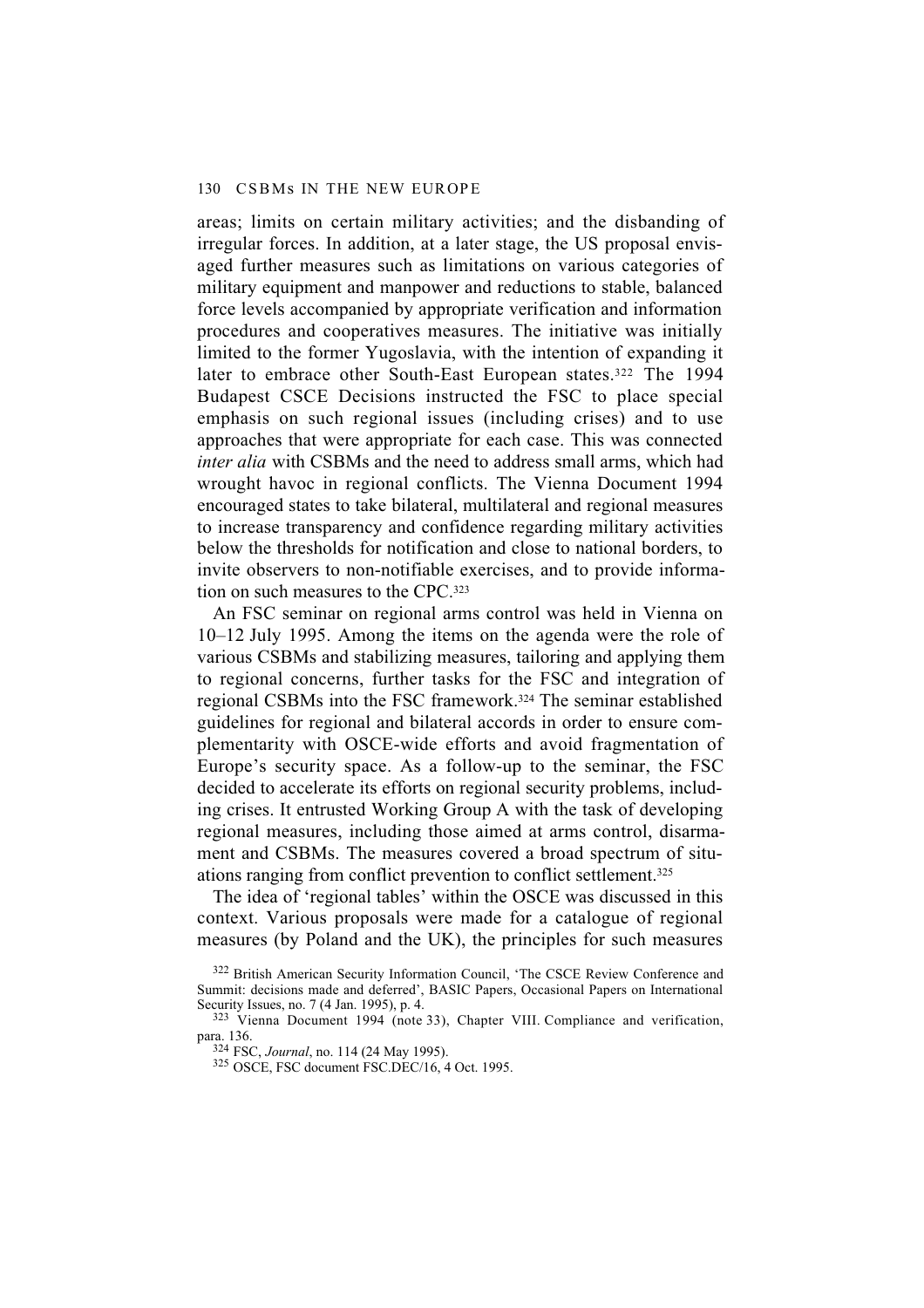(by Austria and Poland) and verification at the regional level (by the UK). Sweden proposed that states should tackle the broader issue of regional security cooperation instead of regional arms control. The possible candidates for such regional measures included the Balkans, the Baltic Sea region, the Caucasus and Central Asia.326

In the discussion of the regional measures to be included on the future agenda of the FSC, France, Germany and Poland proposed launching a process of informal and open-ended regional consultations on the development of confidence- and transparency-building measures, especially in border areas (e.g., joint commissions and military contacts); on regional instabilities affecting the internal and external security of states; on lessening the concentration of forces in border areas (e.g., through additional transparency measures); and on exchange of information and dialogue in the context of naval cooperation on a regional basis.327

At the Vienna OSCE Review Meeting 1996, held on 4–22 November, attention focused on the Balkan regional agreements, the 1995 General Framework Agreement for Peace in Bosnia and Herzegovina (Dayton Agreement) and the 1996 Agreement on Confidence- and Security-Building Measures in Bosnia and Herzegovina,<sup>328</sup> and on the 1996 Agreement on Sub-Regional Arms Control (Florence Agreement) for the former Yugoslavia.<sup>329</sup> The participants concluded that the regional initiatives taken since the 1994 Budapest Review Conference had not been successful for various reasons: the difficulty of defining the region and the measures to be employed; the risk of regional approaches becoming an excuse for a policy of domination

<sup>326</sup> *Österreichische Militärische Zeitschrift*, no. 5 (1995), p. 573.

327 OSCE, FSC document REF.FSC/368/96, 25 Sep. 1996. The USA, which strongly opposes any OSCE-wide naval measures, is willing to support regional arrangements of this type.

<sup>328</sup> General Framework Agreement for Peace in Bosnia and Herzegovina, Dayton, Ohio, 14 Dec. 1995, Annex 1-B, Regional Stabilization, URL <http://www.oscebih.org/essentials/ gfap/eng/annex1b.asp>; and Agreement on Confidence- and Security-Building Measures in Bosnia and Herzegovina, 26 Jan. 1996, URL <http://www.oscebih.org/regional\_stab/pdf/ article2-eng.pdf>.

 $329$  The Florence Agreement, also known as the Article IV Agreement, was signed by Bosnia and Herzegovina and its two entities (the Muslim–Croat Federation of Bosnia and Herzegovina and the Republika Srpska) and by Croatia and the Federal Republic of Yugoslavia (now Serbia and Montenegro). It remains the only structural (i.e., dealing with arms reductions and limitations) regional arms control arrangement still operating below the European level. Its distinguishing feature is that compliance is monitored and assisted by the international community. The military security of the sub-region is built on a balance of forces among the local powers. The text of the Florence Agreement is available at URL <http:// www.oscebih.org/security\_cooperation/?d=4>.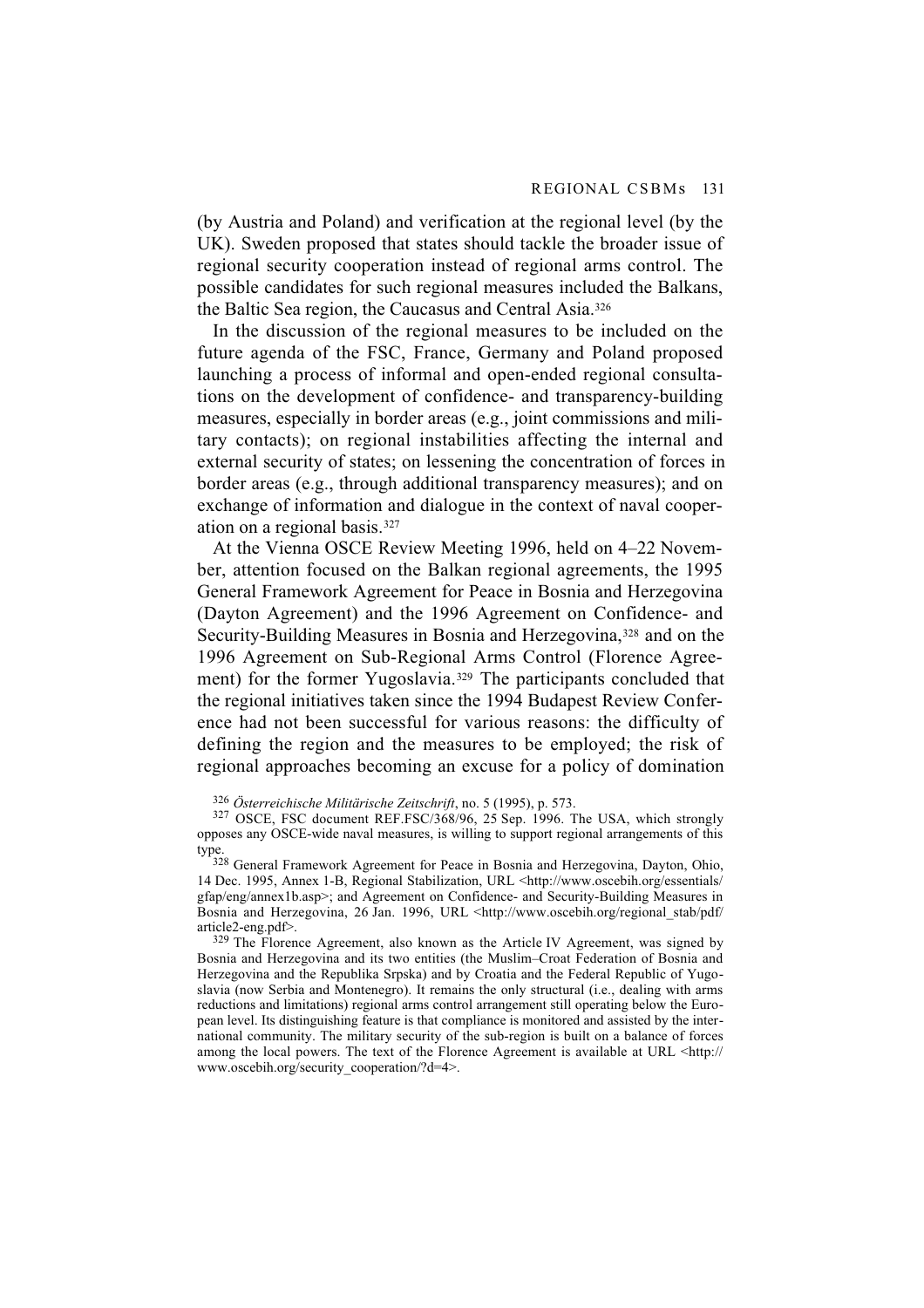by one local power; and the challenge of maintaining a proper balance between the regional approach and the general framework (Vienna Document). As the rapporteur stated, 'a great deal of work remained to be done'.330

The 1996 Lisbon Summit reaffirmed, both in the OSCE Framework for Arms Control and in drawing up the agenda for future OSCE work, that the FSC should continue to address regional measures 'where implementation had so far been less than satisfactory and an agreed conceptual framework was still far off'.331 The 1996 Review Meeting and the Lisbon Summit reiterated the value of the regional approach, but the OSCE participants failed to make progress on a conceptual framework. The Lisbon Document encouraged states to address regional challenges both in the FSC and on an informal and open-ended basis and recommended a more effective use of 'stabilizing measures for localized crisis situations', as agreed in 1993. Such initiatives might include measures tailored to the region and complementing OSCE-wide efforts, with the aim of consolidating or increasing transparency and predictability, promoting good relations in the military field and reducing tension. The experience in the former Yugoslavia was of major importance in this regard. Bilateral solutions also gave inspiration for the better use of existing mechanisms and measures in a sub-regional context.

The FSC decision to review the Vienna Document envisaged measures 'aimed at strengthening regional transparency, predictability and cooperation within the overall framework of OSCE commitments'.332 The 1998 AIAM demonstrated the divergent views of states on regional CSBMs. Some states argued in favour of regional steps, while others warned of 'fragmentation' of European security. Smaller countries, especially Latvia and Lithuania, expressed concern that a Dutch proposal on regional CSBMs might create competition between the OSCE-wide and regional measures, weakening the former at the expense of the latter.

<sup>330</sup> OSCE, Review Meeting 1996, Reports by the Rapporteurs, Vienna, 22 November 1996, REF.RM/321/96, 22 Nov. 1996, available at URL <http://www.osce.org/docs/english/ 1990-1999/rcs/rerap96e.htm>.

<sup>331</sup> Lisbon Document (note 94), section IV.

<sup>332</sup> OSCE, 'Decision no. 15', FSC document FSC.DEC/15/97, 10 Dec. 1997.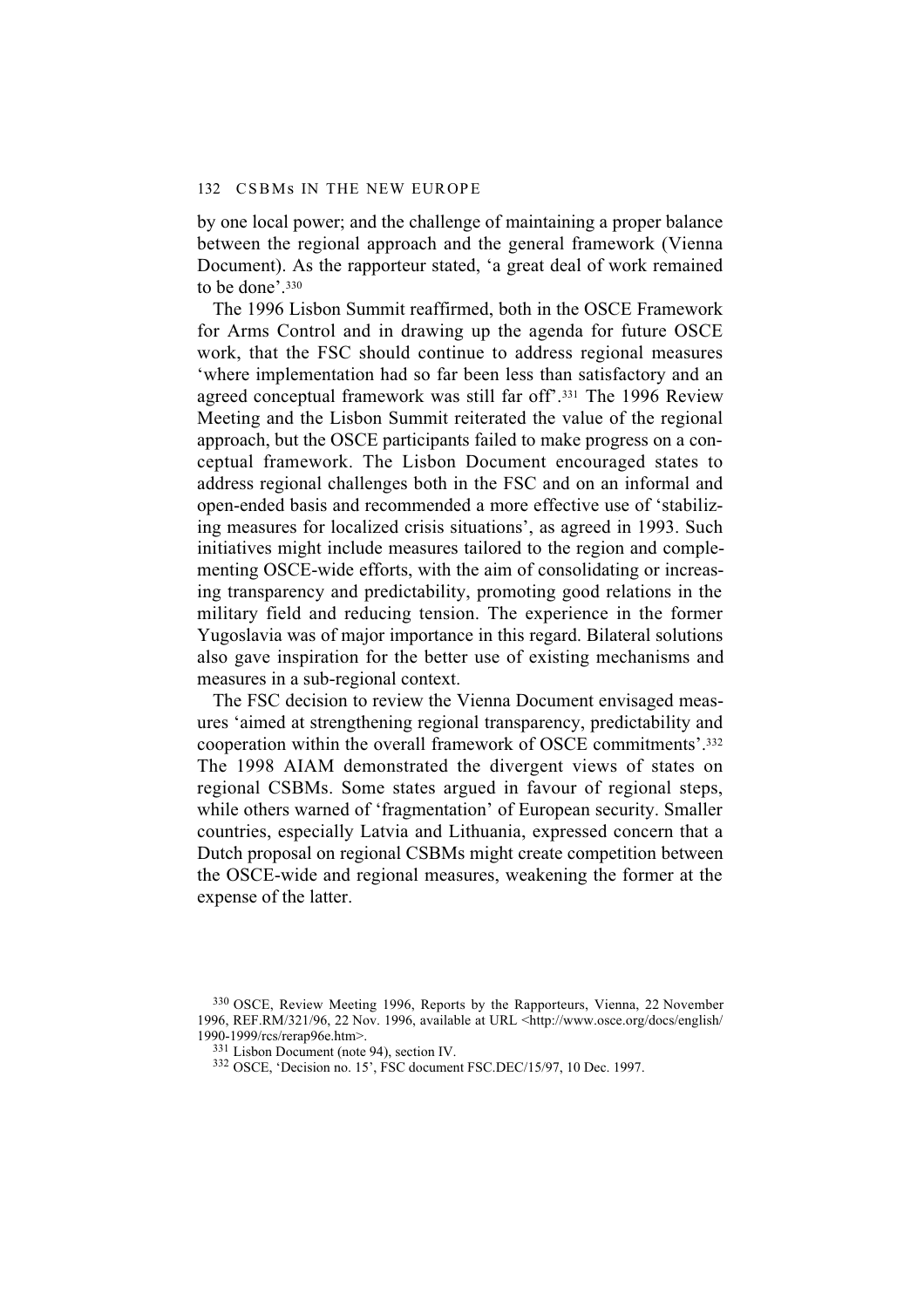#### **A menu of regional CSBMs**

In March 1998 the Netherlands submitted a proposal for a 'menu of confidence and security building measures in support of regional security processes',<sup>333</sup> which elaborated on earlier suggestions by France, Germany and Poland. It was to serve as a reference list for countries willing to engage in regional dialogues and processes. The Netherlands suggested that the list could be included in a revised Vienna Document as an optional chapter or added as an optional protocol or annex. The Dutch list included both military and nonmilitary regional measures. However, it favoured military measures. In 1998 the Dutch and other proposals and initiatives (by Finland, Germany, Poland, Sweden and other states) prompted intensive discussion in the FSC and in its working group on regional issues.

The regional CSBMs proposed by the Dutch delegation covered measures inspired by the Vienna Document, the CFE Treaty, the Open Skies Treaty, the stabilizing measures for localized crisis situations and proposals concerning maritime activities. The military measures could be built on existing CSBMs and refined according to the specific situation. The potential refinements might concern: (*a*) more frequent information exchanges on force planning, military strategy and doctrines; (*b*) more frequent inspections and evaluations for neighbouring countries; (*c*) intensification of military contacts and cooperation; (*d*) strengthened provisions for military activities, especially with regard to border areas; and (*e*) further development of the provisions on risk reduction and the like.

As regards exchange of information, the states could provide additional and more detailed information (e.g., on paramilitary forces, border guards, reserve forces, internal security forces, etc.) down to battalion or company levels and notify some qualitative changes. Lowering information thresholds (e.g., on 75-mm instead of 100-mm artillery) was suggested. Other measures could concern existing mechanisms for notification of unusual military activities, such as the obligation to notify in cases of unusual and unscheduled activities; the establishment of hotlines between the respective capitals, defence and interior ministries, military staff operational headquarters and units in bordering areas; and the reduction of the time limits for responding to requests for explanations from another state. Exchange programmes

<sup>333</sup> FSC document FSC.DEL/53/98, 11 Mar. 1998.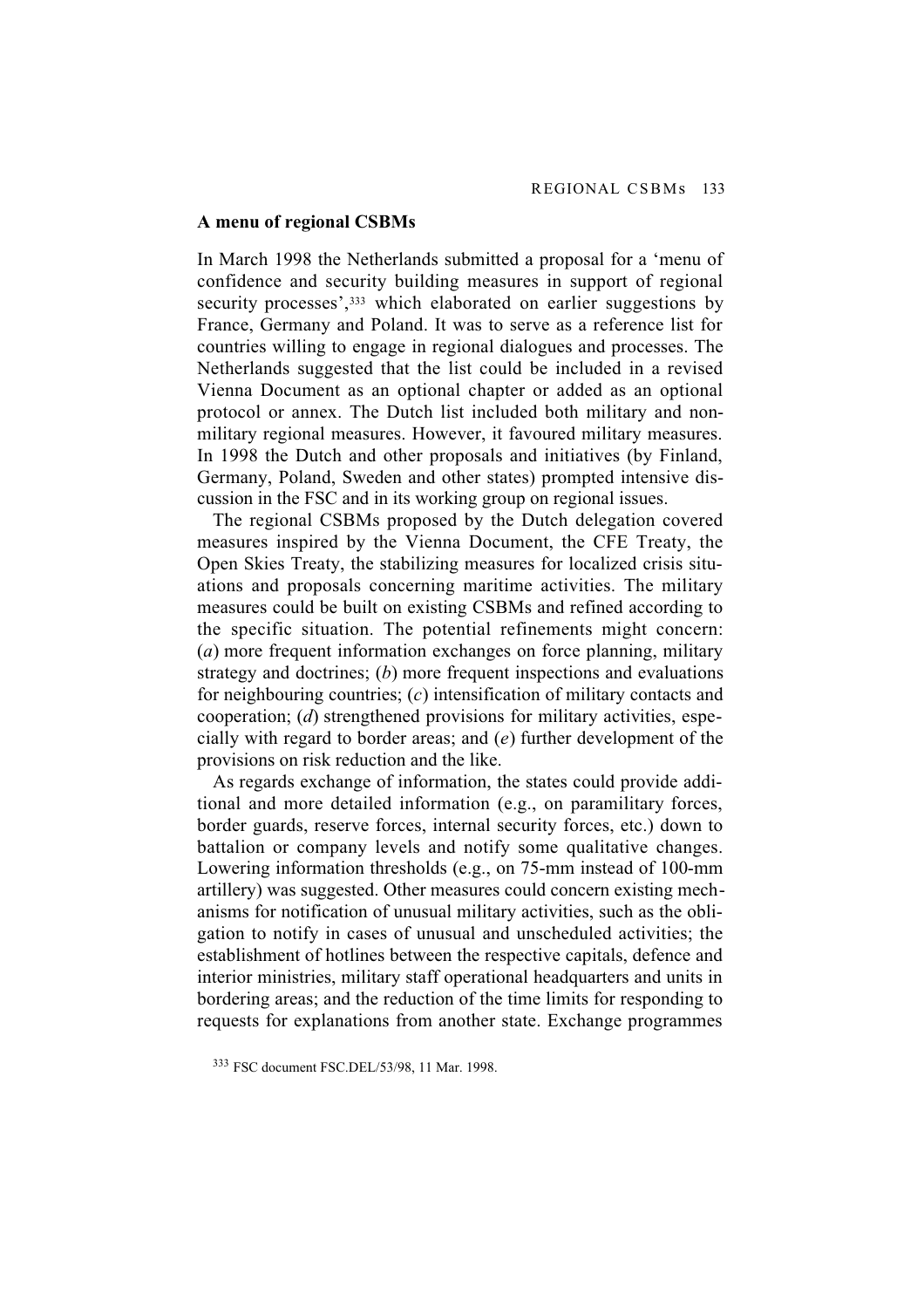for military attachés and obligatory and more frequent visits to army and naval bases could be considered. A proposal was made for the lowering of the thresholds for notification of military activities and for invitations for observation of non-notifiable exercises, including those in border areas, by observers and representatives from other states. As regards constraints, a further reduction in the maximum number of large military activities could be envisaged. Also encouraged were additional inspections and evaluation visits; increased evaluation teams, preferably of multinational character; the use of national technical means as well as bi-national and regional verification agencies; and regional implementation assessments meetings and seminars.

Along with suggestions to negotiate regional arms control accords (based on the CFE Treaty and the Florence Agreement), open skies arrangements were suggested (i.e., voluntary additional observation flights by neighbouring countries, and widening the range and scope of such flights). States were encouraged to establish demilitarized zones in border areas, with restrictions on the presence of heavy equipment and military personnel, and to stop flights by armed aircraft over specific border areas.

For maritime activities, the OSCE participating states could also refrain from conducting exercises in the immediate vicinity of naval forces of another country, especially in border areas; notify and invite observers to some exercises; invite neighbouring countries to participate in such exercises; ensure transparency and rapid communication between vessels of neighbouring states; and cooperate in and provide information on emergency situations, search-and-rescue operations, and maritime peacekeeping operations and exercises.334

Since June 1998 the FSC plenary meetings have concentrated on the regional dimension of security and on regional measures. General principles have been proposed as guidelines for regional efforts.335 Regional measures should not conflict with existing obligations nor be pursued at the expense of furthering the CSBM process; initiatives should stem from the states directly concerned and all participants should enjoy equal status; measures should be tailored to the specific needs of each participant and implemented as an expression of the free will of the regional partners; the regional framework should be open-

<sup>334</sup> FSC.DEL/53/98 (note 333); and OSCE, 'Vienna Document revision: regional issues, note by the co-ordinator', FSC document FSC.VD/29/98, 3 Sep. 1998.

<sup>&</sup>lt;sup>335</sup> See the Polish position paper, OSCE, 'Regional CSBMs in the modernized Vienna Document', FSC document FSC.DEL/237/98, 2 Sep. 1998.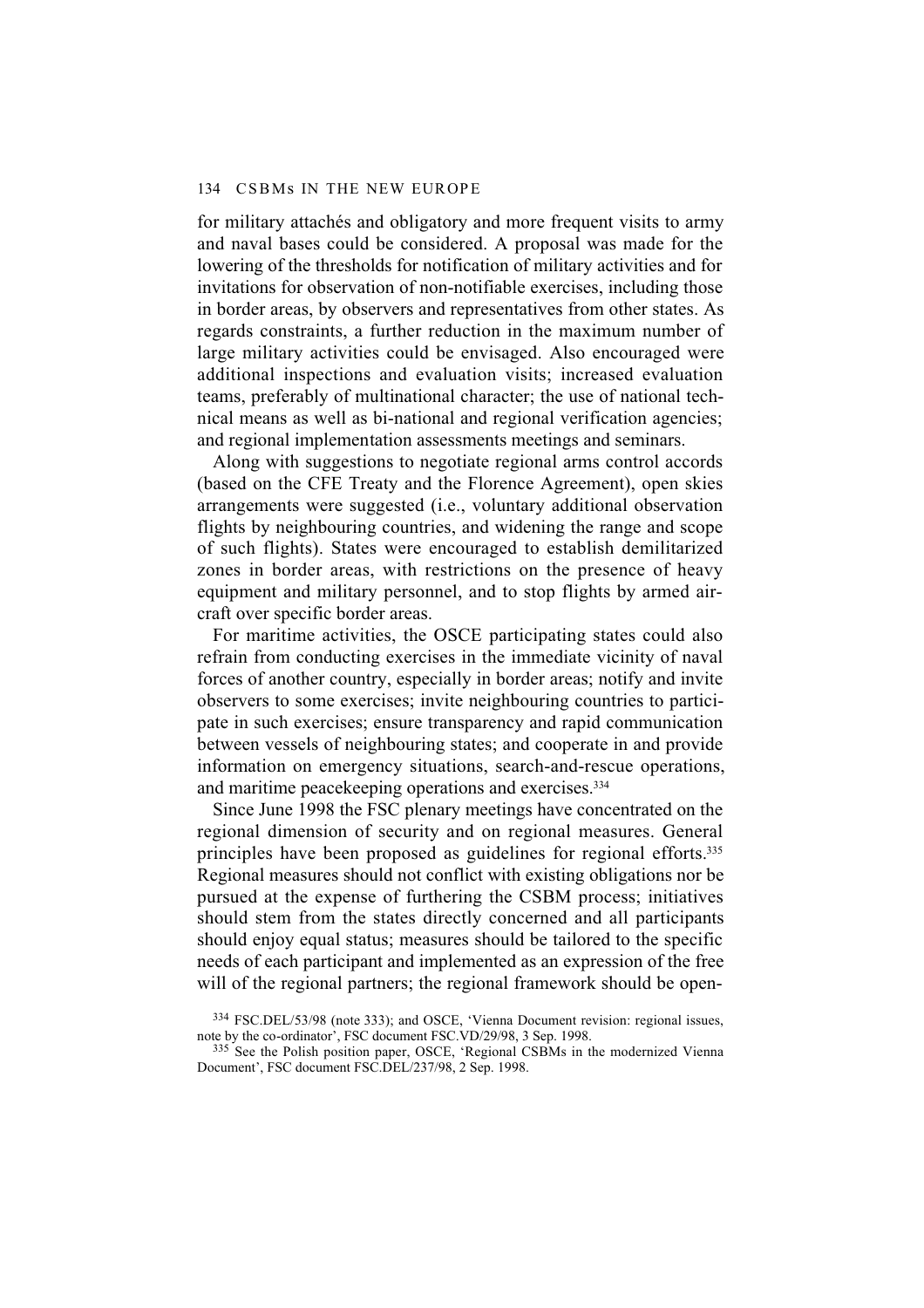ended and transparent; and regional measures should be linked to broader Euro-Atlantic security processes. The OSCE should facilitate and support the implementation of regional CSBMs: regular FSC meetings should be devoted to regional security, the OSCE should serve as the depositary or repository of agreements and as a forum for negotiation; and technical assistance should be provided.

On 16 November 1999 the Vienna Document 1999 was adopted in Istanbul by the FSC. The most important addition is Chapter X, which envisages complementing OSCE-wide CSBMs with voluntary political and legally binding measures tailored to regional needs. Chapter X set out criteria (principles) for the creation of such measures, which should: (*a*) be in accordance with the basic OSCE principles; (*b*) contribute to strengthening security and stability in the OSCE area; (*c*) add to existing transparency and confidence; (*d*) complement existing CSBMs; *(e)* comply with international laws and obligations; (*f*) be consistent with the Vienna Document; and (*g*) not endanger the security of third parties in the region.

It has been proposed that the FSC be the repository of regional CSBM agreements and assist to develop, negotiate and implement regional measures. Chapter X also presents possible measures for regions and border areas. A list of proposals and a compilation of bilateral and regional measures prepared by the Conflict Prevention Centre are to serve as a 'source of inspiration and reference' for participating states. However, Chapter X does not specify the types of situation which they might address.

Generally, there is agreement that regional measures successfully complement OSCE-wide CSBMs and are often better tailored and more specific, focused, cost-effective and flexible. Such measures should not be imposed by outside actors but should help increase stability, transparency, openness and confidence among states. They frequently go beyond the strictly military dimension to embrace nonmilitary steps and mechanisms. However, the growing importance of regional arrangements is perceived as a risk for the Vienna Document. Some analysts fear that the latter might decline in significance in the future unless the relevance of the CSBM network in the OSCE area as a whole is preserved and promoted.336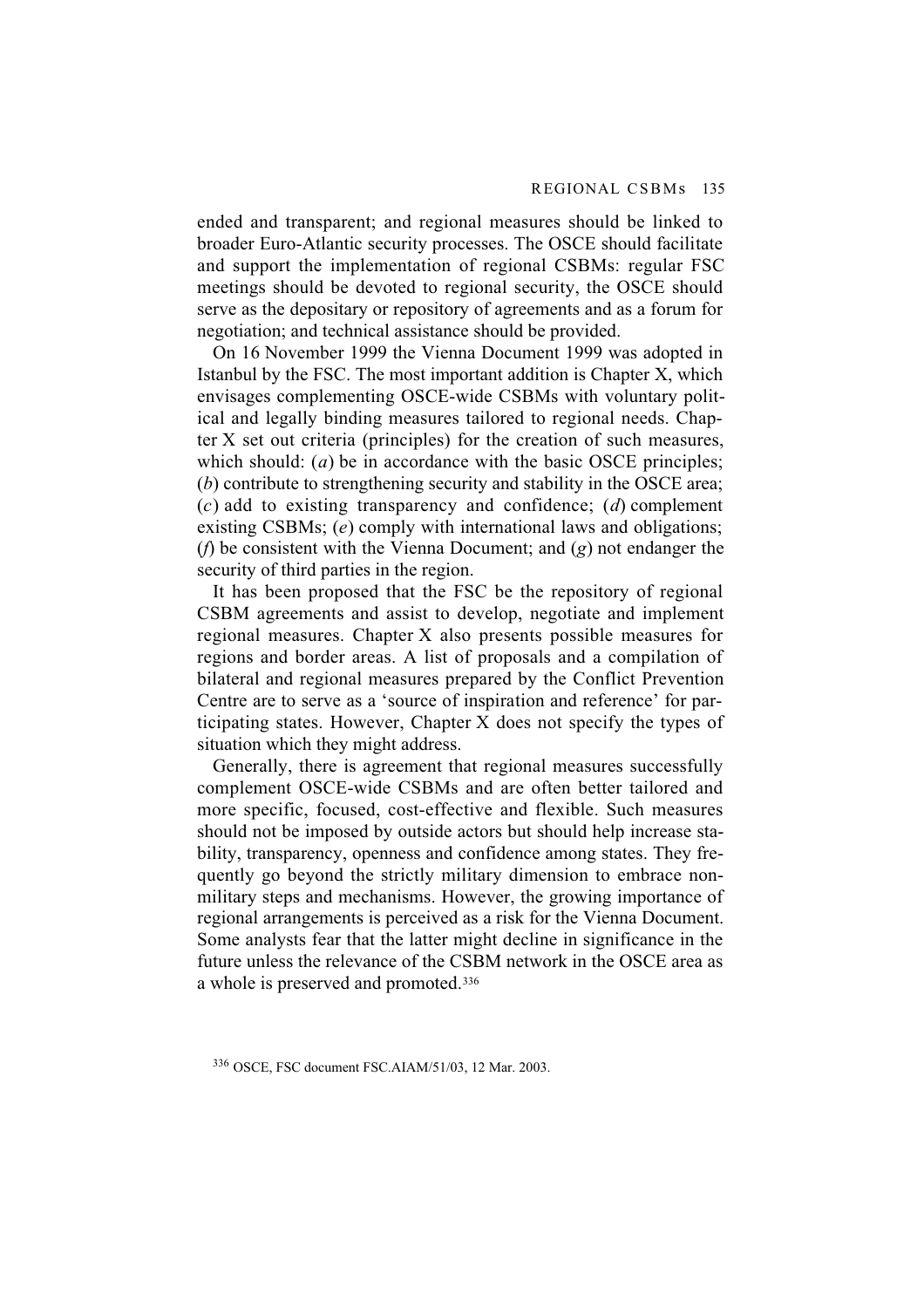# III. Regional arrangements and initiatives

In parallel with the OSCE dialogue on CSBMs, since the early 1990s the participating states have sought to put into effect the ideas which have been discussed at the (sub-)regional and bilateral levels. Since 1991 more than 20 CSBM-related bilateral and multilateral agreements and arrangements have been entered into by European states with the aims of enhancing transparency, openness and confidence; developing military contacts and cooperation; and exchanging detailed information (see table 7.1). The major underlying motives have been to overcome historical resentments, distrust and conflicts; meet NATO and/or EU membership criteria; and encourage neighbouring states to modify their security policies (*vide* Russia vis-à-vis the Baltic states).

The first bilateral agreements were reached in the Balkan region between historical adversaries. The Hungarian–Romanian open skies agreement was the forerunner of the 1992 Treaty on Open Skies<sup>337</sup> and was intended to help overcome the long-standing mistrust between the two countries in the military field. In the following years, two CSBM border agreements were reached between Bulgaria and Turkey (Edirne, 1992) and Greece and Bulgaria (Athens, 1993).338 In 1995 in Tirana, a document on mutually complementary CSBMs and military contacts was signed by Albania and Turkey, and, in Skopje, a similar agreement was reached between the FYROM and Turkey. They were followed by agreements between Bulgaria and Romania (1995) and Hungary and Romania (1996). These CSBM agreements provided for notification and observation of military activities, inspection of certain border areas and/or military contacts (visits, joint exercises, exchanges of military personnel). Most of these agreements were concluded in the shadow of the conflict in Bosnia.

Additional agreements and arrangements were reached in the latter half of the 1990s. The negotiation of the Vienna Document 1999 stimulated this type of regional endeavour, and states began to provide more information to the FSC and the AIAMs on the implementation of the regional agreements. Hungary, Slovakia and Ukraine signed

<sup>337</sup> See the discussion in chapter 8.

<sup>338</sup> The Bulgarian–Greek 'Athens Document' was later replaced by the Vienna accord: Agreement on Complementary Confidence and Security Building Measures, 4 Apr. 2001. See also Bulgarian–Turkish Agreement on Non-use of Anti-Personnel Mines and their Removal from or Destruction in the Areas Adjacent to their Common Border (note 293).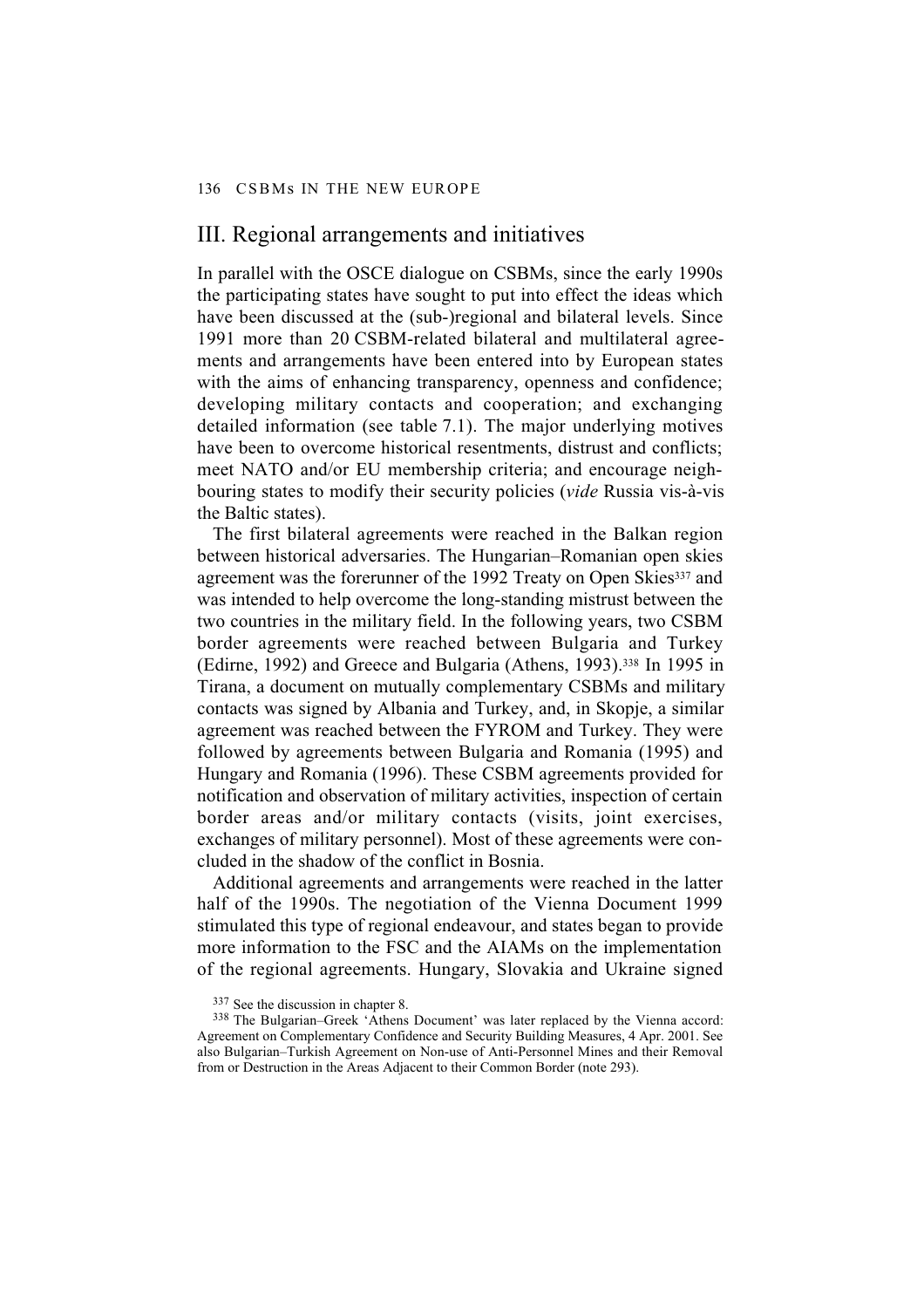bilateral accords on complementary CSBMs with each other in 1998 and 2000. In 1998 Finland and Sweden each voluntarily accepted one additional inspection and one evaluation visit a year beyond their Vienna Document obligations. Hungary unilaterally offered four additional evaluation quotas in 1998–99. Russia entered bilateral arrangements with Estonia, Finland and Lithuania on additional evaluation visits and exchange of information. Belarus entered into CSBM agreements with Lithuania and Ukraine in 2001. In 2004 Belarus and Poland as well as Poland and Ukraine signed bilateral agreements on complementary CSBMs in their respective border areas.339

NATO has enlarged by taking in new states, and it can be presumed that some of the bilateral CSBM arrangements between its members will be phased out in coming years. In 1999–2001 voluntary inspections under the bilateral CSBM agreements accounted for some 10 per cent of the total number of such missions in the OSCE area, while voluntary evaluation visits comprised more than 20 per cent of the total for such visits. In 2003 these figures rose to 14 per cent and 39 per cent, respectively.

In the Black Sea region there are also other forums for regional confidence-enhancing security dialogue: the Black Sea Naval Cooperation Task Group (BLACKSEAFOR) for maritime search-and-rescue, humanitarian, de-mining, environmental protection and other operations340 and the South Eastern Europe Defence Ministerial (SEEDM) meetings, which have taken place annually since 1997.

### **CSBM initiatives in the Baltic Sea region**

Since 1994 Poland has been particularly active in promoting both CSBMs and non-military confidence- and security-enhancing measures (CSEMs) in the Baltic Sea region. The various Polish initiatives have been met with interest, but concern has also been expressed.<sup>341</sup>

339 Belarus and Ukraine informed the 2001 AIAM of their intention to negotiate a CSBM agreement with Poland. The Belarusian–Polish agreement encountered some obstacles (mainly owing to the negotiated area of application) but was signed on 20 July 2004.

340 BLACKSEAFOR was set up by Bulgaria, Georgia, Romania, Russia, Turkey and Ukraine in Apr. 2001. It aims to contribute to the 'further strengthening of friendship, good relations and mutual confidence' among the participants through the enhancement of cooperation and interoperability among the naval bases of these countries.

341 CSCE document FSC/CSCE/DOC.385, 22 June 1994; and CSCE document REF.FSC/136/95, 7 June 1995.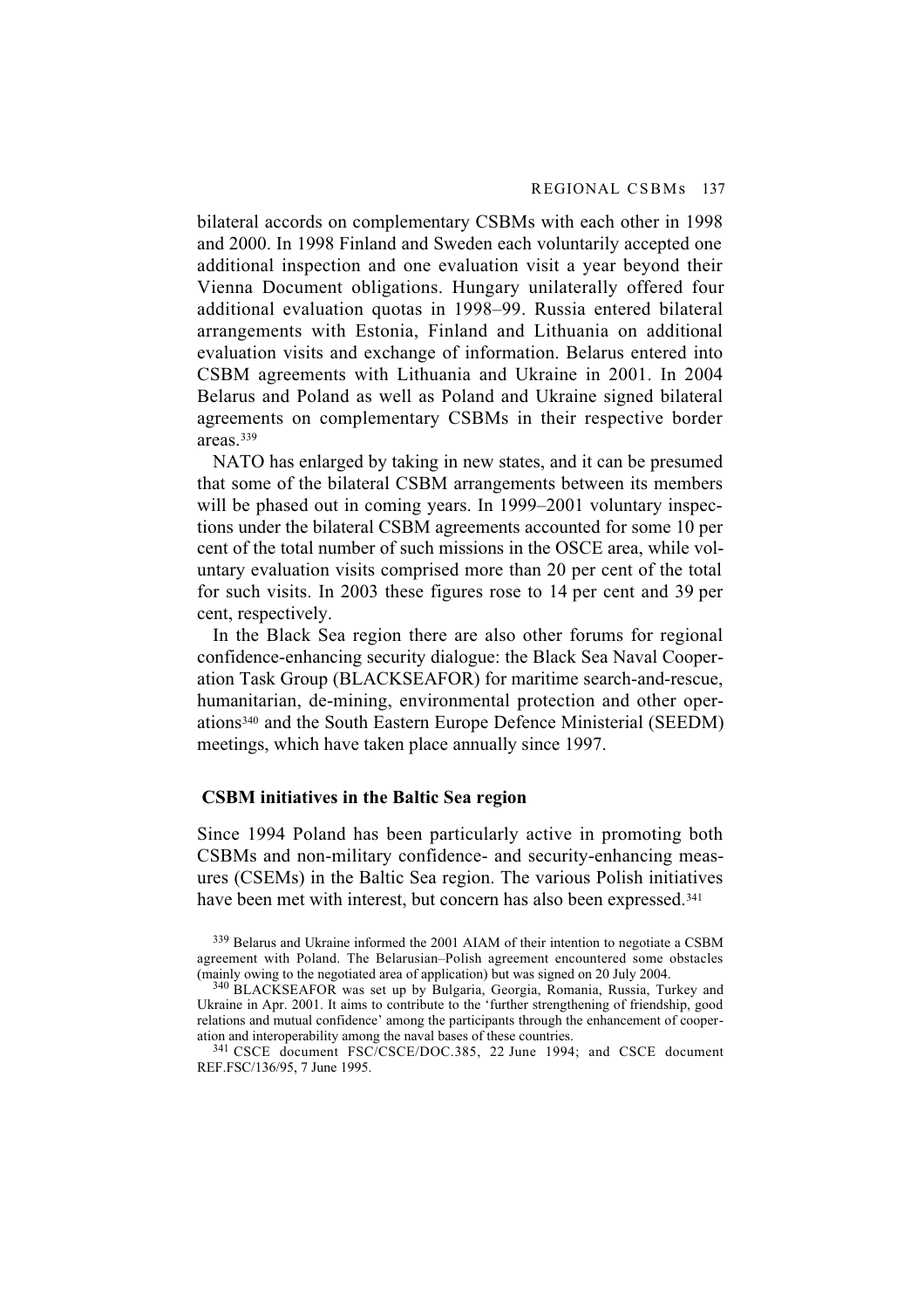|                     |                                                                                                     | <b>Table 7.1.</b> Bilateral, sub-regional and regional CSBMs in Europe                                                                                                                                                                                                                                                                                                                                                                                                                                                                                                                                                                                                                                                                                                                                                                       |
|---------------------|-----------------------------------------------------------------------------------------------------|----------------------------------------------------------------------------------------------------------------------------------------------------------------------------------------------------------------------------------------------------------------------------------------------------------------------------------------------------------------------------------------------------------------------------------------------------------------------------------------------------------------------------------------------------------------------------------------------------------------------------------------------------------------------------------------------------------------------------------------------------------------------------------------------------------------------------------------------|
|                     | Participants Document and date                                                                      | Provisions                                                                                                                                                                                                                                                                                                                                                                                                                                                                                                                                                                                                                                                                                                                                                                                                                                   |
| Hungary,<br>Romania | Open Skies Regime,<br>Establishment of an<br>Agreement on the<br>(legally binding)<br>15 May 1991   | maximum distance of 1200 km; reciprocity as to number of flights per year that must be allowed and<br>Monitoring: Hungarian-Romanian Open Skies Consultative Commission established to promote the<br>accepted; and observed state has the right to 2 flight monitors onboard the observation aircraft and<br>Observation: right to conduct 4 observation flights/year with a maximum length of 3 hours and a<br>objectives and implementation of the provisions of the agreement<br>the right to access all areas of the aircraft during the flight                                                                                                                                                                                                                                                                                         |
| Bulgaria,<br>Turkey | contacts, 12 Nov. 1992<br>CSBMs and military<br>'Edirne Document'<br>complementary<br>on mutually   | Constraint: exercises involving maximum 2 battalions in 15-km border area in the zone of application<br>pieces (at least 100-nm calibre); and once a year observers are to be invited to a military exercise at<br>or 150 artillery pieces (at least 100-mm calibre); in a specified zone of application adjacent to the<br>outside the zone of application; at least 7500 troops, including support troops, or 150 battle tanks<br><i>Notification</i> : at least 42 days in advance of military activities or start of the transfer of units from<br>Observation: at least 10 000 troops, including support troops, or 200 battle tanks or 200 artillery<br>Compliance: right to 1 additional inspection/year and 2 evaluation visits/year<br>the level of battalion task force or higher<br>Additional military contacts<br>common border |
| Bulgaria,<br>Greece | 993<br>ary CSBMs, <sup>a</sup> 4 Oct. 1<br>'Athens Document'<br>1992 complement-<br>Vienna Document | military activity at the level of an augmented battalion, a battalion task force or higher scheduled to be<br>Notification: at least 7500 troops, including support troops, or 200 battle tanks or 200 artillery pieces<br>conducted in areas adjacent to the signatories' common borders in a depth of 15 km; and at least<br>(at least 100-mm calibre) in a specified zone of application adjacent to the common border; any                                                                                                                                                                                                                                                                                                                                                                                                               |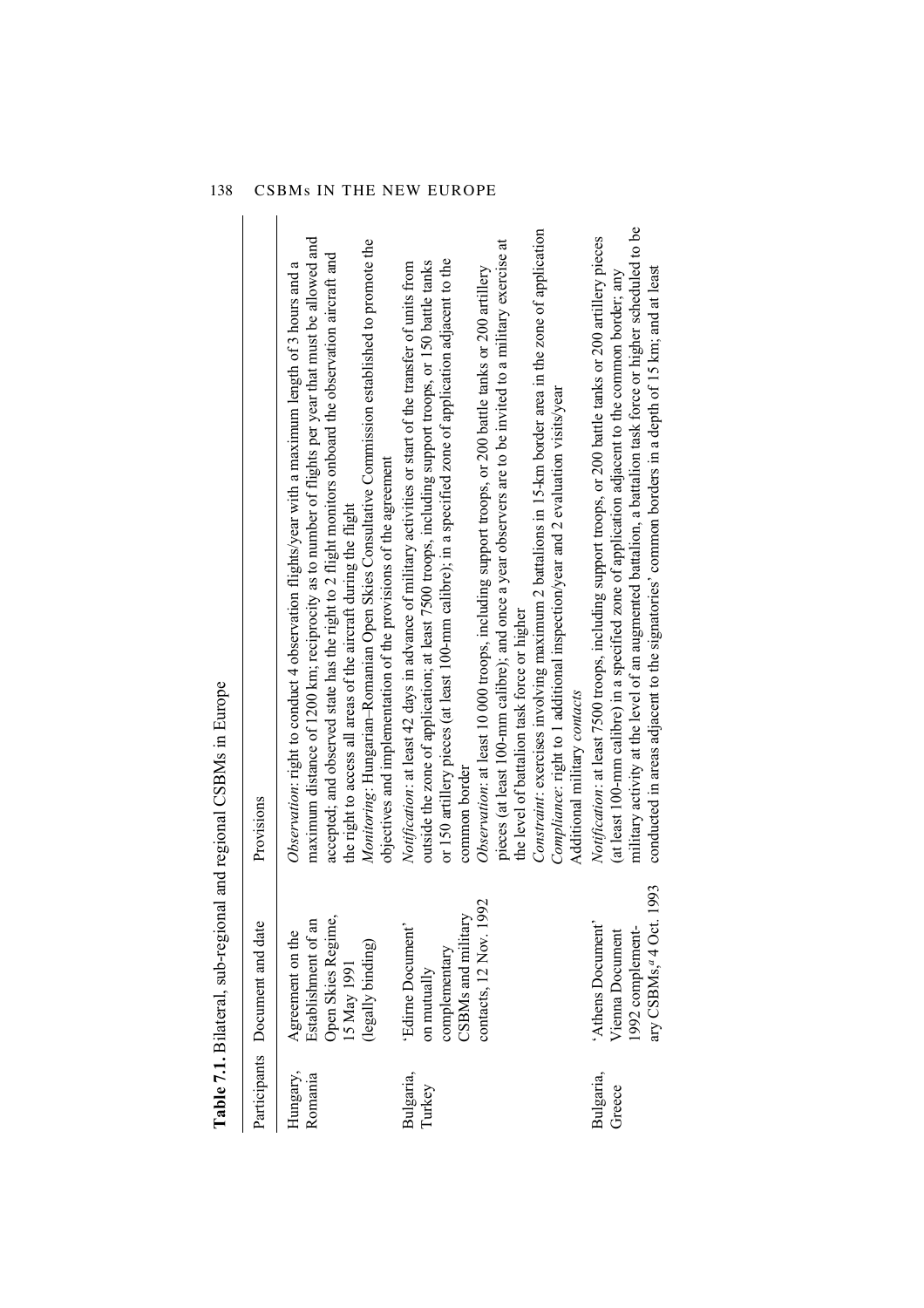| $42$ days before mobilization of at least 3500 reservists for a division or 1500 reservists for a brigade or<br>Observation: at least 9000 troops, including support troops, or 250 battle tanks or 200 artillery pieces<br>(at least 100-mm calibre); a military exercise at the level of an augmented battalion, a battalion task<br>Compliance: right to 1 additional inspection/year and 2 evaluation visits/year<br>1000 reservists for a regiment<br>force or higher | Military contacts through mutual visits at flag- and staff-officer level, joint exercises, and exchange of<br><i>Observation</i> : observers to be invited to major military exercises at least twice/year<br>Monitoring: annual implementation assessment meeting<br>personnel or units; naval visits | Military contacts through mutual visits at flag- and staff-officer level, joint exercises, and exchange<br><i>Observation</i> : observers to be invited to major military exercises at least twice/year<br>Monitoring: annual implementation assessment meeting<br>of personnel or units | invited annually to an exercise at the level of a battalion task group or higher in the zone of application<br>100 artillery pieces (at least 100-mm) in the zone of application; and a maximum of 4 observers to be<br>Constraints: Military exercises above the battalion level may not be conducted in a 15-km zone on<br>Observation: at least 7500 troops, including support troops, or 150 battle tanks or 300 ACVs or<br>Notification: at least 42 days in advance of military activities: at least 6000 troops, including<br>support troops, or 100 battle tanks or 200 armoured combat vehicles $(ACVs)$ or 100 artillery<br>pieces (at least 100-mm) in the specified zone adjacent to the common border<br>both sides of the shared border; no naval bridge unit activities on the Danube |
|----------------------------------------------------------------------------------------------------------------------------------------------------------------------------------------------------------------------------------------------------------------------------------------------------------------------------------------------------------------------------------------------------------------------------------------------------------------------------|--------------------------------------------------------------------------------------------------------------------------------------------------------------------------------------------------------------------------------------------------------------------------------------------------------|------------------------------------------------------------------------------------------------------------------------------------------------------------------------------------------------------------------------------------------------------------------------------------------|------------------------------------------------------------------------------------------------------------------------------------------------------------------------------------------------------------------------------------------------------------------------------------------------------------------------------------------------------------------------------------------------------------------------------------------------------------------------------------------------------------------------------------------------------------------------------------------------------------------------------------------------------------------------------------------------------------------------------------------------------------------------------------------------------|
|                                                                                                                                                                                                                                                                                                                                                                                                                                                                            | Trana Document on<br>mentary CSBMs and<br>military contacts,<br>6 Feb. 1995<br>mutually comple-                                                                                                                                                                                                        | Skopje Document on<br>mentary CSBMs and<br>mutually comple-<br>military contacts,<br>20 July 1995                                                                                                                                                                                        | mutually comple-<br>mentary CSBMs and<br>military contacts,<br>Document on<br>19 Dec. 1995                                                                                                                                                                                                                                                                                                                                                                                                                                                                                                                                                                                                                                                                                                           |
|                                                                                                                                                                                                                                                                                                                                                                                                                                                                            | Albania,<br>Turkey                                                                                                                                                                                                                                                                                     | Republic of<br>Macedonia,<br>Yugoslav<br>Former<br>Turkey                                                                                                                                                                                                                                | Bulgaria,<br>Romania                                                                                                                                                                                                                                                                                                                                                                                                                                                                                                                                                                                                                                                                                                                                                                                 |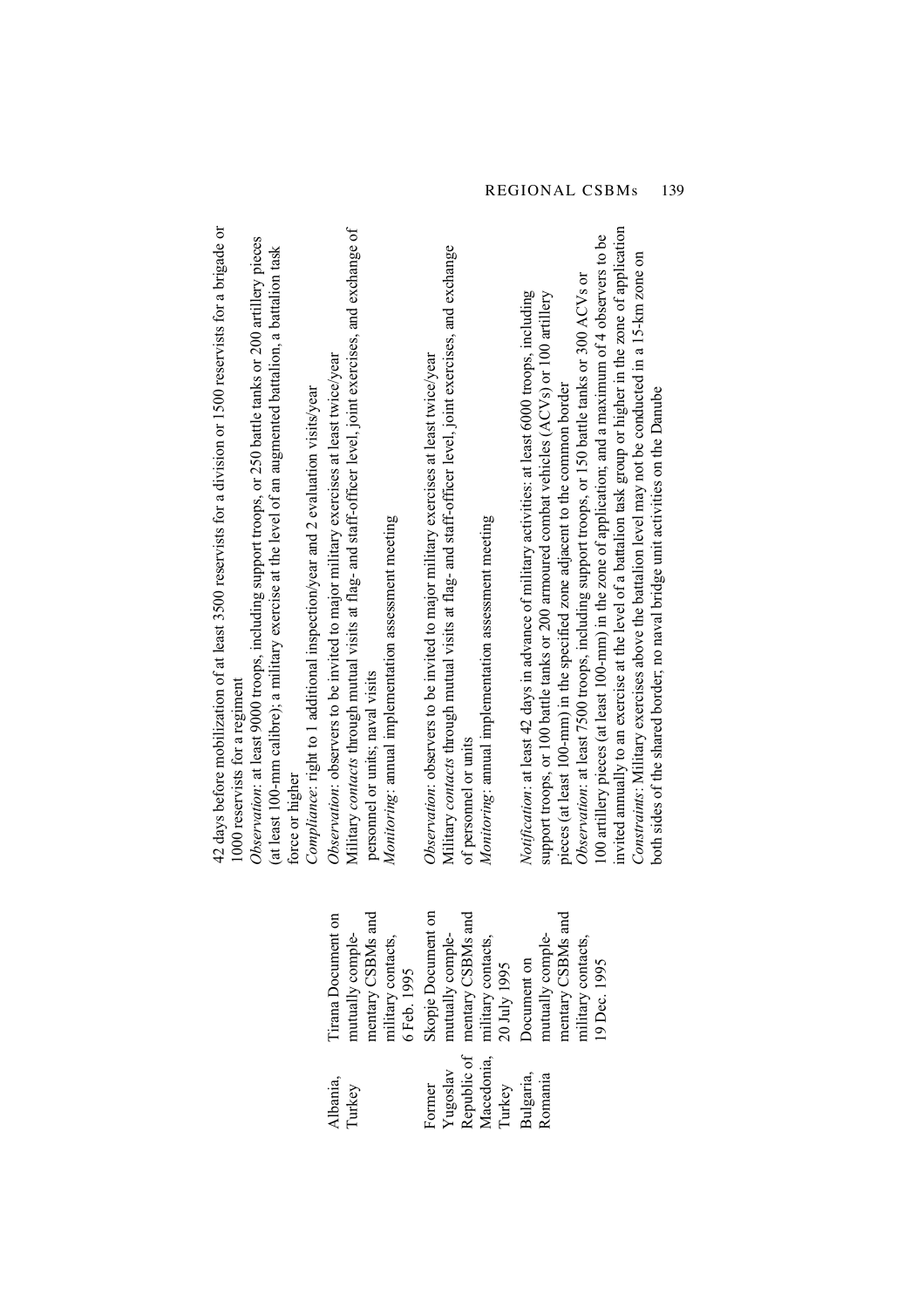|                      | Participants Document and date                                                                                                       | Provisions                                                                                                                                                                                                                                                                                                                                                                                                                                                                                                                                                                                                                                                                                                                                                                                                              |
|----------------------|--------------------------------------------------------------------------------------------------------------------------------------|-------------------------------------------------------------------------------------------------------------------------------------------------------------------------------------------------------------------------------------------------------------------------------------------------------------------------------------------------------------------------------------------------------------------------------------------------------------------------------------------------------------------------------------------------------------------------------------------------------------------------------------------------------------------------------------------------------------------------------------------------------------------------------------------------------------------------|
|                      |                                                                                                                                      | Compliance: right to 2 additional evaluation visits/year and 1 evaluation visit/year to a unit in the zone<br>Monitoring: annual assessment meeting<br>of application; additional inspections<br>Military contacts                                                                                                                                                                                                                                                                                                                                                                                                                                                                                                                                                                                                      |
| Hungary,<br>Romania  | and the development<br>of military relations,<br>menting the Vienna<br>CSBMs comple-<br>Document 1994<br>Agreement on<br>6 Sep. 1996 | Constraints: only military activities at the battalion level within a 30-km zone adjacent to the common<br>troops, or 100 battle tanks or 150 ACVs or 75 artillery pieces (at least 100-mm) or 50 aircraft sorties,<br>Notification: at least 42 days in advance of military activities; at least 6000 troops, including support<br>Observation: up to 5 observers to each notifiable activity; and up to 5 observers to be invited to a<br>including combat helicopters, within an 80-km zone adjacent to the common border<br>Compliance: right to 2 additional inspections/year and 2 evaluation visits/year<br>military exercise at the level of a mechanized or tank battalion<br>border                                                                                                                           |
| Hungary,<br>Slovakia | of military relations,<br>Document 1994 and<br>on the development<br>menting the Vienna<br>CSBMs comple-<br>Agreement on             | troops, or 100 battle tanks or 150 ACVs or 75 artillery pieces (at least 100-mm); and air force included<br><i>Notification</i> : at least 42 days in advance of military activities: at least 6000 troops, including support<br>Observation: all notifiable activities; and annual invitation of observers to a military exercise at the<br>Military cooperation: $1-2$ annual joint training and exercises at the sub-unit level; annual visit to a<br>military facility; constant direct communication line between the defence ministries<br>Compliance: right to 2 additional evaluation visits/year and 2 inspections/year<br>level of a mechanized infantry or tank battalion task group or higher<br>in notification if 100 or more combat aircraft/helicopter sorties<br>Monitoring: annual assessment meeting |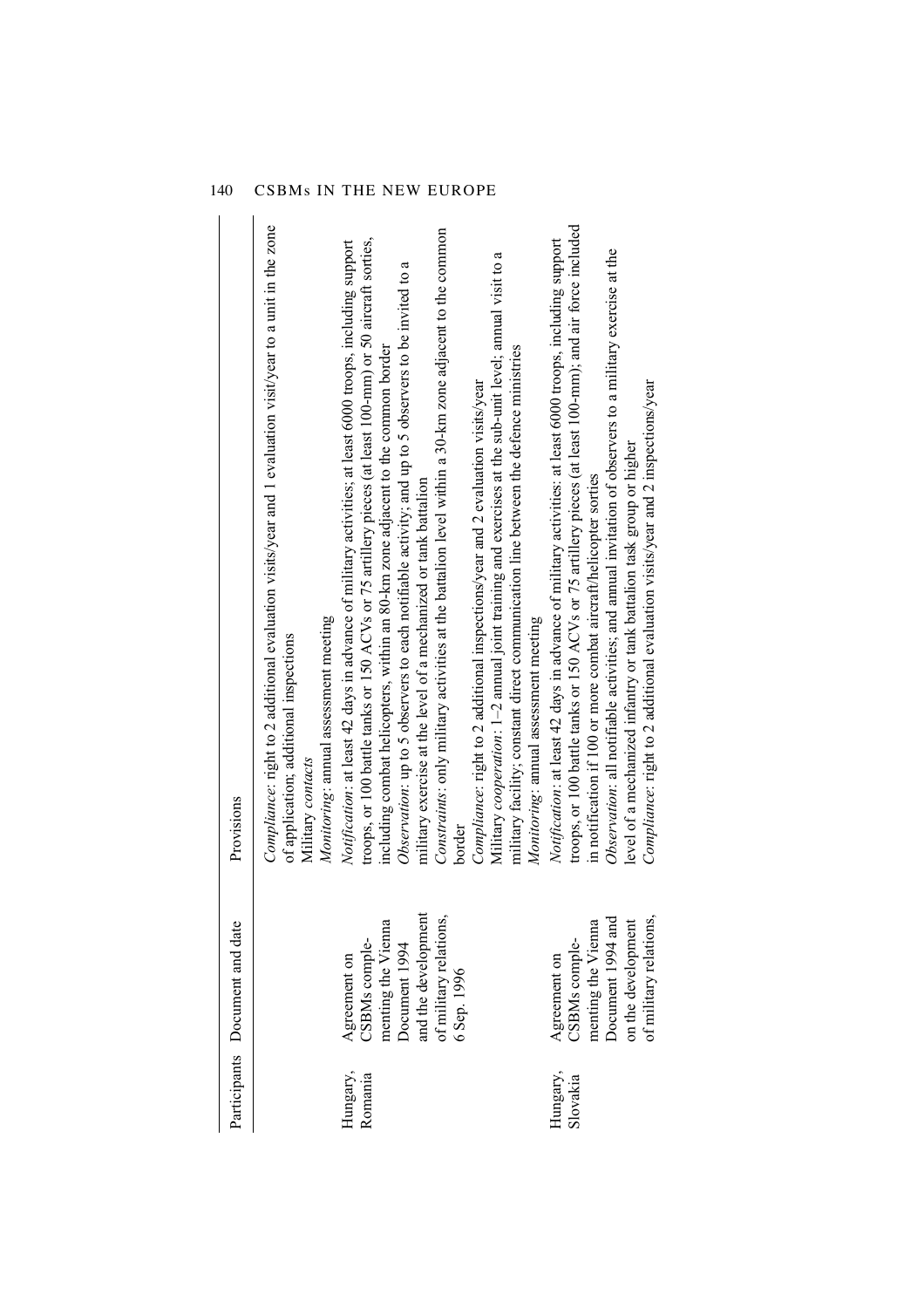|                                                                               | 4 Feb. 1998                                                                                            | Cooperation: $1-2$ annual joint training and exercises at sub-unit level; annual visit to a military<br>Monitoring: annual implementation assessment meeting<br>facility                                                                                                                                                                                                                                                                                                                                                                                                                                                                                                                                                                 |
|-------------------------------------------------------------------------------|--------------------------------------------------------------------------------------------------------|------------------------------------------------------------------------------------------------------------------------------------------------------------------------------------------------------------------------------------------------------------------------------------------------------------------------------------------------------------------------------------------------------------------------------------------------------------------------------------------------------------------------------------------------------------------------------------------------------------------------------------------------------------------------------------------------------------------------------------------|
| Hungary,<br>Ukraine                                                           | the development of<br>bilateral military<br>Agreement on<br>CSBMs and on<br>27 Oct. 1998<br>relations, | Notification: at least 42 days in advance of military activities; at least 6000 troops, including support<br>Observation: invitation of up to 5 observers to a notifiable activity; and annual invitation of up to<br>Constraint: no exercises at the level of battalion or above in 20-km areas adjacent to the common<br>troops, or 100 battle tanks or 150 ACVs or 75 artillery pieces (at least 100-nm calibre); air force<br>included in notification if 50 or more combat aircraft/helicopter sorties; and zone of application<br>5 additional observers to a military exercise at the mechanized or tank battalion level or higher<br>extends in both countries to areas adjacent to state borders to a depth of 125 km<br>border |
|                                                                               |                                                                                                        | Cooperation: 1 annual joint training and exercise at the sub-unit level on the territory of the other state;<br>Compliance: right to 2 additional evaluation visits/year and 1 inspection/year; possible invitation of up<br>constant direct communication line between the defence ministries<br>Monitoring: annual implementation assessment meeting<br>to 3 members of the national assemblies and journalists                                                                                                                                                                                                                                                                                                                        |
| bilaterally<br>Denmark,<br>Sweden,<br>Finland,<br>Estonia,<br>Latvia,<br>with | Arrangement based<br>verbal notes, since<br>on an exchange of<br>1998                                  | Compliance: 1 additional evaluation visit/year and 1 additional inspection/year<br>Arrangement continues automatically each year                                                                                                                                                                                                                                                                                                                                                                                                                                                                                                                                                                                                         |

Lithuania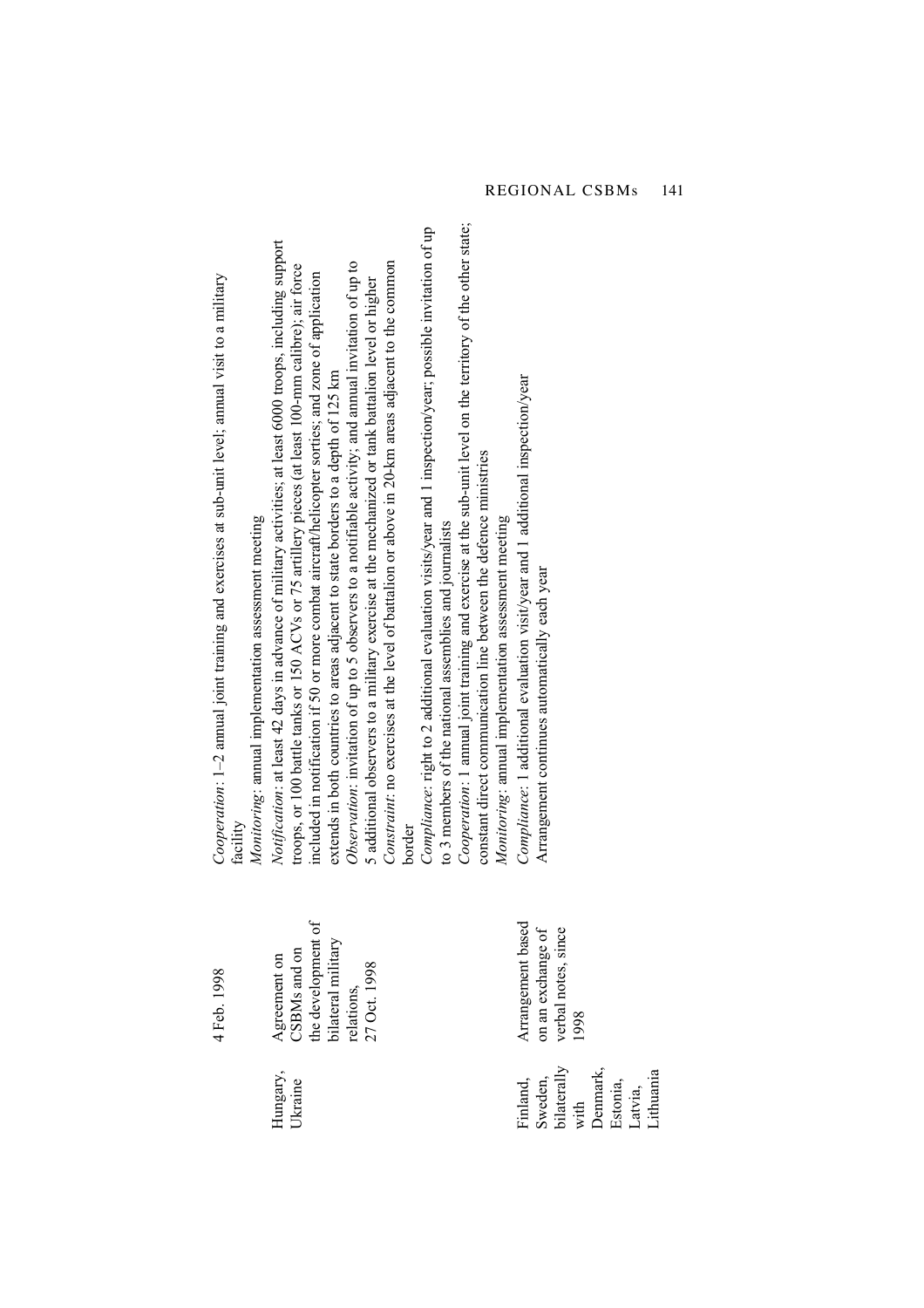|                             | Participants Document and date                                                                              | Provisions                                                                                                                                                                                                                                                                                                                                                                                                                                                                                                                                                                                                                                                                                                                                                                                                                                                              |
|-----------------------------|-------------------------------------------------------------------------------------------------------------|-------------------------------------------------------------------------------------------------------------------------------------------------------------------------------------------------------------------------------------------------------------------------------------------------------------------------------------------------------------------------------------------------------------------------------------------------------------------------------------------------------------------------------------------------------------------------------------------------------------------------------------------------------------------------------------------------------------------------------------------------------------------------------------------------------------------------------------------------------------------------|
| Estonia,<br>Russia          | on annual exchange<br>Arrangement based<br>of notes in Vienna,<br>since 1998                                | <i>Exchange of additional information</i> in accordance with the CFE Treaty information exchange format<br>Compliance: 1 additional evaluation visit/year                                                                                                                                                                                                                                                                                                                                                                                                                                                                                                                                                                                                                                                                                                               |
| Slovakia,<br><b>Jkraine</b> | complementary<br>Agreement on<br>30 Aug. 2000<br>CSBMs,                                                     | Notification: at least 42 days in advance of military activities: at least 6000 troops, including support<br>troops, or 100 battle tanks or 150 ACVs or 75 artillery pieces (at least 100-mm calibre); air force<br>included in notification if participation of at least 50 combat aircraft/helicopter planned; zone of<br>Constraints: no exercises at the battalion division level or above in a 20-km area adjacent to the<br>application extends in both countries to areas adjacent to state borders to a depth of 100 km<br>Observation: invitation of up to 4 observers to notifiable activities over 48 hours duration<br>Cooperation: constant direct communication line between defence ministries<br>Compliance: right to 1 additional evaluation visit/year and 1 inspection/year<br>Monitoring: annual meetings to assess implementation<br>common border |
| Finland,<br>Russia          | verbal notes, since 2000<br>Arrangement based<br>on an exchange of                                          | Compliance: 1 additional evaluation visit/year (for Russia only in the Leningrad Military District)<br>Arrangement continues automatically each year                                                                                                                                                                                                                                                                                                                                                                                                                                                                                                                                                                                                                                                                                                                    |
| Lithuania,<br>Russia        | missions to the OSCE<br>CSBMs, 19 Jan. 2001<br>between the states'<br>Exchange of notes<br>on complementary | Annual exchange of additional information on military forces in Lithuania and the Kaliningrad oblast<br>Compliance: 1 additional evaluation visit/year to Lithuania and the Kaliningrad oblast, respectively<br>according to CFE Treaty requirements                                                                                                                                                                                                                                                                                                                                                                                                                                                                                                                                                                                                                    |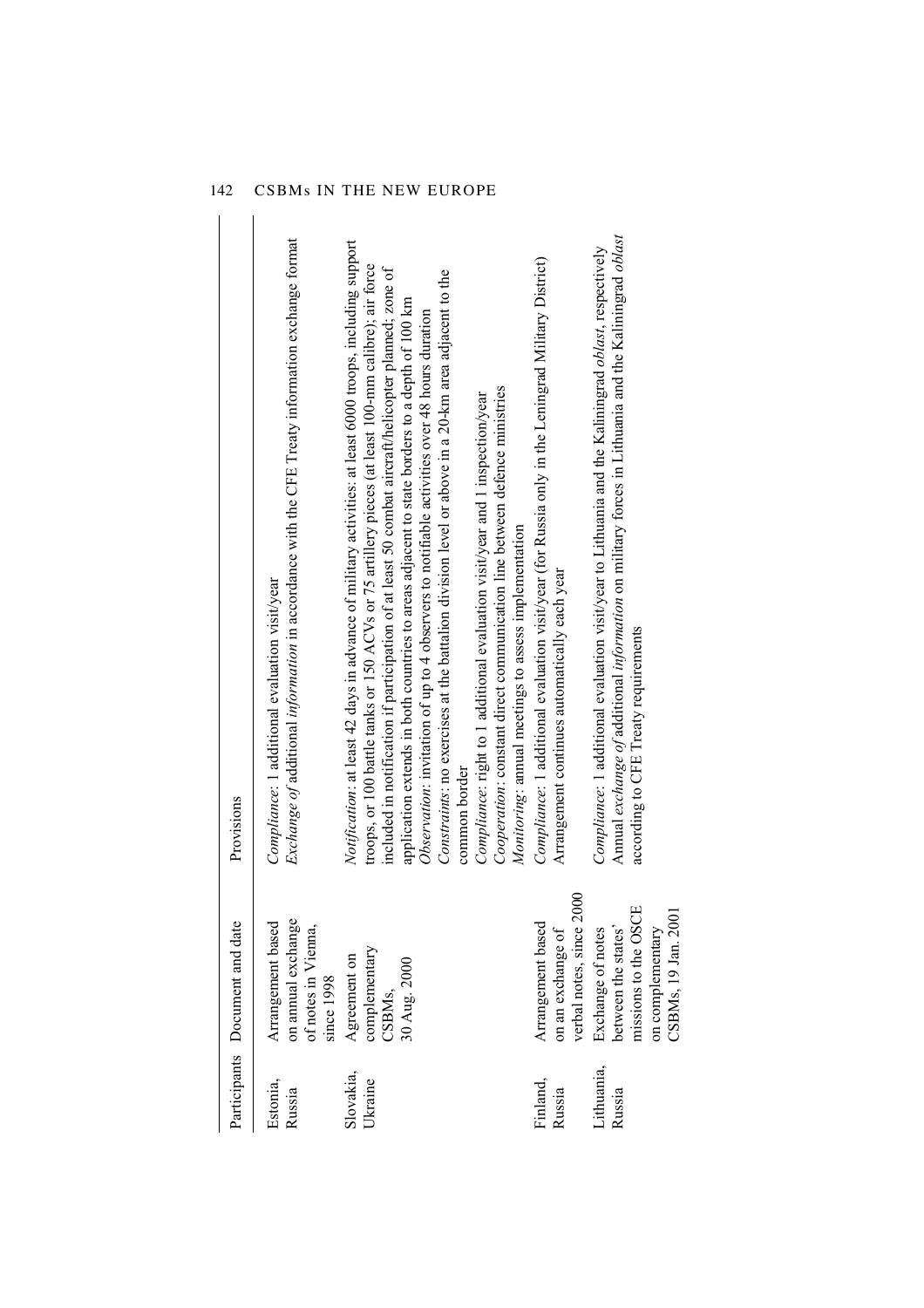| Δ<br>Agreement between<br>CSBMs, 4 Apr. 200<br>the states' missions<br>CSBM provisions,<br>19 July 2001<br>to the OSCE on<br>complementary<br>Agreement on<br>complementary<br>CSBMs,<br>complementary<br>Agreement on<br>16 Oct. 2001 | 200 artillery pieces (at least 100-mm calibre); observers once a year to a military exercise at the level of<br>scheduled to be conducted in areas adjacent to the signatories' common border to a depth of 15 km, and<br>100 tanks or 150 ACVs or 75 artillery pieces (at least 100-mm calibre) or 50 sorties of combat aircraft<br>and/or attack helicopters in the zone of application (the border areas of both states) and 1000 military<br>at least $42$ days in advance of mobilization of at least 3000 reservists for a division or 1500 reservists<br>Notification: at least 42 days in advance of military activities: at least 7500 troops, including support<br>personnel in helicopter or parachute landing; and must inform the other party of the use of military<br>specified zone of application; any military activity at the level of a reinforced battalion or higher<br>Notification: the 'most extensive military activity' carried out which does not reach the Vienna<br>troops, or 150 battle tanks or 400 ACVs or 150 artillery pieces (at least 100-nm calibre) in the<br>Observation: at least 9000 troops, including support troops or 200 battle tanks or 400 ACVs or<br><i>Notification</i> : at least 42 days in advance of military activities: at least 5000 military personnel,<br>units exceeding agreed levels in emergencies caused by a natural or technological disaster<br>Monitoring: assessment of the implementation of these CSBMs by meetings of experts<br><i>Exchange of additional information</i> on armed forces in the bilaterally agreed format<br>Compliance: right to 1 additional inspection visit/year and 2 evaluation visits/year<br>Compliance: 1 additional evaluation visit/year and 1 additional inspection/year<br>Compliance: 1 additional inspection visit/year and 1 evaluation visit<br>Increased military contacts; and increased military cooperation<br>a reinforced battalion, battalion task force or higher<br>for a brigade or 1000 reservists for a regiment<br>Observation: all notifiable military activities<br>Document notification thresholds |
|----------------------------------------------------------------------------------------------------------------------------------------------------------------------------------------------------------------------------------------|----------------------------------------------------------------------------------------------------------------------------------------------------------------------------------------------------------------------------------------------------------------------------------------------------------------------------------------------------------------------------------------------------------------------------------------------------------------------------------------------------------------------------------------------------------------------------------------------------------------------------------------------------------------------------------------------------------------------------------------------------------------------------------------------------------------------------------------------------------------------------------------------------------------------------------------------------------------------------------------------------------------------------------------------------------------------------------------------------------------------------------------------------------------------------------------------------------------------------------------------------------------------------------------------------------------------------------------------------------------------------------------------------------------------------------------------------------------------------------------------------------------------------------------------------------------------------------------------------------------------------------------------------------------------------------------------------------------------------------------------------------------------------------------------------------------------------------------------------------------------------------------------------------------------------------------------------------------------------------------------------------------------------------------------------------------------------------------------------------------------------------|
|                                                                                                                                                                                                                                        |                                                                                                                                                                                                                                                                                                                                                                                                                                                                                                                                                                                                                                                                                                                                                                                                                                                                                                                                                                                                                                                                                                                                                                                                                                                                                                                                                                                                                                                                                                                                                                                                                                                                                                                                                                                                                                                                                                                                                                                                                                                                                                                                  |

 $\circ$ f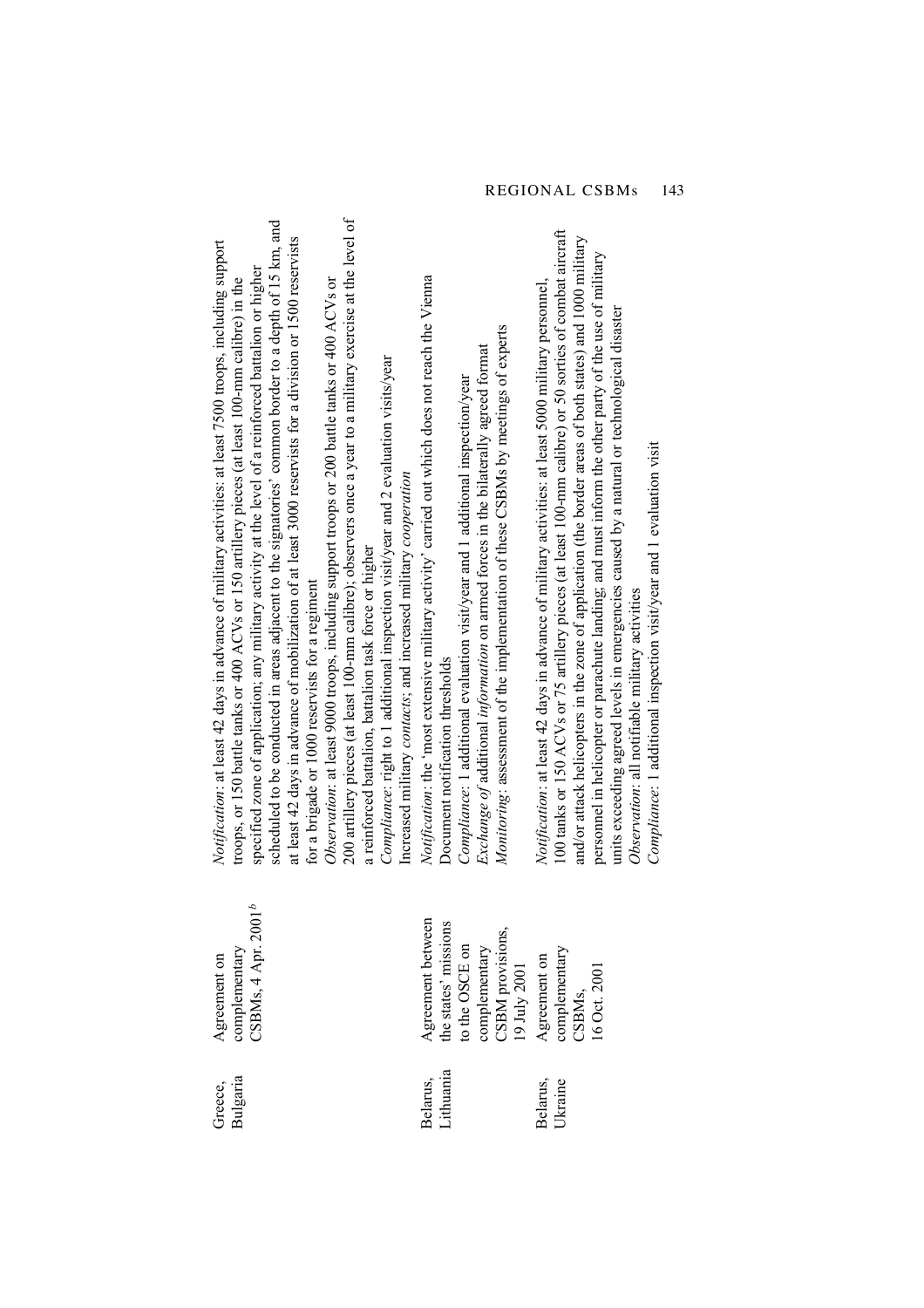|                                   | Participants Document and date                                             | Provisions                                                                                                                                                                                                                                                                                                                                                                                                                                                                                                                                                                                                                                                                                                                                                                                                                                                                                                                                                                                   |
|-----------------------------------|----------------------------------------------------------------------------|----------------------------------------------------------------------------------------------------------------------------------------------------------------------------------------------------------------------------------------------------------------------------------------------------------------------------------------------------------------------------------------------------------------------------------------------------------------------------------------------------------------------------------------------------------------------------------------------------------------------------------------------------------------------------------------------------------------------------------------------------------------------------------------------------------------------------------------------------------------------------------------------------------------------------------------------------------------------------------------------|
|                                   |                                                                            | Risk reduction: a mechanism for consultation and cooperation as regards unusual military activities;<br>Bilateral <i>exchange of</i> military <i>information</i> (deployments and activities at and above the level of<br>Monitoring: annual assessment of implementation of the agreement<br>information to be provided within 48 hours<br>regiment/brigade) in an agreed format                                                                                                                                                                                                                                                                                                                                                                                                                                                                                                                                                                                                            |
| Romania,<br>Bulgaria,<br>Georgia, | and document on<br>CSBMs in the<br>naval field in the<br>Joint declaration | <i>Notification</i> : annually provide information on the 2 largest planned national naval activities in the zone<br>Observation: every 6 years each participating state invites representatives of all other participating<br>of application                                                                                                                                                                                                                                                                                                                                                                                                                                                                                                                                                                                                                                                                                                                                                |
| Ukraine<br>Russia,<br>Turkey,     | 25 Apr. 2002<br>Black Sea,                                                 | displacement of 50 t and above, amphibious ships and peacetime authorized naval personnel strength<br>programmes for naval officers; and exchange of information on aggregate number of surface combat<br>state designates one of its naval exercises as a Confidence Annual Naval Exercise and invites naval<br>Voluntary <i>cooperation</i> and <i>contacts</i> in the naval field: communication channels between the naval<br>commanders; exchange of various types of information (e.g., navigational, ecological etc.); visits<br>states to one of its naval bases or auxiliary naval bases; and on a rotating basis each participating<br>ships with fully loaded displacement of 400 tonnes (t) and above, submarines with submerged<br>between naval experts and officers, invitation of ships to ports or naval bases and exchange<br>representatives and/or units from all other participating states to take part<br>deployed by participating states in the zone of application |
| Finland,<br>Russia                | Bilateral agreement,<br>16 Oct. 2002                                       | Biannual exchange of naval visits to Finnish bases at Upinniemi or Pansio and Russian bases at<br>Kaliningrad or Kronstadt                                                                                                                                                                                                                                                                                                                                                                                                                                                                                                                                                                                                                                                                                                                                                                                                                                                                   |
| Greece,<br>Turkey                 | Bilateral arrangements,<br>6 Dec. 2000-                                    | directors of the foreign ministries and in the North Atlantic Treaty Organization (NATO), including:<br>Since 2000 a number of CBMs have been agreed both in bilateral meetings between the political                                                                                                                                                                                                                                                                                                                                                                                                                                                                                                                                                                                                                                                                                                                                                                                        |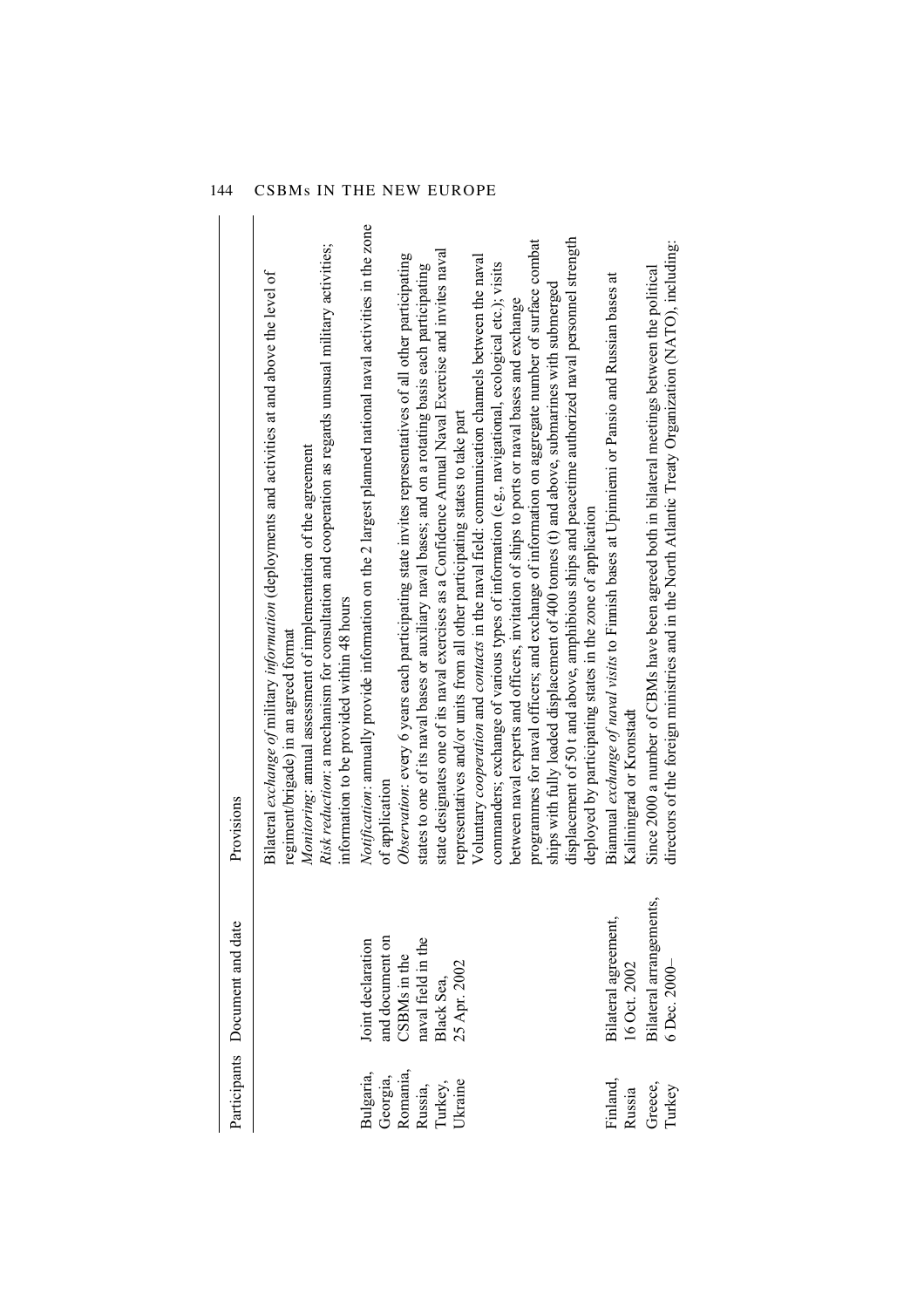| an amual large-scale exercise; mutual notification of exercise schedules in the Aegean Sea; cooperation<br>management, peacekeeping, natural disasters and environmental issues; and exchange of 3-5 personnel<br>direct communication channels at foreign and defence minister level; mutual invitations for officers to<br>between national defence colleges in fields such as science, NATO issues, military doctrine, crisis<br>for training in the Partnership for Peace Training Centres at Kilkis and Ankara | Notification: the 'most extensive military activity' not exceeding the Vienna Document 1999 thresholds<br>Monitoring: expert meetings to evaluate CSBMs, recommend improvements and discuss arms control<br><i>Exchange of</i> additional <i>information</i> on armed forces on their respective territories, in the bilaterally<br>Compliance: 1 additional evaluation visit/year and 1 additional inspection/year<br>agreed format | Compliance: in the zone of application, 1 additional evaluation visity ear and 1 additional inspection/<br>Observation: all notifiable military activities; up to 3 observers; no obligation to invite observers to a<br>year; refrain from conducting visits/inspections when third countries hold evaluation visit/inspection<br>100 combat aircraft and/or attack helicopter sorties; in case of activities conducted without advance<br><i>Notification</i> : at least 42 days in advance of military activities in the agreed zone of application;<br>at least 6000 troops including support troops or 150 tanks or 250 ACVs or 150 artillery pieces<br>(at least 100-mm calibre) or 1500 troops engaged in heliborne landing or parachute assault or<br>Monitoring: annual assessment of implementation and working out further recommendations<br>Constraint: no military activity at the battalion level or above, inside the 10-km border area<br>notifiable activity conducted without advance notice unless it lasts more than 72 hours<br>notice, notification given at beginning of the activity | Notification: at least 42 days in advance of military activities by armed and paramilitary forces in the<br>Observation: all notifiable military activities; in addition, annually up to 5 observers to a military<br>75 artillery pieces (at least 100-mm calibre) or 50 combat aircraft and/or attack helicopter sorties<br>agreed border zone: at least 6000 troops including support troops or 100 tanks or 150 ACVs or |
|---------------------------------------------------------------------------------------------------------------------------------------------------------------------------------------------------------------------------------------------------------------------------------------------------------------------------------------------------------------------------------------------------------------------------------------------------------------------------------------------------------------------|--------------------------------------------------------------------------------------------------------------------------------------------------------------------------------------------------------------------------------------------------------------------------------------------------------------------------------------------------------------------------------------------------------------------------------------|---------------------------------------------------------------------------------------------------------------------------------------------------------------------------------------------------------------------------------------------------------------------------------------------------------------------------------------------------------------------------------------------------------------------------------------------------------------------------------------------------------------------------------------------------------------------------------------------------------------------------------------------------------------------------------------------------------------------------------------------------------------------------------------------------------------------------------------------------------------------------------------------------------------------------------------------------------------------------------------------------------------------------------------------------------------------------------------------------------------|-----------------------------------------------------------------------------------------------------------------------------------------------------------------------------------------------------------------------------------------------------------------------------------------------------------------------------------------------------------------------------------------------------------------------------|
| 23 July 2003                                                                                                                                                                                                                                                                                                                                                                                                                                                                                                        | additional CSBMs,                                                                                                                                                                                                                                                                                                                                                                                                                    | complementary                                                                                                                                                                                                                                                                                                                                                                                                                                                                                                                                                                                                                                                                                                                                                                                                                                                                                                                                                                                                                                                                                                 | complementary                                                                                                                                                                                                                                                                                                                                                                                                               |
|                                                                                                                                                                                                                                                                                                                                                                                                                                                                                                                     | <b>Declaration</b> on                                                                                                                                                                                                                                                                                                                                                                                                                | CSBMs,<br>20 July 2004                                                                                                                                                                                                                                                                                                                                                                                                                                                                                                                                                                                                                                                                                                                                                                                                                                                                                                                                                                                                                                                                                        | CSBMs, 2004 <sup>c</sup>                                                                                                                                                                                                                                                                                                                                                                                                    |
|                                                                                                                                                                                                                                                                                                                                                                                                                                                                                                                     | 5 Mar. 2004                                                                                                                                                                                                                                                                                                                                                                                                                          | Set of                                                                                                                                                                                                                                                                                                                                                                                                                                                                                                                                                                                                                                                                                                                                                                                                                                                                                                                                                                                                                                                                                                        | Agreement on                                                                                                                                                                                                                                                                                                                                                                                                                |
|                                                                                                                                                                                                                                                                                                                                                                                                                                                                                                                     | Belarus,                                                                                                                                                                                                                                                                                                                                                                                                                             | <b>Belarus</b>                                                                                                                                                                                                                                                                                                                                                                                                                                                                                                                                                                                                                                                                                                                                                                                                                                                                                                                                                                                                                                                                                                | Ukraine                                                                                                                                                                                                                                                                                                                                                                                                                     |
|                                                                                                                                                                                                                                                                                                                                                                                                                                                                                                                     | Latvia                                                                                                                                                                                                                                                                                                                                                                                                                               | Poland,                                                                                                                                                                                                                                                                                                                                                                                                                                                                                                                                                                                                                                                                                                                                                                                                                                                                                                                                                                                                                                                                                                       | Poland,                                                                                                                                                                                                                                                                                                                                                                                                                     |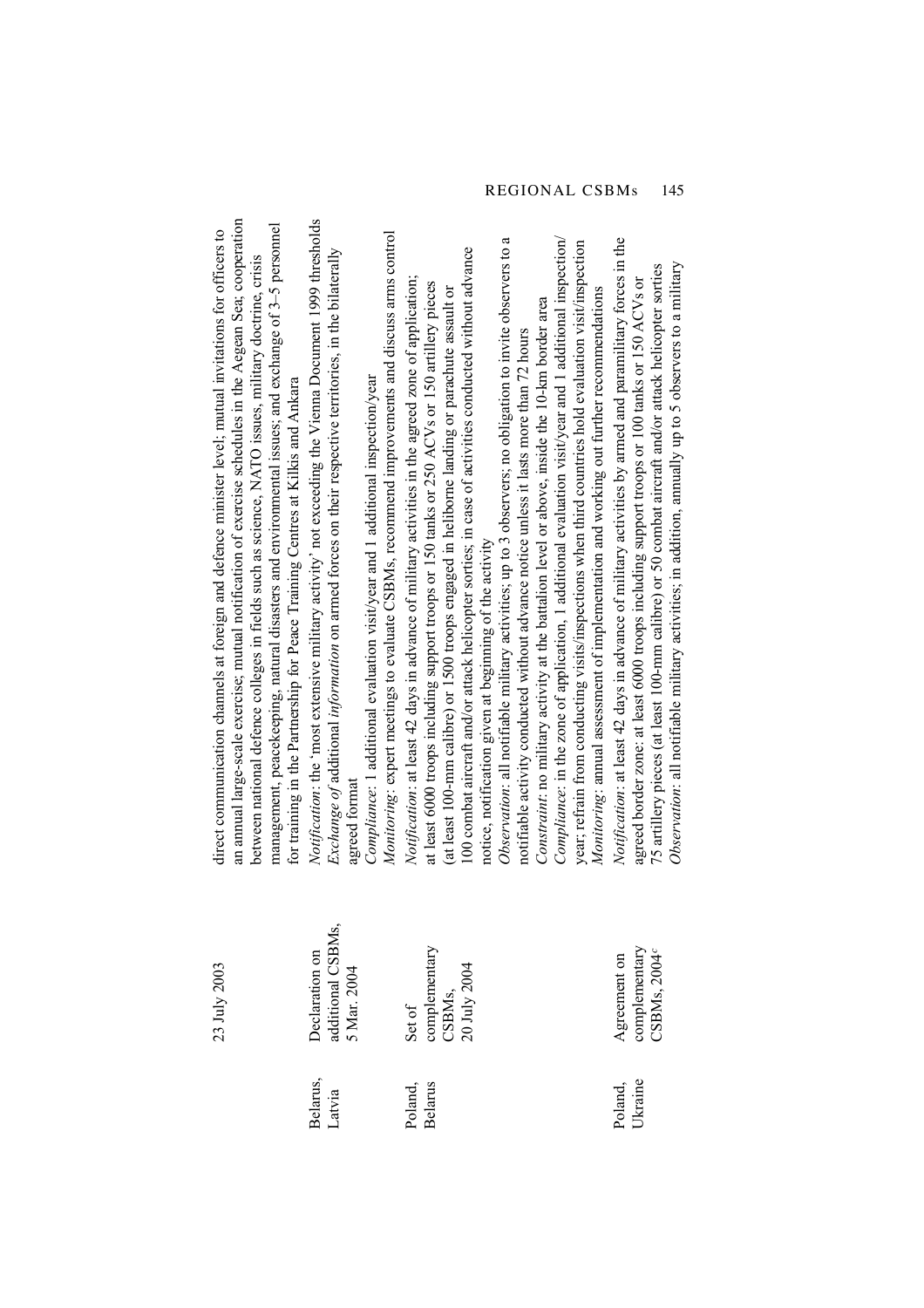| Participants Document and date                                                                      | Provisions                                                                                                                                                                                                                                                                                                                                                                                                                                                |
|-----------------------------------------------------------------------------------------------------|-----------------------------------------------------------------------------------------------------------------------------------------------------------------------------------------------------------------------------------------------------------------------------------------------------------------------------------------------------------------------------------------------------------------------------------------------------------|
|                                                                                                     | <i>Monitoring</i> : amual assessment of implementation and working out recommendations for cooperation<br>Compliance: up to 2 additional evaluation visits and 1 additional inspection; possible invitation of up<br>Constraint: no military activity at the battalion level or above, inside the 10-km border area<br>to 3 parliamentarians and journalists to evaluation visits and inspections<br>activity at the level of a combat battalion or above |
| $b$ It replaced the 4 Oct. 1993 'Athens Document'.<br><sup>c</sup> Has not yet entered into effect. | $\alpha$ It was replaced by the 4 Apr. 2001 Agreement on complementary CSBMs.                                                                                                                                                                                                                                                                                                                                                                             |
|                                                                                                     | Source: Compiled by the author; and OSCE, 'Overview of regional and bilateral agreements on confidence- and security-building measures and<br>other specific security issues related to the OSCE area, update February 2004; FSC document FSC GAL/20/04, corr.1, 26 Feb. 2004.                                                                                                                                                                            |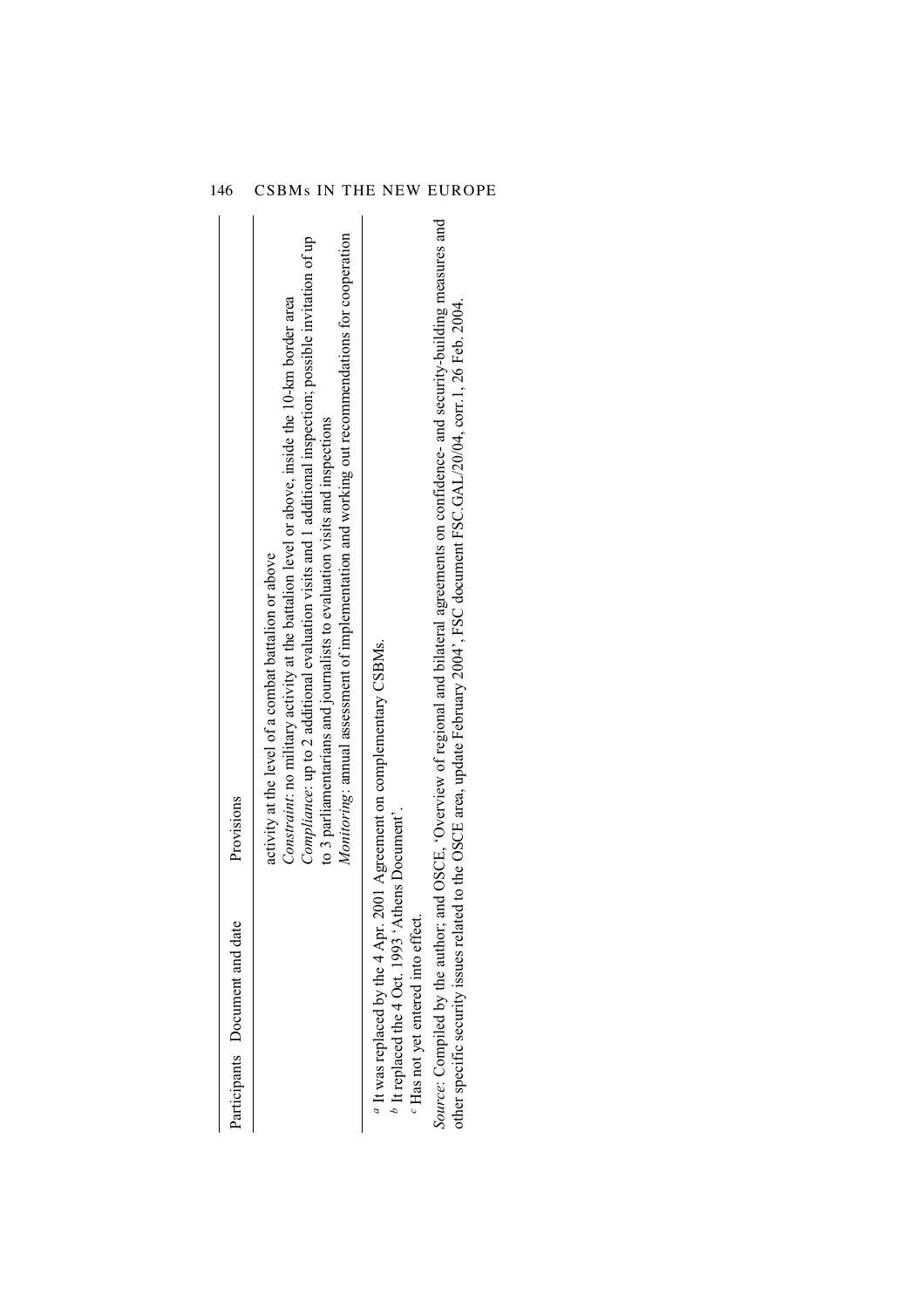The Nordic states noted that such endeavours might result in a security division in Europe, leaving them facing the formidable Russia alone. The Baltic states expressed similar concerns as well as the view that a regional regime might be perceived as a substitute for their entry into NATO.342

As part of the Russian campaign of 'cooperative engagement' in the Baltic Sea region, on 5 September 1997, at a conference organized by Lithuania and Poland in Vilnius, Russian Prime Minister Viktor Chernomyrdin proposed a set of CSBMs for the Baltic Sea states with the aim of making the region into a zone of low military activity.343 Some of these suggestions were reiterated and supplemented with other suggestions in a speech by President Boris Yeltsin in Stockholm on 3 December.344 The proposed measures included: (*a*) a hotline between the military commands of the Kaliningrad region and the Baltic states for fast decision making on safe sea and air passage; 345 (*b*) Russia's commitment to hold only training manoeuvres in the Kaliningrad *oblast*; (*c*) mutual notification of large-scale military exercises in the Baltic states and the neighbouring parts of Russia, including exercises involving forces from non-Baltic states, and the invitation of observers; (*d*) agreement on procedures for visiting military sites, going beyond the provisions of the Vienna Document; (*e*) the definition of Baltic Sea areas in which countries would refrain from naval exercises; (*f*) more reciprocal visits by warships; (*g*) a zone for joint military control over the airspace of the Baltic states, including these three states, the neighbouring parts of Russia, Poland, Finland and other Nordic countries; (*h*) joint exercises of military transport aviation; and (*i*) measures to prevent natural and man-made disasters.

342 Nowak, J. M., 'Regional arms control in Europe (theory and practice)', *Polish Quarterly of International Affairs*, vol. 6, no. 1 (winter 1997), pp. 54–58.

 $343$ <sup>343</sup> Russia: Chernomyrdin offers incentive for Baltic non-alignment', Interfax (Moscow), 5 Sep. 1997, in Foreign Broadcast Information Service, Daily Report–Central Eurasia (FBIS-SOV), FBIS-SOV-97-248, 5 Sep. 1997.

344 'Text of Yeltsin address on Baltic security', ITAR-TASS World Service (Moscow), 3 Dec. 1997, in FBIS-SOV-97-337, 3 Dec. 1997.

345 After the Stockholm address, the Commander of the Russian Baltic Fleet, Admiral Vladimir Yegorov, stressed that the strengthening of CBMs in the region was a priority—particularly lines of direct communication between the commanders and between their duty services and rescue teams. He stated that such a communication line had already been installed between the air-defence commands of the Russian Baltic Fleet and Poland. 'Russia: Baltic Fleet chief calls for military cooperation in region', ITAR-TASS (Moscow), 8 Dec. 1997, in FBIS-SOV-97-342, 8 Dec. 1997.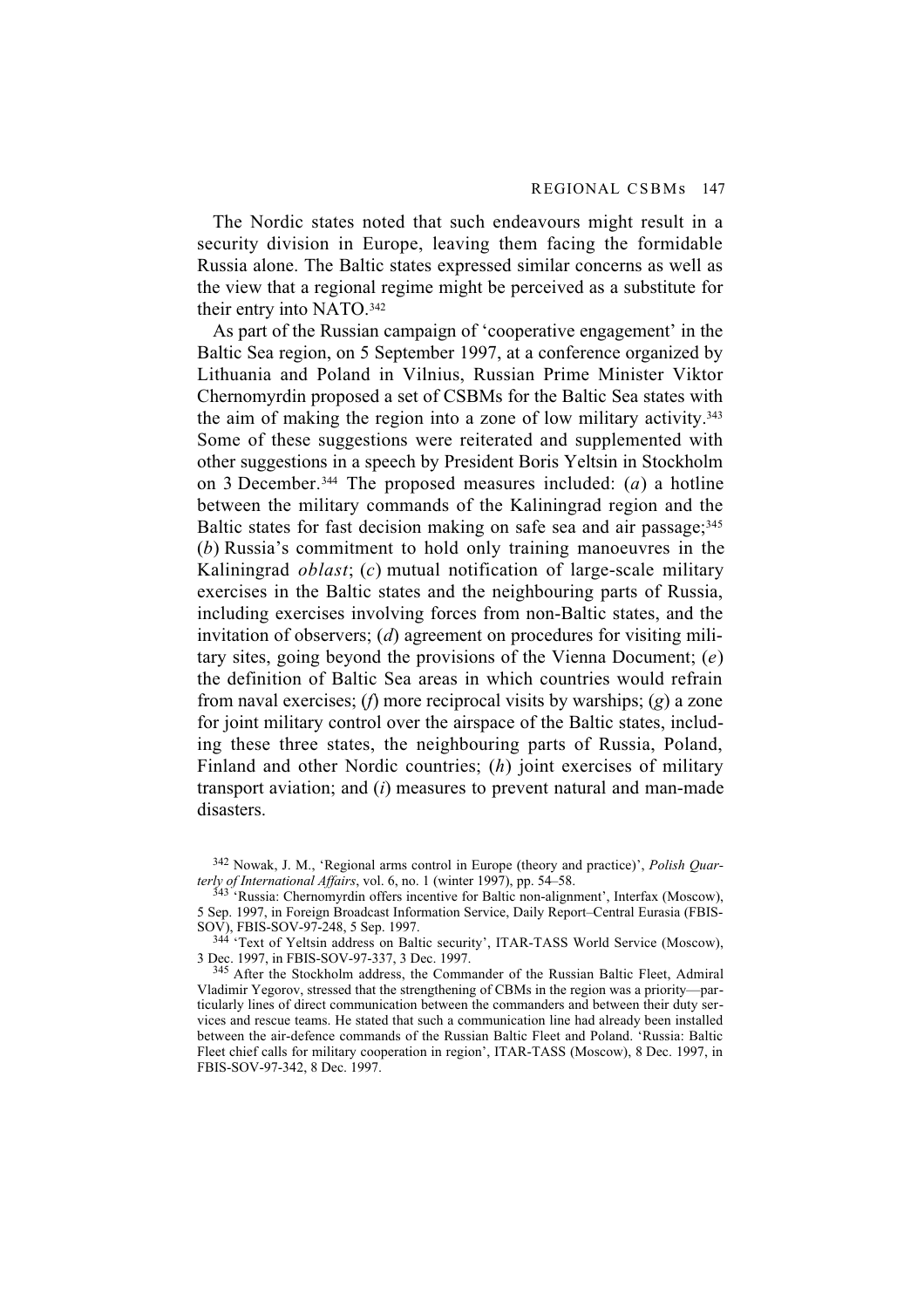Chernomyrdin also stressed that Russia would prefer additional restrictions on military exercises in the Baltic Sea region and the creation of a special arms control zone on the basis of the adapted CFE Treaty. However, all these arrangements were on condition that the Baltic states remain outside any military alliance (e.g., NATO or an alliance with Finland and Sweden). The Russian proposals were received with scepticism. The rhetoric notwithstanding, the other Baltic countries were concerned about the effect that the Russian suggestions would have on their security and political status. Critics pointed out *inter alia* that mutual participation in major exercises, as proposed by Moscow, could occur and was taking place through Partnership for Peace activities; yet Russia had so far been a reluctant participant in this kind of endeavour. The idea of joint control of airspace, a critical question for military integration, would effectively hinder the aspirations of the Baltic states to join NATO. Moreover, the omission of Norway, a NATO member, from the confidence-building area in the Baltic region suggested that Russia's goal was not so much military security collaboration in the eastern Baltic Sea as control of the security policies of the states concerned.

The sweeping CBM initiatives taken in the autumn of 1997 by Russia were unsuccessful chiefly because of the unacceptable conditions attached, which aimed to deny the Baltic states future entry into NATO. Instead, a careful, step-by-step process of confidence building seemed to be developing. On 21 April 1998, Finnish Foreign Minister Tarja Halonen and Swedish Foreign Minister Lena Hjelm-Wallén launched a new initiative for deeper security cooperation in the region at a meeting of the Nordic foreign ministers. The main aims of the proposal were: (*a*) an increase of the voluntary military inspections carried out among the states in the Baltic Sea region in addition to the quotas of inspections envisaged in the Vienna Document 1998; (*b*) more efficient cooperation in the areas of crime prevention, border protection, search-and-rescue capabilities, and the safety of civil and military traffic; (*c*) expanded training in peacekeeping activities; and (*d*) regional and deeper cooperation within the framework of the Euro-Atlantic Partnership Council.346 With regard to CSBMs, Finland and Sweden declared their intention to exceed the mandatory provisions of the Vienna Document 1994 and to raise their respective passive quotas for evaluation visits unilaterally by one visit each and for

<sup>346</sup> *OSCE Review*, vol. 6, no. 1 (1998).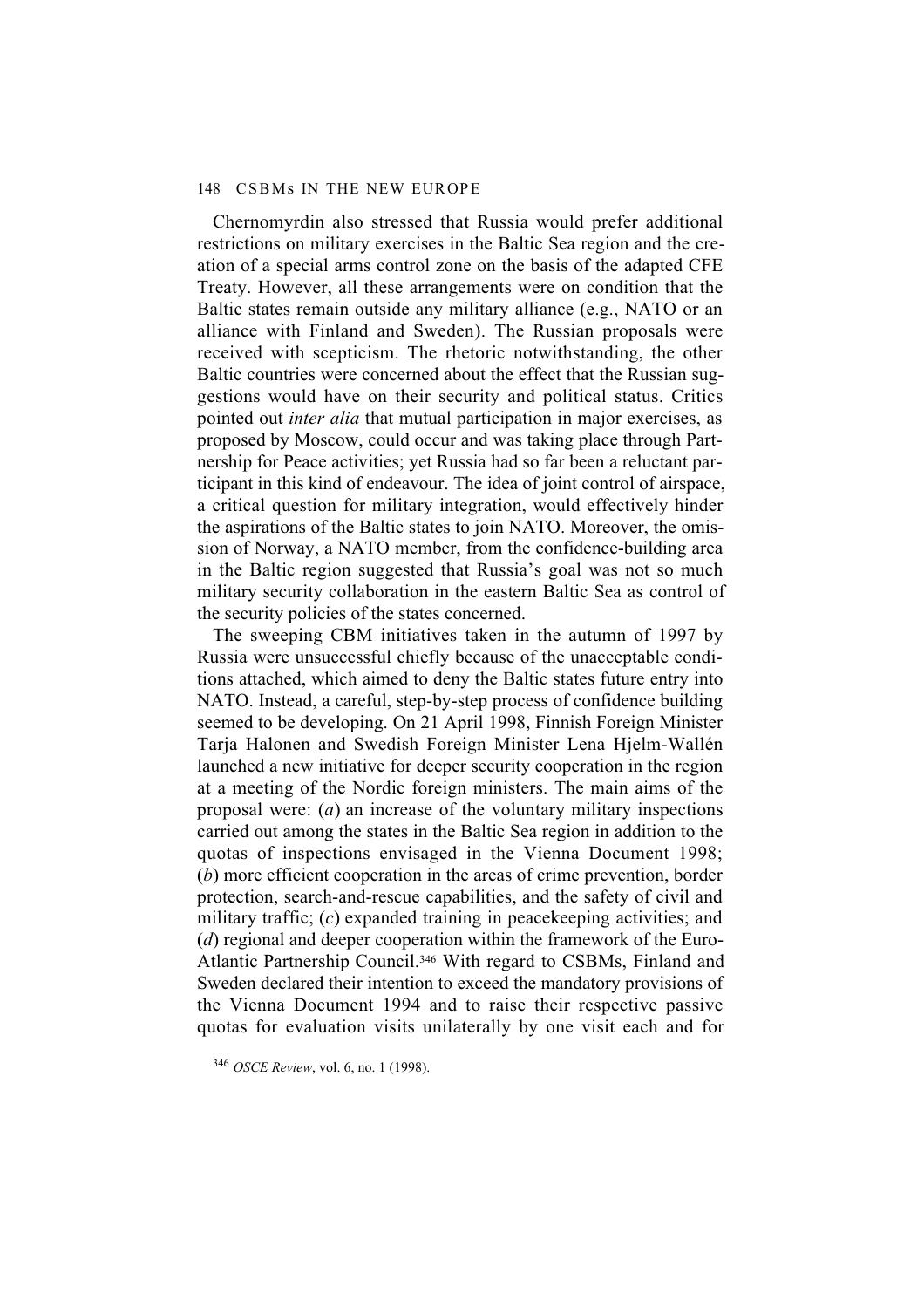inspections by one inspection each. This offer was made to each of the neighbouring countries in the region (Denmark, Estonia, Germany, Latvia, Lithuania, Norway, Poland and Russia). Denmark, Estonia, Latvia and Lithuania responded positively to the notes verbales from both countries, although the extra quotas have not since been used.

Initially, Russia rejected the initiative of bilateral arrangements across the Baltic Sea, citing financial reasons. Only in 2000 were Finland and Russia able to reach a separate CSBM agreement on one extra mutual evaluation visit—in Russia's case, to take place in the Leningrad Military District. In 2001 Lithuania agreed with Russia on one additional evaluation visit in both Lithuania and the Kaliningrad *oblast* (see table 7.1). The opening of the Kaliningrad region to such an agreement symbolized Russia's changing attitude towards its Baltic Sea neighbours and its willingness to allow greater insight into the military activities of this heavily armed and formerly closed area.

In October 2002 Finland and Russia reached a bilateral agreement on the exchange of naval visits.347 Finland will biannually invite representatives of the Russian Baltic Sea Fleet to its naval bases at Upinniemi or Pansio, and Russia will reciprocate with visits by Finnish representatives to the Russian naval bases at Kaliningrad or Kronstadt. The visits are arranged according to the provisions of Chapter IV (contacts) and Chapter X (regional measures) of the Vienna Document 1999.

In 2004 Belarus and Lithuania reached a CSBM similar to the 2001 Belarusian–Latvian agreement. In 2004 Belarus and Poland exchanged diplomatic notes on a 'set' of complementary military CSBMs for their border zones. A 2004 agreement between Poland and Ukraine went further and covers the armed forces and the internal and border units of both states in their respective border areas (see table 7.1). A notable exception is the lack of this type of arrangement between Latvia and Russia and Poland and Russia, respectively.

### **Naval CSBMs in the Black Sea region**

The guidelines for the conduct of negotiations on CSBMs in the naval field in the Black Sea region were agreed on 23 February 1998 in Vienna, and talks were held on 23 June 1998–1 November 2001

<sup>&</sup>lt;sup>347</sup> OSCE, 'Statement by the Finnish delegation at the FSC, Permanent Mission of Finland to the OSCE, Vienna, 16 Oct. 2002', FSC document FSC.DEL/560/02, 17 Oct. 2002.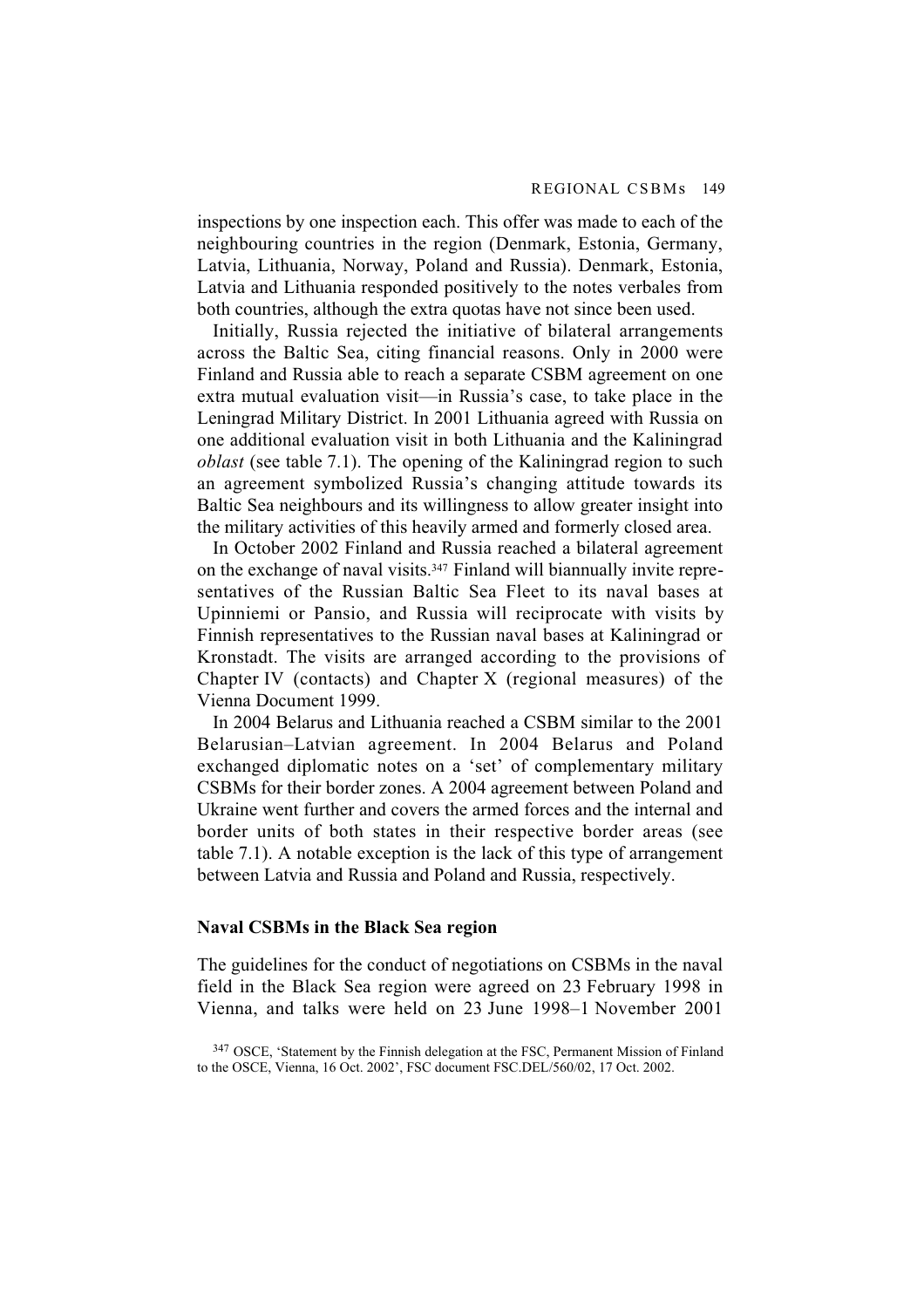between the Black Sea coastal states—Bulgaria, Georgia, Romania, Russia, Turkey and Ukraine. On 25 April 2002, these states signed a politically binding joint declaration and a document on naval CSBMs in the Black Sea in Kiyv.<sup>348</sup> The agreement began to be implemented on 1 January 2003.

Unlike many other regional CSBM arrangements, the document does not refer directly to the Vienna CSBM regime. It comprises five areas of cooperation: (*a*) general cooperation in the naval field, (*b*) contacts, (*c*) invitations to naval bases, (*d*) exchange of information, and (*e*) Confidence Annual Naval Exercises (CANEs). The application zone covers the territorial waters of the coastal states and activities 'beyond these territorial waters, when relevant' as well as Black Sea naval or auxiliary naval bases.

Voluntary cooperation in the naval field envisages establishing communication channels between the navy commanders of the participating states, exchanging various types of information (e.g., navigational, hydrological, meteorological and ecological), conducting educational activities, promoting cooperation to combat terrorism and exploring further cooperation in search-and-rescue operations. The participating states have agreed to take into account areas where there are extensive fishing and shipping activities when planning naval exercises, in order to avoid interfering with shipping and air traffic and to avoid actions which may be perceived to pose a risk or to be threatening or hazardous to the other participating states. Provisions have been made for the exchange of visits between naval experts and officers, contacts between naval institutions, invitations of ships to ports or naval bases, exchange programmes for naval and petty officers, and sports and cultural events.

It was determined that every six years each participating state will invite representatives of all other states to one of its naval bases or to an auxiliary naval base (i.e., a seaport with military facilities to provide logistical support for naval forces). The states also exchange information on aggregate numbers of surface combat ships with fully loaded displacement of 400 tonnes or more, on submarines with submerged displacement of 50 tonnes or more, on amphibious ships and on peacetime authorized naval personnel strength in the zone of appli-

<sup>348</sup> OSCE, 'Joint Declaration of the Republic of Bulgaria, Georgia, Romania, the Russian Federation, the Republic of Turkey and Ukraine', FSC document FSC.DEL/298/02, 27 May 2002. The Document on Confidence- and Security-Building Measures in the Naval Field in the Black Sea is attached to the Joint Declaration.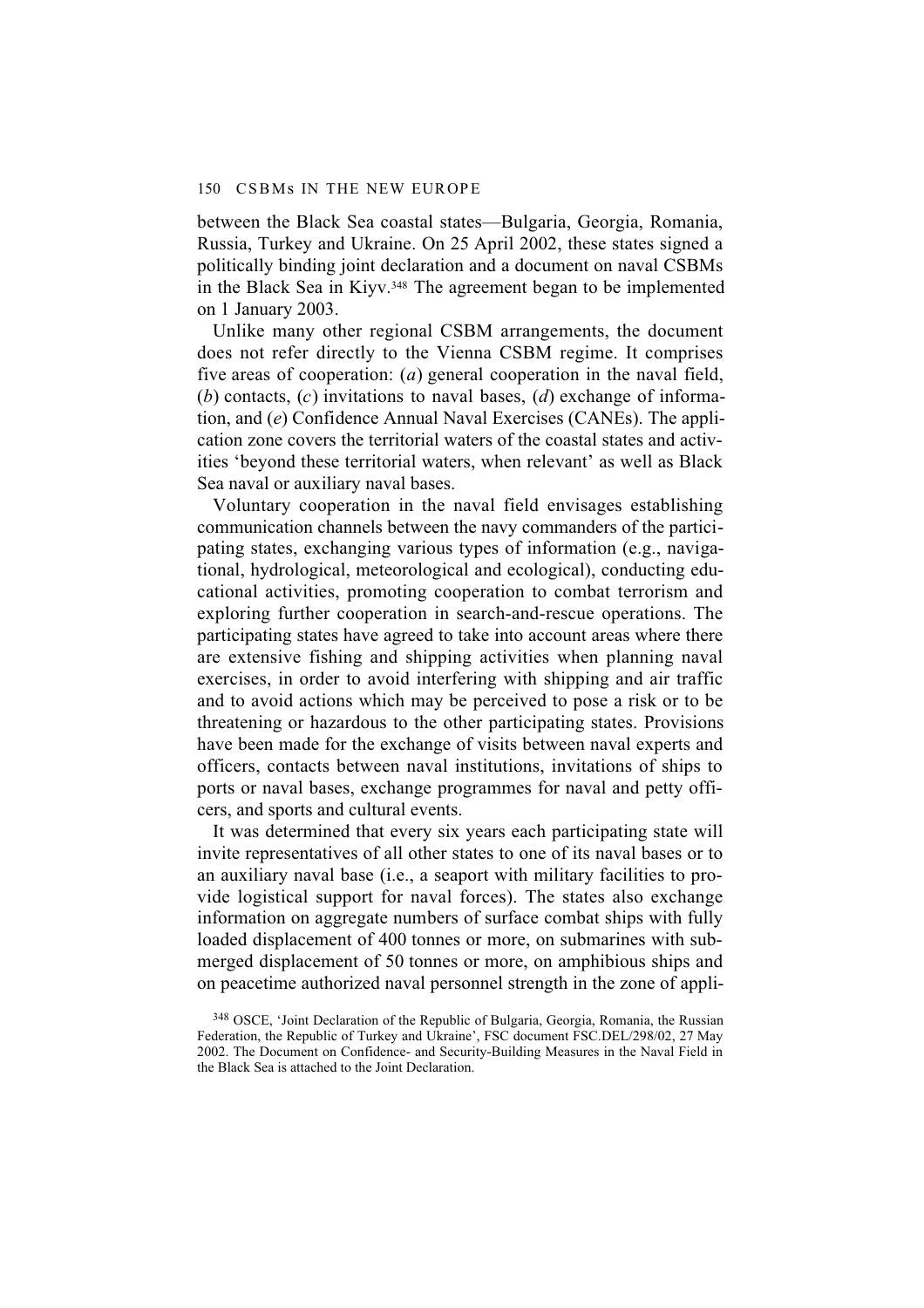cation. The participating states furnish information on their two largest annually planned national naval activities within the zone of application no later than on 1 January of each year.

On a rotating basis, each participating state designates one of its naval exercises as a Confidence Annual Naval Exercise and invites naval representatives and/or units from all other participating states to take part in it or in related activities. The exercise may last up to six days and can be at the operational or tactical level. Participation of invited states in the CANE is limited to a maximum of two to three ships and/or one to two senior officers. The other modalities of the CANE—including the general purpose, type, dates, and level and size of participation of each state—are communicated by the host state to the other states at least two months in advance.

As a rule, consultations are held annually to discuss the implementation of the document on naval CSBMs in the Black Sea and to consider amendments to it. Decisions are taken by consensus.

# **The Aegean Sea region**

Against the background of the many post-cold war CSBM arrangements in South-Eastern Europe, the conspicuous exception was the lack of a similar agreement between Greece and Turkey, which were unable to enter into a bilateral arrangement because of deep mutual distrust. However, a prior framework for building confidence between the two countries did exist in the form of weak CBMs based on the Athens Memorandum of Understanding of 27 May 1988 and on the Istanbul Guidelines for the Prevention of Accidents and Incidents on the High Seas and International Airspace of 8 September 1988, signed by Foreign Minister Karolos Papoulias of Greece and Foreign Minister Mesut Yilmaz of Turkey. Under the two agreements both sides were committed to reduce tensions and avoid dangerous incidents in the Aegean region by avoiding harassment or interventions in international waters and airspace; refraining from conducting long-term exercises; implementing a moratorium on military exercises in the summer months; and making international rules, regulations and procedures the basis for activities on the open sea and in international airspace.<sup>349</sup>

349 The Greek–Turkish CBMs provide certain provisions for: (*a*) avoiding interference with smooth shipping and air traffic; (*b*) avoiding isolating certain areas; (*c*) not blocking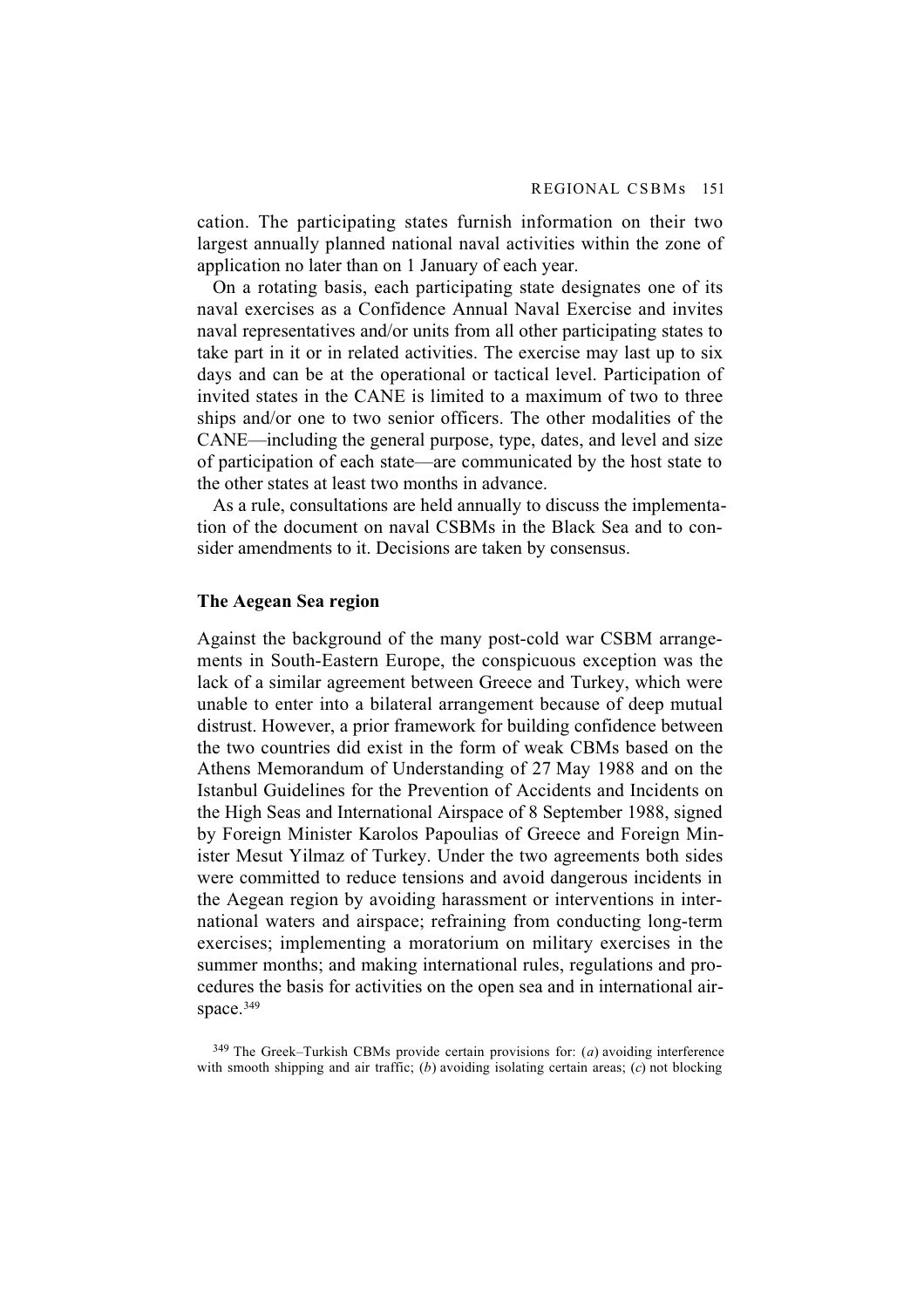South-Eastern Europe attracted new attention in the latter half of the 1990s as a result of the arms control and confidence-building efforts in the former Yugoslavia under the 1995 Dayton Agreement;<sup>350</sup> a move to start a military security debate among the eight Balkan countries (in the SEEDM); and concerns about continuing tension between Greece and Turkey, mainly over Cyprus.

Following unresolved disputes and tensions between Greece and Turkey in the Aegean and over Cyprus, with the two countries almost going to war over an islet in the Aegean Sea in January 1996, hopes for reducing the risk of accidental conflict were pinned, among other things, on CBMs between these two NATO states which were brokered by the USA in May 1997.351 The Republic of Cyprus promised not to invite Greek aircraft to overfly the island during the Greek 'Toxotis Vergina' military exercise. Turkey, in turn, committed itself not to overfly Cyprus so long as Greek aircraft did not do so. This step followed other CBMs such as the installation of hotlines between Greece and NATO and between Turkey and NATO and, from February 1997, a test programme sending photographs of activity in the Aegean to NATO headquarters in Naples.352 However, renewed incidents and the military exercises carried out in the autumn of 1997 soon revived tensions in the region. In October, Greece and the Republic of Cyprus held the yearly 'Nikiforos' exercise; in November, Turkey and Turkish Cypriots responded with the 'Toros' manoeuvre. In the course of these exercises, the parties involved violated and broke the moratorium on military overflights of Cyprus signed only six months previously.

exercise areas for long periods of time; (*d*) not holding exercises in the peak tourist periods and main national and religious holidays; (*e*) providing due communication through diplomatic channels when required; (*f*) refraining by naval units from acts of harassment of each other while operating in the high seas; (*g*) maintaining a position that does not hamper the smooth conduct of ships of the other party under surveillance during firing operations and other military activities; and (*h*) exercising utmost caution by pilots when flying in proximity of aircraft of the other party and not manoeuvring or reacting in a manner that would be hazardous to the safety of the flight and/or affect the conduct of the mission of the aircraft. 'Memorandum of Understanding between Greece and Turkey, Athens, 27 May 1988; and Guidelines for the Prevention of Accidents and Incidents on the High Seas and International Airspace', Istanbul, 8 Sep. 1988.

350 See note 328.

351 'Text: Burns statement May 9 on Cyprus overflights', 9 May 1997, URL <http:// www.hri.org/news/usa/usia/1997/97-05-09\_1.usia.html>.

352 Migdalovitz, C., 'Greece and Turkey: Aegean issues, background and recent developments', CRS Report for Congress, Congressional Research Service (CRS), Library of Congress, Washington, DC, 21 Aug. 1997, p. 4.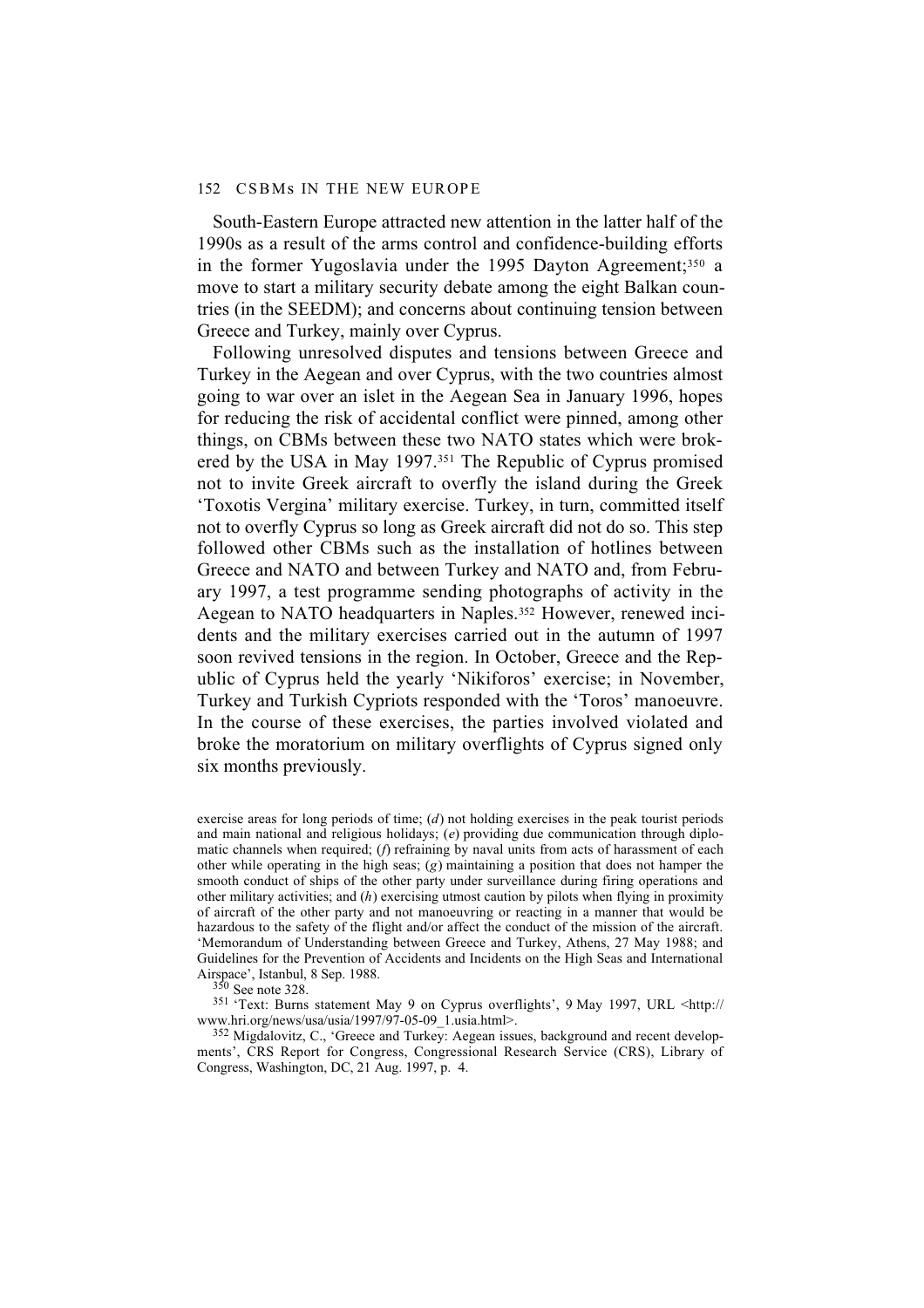In 1998 the tensions in the Aegean Sea region continued, but efforts were also being made within NATO to make progress on CBMs. On 4 June 1998, then NATO Secretary General Javier Solana announced that the permanent representatives of both states had informed him of their intentions to implement the agreed CBMs fully.353 In the June statement the two sides declared their willingness, where necessary, to clarify and, where possible, to strengthen and complement the CBMs. The opportunities presented by the emerging NATO Air Command and Control System (ACCS) for greater mutual exchange of information and coordination were also explored. However, rising tensions later in the year over Cyprus—including the planned deployment of S-300 anti-aircraft missiles on the Greek Cypriot part of the island, and later on Crete—and violations of the airspace of the Republic of Cyprus by Turkish aircraft, hampered progress in following up on the June declaration.

The assistance exchanged between Greece and Turkey for the victims of the earthquakes which occurred in the two countries in 1999 and other developments, such as progress on Turkey's pursuit of EU membership at the end of the year, led to hope that advances might be made in building military confidence and trust. However, Greece and Turkey were still locked in two major disputes: over Cyprus and on issues related to the Aegean Sea area. Because the Cyprus question remained intractable, efforts focused on the Aegean Sea.

In early 2000 Turkey presented a plan for CBMs which was later discussed by Turkish Foreign Minister Ismail Cem and Greek Foreign Minister George A. Papandreou.354 In mid-2000 efforts were made to

<sup>&</sup>lt;sup>353</sup> NATO, 'Statement by the Secretary General on confidence building measures between Greece and Turkey', NATO Press Release (98)74, 5 June 1998.

<sup>354</sup> Turkey's plan envisaged: (*a*) reducing the size, number and range of the Greek and Turkish manoeuvres in the Aegean; (*b*) equipping all aircraft flying in the Aegean with foeor-friend recognition systems; (*c*) installing a transitional joint air operation centre; (*d*) carrying out unarmed flights of Turkish and Greek aircraft over the Aegean; (*e*) conducting joint military and Partnership for Peace exercises in the Aegean and the Mediterranean; (*f*) allowing reciprocal visits of warships to each other's ports; (*g*) extending mutual invitations to monitor each other's manoeuvres; (*h*) monitoring training flights under an open skies agreement; (*i*) installing a direct line of communication between the chiefs of the general staff (later omitted, but still supported by Turkey); and (*j*) establishing a joint military committee (later dropped). '10 point plan awaiting response', *Istanbul Hurriyet* (Ankara), 4 Aug. 2000, in 'Turkish, Greek people said implementing Turkish plan for military trust in Aegean', Foreign Broadcast Information Service, *Daily Report–West Europe* (*FBIS-WEU*), FBIS-WEU-2000-0806, 14 Aug. 2000. Except for points b, c and d, Greece was reportedly either positive or 'not negative' to the proposals. 'First test of trust', *Ta Nea* (Athens), 18 Sep. 2000, in 'Papandreou–Cem agreement on CBMs to undergo initial test 29 September', FBIS-WEU-2000-0921, 18 Sep. 2000.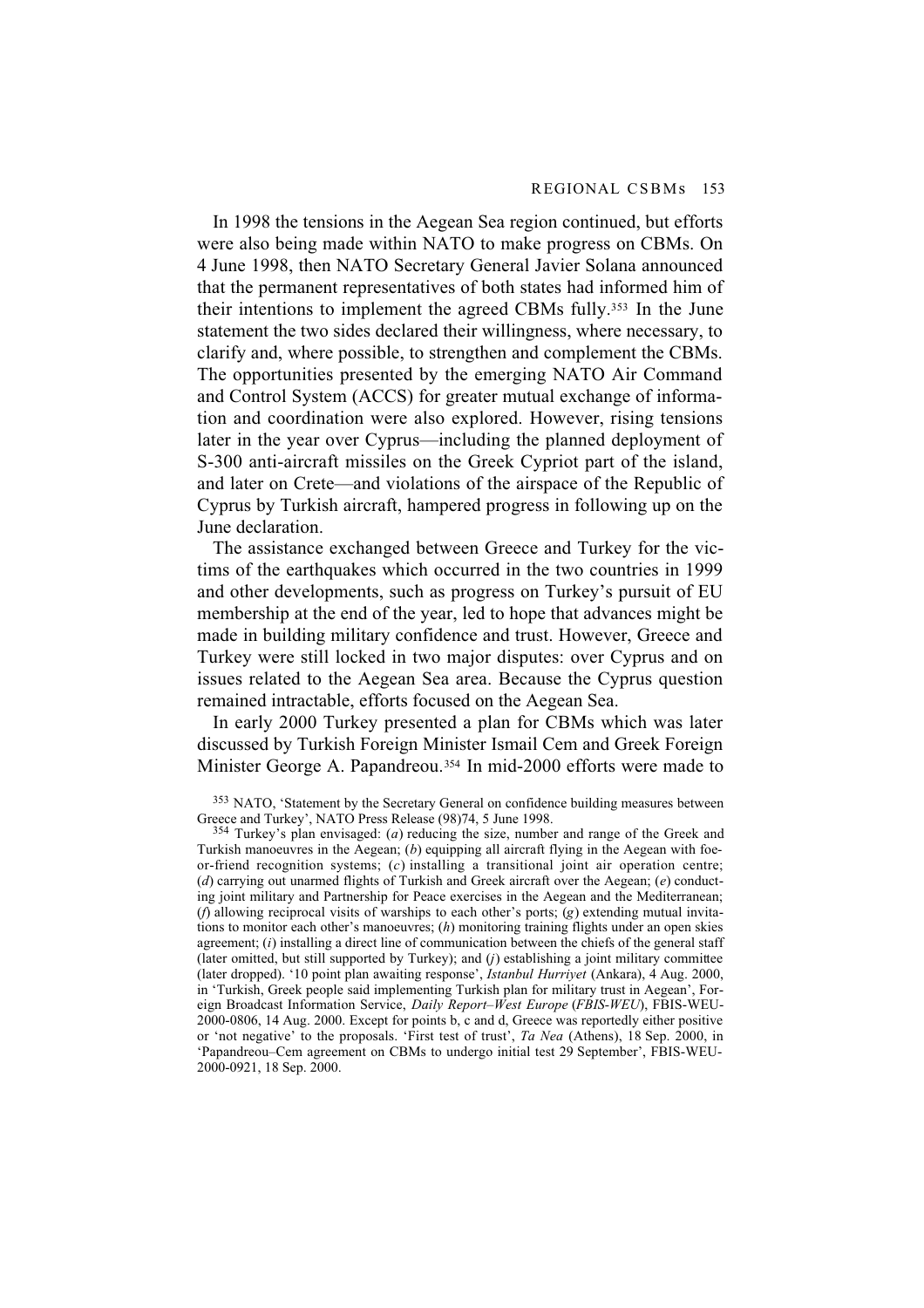prepare an agreement.355 Suggestions were made at various bilateral meetings to reduce the level of armament and the resulting financial burden on both countries.356 In the June NATO 'Dynamic Mix 2000' exercise, 150 Turkish soldiers took part in a mock landing on a Greek beach and Turkish aircraft flew over Greek territory. However, a violation of the 1998 'summer moratorium' informal agreement on overflights by Turkey and the landing of Turkish fighter aircraft in Northern Cyprus once again halted further discussion.

The greatest test of Greek–Turkish rapprochement came in October, during another NATO exercise, 'Destined Glory 2000'. The exercise was intended to confirm the climate of goodwill between Greece and Turkey, but problems arose when Greek aircraft flew over two Greek islands off the Turkish coast.<sup>357</sup> Greek and Greek Cypriot forces, carrying out the 'Nikiforos–Toxotis' exercise on Cyprus, exacerbated the situation by engaging in intense mock dogfights with Turkish aircraft. Turkey responded by essentially closing its airspace to Greek aircraft, and Greece pulled out of the manoeuvre on 22 October 2000.

Since 2000, 11 CBMs have reportedly been agreed between Greece and Turkey, 3 of which were brokered at NATO meetings. On 6 December 2000, NATO Secretary General Lord Robertson announced that the CBM talks between Greece and Turkey had led to a modest agreement to notify each other in advance of respective national exercises scheduled for 2001. Subsequent changes or additions to the schedules were to be notified through the usual diplomatic channels on a case-by-case basis.358 Under this measure, in 2001–2003 both countries exchanged exercise programmes for the ensuing years. This modest confidence-building measure was supplemented with two more CBMs agreed in 2003: (*a*) cooperation between the respective national defence colleges (on subjects such as NATO issues, military doctrines, crisis management, peacekeeping, natural disasters, environmental issues, etc.); and (*b*) an exchange of personnel for training

<sup>&</sup>lt;sup>355</sup> E.g., an adviser to Turkish Prime Minister Bülent Ecevit suggested that the Turkish Aegean Army be disbanded. 'Turkey considers scaling back military challenge to Greece', *New York Times*, 8 June 2000.

<sup>356 &#</sup>x27;They discuss arms reductions', *Athens Exousia*, 4 Oct. 2000, in 'Greek, Turkish defence ministers discuss arms reductions within CBMs framework', FBIS-WEU-2000-1004, 4 Oct. 2000.

<sup>357</sup> Turkey claims that they are in a demilitarized zone.

<sup>358</sup> NATO, 'Statement by the Secretary General of NATO, Lord Robertson, on confidencebuilding measures between Greece and Turkey', NATO Press Release (2000)118, 6 Dec. 2000.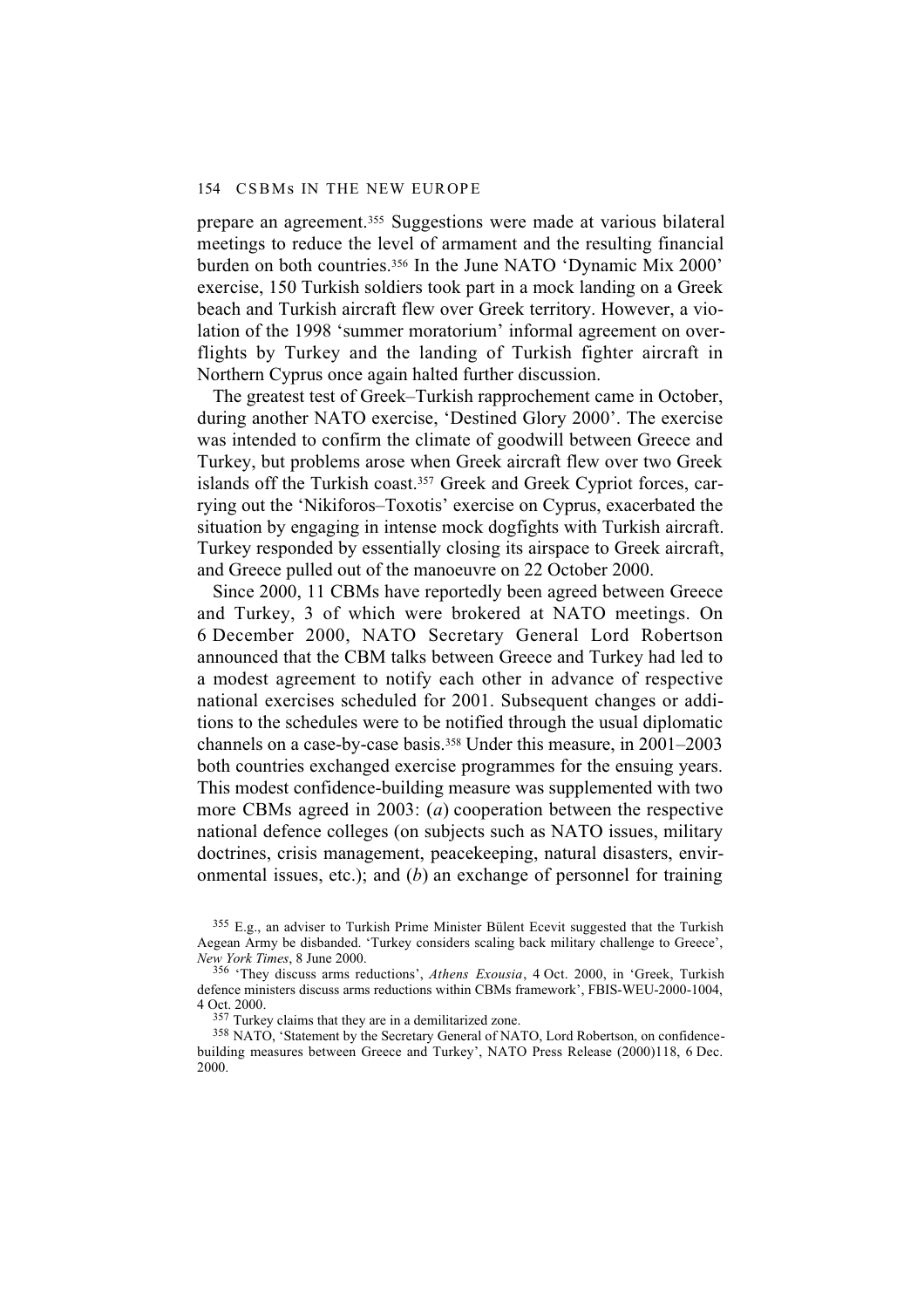purposes in the PFP Training Centres of the two countries. Both sides promised to continue to seek additional CBMs on the basis of the list agreed between them.359

The remaining eight bilateral measures were developed in 2001–2003 in talks between the political directors in both countries' ministries for foreign affairs. They cover direct communication between the foreign ministries; reciprocal invitations to the 'distinguished visitors day' of an annual large-scale exercise; exchange of views between the chiefs of joint staff; a direct telephone line between the defence ministers; visits of staff officers to the General Staff of either army, navy or air force; and exchange of visits between the military academies. Two other measures concern combating pollution of the border rivers and cooperation between two military hospitals.

The CBM agreements notwithstanding, tension continues. For example, although since 2001 the two countries have not conducted military exercises in Cyprus, the dispute over the extension of Greek airspace into the Aegean Sea gives rise to almost regular air skirmishes between the Greek and Turkish air forces. This suggests that the existing CBMs are not supported by strong political determination, but are symbolic and insufficient to reduce tension between the two states.

# IV. The Agreement on Confidence- and Security-Building Measures in Bosnia and Herzegovina

The Balkan security situation was the most critical threat to and challenge for the international community in the first half of the 1990s. Arms control in the Balkans became a part of the OSCE endeavours and was designed to play an important stabilizing role in post-conflict security building. Under the terms of the Agreement on Regional Stabilization, Annex 1-B to the General Framework Agreement for Peace in Bosnia and Herzegovina (Dayton Agreement), reached on 21 November 1995, negotiations were launched with the aim of agreeing on CSBMs in Bosnia and Herzegovina (Article II), reaching an arms control agreement for the former Yugoslavia except the FYROM and Slovenia (Article IV) and establishing 'a regional balance in and

<sup>359</sup> NATO, 'Greece and Turkey agree confidence-building measures', *NATO Update*, 23 July 2003.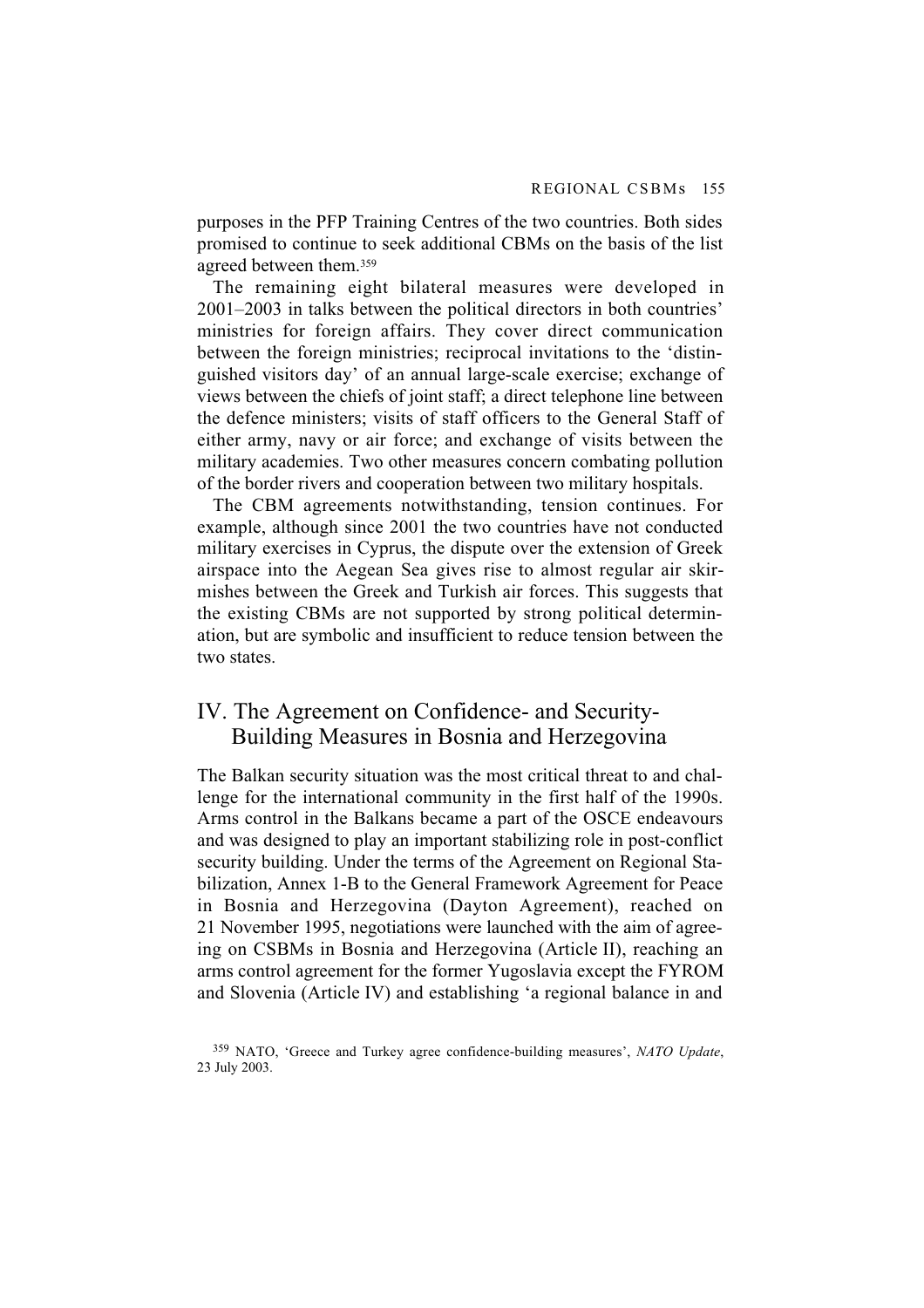| Type of measure                                                                 | Description                                                                                                                                                                                                                                                                                                                                                                                                                                                                                                                                                                                                                                                                                                                                                                                                                                                                                                             |
|---------------------------------------------------------------------------------|-------------------------------------------------------------------------------------------------------------------------------------------------------------------------------------------------------------------------------------------------------------------------------------------------------------------------------------------------------------------------------------------------------------------------------------------------------------------------------------------------------------------------------------------------------------------------------------------------------------------------------------------------------------------------------------------------------------------------------------------------------------------------------------------------------------------------------------------------------------------------------------------------------------------------|
| Exchange of military<br>information                                             | Annual exchange of information to include information on<br>the command organization of all forces under control of a<br>party or in territory under its control; information to be<br>supplied on a party's total equipment holdings in these<br>categories: battle tanks; ACVs; artillery pieces with a<br>calibre of 75-mm and above; combat aircraft; combat<br>helicopters; and anti-tank guided missile launchers<br>Data relating to major weapons and equipment systems<br>Demonstration of new types of major weapons or equipment<br>systems at the earliest opportunity, but not later than<br>90 days after deployment has started<br>Information on plans for the deployment of major weapons<br>and equipment systems<br>Information on defence-related matters, including size, struc-<br>ture, personnel, major weapon and equipment systems and<br>deployment of armed forces; training programmes for |
| Notification of<br>changes in command<br>structure or                           | armed forces; and procurement of major equipment<br>Provide notification not later than 10 days before such<br>changes occur                                                                                                                                                                                                                                                                                                                                                                                                                                                                                                                                                                                                                                                                                                                                                                                            |
| equipment holdings                                                              |                                                                                                                                                                                                                                                                                                                                                                                                                                                                                                                                                                                                                                                                                                                                                                                                                                                                                                                         |
| Risk reduction                                                                  | Mechanism for consultation and cooperation as regards<br>unusual military activities; and cooperation as regards<br>hazardous incidents of a military nature                                                                                                                                                                                                                                                                                                                                                                                                                                                                                                                                                                                                                                                                                                                                                            |
| Notification and<br>observation of and<br>constraints on<br>military activities | Notification: at least 42 days before notifiable military activ-<br>ities if more than 1500 troops (including support), 25 battle<br>tanks, 40 ACVs, 40 artillery pieces, 3 combat aircraft and<br>5 combat helicopters; air force participation to be included<br>if more than 60 sorties by combat aircraft or combat<br>helicopters                                                                                                                                                                                                                                                                                                                                                                                                                                                                                                                                                                                  |
|                                                                                 | Observation: each party may send up to 2 observers and the<br>OSCE may send up to 4 observers<br>Constraining measures/annual calendars: only 1 military<br>activity in 1996–97 with more than 4000 troops (including<br>support), 80 tanks, 100 ACVs, 100 artillery pieces, 15 com-<br>bat aircraft or 20 combat helicopters; thereafter only<br>1 military activity per 2 calendar years with more than<br>16 000 troops (including support), 80 tanks, 100 ACVs,<br>100 artillery pieces, 25 combat aircraft or 30 combat<br>helicopters; not more than 3 military activities                                                                                                                                                                                                                                                                                                                                        |

**Table 7.2.** CSBMs in Bosnia and Herzegovina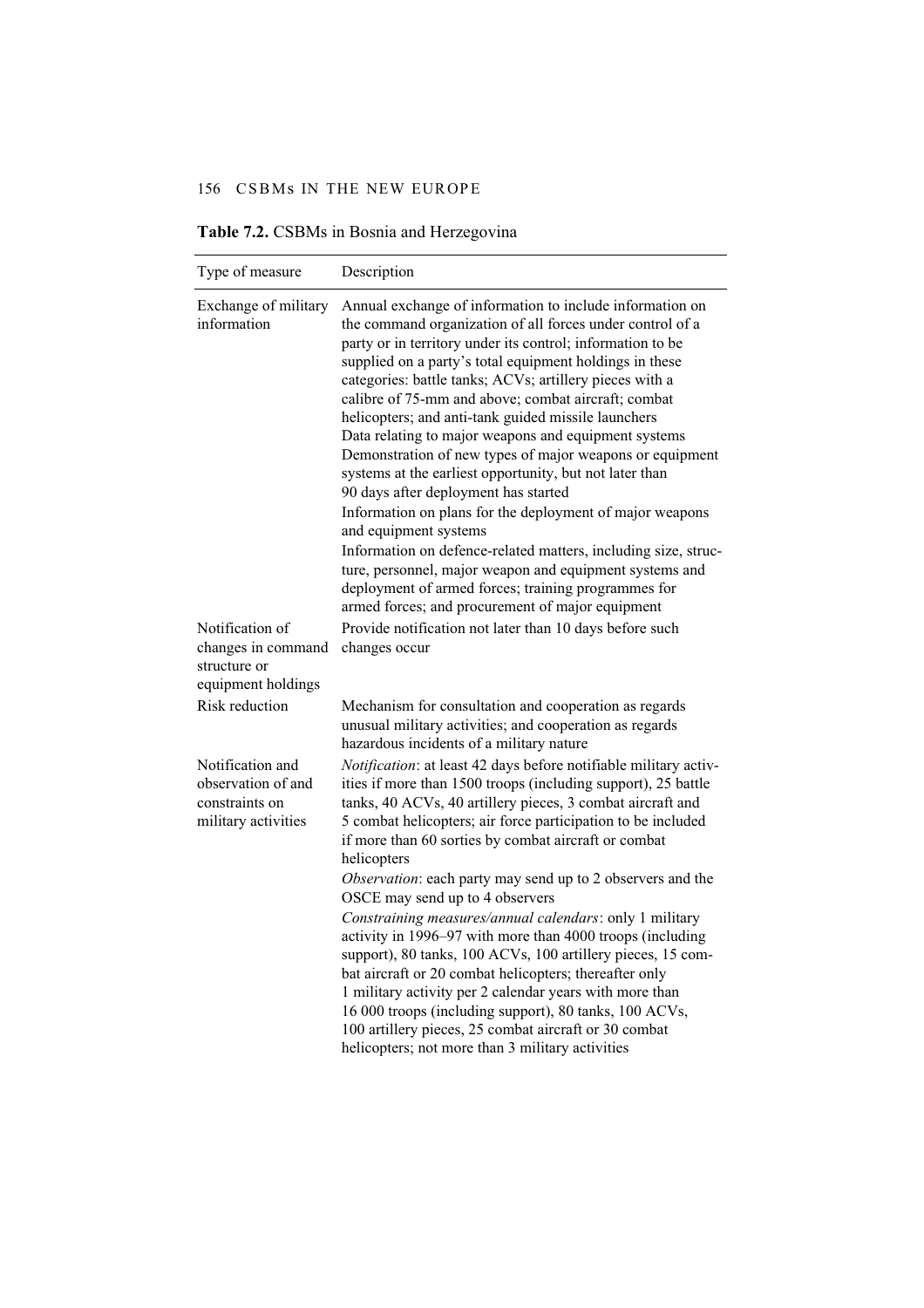| Type of measure                                                                                       | Description                                                                                                                                                                                                                                                                                                                                                                                                                                                                                                                                            |
|-------------------------------------------------------------------------------------------------------|--------------------------------------------------------------------------------------------------------------------------------------------------------------------------------------------------------------------------------------------------------------------------------------------------------------------------------------------------------------------------------------------------------------------------------------------------------------------------------------------------------------------------------------------------------|
| Restrictions on<br>military deployments<br>and exercises in<br>certain geographic<br>areas            | per calendar year with more than 7000 troops (including<br>support), 75 battle tanks, 100 ACVs, 100 artillery pieces,<br>15 combat aircraft and 20 combat helicopters; and not more<br>than 2 such exercises at the same time<br>All military activities to be conducted within cantonments or<br>barracks or other previously designated areas; and no notifi-<br>able activities (outlined above) to be conducted within<br>10 km of an international border, the Inter-Entity Boundary<br>Line between the Federation of Bosnia and Herzegovina and |
|                                                                                                       | the Republika Srpska, the city limits of Gorazde and Brcko,<br>and all areas in the Posavina Corridor                                                                                                                                                                                                                                                                                                                                                                                                                                                  |
| Restraints on the<br>reintroduction of<br>foreign forces                                              | Foreign forces withdrawn from Bosnia and Herzegovina not<br>to be reintroduced to its territory                                                                                                                                                                                                                                                                                                                                                                                                                                                        |
| Withdrawal of forces<br>and heavy weapons<br>to cantonments,<br>barracks or other<br>designated areas | Withdrawal of forces to be completed by 18 Apr. 1996; other<br>forces to be demobilized and disbanded by the same date;<br>and removal of forces and heavy weapons for exercises<br>permitted only if 21 days advance notice given                                                                                                                                                                                                                                                                                                                     |
| Restriction on<br>locations of heavy<br>weapons                                                       | All heavy weapons to be kept in cantonments or barracks or<br>other designated areas until 31 Dec. 1997, but may be<br>temporarily removed for exercises (see above)                                                                                                                                                                                                                                                                                                                                                                                   |
| Notification of dis-<br>bandment of special<br>operations and armed<br>civilian groups                | All special operations and armed civilian groups to be<br>disbanded                                                                                                                                                                                                                                                                                                                                                                                                                                                                                    |
| Identification and<br>monitoring of all<br>weapon<br>manufacturing<br>capabilities                    | Provide a list of all weapon manufacturing facilities<br>identifying their name and location by 15 Dec. each year<br>(first information provided by 12 April 1996); and<br>monitoring visits of such facilities may be made at the<br>request of any party or the CIO (Chairperson-in-Office)<br>Personal Representative                                                                                                                                                                                                                               |
| Military contacts and<br>cooperation                                                                  | Military contacts (voluntary) between members of the armed<br>forces, military institutions, and academics and experts;<br>military cooperation (voluntary), including joint military<br>exercise and training, provision of experts, seminars on<br>cooperation in the military field and exchange of information<br>on agreements on military contacts and cooperation; and<br>visits to military bases for each party and the Personal<br>Representative, not more than 2 visits/year and establish-<br>ment of military liaison missions           |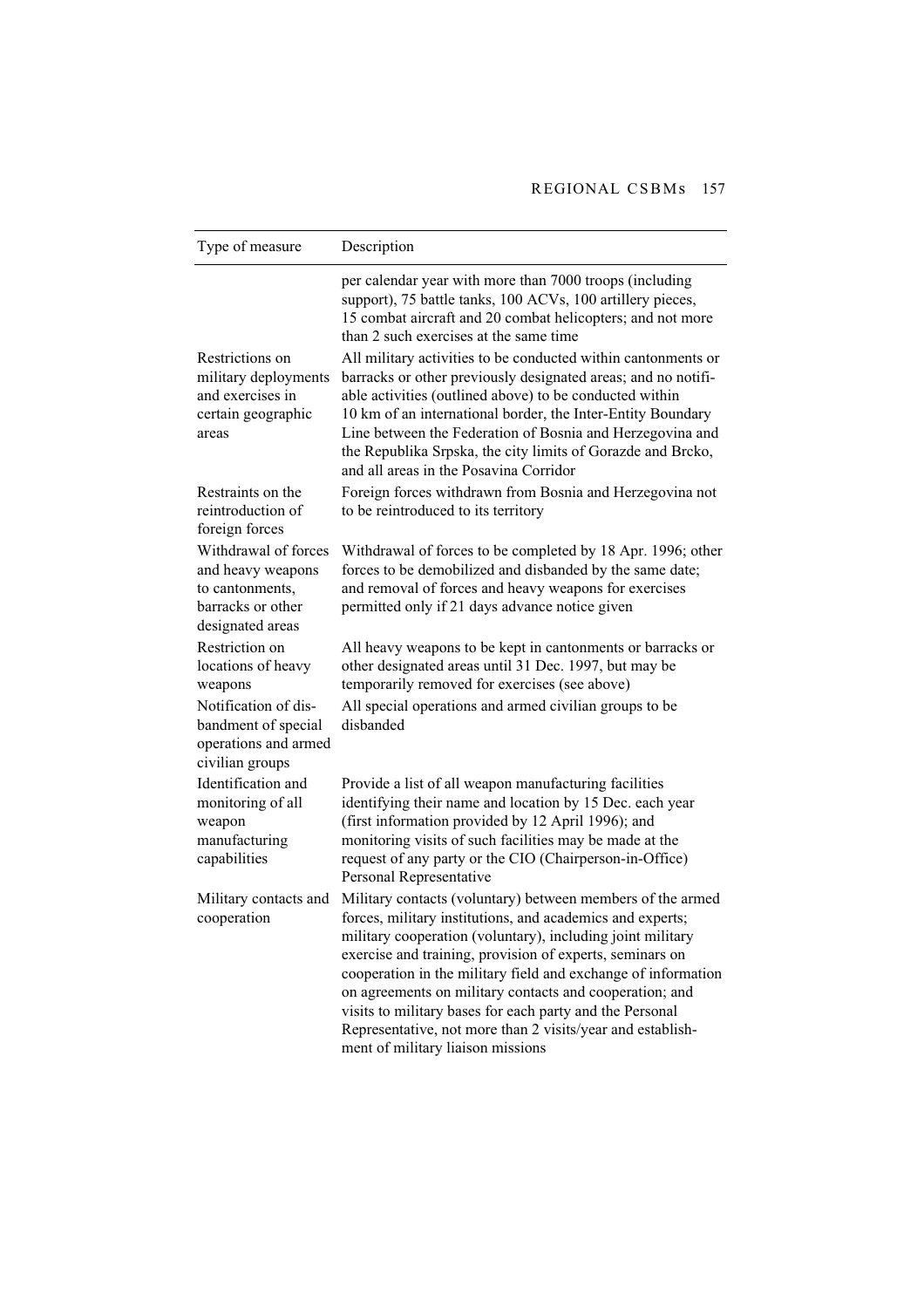| Type of measure                           | Description                                                                                                                                                                |
|-------------------------------------------|----------------------------------------------------------------------------------------------------------------------------------------------------------------------------|
| Principles governing<br>non-proliferation | All parties are to contribute to preventing the proliferation of<br>weapons of mass destruction and control the transfer of<br>missiles capable of delivering such weapons |
| Verification and<br>inspection            | Verification and inspection to occur through on-site<br>inspections, observations and monitoring, in accordance with<br>the Protocol on Verification                       |
| Communication                             | Direct communication lines between the commanders/chiefs<br>of armed forces and with the Personal Representative                                                           |
| Implementation<br>assessment              | Creation of the Joint Consultative Commission composed of<br>one high-level representative of each party and the Personal<br>Representative                                |

around the former Yugoslavia' (Article V).<sup>360</sup> The underlying idea was of three concentric circles constructed with regard to the purpose and scope of the military security process in the region: (*a*) CSBMs in a state ravaged by war—Bosnia and Herzegovina; (*b*) an arms control regime among the major parties to a recent conflict—parts of the former Yugoslavia; and (*c*) broader regional stabilization and reintegration in the wider European security space. Owing to a lack of agreement in the second 'circle', CSBMs were not instituted there, and the confidence-building function was left to the hard arms control regime. In 2000 the gap was filled when Yugoslavia became a participant of the OSCE and Vienna Document regime; Bosnia and Herzegovina and Croatia were already participants.<sup>361</sup> The characteristic features of all these arms control endeavours are that compliance with their terms is both monitored and assisted by the international community and their implementation is carried out alongside foreign military presence. In contrast to the general situation in Europe, the military security of the sub-region is built on a balance of forces among the local powers, which have not developed a satisfactory degree of security cooperation.

<sup>360</sup> General Framework Agreement for Peace in Bosnia and Herzegovina (note 328).

<sup>361</sup> For more on the provenance of the measures see Vetschera, H., *Arms Control Regimes under the Dayton Agreement*, Occasional Papers Series no. 6 (Arms Control and Disarmament Cluster, Geneva Center for Security Policy: Geneva, Aug. 2000); and Vetschera, H., 'Military stabilization and arms control in Bosnia and Herzegovina five years after the Dayton Agreement', *Österreichische Miitärische Zeitschrift*, no. 3 (2001), pp. 311–18 and no. 4 (2001), pp. 465–72.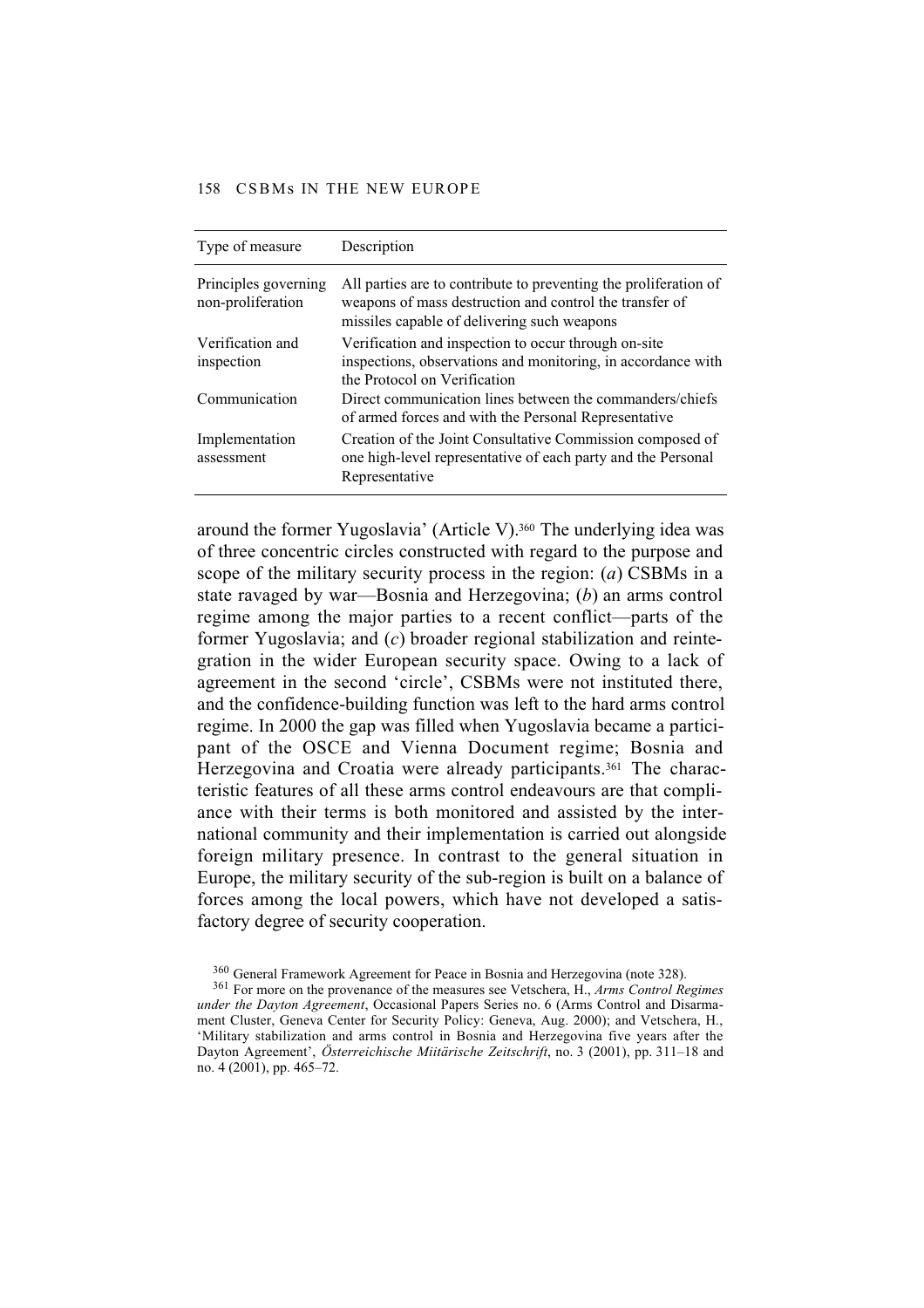In the aftermath of the conflict in Bosnia, the Dayton Agreement instituted (sub-)regional CSBMs for the entities of Bosnia and Herzegovina. As parties to the Agreement on Regional Stabilization, the FRY, Croatia, the Republic of Bosnia and Herzegovina and its constituent entities—the Federation of Bosnia and Herzegovina and the Republika Srpska—agreed to devise a regional structure for stability, to include CSBMs based on the Vienna Document 1994 as well as regional CSBMs and measures for sub-regional arms control to be negotiated within 45 days of the entry into force of the Annex (14 December 1995, when the Agreement was signed). The measures initially covered: (*a*) restrictions on military deployments and exercises in certain geographical areas; (*b*) restraints on the reintroduction of foreign forces; (*c*) restrictions on location of heavy weapons; (*d*) troop and heavy weapon withdrawals; (*e*) disbandment of specialoperations and armed civilian groups; (*f*) notification of planned military activities including international military assistance and training programmes; (*g*) identification and monitoring of weapon production capabilities; (*h*) immediate data exchange on holdings in the five weapon categories covered by the CFE Treaty;362 and (*i*) immediate establishment of military liaison missions between the heads of the armed forces of the Federation of Bosnia and Herzegovina and the Republika Srpska.

The parties also agreed not to import any arms for 90 days after the Annex entered into force nor to import heavy weapons<sup>363</sup> or heavy weapon ammunition, mines, military aircraft or helicopters for 180 days or until an agreement on armament levels took effect.

The 1996 Agreement on Confidence- and Security-Building Measures in Bosnia and Herzegovina was negotiated under Article II of Annex 1-B of the Dayton Agreement (commonly called the Article II Agreement, see table 7.2).364 The negotiation started on 4 January 1996 and on 26 January 1996 the CSBM agreement was signed by Bosnia and Herzegovina, the Federation of Bosnia and Herzegovina and the Republika Srpska.365 The Article II Agreement was thus the

365 Agreement on Confidence- and Security-Building Measures in Bosnia and Herzegovina (note 328).

<sup>362</sup> Artillery pieces were defined as those of 75-mm calibre and above (the CFE Treaty set the threshold at 100-mm calibre for heavy artillery).

<sup>363</sup> In this context, 'heavy weapons' refers to all tanks and ACVs, all artillery of 75-mm calibre and above, all mortars of 81-mm and above and all anti-aircraft weapons of 20-mm and above.

<sup>364</sup> See note 328.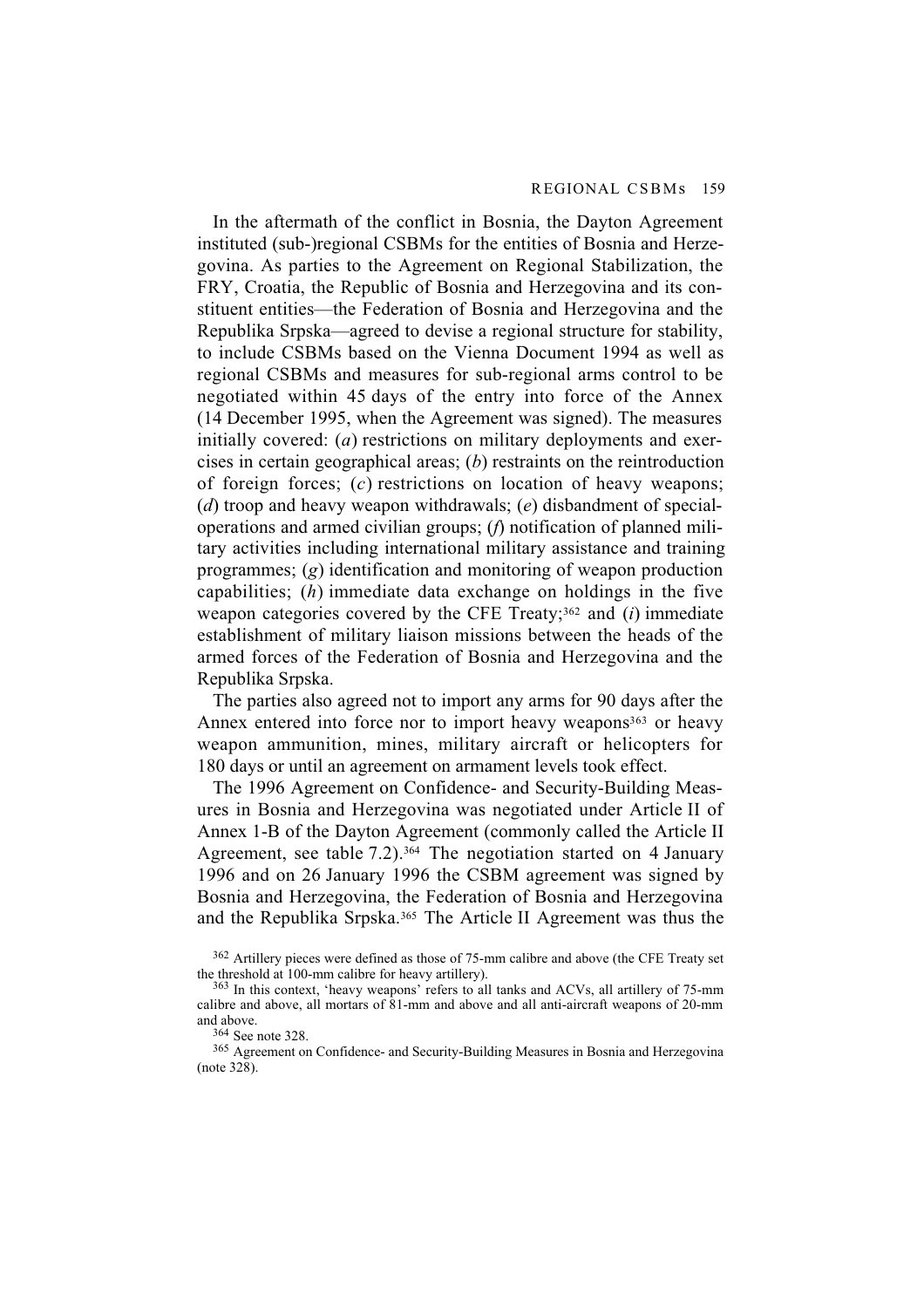first CSBM accord tailored to an intra-state situation. It was largely based on the Vienna Document 1994 but also derived from some parts of the 1990 CFE Treaty (provisions on verification and inspections) and the 1994 CSCE Document on Non-Proliferation. In addition, it included a number of restrictions and restraining measures on military posture, deployments and exercises that had previously not been addressed by the OSCE, such as notification and monitoring of weapon manufacturing capabilities.

### **The framework**

The parties to the Agreement on CSBMs in Bosnia and Herzegovina created a Joint Consultative Commission (JCC) composed of one high representative of each of the three parties and the Personal Representative of the OSCE Chairperson-in-Office. Accordingly, the OSCE became a quasi-party to the agreement. The OSCE Mission to Bosnia and Herzegovina, and especially its Office (later Department) for Regional Stabilization, was instrumental in the implementation of CSBMs in pursuit of cooperative security in the region. The JCC dealt with the issues of compliance or possible circumvention of the provisions; resolving ambiguities and differences of interpretation; considering measures to enhance the effectiveness of the agreement; and other relevant matters.366 Its work was supported and monitored by representatives of the international community: the head of the OSCE Mission to Bosnia and Herzegovina, the OSCE CIO Personal Representative, the Office of the High Representative (OHR), the Contact Group in Vienna,<sup>367</sup> the NATO Headquarters and the commander of the Implementation Force and, from December 1996, of the Stabilization Force. The JCC established several working groups whose task was to resolve or refine implementation issues, such as improving the exchange of information; interpreting the definitions of certain terms in the agreement; agreeing on formats for submission of required information and communications; and the like.

Bimonthly (instead of twice yearly) meetings of the JCC play a key role. As of mid-2004, the JCC had met on some 40 occasions, includ-

<sup>366</sup> The JCC plays the same role as the AIAM under the Vienna Document. Agreement on Confidence- and Security-Building Measures in Bosnia and Herzegovina (note 328), Annex 5, Protocol on the Joint Consultative Commission.

<sup>&</sup>lt;sup>367</sup> In 1994 a Contact Group to facilitate a peaceful solution in Bosnia and Herzegovina was established comprising France, Germany, Russia, the UK and the USA.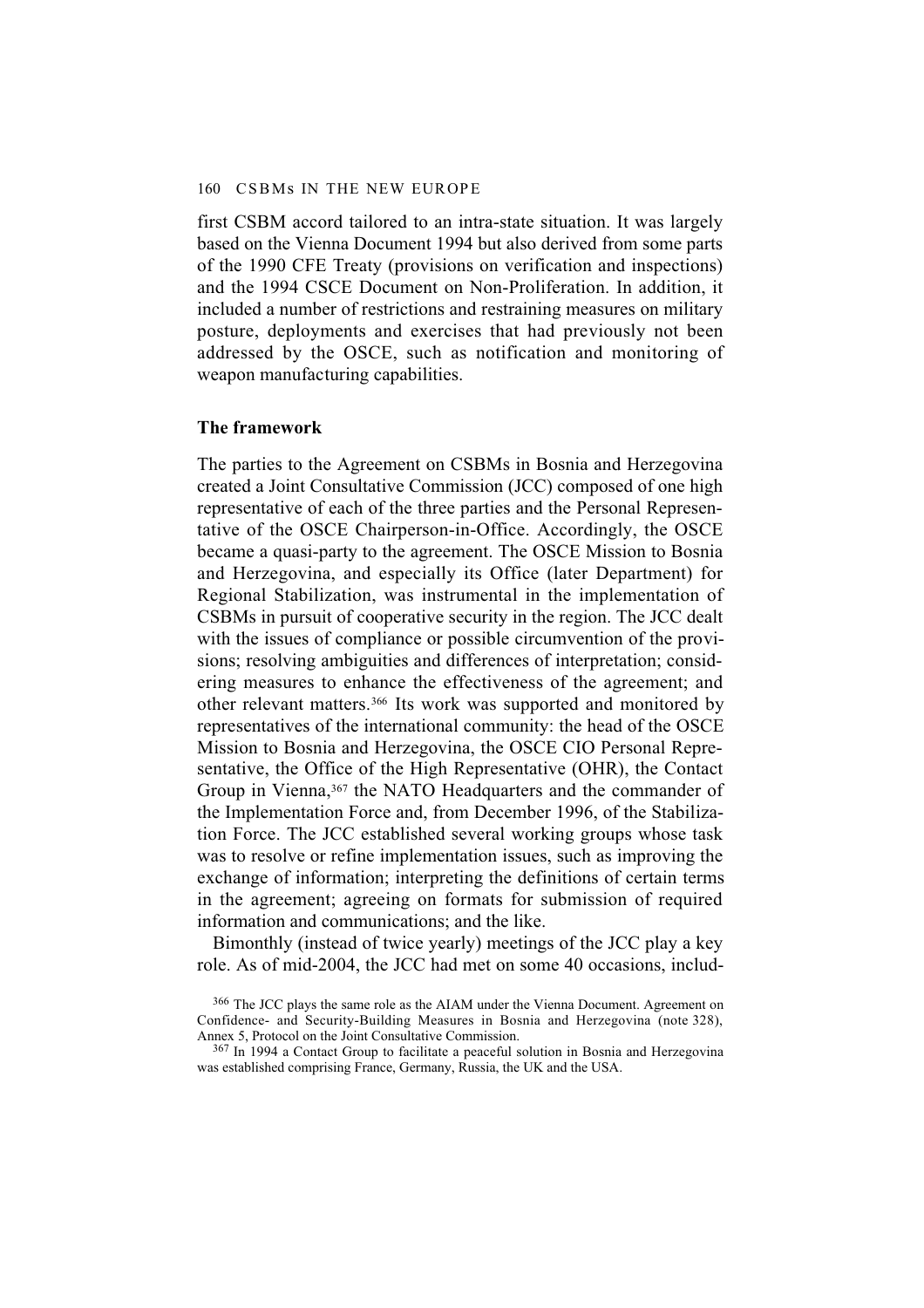ing the implementation review meetings. The coordination of its activities with the OHR and SFOR has steadily been improving. A solution was found to the protracted problem of choosing the head of the Bosnian–Croatian Federation's delegation to the JCC. Originally, the Permanent Representative was to chair the JCC until 1997; thereafter the parties were to do so on the basis of rotation. Since 1998 the Permanent Representative has remained the chairman of the JCC, reaffirmed by the third and fourth implementation review conferences in 2001 and 2003.

In 2002 consultations were held between the CIO's Personal Representative and the OSCE delegations on future efforts, including the transfer of 'ownership' of the Article II Agreement to the parties themselves. The situation has normalized (as confirmed by NATO's decision to substantially reduce SFOR's presence in Bosnia and Herzegovina in 2004), and the Article II Agreement Review Conference, in February 2003, agreed that more responsibility for oversight of the agreement will be transferred from the OHR to the Department for Security Cooperation (DSC) of the OSCE Mission to Bosnia and Herzegovina.

Working in the context of Articles II and IV of the 1995 Agreement on Regional Stabilization, the DSC was to help create a framework in Bosnia and Herzegovina which could be sustained after the withdrawal or major reduction of SFOR. The DSC worked in conjunction with the OHR, SFOR and members of the international community. Accordingly, it aided the Personal Representative in the implementation of the arms control agreements and helped to create conditions for the implementation of the Article V Agreement, helped to carry out the politico-military aspects of defence reforms, and monitored Bosnia and Herzegovina's compliance under OSCE agreements.<sup>368</sup>

### **Implementation**

Although assisted by the Personal Representative, the implementation of the CSBM Agreement had a difficult start. It was put into effect immediately after the end of a bloody war, in foul-weather conditions, among three parties (two entities and the state to which they belonged) and two armed forces divided by a gulf of mutual strong

<sup>368</sup> OSCE, 'Mission to Bosnia and Herzegovina: supporting democratic control of the armed forces', URL <http://www.oscebih.org/security\_cooperation/wedo.asp?d=4>.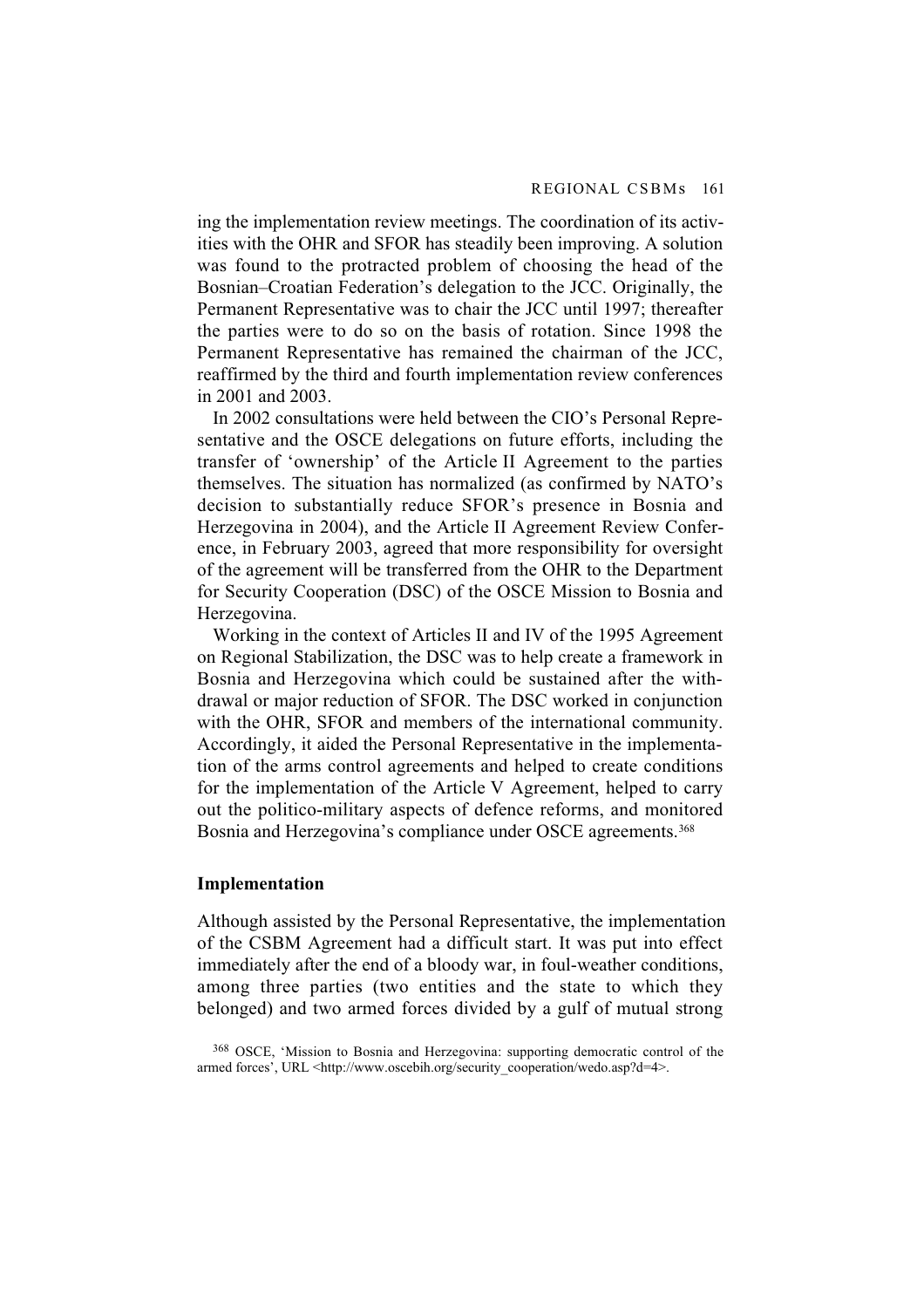mistrust (the Bosnian Serb and the Bosnian–Croatian Federation armies, the latter of which was also not monolithic). The agreement had been negotiated and implemented under considerable pressure and control by the international community (the OSCE, IFOR/SFOR and the Contact Group). Instilling a minimum degree of confidence among the local players was thus bound to be a difficult and timeconsuming process. In addition, the CSBM process was carried out in parallel with the arms control process laid down by the Dayton Agreement for the region, the latter affecting the pace of implementation of the former. On all these accounts, sub-regional confidence building was a unique challenge, and its success or failure was to determine future international efforts in dealing with other local crisis and conflict situations. The assistance of the OSCE states was critical in promoting cooperation, transparency and mutual confidence between the parties.

The political developments in and around Bosnia and Herzegovina have had a remarkable effect on the incipient process of confidence and security building. Apart from the dependence of Bosnia and Herzegovina on a strong international engagement and presence, several major domestic factors have determined the level of military security. The two components of the Federation were not integrated in security terms. Formally, two separate armed forces existed but, in reality, there were three armed forces. Communications between the entities' armed forces encountered difficulties.369 There was also a lack of transparency in the military budgets, and the joint institutions were extremely weak.

It took roughly one year before enough confidence was achieved among the parties to enable fairly smooth implementation in a businesslike atmosphere.370 During that time the Personal Representative

<sup>369</sup> A military hotline was established in June 1996. After the relocation of the Republika Srpska General Staff to the north-east (Bijeljina), direct communication became impossible. In June 1997 this measure was reinstated in part: a hotline cable was laid by the Republika Srpska in the area of the Inter-Entity Boundary Line near Lukavica to facilitate direct telephone contact between the military forces headquarters and the OSCE. Later, the relocation of the General Staff of the Bosnian Serb armed forces from Bijeljina to Banja Luka caused another operational problem for the Bosnia–Muslim military liaison office.

370 OSCE, 'Talking points for Ambassador Marton Krasznai, Personal Representative of the OSCE Chairman-in-Office, Article II, A short overview of the implementation of the Agreement on Confidence- and Security-Building Measures in Bosnia and Herzegovina', FSC document REF.FSC/9/97, 22 Jan. 1997; and OSCE, 'A short overview of the implementation of the Agreement on Confidence- and Security-Building Measures in Bosnia and Herzegovina (from January 1996 to January 1997)', FSC Document REF.FSC/9/97, 22 Jan. 1997.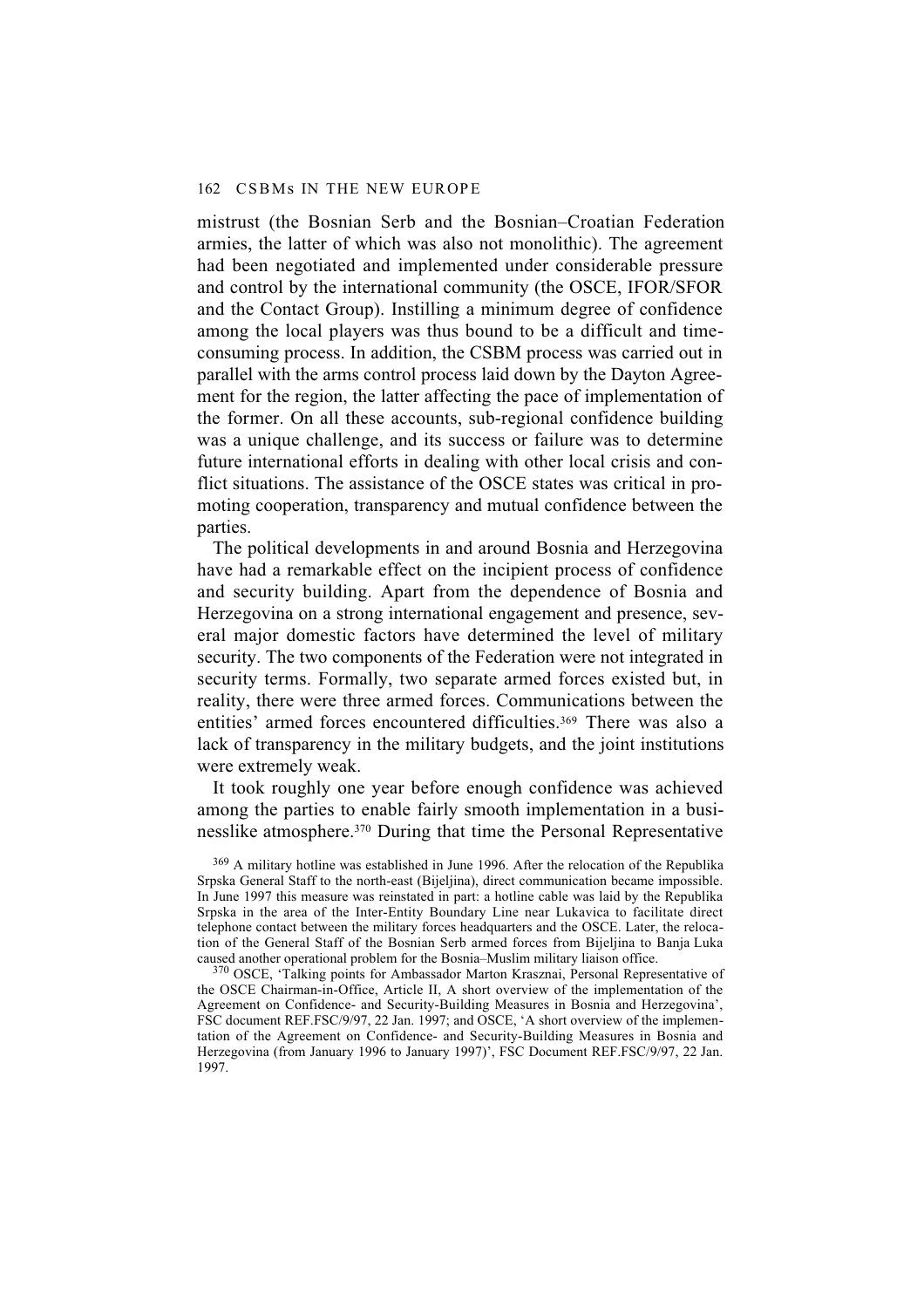had to work to contain the negative effects of various crises that erupted in 1997 and defy the parties' attempts to score political gains at the expense of the agreement. Some of the political and military leaders in the entities did not rule out the use of military force as an instrument for pursuing security. After one year of implementation of the agreement it was still too soon to definitively judge its effectiveness as an instrument to promote and enhance confidence and security. Overall, incorporating CSBMs into the integrated and harmonized military and civilian implementation of the Dayton Agreement was perceived as essential to promote peace in the region.371

In this context, the Personal Representative proposed: (*a*) to develop the confidence-building process in an integrated approach with other military security and civilian endeavours; (*b*) to broaden the scope of CSBMs (such as seminars on doctrines and the Code of Conduct); (*c*) to help the parties to gradually take over all aspects of implementation; (*d*) to gradually develop voluntary measures in addition to the compulsory measures; and (*e*) to try additional measures, such as an open skies agreement.372

The paradox of the implementation of the Dayton Agreement is that its arms control part has been more successful than its other, civilian, chapters. In the period 1997–2003 the overall record of CSBM implementation in Bosnia and Herzegovina was for the most part satisfactory. Progress was noted in each of the yearly OSCE CIO Personal Representative's reports in that period, despite various problems, interpretation issues and concerns.373 In the beginning, general con-

371 'Talking points for Ambassador Marton Krasznai' (note 370).

<sup>373</sup> OSCE, 'Status of Implementation of the Vienna and Florence Agreements (Dayton Annex 1-B, Art II, IV)', OSCE Secretariat document REF.SEC/230/97, 16 Apr. 1997; 'Status of Implementation of Article II and IV, Annex 1-B, General Framework Agreement for Peace in Bosnia and Herzegovina and Outlines of 1999 Planning, General Carlo Jean, Personal Representative of the OSCE Chairman-in-Office for Articles II and IV', OSCE document CIO.GAL/70/98, 29 Oct. 1998; OSCE, 'Status of Implementation of Article II (Confidenceand Security-Building Measures in Bosnia and Herzegovina) and Article IV (Sub-Regional Arms Control), Annex 1-B, Dayton Peace Accords in 1999), Lt-Gen. Carlo Jean, Personal Representative of the OSCE Chairman-in-Office, Istanbul, 17–18 Nov. 1999'; OSCE, 'Yearly Report on the Implementation of Articles II and IV, Annex 1-B, Dayton Peace Accords, 2000, 1 Jan.–27 Nov. 2000, Lt-General Carlo Jean (Italian Army, rtd), Personal Representative of the OSCE CIO'; OSCE, 'Annual Report on the Implementation of the Agreement on Confidence- and Security-Building Measures in Bosnia and Herzegovina (Article II, Annex 1-B) and the Agreement on Sub-Regional Arms Control (Article IV, Annex 1-B, Dayton Peace Accords), 1 January–30 November 2001, Major General Claudio Zappulla (Italian Air Force), Personal Representative of the OSCE CIO', OSCE document CIO.GAL/72/01, 26 Nov. 2001; OSCE, 'Annual Report on the Implementation of the Agree-

<sup>372 &#</sup>x27;Talking points for Ambassador Marton Krasznai' (note 370).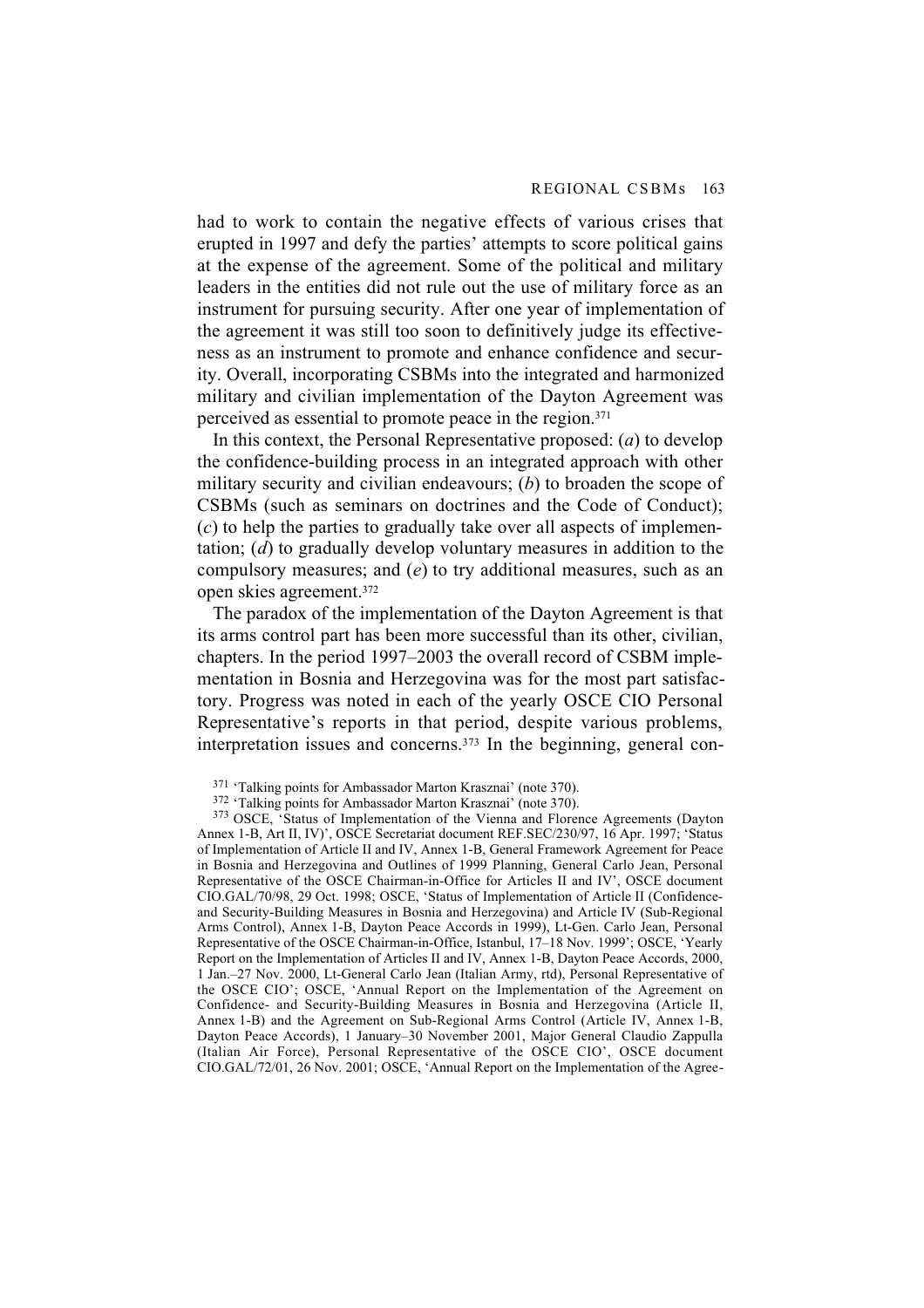cerns related to the incomplete implementation of certain measures, the vulnerability of implementation to political problems, attempts to misuse arms control for political purposes, and the like.<sup>374</sup> The atmosphere between the parties to the agreement improved steadily, and a synergy developed between CSBMs and the regional arms control process with regard to transparency and confidence between the armed forces of the two entities. These developments were confirmed by the review conferences held in February 1998, March 1999, February 2001 and February 2003. Generally, despite the initial difficulties, implementation problems could be put down to technical, organizational and administrative shortcomings rather than a manifest lack of political will. The review conferences took decisions to update the existing agreement, to elaborate new, more adequate protocols and notification formats, and so on.

In general, no major implementation problems arose that would undermine the Article II Agreement regime. Even the 1999 NATO intervention in Kosovo did not substantially interrupt the conduct of scheduled inspections or the transmission of required notifications. The decision of the Republika Srpska not to participate in voluntary activities (visits, seminars, workshops, etc.) organized by or in NATO countries taking part in the air campaign required some rescheduling of events, with Austria, Sweden and Switzerland taking over the tasks. Some activities took place, others were postponed, and there were some modifications regarding inspections and visits to weapon manufacturing facilities. However, the Republika Srpska maintained a remarkably low profile and soon the situation returned to normal.375 After the fall of Yugoslav President Slobodan Milosevic, in October 2000, circumstances changed significantly, although in 2001 minor political disturbances continued to affect implementation occasion-

ment on Confidence- and Security Building Measures in Bosnia and Herzegovina (Article II, Annex 1-B) and the Agreement on Sub-Regional Arms Control (Article IV, Annex 1-B, Dayton Peace Accords), 1 Jan.–30 Nov. 2002, Major-General Claudio Zappulla (Italian Air Force), Personal Representative of the OSCE CIO', OSCE document CIO.GAL/99/02, 28 Nov. 2002; and OSCE, 'Annual Report on the Implementation of the Agreement on Confidence- and Security Building Measures in Bosnia and Herzegovina (Article II, Annex 1-B) and the Agreement on Sub-Regional Arms Control (Article IV, Annex 1-B, Dayton Peace Accords), 1 Jan.–1 Dec. 2003, Major General Claudio Zappulla (Italian Air Force), Personal Representative of the OSCE CIO', OSCE document CIO.GAL/106/03, 28 Nov. 2003.

<sup>374</sup> Talking points for Ambassador Marton Krasznai, Personal Representative of the OSCE Chairman-in-Office, FSC document CIO.GAL/6/97, 10 Sep. 1997.

375 'Status of Implementation of Article II . . . Istanbul, 17–18 Nov. 1999' (note 373).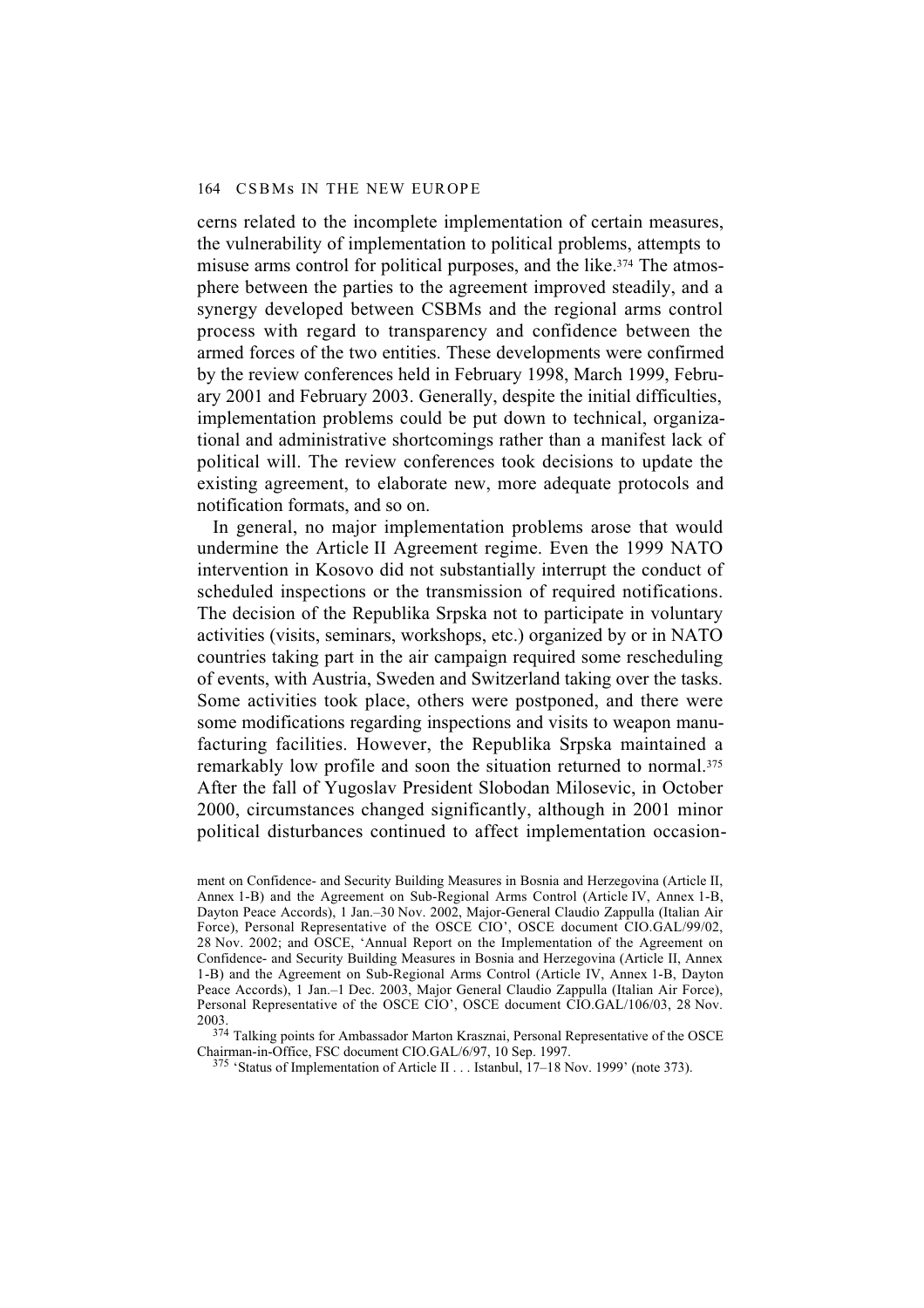ally.376 In 2002 the implementation of the agreement was reported as being 'almost flawless'.377

The year 2003 was assessed to have been 'twelve months of complete cooperation, transparency and good will'.378 The most important event was the adoption on 1 December of the first central defence law unifying the command of the country's separate ethnic armies, which opens the path to further domestic politico-military normalization and to NATO and PFP membership for Bosnia and Herzegovina. The Fifth Review Conference, in 2004, was to assess the impact of the defence reform on the implementation of the agreement (e.g., regarding the advisability of discontinuing some of the provisions of the Agreement).

In June 2004 the Personal Representative of the CIO announced that the CSBM Agreement would be formally suspended in September 2004 as a result of both extensive and successful reforms (creation of a defence ministry, the appointment of a minister for defence in Bosnia and Herzegovina, and the adoption of a new law on defence) and the generally high level of confidence, openness and transparency between the armed forces of the entities.379

The review below highlights several major areas of implementation of the Article II Agreement.

### *Exchange of information and notification*

In the first phase of implementation of the exchange of information and notification the problems stemmed chiefly from the move from wartime mobilization to peacetime deployments, the reduction of cantonments and barracks (under SFOR's supervision), and the reorganization of the armed forces under the 1996 Agreement on Sub-Regional Arms Control. Information was sometimes imprecise and perceived as inadequate as regards the role of the police and internal security forces in the internal crisis in the Republika Srpska. Initially, the parties used different formats and standards, and notification of military activities did not meet the standards that had been set. How-

379 OSCE, 'OSCE announces that confidence- and security-building agreement for Bosnia and Herzegovina will end in September 2004', Press Release, 24 June 2004.

<sup>376</sup> In Mar. 2001, the FSC Support Unit and the FRY organized a round-table meeting in Belgrade on implementation of CSBMs. The success of the meeting was because of the willingness of the FRY to fully implement its politico-military commitments.

<sup>377</sup> OSCE document CIO.GAL/99/02 (note 373).

<sup>378</sup> OSCE, 'Annual Report 2003' (note 373).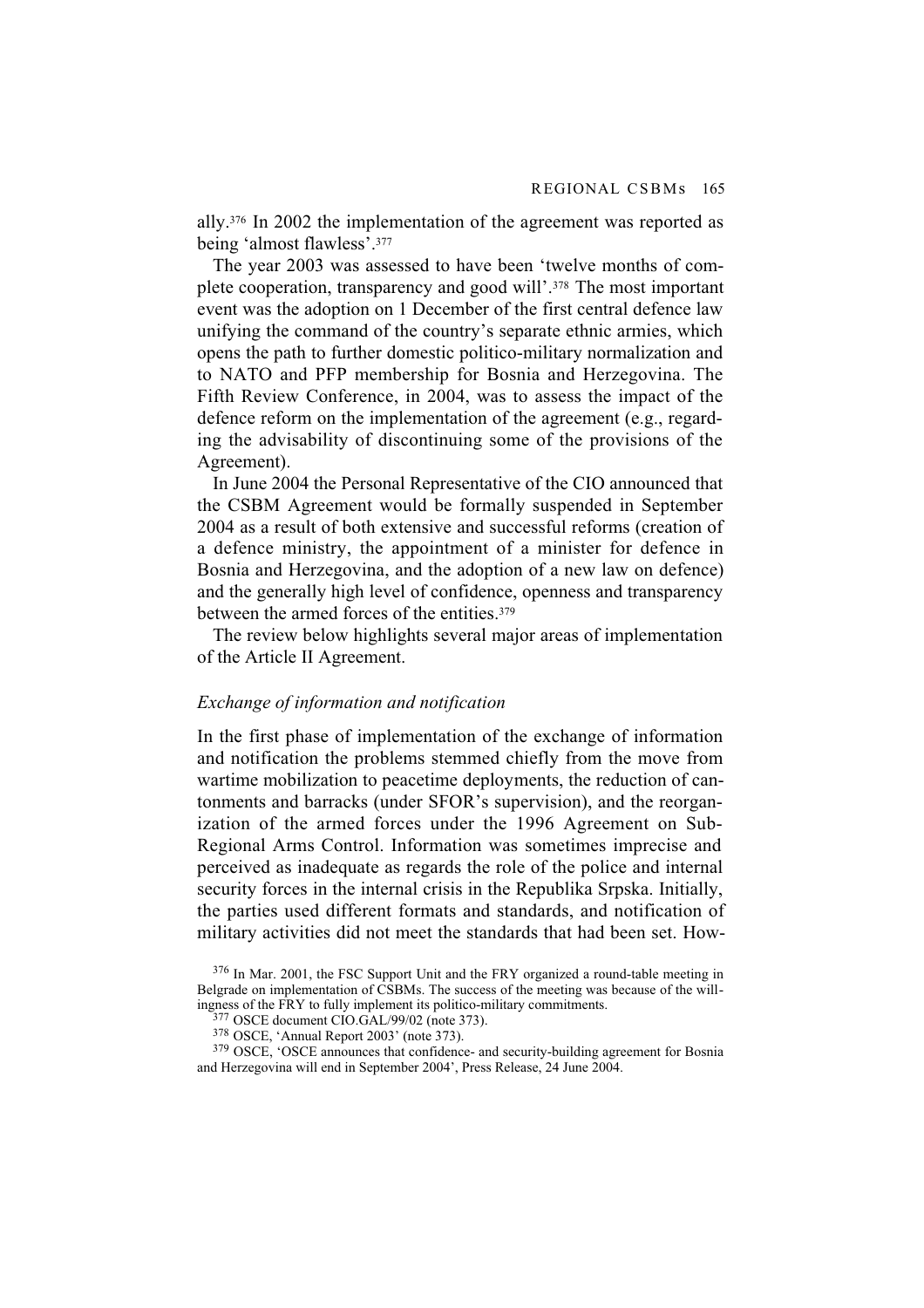ever, the parties have since then streamlined their exchanges of information. At the June 1999 JCC meeting the parties agreed to a new format for quarterly notification of any changes to the annual information exchange. In December 1999 it was noted that the quality and transparency of the annual exchange of information had considerably improved, although some problems remained. In 2000, the problem of notification of cantonal police forces was solved and, for the first time, all 10 cantons exchanged information. Consequently, the fullfledged annual exchange of military information occurred for the first time in 2000.

The Protocol on Existing Types of Conventional Armaments and Equipment has been updated several times. A revised protocol was adopted at the Third Review Conference, held on 19–21 February 2001. Recommendations were made to improve the Protocol on Notification and Exchange of Information. Subsequent annual reports indicated that the information exchanges had shown a marked improvement in transparency, completeness of data and compliance with the agreed formats. In 2003 a decision was taken to explore the exchange of information on air defence systems.

# *Military budgets*

The transparency of defence budgets in the two entities of Bosnia and Herzegovina is a priority issue for the implementation of the Article II Agreement. Since the OSCE Mission to Bosnia and Herzegovina began full-scale activities in early 1996, the Department for Regional Stabilization, on behalf of the Personal Representative of the OSCE CIO, has been actively involved in working with the Entity Armed Forces to improve transparency and analyses of defence budgets and reduce these to more sustainable levels. The core priorities of the department were to improve transparency in the Entity Armed Forces expenditure and budgets, including foreign military assistance, and to work towards further education in defence planning and budgeting. On balance, military expenditure in Bosnia and Herzegovina has been far too high, some 6 per cent of gross domestic product (GDP), as compared to an average of 1.5 per cent of GDP in Europe.380

<sup>&</sup>lt;sup>380</sup> Not all actual expenditures were reflected in the entity defence budgets so the real percentage was perhaps between 8–10% of the gross domestic product.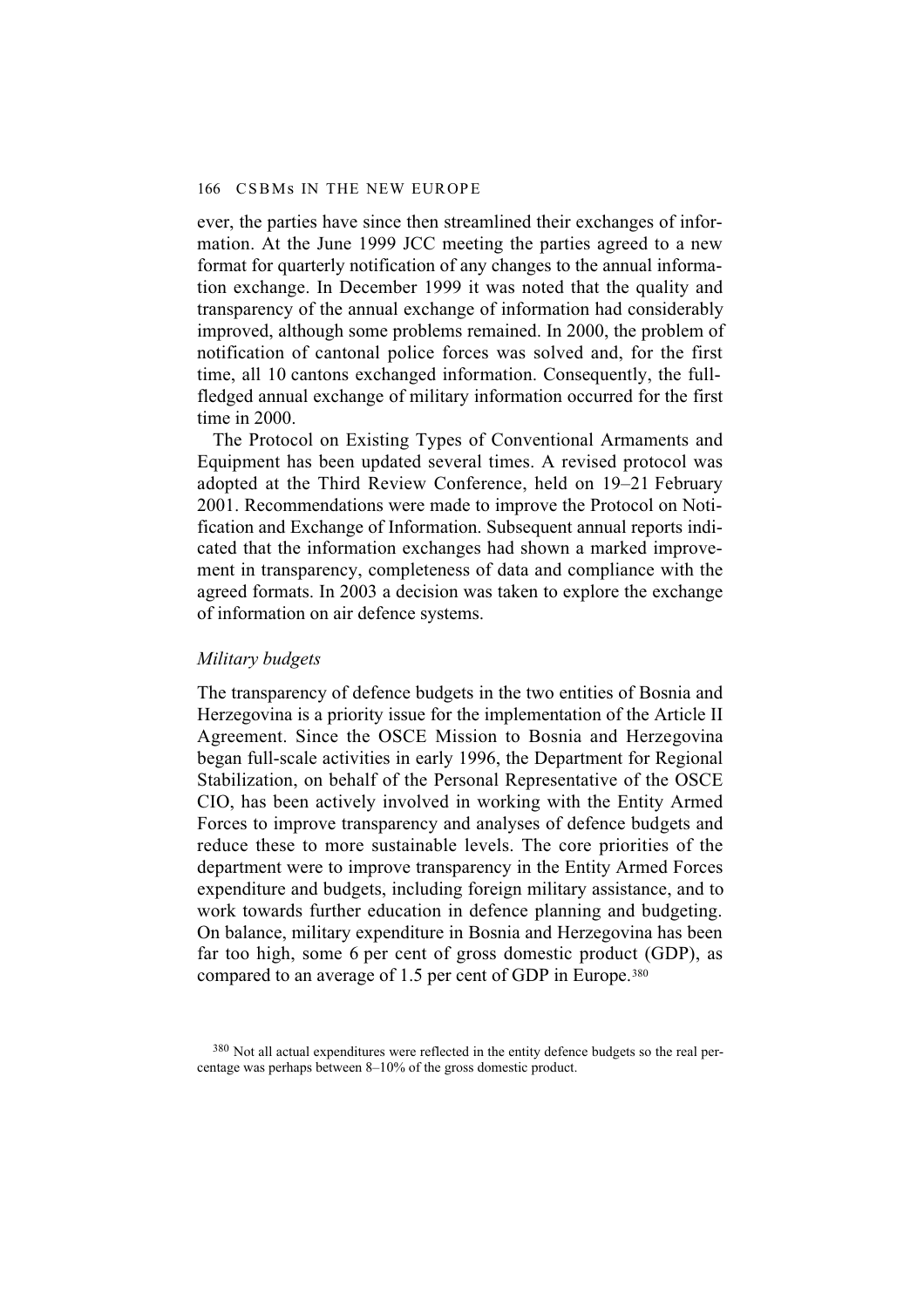In 1999–2000 notable progress was made as regards transparency in military spending. Exchanges of information on defence-related matters were accompanied by mutual assessments of the parties' annual information. In 1999 the parties exchanged information on matters related to defence, to some extent replicating the format of the Vienna Document 1994. For the first time, with the help of the UK as the OSCE Coordinator, all three parties notified their defence outlays for 1998 and exchanged data on their military budgets for 1999. Data on foreign military assistance were also exchanged for the first time.

In 1999 two seminars on military budgets and budget transparency were held. However, the planned audit of the budgets did not take place because only the Bosnian part of the Federation agreed to accept the international team of auditors. In December 2000 the JCC decided to proceed with an audit of the military budget of the Bosnian– Croatian Federation, which completed its report and submitted it to both the CIO Personal Representative and the Head of the OSCE Mission to Bosnia and Herzegovina. Republika Srpska chose to abstain until the Bosnian–Croatian Federation's budget was completed; it then prepared its own internal audit and provided a report on the audit to the CIO Personal Representative. In subsequent years, emphasis has continued to be placed on greater transparency of the military budgets.

### *Risk reduction*

By September 1997 the risk-reduction mechanism had been utilized three times and oral complaints had also been answered. In 2000, under a Memorandum of Understanding between the OSCE and SFOR, agreement was reached on modalities for risk reduction (Measure III) and on specified area inspections with the use of helicopter overflights. Aerial observation was formally linked to risk-reduction measures, but in reality it was to become a tool for Measure XI (military contacts and cooperation). At the 2003 Review Conference the parties agreed to further clarify the terms 'unusual military activities' and 'hazardous incidents of a military nature'.

### *Military contacts and cooperation*

In the first stages of implementation of the agreement a significant lack of willingness was noted as regards implementing the voluntary,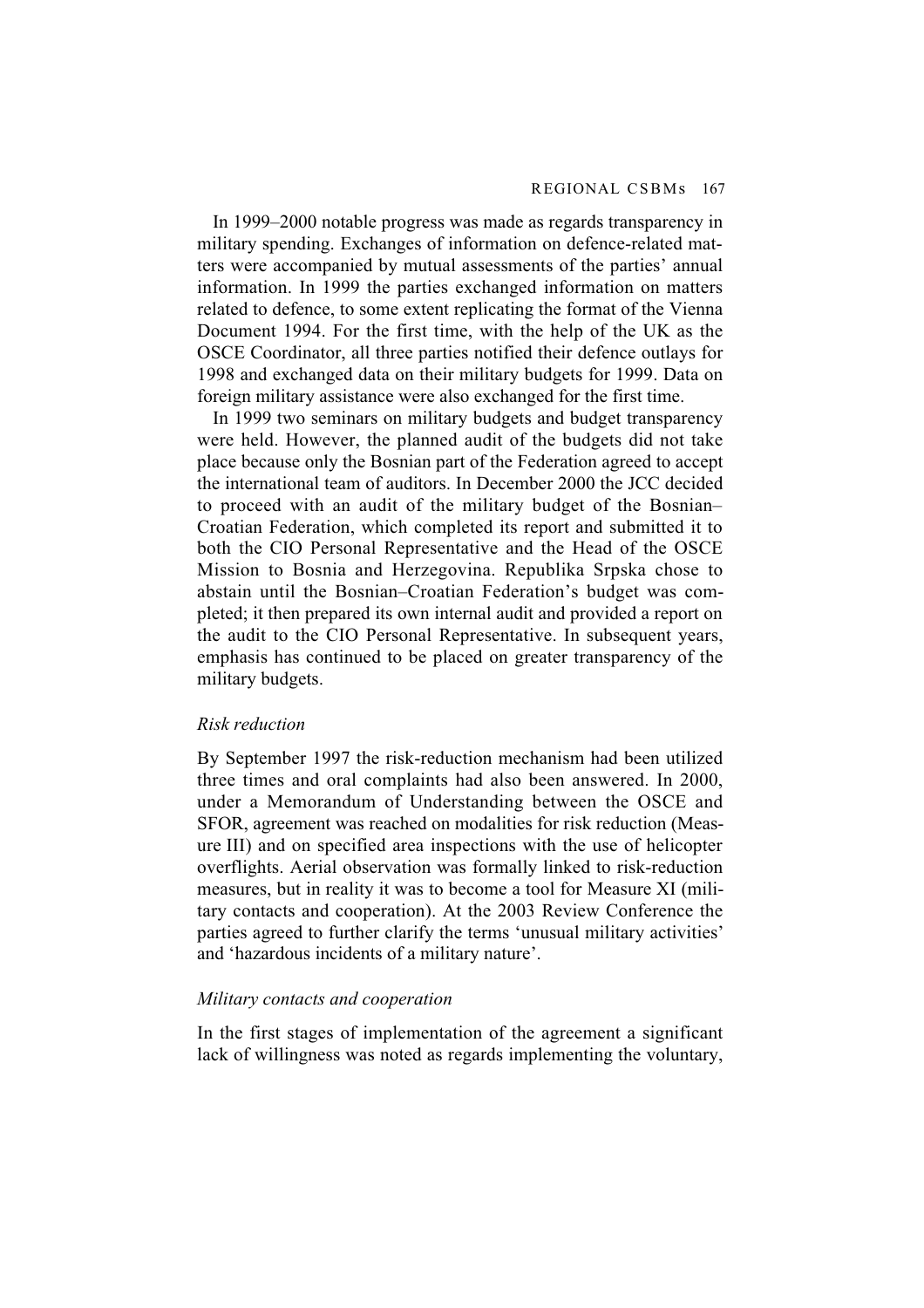non-obligatory measures on military contacts and cooperation. Consequently, the OSCE Mission organized a series of seminars to better acquaint the parties with the measures. As time has passed, voluntary measures under Measure XI (contacts and cooperation) have gained in importance. Efforts by the international community and the CIO Personal Representative, in particular, have increased in this area. In 1997 visits and military contacts between the two entities became more frequent. A voluntary visit, in June 1997, to Hadzici, where materiel for the US-led Train and Equip programme was stored, was important in dispelling the concerns of the Bosnian Serbs.<sup>381</sup>

Another important voluntary confidence-building measure, the start of the work of the individual Military Liaison Missions as envisaged by Annex 7 to the agreement, was delayed until June 1996. A major psychological breakthrough was needed in order to send military liaison officers to the chiefs of the armed forces of another party. Not until June 1998 were the Military Liaison Missions established. At that time, the operation of the Military Liaison Missions between the defence staffs began to be governed by standard operating procedures agreed by the chiefs of the defence staffs of the Federation and the Republika Srpska. In the first years of the next decade, discussions were initiated in the JCC about the future of the Military Liaison Missions. The military commanders of the respective entity armed forces had also established direct contact and were actively engaged in the Joint Military Committee.

An important role is played by the seminars and workshops organized by NATO, the OSCE, other organizations and individual Western states to better acquaint the parties to the agreement with various aspects of security building, military cooperation, arms control and CSBMs. This practice began in late 1996 and has evolved constantly since then. Various CSBM-related topics have been addressed: (*a*) democratic control of security policies and armed forces; (*b*) military doctrines and reductions and transparency in budgets; (*c*) integra-

381 In 1996, with the aim of creating a balance of forces in Bosnia and Herzegovina, the USA began its Train and Equip Program envisaging the shipment of weapons and services to the underarmed Federation of Bosnia and Herzegovina. In Oct. 2002 the US-led military Train and Equip Program in Bosnia and Herzegovina ended because the security situation there was acknowledged as 'greatly improved'. Over the 7 years of the programme's existence the total value of goods and services provided amounted to some half a billion US dollars. US Department of State, 'State Department on Bosnia Military Train and Equip Program', *Washington File* (US Department of State, International Information Program: Washington, DC, 30 Oct. 2002).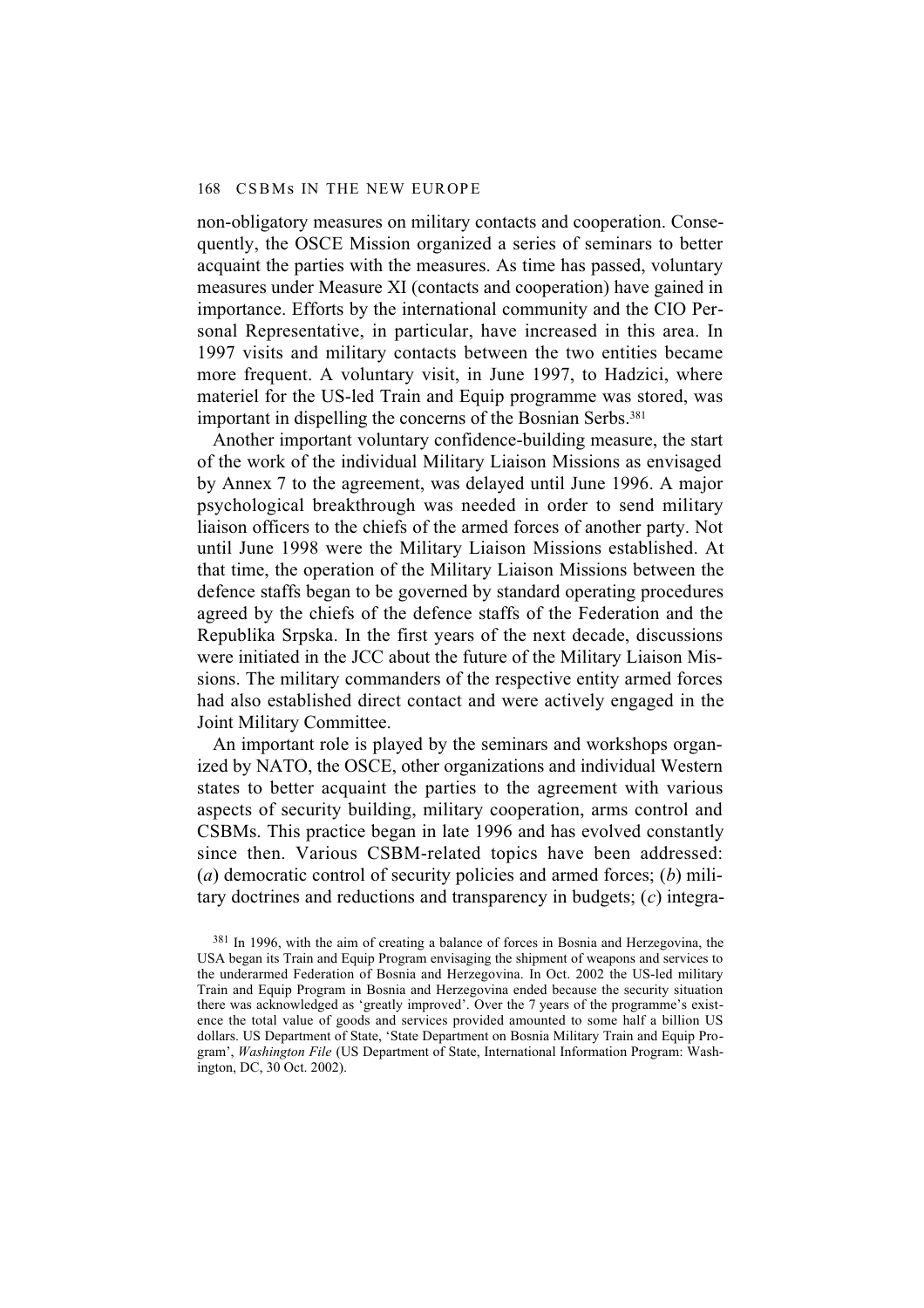tion of the OSCE Code of Conduct into the military doctrines and practice of the participating states; (*d*) aerial observation;<sup>382</sup> (*e*) establishment of a distinct 'security and defence identity' in Bosnia and Herzegovina; (*f*) consolidation of joint institutions (especially the Standing Committee on Military Matters<sup>383</sup>); and (*g*) arms control and CSBMs for the Stability Pact for South Eastern Europe. A network of independent security experts linked to similar institutions in OSCE countries was created at the universities of Bosnia and Herzegovina. Special attention is paid to topics on this list which are devoted to developing a security and defence dimension for the country.

#### *Inspections and visits to weapon manufacturing facilities*

In March 1997 two (French- and German-led) teams conducted the first set of dual inspections in Bosnia and Herzegovina (the Federation and the Republika Srpska) to demonstrate the kind of problems which inspectors would have to deal with. As of April 1997, regular inspections were carried out to verify the 120-day baseline data (end of June 1996), which had been submitted and exchanged by the parties on 15 February, on military formations, units and armaments. During the course of these on-site inspections, inspectors from OSCE states offered their assistance to train the parties in the mechanics of conducting such inspections. The OSCE countries served as lead nations for the inspection teams, furnished half of the inspectors and team equipment, and covered the costs of the inspectors and the technical support. Inspectors from the parties were an integral part of the inspection teams, and responsibility for inspection visits was subsequently transferred to the parties. By 31 December 1997, 131 inspections had been completed 'in a professional and friendly manner'. These were judged to have been the most successfully implemented measures. The OSCE Verification Coordinator was in charge of coordination of inspections. With OSCE assistance, verification agencies were created to help the parties gain experience and professional skills. The Department for Regional Stabilization (DRS) of the OSCE Mission to Bosnia and Herzegovina played a key role in organizing the inspections. Cooperation between the parties regarding visits,

<sup>382</sup> For more on aerial observation in Bosnia and Herzegovina see chapter 8.

<sup>&</sup>lt;sup>383</sup> This body is foreseen in the Bosnian Constitution. In June 1999 the SCMM set up its secretariat and several working groups to deal with some outstanding issues, such as security policy, reductions of weapons, fulfilment of international obligations, etc.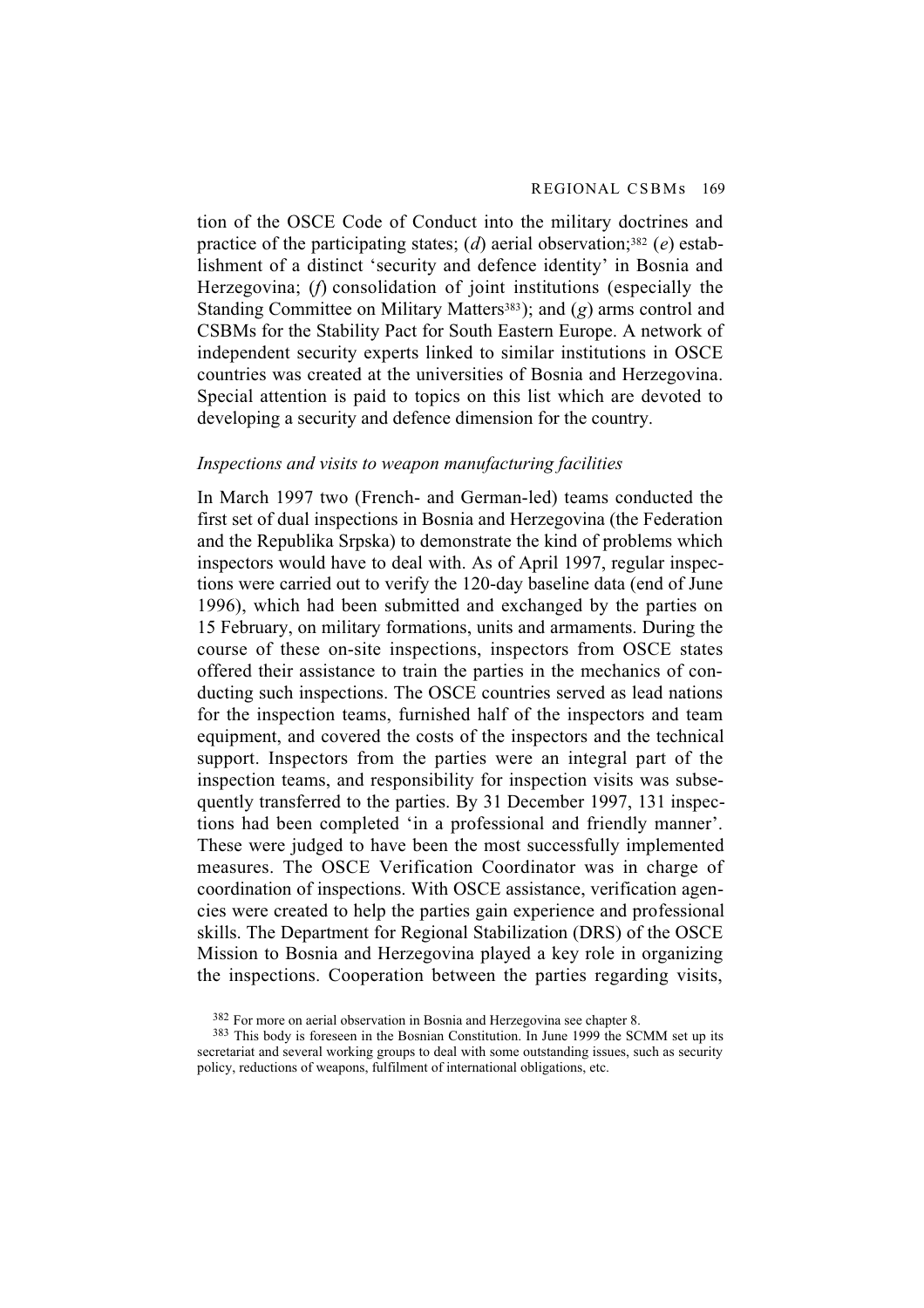inspections, meetings, and the like proceeded with openness and goodwill.

Some difficulties in achieving better implementation of the agreement were, nonetheless, identified in 1998. These related to the Bosnia and Herzegovina inspection teams and the establishment of a verification centre (initially located in the Verification Operations Section of the DRS, OSCE Mission in Bosnia and Herzegovina). A successful experiment with challenge inspections (at 'specified sites') was conducted with the support of Germany and the UK by means of training and practice exercises. Additional challenge inspections were planned and carried out in 1999, despite the Kosovo intervention. All such inspections were conducted successfully and all the required notifications were transmitted.

With substantial assistance from OSCE assistants and inspectors, inspections continued and only some minor discrepancies were revealed. Training also continued for inspectors and the personnel of the verification centres, and the OSCE and the NATO School at Oberammergau held courses for assistants and inspectors.384 By November 2000 more than 450 individuals from each of Bosnia's Croat, Serb and Muslim populations had participated, including the defence ministers and their deputies, chiefs of defence and other top military, defence and political personnel.

In contrast to the regional inspections, by 1999 Bosnia and Herzegovina had still not received OSCE-related inspections, including the Vienna Document inspections, and had not conducted the Article IV (arms control in the former Yugoslavia) inspections scheduled for Croatia and the FRY. In 2000 Bosnia and Herzegovina received its first inspection under the Vienna Document 1999. It failed, however, to conduct the scheduled Article IV Agreement inspections in Croatia and the FRY.

The inspections of 2001, unlike those of 1999 and 2000, were carried out almost without incident. One inspection was interrupted because of political turbulence, and one was not completed because of a coordination problem with SFOR. As a result, the OSCE and SFOR changed their guidelines to allow greater flexibility. The parties regarded these interruptions as minor, and the spirit of the agreement was maintained. However, SFOR discovered that Orao (a state-owned weapon factory in Bijeljina, Republika Srpska) was linked to illegal

<sup>384</sup> For information on the NATO school see URL <http://www.natoschool-shape.de/>.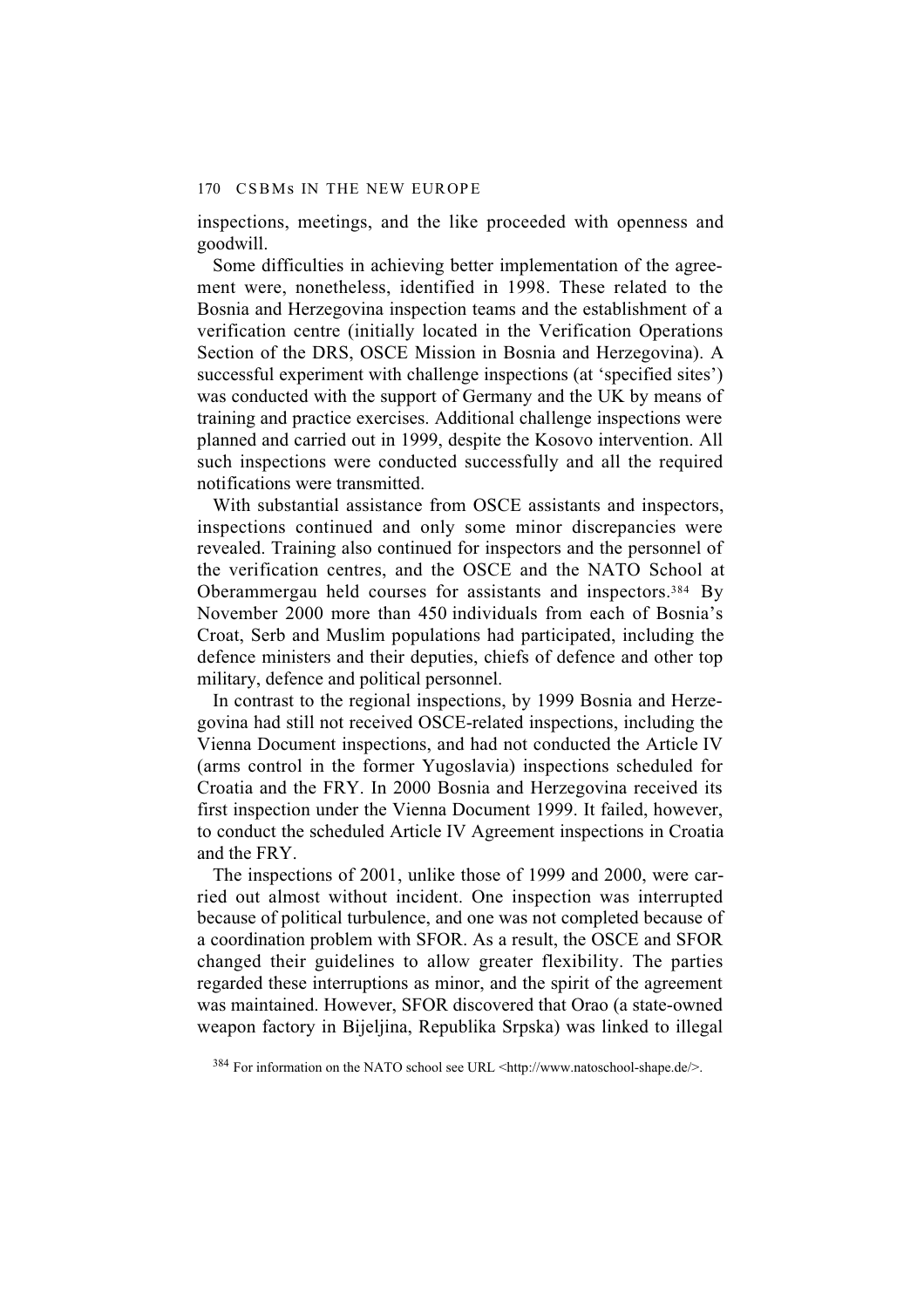exports of weapon systems components through the FRY to Iraq.385 The CIO Personal Representative therefore sought verification of the NATO claim with the Bosnian Serb member of the JCC. He continued to focus on overseeing the inspection regime, but there has been a considerable shift towards voluntary measures.

The parties provided their lists of visits to weapon-manufacturing facilities soon after the entry into effect of the agreement, and monitoring activities under Measure X (identification and monitoring) began. The Federation offered a detailed and comprehensive list. The Republika Srpska first notified that it had no capabilities to report but later provided a list. The scope of visits to entity armaments factories continued to be discussed, and voluntary visits were planned to solve the problem. In 1998 the parties agreed on a number of visits for 1998–99. In 1999 an amendment to the protocol on visits to weapon manufacturing facilities was approved. Definitions of 'weapon manufacturing facility' and of various types of forces were among the issues which had not been resolved. The agreed annual visits began in 1999 and no major discrepancies were discovered. In accordance with the 1999 Interim Protocol on Visits to Weapon-Manufacturing Facilities, which was amended by the JCC in 2000 and 2001 (including the definition of 'weapon manufacturing facility'), visits to such factories have continued successfully. In general, the inspection/visit regime has been implemented regularly and in a professional manner.

## V. Article V negotiations and agreement

The successful conclusion of weapon reductions under the 1996 Florence Agreement and the smooth implementation of CSBMs in Bosnia and Herzegovina opened the way for the process of regional stabilization 'in and around the former Yugoslavia', as foreseen under Article V of Annex 1-B of the Dayton Agreement.

Prior to the OSCE Ministerial Council meeting, held in Copenhagen on 18–19 December 1997, the CIO appointed his Special Representative to help organize and conduct negotiations under Article V. The meeting invited the Special Representative to start consultations on a precise mandate and to begin work as soon as possible so that the

<sup>385</sup> US Department of State, 'NATO says Republika Srpska factory sold arms to Iraq', *Washington File* (US Department of State, International Information Programs: Washington, DC, 30 Oct. 2002).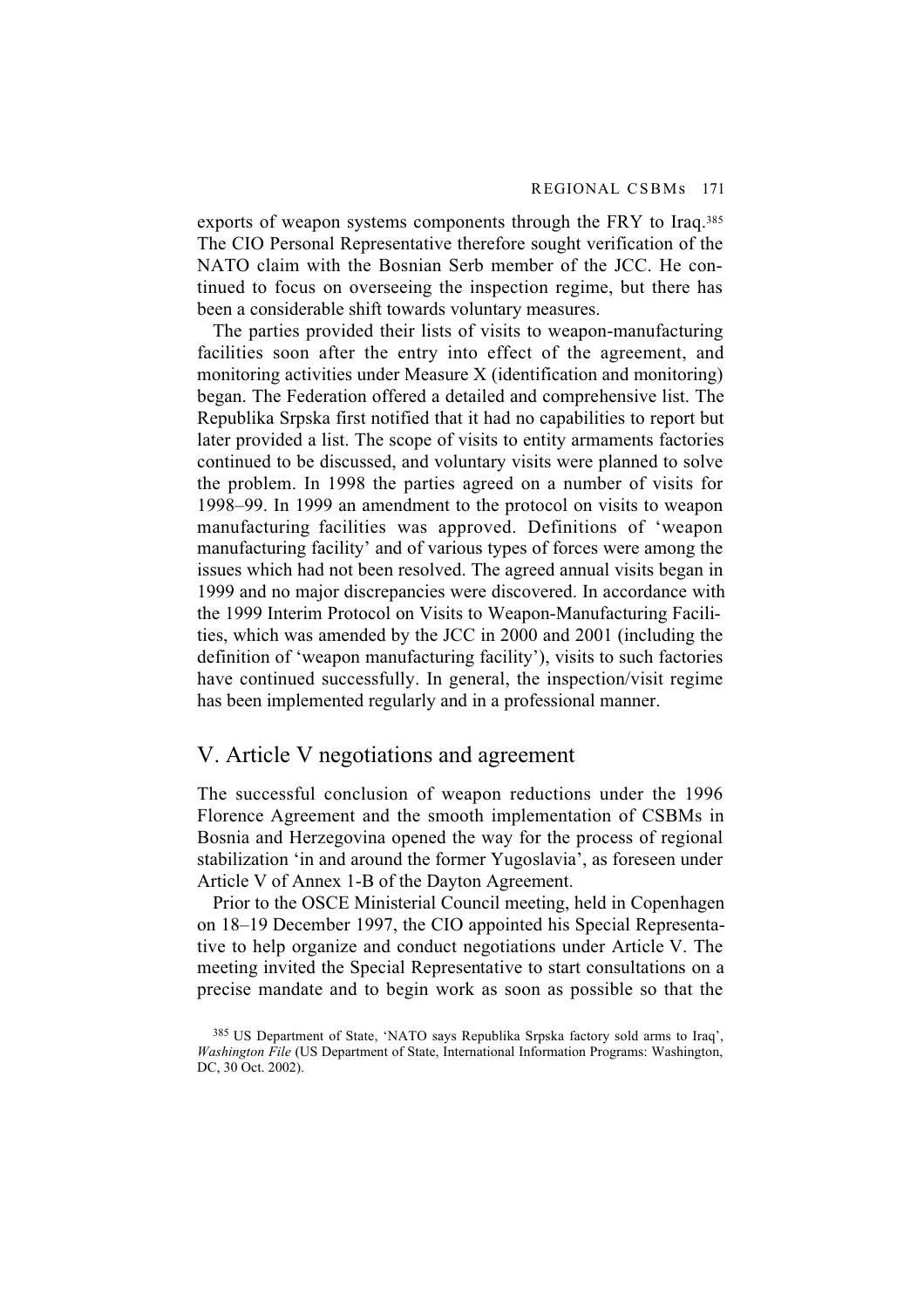initial efforts could be evaluated by the summer of 1998. The Ministerial Council proposed premises for the negotiations:

1. States not party to the Dayton Agreement should participate on a voluntary basis depending on their specific security environment.

2. Bosnia and Herzegovina must be represented at all negotiations related to Article V by a single delegation appointed by the common institutions.

3. The development of CSBMs and other appropriate measures adapted to specific regional security challenges could be considered, and information exchange and verification activities could be agreed in line with existing regimes.

4. Such activities could be agreed between states which currently do not have the opportunity to exchange information with each other or inspect each other under legally binding arms control agreements.

5. The guiding principles should include military significance, practicality and cost-effectiveness.

6. Steps in this context should not prejudice the integrity of existing arms control and CSBM agreements. In particular, Article V talks should not alter obligations under the CFE Treaty or under the Article II or Article IV agreements.386

It was not until the autumn of 1998 that consensus was reached on a number of important points regarding the way that negotiations should be conducted. Although the preliminary discussions were contingent on the satisfactory implementation of Articles II and IV, the volatile situation in the Balkans and the unfinished business of CFE Treaty adaptation also affected the pace of the consultations. On 28 October 1998, the CIO Special Representative for Article V negotiations reported to the Permanent Council that a general understanding had been developed on what should be contained in the agreement. It had been agreed that the region would remain undefined, and 20 states from both within and outside the region had indicated their willingness to be involved in the process.387 One challenge, according to the Special Representative, was to achieve 'a synthesis between the

<sup>386</sup> OSCE, 'Decision no. 2', Ministerial Council document MC(6).DEC/2, 19 Dec. 1997, URL <http://www.osce.org/docs/english/1990-1999/mcs/6cope97e.htm>.

<sup>&</sup>lt;sup>387</sup> These are the 5 former Yugoslav republics plus all states adjacent to the former Yugoslavia: Albania, Austria, Bulgaria, Greece, Hungary, Italy, Romania; the Contact Group states: France, Germany, Russia, the UK and the USA; and the interested states: the Netherlands, Spain and Turkey.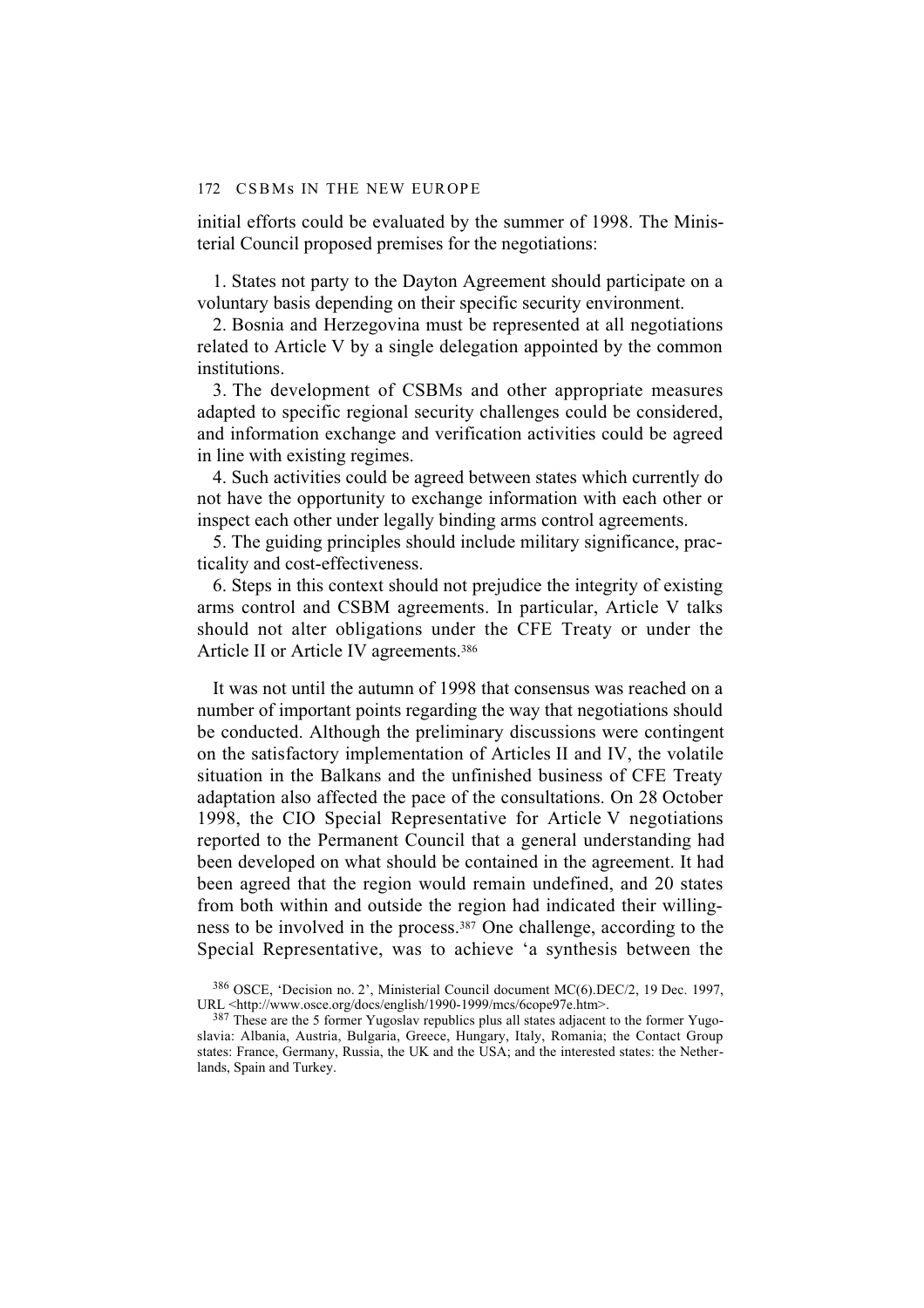dialectic of balancing regional concerns with the indivisible nature of security'. In addition, the interests of states within the region ought to be balanced with those outside states that had an interest in the security of the region.388

Work on the mandate of the Article V negotiations concluded on 27 November. Although the original idea behind the regional stabilization negotiations was to bridge the arms control obligations of Article IV and the neighbouring CFE states parties, the mandate was eventually directed at CSBMs, transparency, verification and riskreduction measures rather than weapon limitations. The talks were to begin in mid-January 1999 but were postponed because of the dramatic situation in Kosovo and the Rambouillet negotiations. They were not resumed until September 1999.

The OSCE Istanbul Summit urged the participants to complete their work by the end of 2000.389 In 2000 the negotiations made headway despite some setbacks resulting from political demonstrations by the FRY.390 Since the end of 1999, the 20 participating states have tabled 12 proposals for measures that could contribute to security in the region in and around the former Yugoslavia on the following areas: exchange of military information, military contacts and cooperation, aerial observation, increased transparency of the defence budgets and planning, and small arms and light weapons.391

As long as President Milosevic was in power in the FRY, the prospects for progress in the talks were uncertain. There was also disagreement among the participants as to whether the Balkans was a special security case needing to be dealt with separately from the rest of Europe. Incompatibilities were indicated on various issues: (*a*) the

<sup>390</sup> The worsening domestic situation in the FRY led to its exclusion from the Peace Implementation Council, held on 23–24 May in Brussels, and to its not being invited to a conference to review the Florence Agreement scheduled for June 2000. (The USA had opposed inviting the FRY to the conference with the aim of internationally ostracizing the FRY Government.) On 25 May the FRY decided to halt its participation in the Sub-Regional Consultative Commission. The Republika Srpska also declined an invitation to take part in an informal review meeting, which was to be held instead of the postponed review conference. In July both the FRY and the Republika Srpska resumed their participation in the implementation of the Florence Agreement, and the review conference and some inspections were rescheduled.

391 OSCE, 'Statement by Ambassador Henry Jacolin, Special Representative of the OSCE Chairperson-in-Office for Article V of Annex 1-B (Regional Stabilization) to the Joint Meeting of the Permanent Council and the Forum for Security Co-operation): What is the status of Article V of Dayton/Paris today?', OSCE document CIO.GAL/48/20, 6 July 2000.

<sup>388</sup> *OSCE Newsletter*, vol. 5, no. 10 (Oct. 1998).

<sup>389</sup> OSCE, 'Istanbul Summit Declaration', OSCE document SUM.DOC/2/99, Istanbul, 19 Nov. 1999, URL <http://www.osce.org/e/docs/summits/istadec/99e.htm>, para. 41.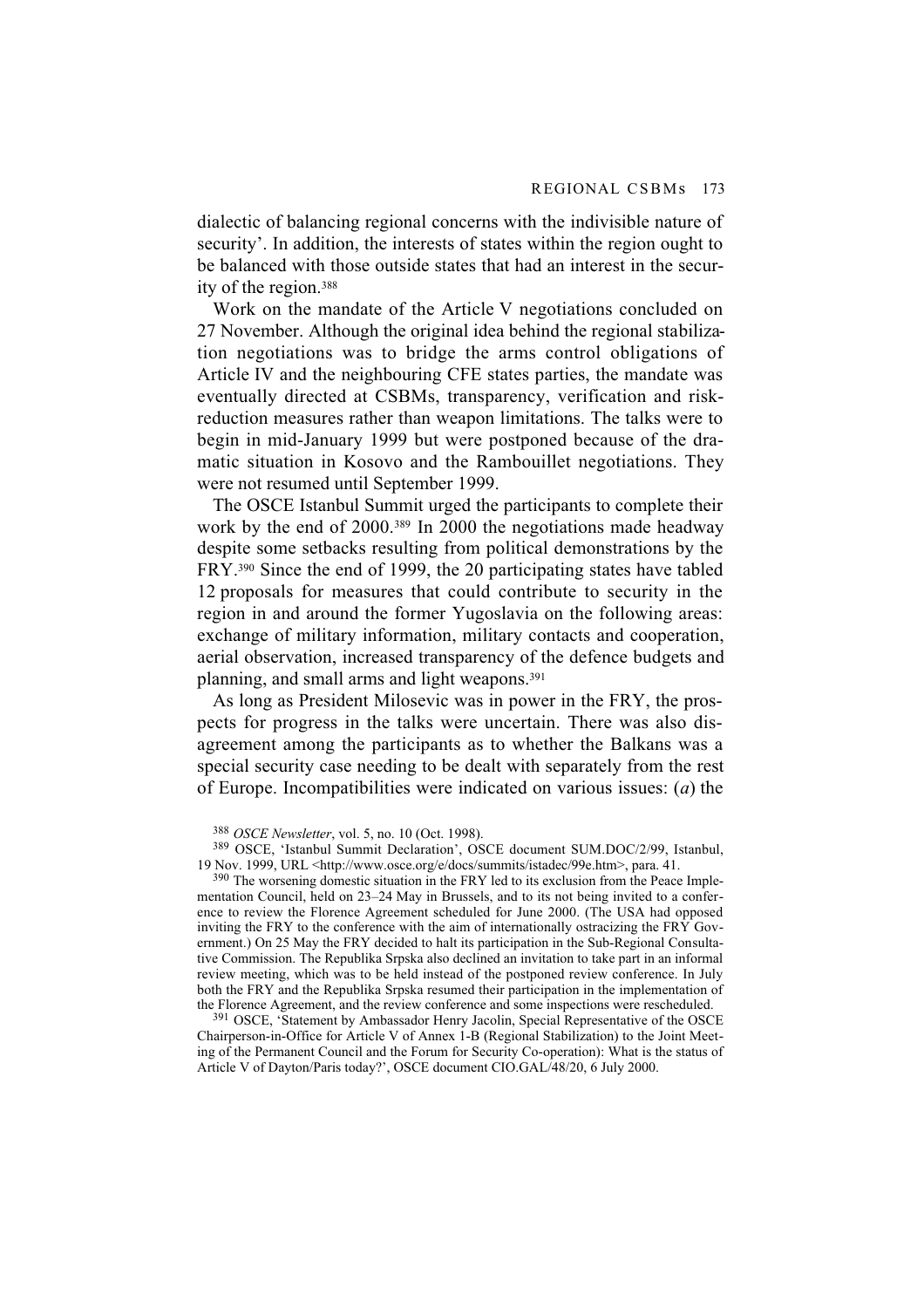choice of regional versus European features; (*b*) whether the FRY should be covered only by Vienna Document obligations or by other, more comprehensive obligations; (*c*) equal or selective application of measures in the context of a possible unintended or undesirable impact on countries adjacent to the region; and (*d*) different arms control obligations under the external (CFE, Open Skies) and intra-region agreements (Articles II and IV).

The discussion reflected to some degree the mood (particularly before Milosevic stepped down) of Western dissatisfaction with the rate of progress, and the re-emerging calls for 'getting out of the Balkans'. The proponents of carrying on with regional stabilization argued that the credibility of the international community was at stake. If the regional order broke down for lack of an Article V agreement, the entire region would face grave consequences (e.g., the independence of Bosnian Serbs or the secession of Kosovo), and the FRY would be constrained only by obligations under Article IV (which was hardly likely in the light of the two temporary 'suspensions' by Belgrade392), without any other commitments above the sub-regional level. The context of the debate altered with the political change in Belgrade in September, and the regional stabilization talks took a new turn. On 26 October the FRY was admitted to the Stability Pact for South Eastern Europe. The November 2000 OSCE Ministerial Council Meeting recognized the significance of the FRY's readmission to the European community of nations and called on the states participating in the Article V talks to conclude their work as soon as possible and by no later than the next OSCE Ministerial Council.393

One important argument was that Article V provided an indispensable instrument for the implementation of the Stability Pact for South Eastern Europe and an essential security and defence component of the pact.394 Conversely, the pact lent coherence to the objectives of

<sup>392</sup> The FRY twice 'suspended' implementation of the Florence Agreement on Yugoslav territory; first, during NATO's air intervention in Kosovo, and, second, against the background of the deepening Kosovo crisis and not having been invited to the Article IV review conference in 2000. See more on this in Lachowski, Z., 'Conventional arms control agreements: issues of compliance', eds I. Anthony, I. and A. D. Rotfeld, *A Future Arms Control Agenda: Proceedings of Nobel Symposium 118, 1999* (Oxford University Press: Oxford, 2001), pp. 237–38.

<sup>393</sup> OSCE, 'Vienna Declaration on the role of the OSCE in South-Eastern Europe', Eighth Meeting of the Ministerial Meeting, Vienna, 27–28 Nov. 2000, URL <http://www.osce.org/ docs/english/1990-1999/mcs/8wien00e.htm>.

394 Stability Pact for South Eastern Europe (note 250).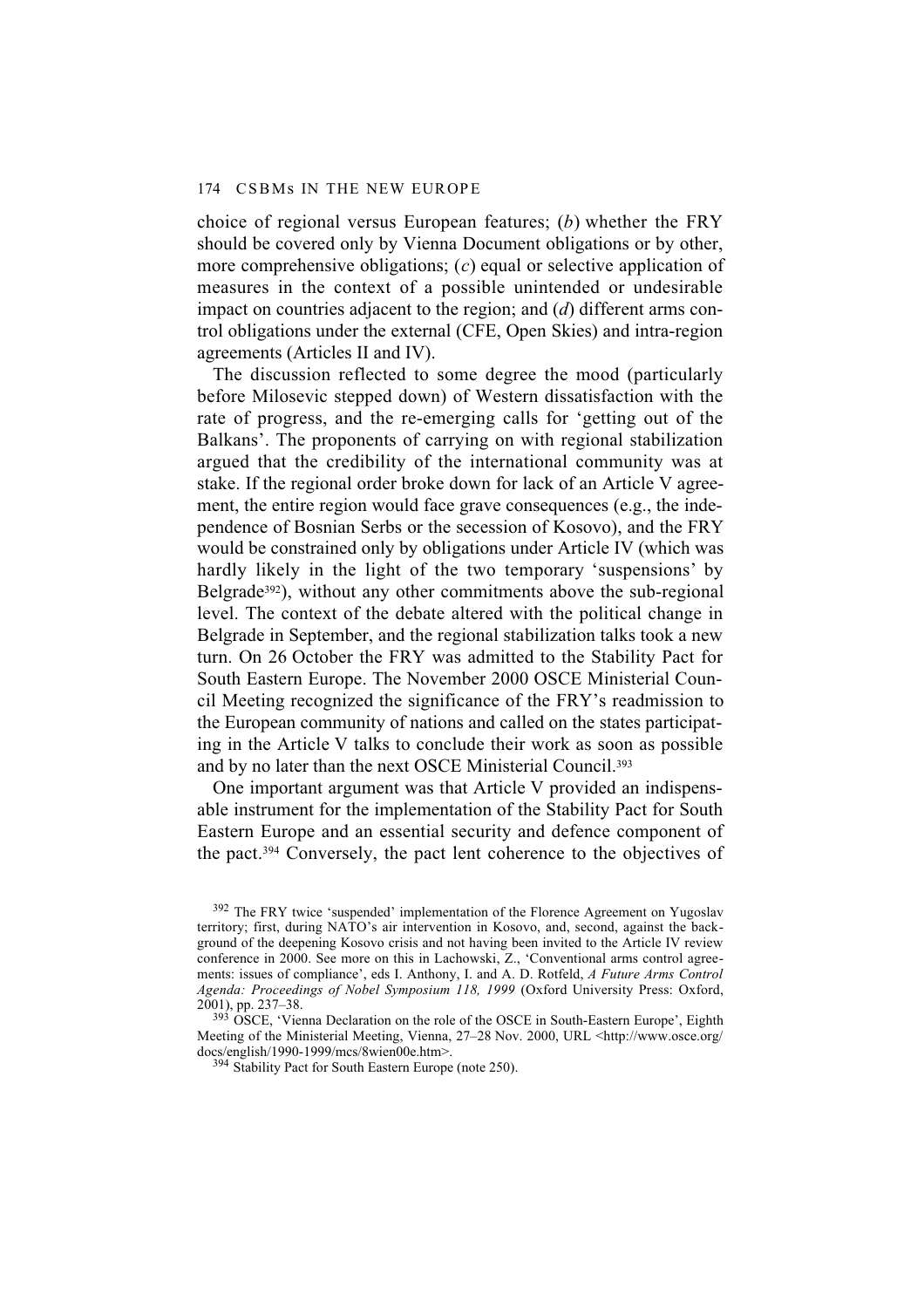Article V, which previously had been an isolated endeavour focused on military security.395

On 18 July 2001, the 20 states participating in the negotiations under Article V of the Agreement on Regional Stabilization reached consensus on a politically binding joint document. The Concluding Document of the negotiations ended a long and, at times, difficult negotiating process. The original mandate of the negotiation—to link the arms control obligations of the parties to the Florence Agreement with those of the neighbouring parties to the CFE Treaty—was not attained. The 1999 Agreement on Adaptation of the CFE Treaty superseded this mandate by introducing a new framework for arms control in Europe, including individually set ceilings for military holdings. Structural arms control measures were not dealt with since certain participating states did not wish to address future arms control limitations until the time of their accession to the adapted CFE Treaty. The participants also could not agree on a binding information exchange regime which would go beyond their existing obligations. Moreover, since many countries in the region were already parties to various bilateral and multilateral agreements and considered that their participation in the latter effectively ensured their security, there was no major incentive to expand such measures. Finally, the admission of the FRY to the OSCE, in November 2000, helped change the political situation and relax tensions and fears in the region.

The Concluding Document provides a list of voluntary CBMs, for the most part inspired by Chapter X (regional measures) of the Vienna Document 1999. They cover defence-related information, expanded military contacts and cooperation, military activities, inspections and evaluation visits, de-mining and destruction of APMs and SALWs. A commission of participating states was established to review the implementation of the measures, and it undertook to cooperate closely with the Stability Pact for South Eastern Europe. The measures took effect on 1 January 2002.396

The Sub-Table on Defence and Security of the Stability Pact's Working Table III on Security Issues welcomed the conclusion of the

<sup>395</sup> See 'Statement by Ambassador Henry Jacolin' (note 391).

<sup>396</sup> OSCE, 'Concluding Document of the Negotiations under Article V of Annex 1-B of the General Framework Agreement for Peace in Bosnia and Herzegovina', Article V document ArtV.DOC/1/01, 18 July 2001; and 'Statement by Ambassador Henry Jacolin, Special Representative of the OSCE for Article V (Regional Stability)', Joint PC/FSC Meeting, Vienna, 19 July 2001.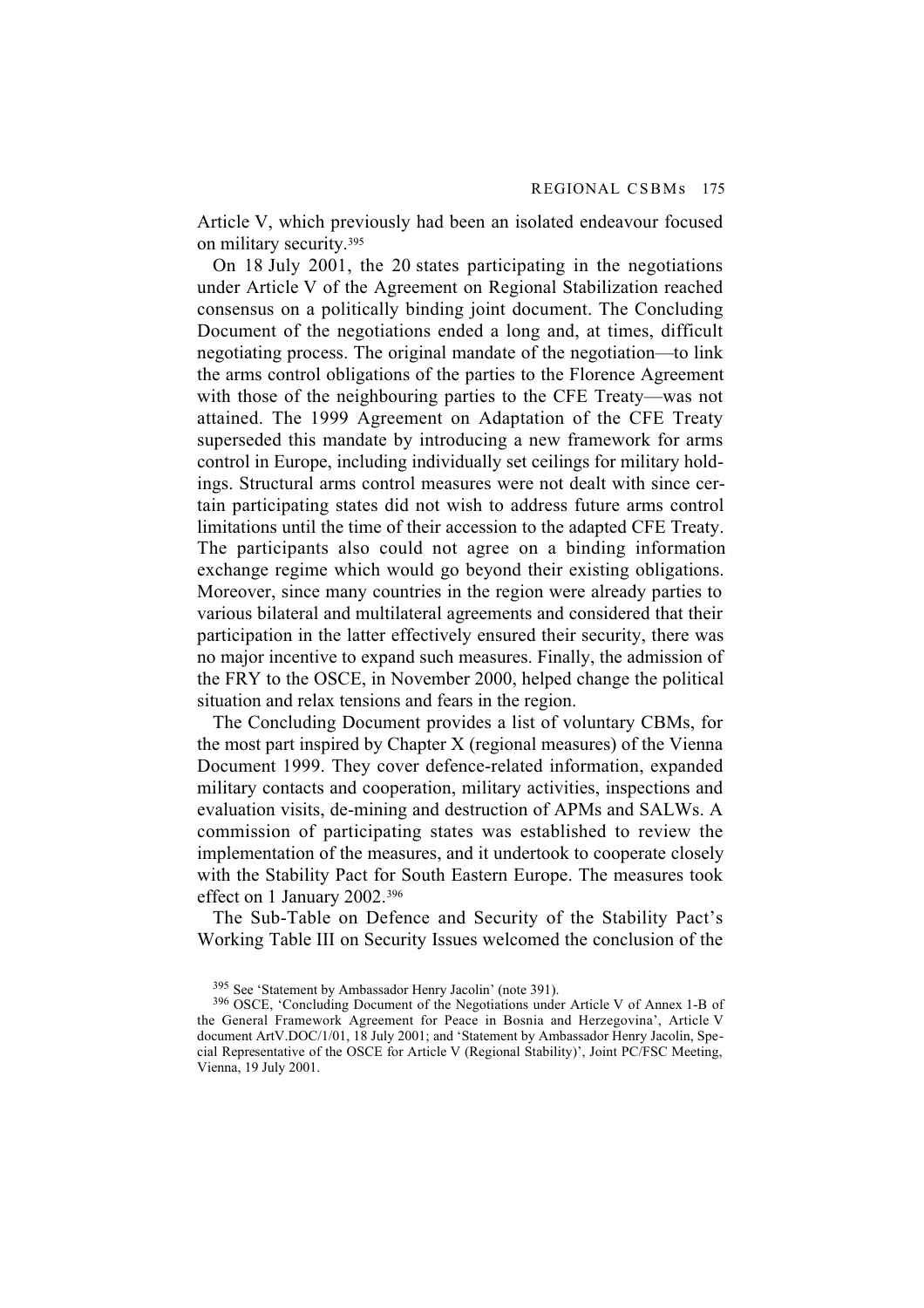Article V negotiation and stressed the need to establish close links between Working Table III and the Article V Commission, particularly through coordinated, regular joint meetings. The Regional Arms Control, Verification and Implementation Assistance Centre (RACVIAC) also declared its desire to contribute to the implementation of the agreement.<sup>397</sup>

Following its first meeting in October 2002 the Article V Commission reached consensus on its procedures and working methods, which became effective on 1 March 2003. The annual meeting of the participating states, held on 31 October 2003, reviewed activities, some of which are carried out under the Stability Pact for South Eastern Europe. The participating states provided information on activities planned for 2004, including accommodation of additional inspections and evaluation visits, engagement in information exchange extending beyond the Vienna Document 1999 provisions, the intensification of CBMs, and the evaluation of further possible cooperation and assistance on the issues of anti-personnel mines and small arms and light weapons.398

Assessment of the purpose, negotiation and final outcome of Article V makes clear that, despite great effort, little was achieved. The situation in the Balkans is stabilizing and the security credentials of those states are improving (e.g., as demonstrated by the suspension of the Article II Agreement). The modest confidence-building measures being employed in the region are largely of symbolic value but, nonetheless, can play a potentially significant role in the efforts leading towards greater stability and predictability in security matters.

<sup>397</sup> OSCE, Working Table III on Security Issues. Fifth Meeting of the Working Table on Security Issues, Chairman's Conclusions, State Secretary Kim Traavik, Budapest, 27–28 Nov. 2001. The Sub-Table on Defence and Security Issues has a supporting, facilitating and coordinating role in providing funding and resources for Article V measures. In recent years the RACVIAC has focused more on security sector reform than on arms control. The South Eastern Europe Clearinghouse for the Control of Small Arms and Light Weapons (SEESAC) plays a central role in the Stability Pact approach to SALW issues.

398 Delegation of Germany, Chairman of the Article V Commission, 'Information of the OSCE Permanent Council and the Forum for Security Co-operation on activities of the Commission of the Participating States established under the Concluding Document of the Negotiations under Article V of Annex 1-B of the General Framework Agreement for Peace in Bosnia and Herzegovina following their 2003 Meeting on 31 October 2003', Article V Document Art V.DEL/5/03, 26 Nov. 2003.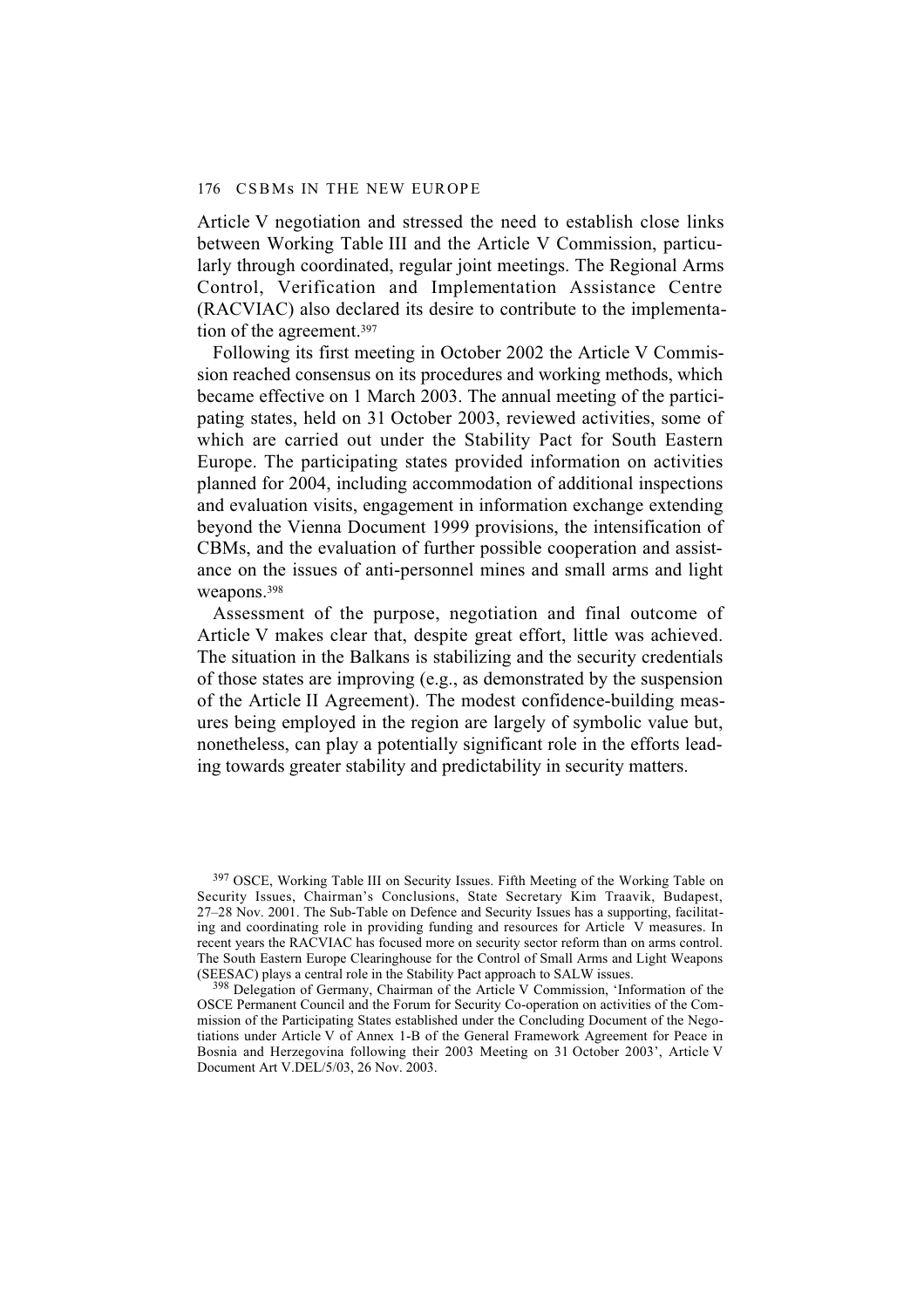# 8. Open Skies

## I. The Treaty on Open Skies

The open skies proposal was first advanced by US President Dwight D. Eisenhower in 1955 and relaunched in an expanded version by President George Bush in 1989 with the aim of allowing flights by unarmed reconnaissance aircraft over the territories of the Soviet Union, the USA and their allies.<sup>399</sup> Although not the breakthrough it might have been at the apogee of the cold war period, the proposal offered several considerable military and political security benefits, such as enhancing verification of arms control agreements; increasing openness and transparency, including through access by many countries to the information provided by open skies overflights; risk reduction; and a conflict prevention and crisis-management potential.<sup>400</sup>

In the run-up to the conclusion of the open skies negotiation, on 15 May 1991 Hungary and Romania signed an agreement on the establishment of an open skies regime that had a stimulating effect on the negotiation. The implementation of the Hungarian–Romanian agreement was a success and proved the confidence-building potential of open skies and the technical feasibility of cost-effective cooperative procedures.401

On 24 March 1992, 25 states signed the Treaty on Open Skies at Helsinki (see table 8.1).402 The treaty aims to 'improve openness and transparency, to facilitate the monitoring of compliance with existing or future arms control agreements and to strengthen the capacity for conflict prevention and crisis management' in the CSCE framework and other relevant international institutions.403

<sup>399</sup> The original 1955 US proposal covered only the superpowers.

400 For more on these and other, more near-term, motivations (such as offsetting the Gorbachev disarmament offensive) at that time, see Tucker, J. B., 'Back to the future: the Open Skies talks', *Arms Control Today*, Oct. 1990, pp. 20–24.

401 See, e.g., Spitzer, H., 'Open Skies Treaty: a cooperative approach to confidence building and verification', eds D. Schroeer and A. Pascolini, *The Weapons Legacy of the Cold War: Problems and Opportunities* (Ashgate: Brookfield, Vt., Singapore, Sydney, 1997), pp. 172–75.

<sup>402</sup> Under Article XVII of the treaty, former Soviet republics were allowed to join it, without specific approval of the states parties, if they signed before the treaty entered into force.

<sup>403</sup> The preamble of the treaty also envisages the possible extension of the regime into additional fields, such as the protection of the environment. The NNA countries expressed their desire to participate in the treaty at the time it was signed. However, the major obstacle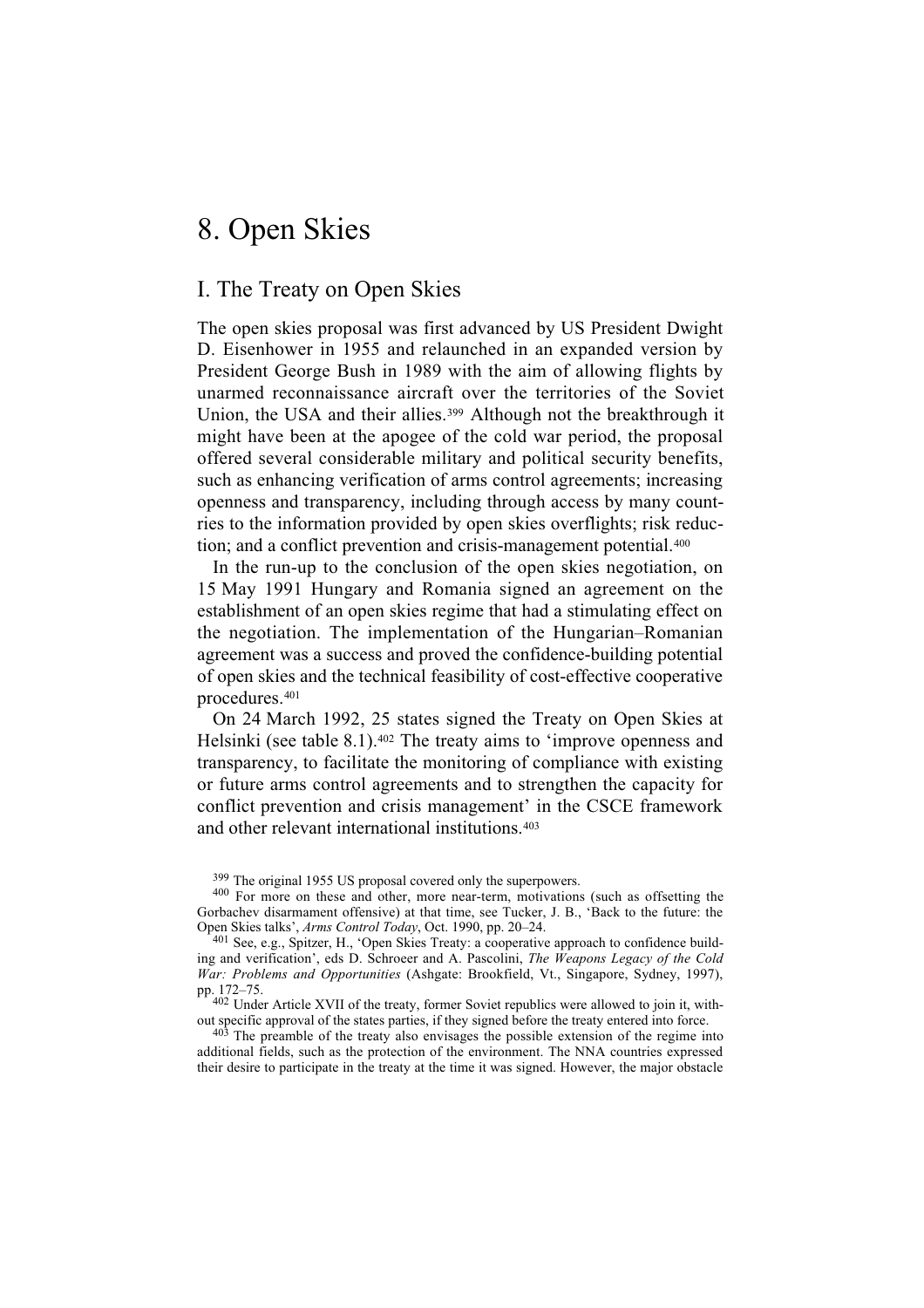#### 178 CSBMs IN THE NEW EUROPE

| Parties                 | Date of deposit <sup>a</sup> |
|-------------------------|------------------------------|
| <b>Belarus</b>          | 2 Nov. 2001                  |
| Belgium                 | 28 June 1995                 |
| Bosnia and Herzegovina  | 21 Aug. 2003                 |
| Bulgaria                | 15 Apr. 1994                 |
| Canada                  | 21 July 1992                 |
| Czech Republic          | 21 Dec. 1992                 |
| Denmark                 | 21 Jan. 1993                 |
| Finland                 | 12 Dec. 2002                 |
| France                  | 30 July 1993                 |
| Georgia                 | 31 Aug. 1998                 |
| Germany                 | 27 Jan. 1994                 |
| Greece                  | 9 Sep. 1993                  |
| Hungary                 | 11 Aug. 1993                 |
| <b>Iceland</b>          | 25 Aug. 1994                 |
| Italy                   | 28 Oct. 1994                 |
| Kyrgyzstan <sup>b</sup> |                              |
| Latvia                  | 13 Dec. 2002                 |
| Luxembourg              | 28 June 1995                 |
| Netherlands             | 28 June 1995                 |
| Norway                  | 14 July 1993                 |
| Poland                  | 17 May 1995                  |
| Portugal                | 22 Nov. 1994                 |
| Romania                 | 5 June 1994                  |
| Russia                  | 2 Nov. 2001                  |
| Slovakia                | 21 Dec. 1992                 |
| Slovenia                | 25 July 2004                 |
| Spain                   | 18 Nov. 1993                 |
| Sweden                  | 28 June 2002                 |
| Turkey                  | 30 Nov. 1994                 |
| <b>UK</b>               | 8 Dec. 1993                  |
| Ukraine                 | 20 Apr. 2000                 |
| <b>USA</b>              | 3 Dec. 1993                  |

**Table 8.1.** Status of the 1992 Open Skies Treaty, as of 24 August 2004

*<sup>a</sup>* The treaty enters into force for a state 60 days after the date of deposit of its instrument of accession.

*<sup>b</sup>* Kyrgyzstan signed but has not ratified the treaty.

*Source*: Canadian Department of Foreign Affairs and International Trade, 'Treaty on Open Skies', 24 Aug. 2004.

to the accession of other CSCE states was the Turkish position. Turkey wanted to block accession by Cyprus and therefore opposed membership for NNA countries.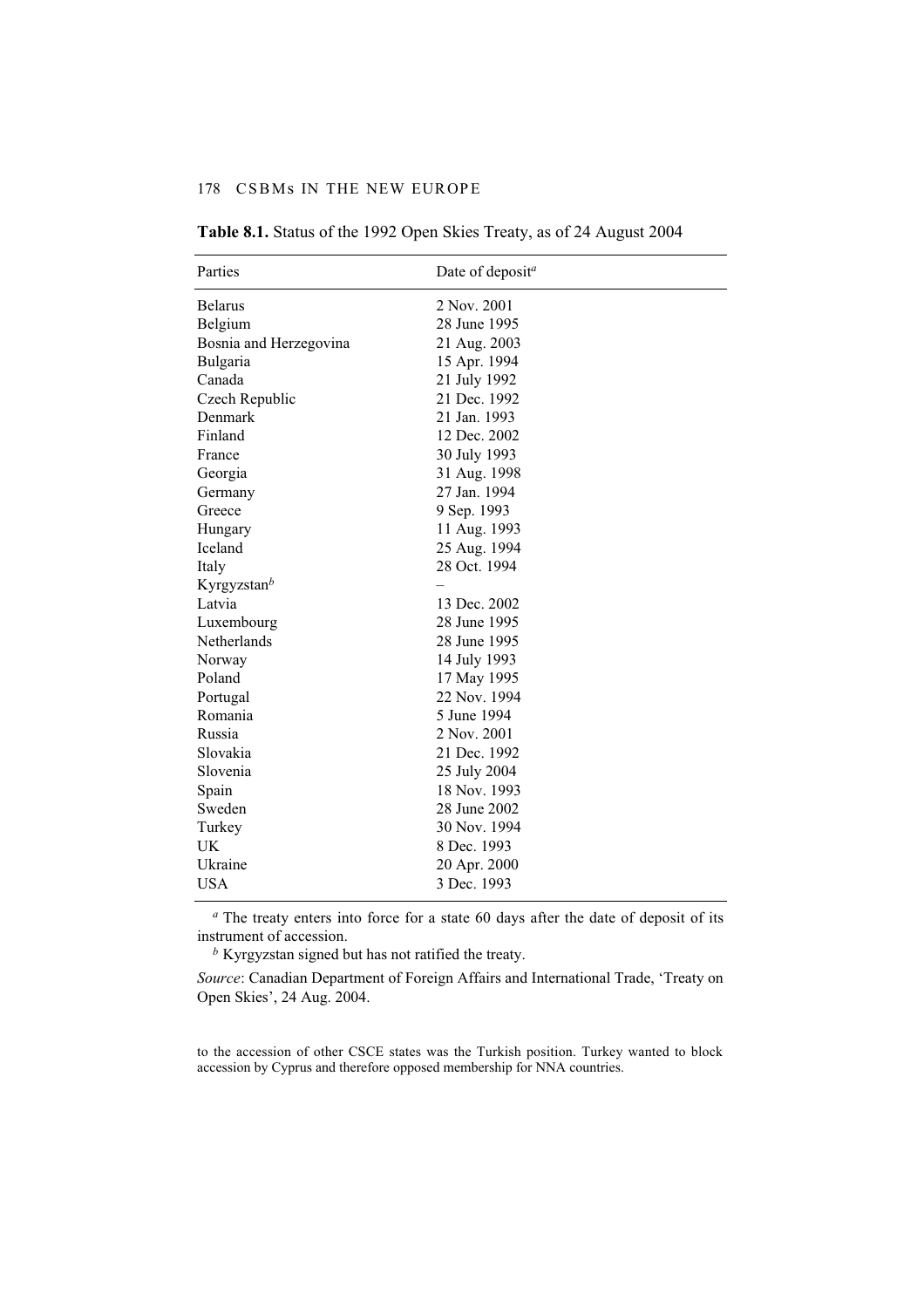The treaty focuses on four major issues: territory, means of observation (aircraft), sensors and quotas. The entire territory of all parties must be accessible to aerial observation. Only flight safety considerations may restrict the conduct of observation flights. Unarmed aircraft provided by either the observing or observed country can be used. All aircraft and sensors must pass specified certification and inspection procedures to ensure they meet the standards of the Open Skies Treaty, taking into account the legitimate interests of the observed state party. Aircraft may have video, panoramic and framing cameras for daylight photography, infrared line scanners for a day/ night capability and sideways-looking synthetic aperture radar for a day/night all-weather capability.

Image quality must permit recognition of major military equipment,404 allowing significant transparency regarding armed forces and activities. Sensor categories and capabilities can be improved by agreement. All equipment used must be commercially available to all states parties. Data from the flights are to be immediately shared by the observing and observed parties, and may be purchased by other parties to the treaty. Each party agreed to annual quotas of observation flights it is willing to receive.

The treaty is important for states that lack other means of observation, such as satellite reconnaissance capabilities. The egalitarian nature of the agreement, with the acquired data to be widely shared, makes the Open Skies regime particularly valuable for small states.405

After Kyrgyzstan signed the treaty in December 1992, and the division of Czechoslovakia on 1 January 1993, the number of signatories rose to 27. By establishing a multilateral regime for the conduct of observation flights by unarmed reconnaissance aircraft over the territories of states parties in the area 'from Vancouver to Vladivostok' (i.e., much larger than both the areas of application for the CFE Treaty and CSBMs), the treaty became potentially the most extensive confidence-building and stability-enhancing venture to promote openness and transparency about military forces and activities.

However, the ratification of the treaty proceeded slowly. There were a number of reasons for this, including the fact that many of the political objectives of the treaty had become outdated. The original,

 $404$  E.g., it will make it possible to distinguish a tank from a truck.

<sup>405</sup> Bailer, S., 'The Treaty on Open Skies', *SIPRI Yearbook 1995: Armaments, Disarmament and International Security* (Oxford University Press: Oxford, 1995), p. 821.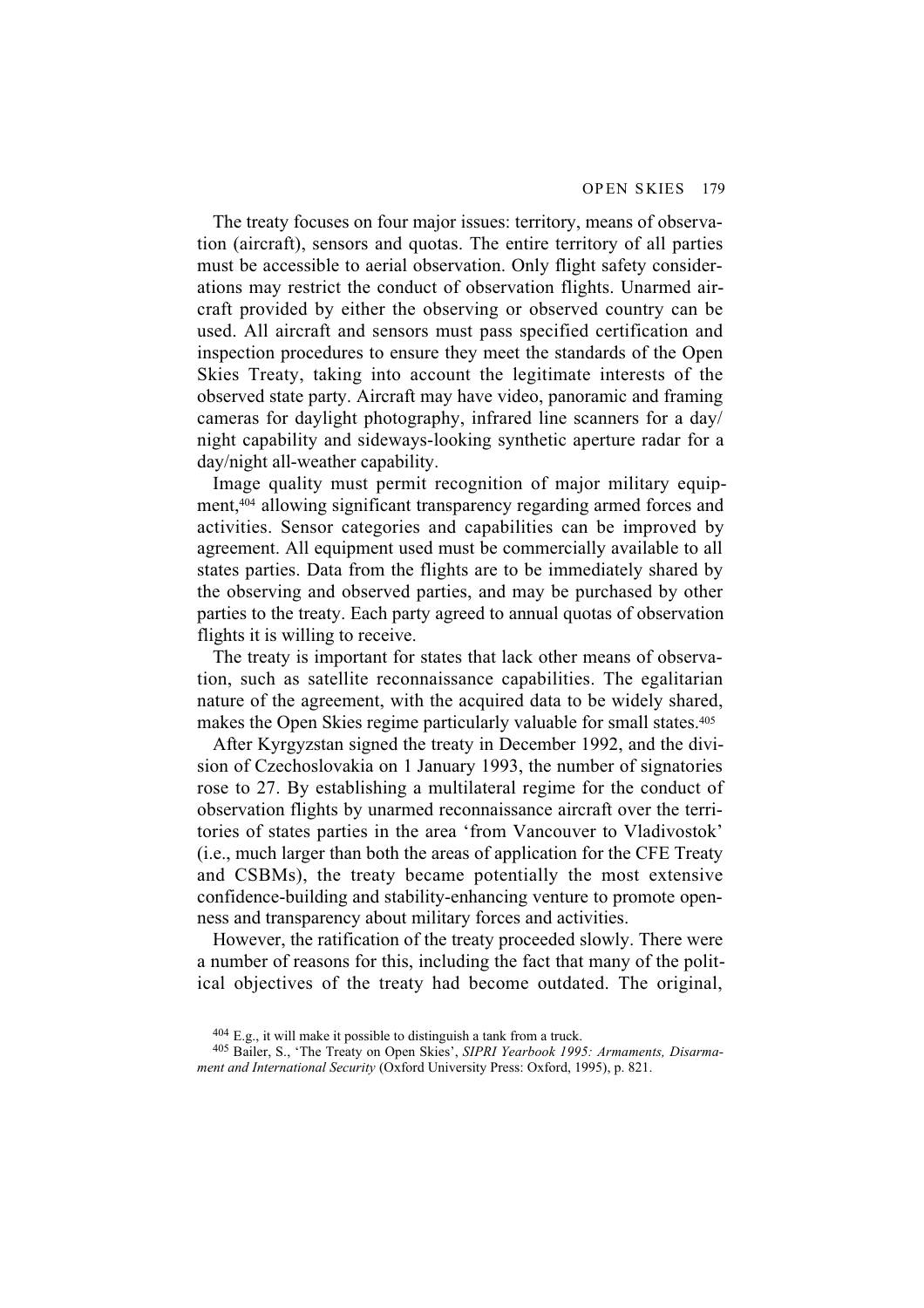mainly US/NATO, intention of making the military sector of the Soviet Union/Russia more transparent had already been achieved in other ways. Another important reason was the cost of implementing the provisions of the Open Skies Treaty; many CSCE states claimed that they could not afford to observe other states on their own because the financial burden was too great. With military budget squeezes across the CSCE area, the treaty seemed to have been de-emphasized.

Many countries have not rushed ratification of the Open Skies Treaty for non-political reasons, such as issues of higher priority on their agenda.406 Russia, however, had distinct political problems. The treaty was long prevented from entering into force because of the continuing failure of Belarus, Russia and Ukraine to ratify it; Russia's reluctance to proceed with ratification was the greatest obstacle. The opposition in the Russian Duma claimed that the treaty discriminated against Russia because the NATO states had agreed not to conduct overflights of each other's territory. Therefore Russia and Belarus would have to accept an excessive number of overflights compared with, for example, Germany and the USA because the former two states functioned as a single entity for quota allocation purposes. Although the Western European Union states had voluntarily offered Russia additional overflights, the opponents to the treaty in the Duma did not change their minds. Evidently, the treaty was being 'held hostage' to other outstanding political and military issues—missile defence, the 1993 Treaty on Further Reductions and Limitations of Strategic Offensive Arms (START II Treaty) and the Comprehensive Nuclear Test-Ban Treaty (CTBT). For its part, Belarus was apparently just waiting for Russia's ratification.

Ukraine failed several times in the 1990s to ratify the treaty. One of the reasons was financial. Many Ukrainian deputies also voiced concern that ratification might lead to a deterioration in Ukrainian– Russian relations and that participation in the treaty might become an engine for (undesirable) integration with NATO.<sup>407</sup>

Meanwhile, Western governments were more anxious for other prominent arms control agreements to be reached or enter into force:

<sup>406</sup> Institute for Defense and Disarmament Studies, *Arms Control Reporter* (IDDS: Brookline, Mass.), sheet 409.B.49, Dec. 1995.

 $407$  Hryshchenko, K. (Deputy Foreign Minister of Ukraine), 'The road to the Open Skies', *Holos Ukrayiny* (Kiev), 31 July 1998, in 'Ukraine: Minister on Open Skies Treaty', Foreign Broadcast Information Service, *Daily Report–Central Eurasia* (*FBIS-SOV*), FBIS-SOV-98- 224, 12 Aug. 1998.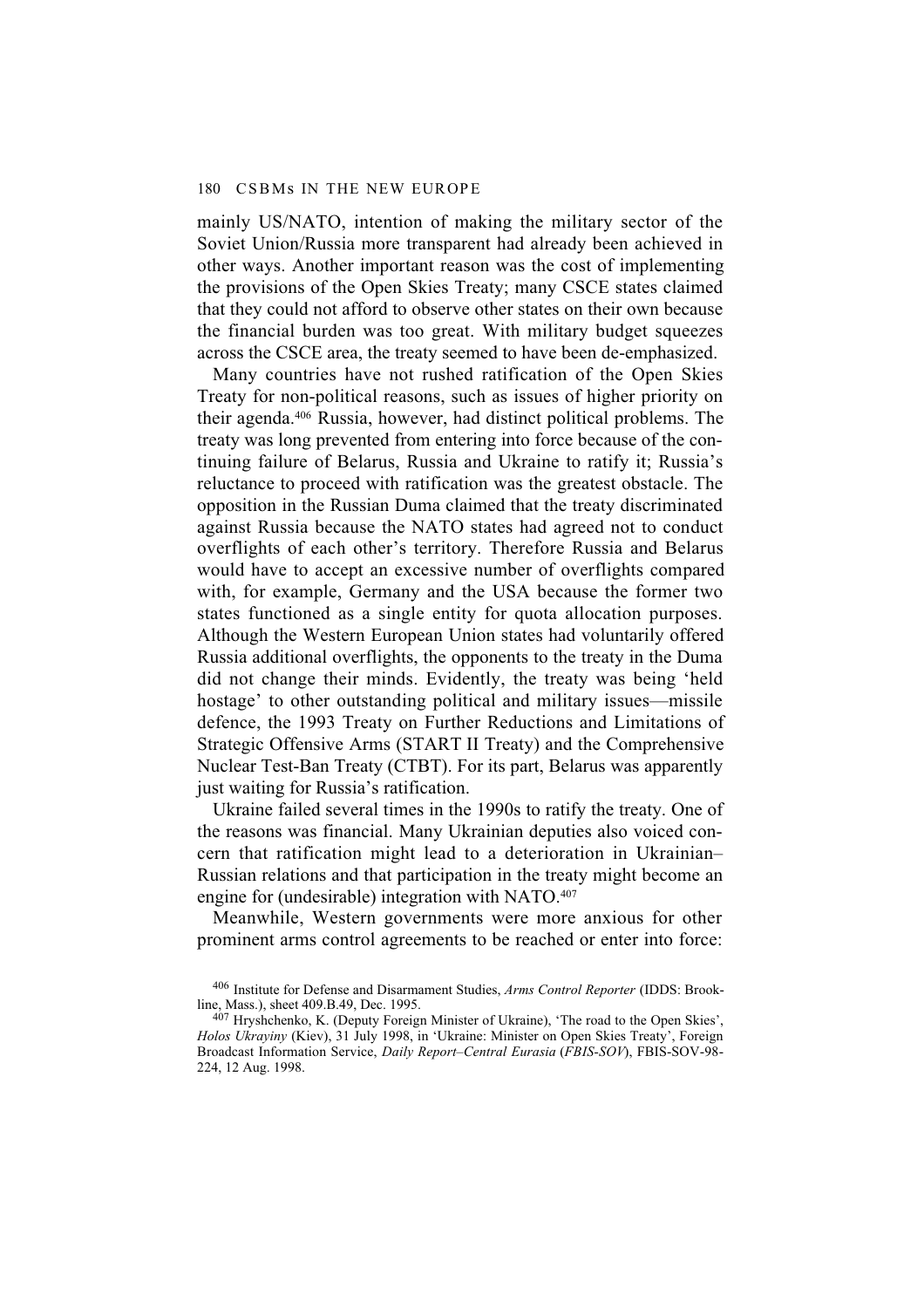the 1993 Chemical Weapons Convention, the 1993 START II Treaty and an adapted CFE Treaty.

The 1999 Istanbul OSCE summit meeting nevertheless reaffirmed the significance of the treaty, and urged early completion of the process of its ratification and entry into force. The OSCE participants underlined that trial flights were in no way a substitute for the regime of observation flights as set forth in the treaty.408 On 2 March 2000, the Ukrainian Parliament ratified the treaty. Russia had to wait until the change of policy in 2001, when both it and Belarus ratified the treaty and deposited their instruments of ratification on 2 November 2001. The Treaty on Open Skies entered into force on 1 January 2002.409

Once the treaty had entered into force, additional OSCE states could apply for participation in the Open Skies regime until 1 July 2002, and after that any country could request to accede to the treaty.<sup>410</sup> On 5 November 2001 Sweden and Finland announced their intention to accede to the treaty. In 2002 the applications for accession by Bosnia and Herzegovina, Croatia, Finland, Latvia, Lithuania and Sweden were approved by the Open Skies Consultative Commission (OSCC). As of September 2004, four additional states had become parties to the treaty—Bosnia and Herzegovina, Finland, Slovenia and Sweden. Several other states were in the process of becoming members (Croatia, Estonia and Lithuania). Turkey continued to block the accession of Cyprus, which still constitutes a challenge for OSCE diplomacy to overcome.

## II. The OSCC and overflights

The Open Skies Consultative Commission was established to oversee the implementation and operation of the treaty, to resolve ambiguities which might arise and to consider applications for and agree to technical and administrative measures on accession by other states. It held

<sup>408 &#</sup>x27;Istanbul Summit Declaration' (note 389), para. 42.

<sup>409</sup> Kyrgyzstan has signed but not yet ratified the treaty, but it does not belong to either of the categories of states whose ratification is necessary for its entry into force.

<sup>410</sup> For 6 months after entry into force of the Treaty on Open Skies (until 1 July 2002), any other OSCE participating state was able to apply for accession by submitting a written request to one of the depositaries for consideration by the OSCC. Applications were subject to consensus agreement by the OSCC. The treaty enters into force 60 days after a state has ratified it. After 1 July 2002 the OSCC was to consider the application for accession of any other state. The text of the treaty is available at  $\langle \frac{http://www.osce.org/docs/}{$ .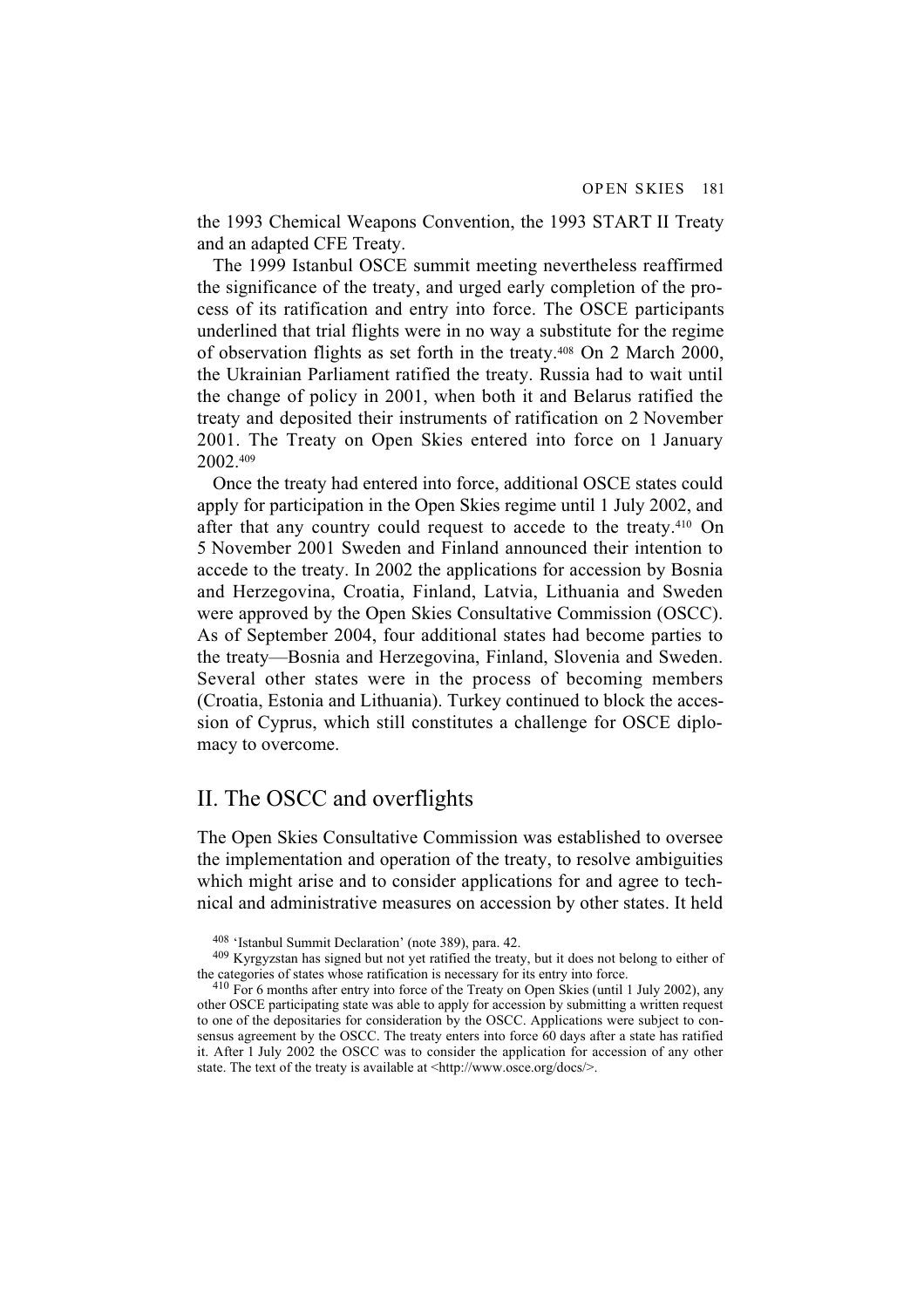regular and informal meetings in Vienna, chiefly dealing with the technical and procedural issues of implementing the treaty. In the first years after the signing of the treaty, the work of the OSCC progressed slowly. Several informal working groups were set up on costs, sensors and calibration rules, flight rules and procedures and their legal implications, data exchanges and notifications. They aimed to resolve and gain consensus on controversial issues and facilitate the functioning of the OSCC.411 Mock certification inspections were conducted by states. On the basis of the work of these groups, the OSCC added legally binding 'Decisions' to the treaty. The agreed texts were to become effective together with the treaty. The OSCC also resolved such matters as that of Czech and Slovak flight quotas and considered the establishment of a new scale for the distribution of administrative costs.

Just before the entry into force of the treaty in 2002, the OSCC decided to establish three informal working groups on certification, sensors, and rules and procedures. During the initial certification period, 16 states parties certified their observation aircraft and sensor configuration in accordance with the provisions of the Open Skies Treaty. A number of other parties indicated that they intended to do so in the future. The certifications made it possible for formal observation flights to begin in August 2002.

Another major factor in the run-up to the entry into force of the treaty was the overflight experience gained in the period of its provisional application (1992–2001). The parties were interested in arranging mutual trial flights with the aim of developing and testing procedures and for training purposes. Every year since 1992 a growing number of such flights have been carried out. While Open Skies observation aircraft, equipment and flight operation are costly, further agreements on pooling equipment and operations are expected. In 1993 Belgium, Luxembourg and the Netherlands concluded a cooperation agreement under which they would operate jointly from the Belgian Air Force base at Melsbroek.412 In October 1993, it was reported that, in order to cut back on the anticipated costs of implementing the treaty, 11 nations, including Canada and the Benelux countries, were considering sharing a single Open Skies aircraft with a limited sensor

<sup>411</sup> For more on the agenda of the OSCC see the SIPRI Yearbooks 1993, 1994 and 1995.

<sup>412</sup> *Trust and Verify*, no. 42 (Nov. 1993). The 3 states are regarded as a single state party for the purposes of the treaty.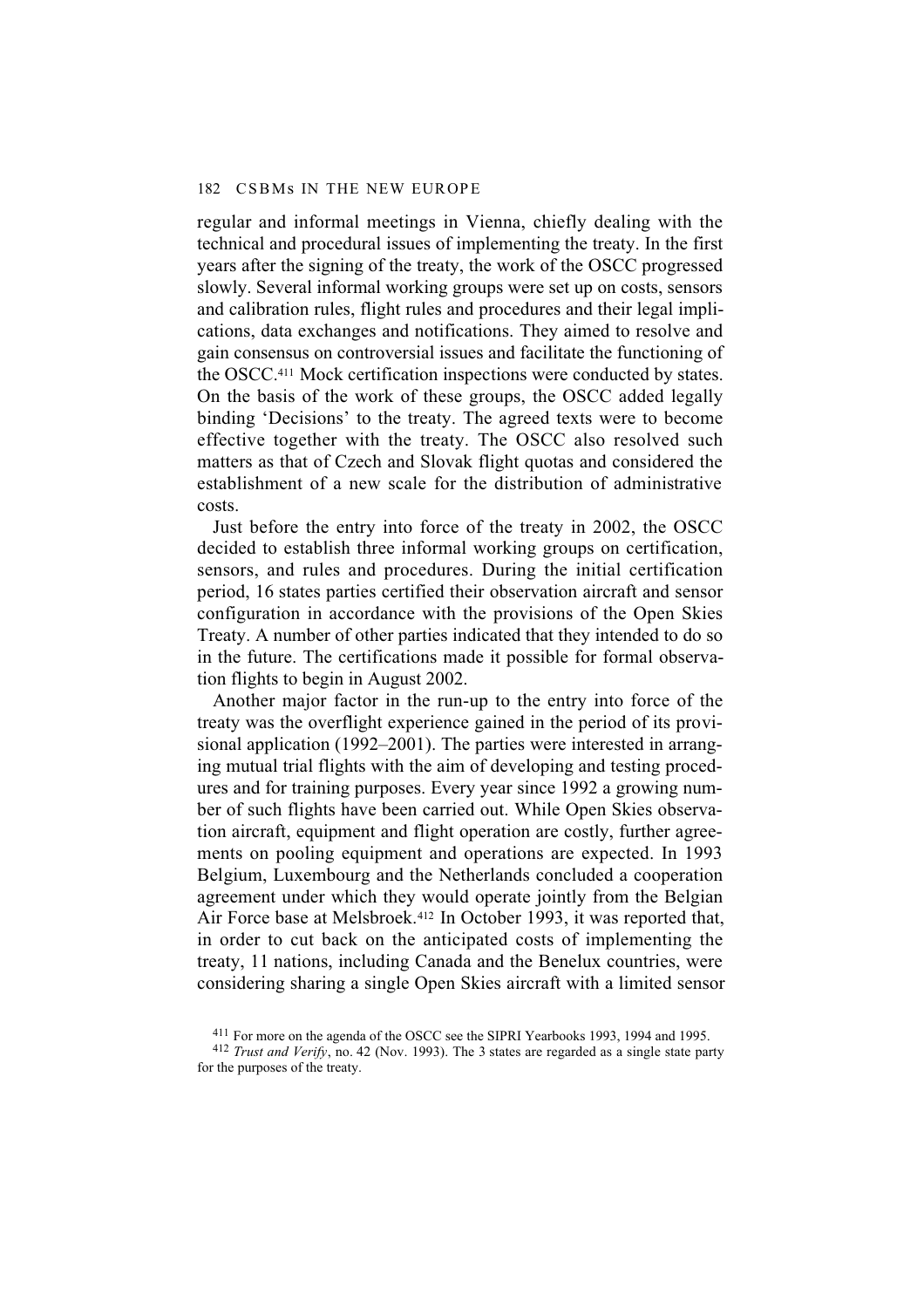package consisting of video and panoramic cameras. As an additional cooperative venture, the WEU states considered the formation of a pool of aircraft for the same purpose.413

The signatories carried out an intensive programme of reciprocal overflights, and failure to ratify the treaty did not prevent Russia from participating in the informal trial flights. After a stalemate of more than a year, in 1997 the Russian Defence Ministry consented to a new round of bilateral trial flights. In July–August 1997 Russia conducted its first surveillance flight over the United States (following Ukraine, which was the first former WTO country to fly over the USA in April). Some of the flights were 'taxi' flights, that is, crews flew in the host country's aircraft and used the host's sensors.<sup>414</sup>

In 1996–2001 more than 350 such trial flights took place. These flights have resulted in steady interest in sustaining the Open Skies regime.415 In 2002, 67 observation flights were conducted; 82 such missions were planned for 2004.

At the end of October 2003, the first annual review of active quotas for observation flights for 2004 was completed by the OSCC.416 Italy certified its observation aircraft and sensor configurations, and several other states indicated their intentions to do so. In late November, Latvia was allocated a passive quota of (four) observation flights, ending a dispute between it and some other parties over this issue. A number of other issues were addressed by the OSCC in 2003, many of which arose in connection with the entry into force of the treaty in 2002. One of the main issues was how to deal with the fact that some states had changed the location and number of Open Skies airports since signing the treaty. This causes problems since it affects the relationship between maximum flight distances, flight quotas, and the number and location of Open Skies airports. Other issues addressed

413 Institute for Defense and Disarmament Studies, *Arms Control Reporter* (IDDS: Brookline, Mass.), sheet 409.B.41, Dec. 1993.

416 OSCC, 'Decision no. 18/03 to the Treaty on Open Skies: redistribution of active quotas for observation flights 2004', OSCC document OSCC.DEC/18/03, 27 Oct. 2003.

<sup>414</sup> Institute for Defense and Disarmament Studies, *Arms Control Reporter* (IDDS: Brookline, Mass.), sheet 840.B.31, June 1997; and *Atlantic News*, no. 2939 (31 July 1997), p. 4; and no. 2974 (18 Dec. 1997), p. 3.

<sup>415</sup> OSCE, 'All conditions fulfilled for Open Skies Treaty to enter into force', Press Release, 5 Nov. 2001. The information seminar on the treaty, held in Oct. 2001, underlined the potential for application in such areas as environmental protection, humanitarian crises and natural disasters. OSCE, 'Report on the information seminar on the Treaty on Open Skies, Vienna, 1 and 2 October 2001', OSCE document OSCE.DEL/35/01, 5 Oct. 2001.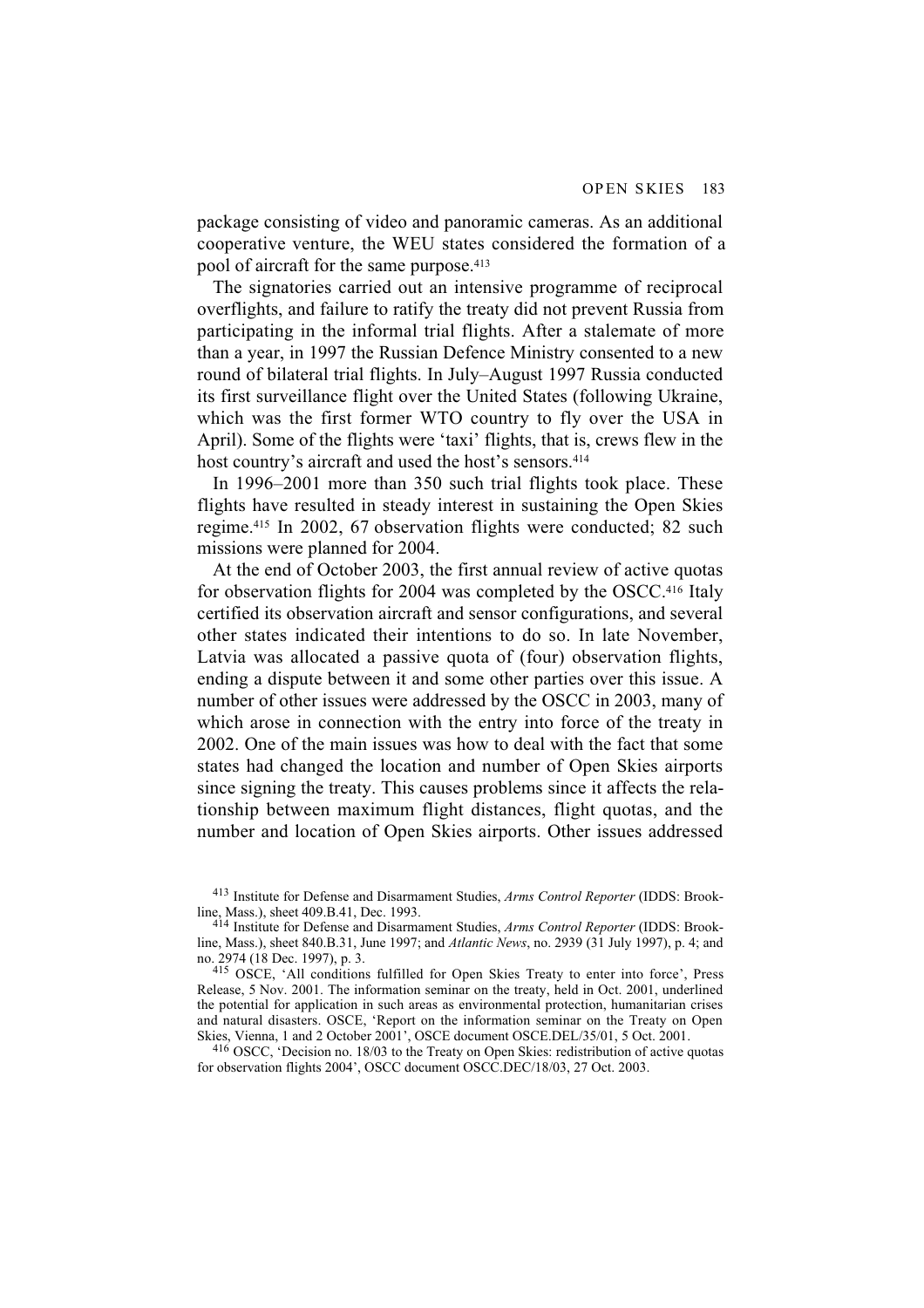included transits necessary during observation flights and the distribution of costs related to the implementation of the treaty.

With the Treaty on Open Skies operating fully and with new OSCE states continuing to accede to it, its tasks can now be reappraised and adapted to the new security environment. In the run-up to the 2005 review conference various suggestions have been floated, including: (*a*) the geographical expansion of the regime by accession of the former Yugoslav states (see below) and the South Caucasus and Central Asian countries; (*b*) revamping its conflict prevention and crisis-management functions and activating its non-proliferation capability; (*c*) facilitating the monitoring of compliance with arms control agreements (e.g., the CFE, the CWC) and other arrangements (e.g., the GEMI); and (*d*) extending it to the other original purpose—monitoring environmental protection.<sup>417</sup>

### III. Open Skies flights in the Balkans

In the wake of the Dayton Agreement, the international community sought to improve cooperation between the parties to the Article II Agreement on CSBMs in Bosnia and Herzegovina. An OSCE Seminar on Regional and Bilateral Confidence and Security Building and Open Skies took place in Sarajevo on 12–13 February 1997. The participants learned of the experience of a number of states which had implemented and monitored CSBMs and also discussed the importance of confidence-building and Open Skies measures for Bosnia and Herzegovina.418 Such regional experiments offer several advantages: the relatively low cost and high efficiency of carrying out overflights above the rough and inhospitable terrain, effective deterrence of possible preparation for a surprise attack, efficient observation of the development of military infrastructures, the 'visibility' of such measures, and so on.419

The Open Skies voluntary demonstration overflights of Bosnia and Herzegovina in 1997 created interest and were praised as a useful cooperative endeavour despite certain political and technical difficulties. In June 1997 Hungary and Romania, the pioneers of a regional

 $417$  There have been attempts to transplant the Open Skies idea to other regions, especially Latin America. See Dunay, P. *et al*., *Open Skies: A Cooperative Approach to Military Transparency and Confidence Building* (UNIDIR: Geneva, 2004), pp. 166–82.

<sup>418</sup> *OSCE Newsletter*, vol. 4, no. 2 (Feb. 1997).

<sup>419</sup> Dunay *et al.* (note 417), pp. 158–59.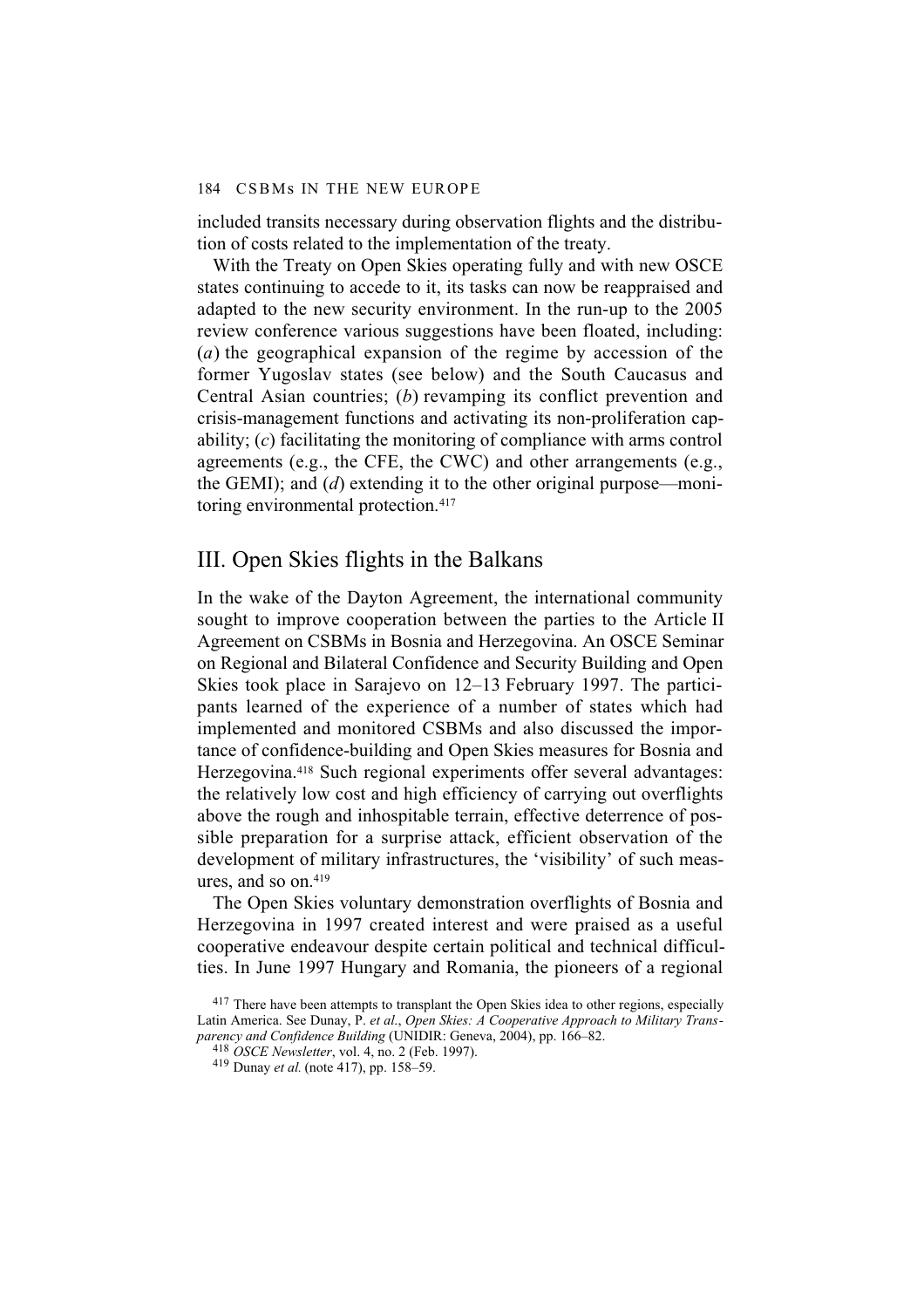open skies enterprise in Europe, undertook the first two joint trial flights, involving representatives of the three parties to the CSBM Agreement and international observers. Photographs were taken of military sites of the entities and made available to all the parties to the agreement.420 In August another trial overflight of Bosnia and Herzegovina was carried out under OSCE auspices, using the German Tu-154M aircraft.421 The next Open Skies flight, a joint US–Russian project, took place on 3–7 November 1997.422 A subsequent seminar was organized in 1998 on aerial observation.

In 1999 an aerial observation system was approved to be linked to the risk-reduction measure (III) of the Article II Agreement, but also with the aim of expanding the initiative as a CSBM in the area around the Inter-Entity Boundary Line.

In 2000 the Czech Republic and the OSCE sponsored an aerial observation initiative with active support from Denmark, which provided equipment and training. Trial flights were conducted over the territories of each of the entities. In October 2000 an aerial observation exercise was carried out over the territory of Bosnia and Herzegovina, with assistance from Czech, Danish, Stabilization Force and entity experts.423 A proposal for an Aerial Observation System was drafted and submitted to the Joint Consultative Commission under measure III with the aim of furthering transparency.424 Following the 1998 decision of the JCC, a Protocol on Aerial Observation in Bosnia and Herzegovina was agreed and adopted at the third conference to review the implementation of the Article II Agreement to clarify the concerns of the parties or the CIO Personal Representative in regard to unusual military activities.<sup>425</sup> The original aim of augmenting measure III has since been expanded by providing the aerial observation with humanitarian missions.

 $^{424}$  'Yearly Report on the Implementation of Articles II and IV<sup> $\cdot$ </sup>, 2000 (note 373).

425 OSCE, 'Protocol on Aerial Observation in Bosnia and Herzegovina', Annex D, 'Final Document of the Third Conference to review the Implementation of the Agreement on Confidence- and Security-Building Measures in Bosnia and Herzegovina', Vienna, 19–21 Feb. 2001.

<sup>420</sup> *Trust and Verify*, issue 75 (May/June 1997), pp. 4–5.

<sup>&</sup>lt;sup>421</sup> The flight covered 2300 km, photographing some 120 civilian and military sites, 60 each in the Federation and the Republika Srpska*. Trust and Verify*, issue 77 (Sep. 1997), p. 2.

<sup>422</sup> *OSCE Newsletter*, vol. 4, no. 11 (Nov. 1997).

<sup>423</sup> The Czech Antonov-30 flew in tandem with MI-8 helicopters from each entity's forces. In 1997–99, 5 demonstration flights were carried out in Bosnia and Herzegovina in order to train the military personnel of the Federation and the Republika Srpska for such missions.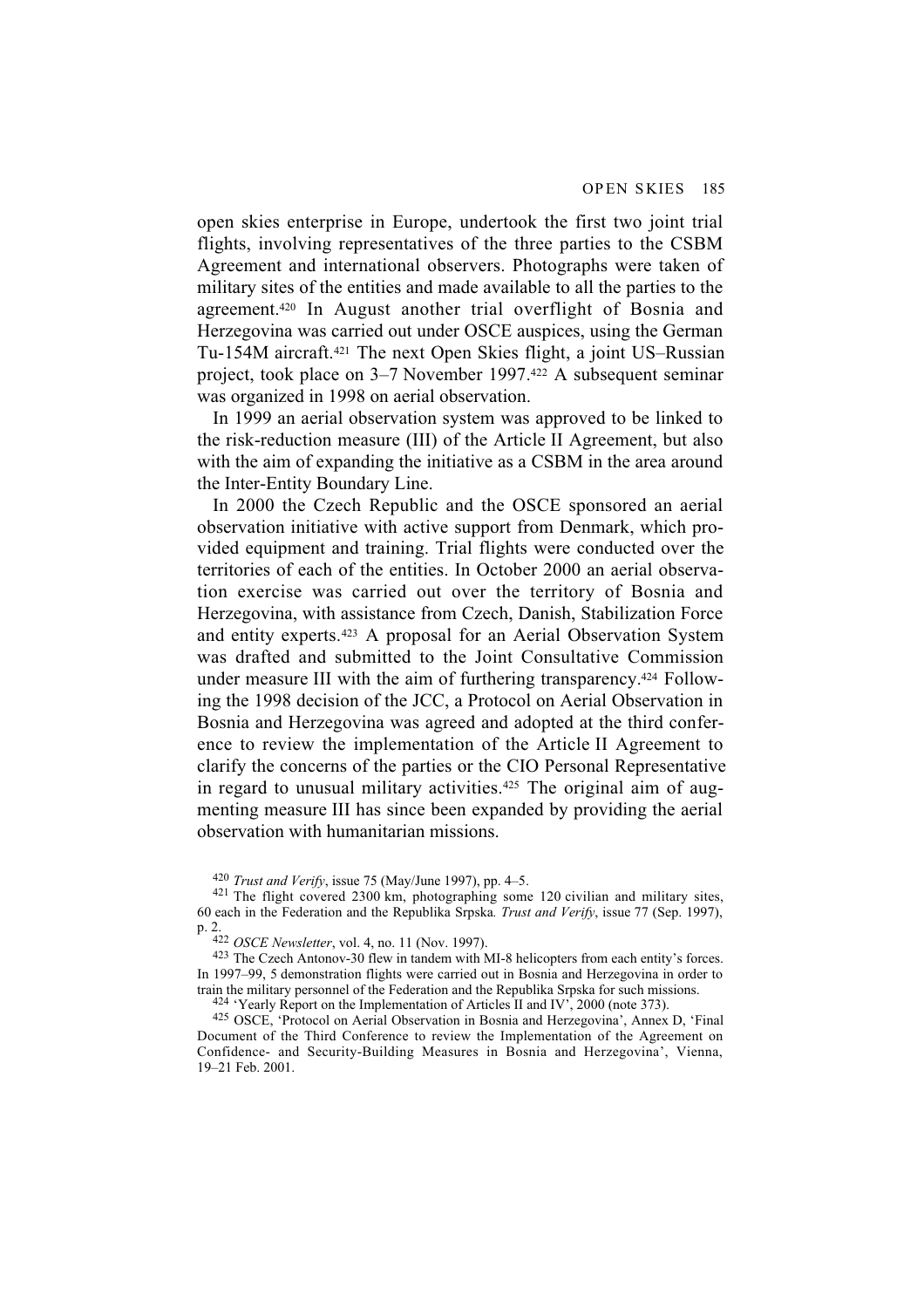#### 186 CSBMs IN THE NEW EUROPE

In 2002 the parties envisaged that in future they would use their own equipment and resources to conduct flights.426 The idea of aerial observation was also briefly addressed at the Article V talks, but concrete measures failed to materialize. As noted above, in 2003– 2004 Bosnia and Herzegovina and Slovenia acceded to the Open Skies Treaty. Croatia is well advanced in its efforts to join the regime.

426 A serious impediment is the lack of a fixed-wing aircraft fitted with cameras; the 3 parties (Bosnia and Herzegovina and its 2 entities) have instead used helicopters.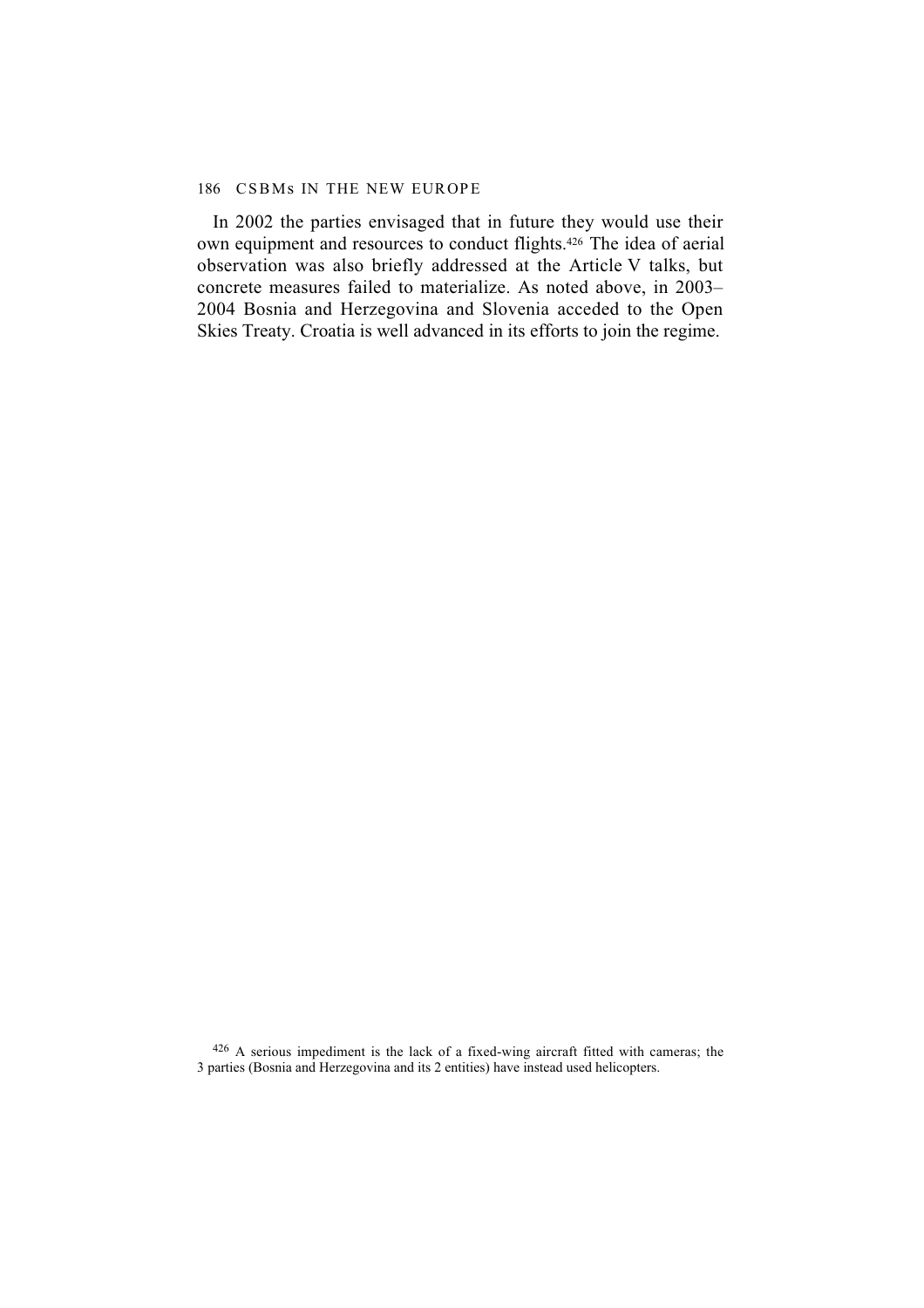# 9. Inspiring the non-European CSBM debate

The normalization of military relations in Europe has not been adequately paralleled by similar steps in other regions of the world. The successive generations of confidence- (and security-) building measures were tailored to the specific context of a divided Europe and its specific post-cold war context. The experience of some non-European regions seems to prove the exclusivity rather than the universality of European CSBMs.427 Various attempts to utilize them in other politico-military contexts have yielded mixed results. In the Association of South-East Asian Nations (ASEAN) region and Latin America, military CBMs have been agreed within packages of broader, loose confidence-enhancing steps, and the political and military authorities have endeavoured to test more and more of them. In Central Asia CSBM and arms control agreements were reached in 1996–97 by the 'Shanghai Five' (China and Russia plus three Central Asian states). These were clearly inspired by the CFE Treaty and the European CSBM record of accomplishments, but they also introduced some indigenous elements.428 In other conflict-ridden parts of the world, such as the Korean peninsula, South Asia and the Middle East, such ambitions have hardly gone beyond discussion and proposals by analysts and theoreticians.429

Currently, the European model is unique, and it will continue to be difficult for non-European regions to emulate it, especially as long as they remain entangled in rivalries and mutual mistrust or are divided

<sup>427</sup> For discussion of non-European CSBM approaches see, e.g., Krepon, M., McCoy, D. M. and Rudolph, C. J. (eds), *A Handbook of Confidence-Building Measures for Regional Security* (Henry Stimson Center: Washington, DC, 1993); Richter (note 5); and Krepon, M. *et al*. (eds), *Global Confidence Building. New Tools for Troubled Regions* (Macmillan Press Ltd: Scranton, Pa., 2000); and Desjardin, M.-F., *Rethinking Confidence-Building Measures,* Adelphi Paper no. 307 (Oxford University Press: Oxford, 1996). For overviews of developments in non-European contexts see also *SIPRI Yearbooks 1997–2004*.

<sup>428</sup> For Central Asian CSBM application see Trofimov, D., 'Arms control in Central Asia', Bailes, A. J. K. *et al*., *Armament and Disarmament in the Caucasus and Central Asia*, SIPRI Policy Paper no. 3 (SIPRI: Stockholm, July 2003), pp. 46–56, available at URL <http:// editors.sipri.se/recpubs.html>.

 $429$  In mid-2004 India and Pakistan agreed a set of 'nuclear and strategic' confidencebuilding measures, including a hotline, a pledge to notify each other in advance of tests of nuclear-capable missiles and a continuation of the moratorium on tests of nuclear warheads. It remains to be seen whether there will be adequate political will to implement these measures in the long run. 'India and Pakistan set up nuclear hotline', *Financial Times*, 20 June 2004.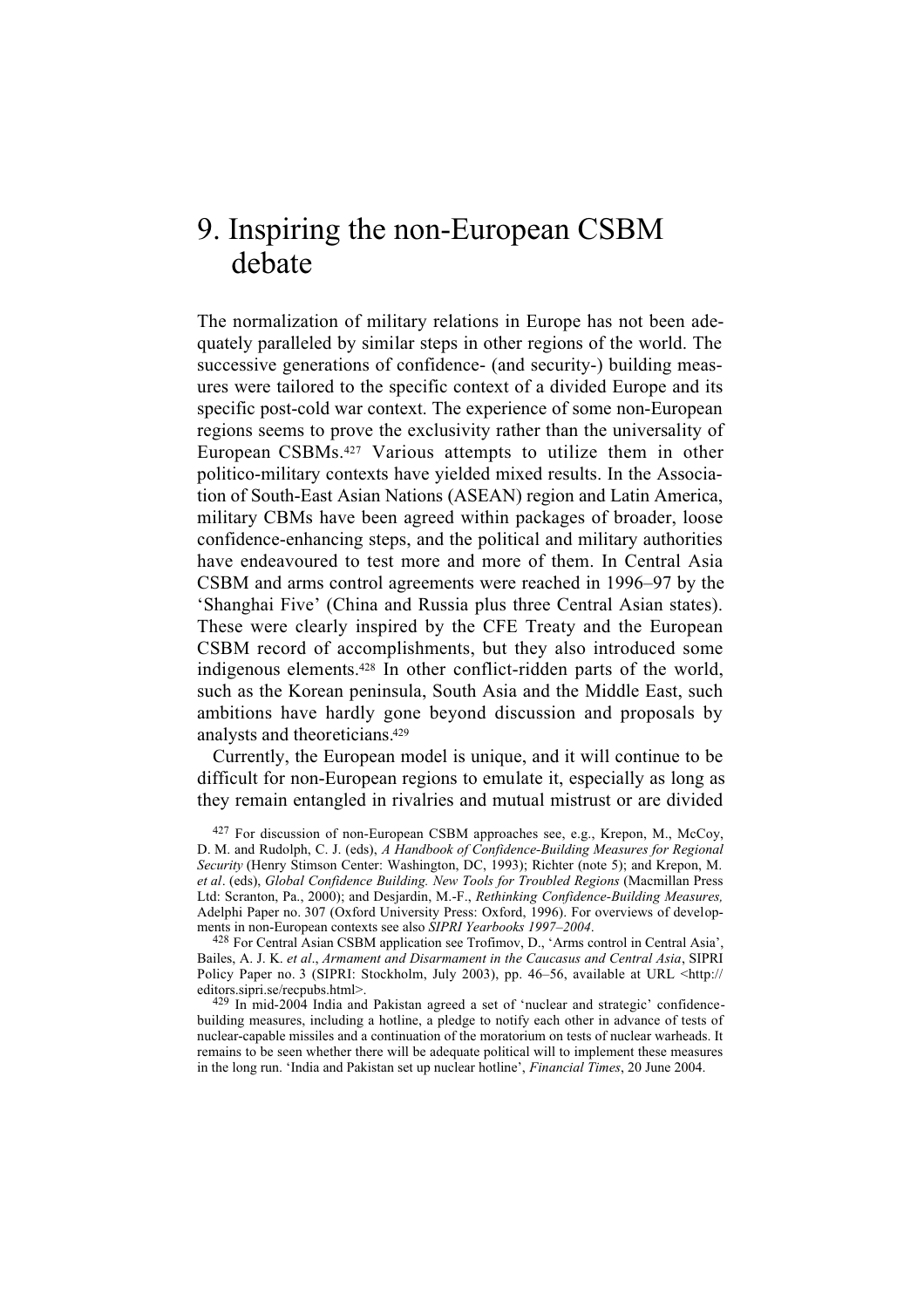by enmities and lack the political will to overcome them. On the whole, outside Europe, basic confidence building is being pursued actively in regions which either already enjoy a sufficiently high degree of security dialogue or which lack major incentives to engage in an arms race. (Although the term 'confidence- and securitybuilding measure' is used for some of the non-European measures, they are in fact closer to the first generation of European CBMs than to CSBMs.) The CBM issue has been reviewed by the UN since 1981 when the group of intergovernmental experts submitted a study on CBMs to the General Assembly.430

If it were assumed that the historical premises for CBMs/CSBMs in Europe, which are listed in chapter 2 (a limited number of actors, high stability, no long-standing deep antagonisms, fear of inadvertent nuclear catastrophe, an institutional framework and affinity of values), are the absolute conditions for applying such measures outside the OSCE area, their application would be out of the question. In reality, each region has its own political, social, economic and military characteristics, as well as specific peculiarities, which should be taken into account when embarking on the road towards strengthening confidence among states.

Both intuition and experience suggest that once any group of states is ready to adopt the view that the benefits of peaceful relations outweigh the costs of confrontation and conflict among them, there is room and a starting point for a confidence-building process.431 Some of the OSCE experience discussed above could then be of relevance in designing a regime adapted to local circumstances. In any such effort, several premises ought to be taken into account.

It is important that the beneficiaries of future confidence-building measures understand their capabilities and limitations. CBMs are not a cure-all for international security problems. They constitute part of the outcome of a wider cooperative process of reconfiguring inter-state relations, rather than creating it.

Stability and predictability in the given region are preconditions for confidence. This can be achieved only against a broader background of political, economic and social relationships in the area of applica-

<sup>430</sup> See General Assembly Resolution 34/87 B, 11 Dec. 1979; and General Assembly, 'Comprehensive study of the Group of Governmental Experts on confidence-building measures', General Assembly document A/36/474, annex, 6 Oct. 1981.

 $43\dot{1}$  The following observations are largely inspired by the analysis in Richter (note 5).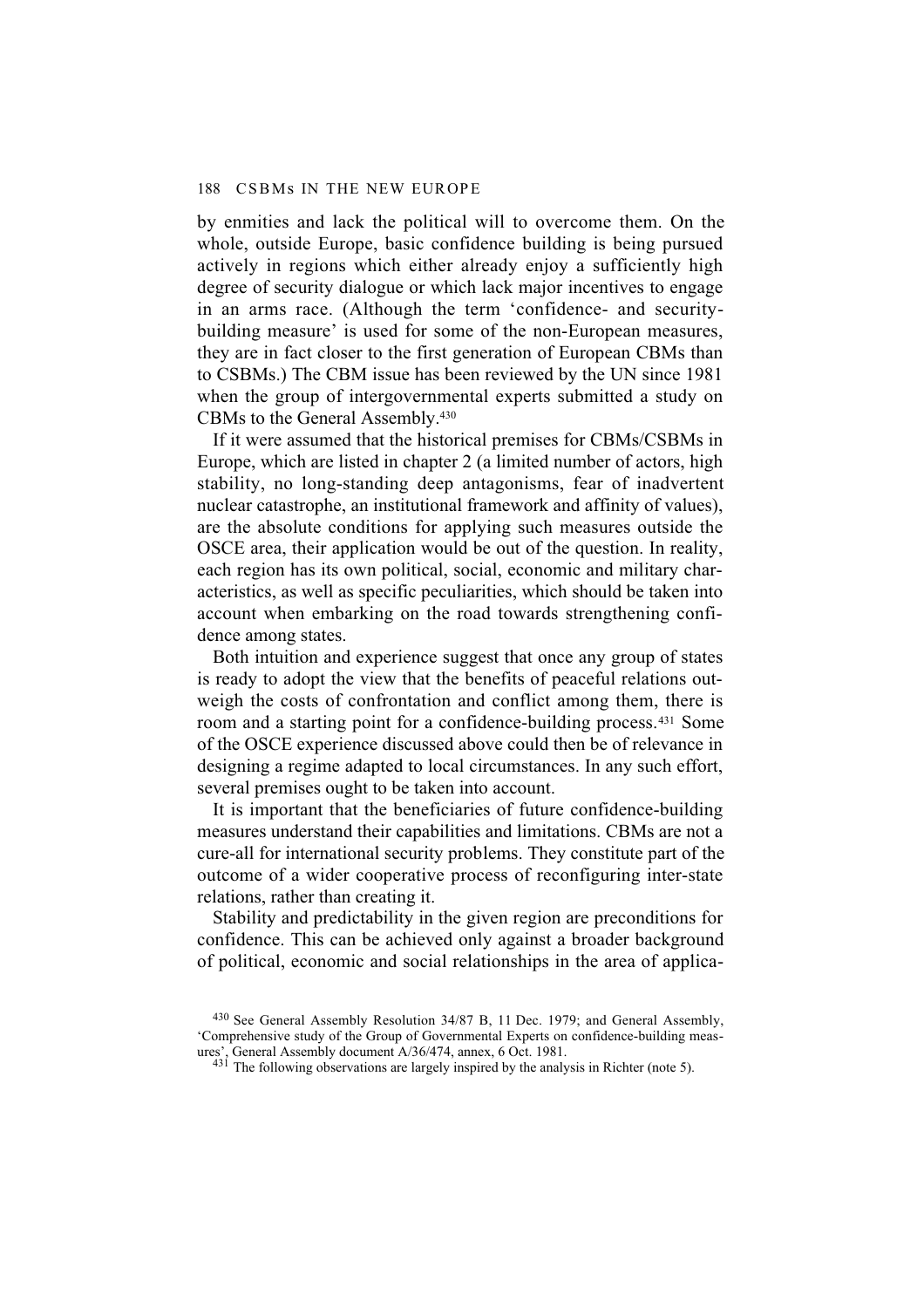tion. Confidence is definitely a fair-weather feature and can hardly exist in a state of crisis or conflict.

Convergence of the norms and values pursued by the parties to an agreement is desirable. It is a challenge to ensure that the obligations undertaken are respected. In non-democratic regimes, decisions and pledges can be made easily, but they can just as easily be abandoned. Democracies (even the not-so-perfect ones) require protracted, sometimes tortuous, processes to adopt obligations, but when an essential decision has been made it is more difficult for them to retreat from it.

C(S)BMs are not of value per se; they serve broader objectives. It is advisable that a strong overarching goal is shared by parties which are in pursuit of better mutual relations, whether it is to avert war or build durable peace. In the northern hemisphere, the goal has been cooperative security. Elsewhere, advanced cooperative undertakings are not yet in place. Armed forces are instead perceived to be the main tool for enhancing state security, and rarely are the interests and perceptions of neighbouring countries taken into account by states. Moreover, such tenets as the renunciation of violence, non-violation of borders and non-intervention have not been addressed in earnest in other regions. In order to implement CBMs in a non-European context, a comprehensive political framework within which such measures could be elaborated, reviewed and/or verified will thus be needed, against the background of a set of broader political commitments and principles.

The existing 'political culture' is also a factor. Countries at different stages of state formation, with various political habits and outlooks, risk mutual misunderstanding and misconceptions about each other. Some observers point especially to the psychological aspect of launching a CBM process; if it is poorly timed, the introduction of confidence-building measures may be counterproductive or simply fail.

The multitude of actors involved in introducing such a system might make it desirable to adopt a bottom–up, incremental approach. Subregional and bilateral solutions appear to hold more promise for the pursuit of confidence at the early stages of a CBM process than the introduction of an overall regime as an instant 'package solution'.

As mentioned above, a CBM regime cannot simply be transferred from Europe to other regions. The design of a local process would have to be carefully considered. It should be a well-prepared, well-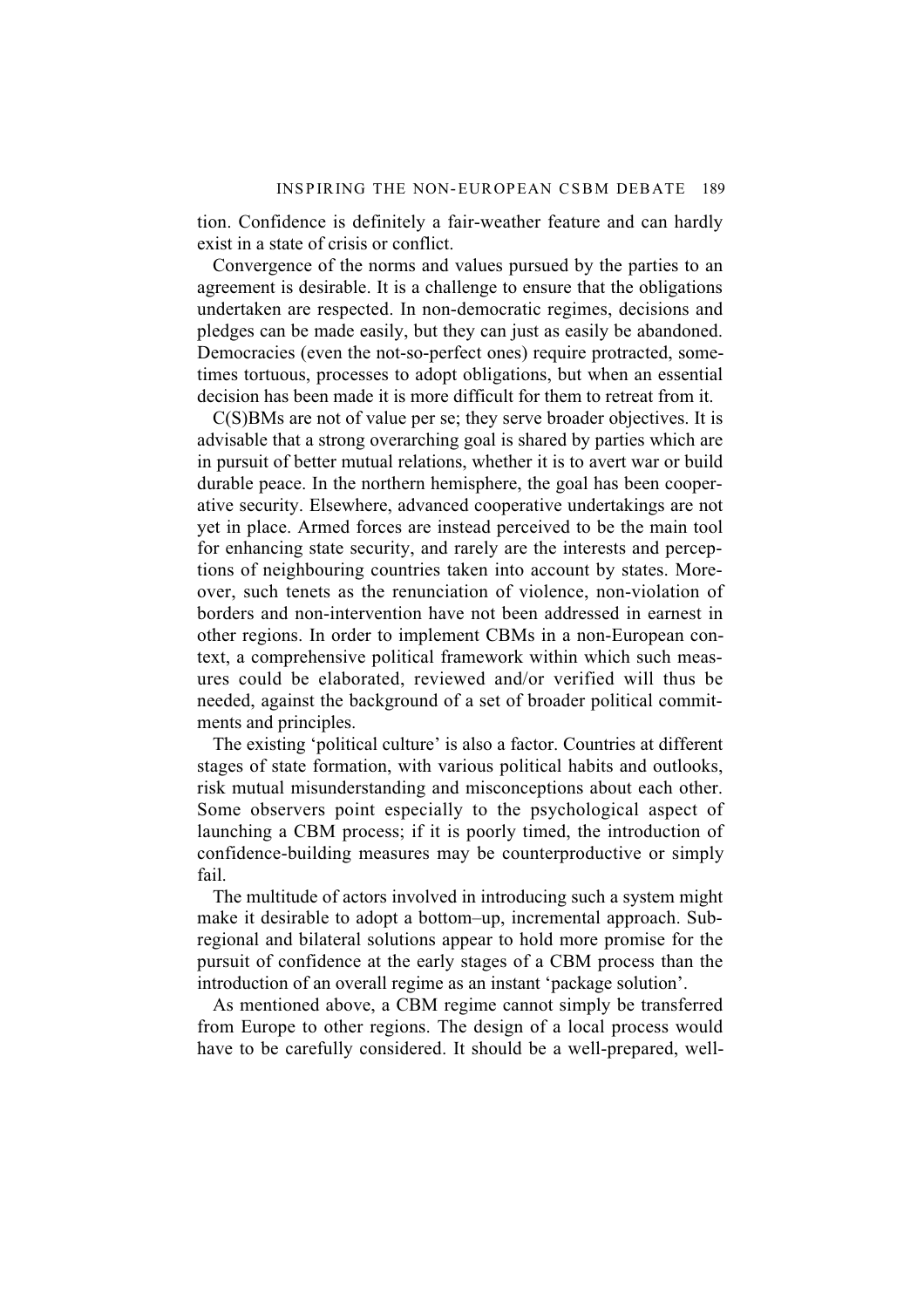timed, earnestly executed incremental exercise and may have to start in a different place from the European functional process. In the western hemisphere, traditional CSBMs may well be enhanced with nontraditional measures—non-military 'confidence-enhancing measures'—which are better suited to address multidimensional risks and threats, such as terrorism, transnational organized crime, drug trafficking, natural disasters, health concerns and the like. Similar ideas have been propounded in South-East Asia. It has sometimes been suggested that other regions, especially the Middle East, could start with different, non-military dimensions of security, such as water supplies, cooperation in case of natural disasters, and so on. In any case, a ready-made blueprint ought not to be applied.

In the light of these general premises, the following factors could be taken into account if a CBM and arms control dialogue were to be pursued outside Europe.432

1. *Gradualism, or a step-by-step approach*. This strategy was successfully employed in the European CSBM process. It started with a few crude measures on which the edifice of CBMs and arms control in Europe was then incrementally built and developed over a period of years.

2. *Selectiveness.* Pursuing an all-encompassing approach should be avoided because this creates the risk of total collapse in the event of a major disagreement or difference over one element of the whole. Linkages between various areas of negotiation can easily hamper or hamstring progress in arms control talks. Therefore it is advisable to separate the negotiations on a range of issues. As a result of such an approach, the deadlocked MBFR talks did not impair the C(S)BM dialogue in the 1970s and the 1980s.

This approach need not prevent the parties from conducting parallel dialogues on both military and non-military security issues. The goal is to avoid a situation in which the entire security-building process might easily become hostage or fall victim to lack of progress in the military sphere.

3. *Flexibility*. In the light of the European East–West talks, in the early stages it is advisable not to emphasize stringent legal agree-

<sup>432</sup> See also 'The Reshaping of European Security Relations, 1980–2000: Confidence and Security Building Measures and Conventional Arms Control', Wilton Park Conference WPS 01/12, Wilton Park, 30 May–1 June 2001, URL <http://www.wiltonpark.org.uk/web/ conferences/reportprintwrapper.asp?confref=WPS01-12>.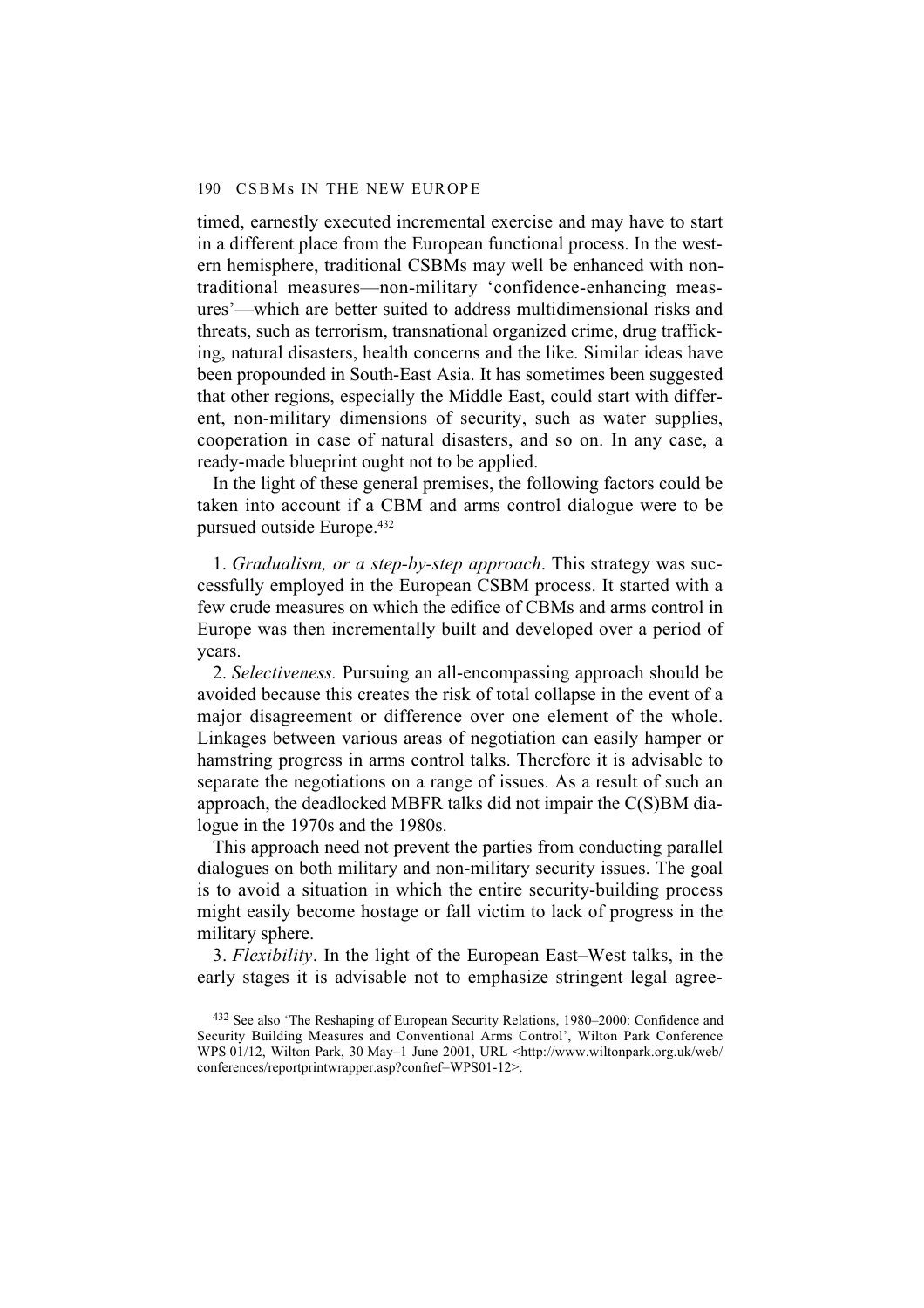ments. Politically binding accords are preferable. Some unilateral gestures are allowable, but they should be made with caution.

4. *Institutional framework*. A forum for developing C(S)BMs ought to be provided with a mandate (aim, principles, modalities, zone of application, etc.) and an agenda. This will help ensure regular and continuous contact and communication and, later, enable verification and improvement of implementation. Such a role was and is played by the CSCE/OSCE and its arms control-related bodies. In the early 1980s, the arms control forums additionally provided the major powers with a venue for dialogue during the political deadlock caused by Russia's nuclear armament and NATO's dual-track missile deployment/arms control policy.

5. *Mutual advantage* and win–win approaches should be sought and *political will* sustained rather than pursuing the logic of zero-sum games and negative rhetoric. Sending positive signals is of essential importance for the political climate of negotiations and dialogue. In addition to militarily significant measures, politically symbolic and declaratory measures—such as non-use of force—can be useful.

6. The participation of a *third party or parties* is sometimes advisable. Third parties can serve as brokers, help to break deadlocks and suggest new solutions. The European NNA countries played a positive role in the cold war-related bloc negotiations, especially in dealing with stalemates.

7. Arms control is a *continuing process*. Once started it cannot merely be stopped at some stage and declared complete. Even in the most advanced regime, the dynamism of international relations calls for its cultivation and further development and adaptation.

The European record far exceeds anything that has so far been agreed and put into effect elsewhere. Given the role that confidencebuilding measures might play in helping to resolve the security problems in non-European regions, the OSCE has recently shown willingness to actively share its experience with interested parties. In October 2000 it held a seminar on CBMs/CSBMs for its Mediterranean Partners for Co-operation.433 In March 2001, the applicability of CSBMs in the Korean peninsula security environment was discussed between interested states and international institutions at a meeting organized

<sup>433</sup> Mediterranean Seminar on Confidence-Building Measures and Confidence- and Security-Building Measures: the OSCE Experience and its Relevance for the Mediterranean Region, Portoroz, Slovenia, 30–31 Oct. 2000.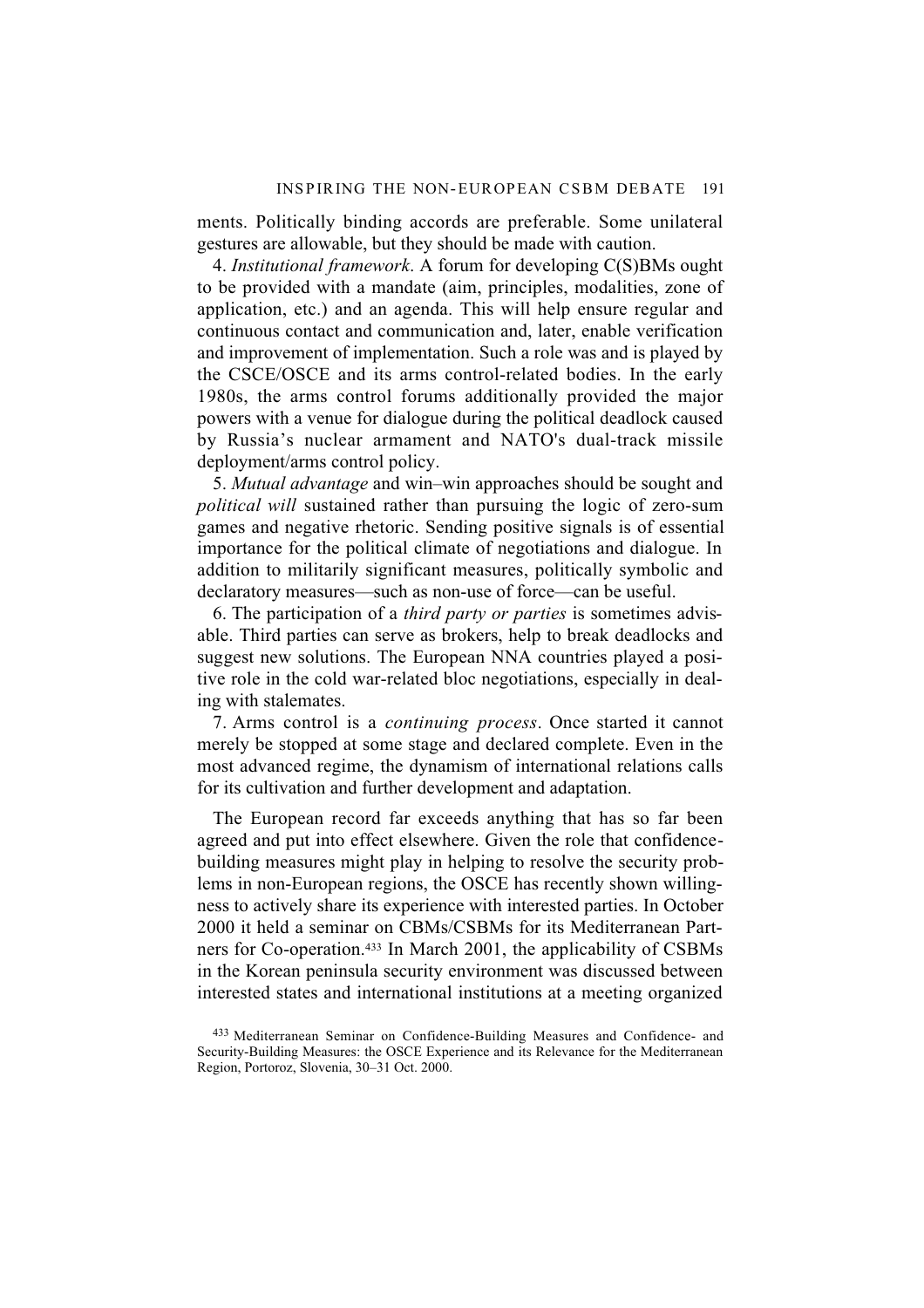in Seoul by the OSCE and South Korea. As a follow-up to that conference, a workshop of the OSCE and the South Korean Ministry of Foreign Affairs and Trade was held in 2003 in Seoul.434

With the growing proliferation of threats in the first decade of the 21st century, the OSCE has begun to seek possibilities for expanding its relevant principles, norms and measures to adjacent and other regions, particularly in cooperation with its Partners for Co-operation (Afghanistan, Japan, South Korea and Thailand) and with the Mediterranean Partners for Co-operation (Algeria, Egypt, Israel, Jordan, Morocco and Tunisia). The OSCE participating states have encouraged these partner states to take part in a number of existing information exchanges and other endeavours within the CSBM framework and in exchanges regarding mutual early warning.435 In addition, the OSCE has declared its intent to explore the scope for wider sharing of OSCE norms, principles and commitments with 'adjacent areas'.436

 $435$  OSCE, 'OSCE Strategy to address threats to security and stability in the twenty-first century', OSCE Ministerial Meeting, Maastricht 2003, OSCE document MC(11).JOUR/2, Annex 3, 2 Dec. 2003. Accordingly, for the first time the Partners for Co-operation were invited to attend all AIAM sessions in 2004 (9–10 Mar. 2004). In that context, the FSC chairperson has pointed out: 'Our Chairmanship takes the challenge of "outreach" seriously. . . . However, . . . it takes two to tango; our Partners must demonstrate that they are ready to proceed beyond spectatorship and become active participants in that process'. OSCE, 'Report by the Chairman of the Forum for Security Cooperation to the Second Annual Security Review Conference', OSCE document PC.DEL/571/04, 24 June 2004.

<sup>436</sup> OSCE, 'Further dialogue and co-operation with the Partners for Co-operation and exploring the scope for wider sharing of OSCE norms, principles and commitments with others', Permanent Council document PC.DEC/571/Corr.1, 2 Dec. 2003.

<sup>434</sup> OSCE–Korea Conference 2001: Applicability of OSCE CSBMs in Northeast Asia, Seoul, 19–21 Mar. 2001. Workshop documents are available in *Applicability of OSCE CSBMs in Northeast Asia Revisited: Consolidated Summary and Papers* (Institute of Foreign Affairs and National Security: Seoul, 2003), URL <http://www.osce.org/documents/sg/2003/ 11/1108\_en.pdf>.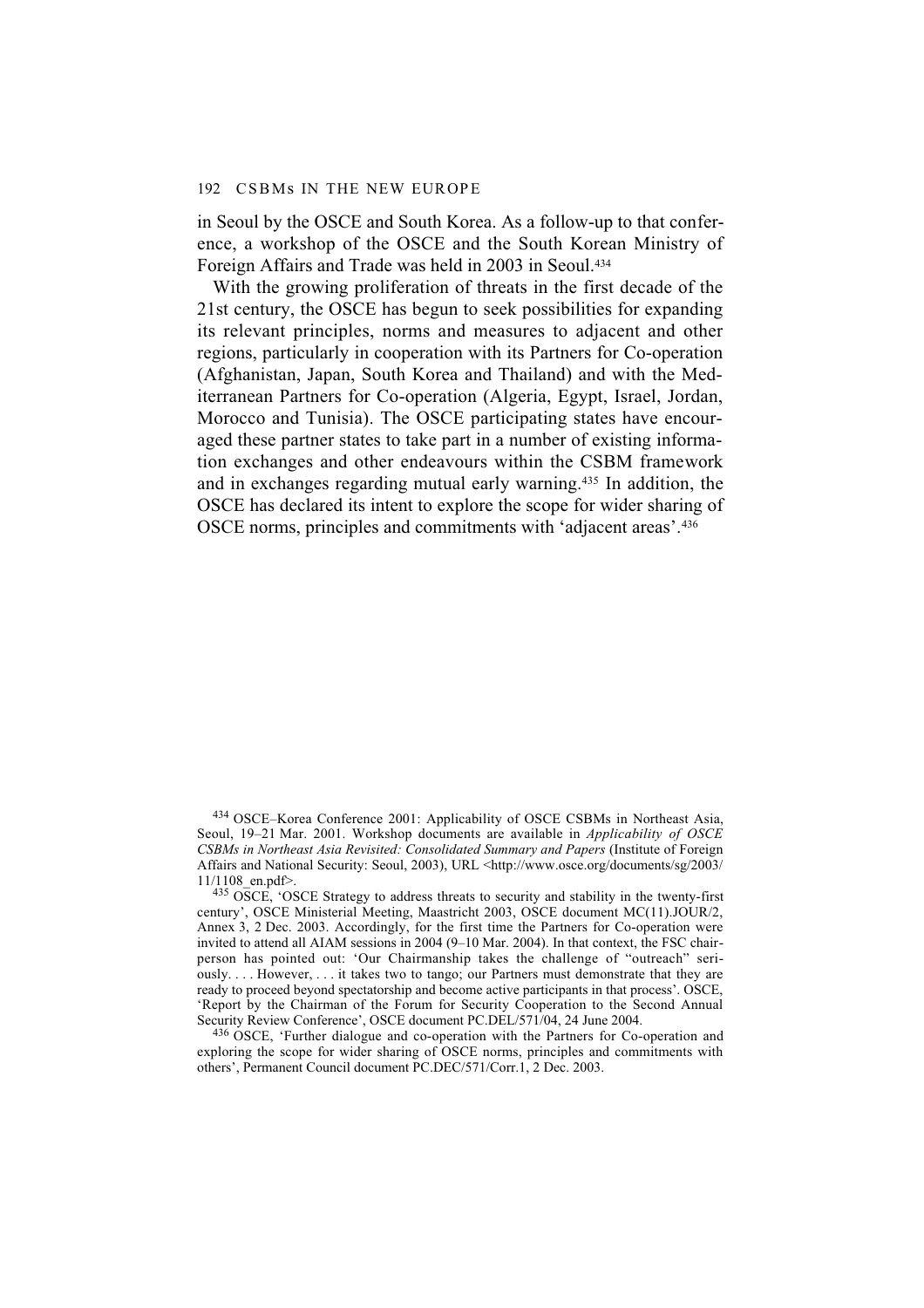# 10. Conclusions

The confidence- and security-building measures of the OSCE are unique and remain the most elaborate and successful system and framework of this type in the world. In a sense, the OSCE CSBM regime is a barometer of broader security relations among the participating states. The CSBM process in Europe started slowly, forced its way past various cold war obstacles and twists of policy and eventually generated an extensive collection of cooperative measures, norms and mechanisms. The question now is how current political changes will affect its status, form and content.

The standing of CSBMs in the new Europe differs significantly from the role played by the CBM/CSBM regime in the last 15 years of the cold war. New norms, political commitments, military–technical measures, procedures and mechanisms emerged in the 1990s within the broader institutional framework of the CSBM regime. The premises for confidence and security building changed dramatically after the end of the cold war, and the new spirit of cooperation helped to accelerate the progress of the regime. Paradoxically, this took place in inverse proportion to the status of the Vienna Document, which seemed to fall victim to its success and decreased in importance.

The period when arms control and CSBMs functioned best as tools of cold war security policy is over. Other European structures and institutions devoted to security cooperation compete with them and often prevail in the area of military security. The development of the European military confidence-building regime was controversial in the 1970s and 1980s. Since that time, however, it has become a vital part of the OSCE security landscape. It has expanded in both substance and its area of coverage. The regime has been pursued with varying degrees of success, but generally with goodwill, in the peripheral and non-European parts of the zone of application. All in all, although the CSBM regime may be criticized as insufficient in the new security environment, it is not irrelevant.

In the post-cold war period, CSBMs have developed intensively and have evolved in quantitative rather than qualitative terms—as if the quantity of agreements could meet the actual needs. The Vienna Documents 1990, 1992, 1994 and 1999 were based on the achievements of the former era and each built on the preceding documents.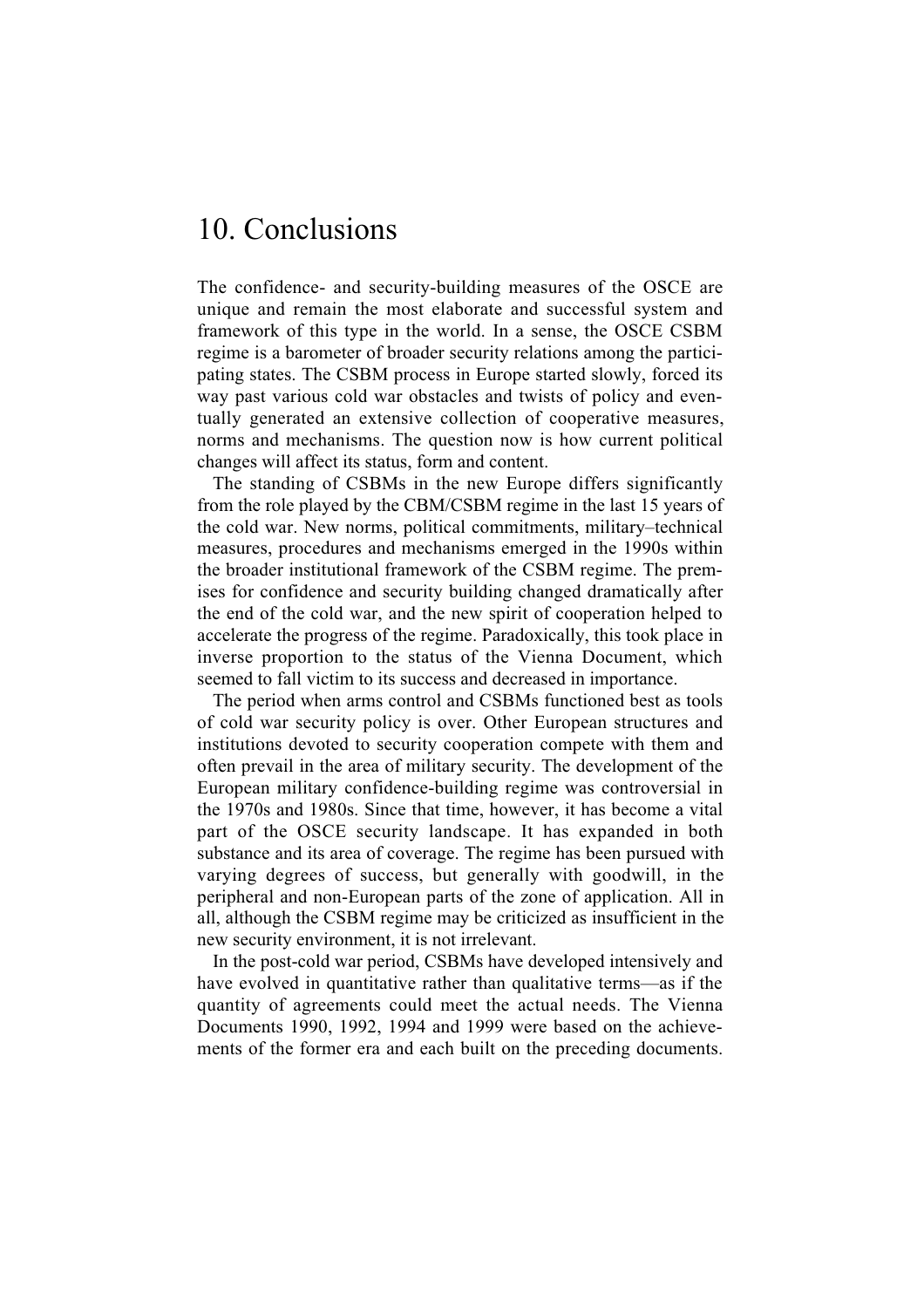Understandably, in the early 1990s there was a desire to take advantage of a 'window of opportunity'. The future of the post-cold war era was uncertain, and there was a need to catch up with the postponed demands of the 1980s for measures that would enhance confidence, openness and transparency among the CSCE/OSCE participating states. At that time the area of application was also expanded to encompass states which had little or no experience in this area. These developments called for adjustment, not bold innovation.

Despite appeals to urgently address the emerging risks and challenges, in the 1990s the CSCE and from 1995 the OSCE community continued for the most part to follow old patterns and directions. This resulted in a host of incrementally expanding obligations, procedures and mechanisms and in growing costs to implement and sustain them. States coped with the resource- and time-consuming burden of the provision of detailed military information; carried out programmes of military cooperation and contacts; tackled numerous notification, observation, inspection and evaluation tasks and obligations; and dealt with communications problems. All this might have responded to the requirements of the participating states in the cold war era, but in the new Europe such measures were perceived as less adequate and belated responses to the new breed of regional crises and intra-state instabilities, crises and conflicts.

The basic weakness of the norms, procedures and mechanisms agreed in the Vienna CSBM framework was that they aimed to prevent increasingly unlikely armed conflicts between states or groups of states. In fact, the main threats to international security since the end of the cold war have been generated by situations within states: conflicts stemming from ethnic, religious, economic, historical and cultural differences. The situations which CSBMs were designed to help avoid—preparation for a sudden, unexpected, mass-scale attack by one state or military bloc against another—can no longer arise in Europe. In this light, proposals to improve the implementation of CSBMs have ranged from selective, limited measures to more substantial reform. However, the international community has long remained essentially helpless in the face of new challenges and risks.

In a way, the elaboration of new versions of old measures was also a kind of 'escape forward'. It illustrated the insufficient ability of states to quickly conceptualize change and respond with more appropriate approaches to confidence and security building and the required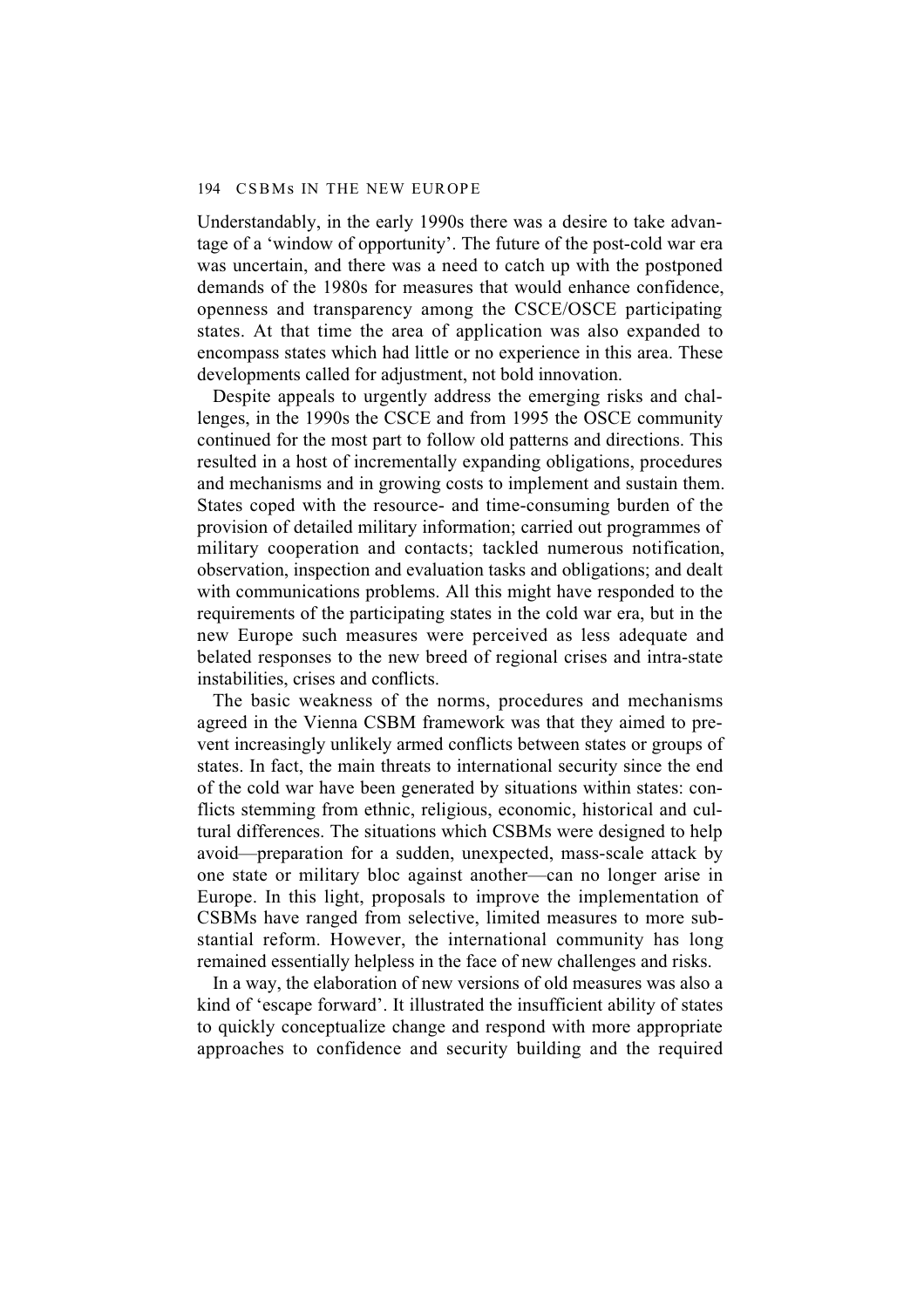instruments. The last round of modernization of OSCE CSBMs (1997–99) considered more than 100 proposals, but the outcome was modest, mostly aimed at further elaborating and streamlining the existing measures. It may also have demonstrated that the Vienna Document regime had reached a point of saturation. Nonetheless, this attempt to address especially regional issues was the right albeit delayed action. The separate Vienna framework was maintained while the OSCE community sought to address urgent needs in flexible ways based on either voluntary approaches or measures that did not necessarily cover the entire OSCE area or even stretch beyond it. Consequently, three broad types of CSBM currently exist: (*a*) Vienna Document-type measures and the Open Skies regime; (*b*) norm- and standard-setting arrangements; and (*c*) a variety of regional, subregional and intra-state forums, some of them outside the remit of the Vienna Document.

At least in Europe, the development of arms control processes after the East–West bloc confrontation contradicted the long-standing belief that CSBMs should play a role subordinate to disarmament, as a stage preceding and leading to it. Immediately after the end of the cold war, quantitative arms control was relegated to a secondary place as an ostensibly outdated political instrument. The Balkan wars and other security threats and uncertainties emerging on the periphery of Europe soon brought military security tools into prominence again. The military legacy of the cold war also had to be re-evaluated in the wake of the profound changes on the territory of the former Soviet Union and the other WTO states. Having accomplished the adaptation of the CFE Treaty (although the adapted treaty has not yet entered into force) in 1999, the European arms control system is now undergoing a significant further evolution. Six general tendencies will determine its status and development and have led to relevant changes.

1. *The move from hard to soft arms control measures*. The European arms control system is gradually turning away from traditional arms control measures—limitations on and reductions of arms—towards less stringent arrangements made in a cooperative spirit and enabling a flexible approach in a dynamic environment. These include confidence-building, risk-reduction, transparency and other stabilityenhancing measures. An important factor is that Russia, once the main antagonist of the West, now demonstrates pragmatism in its foreign and security policy and a growing realization of its limited power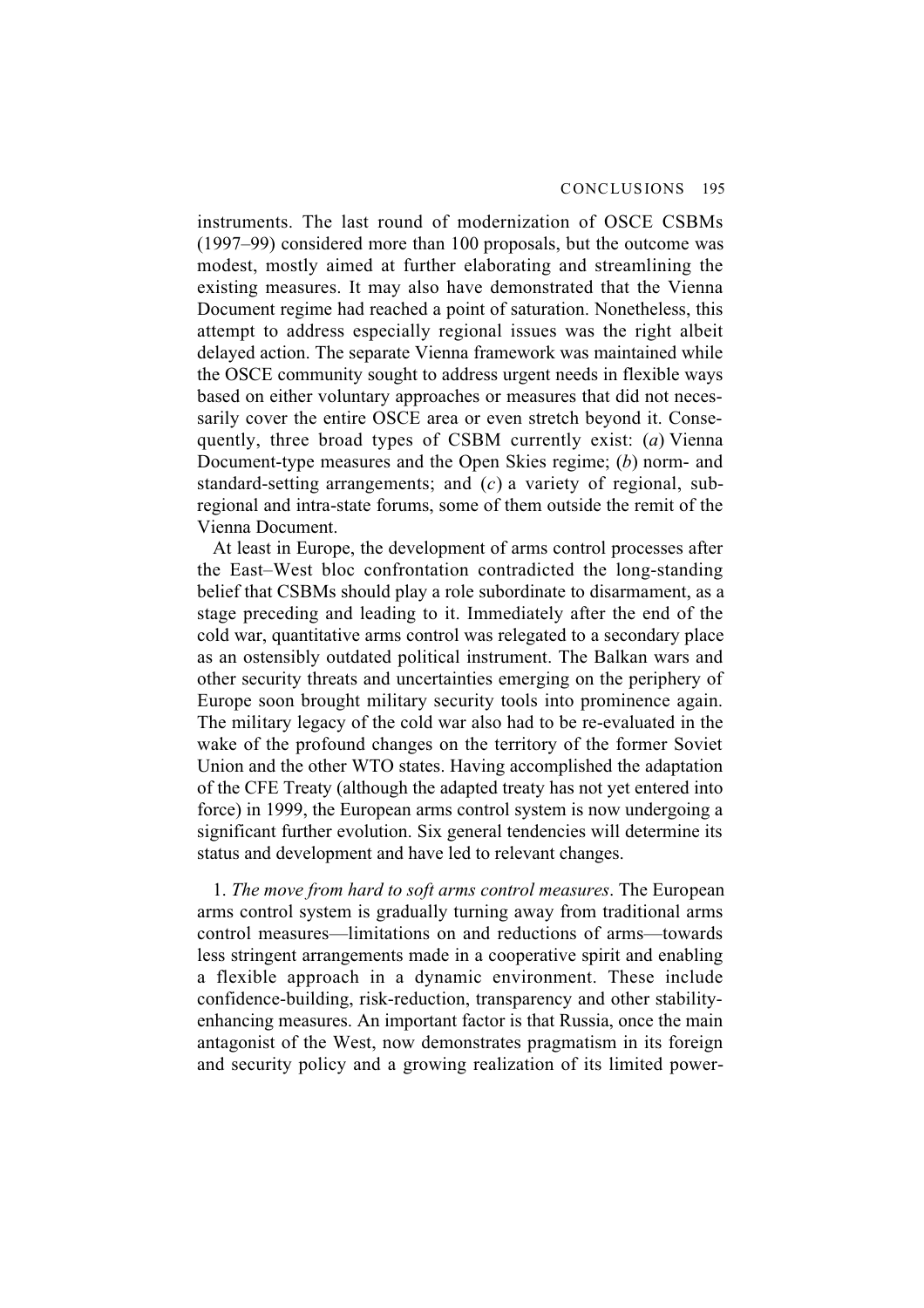projection capacity, particularly since Vladimir Putin assumed leadership of Russia in 2000 and the terrorist attacks on the USA of 11 September 2001. The pace of the cooperative military security dialogue between Russia and its European partners has also accelerated. Although the threat of a large military attack in Europe is small or non-existent, there continues to be a need for institutionalized stability and predictability. Russia's chronic distrust of its neighbours and of the West in general, and vice versa, will remain both a hindrance to and a rationale for the continuing search to improve security relations. As soon as the adapted CFE Treaty is in force, it should facilitate the transformation of the treaty into a pan-European (and perhaps later an all-OSCE) system. This would stimulate the further evolution of the CSBM regime and eventually bring both major arms control regimes even closer to each other.

The future CSBM agenda is also bound to be affected by other factors: the changing pattern of European military forces (which are currently typically lighter than the CFE and CSBM categories, more agile and smaller), a continuing process of rearmament and major changes in the nature of warfare (as a result of the Revolution in Military Affairs) and more aggressive acquisition of weaponry for rapidreaction, crisis management, peacekeeping and other missions.

2. *The expanding purview of confidence- and stability-enhancing measures*. In the 1990s an additional category of confidence-building cooperative norms emerged which no longer address the threat of a mass-scale conventional military attack as was the case with traditional CSBMs. The new arrangements (NSSMs) do not necessarily meet the 'Stockholm' criterion of verifiability, which was so important in the cold war era, because they are underpinned by security sharing rather than an assurance-seeking philosophy. They emphasize the political will of individual states to apply norms and standards of behaviour and conduct that are subject to a looser collective review and assessment. The purposes of NSSMs vary and include: (*a*) committing the participants more strongly in political terms to certain international agreements, including those of global application; (*b*) setting patterns of behaviour in fields where states are not yet ready for firmer, CSBM-like obligations but demonstrate willingness to abide by some standards and share interest in advancing them further; (*c*) addressing new threats such as the existence of hostile, non-state actors; (*d*) helping combat terrorism (currently, mainly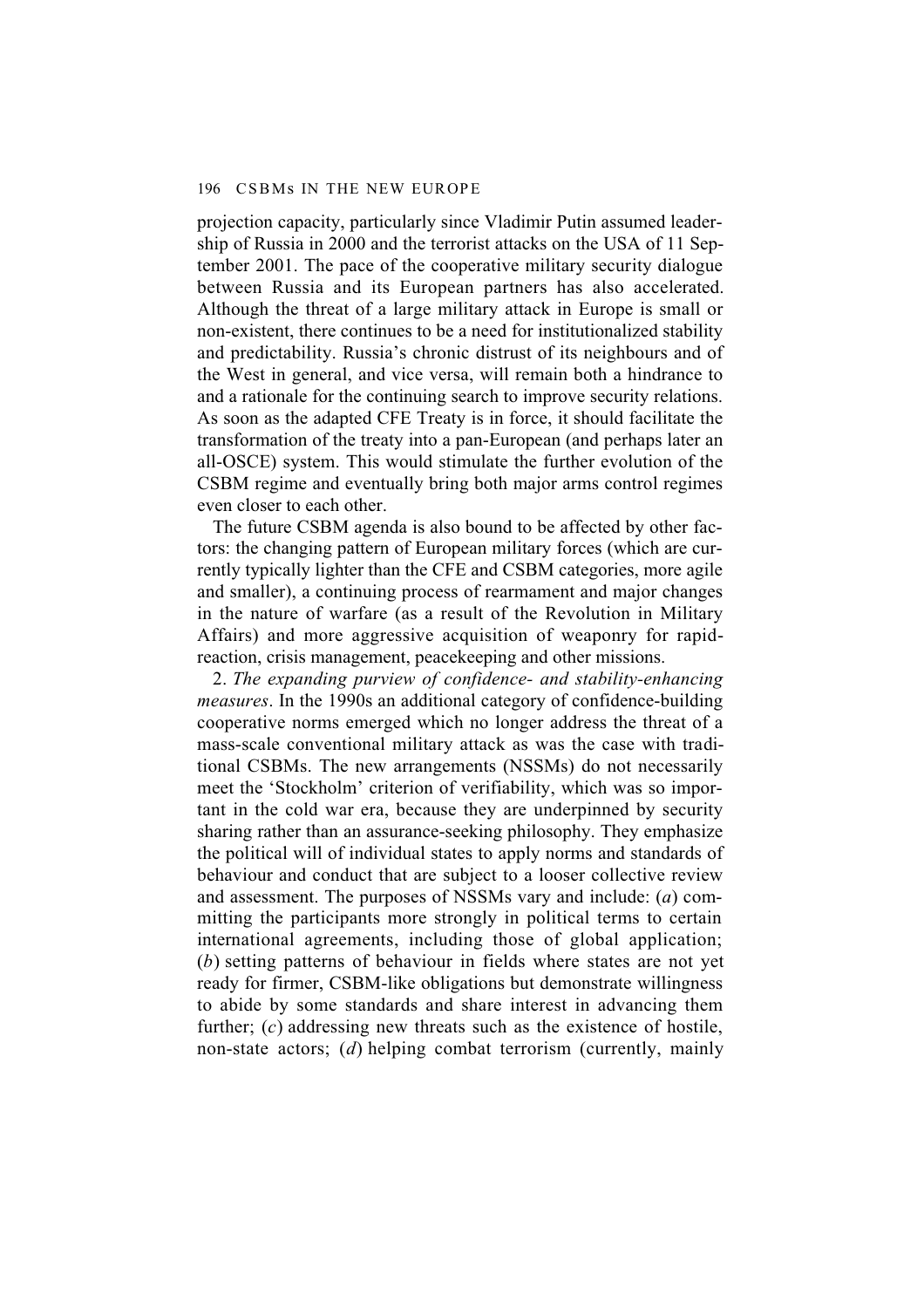through the 2000 SALW Document and the 1994 Code of Conduct on Politico-Military Aspects of Security); (*e*) dealing with excessive and/or redundant weapon and ammunition stockpiles; and (*e*) promoting stricter export controls on some types of weapon, such as shoulder-fired missiles.

3. *Regionalization of the European confidence- and stabilitybuilding proces*s. The rationale for OSCE-wide measures has undergone a change as NATO has expanded to include new member states which accept its democratic principles and partnership mechanisms. These states no longer demand additional confidence building among themselves (with the worrisome exceptions of Greece and Turkey). The EU's growing security profile has had a similar impact on its member states.

It took the CSCE/OSCE participating states a decade to give a pronounced blessing to regional CSBM solutions. The spectre of fractured European security resulted in the hampering of bolder endeavours in this respect. Nevertheless, arduous work in the 1990s provided the CSCE/OSCE with measures and tools which enabled it to smoothly tailor its CSBMs to sub-regional and regional use. Since the early 1990s a number of bilateral and sub-regional agreements as well as unilateral initiatives have been put into effect in North-Western, Central-Eastern and South-Eastern Europe. The motives for these measures have been to better address specific security concerns and defuse tensions in, for example, a neighbour-to-neighbour framework; to overcome historical resentments and eventually abandon them; to substitute for the lack of CFE assurances; and to allow participating states to meet NATO and/or EU political and security-related criteria and thus demonstrate eligibility for membership in these organizations. They also aimed to encourage neighbouring states to modify their security policies, such as Russia's attempt to dissuade the Baltic Sea states from joining NATO. In turn, the emergence of new NATO member states on Russia's border with the organization's March 2004 enlargement may lead Russia to request more advanced CSBMs (such as the previously rejected proposal to provide increased transparency on military infrastructure) with those states, in addition to CFE safeguards.437

437 In this context, the Russian Minister of Foreign Affairs stated: 'There is a need for additional confidence-building measures, measures of reciprocal control, measures to stave off hazardous military actions'. Transcript of remarks by the Minister of Foreign Affairs of Russia, Sergei Lavrov, at the press conference following the NATO–Russia Council meeting,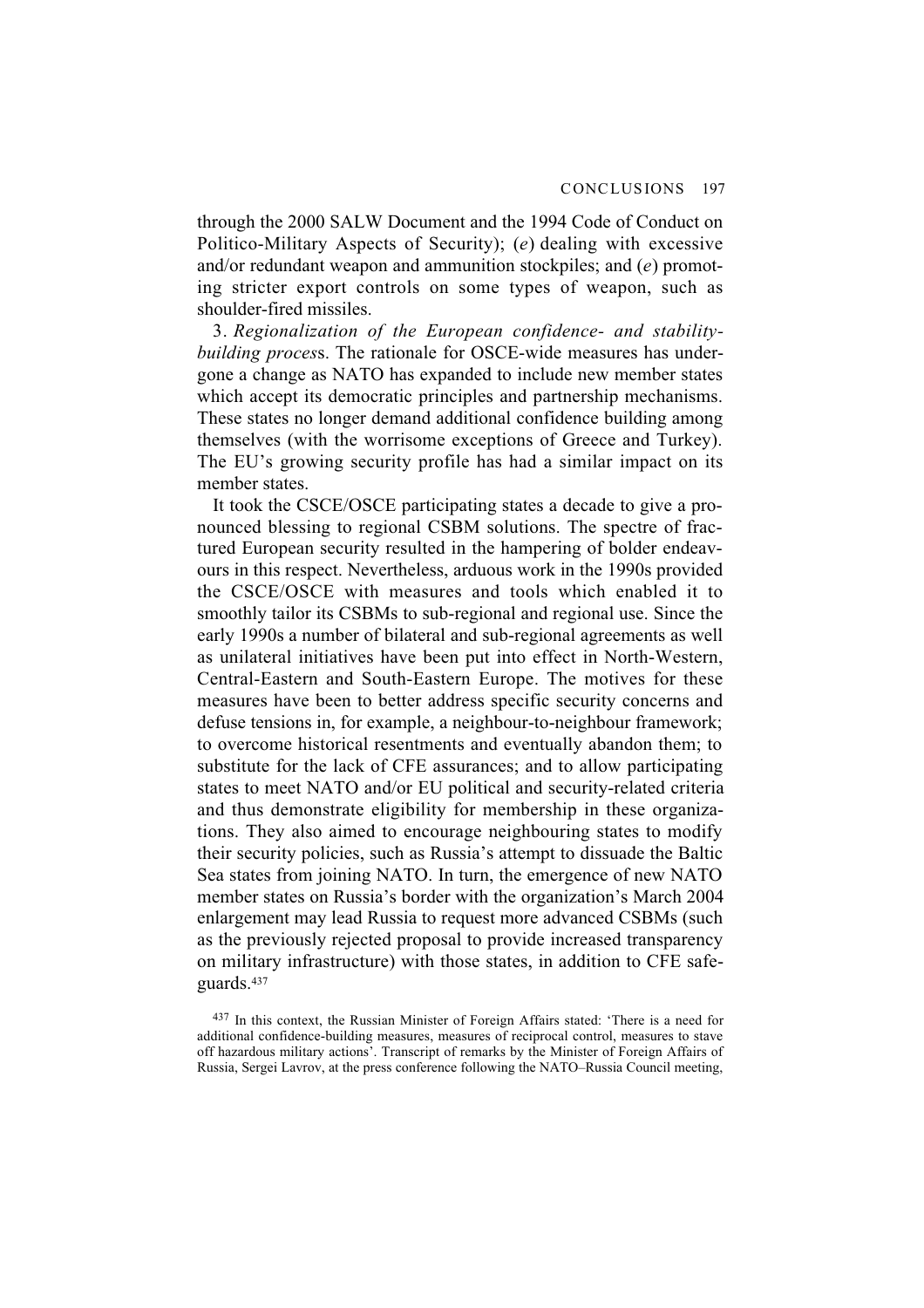The stabilizing measures and the 1994 Code of Conduct pointed to a shift of perspective from the interstate to an intra-state focus. The 'Bosnian experiment' in confidence building (the 1996 Article II Agreement) became the main successful test of the viability of intrastate politico-military relations, supported by international assistance and monitoring. Finally, the Vienna Document 1999, the most recent version, encouraged states to develop measures tailored to (sub-) regional needs. The turn of events in another regionally oriented endeavour, the Article V (wider Balkan) negotiations, demonstrated that well-founded plans can be overtaken by a favourable political change.

With CSBMs in place for Bosnia and Herzegovina, similar measures in Kosovo and the FYROM may well be addressed. Other cases of 'frozen' or low-intensity conflicts continue to pose a threat to regional security such as those in the Nagorno-Karabakh Armenian separatist entity in Azerbaijan, the secessionist Abkhazian and South Ossetian regions in Georgia, and the self-proclaimed Trans-Dniester republic in Moldova.438 The low-intensity civil war in Chechnya may sooner or later require a military security-related solution under or parallel with a broader agreement. The political obstacles to resolving these conflicts now appear insurmountable. Although all of these conflict-ridden regions and areas of instability are formally subject to the Vienna Document regime, more intrusive regimes tailored to the local needs seem advisable at some stage of the post-conflict processes. The experience of existing regional CSBMs, which focus on border security and military activities in the vicinity of the borders, as well as other measures could be readily applied to deadlocked conflicts which for the most part are perpetuated by lack of goodwill on the part of the countries involved. Unlike the cooperative arrangements prevailing elsewhere in Europe, such measures would be closer to those designed for conflict avoidance.

The regional dimension also promises to expand, through the 'back door', the scope of CSBMs where the Vienna Document has failed to

Istanbul, 28 June 2004, URL <http://www.ln.mid.ru/ns-dvbr.nsf/6786f16f9aa1fc72432569 ea0036120e/432569d800226387c3256ec3002ae1a7?OpenDocument>.

<sup>438</sup> In June 2004 the OSCE proposed a package of measures concerning demilitarization and confidence building for consideration between Moldova and the separatist Trans-Dniester entity that was based on the experience of the Dayton Agreement, the CFE Treaty and the Vienna Document. OSCE, 'OSCE Chairman-in-Office calls for settlement and easing of tension in Moldova', Press Release, 22 June 2004., URL <http://www.osce.org/news/show\_ news.php?id=4175>.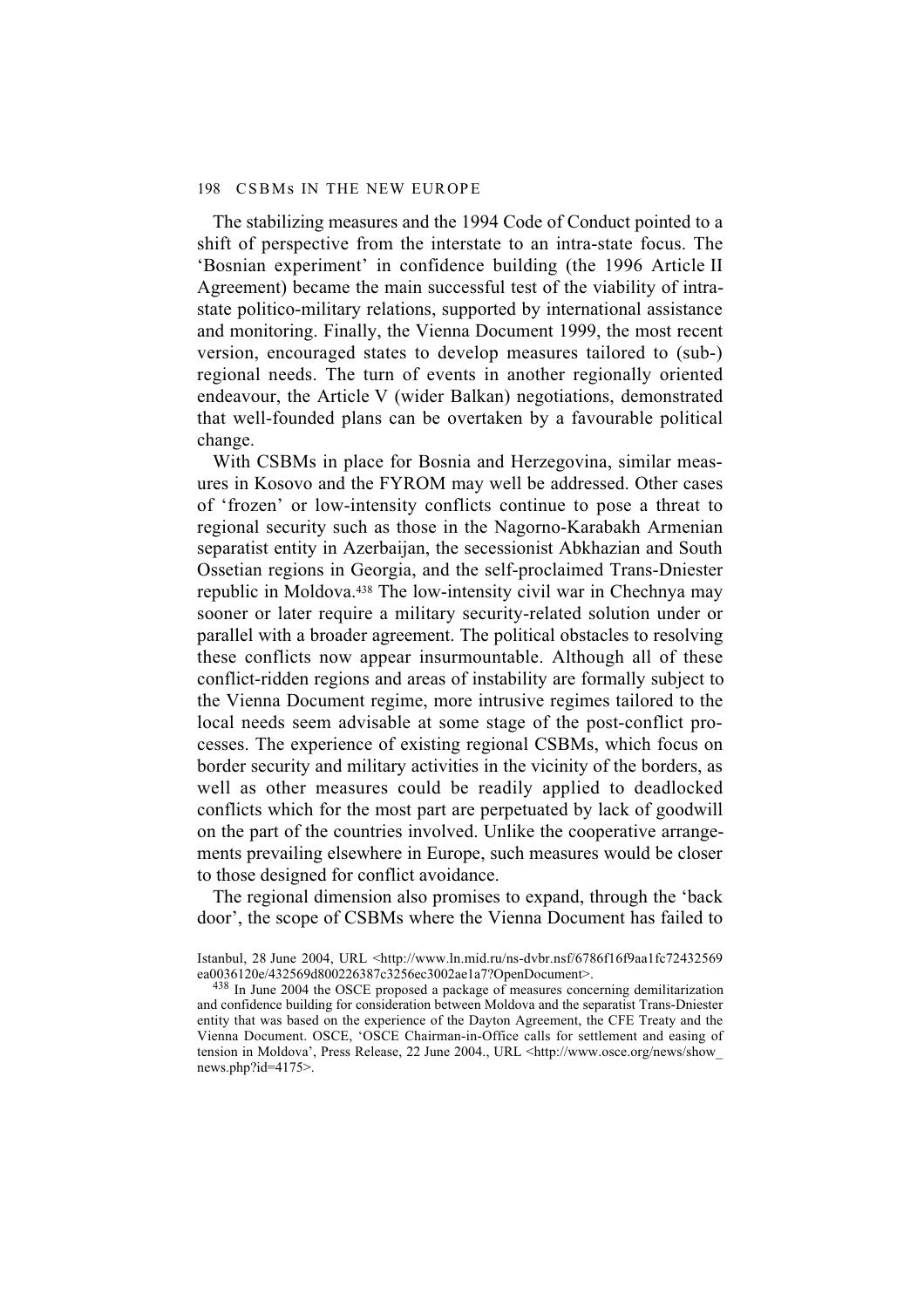reach. The adverse effect of long-standing US opposition to naval CSBMs, which have persistently been promoted by Russia and some non-aligned (and even smaller NATO) states, is now being mitigated by steps cautiously exploring this type of endeavour in the Black Sea region or in bilateral Finnish–Russian relations. If such steps are successful, this could lead in future to more advanced naval confidencebuilding regimes.

Despite their benefits, regional arrangements also present certain hazards. With the growing tendency towards security 'subsidiarity', an emerging challenge for the international community is the need to reconcile the pan-European process of enhancing confidence and stability with local schemes.

4. *All-weather applications*. There have also been attempts to employ CSBMs in foul weather, mainly in regional and domestic missions. The logic of the cold war meant that CSBMs could only address interstate, fair-weather conditions; acute tensions ruled out confidence-building activities. For a long time, the European states have discussed whether cooperative responses are feasible in foulweather contingencies such as crises, near-crisis situations, preventing situations from escalating and contributing to post-conflict confidence building. It appears that lack of political will, not insufficient mechanisms and measures, is what prevents states from using CSBMs in such situations. The unproductive discussion on the application of OSCE stabilizing measures and risk-reduction mechanisms in crisis situations is illustrative of this. After the abortive efforts made in the first half of the 1990s (Yugoslavia, Chechnya), the implementation of the Dayton Agreement demonstrated that arms control and CSBMs can play an important role in post-conflict stabilization. The experience of applying CSBMs during the Kosovo intervention was a partial success, but a step forward was made by Russia in 2000 when it arranged an observation visit by representatives of other European states to an area of 'ongoing military activities' in Chechnya. This, however, was a voluntary, one-off event.

CSBMs such as risk-reduction and stabilizing measures may readily be used in frameworks of preventive diplomacy and in early-warning mechanisms for foul-weather situations, especially those arising in local contexts. The optimal environment for their use will be after a political settlement has been agreed. A considerable gap is still perceived between arms control and confidence building on the one hand,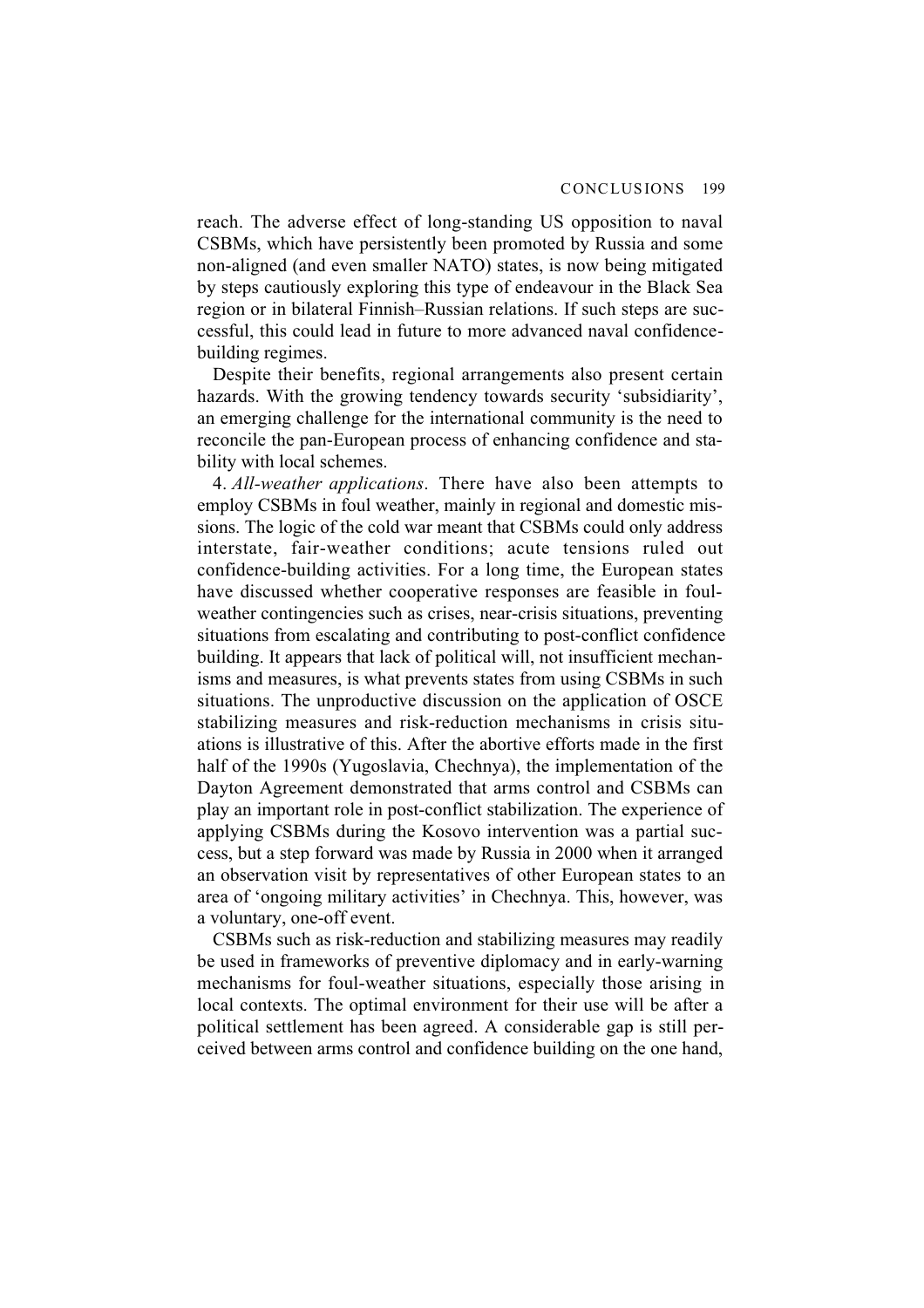and crisis management on the other, which merits closer consideration and a possible rethinking of the web of existing arms control agreements. For example, the conflict prevention and crisis management functions of the 1992 Treaty on Open Skies might be revamped at its 2005 Review Conference.

5. *Integrating CSBMs in other cooperative enterprises*. During the cold war, despite the inclusion of some provisions with confidencebuilding effect in the hard arms control agreements, soft arms control played a relatively autonomous role in dispelling mistrust. In the framework of 'comprehensive security', the trend is to enhance the impact of such measures either by harmonizing them with other arms control instruments (the CFE Treaty, the CFE-1A Agreement, the Open Skies Treaty, etc.) or by combining them with or integrating them into other security mechanisms and institutions under an international umbrella, as was done in the Stability Pact for South Eastern Europe. The political fair weather in the Balkans after the fall of President Milosevic weakened the drive for arms control (*vide* the outcome of the Article V talks), and its tools were subsumed in the broader 'security sector reform' agenda of the Stability Pact. Nevertheless, their relevance is reflected in the work and activities of the Regional Arms Control Verification and Implementation Assistance Centre (RACVIAC). Another regional initiative, the South Eastern Europe Clearinghouse for the Control of Small Arms and Light Weapons (SEESAC) in Belgrade, is an example of such thinking and approach. There is room for improved cooperation between the FSC and sub-regional arrangements of this kind as well as with such security organizations as the EU and NATO, although it remains unclear how and to what extent this would function well.

It has been proposed that education on and implementation of the 2000 SALW Document and the 1994 Code of Conduct be integrated into OSCE field missions with the aim of promoting the politicomilitary *acquis* in a conflict situation. The resulting synergy might enhance the chances for peace and stability in volatile sub-regions and in Europe as a whole. The concept of engaging the FSC in field operations and missions is, however, still underdeveloped.

Such incipient moves call for the development of a firm conceptual and intellectual basis. The challenge is to combine and balance arms control measures, including CSBMs, with general and positive security sector reform endeavours, which today may range from security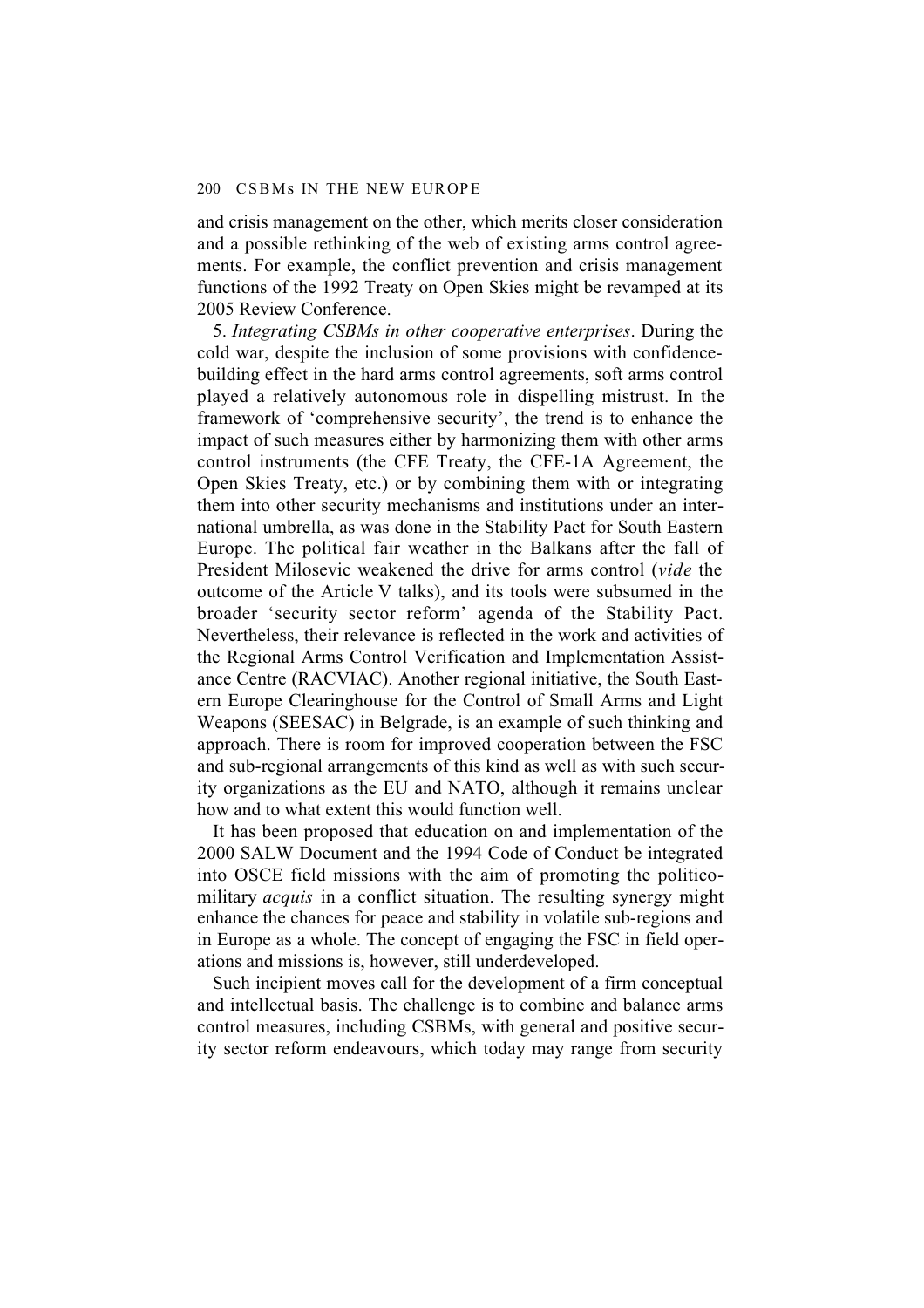assistance to humanitarian and anti-terrorist military intervention. The 'negative' (restraint) and 'positive' (action) aspects of security building should be considered as parts of a single constructive approach taking account of their relative strengths and weaknesses.<sup>439</sup>

Another approach is sometimes favoured as an alternative to the existing stalemate in the CSBM field. Given the lack of interest on the part of NATO in developing additional CSBMs and its refusal to accept Russia's familiar, successively 'repackaged' initiatives in this regard, non-military confidence- and security-*enhancing* measures have been suggested. These proposed civilian measures do not yet constitute a coherent system and embrace various steps in the fields of environmental pollution, radiological security, border management, combating organized crime, joint sea rescue, preventing accidents at sea, and the like. The cooperative nature of such CSEM arrangements makes them similar to current international security-building efforts. However, although they are valuable and complementary and help to provide a new stimulus to further develop confidence-building arrangements, it would be wrong to promote them at the cost of undermining or weakening the existing regimes. The role of CSEMs should also be considered carefully. Artificial incorporation of CSEMs into the body of existing CSBMs should be avoided. In addition, regional and local (border) solutions should be tested first rather than pursing pan-European schemes.

6. *Responding to new threats and developments*. The global terrorist threat and the activities of non-state actors spurred an examination of the relevance of all OSCE politico-military commitments to combat terrorism and crime and to enhance stability in weak or failed states, including CSBMs. The process of reviewing CSBM applicability in the new OSCE Strategy has only begun. Two documents have been initially identified as the most relevant in this context: the 1994 Code of Conduct and the 2000 SALW Document, the latter with its emphasis on export and transfer controls. The main effort has so far been focused on these as well as on the 2003 Document on Stockpiles of Conventional Ammunition. Stabilizing measures are also perceived as a promising basis for tackling the issue of preventing the recurrence of hostilities. A structured dialogue on the non-proliferation of WMD

<sup>439</sup> Bailes, A. J. K., 'Trends and challenges in international security', *SIPRI Yearbook 2003: Armaments, Disarmament and International Security* (Oxford University Press: Oxford, 2003), pp. 11–13.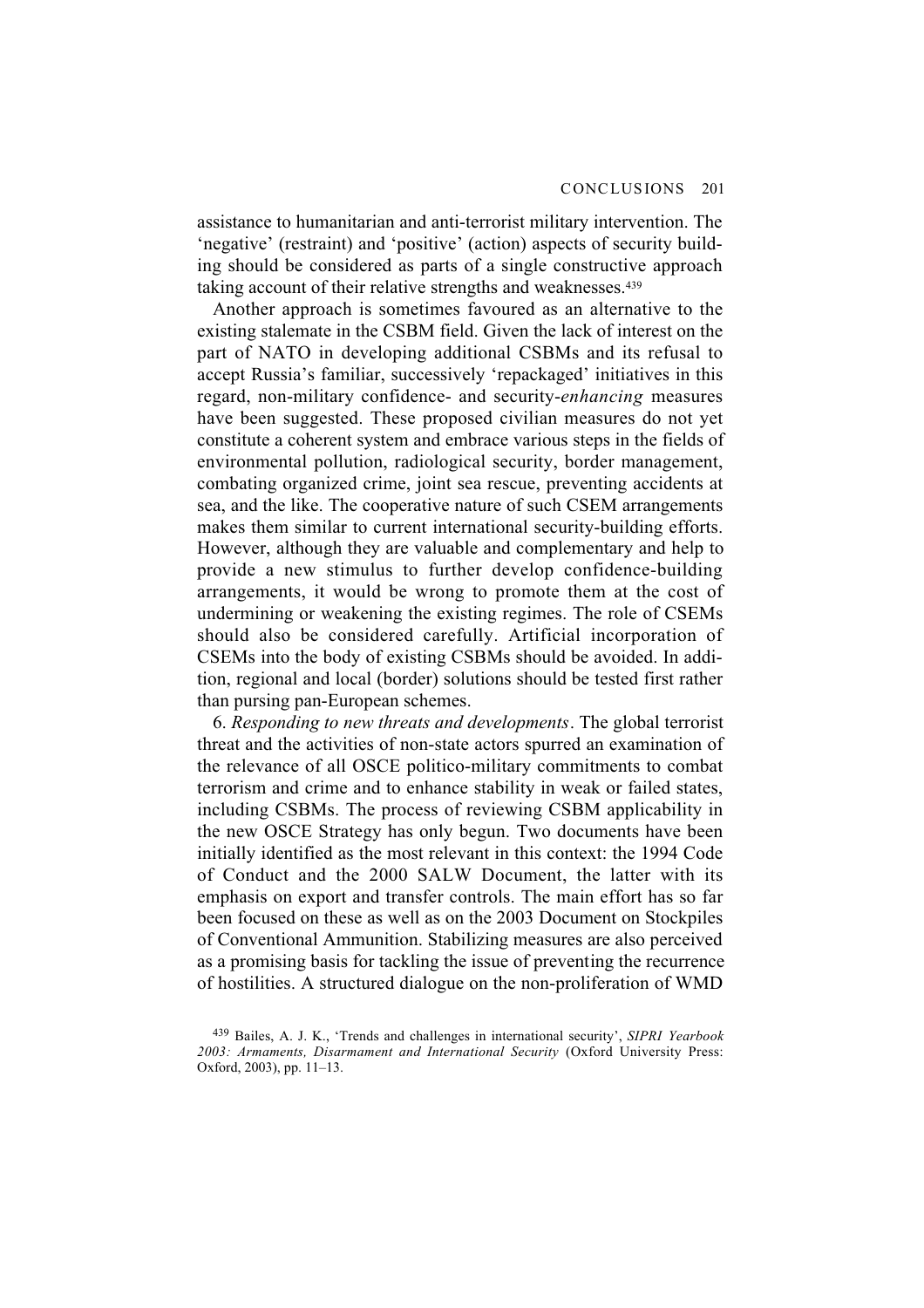(and possibly on sensitive materials and technologies) might soon reinforce the principles governing non-proliferation by giving added value to other international efforts in this area. The potential contribution of other measures is still under review, although, ultimately, they are bound to play a limited role in the overall anti-terrorist effort.

The implications of the changed character of armed conflicts and changes in armed forces—including international preventive and preemptive actions, the use of rapid-reaction forces and other peace support operations—for confidence and security building in the OSCE area need to be addressed. In the meantime, better implementation and swift adaptation are being emphasized.

The CSBM process is both a kind of insurance policy and a continuing exercise. Related mainly to conventional ground forces in Europe, during the cold war the regime was directed at the most threatening activities and parts of armed forces and equipment. For the most part, the Vienna Document regime has accomplished its task successfully and has apparently reached the peak of its development in its present form. The changed political landscape and the new security threats of the 'post post-cold war' environment have shifted the focus of the operation of CSBMs. Such measures as notification of large-scale military exercises and activities or annual calendars have lost their salience (although they are retained, 'just in case' or until lower parameters or other criteria can be agreed). Other, hitherto less used measures, such as risk reduction, are gaining in importance in the face of crisis situations. In turn, global terrorism has unexpectedly concentrated the attention of states on democratic control of the armed forces and on the fairly recent mechanisms which address small arms and surplus ammunition.

In general, the urgency of dealing with terrorist threats since 2001 has somewhat narrowed the horizon of interests of the participating states, making it more difficult for them to refocus their attention to other areas where confidence building has long been seen as advisable, such as naval and air force measures or CBMs related to tactical nuclear weapons.440 In this connection, some states have proposed a

<sup>440</sup> In Dec. 2000 NATO made public its Report on Options for Confidence and Security Building Measures (CSBMs), Verification, Non-Proliferation, Arms Control and Disarmament. The most interesting parts of the document concern confidence-building, transparency and non-proliferation measures to be agreed between NATO and Russia. NATO Press Release M-NAC-2(2000)121, Dec. 2000, URL <http://www.nato.int/docu/pr/2000/p00- 121e.home.htm>.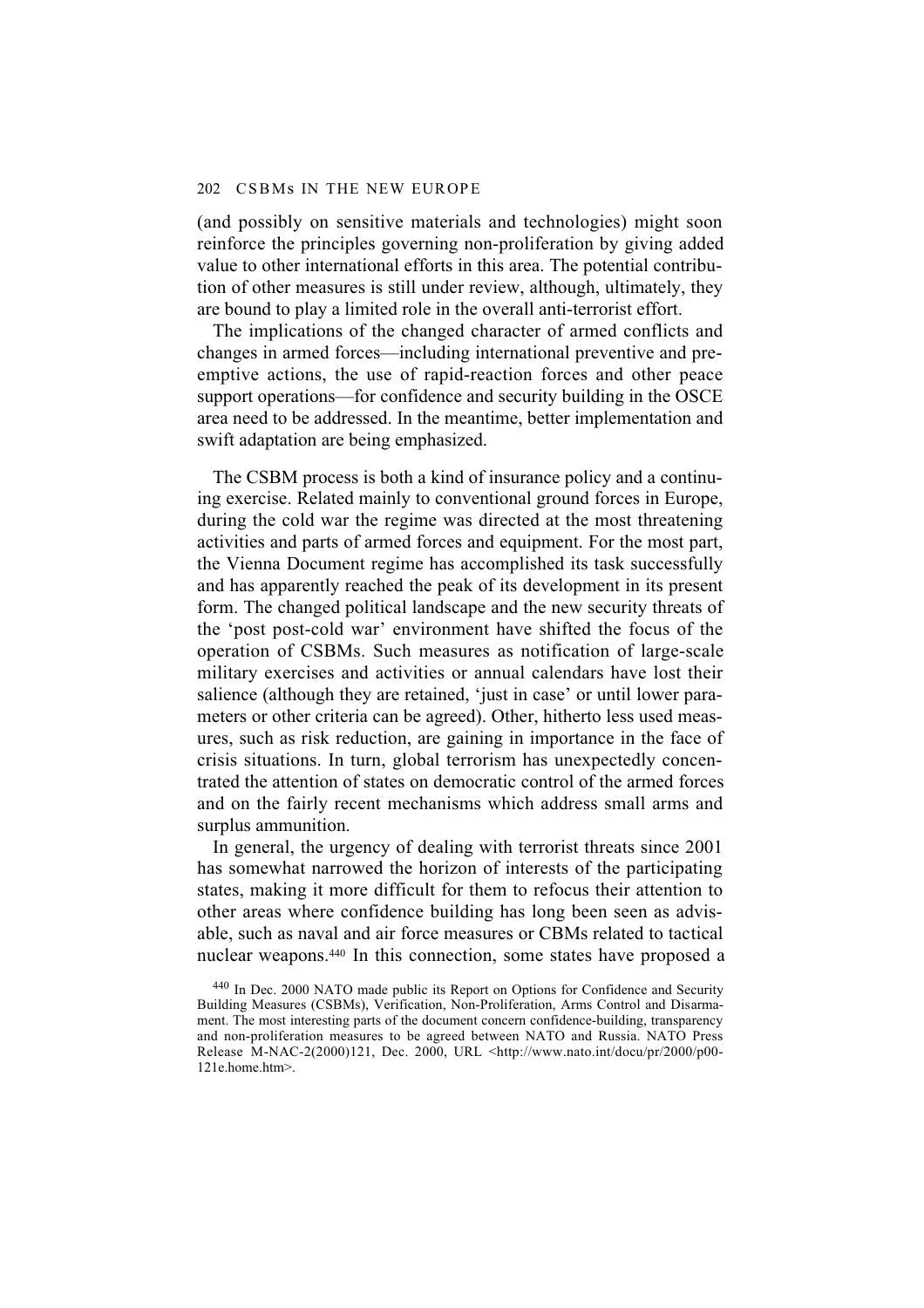new generation of CSBMs, and perhaps a new Vienna Document. Other states argue that the pursuit of full implementation of the existing provisions should be sought first, as the best way to enable the CSBMs to fulfil their intended role. The latter position is shared by most OSCE delegations and is related to continuing concerns about compliance. This illustrates that what is needed most is a renewed commitment by all participating states rather than an overhaul of the tenets and mechanisms of the regime.

While the place and role of CSBMs have changed in the past 15 years, respect for norms and compliance with the obligations which states have adopted remain the *sine qua non* condition of the international order. Otherwise the CSBM regime, like any other international system, risks gradual erosion. It is a truism, but worth recalling, that respect for old commitments is indispensable when entering into new ones. In other words, the evolution of future norms, rules and principles should be firmly rooted in current observance. The new rules and tenets of international life in the OSCE area—cooperative and inclusive security, mutual reassurance and partnership—allow states to react with restraint to each case of non-compliance and to maintain a rational approach. The former bloc confrontation and threats of surprise attack are gone, and the political atmosphere is conducive to broader cooperation and confidence.

Compliance is not a static condition that can be pursued with the aim of achieving absolute perfection at some stage of implementation. It should be measured not so much by the degree of progress towards a definite end, but rather by the efficiency with which breaches and cases of abuse are tackled. Certainly, further institutional and procedural steps should be promoted, but this cannot be done for its own sake without regard to the usability and relevance of the instruments proposed. It must be borne in mind that compliance is primarily a part and a function of the complex web of wider political processes, interests and differences. The main problem is not so much a lack of measures and procedures as the unwillingness or inability to use them in a full, harmonized and timely manner, or to activate them for specific cases of crisis management or risk reduction.

Concerns persist with regard to the equal treatment of states. There have been cases in which a big power's interests or those of an alliance have taken precedence over conformity with a state's obligations. The conflicts in Chechnya and over Kosovo are blatant exam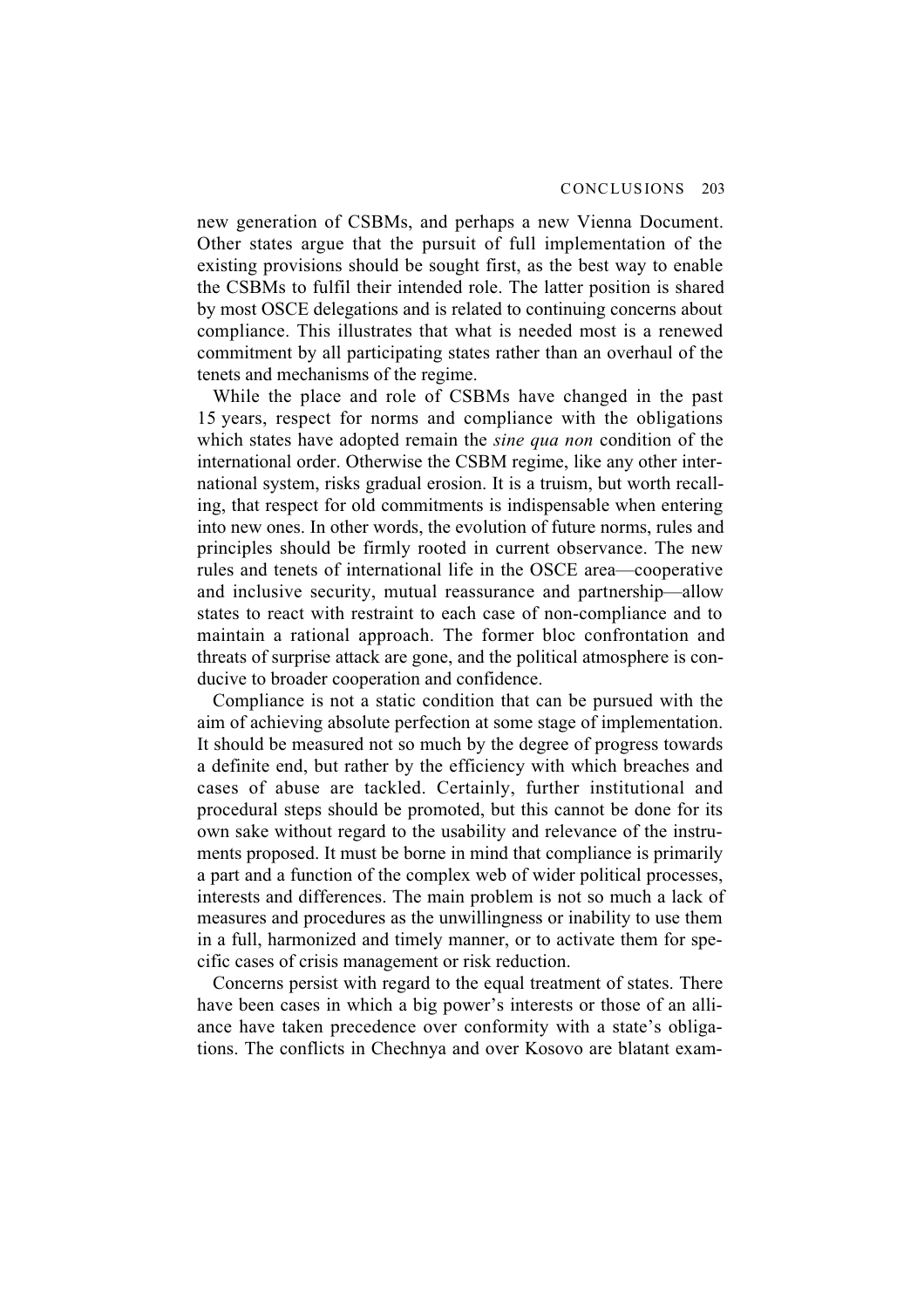ples. However legitimate the principle of equal treatment of a noncompliant big power and a small- or medium-size state 'of concern', the reality is still not what it ought to be.

Evidently, new challenges and risks put a new strain on the status quo. Responses to intra-state crises and conflicts and to terrorism are the most exigent ones. Domestic upheavals and non-state actors create situations that are sometimes incompatible with the existing international frameworks. In this context, the fairly steady and consistent development of the multifaceted European CSBM regime with a view to better handling new contingencies is a good example of the response by the international community. New states also have problems 'socializing' the new arms control and CSBM obligations into which they have entered. Along with censure and encouragement to conform with these agreements, they need continued special assistance from other, more experienced and better-off participants of the regimes.

As would be expected in such an unwieldy body, views differ among the 55 OSCE participating states as to how to tackle future challenges and tasks. All OSCE states are aware of the need to adapt the CSBM instruments to the new environment, but they do not necessarily wish to change their fundamental basis. This view is supported by the recent actions of CSBM-related bodies which have focused on fine-tuning, not renegotiating, the Vienna Document. It appears that OSCE participants may be willing to consider such approaches as periodic reviews of these instruments with the aim of checking their relevance and improving or updating them; more thorough assessment of implementation to identify both specific issues and the problems underlying partial or complete failure to implement CSBMs; and the possible development of standards, along the line of SALW bestpractice guides, the better to meet new threats. Continuing determination and goodwill among the partners will be needed to overcome lingering concerns or reluctance motivated by regional and strategic interests.

The OSCE Outreach Programme for the Asian Partners for Co-operation and the Mediterranean Partners for Co-operation has the potential to foster *inter alia* the 'CSBM culture' outside the zone of application. Carefully elaborated, selective approaches in this context could be tested and developed in these and other adjacent countries.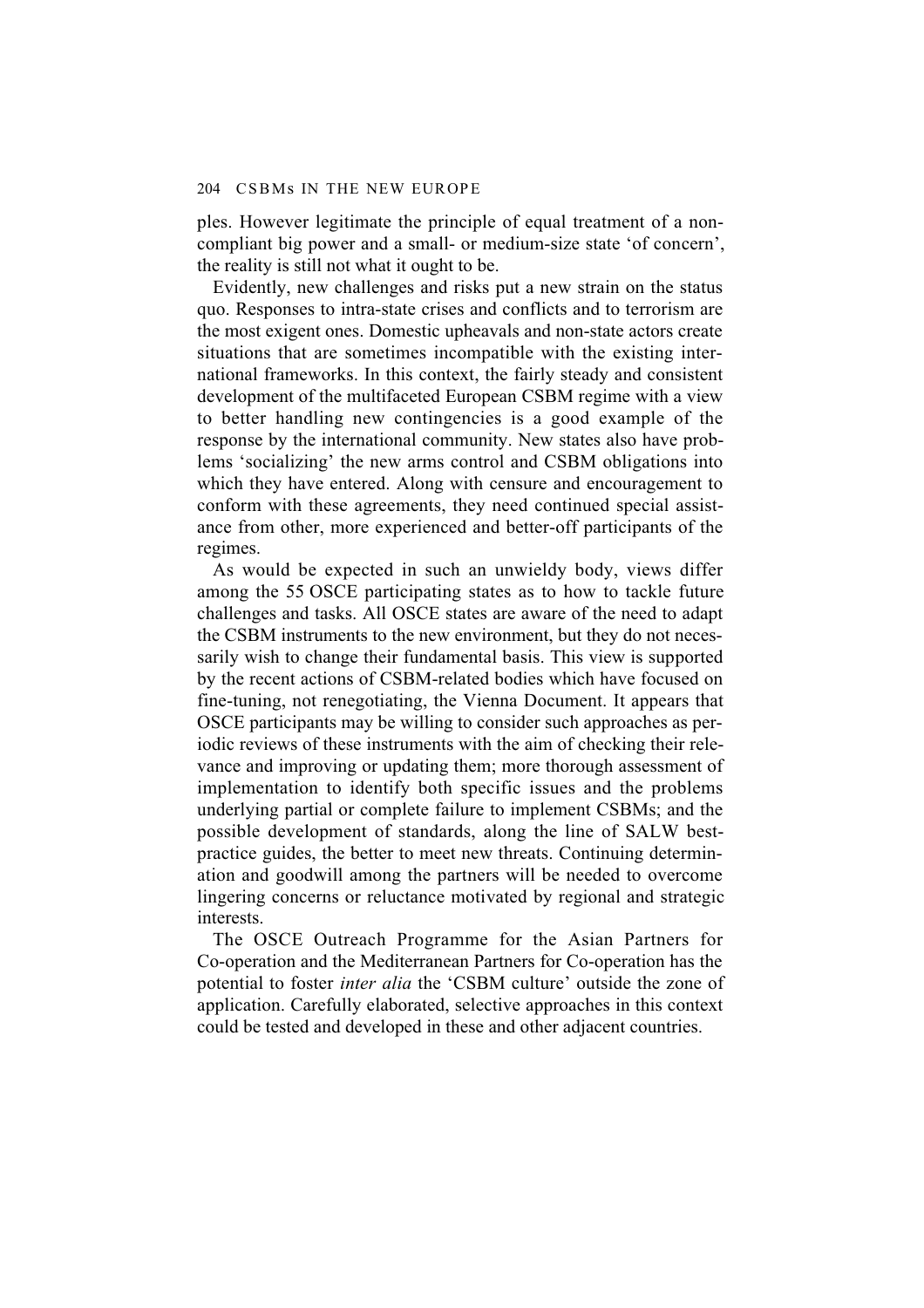The new situation in Europe after the end of the cold war has gradually brought the commitments made and the obligations assumed under the adapted CFE Treaty, the CFE-1A Agreement regime and the Vienna Document closer to each other. This evolution holds out hope of extending the coverage of hard arms control to the entire OSCE area. The cold war way of thinking is fading, and a bolder and more imaginative rethinking of European military security is needed. Ideally, a single comprehensive regime would offer the value of clarity, better operability and the guaranteed equality of all participants. The 'OSCE Europe', because of its history, diversity and actual divisions, is still far from being such a paragon. The long-standing dilemma remains whether to revitalize the idea of harmonization and apply the existing commitments more widely or to elaborate an entirely new system. Confidence- and security-building measures may lose their autonomy if they are incorporated into either regime, but they will certainly maintain their relevance and utility as a flexible and versatile tool in the dynamically changing environment.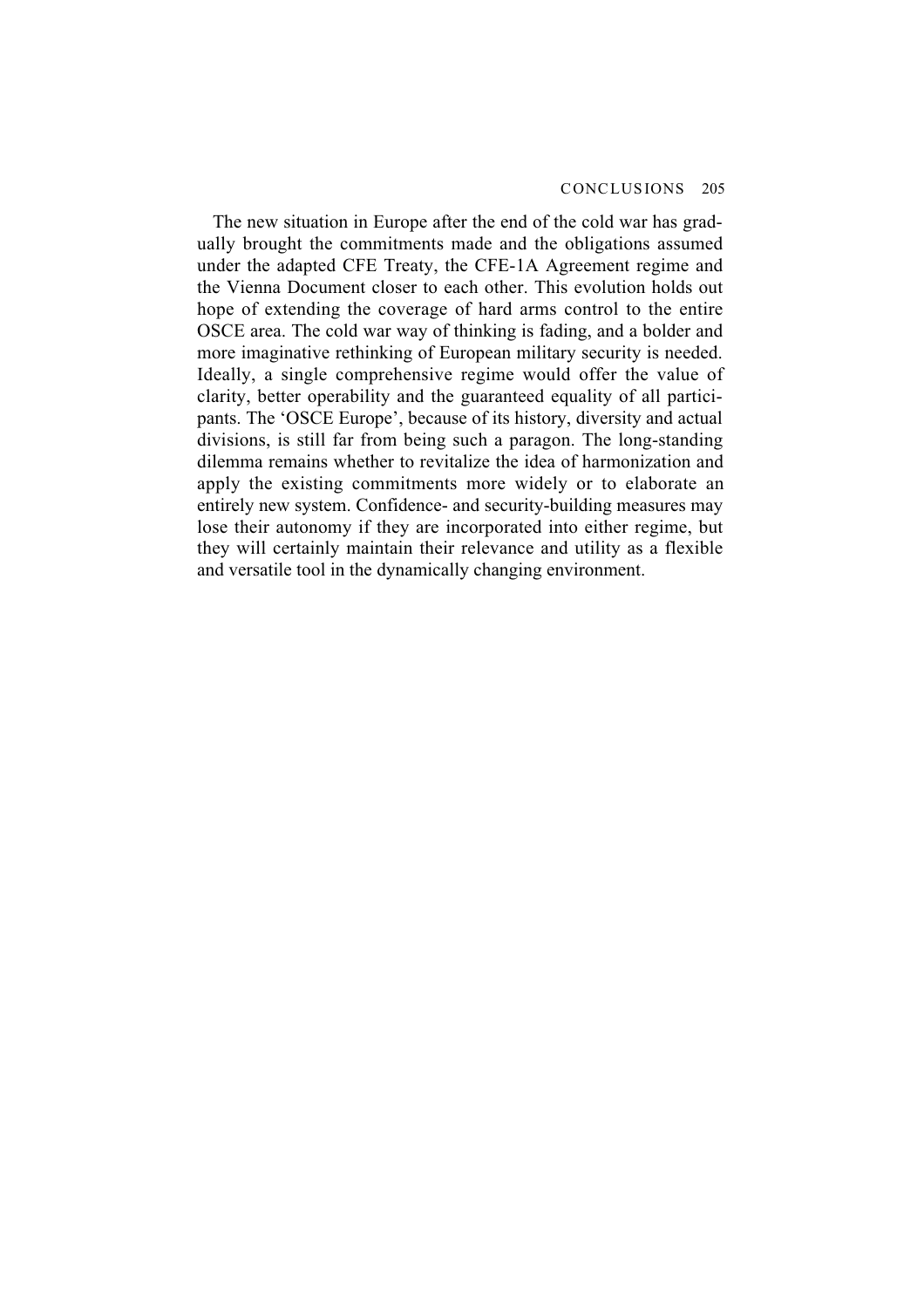# Select bibliography

This bibliography includes only the basic documents which were consulted for this research report. As a rule, the circulation of CSBM 'working' documentation, such as statements by the delegations, proposals, suggestions and reports (working papers, non-papers, food-for-thought papers, surveys, etc.), is restricted to the OSCE participating states, and these documents are not made available to the public. Many of the OSCE and CSBM documents that were consulted are quoted in the footnotes in the text. This bibliography provides a selection of major documents and other sources.

## **Documents**

*CSCE and OSCE Summit Meetings* URL <http://www.osce.org/docs/english/summite.htm>

*CSCE and OSCE Ministerial Meetings* URL <http://www.osce.org/docs/english/mincone.htm>

*The Joint Declaration of Twenty Two States* URL <http://www.fas.org/nuke/control/cfe/text/paris1.htm>

*The Stockholm Document*

URL <http://www.osce.org/docs/english/1973-1990/csbms1/stock86e. htm>

*The Treaty on Open Skies*

URL <http://www.osce.org/docs/english/misc/ostreate.htm>

*The Vienna Documents*

URL <http://www.osce.org/docs/english/csbme.htm>

*Annual Implementation Assessment Meetings*

Annual Implementation Assessment Meetings, surveys of suggestions, 1992–2004.

Non-Paper, Annual Implementation Assessment Meeting, 1991, 'Suggestions for improvements in the provisions of the Vienna Document'.

Annual CPC survey on CSBM information exchanged, 1995–2004.

Reports of the rapporteurs, statements and interventions made during the plenaries and working sessions of the 1991–2004 AIAMs (SIPRI archives).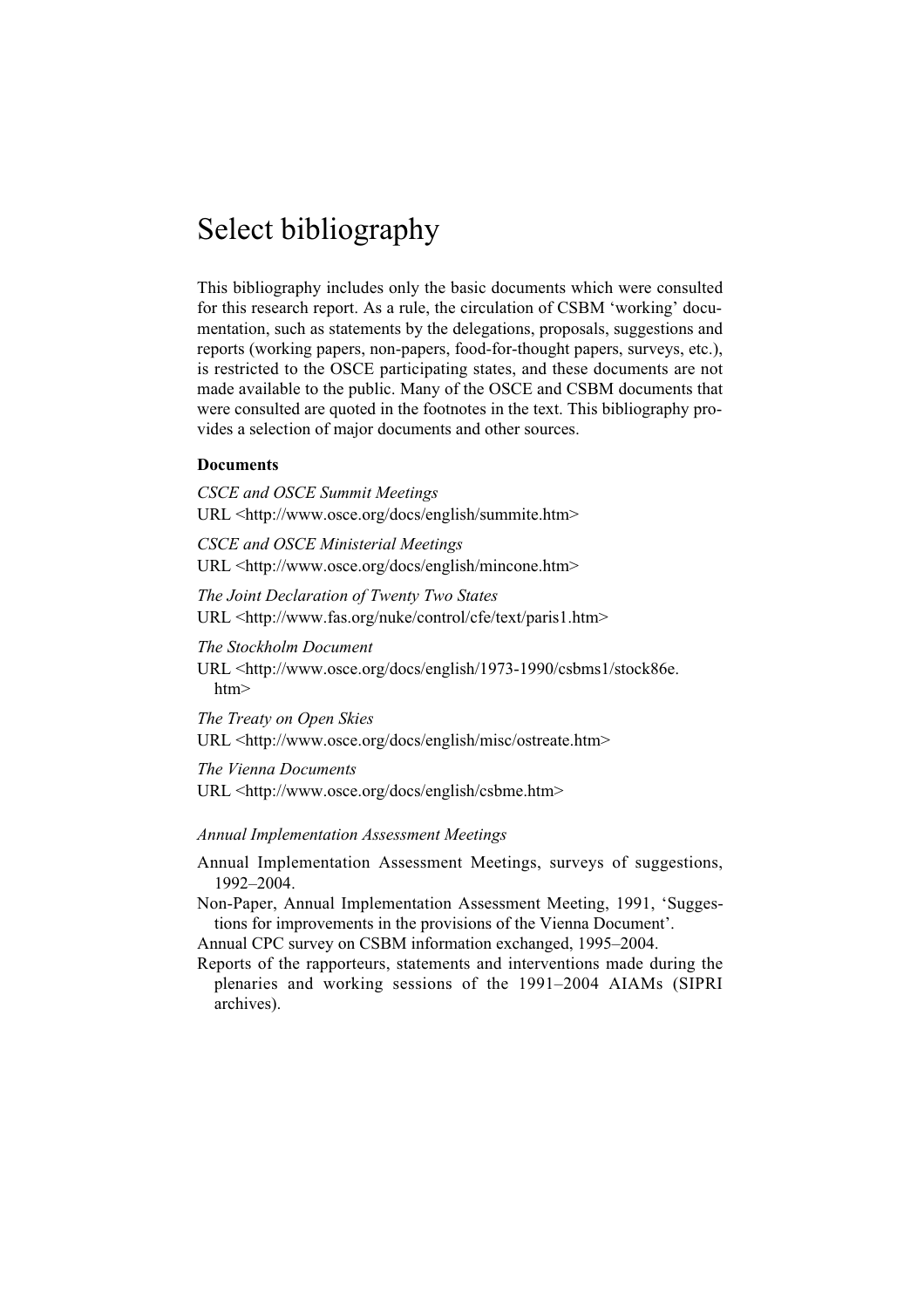*Additional documents related to the Vienna Document (chronological order)*

- National Defense Academy, Second Seminar on Military Doctrine, Vienna, Nov. 1991.
- CSCE/OSCE Secretary General, *Annual Report on CSCE [OSCE] Activities*, 1993–2003.
- OSCE, *OSCE Decisions: Reference Manual* (OSCE: Vienna, 1995–2003 edns).
- OSCE, 'Review Meeting 1996, Reports by the Rapporteurs', Vienna, 22 Nov. 1996 and Lisbon, 29 Nov. 1996', URL <http://www.osce.org/ docs/english/1990-1999/rcs/rerap96e.htm>.
- 'Annex to the Vienna Document 1994 of the Negotiations on Confidenceand Security-Building Measures. Relevant Decisions of the Forum for Security Cooperation (1995–1996), Vienna 1997', FSC document DOC.FSC/2/95, Annex, 17 Feb. 1997.
- 'Report of the Chairman of the FSC on the implementing aspects of the CSBMs discussed within the Forum in 1996', FSC document REF.FSC/ 71/96, 3 Mar. 1997.
- Conflict Prevention Centre, 'Synopsis of suggestions relating to the Vienna Document 1994', FSC document FSC.GAL/33/97, 4 Nov. 1997.
- Ad Hoc Working Group of the Forum for Security Co-operation, 'Review of the Vienna Document', FSC document FSC.VD/3/Rev. 6, 24 July 1998.
- OSCE, 'Draft only: Vienna Document [1998] of the negotiations on confidence- and security-building measures', FSC document FSC.VD/ 31/98, 16 Sep. 1998.
- Coordinator of the Ad Hoc Working Group, 'Chairman's perception of the Vienna Document [2000] on the negotiations on confidence- and securitybuilding measures', FSC document FSC.VD/30/99, 7 July 1999.
- OSCE, 'Review Conference 1999 Vienna–Istanbul: Consolidated Document', 10 Nov. 1999, URL <http://www.osce.org/docs/english/19901999/ rcs/istarev99e.htm>.
- OSCE, CPC, 'Development of confidence- (and security-) building measures in the CSCE/OSCE framework', 19–21 Mar. 2001.
- OSCE, 'Summary report by the Chairman of the 4th Seminar on Military Doctrines and Defence Policies in the OSCE Area to the OSCE Forum for Security Co-operation', FSC document FSC.DEL/338/01, 4 July 2001.
- *Norm- and standard-setting measures (chronological order)*
- OSCE, '49th plenary meeting of the Special Committee', *Journal*, no. 49 (24 Nov. 1993).
- CSCE Forum for Security Co-operation, Vienna, Global Exchange of Military Information, Budapest, 28 Nov. 1994.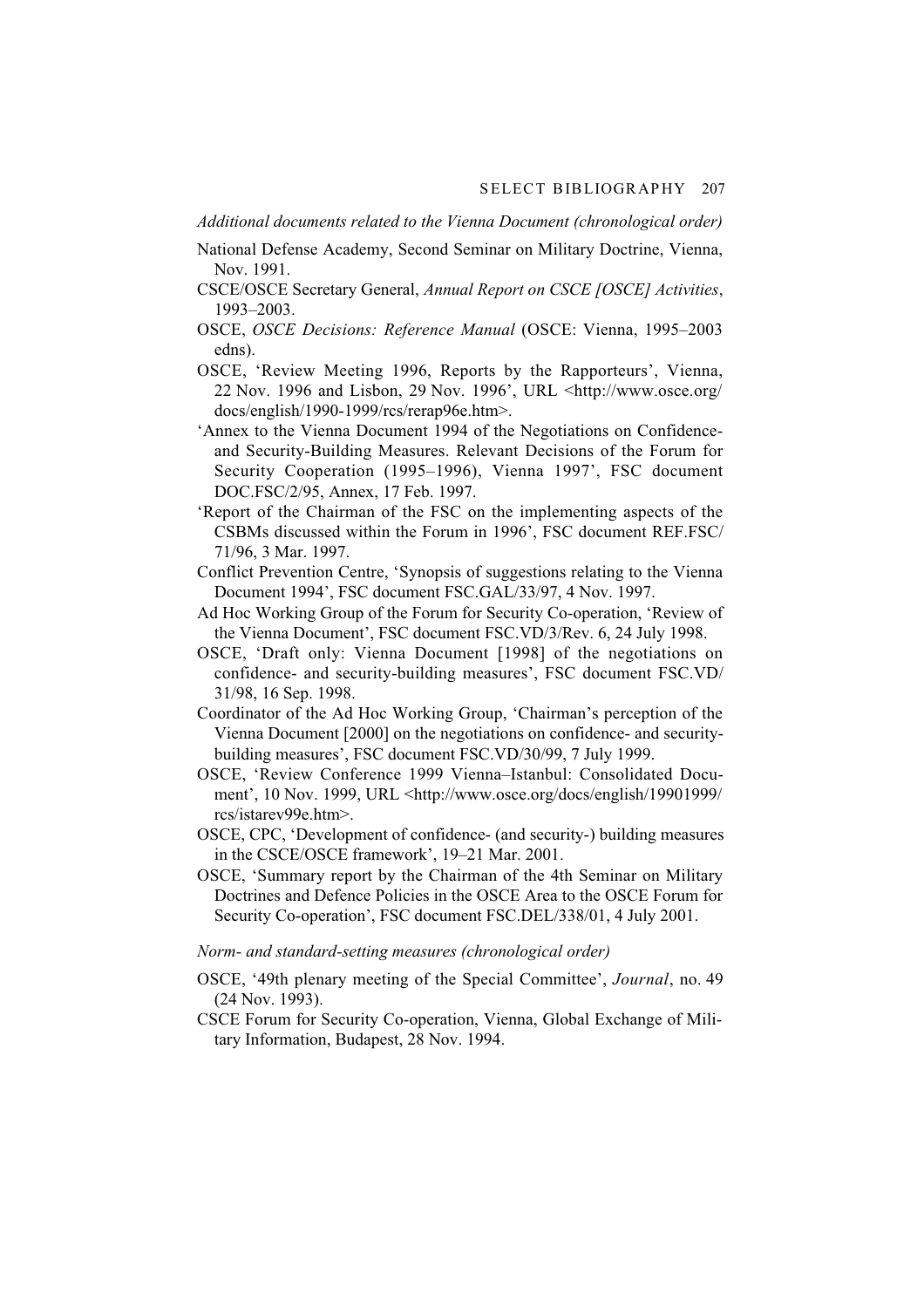#### 208 CSBMs IN THE NEW EUROPE

- CSCE Forum for Security Co-Operation, Principles Governing Non-Proliferation, Vienna, 3 Dec. 1994, URL <http://www.fas.org/nuke/ control/osce/text/NONPROLE.htm>.
- CSCE, 'Code of Conduct on Politico-Military Aspects of Security', Budapest, 5–6 Dec. 1994, URL <http://www.osce.org/docs/english/1990- 1999/summits/buda94e.htm>.
- OSCE, 'Follow-up Conference on the OSCE Code of Conduct on Politico-Military Aspects of Security, Vienna, 22–24 Sep. 1997: summary', FSC document FSC.GAL/15/97, 30 Sep. 1997.
- OSCE, 'Second Follow-up Conference on the OSCE Code of Conduct on Politico-Military Aspects of Security: reports by the rapporteurs, working session 1, 29 June 1999', FSC document FSC.DEL/221/99, 30 June 1999; and 'Working session 2, 30 June 1999', FSC document FSC.DEL/236/99, 1 July 1999.
- OSCE, 'Second Follow-up Conference on the OSCE Code of Conduct on Politico-Military Aspects of Security: chairman's perception', FSC document FSC.DEL/235/99, 1 July 1999.
- OSCE, 'Second Follow-up Conference on the OSCE Code of Conduct on Politico-Military Aspects of Security: summary of suggestions', FSC document FSC.GAL/84/99/Rev.1, 19 July 1999.
- OSCE, 'Document on Small Arms and Light Weapons', 24 Nov. 2000, URL <http://www.osce.org/docs/english/fsc/2000/decisions/fscew231.htm>.
- OSCE, 'Overview of the first OSCE information exchange on small arms and light weapons (SALW), 30 June 2001', FSC document FSC.GAL/9/ 02, 23 Jan. 2002.
- OSCE, 'Third Follow-up Conference on the OSCE Code of Conduct on Politico-Military Aspects of Security: consolidated summary', FSC document FSC.GAL/122/02, 8 Oct. 2002.
- OSCE, 'Document on Stockpiles of Conventional Ammunition', 19 Nov. 2003, URL <www.osce.org/documents/fsc/2003/11/1379\_en.pdf>.

#### *Regional CSBM documents (chronological order)*

- General Framework Agreement for Peace in Bosnia and Herzegovina, Dayton, Ohio, 14 Dec. 1995, Annex 1-B, Regional Stabilization, URL <http://www.oscebih.org/essentials/gfap/eng/annex1b.asp>.
- Agreement on Confidence- and Security-Building Measures in Bosnia and Herzegovina, 26 Jan. 1996, URL <http://www.oscebih.org/regional\_stab/ pdf/article2-eng.pdf>.
- OSCE, 'A short overview of the implementation of the Agreement on Confidence- and Security-Building Measures in Bosnia and Herzegovina by Ambassador Márton Krasznai, Personal Representative of the Chairman-in-Office', FSC document REF.FSC/9/97, 22 Jan. 1997.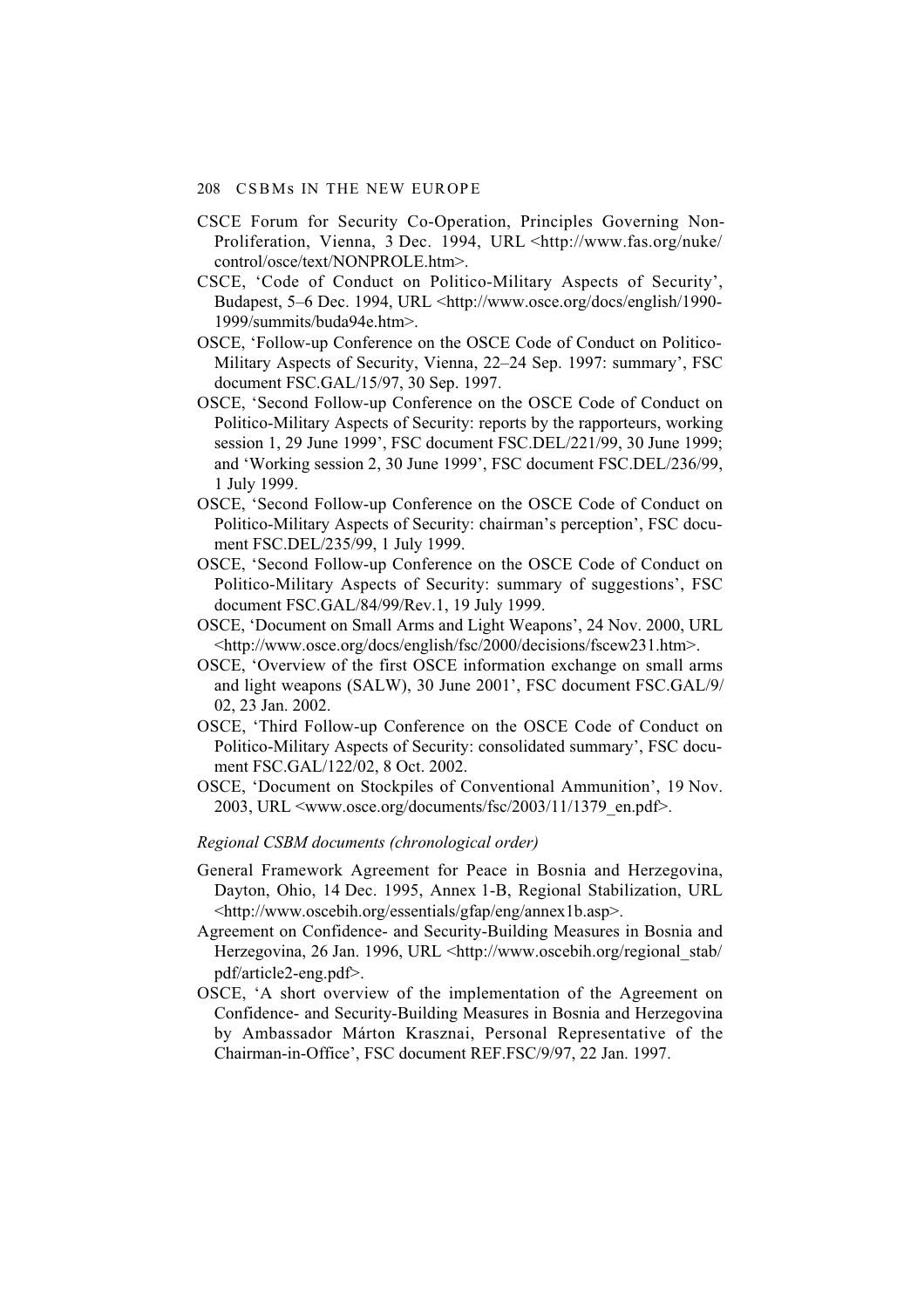- OSCE, 'Status of implementation of the Vienna and Florence Agreements (Dayton Annex 1-B, Art II, IV)', OSCE Secretariat document REF. SEC/230/97, 16 Apr. 1997.
- OSCE, 'Status of Implementation of Article II and IV, Annex 1-B, General Framework Agreement for Peace in Bosnia and Herzegovina and Outlines of 1999 Planning', OSCE document CIO.GAL/70/98, 29 Oct. 1998.
- OSCE, 'Final Document of the Second Conference to Review the Implementation of the Agreement on Confidence- and Security-Building Measures in Bosnia and Herzegovina, Vienna, 15–19 Mar. 1999'.
- OSCE, 'Status of Implementation of Article II (Confidence- and Security-Building Measures in Bosnia and Herzegovina) and Article IV (Sub-Regional Arms Control), Annex 1-B, Dayton Peace Accords in 1999), Lt-Gen. Carlo Jean, Personal Representative of the OSCE Chairman-in-Office, Istanbul, 17–18 Nov. 1999'.
- OSCE', 'Statement by Ambassador Henry Jacolin, Special Representative of the OSCE Chairperson-in-Office for Article V of Annex 1-B (Regional Stabilization) to the Joint Meeting of the Permanent Council and the Forum for Security Co-operation): What is the status of Article V of Dayton/Paris today?', OSCE document CIO.GAL/48/20, 6 July 2000.
- OSCE, 'Yearly Report on the Implementation of Articles II and IV, Annex 1-B, Dayton Peace Accords, 2000, 1 Jan.–27 Nov. 2000, Lt-Gen. Carlo Jean (Italian Army, rtd), Personal Representative of the OSCE CIO', URL <http://www.osce.org/doc/english/1990-1999/mcs/8wien00e. htm#17>.
- OSCE, 'Final Document of the Third Conference to Review the Implementation of the Agreement on Confidence- and Security-Building Measures in Bosnia and Herzegovina, Vienna, 19–21 Feb. 2001'.
- OSCE', 'Statement by Ambassador Henry Jacolin, Special Representative of the OSCE for Article V (Regional Stability)', Joint Permanent Council/Forum for Security Co-operation Meeting, Vienna, 19 July 2001.
- OSCE, 'Concluding Document of the Negotiations under Article V of Annex 1-B of the General Framework Agreement for Peace in Bosnia and Herzegovina', Article V document ArtV.DOC/1/01, 18 July 2001; and 'Statement by Ambassador Henry Jacolin, Special Representative of the OSCE for Article V (Regional Stability)', Joint PC/FSC Meeting, Vienna, 19 July 2001.
- OSCE, 'Annual Report on the Implementation of the Agreement on Confidence- and Security-Building Measures in Bosnia and Herzegovina (Article II, Annex 1-B) and the Agreement on Sub-Regional Arms Control (Article IV, Annex 1-B, Dayton Peace Accords), 1 January– 30 November 2001, Major General Claudio Zappulla (Italian Air Force),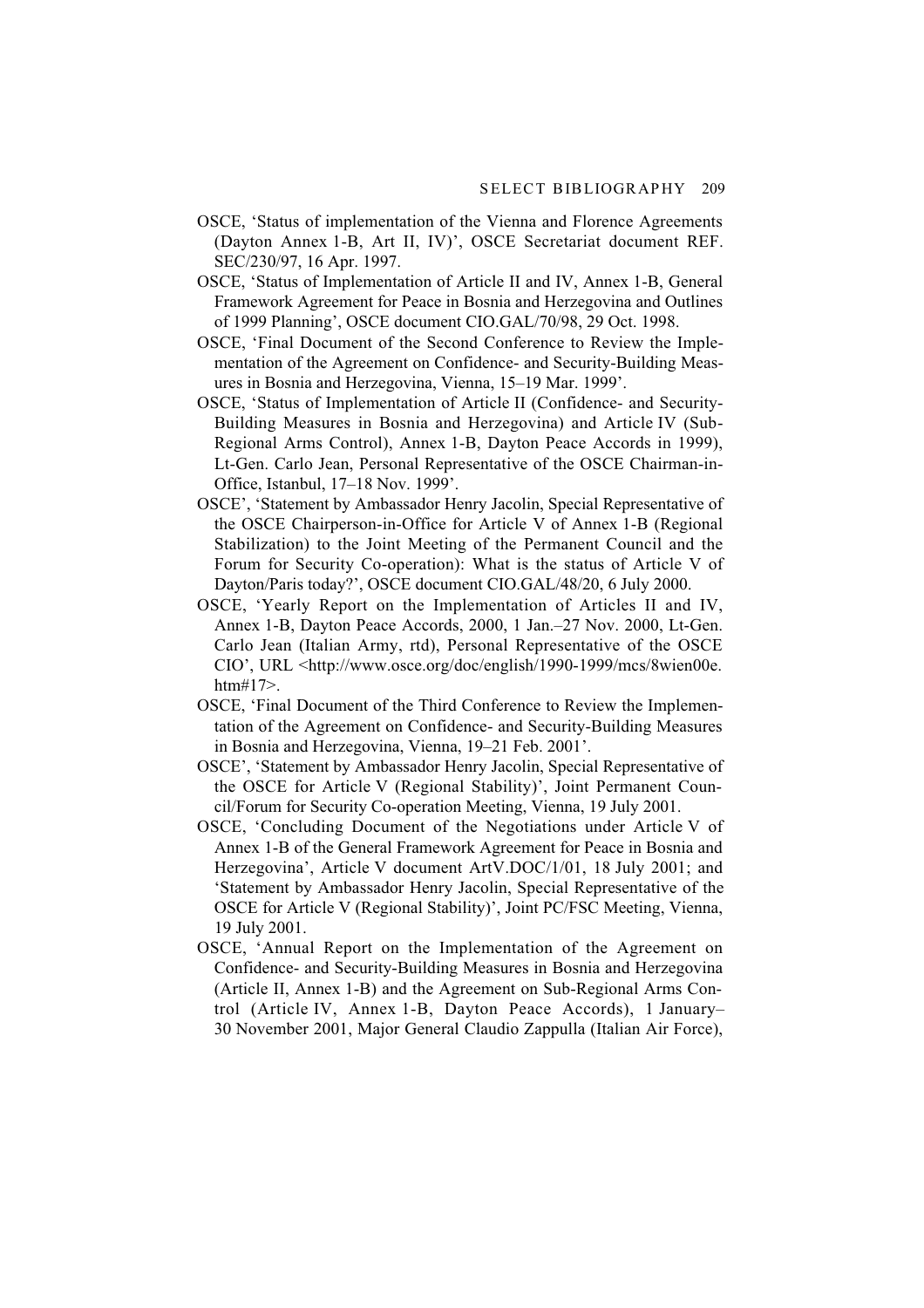Personal Representative of the OSCE CIO', OSCE document CIO.GAL/72/01, 26 Nov. 2001.

- 'Joint Declaration of the Republic of Bulgaria, Georgia, Romania, the Russian Federation, the Republic of Turkey and Ukraine', FSC document FSC.DEL/298/02, 27 May 2002. The Document on Confidence- and Security-Building Measures in the Naval Field in the Black Sea is attached to the Joint Declaration.
- OSCE, 'Annual Report on the Implementation of the Agreement on Confidence- and Security Building Measures in Bosnia and Herzegovina (Article II, Annex 1-B) and the Agreement on Sub-Regional Arms Control (Article IV, Annex 1-B, Dayton Peace Accords), 1 Jan.–30 Nov. 2002, Major General Claudio Zappulla (Italian Air Force), Personal Representative of the OSCE CIO', OSCE document CIO.GAL/99/02, 28 Nov. 2002.
- OSCE, 'Annual Report on the Implementation of the Agreement on Confidence- and Security Building Measures in Bosnia and Herzegovina (Article II, Annex 1-B) and the Agreement on Sub-Regional Arms Control (Article IV, Annex 1-B, Dayton Peace Accords), 1 Jan.–1 Dec. 2003, Major General Claudio Zappulla (Italian Air Force), Personal Representative of the OSCE CIO', OSCE document CIO.GAL/106/03, 28 Nov. 2003.
- OSCE, 'Overview of regional and bilateral agreements and initiatives on confidence- and security-building measures and other specific security issues related to the OSCE area', FSC document FSC.GAL/20/04/ Corr.1, 26 Feb. 2004.

### **Monographs, books and reports**

- Advisory Council on International Affairs (AIV), *Conventional Arms Control: Urgent Need, Limited Opportunities*, AIV report no. 2 (AIV: The Hague, Apr. 1998).
- Anthony, I. and Rotfeld, A. D. (eds), *A Future Arms Control Agenda: Proceedings of Nobel Symposium 118, 1999* (Oxford University Press: Oxford, 2001).
- Borawski, J., Tampere Peace Research Institute, *A Better Peace: the Organization for Security and Cooperation in Europe*, Occasional Paper no. 65 (Tampere Peace Research Institute: Tampere, Finland, 1996).
- Borawski, J., *Security for a New Europe: The Vienna Negotiations on Confidence- and Security-Building Measures 1989–90, and Beyond* (Brassey's: London, Washington, New York, 1992).
- Davis, L. *et al*., *An Arms Control for the New Europe* (RAND: Santa Monica, Calif., 1993).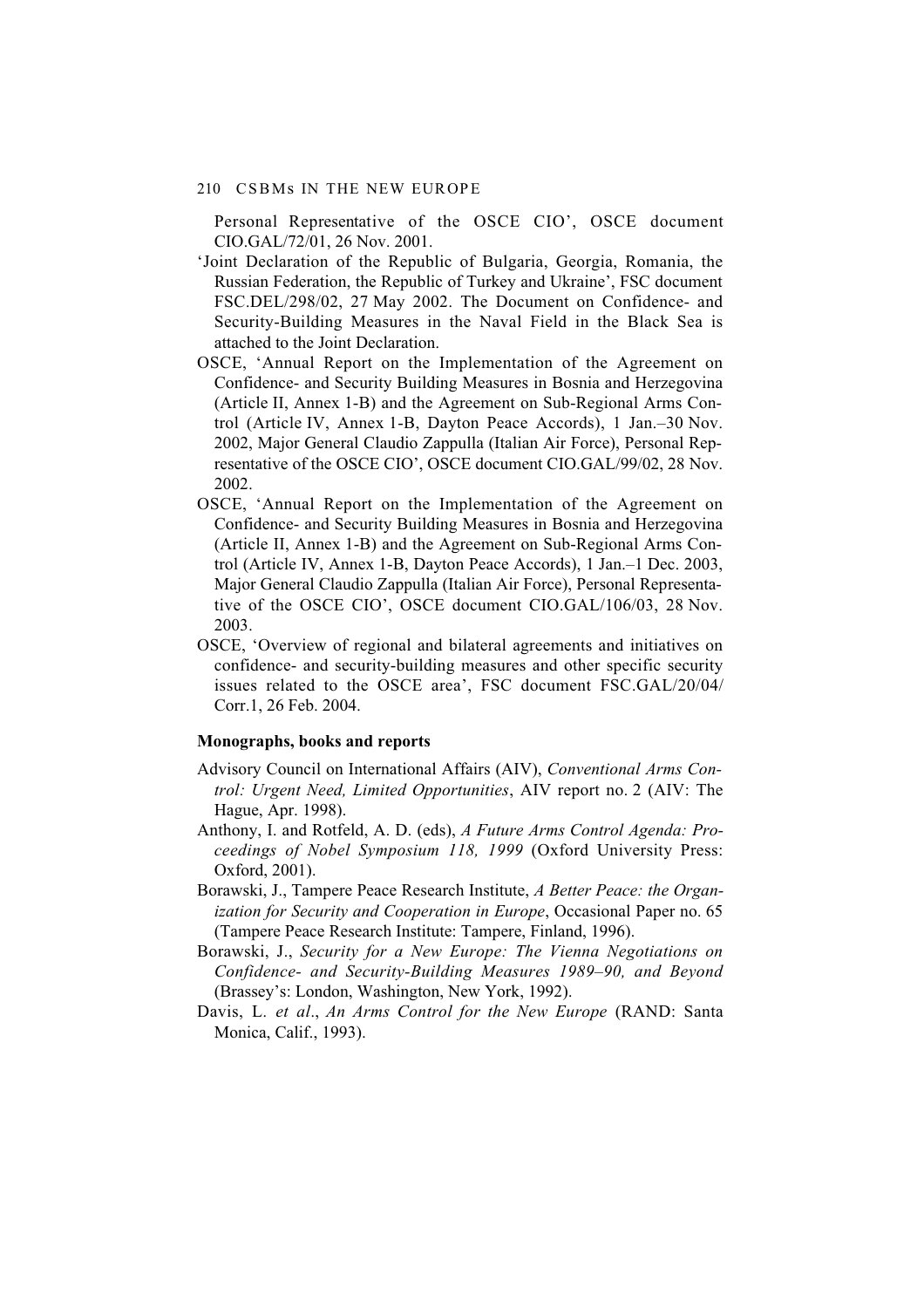- Dean, J., *Ending Europe's Wars: The Continuing Search for Peace and Security* (Twentieth Century Fund Press: New York, 1994).
- Desjardin, M.-F., *Rethinking Confidence-Building Measures*, Adelphi Paper no. 307 (Oxford University Press: Oxford, 1996).
- Dunay, P. *et al*., *Open Skies: A Cooperative Approach to Military Transparency and Confidence Building* (UNIDIR: Geneva, 2004).
- Ghebali, V.-Y., *L'OSCE dans l'Europe post-communiste, 1990–1996: vers une identité paneuropéenne de sécurité* [The OSCE in post-Communist Europe, 1990–1996: towards a pan-European security identity] (Etablissements Emile Bruylant: Brussels, 1996).
- Institute of Foreign Affairs and National Security, *Applicability of OSCE CSBMs in Northeast Asia Revisited: Consolidated Summary and Papers* (Institute of Foreign Affairs and National Security: Seoul, 2003).
- Joenniemi, P. (ed.), *Confidence-Building and Arms Control: Challenges Around the Baltic Rim* (Åland Islands Peace Institute: Mariehamn, 1999).
- Koulik, S. and Kokoski, R., SIPRI, *Conventional Arms Control: Perspectives on Verification* (Oxford University Press: Oxford, 1994).
- Krepon, M., McCoy, D. M. and Rudolph, C. J. (eds), *A Handbook of Confidence-Building Measures for Regional Security* (Henry Stimson Center: Washington, DC, 1993).
- McFate, P. B. *et al*., *The Converging Roles of Arms Control Verification, Confidence-Building Measures, and Peace Operations: Opportunities for Harmonization and Synergies*, Arms Control Verification Studies no. 6 (Department of Foreign Affairs and International Trade: Ottawa, Oct. 1994).
- Macintosh, J., *Confidence Building in the Arms Control Process: A Transformation View*, Arms Control and Disarmament Studies no. 2 (Department of Foreign Affairs and International Trade: Ottawa, Oct. 1996).
- Migdalovitz, C., *Greece and Turkey: Aegean Issues, Background and Recent Developments*, Congressional Research Service (CRS) Report for Congress (CRS, Library of Congress: Washington, DC, 21 Aug. 1997).
- Ministry of Foreign Affairs and Trade, International Workshop on Disarmament and Arms Control, 'Current Issues and Implications for Security in Northeast Asia', Seoul, Republic of Korea, 11–13 Dec. 2001.
- 'The Reshaping of European Security Relations: 1980–2000: Confidence and Security Building Measures and Conventional Arms Control', Short Report on Wilton Park Conference WPS 01/12, 30 May–1 June 2001.
- Richter, A., *Reconsidering Confidence and Security Building Measures: A Critical Analysis* (Centre for International and Strategic Studies, York University: Toronto, 1994).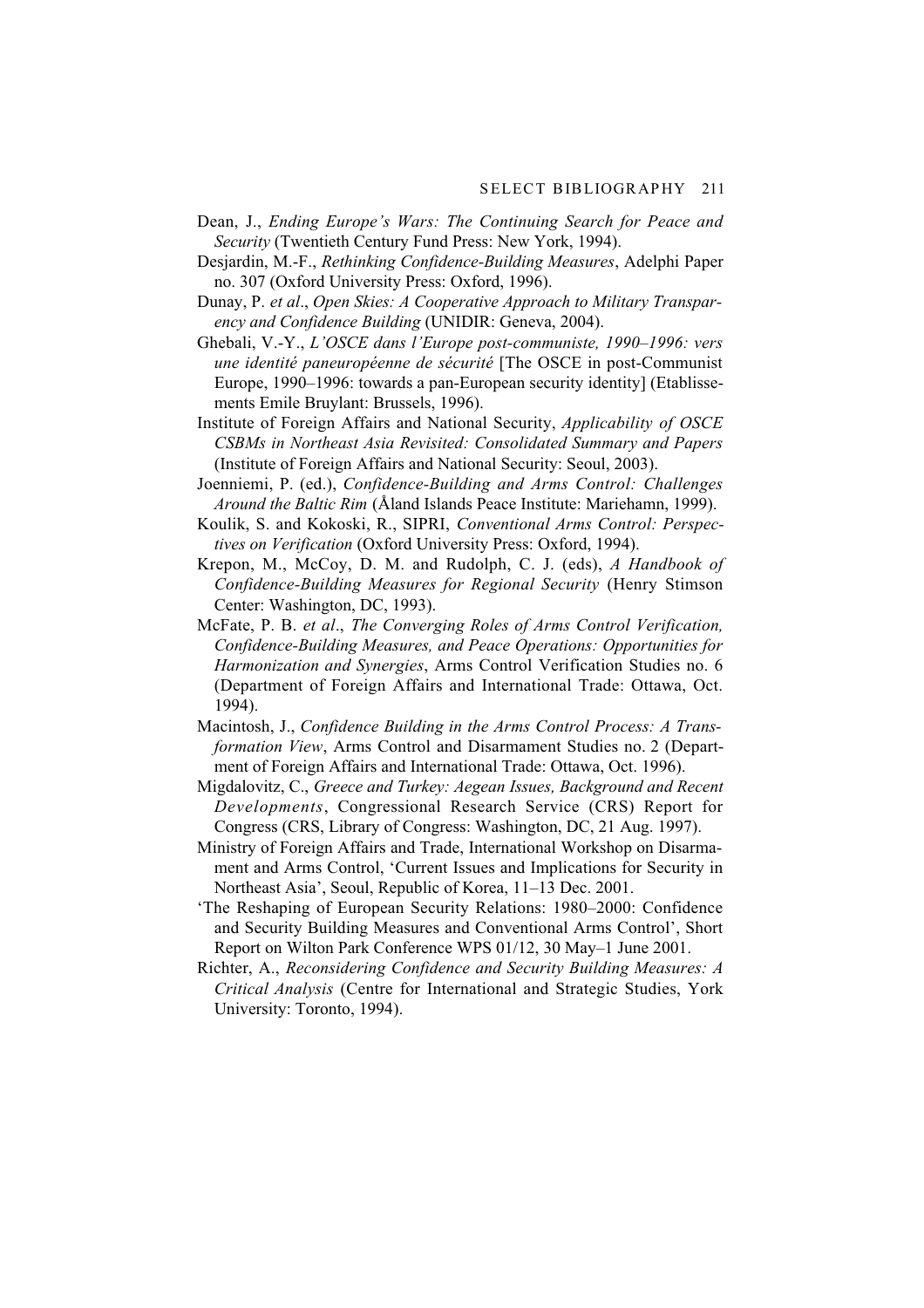#### 212 CSBMs IN THE NEW EUROPE

- Rotfeld, A. D., *Wojskowe srodki budowy zaufania a bezpieczenstwo Europy* [Military confidence-building measures and Europe's security] (Polish Institute of International Affairs: Warsaw, 1990).
- SIPRI Yearbooks, 1990–2003 (relevant chapters on CSBMs).
- Tanner, F., *Arms Control in Times of Conflict: A Contribution to Conflict Management in the Post-Cold War World*, Project on Rethinking Arms Control Paper no. 7 (Center for International and Security Studies at Maryland (CISSM): College Park, Md., Oct. 1993).
- Vetschera, H., *Arms Control Regimes under the Dayton Agreement*, Occasional Papers Series no. 6 (Arms Control and Disarmament Cluster, Geneva Centre for Security Policy: Geneva, Aug. 2000).
- Wright, K., *Arms Control and Security: The Changing Role of Conventional Arms Control in Europe* (Ashgate: Aldershot and Burlington, 2000).

#### **Articles and chapters**

- Bailer, S., 'The Treaty on Open Skies', *SIPRI Yearbook 1995: Armaments, Disarmament and International Security* (Oxford University Press: Oxford, 1995).
- Bailes, A. J. K., 'Trends and challenges in international security', *SIPRI Yearbook 2003: Armaments, Disarmament and International Security* (Oxford University Press: Oxford, 2003).
- Borawski, J. and Bruce, G., 'The CSCE Forum for Security Cooperation', *Arms Control Today*, vol. 23, no. 8 (Oct. 1993).
- Czempiel, E.-O., 'Ten years of verification—developments and perspectives', Institute for Peace Research and Security Policy at the University of Hamburg, *OSCE Yearbook 2002* (Nomos Verlagsgesellschaft: Baden-Baden, 2003).
- Dean, J., 'The OSCE "Code of Conduct on Politico-Military Aspects of Security": a good idea, imperfectly executed, weakly followed-up', Institute for Peace Research and Security Policy at the University of Hamburg, *OSCE Yearbook 1995/1996* (Nomos Verlagsgesellschaft: Baden-Baden, 1997).
- Dunay, P., 'Coping with uncertainty: the "Vienna and Berlin mechanisms" in light of the first decade of their existence', Institute for Peace Research and Security Policy at the University of Hamburg, *OSCE Yearbook 2000* (Nomos Verlagsgesellschaft: Baden-Baden, 2001).
- Fladeboe, J. P., 'Article V of the Dayton Peace accords: review and prospects', Institute for Peace Research and Security Policy at the University of Hamburg, *OSCE Yearbook 2000* (Nomos Verlagsgesellschaft: Baden-Baden, 2001).
- Ghebali, V.-Y., 'The CSCE Forum for Security Cooperation: the opening gambits', *NATO Review*, vol. 41, no. 3 (June 1993).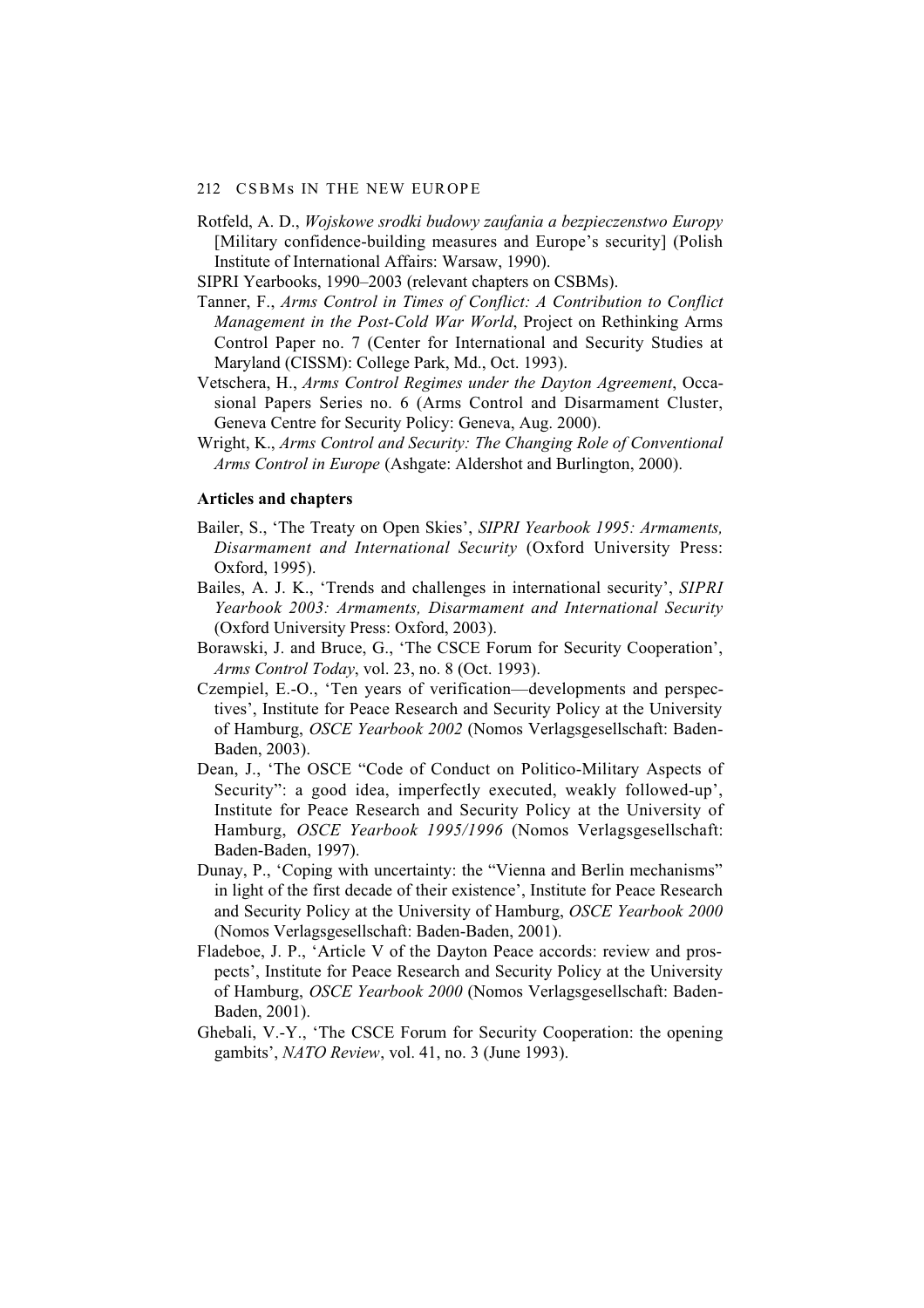- Ghebali, V.-Y., 'The first arms control agreements of the CSCE: the achievements of the Forum on Security Cooperation between Helsinki and Budapest', *Helsinki Monitor*, vol. 5, no. 3 (1994).
- Ghebali, V.-Y., 'Revisiting the OSCE Code of Conduct on Politico-Military Aspects of Security', eds H. Heiner and T. Winkler, *Challenges of Security Sector Governance* (LIT Verlag: Münster, 2003).
- Hartmann, R., 'Regional arms control in Europe: the arms control agreements under the Dayton Agreement (mid-1996 until mid-1997)', Institute for Peace Research and Security Policy at the University of Hamburg, *OSCE Yearbook 1997* (Nomos Verlagsgesellschaft: Baden-Baden, 1998).
- Hartmann, R., 'The significance of regional arms control efforts for the future of conventional arms control in Europe, exemplified by the arms control negotiations in accordance with the Dayton Agreement', Institute for Peace Research and Security Policy at the University of Hamburg, *OSCE Yearbook 1995/1996* (Nomos Verlagsgesellschaft: Baden-Baden, 1997).
- Henning, O., 'The Code of Conduct on Politico-Military Aspects of Security' , Institute for Peace Research and Security Policy at the University of Hamburg, *OSCE Yearbook 1995/1996* (Nomos Verlagsgesellschaft: Baden-Baden, 1997).
- Holst, J. J. and Melander, K. A., 'European security and confidence-building measures', *Survival*, vol. 19, no. 4 (July/Aug. 1977).
- Holst, J. J., 'Confidence-building measures: a conceptual framework', *Survival*, vol. 25, no. 1 (Jan./Feb. 1983), pp. 2–15.
- Jean, C., 'Arms control in transition: building a new security order', eds I. Anthony and A. D. Rotfeld, *A Future Arms Control Agenda: Proceedings of Nobel Symposium 118, 1999* (Oxford University Press: Oxford, 2001), pp. 116–26.
- Jopp, H. D., 'Regionale Rüstungskontrolle in Europa: Die Rüstungskontrollvereinbarungen nach dem Abkommen von Dayton (Mitte 1997 bis Mitte 1999)' [Regional arms control in Europe: the arms control agreements under the Dayton Agreement (mid-1997 until mid-1999)], Institute for Peace Research and Security Policy at the University of Hamburg, *OSCE Yearbook 1999* (Nomos Verlagsgesellschaft: Baden-Baden, 2000).
- Joseph, J.-C., 'Les zones d'application des mesures militaires adoptées par la CSCE' [The zones of application for military measures adopted by the CSCE], *Défense nationale*, vol. 49 (May 1993) and (June 1993).
- Kobieracki, A., 'Military aspects of security: expectations regarding the OSCE Lisbon Summit', *Helsinki Monitor*, no. 3 (1996).
- Kokkinides, T., British American Security Information Council (BASIC), 'Reducing military tensions in South-Eastern Europe', *Basic Reports*, no. 37 (11 Apr. 1994).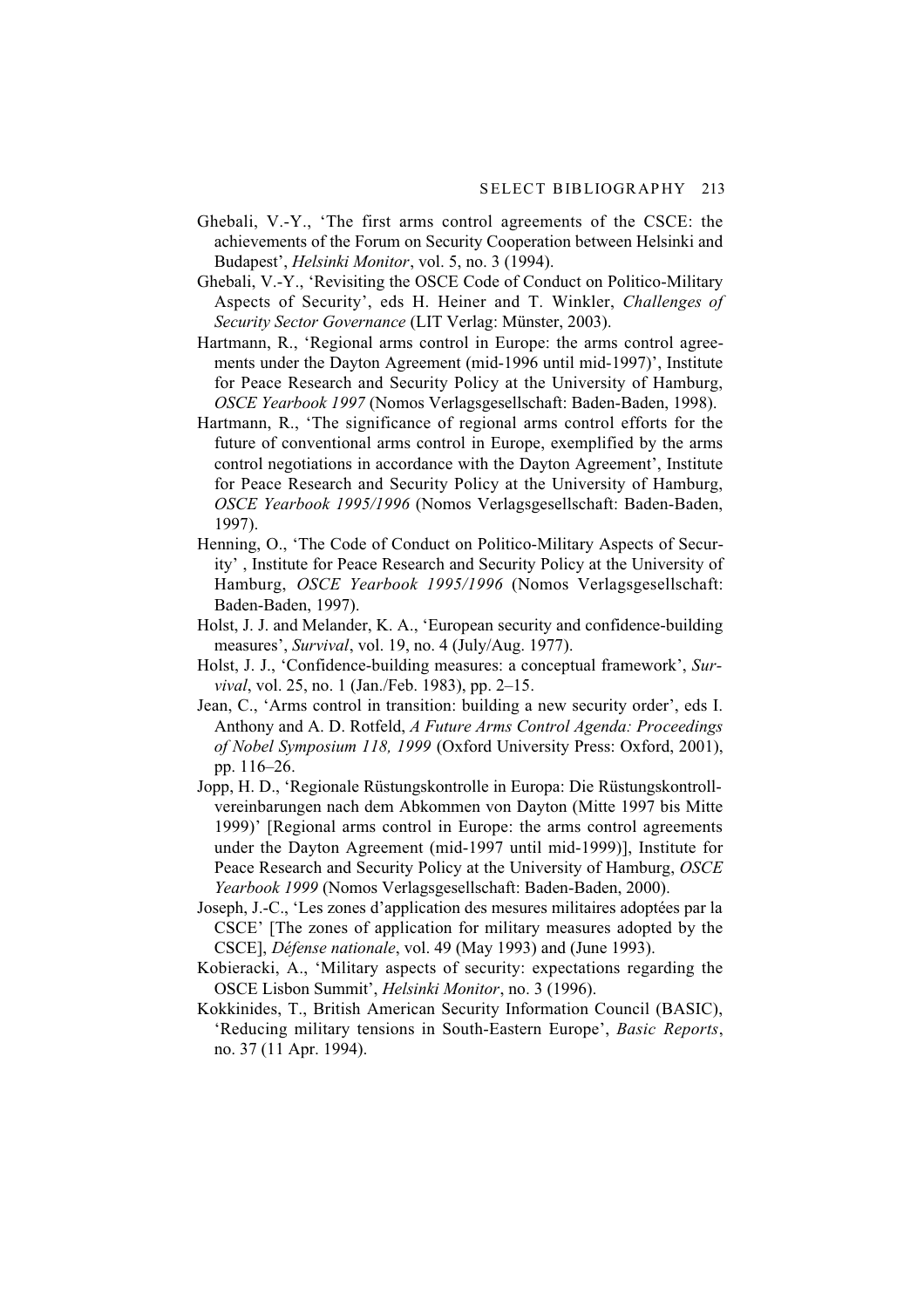#### 214 CSBMs IN THE NEW EUROPE

- Lachowski, Z., 'Building military stability in the Baltic Sea region', *The NEBI Yearbook 2000: North European and Baltic Sea Integration* (Springer: Berlin, 2000).
- Lachowski, Z., 'Conventional arms control agreements: issues of compliance', eds I. Anthony and A. D. Rotfeld, *A Future Arms Control Agenda: Proceedings of Nobel Symposium 118, 1999* (Oxford University Press: Oxford, 2001).
- Lachowski, Z. and Rotfeld, A. D., 'Success or failure? CSBMs in the postcold war environment', Institute for Peace Research and Security Policy at the University of Hamburg, *OSCE Yearbook 2001* (Nomos Verlagsgesellschaft: Baden-Baden, 2002).
- Macintosh, J., 'Future CSBM options: post-Helsinki arms control negotiations', eds H. Chestnutt and S. Mataija, *Towards Helsinki 1992: Arms Control and the Verification Process* (Centre for International and Strategic Studies, York University: Toronto, 1991).
- McCausland, J. D., 'Arms control or disarmament? The case of the former Yugoslavia', *Helsinki Monitor*, vol. 8, no. 3 (1997).
- Möller-Gulland, N., 'The Forum for Security Co-operation and related security issues', ed. M. R. Lucas, *The CSCE in the 1990s: Constructing European Security and Cooperation* (Nomos Verlagsgesellschaft: Baden-Baden, 1993).
- Netherlands Helsinki Committee (NHC) and International Helsinki Federation for Human Rights (IHF) Working Group, 'The OSCE and the arms control process: redefining a prominent relationship', *Helsinki Monitor*, vol. 8, no. 4 (1997).
- Nowak, J. M., 'Confidence and security building and arms control measures: an overview of the OSCE experience and approaches', Keynote speech, Seminar on the OSCE Experience in the Field of Confidence Building, Cairo, 26 Sep. 1995.
- Nowak, J. M., 'Regional arms control in Europe (theory and practice)', *Polish Quarterly of International Affairs*, vol. 6, no. 1 (winter), 1997.
- Schmidt, H.-J., 'Konventionelle Rüstungskontrolle—Instrument zur Stabilisierung des Friedensprozesses im ehemaligen Jugoslawien?' [Conventional arms control—an instrument for stabilizing the peace process in the former Yugoslavia?], Hessische Stiftung Friedens- und Konfliktforschung, *HSFK-Report*, no. 10 (1996)
- Silverman, W., 'Talking "sufficiency" in the Hofburg Palace: the second seminar on military doctrine', *Arms Control Today*, vol. 21, no. 10 (Dec. 1991).
- Spitzer, H., 'Open Skies Treaty: a cooperative approach to confidence building and verification', eds D. Schroeer and A. Pascolini, *The Weapons*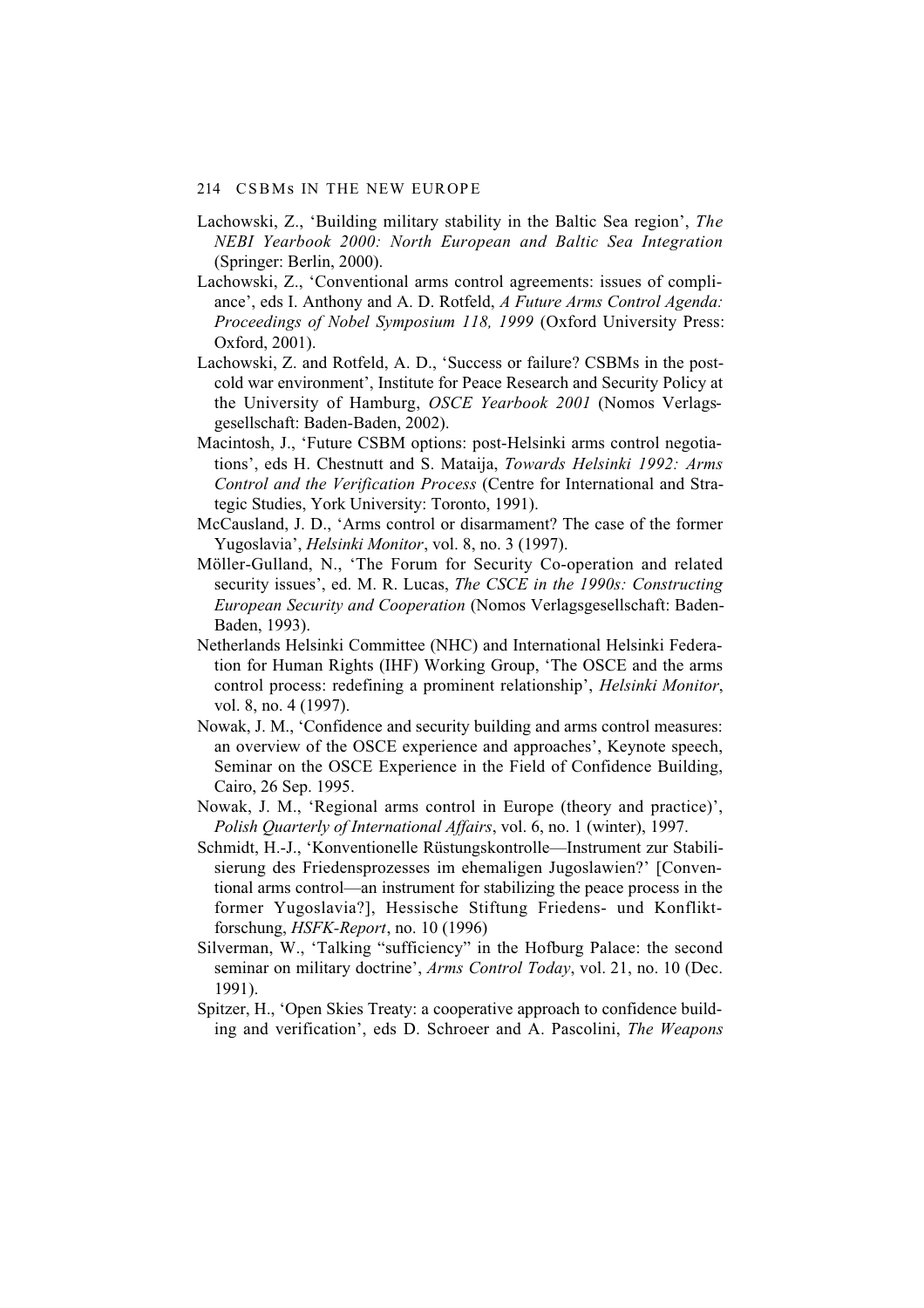*Legacy of the Cold War: Problems and Opportunities* (Ashgate: Brookfield, Singapore, Sydney, 1997).

- Vetschera, H., 'From Helsinki to Vienna: the development of military confidence- and security-building measures in Europe', *Österreichische Militärische Zeitschrift*, no. 6 (2000).
- Vetschera, H. 'The role of the OSCE in the military stabilization of Bosnia and Herzegovina', Institute for Peace Research and Security Policy at the University of Hamburg, *OSCE Yearbook 1998* (Nomos Verlagsgesellschaft: Baden-Baden, 1999).
- Vetschera, H., 'Military stabilization and arms control in Bosnia and Herzegovina five years after the Dayton Agreement, *Österreichische Militärische Zeitschrift*, nos 3 and 4 (2001).
- Vetschera, H., 'Die Verhandlungen zur regionalen Rüstungskontrolle unter Annex 1-B, Artikel V des Dayton-Abkommens' [The negotiations for regional arms control under Annex 1-B, Article V of the Dayton Agreement], *Österreichische Militärische Zeitschrift*, no. 2 (2001).
- Wallner, J., 'The implementation of conventional arms control agreements', Institute for Peace Research and Security Policy at the University of Hamburg, *OSCE Yearbook 1995/1996* (Nomos Verlagsgesellschaft: Baden-Baden, 1997).
- Watt, A., 'The hand of friendship—the military contacts programme', *NATO Review*, no. 1 (Feb. 1992).

### **Other sources**

*NATO Review NATO Update Focus on Vienna*, 1990–93 *Helsinki Monitor OSCE Handbook*, 3rd edn (OSCE: Vienna, June 2000). *OSCE Newsletter OSCE Review* US Department of State, International Information Program, *Washington File The Arms Control Reporter*, 1991–2003 British American Security Information Council (BASIC)—*BASIC Papers*, *BASIC Reports* and *BASIC Notes* Foreign Broadcast Information Service (FBIS) *Trust and Verify Österreichische Militärische Zeitschrift*, 1990–2004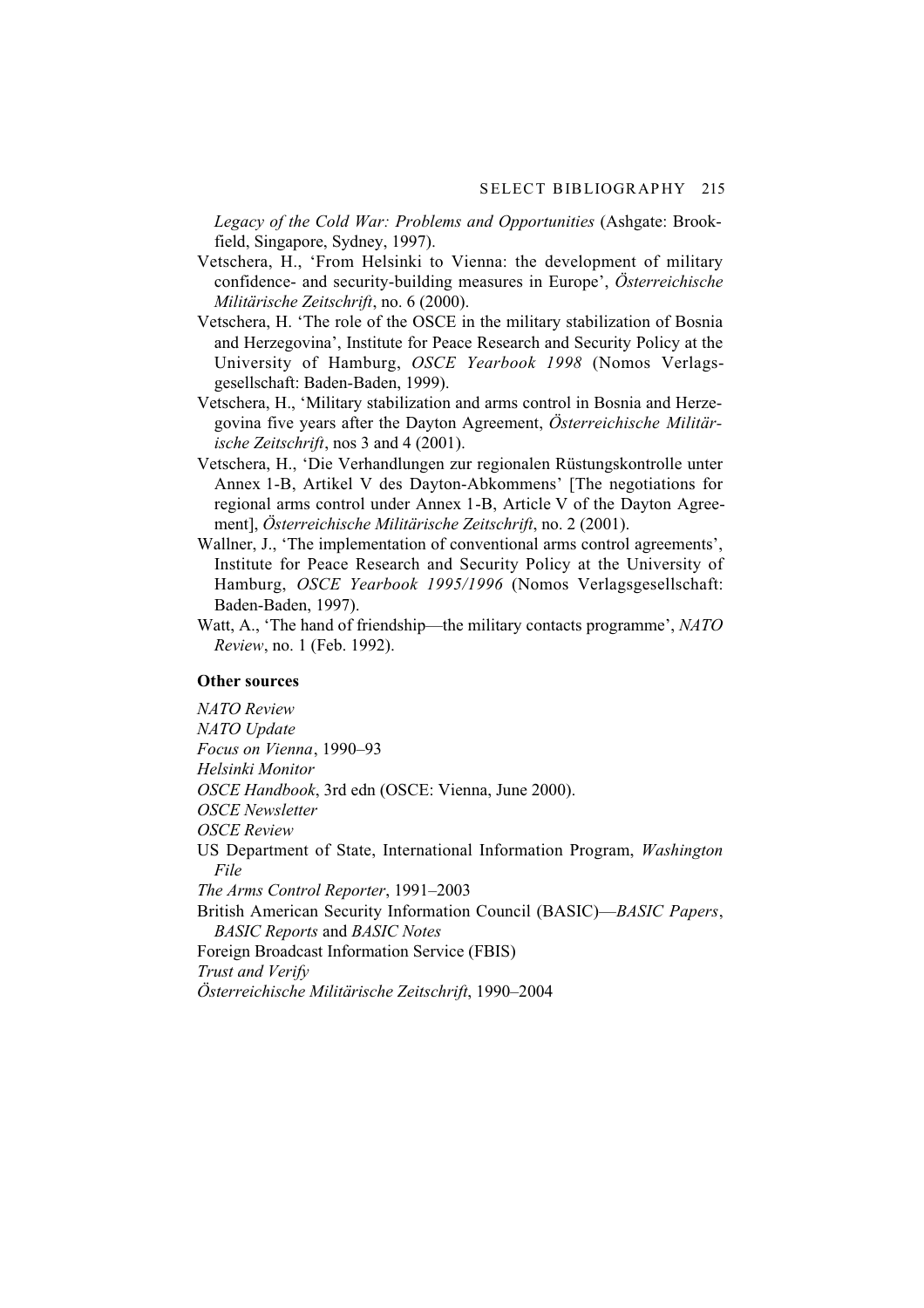# About the author

**Dr Zdzislaw Lachowski** (Poland) is Senior Researcher and Leader of the SIPRI Project on Conventional Arms Control. He formerly worked at the Polish Institute of International Affairs in Warsaw. He has published extensively on the problems of European military security and arms control as well as on European politico-military integration. He is the author of *The Adapted CFE Treaty and the Admission of the Baltic States to NATO* (SIPRI Policy Paper no. 1, 2002) and the co-editor of *International Security in a Time of Change: Threats–Concepts–Institutions* (Nomos Verlagsgesellschaft: Baden-Baden, 2004). He has contributed to the SIPRI Yearbook since 1992.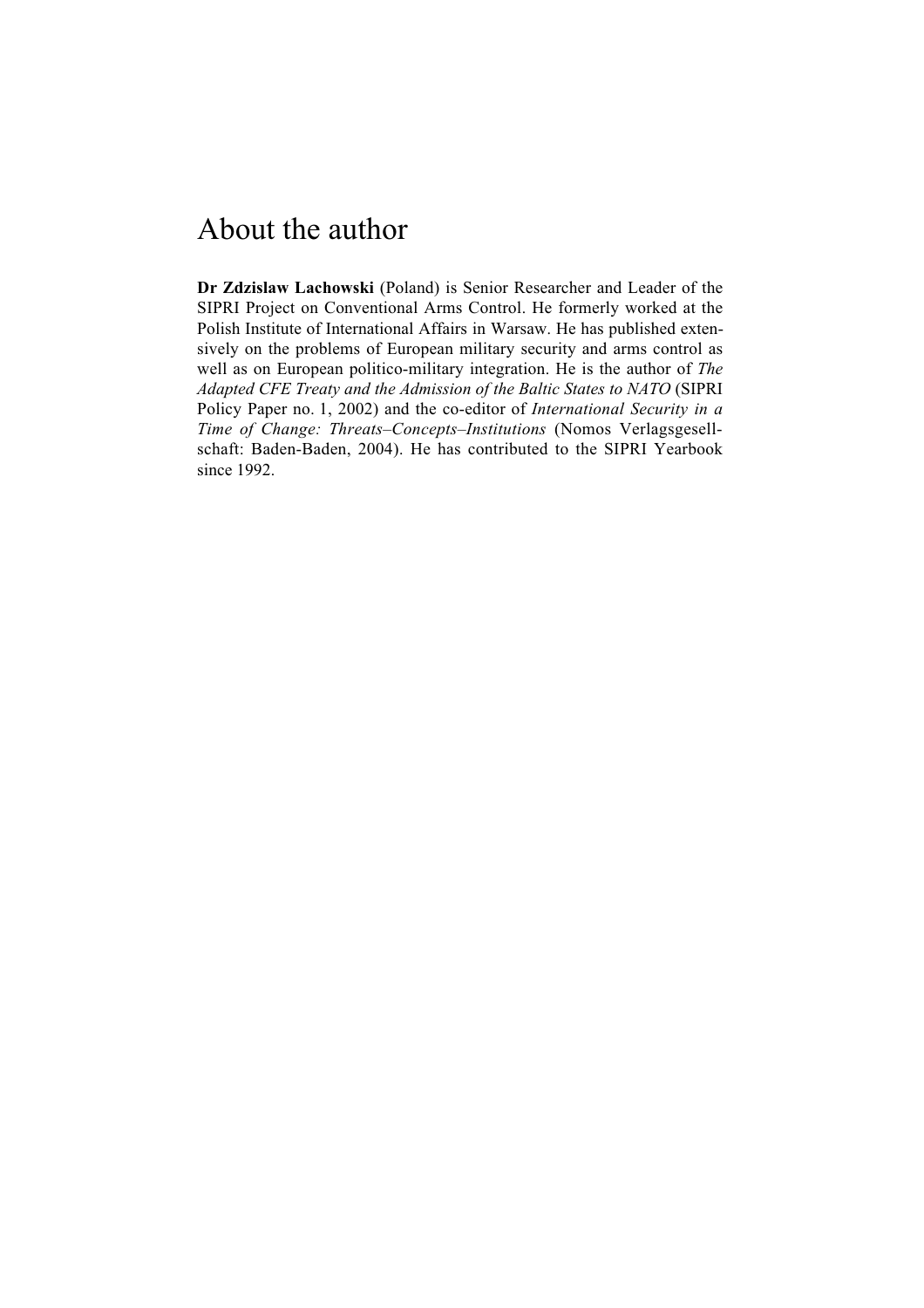# Index

Abkhazia 198 Aegean Sea region 151–55 Afghanistan 31: USSR's invasion 13 Agreement on Confidence- and Security-Building Measures in Bosnia and Herzegovina (1996) 131, 155–71, 184 Agreement on Regional Stabilization (1995) 155, 158, 161 Agreement on Sub-Regional Arms Control (1996) 165 Agreement on the Prevention of Nuclear War (1973) 10 airbases 63, 65, 66 Albania 18, 71, 94, 95, 127, 136 ammunition, surplus of 125–27 Andorra 21 Annual Implementation Assessment Meetings (AIAMs): changes to 49 as CSBMs 77 establishment of 14, 29–31, 86 military observations and 71 role of 30 Anti-Personnel Mines (APM) Convention (1997) 118–19 arms control: CBMs and 1 CSBMs and 5, 199 evolution of 195–202 harmonization of measures 35–38, 200–201 reinforcing 38–42 role of 1 status of 1, 195–202 arms transfers 101–105 ASEAN (Association of South-East Asian Nations) 187 Asian Partners for Co-operation 31 Austria 36, 40, 90, 91, 100, 110 Azerbaijan 198

Baker, James 81 Balkans 90–92, 128, 198, 200: Open Skies flights over 184–86 regional agreements 131 Baltic Sea region: CSBMs in 137, 147–49 Baltic states 129, 136, 148 Belarus 89, 124, 137, 149, 180, 181 Belgium 182 Biological and Toxin Weapons Convention (BTWC, 1972) 117 Black Sea: Naval Cooperation Task Group 137 naval CSBMs 149–51, 199 Bosnia and Herzegovina: CSBMs and 88, 101, 155–71, 184 CSCE and 19 entities 16, 159, 162, 163, 185 'Friends of Bosnia' 129 IFOR 71, 160 inspections 169–71 military expenditure 166–67 Military Liaison Missions 168 NATO and 168 Open Skies overflights 184, 185 regional stabilization 171–76 Serbs 168, 171 SFOR 71, 160, 161, 165, 167, 170 'Brotherhood-80' exercise 12fn. Bucharest Plan of Action for Combating Terrorism (2001) 113 Bulgaria 119, 136 Bush, President George H. W. 177

CBMs (confidence-building measures): arms control and 1 definitions 3 evolution of 8–17 first generation 10–12, 86 function of 1 history of 7–17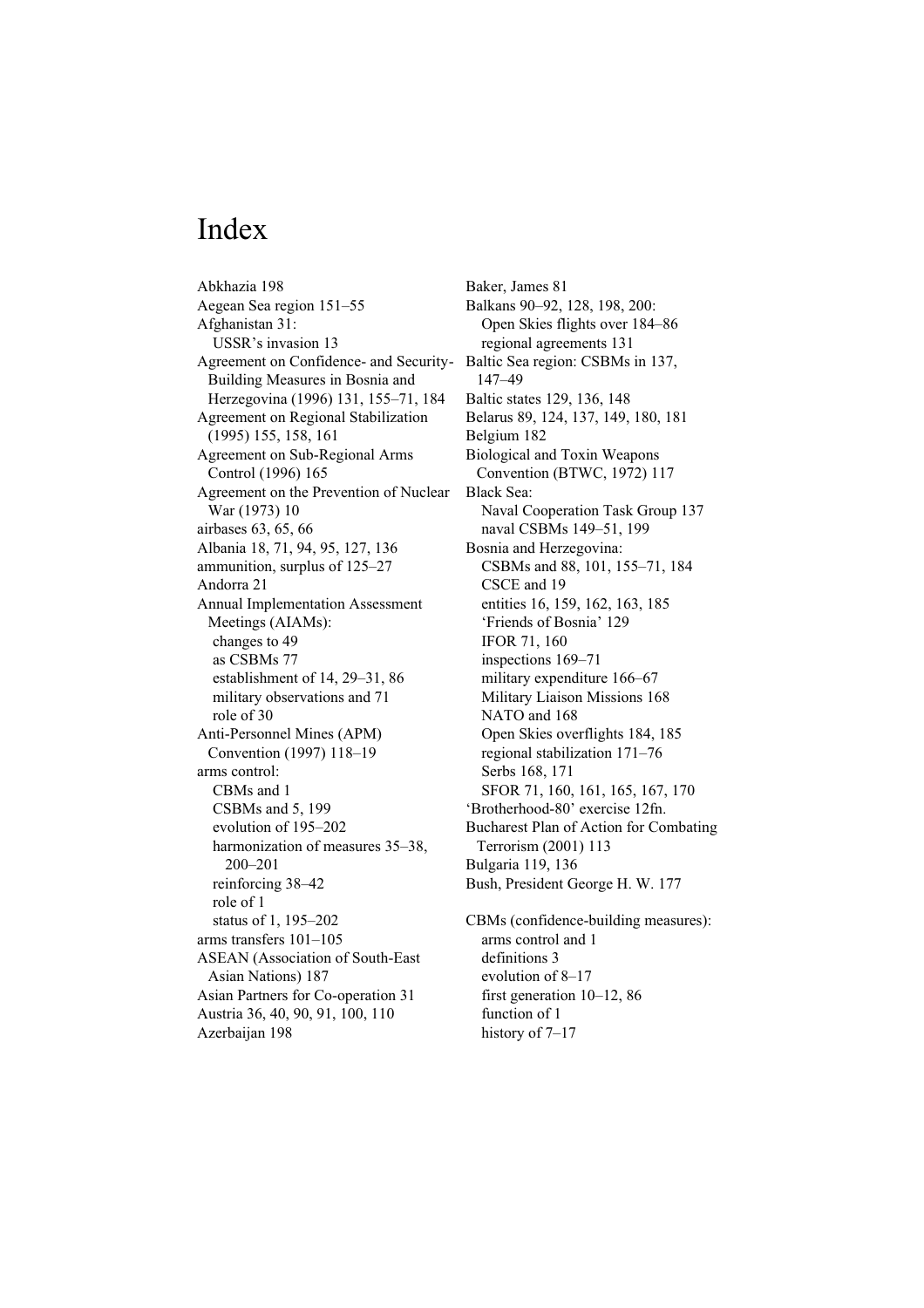implementation 11–12 theory behind 1–3 USSR and 11 zone of application 22 *see also* CSBMs CCW (Certain Conventional Weapons) Convention (1981) 118, 119 Cem, Ismail 153 Central Asian states 34, 52, 88, 187 Central European states: military exercises 67 'Certain Shield 91' exercise 67 CFE Treaty (Treaty on Conventional Armed Forces in Europe, 1990) 18, 34, 37, 64: adaptation 42, 45, 172, 195, 196, 205 Agreement on Adaptation (1999) 4, 54, 175, 181, 196 CBMs and 4 CSBMs and 35 CSCE and 35 non-CFE states and 36, 47 Review Conference (1996) 38 CFE-1A Agreement (1992) 4, 35, 37, 205 Charter of Paris for a New Europe (1990) 18, 23, 35 Chechnya: conflict in 49–50, 57, 61, 71, 72, 92–93, 95–96, 101, 111, 113, 199, 203 Chemical Weapons Convention (CWC, 1993) 115, 181 Chernomyrdin, Viktor 147, 148 CIS (Commonwealth of Independent States) 56 Code of Conduct on Politico-Military Aspects of Security (COC, 1994) 29, 93, 95–98, 108–115, 121, 169, 198 cold war: CBMs and 7–8 end of 7, 33, 34 Conference on Confidence- and Security-Building Measures and Disarmament in Europe, Stockholm 12, 13 conflict prevention 3

Conflict Prevention Centre (CPC) 13–14, 24: arms transfers and 103, 104 COC and 111, 112 CSBMs and 31 electronic database 50 establishment of 23 IFOR and 71 information and 31, 33 regional measures and 16 role strengthened 65 Secretariat 64 small arms and light weapons 123 terrorism and 114 Vienna Documents and 29–30 Working Groups 114 conflict resolution 3 crisis management 3 Croatia 19, 90, 158, 186 CSBMs (confidence- and securitybuilding measures): application zone 19, 21, 22 assessment mechanisms 29–31 crisis situations and 62, 72 definition 3 evolution of 5, 8–17, 34–45, 46–48 function 1–3, 189 history of 7–17, 18–45, 193–94 implementation of 85–96 institutional framework 23–33 negotiations on 13, 35 new participants 20 new threats and 16–17 non-European 187–92 origins of 12–14 political culture and 189, 193 *raison d'être* 4 regional 128–76: border areas 131, 134 FSC and 128–35 menu of 133–35 OSCE-wide and 132 role of 85, 189, 193, 194, 195, 203 status of 85–86 types of 195 weakness of 194–95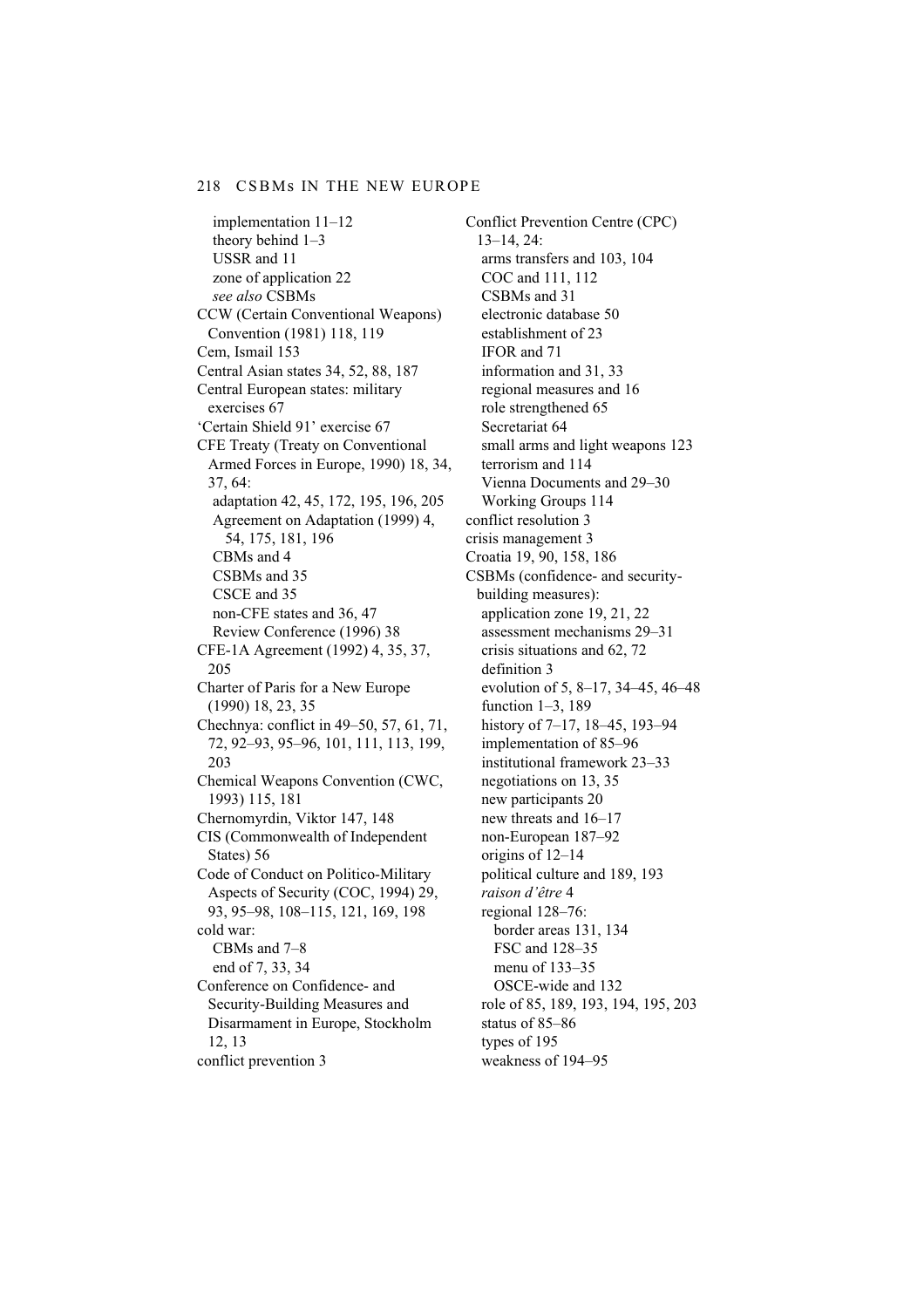*see also* CBMs CSCE (Conference on Security and Co-operation in Europe): Belgrade Follow-up Meeting 12, 75 Berlin Council Meeting 81, 90–91 Budapest Review Conference 38, 97, 98, 109, 115, 131 Budapest Summit 25, 38, 40, 117, 130 CBMs/CSBMs and 3 Committee of Senior Officials (CSO) 19, 90 Committee of the Whole 23 Communications Network 29, 81–84 Council 18, 19, 23 Council Declaration on Non-Proliferation and Arms Transfers (1992) 115 creation of 8 defence planning and 51 Helsinki Follow-up Meeting 14, 35 Helsinki Summit 14, 23, 33, 35, 40 Helsinki–Geneva negotiations 10–11 information, freedom of 33 Madrid Follow-up Meeting 12, 13, 19 negotiations 11 non-proliferation and 115–17 Open Skies and 177 Paris Summit 14 Permanent Committee 24, 25, 26 Principles Governing Non-Proliferation 115, 116, 117 public openness 33 risk reduction 59–63 Rome Council Meeting 24, 97 Stockholm Council Meeting 115 Vienna Follow-up Meeting 13, 15, 35 yearbook idea 33 Yugoslavia and 90–92 *see also* OSCE CSEMs (confidence- and securityenhancing measures) 5, 137, 201 CTBT (Comprehensive Nuclear Test-Ban Treaty, 1996) 180 Cuban missile crisis 10 Cyprus 30fn., 129, 152, 153, 154

CSCE and 19 NATO and 53 Czechoslovakia 36, 76: division of 20, 179 Dayton Agreement (1995) 131, 152, 155–71, 199 Declaration on Principles Guiding Relations Between Participating States 10 defence planning, information on 50–54 Denmark 149, 185 'Destined Glory' exercise 154 Document on Defence Planning (1993) 51 Document on Stockpiles of Conventional Ammunition (2003) 17, 201 'Dynamic Mix 2000' exercise 154 Eisenhower, President Dwight D. 9, 177 Estonia 18, 137, 149 Euro-Atlantic Partnership Council (EAPC) 3, 42 Europe: regional CSBMs in 128–76 European Community (EC) 91, 92, 110: Common Criteria for Arms Exports 102 European Union (EU): arms transfers and 104, 105 Code of Conduct on Arms Exports (1998) 105 European Security and Defence Policy (ESDP) 4 Finland 67, 137, 148–49, 181 Florence Agreement (1996) 131, 171, 175 force generation 47, 49 *force majeure* 13, 79, 80, 89 former Soviet Union: CSCE and 19, 20–21, 87 Forum for Security Co-operation (FSC),

agenda for 41, 42

Czech Republic 182, 185: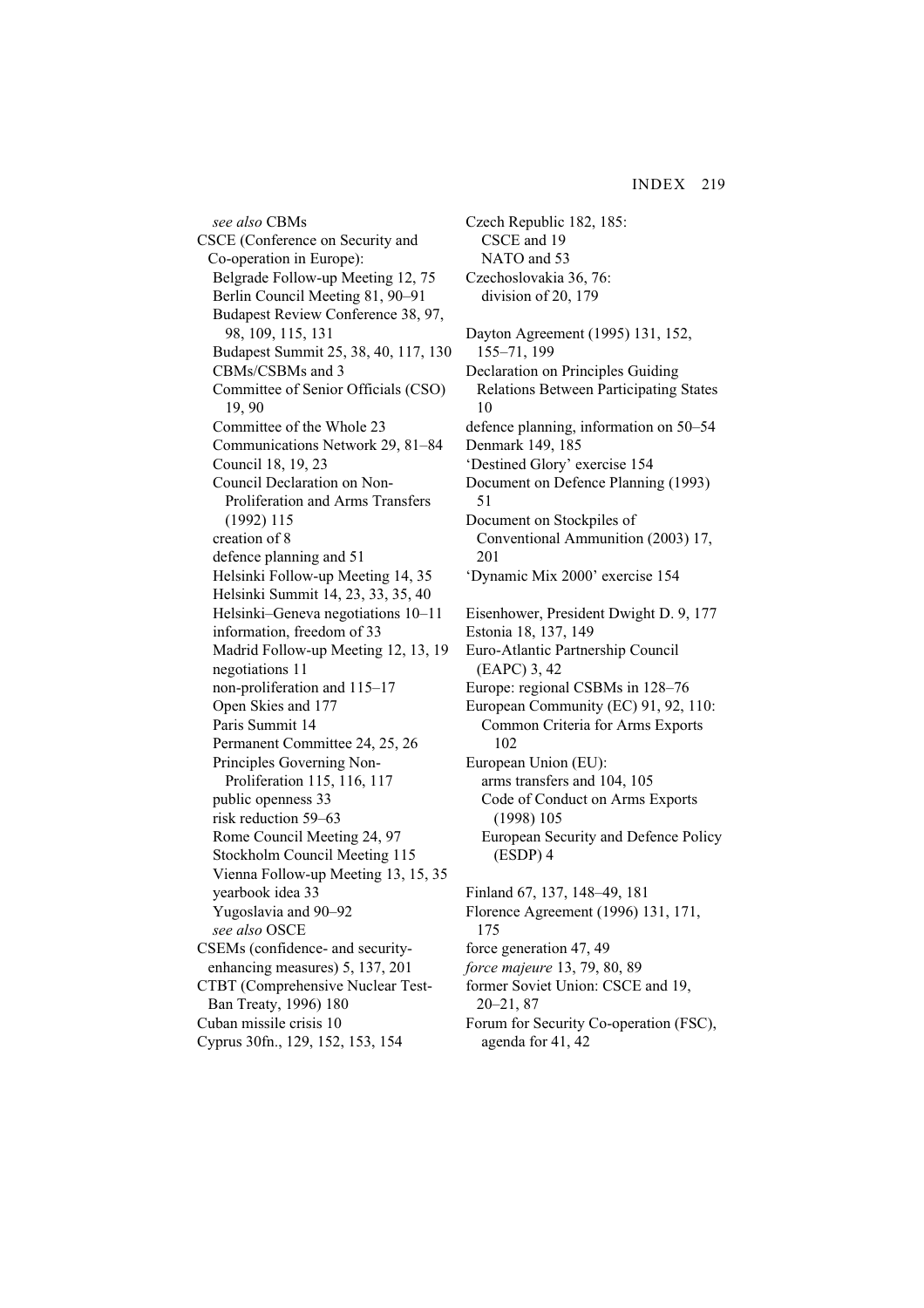AIAMs and 24 APMs and 118 arms transfers and 103–104 CIO 31, 32 COC and 112, 113, 114–15 communications and 83 Consultative Committee 24 creation 14, 23–24, 35, 97 CSBMs and 16, 24, 29, 128–35 defence planning and 51, 52 information, freedom of 33 military doctrine seminars 56, 58, 59 military information and 50 regional CSBMs 16, 128–35 reminding mechanism 31–32 role of 24, 25, 26, 27, 28 small arms and light weapons 119–25 Special Committee 24, 25, 97–98 Support Unit 28–29 Troika 25, 26, 28 Vienna Document and 43–44, 45, 90 Working Groups 24, 25–27, 39, 40, 44, 97, 113, 119, 130 France 110, 125, 131 'Friends of Bosnia' 129 Geneva Surprise Attack Conference 9 Genscher, Hans-Dietrich 81 Georgia 19, 127, 198 Germany 89, 91–92, 131: APMs and 118 Berlin, Quadripartite Agreement on (1971) 7 occupation of 8–9 post-war agreements 7–8 proposals 62 reunification of 9, 20 Global Exchange of Military Information (GEMI) 21, 49, 105–107 globalization 57 Gorbachev, Mikhail 13, 86 Greece 136, 197: Turkey and 21fn., 86–87fn., 151–55 Gulf War (1991) 57

Halonen, Tarja 148 Helsinki Decisions (1992) 97, 98–99 Helsinki Final Act (1975): CBMs 10, 11, 12, 63, 66 hotlines 10, 133 Huebner–Malinin Agreement on Military Liaison Missions (1947) 8 Hungarian–Romanian Open Skies Agreement (1991) 136, 177 Hungary 35, 56fn., 91, 92, 100, 110, 184: NATO and 53

Interim Protocol on Visits to Weapon-Manufacturing Facilities (1999) 171 Iraq 171 Italy 91, 183

Joint Consultative Commission (JCC) 160–61, 166, 167, 171, 185 Joint Declaration, NATO–WTO (1990) 18

Kazakhstan 19 Korean peninsula 187, 191–92 Kosovo crisis 71, 72, 93–95, 101, 112, 113, 164, 170, 173, 198, 199, 203 Kyrgyzstan 19, 179

landmines 118–19 Latvia 18, 132, 149, 183 Lithuania 18, 132, 137, 149 Luxembourg 182

Macedonia, Former Yugoslav Republic of (FYROM): CSBMs and 21, 94–95 NATO and 71, 94 OSCE and 21 Turkey and 136 MANPADS (man-portable air defence systems) 124–25 Mediterranean Partners for Co-operation 26, 31, 191, 192, 204 Melsbroek 182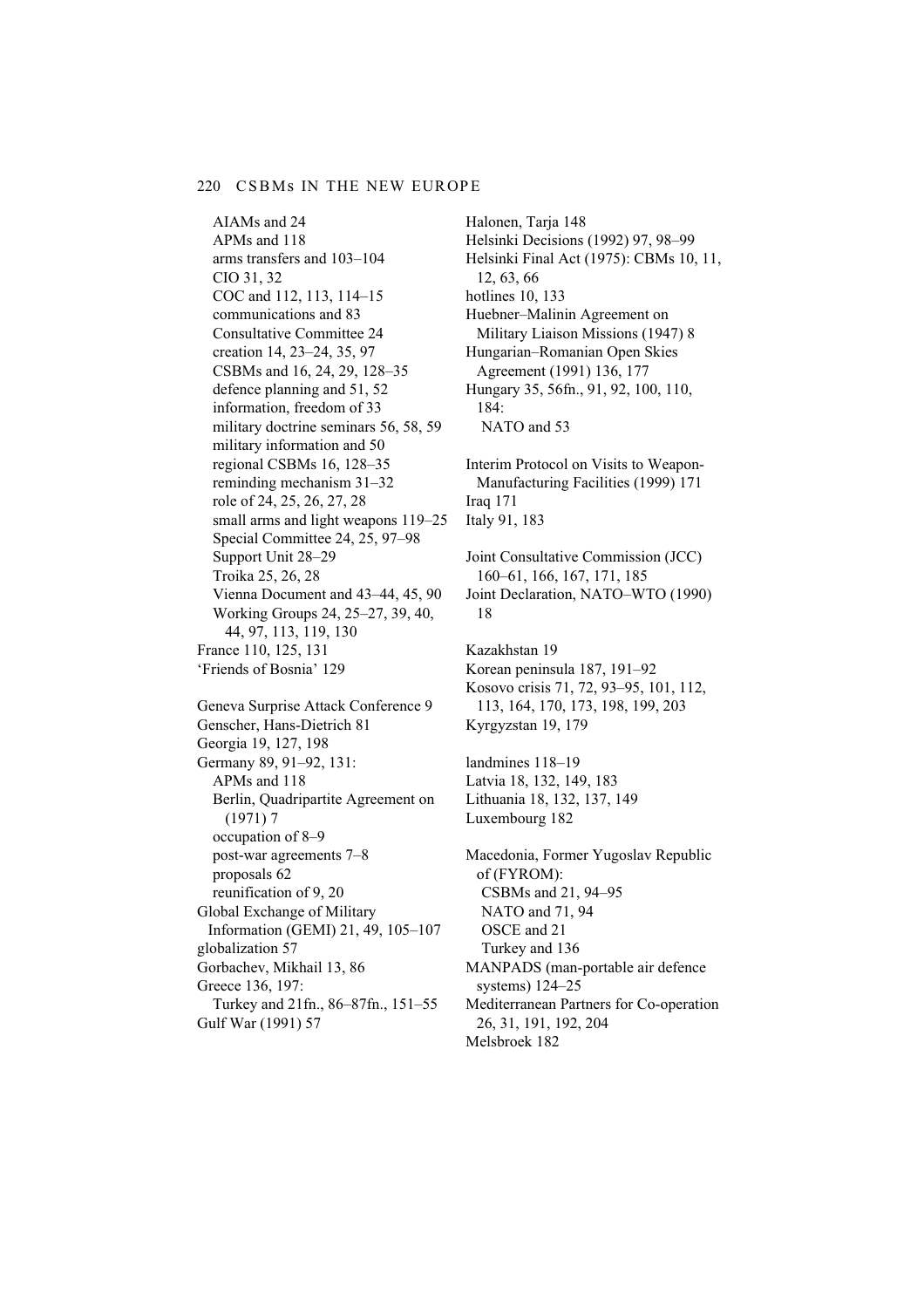military activities: compliance and verification 76–80 'constraining measures' 75, 76 multinational 72 notification and observation of 65, 66–76, 77: thresholds 70, 71, 72, 75 military contacts 63–66, 167–69 military doctrine seminars 53, 54–59, 63 military exercises 13, 66, 67, 70–71, 134 military expenditure: comparing 50 information exchange 53, 54 military information, exchange of 47–50, 53–54, 133: electronic 50 military inspections 79–80: team sizes 46 military reform 56 Milosevic, President Slobodan 164, 173, 174, 200 Moldova 52, 89, 198 Mutual and Balanced Force Reduction (MBFR) negotiations 10 Nagorno-Karabakh 198 NATO (North Atlantic Treaty Organization): Air Command and Control System 153 arms control and 39 Baltic states and 148 CSBMs and 137, 151–55, 201 Defense College 63 defence planning and 51 dual-track decision 12–13 enlargement 3, 40, 41, 42, 45, 137, 197 European security and 55 Harmel Report (1969) 7 IFOR 71 Joint Declaration, with WTO 18 military activities and 69

military exercises 67

North Atlantic Cooperation Council (NACC) 3 North Atlantic Council (NAC) 63 Oberammergau School 63–64, 170 Open Skies Treaty and 180 Partnership for Peace 3, 42, 148 SFOR 71 WTO, relations with 10–11 Yugoslavia and 91 NATO–Russia Council 4 NATO–Russia Permanent Joint Council 3–4, 15 Netherlands 25, 81, 84, 125, 133, 182 neutral and non-aligned countries: CBMs and 7 military information and 47 'Nikiforos' exercise 152, 154 non-proliferation of weapons of mass destruction 17, 115–17 Non-Proliferation Treaty (1968) 117 Nordic states 147 norm- and standard-setting measures (NSSMs) 5, 41, 98, 196–97 Norway 148 Nuclear Accidents Agreement (1971) 10 nuclear weapon-free zones 9 Open Skies agreement proposed 9 Open Skies Consultative Commission 181–84 Open Skies Treaty (1992): aim of 177 Communications Network and 82 cost of implementing 180, 182 entry into force 181 forerunner of 136 issues 179 negotiation of 177 origin of 14 overflights and 181–84 parties to 178, 179, 181 ratification 179–80 status of 178 Orao 170–71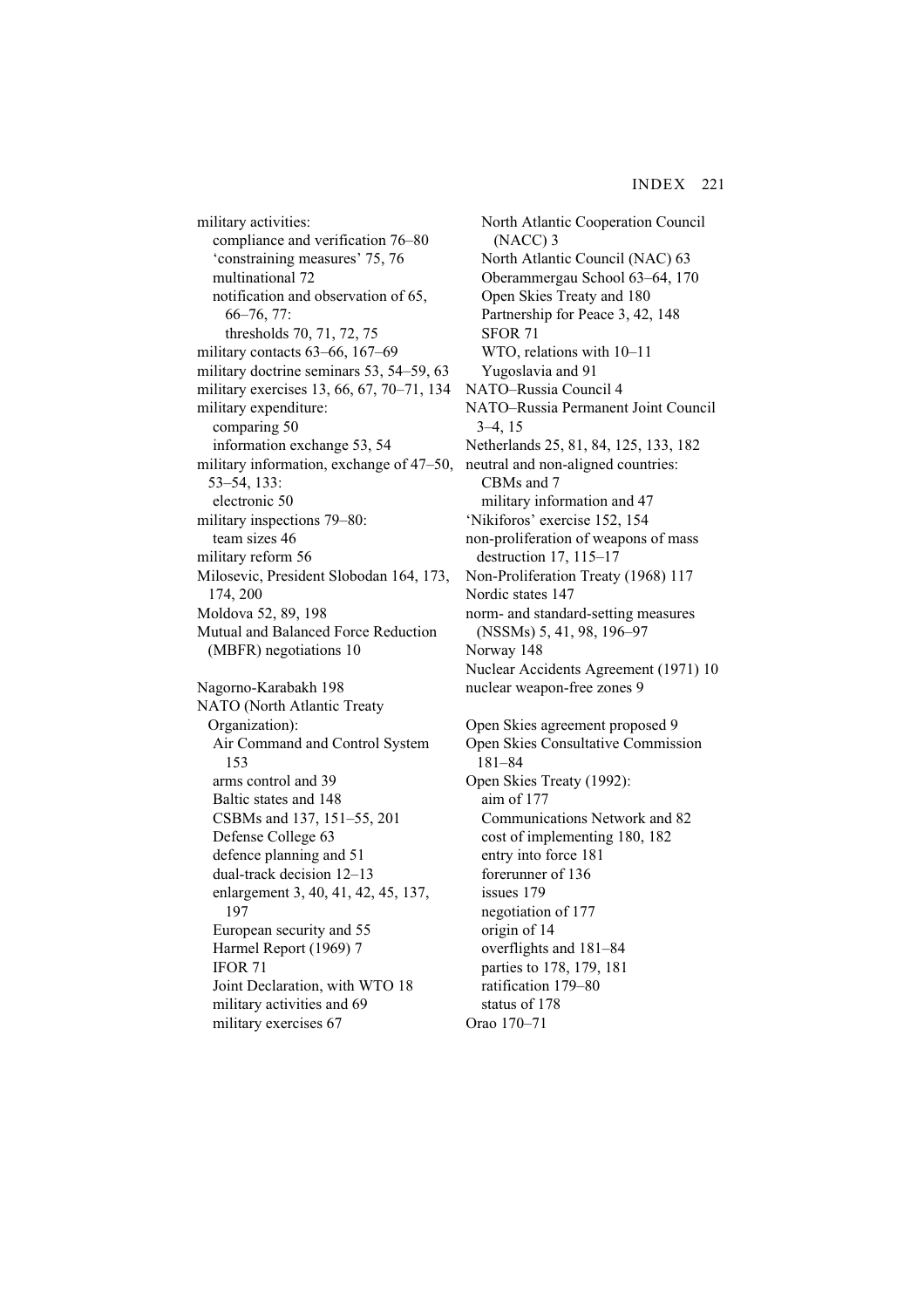organized crime 57, 58, 125 OSCE (Organization for Security and Co-operation in Europe): Annual Security Review Conference (ASRC) 32 arms control and 79 Balkans and 155–71 Bosnia and Herzegovina and 160–61, 166, 167, 168, 169–70 Bucharest Ministerial Council Meeting 27 CIO (Chairman/person-in-Office) 62, 165, 171, 172–73: Personal Representatives 160, 161, 162–64, 165, 166, 167, 171–73, 175 Communications Document (1999) 83 Document on Small Arms and Light Weapons (2000) 16, 17, 27, 98, 121, 124, 125, 127 Document on Stockpiles of Conventional Ammunition (2003) 126, 127 Istanbul Summit 42, 173, 181 Lisbon Summit 26, 40–42, 118, 132 Maastricht Ministerial Council Meeting 32 military doctrine seminars 54–59 name 3 non-proliferation and 117 Open Skies flights and 181, 184, 185 Outreach Programme for the Asian Partners for Co-operation 204 participating states 2 Partners for Cooperation 31, 192 Permanent Council 27–28, 32, 62 Porto Ministerial Council Meeting 32, 124 Regional and Bilateral Confidence and Security Building and Open Skies, Seminar on 184 regional security 128–35 small arms and light weapons 119–25 Strategy for the 21st Century 32 success of 193 terrorism and 17

*see also* CSCE Ostpolitik 8 Papandreou, George A. 153 Papoulias, Karolos 151 Partnership for Peace *see under* NATO peacekeeping activities 71 Poland 12, 25, 35, 40, 56fn., 76, 100, 129, 131, 137, 149: Germany and 8 martial law in 13 NATO and 53 Solidarity 86 preventive diplomacy 3 Principles Governing Conventional Arms Transfers (1993) 98, 101–102, 103–104, 121 Principles Governing Non-Proliferation (1994) 27, 115–17 Programme for Immediate Action (1992) 14, 25, 35–36, 40, 97 Protocol on Aerial Observation in Bosnia and Herzegovina (2001) 185 Protocol on Existing Types of Conventional Armaments and Equipment (1996) 166 Putin, President Vladimir: European security and 16–17, 196 Rambouillet negotiations 173 Rapacki Plan (1957) 9 rapid-reaction forces 50, 54 Regional Arms Control, Verification and Implementation Assistance Centre 176, 200 regional concerns 5–6 Republika Srpska 159, 164, 165, 167, 170–71 risk reduction 59–63, 167 Robertson, Lord 154 Romania 136, 177, 184 Russia:

Verification Coordinator 169

arms control and 39–40, 195–96 Baltic states and 147–48, 149, 197 CBMs and 37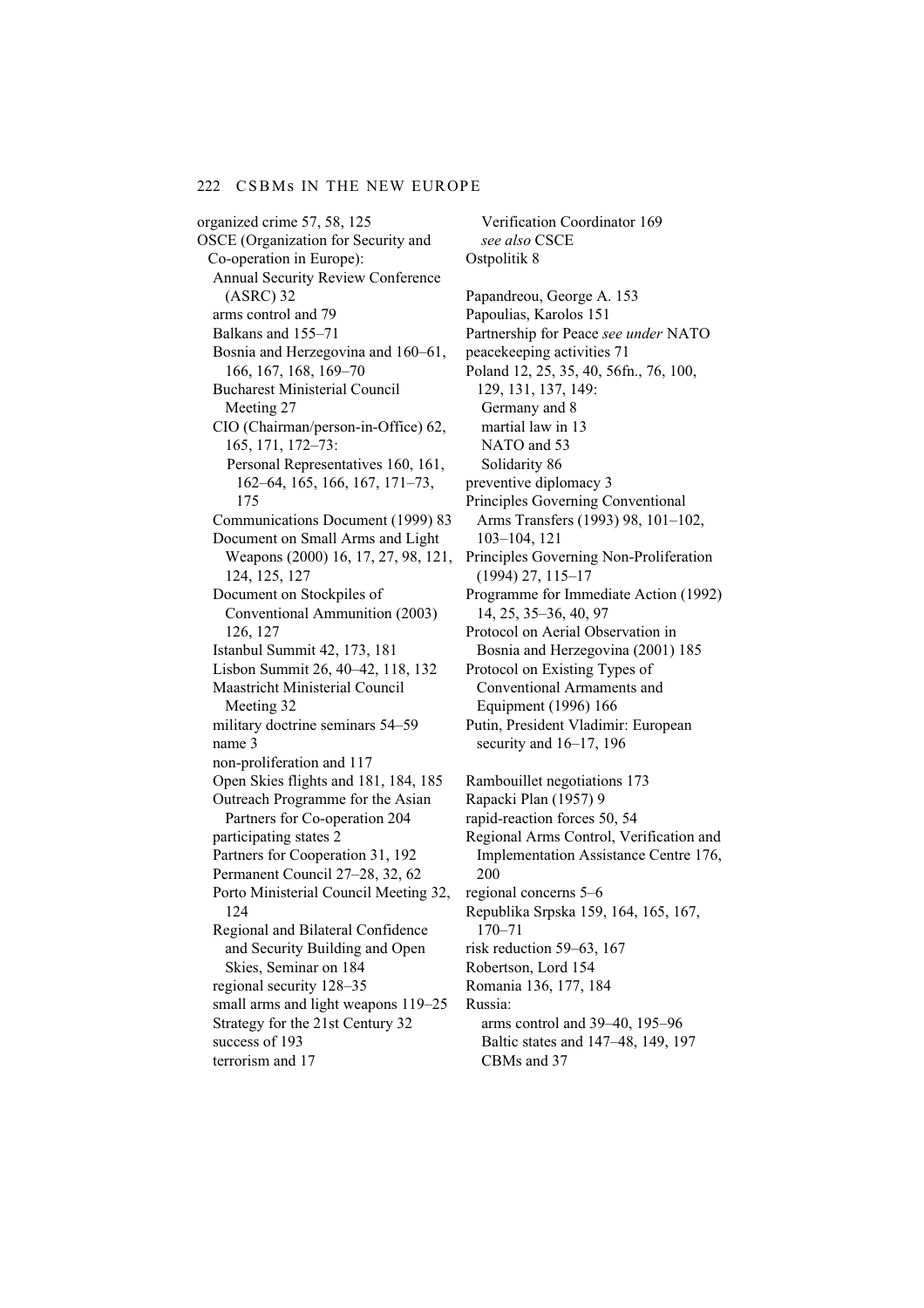- CFE Treaty and 40 CSBMs and 19, 62, 93–94, 113, 137, 147–47, 148, 149 foreign policy pragmatism 195–96 military information and 50 NATO and 3–4, 38, 53, 197 naval proposals 65, 73, 107 Open Skies Treaty and 180, 181, 183 'peacekeeping' operations 100 Ukraine and 117 *see also* Chechnya; Union of Soviet Socialist Republics Serbia and Montenegro *see* Yugoslavia, Federal Republic of 'Shanghai Five' 21fn., 187 Slovakia 136, 182: CSCE and 19 Slovenia 19, 90 small arms and light weapons 119–25 Solana, Javier 153 South Caucasian states 52 South Eastern Europe Clearinghouse for the Control of Small Arms and Light Weapons 200 South Eastern Europe Defence Ministerial (SEEDM) meetings 137 South Ossetia 198 'Soyuz-81' exercise 12fn. Stability Pact for South Eastern Europe 169, 174–75, 176, 200 stabilization measures 97, 98–101 Stabilizing Measures for Localized Crisis Situations (1993) 62, 99, 100 START II Treaty (1993) 180, 181
- Stockholm Conference on Confidenceand Security-Building Measures and Disarmament in Europe 12, 13
- Stockholm Document (1986) 13, 14, 63, 66, 77, 86
- surprise attack 34
- Sweden 25, 62, 67, 131, 137, 148–49, 181
- Tajikistan 19, 89 terrorism 57, 117, 124, 125, 196–97, 202: Plan of Action for Combating 124 threat of 17 Thailand 31 threats: change in 57, 58 'Toros' manoeuvre 152 'Toxotis Vergina' military exercise 152 Trans-Dniester republic 198 Turkey 110, 119, 136, 197: CBMs and 11 Greece and 21fn., 86–87fn., 151–55 Turkmenistan 19, 52fn. Ukraine 73, 87, 117, 136, 137, 180, 181, 183 Union of Soviet Socialist Republics (USSR): break up of 14, 19, 67, 85 CBMs and 11 coup attempted, 1991 67 military activities 85, 86 *see also* Russia; former Soviet Union United Nations: Instrument for Standardized International Reporting on Military Expenditures 50 Register of Conventional Arms 104, 117 United States of America (USA): CSBMs and 40, 49, 88–89, 95, 129–30 naval forces and 105–6, 107, 199 Open Skies flight over 183 terrorist attack on, 2001 17, 27, 45, 59, 113, 196 Uzbekistan 19, 88–89 Vienna Documents 29–30, 34, 66–67, 193, 194, 195, 202:
	- 1990 13, 14, 18, 47, 48, 54, 59, 60, 63, 66, 75, 77, 81